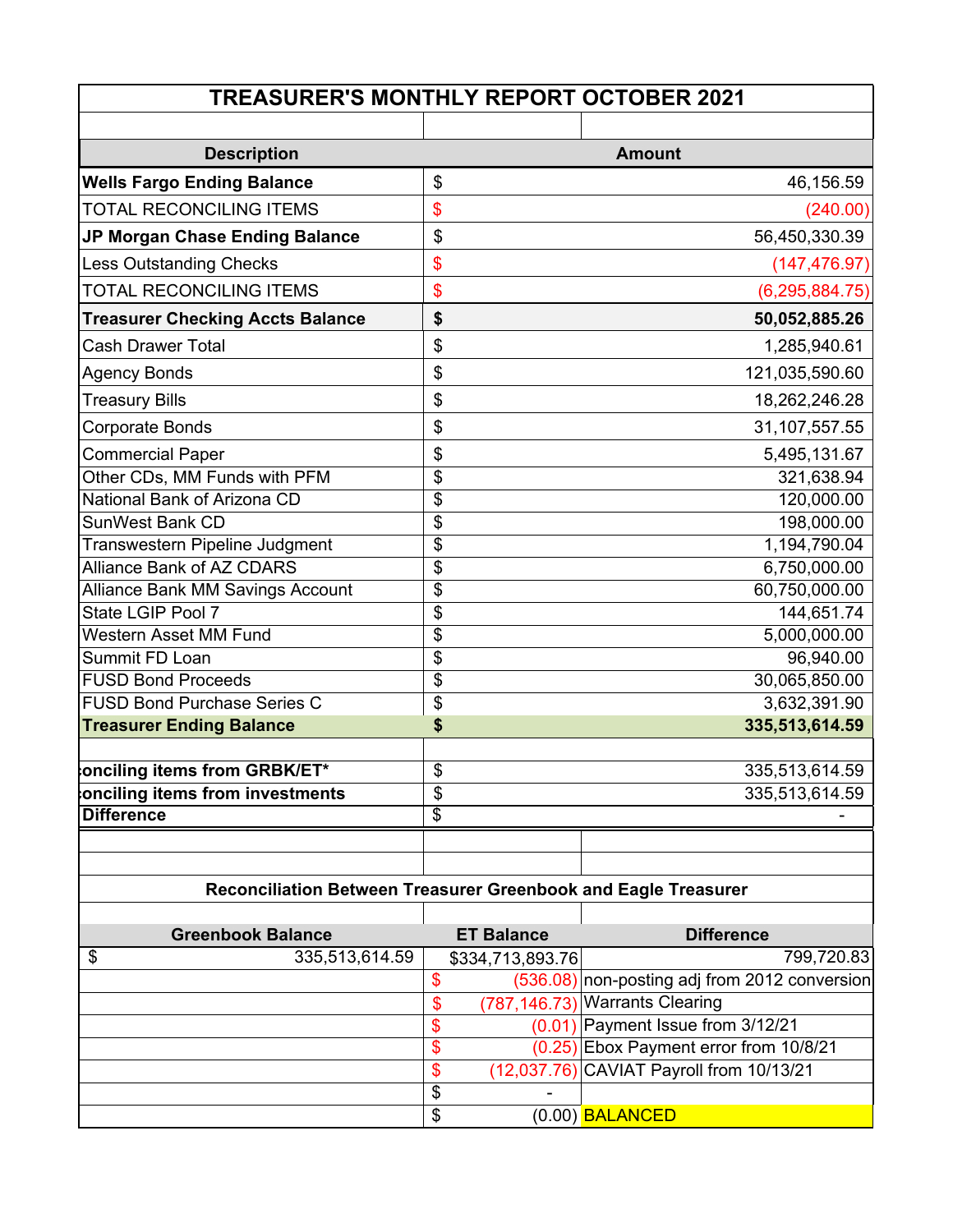

#### **COUNTY FUNDS 10/1/2021 - 10/31/2021**

| <b>Account Name</b>                                 | <b>Beginning</b><br><b>Balance</b> | <b>Receipts</b> | <b>Transfers</b>         | <b>Disbursed</b> | Ending<br><b>Balance</b> |
|-----------------------------------------------------|------------------------------------|-----------------|--------------------------|------------------|--------------------------|
| 100100 General County                               | \$27,451,825.60                    | \$9,327,124.91  |                          |                  | \$36,778,950.51          |
| 100200 Emp Benefit Trust                            | (\$275,622.55)                     |                 |                          |                  | (\$275,622.55)           |
| 100400 Self Insured Trust                           | \$332,157.64                       | \$61.16         |                          |                  | \$332,218.80             |
| 100500 Vacation/Sick Leave Liability                | \$94,876.32                        | \$3.18          |                          |                  | \$94,879.50              |
| 100600 Revenue Shortfall/Non Dept'l                 | \$8,094,625.24                     | \$271.25        |                          |                  | \$8,094,896.49           |
| 100700 FINANCIAL MANAGEMENT SYSTEM                  | (\$1,167,018.14)                   |                 | $\blacksquare$           | $\blacksquare$   | (\$1,167,018.14)         |
| 101600 GF Computer Lease/Buy Project                | (\$369,253.03)                     |                 |                          | $\overline{a}$   | (\$369, 253.03)          |
| 102000 Law Enforcement Retention Program            | \$478,369.06                       | \$16.46         |                          | ä,               | \$478,385.52             |
| 103100 CDBG Reinvestments                           | (\$12,500.00)                      |                 |                          |                  | (\$12,500.00)            |
| 103500 CDBG Wms Senior Center Van                   | \$0.31                             |                 |                          | $\blacksquare$   | \$0.31                   |
| 105000 Forest Service Fees                          | \$1,540,340.90                     | \$78.92         |                          | $\blacksquare$   | \$1,540,419.82           |
| 105100 FOREST FEES REVOLVING LOAN FUND              | \$2,352,639.12                     | \$78.84         | $\overline{\phantom{a}}$ | ä,               | \$2,352,717.96           |
| 105200 Title III Forest Fees                        | \$201,557.30                       | \$1.30          |                          | $\overline{a}$   | \$201,558.60             |
| 106899 BJA COVID-19 Emergency Funding               | (\$32,323.55)                      |                 |                          | ä,               | (\$32,323.55)            |
| 106999 ACESF Grant                                  | (\$11,607.91)                      |                 |                          |                  | (\$11,607.91)            |
| 107199 American Rescue Plan                         | \$13,929,214.81                    | \$478.48        |                          | $\blacksquare$   | \$13,929,693.29          |
| 107200 Transformative Learning Center Private Grant | \$8,576.24                         | \$0.29          |                          |                  | \$8,576.53               |
| 107400 County School Fund                           | \$730,197.84                       | \$34,460.09     |                          | ä,               | \$764,657.93             |
| 110000 Haz Mat - Emergency Services                 | \$7,108.18                         |                 |                          | $\overline{a}$   | \$7,108.18               |
| 110100 EMERGENCY SERVICES-SUPPLIES                  | \$127,039.99                       |                 |                          | $\blacksquare$   | \$127,039.99             |
| 110200 State & Local Assist/PW                      | (\$297,500.12)                     | \$40,880.43     |                          | $\blacksquare$   | (\$256,619.69)           |
| 111999 Attorney General LE Funding Program          | \$240.81                           |                 |                          | ÷                | \$240.81                 |
| 114599 Vehicle License Tax                          | \$32,169.59                        | \$34,396.31     |                          |                  | \$66,565.90              |
| 115000 Special District Manager                     | (\$2,655.34)                       |                 |                          | $\blacksquare$   | (\$2,655.34)             |
| 115200 Kachina Village General Funds                | \$5,528.82                         | \$0.19          |                          | $\overline{a}$   | \$5,529.01               |
| 120499 Court Security Improvements                  | \$7,325.00                         |                 |                          | ä,               | \$7,325.00               |
| 124999 Parks Partnership Projects                   | \$514,697.73                       | \$19,643.89     |                          |                  | \$534,341.62             |
| 125099 State Grants - P&R                           | \$0.82                             |                 |                          |                  | \$0.82                   |
| 125100 Sheriffs Outside Pay                         | (\$5,410.05)                       | \$285.00        |                          |                  | (\$5,125.05)             |
| 125199 Miller Natural Resource Management           | \$520,087.64                       | \$17.86         | $\overline{\phantom{a}}$ | $\blacksquare$   | \$520,105.50             |
| 125200 Cannibus Eradication                         | \$111.70                           |                 |                          |                  | \$111.70                 |
| 125400 Metro Unit                                   | \$17,698.89                        | \$16,787.56     |                          | ä,               | \$34,486.45              |
| 125500 Boat Patrol                                  | \$98,219.78                        | \$16,704.09     |                          |                  | \$114,923.87             |
| 125599 Dependency AZ Title IV-E Public Defender     | \$37,309.35                        |                 |                          | $\overline{a}$   | \$37,309.35              |
| 125699 Dependency AZ Title IV-E Legal Defender      | \$161,743.97                       |                 |                          |                  | \$161,743.97             |
| 126300 Sheriff's Office Donations                   | \$30,430.58                        | \$1.02          |                          | $\blacksquare$   | \$30,431.60              |
| 126400 Sheriff State Grants                         | \$0.03                             |                 |                          |                  | \$0.03                   |
| 126900 GOV OFC HGWY SAFETY GRANTS                   | \$88.54                            |                 |                          |                  | \$88.54                  |
| 127000 COPS More Civilian                           | \$0.01                             |                 |                          |                  | \$0.01                   |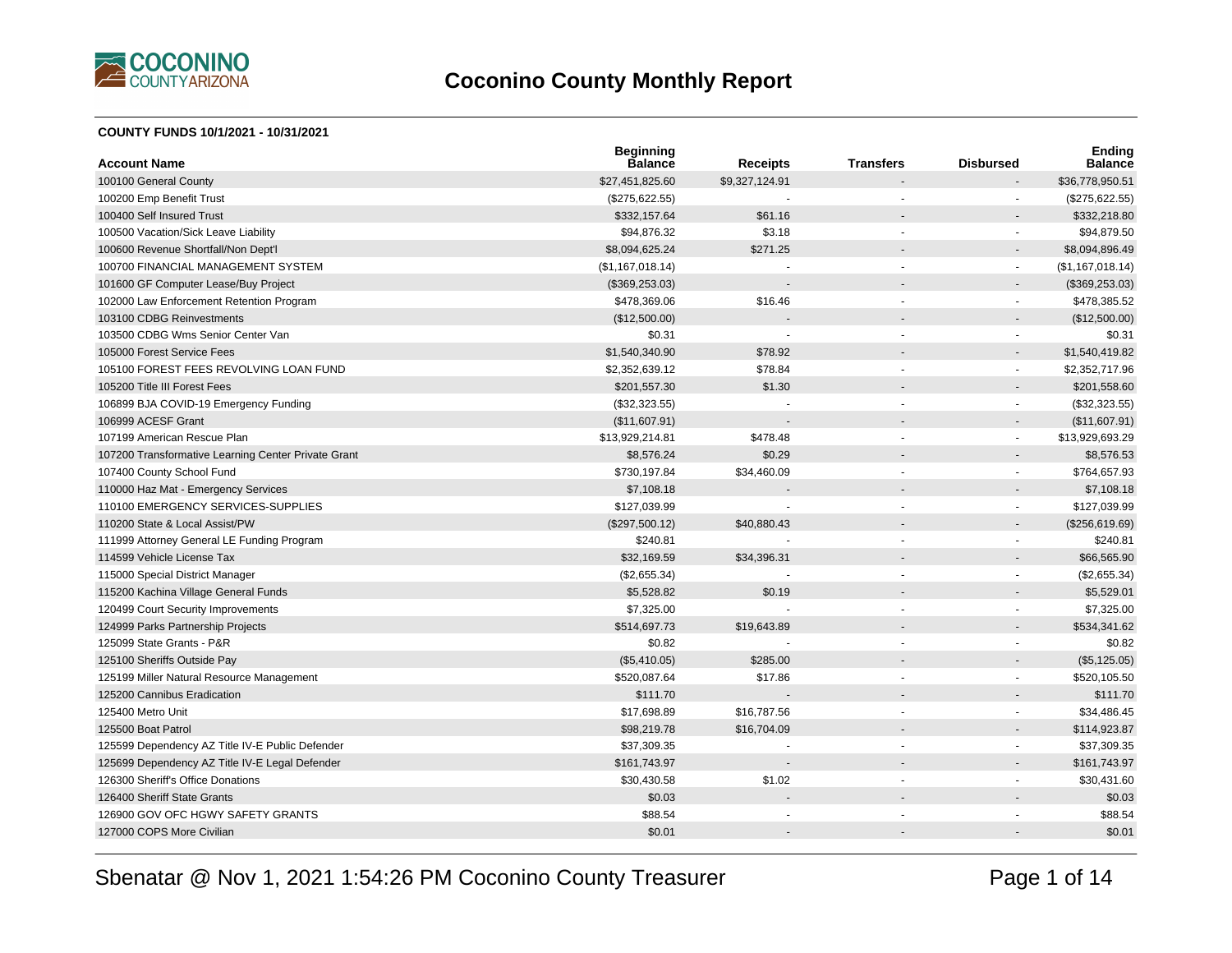

| COUNTY FUNDS 10/1/2021 - 10/31/2021                  |                  |                          |                          |                          |                  |
|------------------------------------------------------|------------------|--------------------------|--------------------------|--------------------------|------------------|
| 127200 Jail Improvement/Enhanc                       | \$258,085.98     | \$17,240.25              |                          |                          | \$275,326.23     |
| 127400 Inmate Welfare                                | \$524,916.60     | \$19,094.25              |                          |                          | \$544,010.85     |
| 127500 BJALLEBG                                      | (\$134.46)       |                          |                          | $\sim$                   | (\$134.46)       |
| 128300 RATE Gang Task Force                          | (\$18,108.30)    |                          |                          | $\blacksquare$           | (\$18,108.30)    |
| 128400 Protective Vest Grant                         | \$767.25         |                          | $\ddot{\phantom{1}}$     | ٠                        | \$767.25         |
| 128700 Tactical Team Equipment-State Homeland Securi | (\$4,522.01)     |                          |                          |                          | (\$4,522.01)     |
| 129300 COPS Meth Grant                               | (\$1,926.87)     | $\overline{\phantom{a}}$ | $\blacksquare$           | $\overline{\phantom{a}}$ | (\$1,926.87)     |
| 129400 DUI Impound Fees                              | \$22,698.43      | \$1,200.76               | $\overline{a}$           | $\overline{a}$           | \$23,899.19      |
| 129800 Officers Safety Equipment                     | \$63,784.23      | \$2.14                   |                          | $\blacksquare$           | \$63,786.37      |
| 129900 Officer Equipment ARS 41-1724                 | \$4,057.71       | \$0.14                   |                          |                          | \$4,057.85       |
| 131599 Federal Grants                                | \$713,595.65     | \$188,425.15             | $\blacksquare$           | $\sim$                   | \$902,020.80     |
| 131699 State Grants                                  | \$297,529.10     | \$11,919.00              |                          | $\blacksquare$           | \$309,448.10     |
| 131799 Private Grants                                | \$50,085.92      |                          |                          | $\blacksquare$           | \$50,085.92      |
| 131899 Health District                               | \$531,915.02     | \$97,125.12              |                          | $\overline{\phantom{a}}$ | \$629,040.14     |
| 131900 "BIOSENSE"                                    | \$375.00         |                          | ÷                        | $\blacksquare$           | \$375.00         |
| 131999 WIOA                                          | (\$268,923.87)   | \$44,538.00              |                          | $\blacksquare$           | (\$224,385.87)   |
| 132099 Community Services                            | \$84,818.13      | \$2.98                   | $\blacksquare$           | $\blacksquare$           | \$84,821.11      |
| 132199 ADOH Housing                                  | \$51,397.12      | \$2.20                   |                          |                          | \$51,399.32      |
| 132299 Senior Services                               | (\$652, 188.97)  | \$15,875.52              | $\overline{\phantom{a}}$ | $\blacksquare$           | (\$636,313.45)   |
| 132399 Home Care                                     | (\$179,457.05)   | \$419.25                 |                          | $\blacksquare$           | (\$179,037.80)   |
| 132499 Social Services                               | (\$717,001.44)   | \$5,277.02               | $\sim$                   | $\overline{\phantom{a}}$ | (\$711, 724.42)  |
| 132599 Individual Development Acct                   | \$18,835.97      | \$0.65                   |                          | $\sim$                   | \$18,836.62      |
| 132699 Career Center                                 | \$339.51         |                          | $\blacksquare$           | $\overline{\phantom{a}}$ | \$339.51         |
| 132799 Self-funded Programs                          | \$177,834.82     | \$4,035.81               |                          | $\overline{\phantom{a}}$ | \$181,870.63     |
| 132899 COVID-19 Grants                               | (\$1,511,948.33) |                          | $\blacksquare$           | $\sim$                   | (\$1,511,948.33) |
| 132999 Justice Reinvestment ARS 3682863              | \$27,375.88      | \$0.94                   |                          |                          | \$27,376.82      |
| 133099 County COVID-19 Response                      | (\$95,756.07)    | \$24,149.47              | $\overline{a}$           | $\blacksquare$           | (\$71,606.60)    |
| 133100 Health                                        | \$161,674.76     | \$1,844,862.01           |                          | $\blacksquare$           | \$2,006,536.77   |
| 133800 Local Regis & Stat                            | (\$150.00)       |                          | $\blacksquare$           | $\blacksquare$           | (\$150.00)       |
| 134200 AZ Nutrition Network/Hlth                     | (\$100.00)       |                          |                          |                          | (\$100.00)       |
| 136500 FTF NUTRITION ED & OBESITY PREVENTION         | \$99.68          |                          |                          |                          | \$99.68          |
| 137000 FTF - Navajo County Subcontract               | \$120.19         |                          |                          |                          | \$120.19         |
| 140300 Weed & Seed                                   | \$0.01           |                          | ä,                       |                          | \$0.01           |
| 141000 TANF Case Mgmt                                | \$0.01           |                          |                          |                          | \$0.01           |
| 142300 Home Delivered Meals                          | \$0.34           |                          | $\blacksquare$           |                          | \$0.34           |
| 142700 Home Program                                  | (\$13,024.67)    |                          |                          |                          | (\$13,024.67)    |
| 143200 EECBG Energy Efficiency & Conversion Block Gr | \$26,625.92      | $\blacksquare$           | $\blacksquare$           | $\blacksquare$           | \$26,625.92      |
| 145200 Family Counseling                             | (\$1,540.44)     |                          |                          | $\overline{a}$           | (\$1,540.44)     |
| 145300 Juvenile Probation Svc                        | \$166,857.64     | \$754.06                 |                          | $\blacksquare$           | \$167,611.70     |
| 145500 CASA                                          | \$20,420.46      | \$1.04                   |                          | $\blacksquare$           | \$20,421.50      |
| 145800 Juvenile AmeriCorps Grant                     | \$0.03           |                          |                          |                          | \$0.03           |
|                                                      |                  |                          |                          |                          |                  |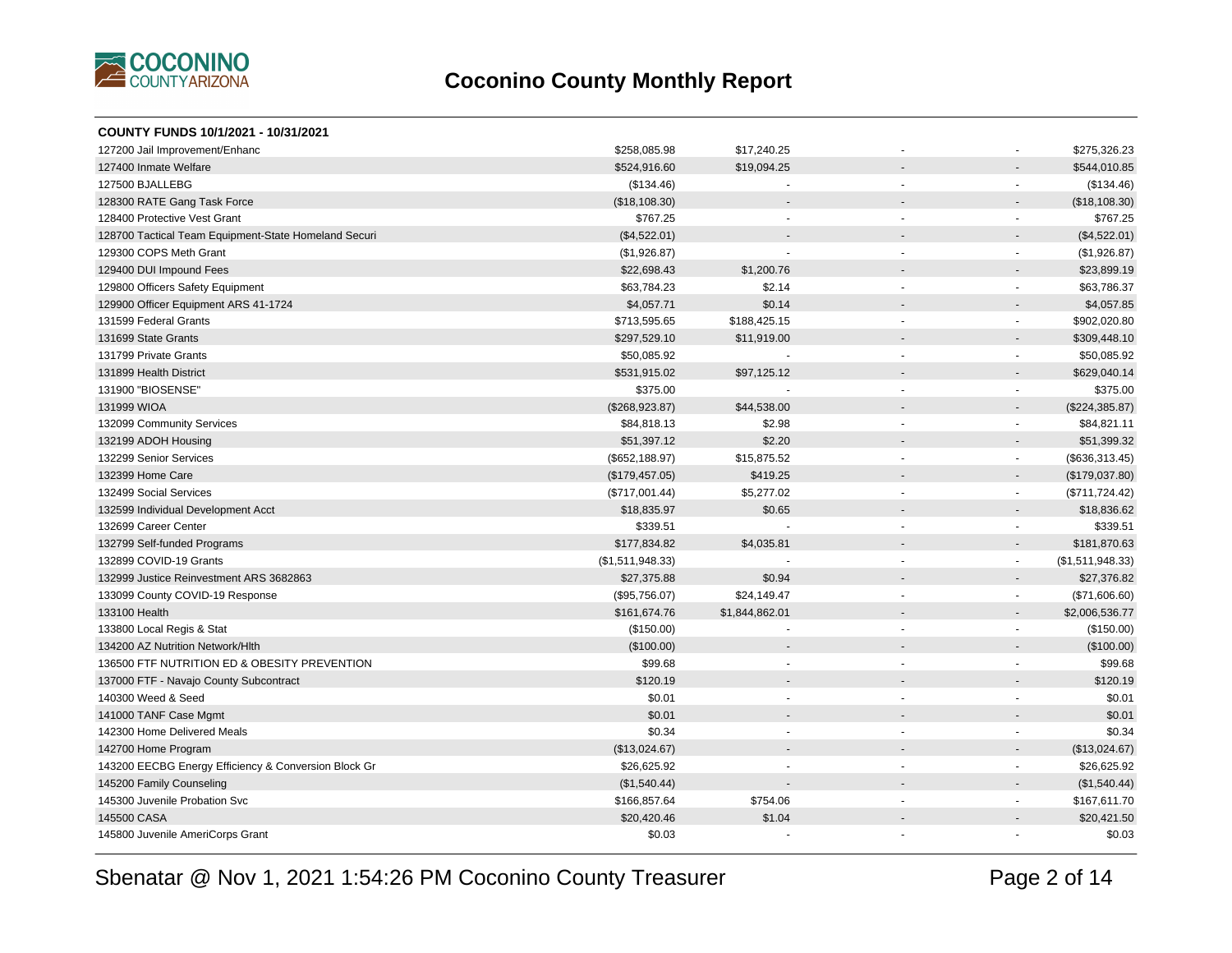

| COUNTY FUNDS 10/1/2021 - 10/31/2021                  |               |                |                |                          |               |
|------------------------------------------------------|---------------|----------------|----------------|--------------------------|---------------|
| 145900 Juv Treatment Sycs                            | \$226,514.59  | \$4.34         |                |                          | \$226,518.93  |
| 146100 JCRF Step Up Proctor House                    | \$255.11      | \$0.01         |                | L.                       | \$255.12      |
| 146200 Diversion Consequences Juv                    | \$22,727.48   | \$1.09         |                |                          | \$22,728.57   |
| 146300 Juvenile Probation State Aid                  | \$546.43      | \$0.41         |                | $\overline{a}$           | \$546.84      |
| 146400 USDA Food Grant                               | (\$168.32)    | \$411.90       |                |                          | \$243.58      |
| 146500 DOC Status Offender                           | \$0.02        |                | $\overline{a}$ | $\overline{a}$           | \$0.02        |
| 146600 Property Crime Class                          | \$2.40        |                |                |                          | \$2.40        |
| 146800 Diversion Intake Juv                          | \$10,597.71   | \$2.21         | $\blacksquare$ | $\blacksquare$           | \$10,599.92   |
| 147100 Detention Enhancement                         | \$239.14      | \$0.01         |                |                          | \$239.15      |
| 147400 JVRIA Juv                                     | (\$11,245.32) |                |                | $\blacksquare$           | (\$11,245.32) |
| 147500 Juv Diversion Fees                            | \$111,518.06  | \$659.22       |                |                          | \$112,177.28  |
| 147700 Juvenile Accountability Incentive Block Grant | \$106.24      |                |                | $\blacksquare$           | \$106.24      |
| 147900 Juvenile Court Unclaimed Funds                | \$25,998.21   |                |                | $\overline{a}$           | \$25,998.21   |
| 148000 DCPI Grant                                    | \$66.81       | $\blacksquare$ | $\blacksquare$ | $\overline{\phantom{a}}$ | \$66.81       |
| 148400 Emancipation Administrative Costs Funds       | \$79.60       |                |                | $\overline{a}$           | \$79.60       |
| 148500 Probation Fees Over \$40.00                   | \$151,205.02  | \$144.67       | $\mathbf{r}$   | $\blacksquare$           | \$151,349.69  |
| 148600 Diversion Fees Over \$40.00                   | \$71,651.34   | \$59.40        |                | $\blacksquare$           | \$71,710.74   |
| 148700 JCRF - Day Night Program                      | \$8.88        |                |                | $\blacksquare$           | \$8.88        |
| 148800 JCRF-Juvenile Step Up Mentoring Prgm          | \$0.42        |                |                |                          | \$0.42        |
| 149000 CASA VOCA                                     | (\$19,866.27) | \$16,820.00    |                | $\blacksquare$           | (\$3,046.27)  |
| 149200 PIC Act                                       | \$52,734.91   | \$1.73         |                | $\blacksquare$           | \$52,736.64   |
| 149400 JCRF STEP UP TRANSITION SCHOOL                | \$186.51      | \$0.01         |                | $\overline{a}$           | \$186.52      |
| 149600 Juvenile IPS                                  | \$48,621.87   | \$2.70         |                | $\overline{\phantom{a}}$ | \$48,624.57   |
| 149700 JCEF PROBATION SURCHARGE-STANDARD SUPPLE      | \$0.30        |                | $\blacksquare$ | $\blacksquare$           | \$0.30        |
| 149800 JCEF PROBATION SURCHARGE-INTENSIVE PROB       | \$0.22        |                |                |                          | \$0.22        |
| 152100 Adult Probation State Enhancement Fund        | (\$39,293.31) | \$0.87         |                | $\blacksquare$           | (\$39,292.44) |
| 152400 IPS (Intensive Prob Adult)                    | \$19,387.09   | \$2.36         |                | $\overline{a}$           | \$19,389.45   |
| 152500 Work Furlough Program                         | \$65,476.40   | \$2.20         | $\blacksquare$ | $\blacksquare$           | \$65,478.60   |
| 153000 Interstate Compact Program                    | \$7,396.22    | \$258.21       |                | $\overline{a}$           | \$7,654.43    |
| 153100 Drug Treatment & Eda Prob                     | \$8,512.27    | \$0.51         | $\sim$         | $\blacksquare$           | \$8,512.78    |
| 154500 Deferred ProsecA prob                         | \$49,001.74   | \$543.16       |                | $\blacksquare$           | \$49,544.90   |
| 154700 Comm Punish ProA Prob                         | \$19,044.98   | \$1.18         | $\blacksquare$ | $\blacksquare$           | \$19,046.16   |
| 154800 Probation SvcsA prob                          | \$264,006.93  | \$22,821.37    |                |                          | \$286,828.30  |
| 155200 JCEF Time Pmt Sup Ct local                    | \$67,719.01   | \$2,499.22     | $\blacksquare$ | $\blacksquare$           | \$70,218.23   |
| 155600 Fill the Gap Sup Crt                          | \$56,197.77   | \$2.43         |                |                          | \$56,200.20   |
| 155700 Model Court Sup Crt                           | (\$12,680.28) |                |                | ä,                       | (\$12,680.28) |
| 155800 ND Case Processing                            | (\$5,729.73)  |                |                | $\overline{\phantom{a}}$ | (\$5,729.73)  |
| 156200 Probate Enhancement Fees                      | (\$15,683.95) | \$3,075.00     | L.             | $\overline{a}$           | (\$12,608.95) |
| 156300 Drug Court Expansion Grant                    | \$0.18        |                |                | $\blacksquare$           | \$0.18        |
| 156500 Adult Drug Court Grant - FY07 Only            | (\$5,409.79)  |                |                |                          | (\$5,409.79)  |
| 156700 Arizona License Plate Grant                   | \$1,094.20    |                |                | $\overline{\phantom{a}}$ | \$1,094.20    |
|                                                      |               |                |                |                          |               |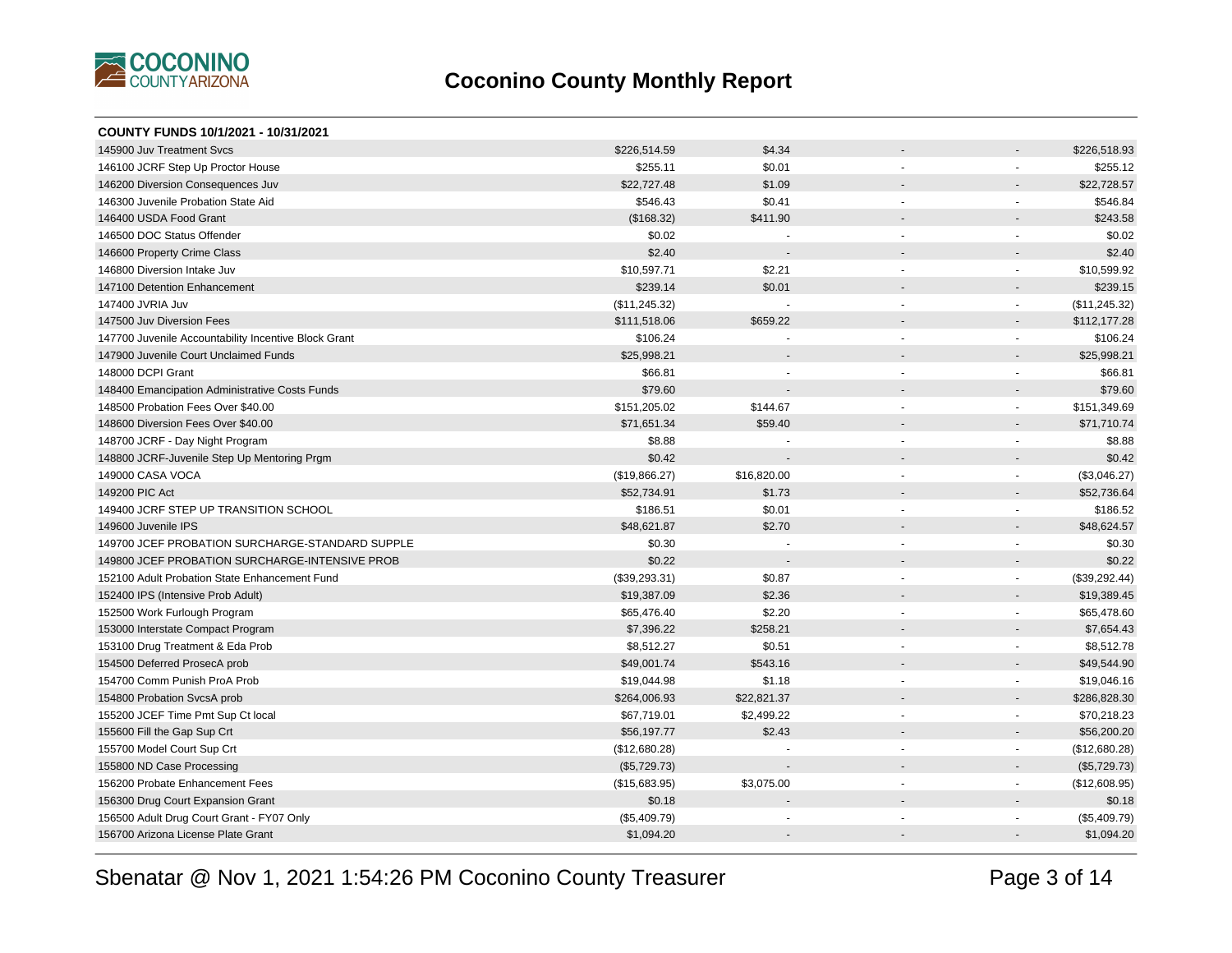

| COUNTY FUNDS 10/1/2021 - 10/31/2021                |                |              |                          |                          |                |
|----------------------------------------------------|----------------|--------------|--------------------------|--------------------------|----------------|
| 156900 Forest Highlands Foundation                 | \$2,279.70     |              |                          |                          | \$2,279.70     |
| 157800 ADR Grant Ct Admin                          | (\$54,195.29)  | \$1,350.00   |                          |                          | (\$52,845.29)  |
| 157900 COURT ENHANCEMENT FUND-SUPERIOR COURT       | \$307,653.27   | \$11,046.76  | $\ddot{\phantom{1}}$     | $\overline{\phantom{a}}$ | \$318,700.03   |
| 158500 Conciliation Court                          | \$57,539.75    | \$4,062.08   |                          | $\blacksquare$           | \$61,601.83    |
| 158600 Drug Enforcement Admin                      | (\$9,972.94)   | \$11,467.00  | $\blacksquare$           | $\overline{\phantom{a}}$ | \$1,494.06     |
| 158900 Law Library                                 | \$22,019.87    | \$5,077.71   |                          |                          | \$27,097.58    |
| 160300 JCEF Time Pmt-Flag JP local                 | \$129,410.70   | \$4.38       | ÷,                       | $\sim$                   | \$129,415.08   |
| 160400 JCEF Time Pmt-Fred JP local                 | \$33,200.94    | \$117.49     |                          |                          | \$33,318.43    |
| 160500 JCEF Time Pmt-Page JP local                 | \$17,934.47    | \$0.62       |                          | $\blacksquare$           | \$17,935.09    |
| 160600 JCEF Time Pmt-Wms JP local                  | \$51,755.62    | \$307.75     |                          | $\blacksquare$           | \$52,063.37    |
| 161000 Local Fill The Gap                          | \$360,668.06   | \$8,347.28   |                          | $\blacksquare$           | \$369,015.34   |
| 161200 ACJC FLAG IMPROVEMENT GRANT                 | (\$13,257.85)  |              |                          |                          | (\$13,257.85)  |
| 162400 CPAF/Flag JC                                | \$0.09         |              |                          | $\blacksquare$           | \$0.09         |
| 162500 COURT ENHANCEMENT FUND-FLAGSTAFF JUSTICE    | \$190,037.07   | \$6.01       |                          | $\blacksquare$           | \$190,043.08   |
| 162600 COURT ENHANCEMENT FUND-FREDONIA JUSTICE     | \$139,384.57   | \$1,936.77   | $\blacksquare$           | $\blacksquare$           | \$141,321.34   |
| 162700 COURT ENHANCEMENT FUND-PAGE JUSTICE COUR    | \$218,802.78   | \$7.45       |                          |                          | \$218,810.23   |
| 162800 COURT ENHANCEMENT FUND-WILLIAMS JUSTICE     | \$232,282.26   | \$2,436.25   | $\overline{\phantom{a}}$ | $\sim$                   | \$234,718.51   |
| 162900 Court Security Improvements                 | \$79,839.55    | \$2.74       |                          | $\sim$                   | \$79,842.29    |
| 163000 \$1 Judicial Productivity Units Fee         | \$103,030.49   | \$3,839.12   | $\ddot{\phantom{1}}$     | $\overline{\phantom{a}}$ | \$106,869.61   |
| 163400 County Space Plan                           | \$2,829,884.24 | \$94.84      | $\overline{a}$           | $\overline{a}$           | \$2,829,979.08 |
| 163700 Asset Repair & Replacement                  | \$854,908.42   | \$29.42      | $\blacksquare$           | $\blacksquare$           | \$854,937.84   |
| 163800 Capital Projects Phase II                   | \$1,645.85     | \$0.05       |                          |                          | \$1,645.90     |
| 164000 Huffer Lane Escrow                          | \$473,040.81   | \$15.85      | ٠                        | $\blacksquare$           | \$473,056.66   |
| 168100 Public Defender Training                    | \$46,067.90    | \$15,873.99  |                          | $\blacksquare$           | \$61,941.89    |
| 168300 Fees for Services PD                        | (\$4,728.83)   | \$0.46       | $\overline{a}$           | $\blacksquare$           | (\$4,728.37)   |
| 169100 FTG-Aid Indigent Defense Legal Def          | \$6,446.99     | \$0.22       |                          |                          | \$6,447.21     |
| 169200 Fees for Services LD                        | \$59,571.74    | \$2.01       |                          | $\blacksquare$           | \$59,573.75    |
| 169300 Public Defender Training                    | \$24,139.37    | \$0.81       |                          | $\overline{\phantom{a}}$ | \$24,140.18    |
| 171000 SPOUSAL MAINTENANCE FUND                    | \$1,652.66     | \$166.30     | ä,                       | $\blacksquare$           | \$1,818.96     |
| 171100 DES IV-D Grant                              | (\$55,592.32)  | \$565.34     |                          |                          | (\$55,026.98)  |
| 172100 Integrated Family Court                     | \$4,347.06     | \$147.26     |                          | $\overline{\phantom{a}}$ | \$4,494.32     |
| 172200 Forfeiture Funds Clerk                      | \$11,081.50    | \$0.43       |                          |                          | \$11,081.93    |
| 172300 Storage/Retrieval Clerk                     | \$10,693.29    | \$1,820.02   | $\blacksquare$           | $\overline{\phantom{a}}$ | \$12,513.31    |
| 172600 Heritage Fund Grant                         | \$2,596.98     |              |                          | $\overline{a}$           | \$2,596.98     |
| 172800 County Fair                                 | \$475,802.72   | \$236,526.15 | $\ddot{\phantom{1}}$     | $\overline{\phantom{a}}$ | \$712,328.87   |
| 172900 County Racing                               | \$262.95       | \$0.01       |                          | $\blacksquare$           | \$262.96       |
| 173000 Parks & Rec-Doney Park                      | \$155.15       |              | $\blacksquare$           | $\blacksquare$           | \$155.15       |
| 173700 Forest Highlands #5 Trail Contrib           | \$17.90        |              |                          |                          | \$17.90        |
| 173900 Parks Capital Projects                      | \$20,330.51    | \$0.68       | $\overline{a}$           | $\blacksquare$           | \$20,331.19    |
| 174000 Parks & Open Space DS                       | \$1,313,809.31 | \$124.33     |                          | $\blacksquare$           | \$1,313,933.64 |
| 174300 Non- Interest Bearing P&R ASP Grant #680501 | \$2,331.40     |              |                          | $\blacksquare$           | \$2,331.40     |
|                                                    |                |              |                          |                          |                |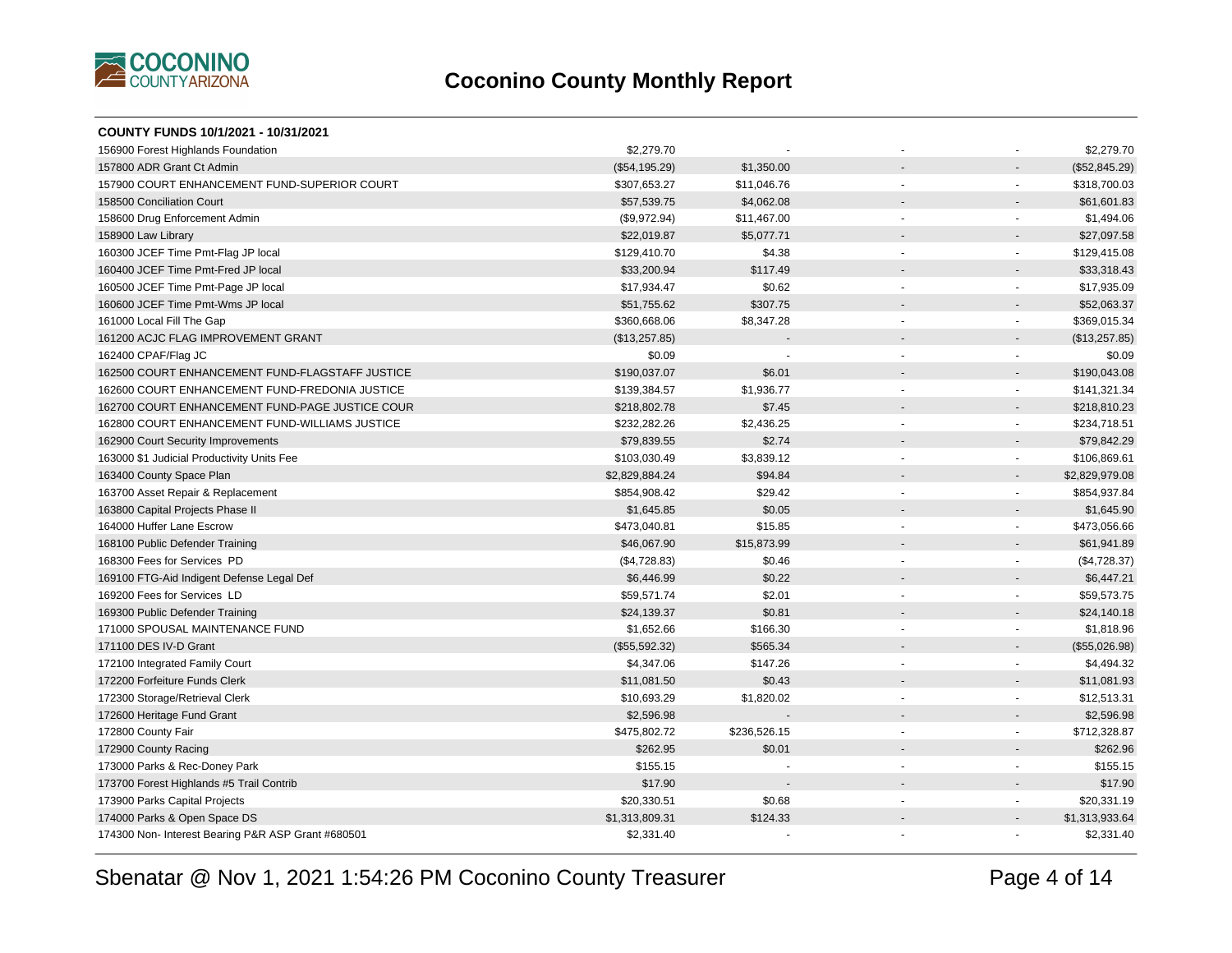

| COUNTY FUNDS 10/1/2021 - 10/31/2021             |                  |                 |                          |                          |                   |
|-------------------------------------------------|------------------|-----------------|--------------------------|--------------------------|-------------------|
| 174500 Coop Habitat Improvement - Rogers Lake   | (\$500.51)       |                 |                          |                          | (\$500.51)        |
| 174600 Rogers Lake Trail System                 | (\$15,978.46)    |                 |                          | $\blacksquare$           | (\$15,978.46)     |
| 174700 AZGF Supplemental Agreement              | \$5,229.26       | \$0.18          |                          |                          | \$5,229.44        |
| 174800 RTP Grant-Ft Tuthill Trail System        | (\$47.64)        |                 | $\blacksquare$           |                          | (\$47.64)         |
| 174900 LWCF Grant-Bike Park and Restroom        | (\$620, 229.68)  |                 |                          | $\overline{\phantom{a}}$ | (\$620, 229.68)   |
| 175100 Pretrial Intervention                    | \$77,648.38      | \$2.67          |                          | $\blacksquare$           | \$77,651.05       |
| 175200 Attorney Enhancement                     | \$215,085.67     | \$7.21          |                          |                          | \$215,092.88      |
| 175300 VRIA-Atty Vic Rights                     | (\$15,557.70)    | \$4,390.00      | $\blacksquare$           | $\blacksquare$           | (\$11, 167.70)    |
| 175500 Anti Racketeering                        | \$616,512.51     | \$22.40         |                          |                          | \$616,534.91      |
| 175700 DRUG PROSECUTION GRANT                   | (\$91,052.82)    | \$7,012.05      |                          | $\blacksquare$           | (\$84,040.77)     |
| 176000 Victim Restitution-Atty                  | \$105,944.92     | \$3.52          |                          |                          | \$105,948.44      |
| 176300 Victim Restitutions Interest             | \$8,178.44       | \$0.27          | $\blacksquare$           |                          | \$8,178.71        |
| 178000 Crim Just Records Impy Proj/Atty         | \$3,413.29       |                 |                          |                          | \$3,413.29        |
| 178100 State Aid to Count Attnys                | (\$28,197.83)    |                 |                          | $\blacksquare$           | (\$28,197.83)     |
| 178200 Federal Anti Racketeering                | \$303,607.42     |                 |                          |                          | \$303,607.42      |
| 179300 VOCA                                     | (\$13,103.60)    | \$3,306.00      | $\blacksquare$           | $\blacksquare$           | (\$9,797.60)      |
| 179400 Victim Comp-Atty                         | (\$43,650.74)    |                 |                          |                          | (\$43,650.74)     |
| 179900 Bad Check Prosec-Atty                    | \$3,463.53       | \$1,000.12      | $\overline{\phantom{a}}$ | $\blacksquare$           | \$4,463.65        |
| 181800 Recorder Storage & Retrieval             | \$540,118.68     | \$11,970.05     |                          | $\overline{\phantom{a}}$ | \$552,088.73      |
| 181900 Recorder Storage & Retrieval/Voter Tabul | (\$126,778.66)   |                 |                          | $\blacksquare$           | (\$126,778.66)    |
| 182000 HAVA Block Grant                         | \$10,950.25      | \$0.37          |                          | $\overline{\phantom{a}}$ | \$10,950.62       |
| 182100 Voter Tabulation System Replacement      | \$306,746.31     | \$10.28         | $\blacksquare$           | $\blacksquare$           | \$306,756.59      |
| 184000 Road Maintenance Sales Tax               | \$14,371,732.91  | \$1,051,541.75  |                          | $\overline{\phantom{a}}$ | \$15,423,274.66   |
| 184100 Road                                     | \$27,375,335.68  | \$1,258,826.26  | $\blacksquare$           | $\blacksquare$           | \$28,634,161.94   |
| 184300 Forest Highlands Wetland Project         | \$1,307.25       | \$0.04          |                          |                          | \$1,307.29        |
| 184400 Forest Highlands Wetland Investment      | \$72,014.19      |                 |                          |                          | \$72,014.19       |
| 184700 Mechanical Services                      | \$1,413,506.89   | \$44.09         |                          | $\overline{\phantom{a}}$ | \$1,413,550.98    |
| 184900 Solid Waste                              | (\$216, 195.71)  | \$80,824.39     | $\overline{\phantom{a}}$ | $\blacksquare$           | (\$135,371.32)    |
| 185000 DOMESTIC PREPAREDNESS PROGRAM-WEAPONS OF | \$0.68           |                 |                          |                          | \$0.68            |
| 185100 COMMUNITY EMERGENCY RESPONSE TEAM-CERT   | \$78.57          |                 | $\blacksquare$           |                          | \$78.57           |
| 187900 Career Center Workforce Investment Act   | (\$0.38)         |                 |                          |                          | (\$0.38)          |
| 189500 Career Center JTPA Coconino Co           | \$0.09           |                 |                          |                          | \$0.09            |
| 195000 Assessor Storage & Retrieval             | (\$23,950.74)    |                 |                          | $\overline{\phantom{a}}$ | (\$23,950.74)     |
| 195500 Treasurer Taxpayer's Info Fund           | \$147,110.18     | \$441.17        |                          |                          | \$147,551.35      |
| 199800 Salary & Exp Clearing                    | \$1,382,534.95   |                 |                          | (\$12,409,351.96)        | (\$11,026,817.01) |
| <b>COUNTY FUNDS TOTAL:</b>                      | \$109.222.695.38 | \$14,538,311.60 | \$0.00                   | (\$12,409,351.96)        | \$111,351,655.02  |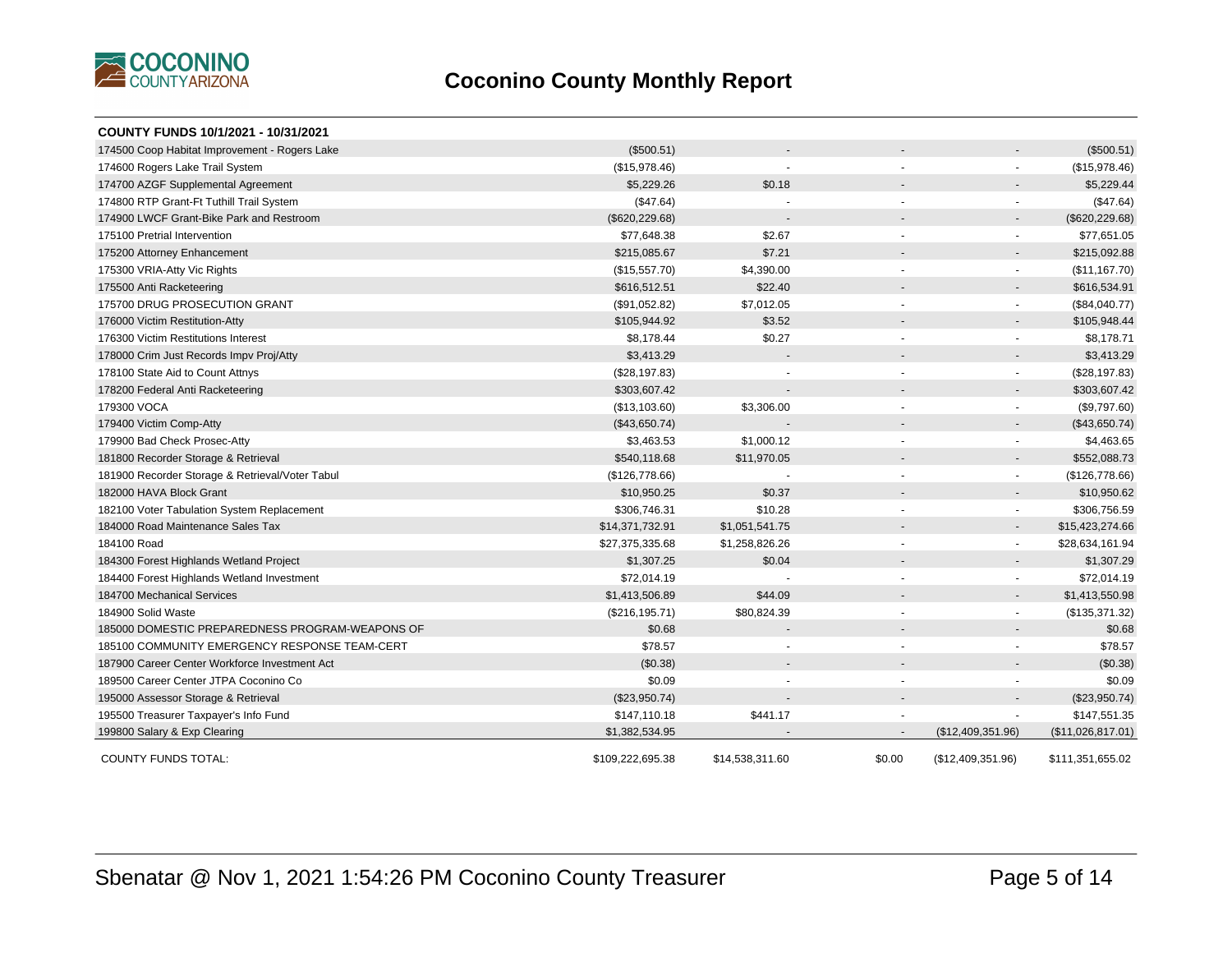

#### **FLAGSTAFF SD 1 10/1/2021 - 10/31/2021**

| <b>Account Name</b>                              | <b>Beginning</b><br>Balance        | <b>Receipts</b> | <b>Transfers</b> | <b>Disbursed</b>  | <b>Ending</b><br><b>Balance</b> |
|--------------------------------------------------|------------------------------------|-----------------|------------------|-------------------|---------------------------------|
| 200100 Flagstaff SD1 Operations                  | \$1,195,960.53                     | \$19,650,848.05 | \$10,827,097.40  | (\$13,000,080.83) | \$18,673,825.15                 |
| 200115 Flagstaff SD1 Bond Rdm/Debt Svc           | \$496,850.30                       | \$3,361,366.46  |                  |                   | \$3,858,216.76                  |
| 200120 Flagstaff SD1 Non Levy                    | \$4,430,237.71                     | \$372,674.34    | (\$4,874,099.96) |                   | (\$71,187.91)                   |
| 200137 Flagstaff SD1 Bond Bldg Fund Ser C(2008)  | \$31,891.90                        | $\sim$          |                  |                   | \$31,891.90                     |
| 200138 Flagstaff SD1 Bond Bldg Fund Ser A (2019) | (\$5,317,659.65)                   | $\blacksquare$  | \$3,866,454.28   |                   | (\$1,451,205.37)                |
| 200139 Flagstaff SD1 Bond Bldg Fund Ser B (2017) | \$27,018,749.59                    | $\sim$          | (\$9,572,646.82) |                   | \$17,446,102.77                 |
| 200150 Classroom Site-Flagstaff SD1              | \$4,994,166.29                     | \$633,793.08    | (\$246,804.90)   |                   | \$5,381,154.47                  |
| 200170 Flagstaf SD#1 Desegregation Funds         | \$52,342.06                        | \$858,314.12    |                  |                   | \$910,656.18                    |
| FLAGSTAFF SD 1 TOTAL:                            | \$32,902,538.73                    | \$24,876,996.05 | \$0.00           | (\$13,000,080.83) | \$44,779,453.95                 |
| WILLIAMS SD 2 10/1/2021 - 10/31/2021             |                                    |                 |                  |                   |                                 |
| <b>Account Name</b>                              | <b>Beginning</b><br><b>Balance</b> | <b>Receipts</b> | <b>Transfers</b> | <b>Disbursed</b>  | <b>Ending</b><br><b>Balance</b> |
| 200200 Williams SD2 OPERATIONS                   | \$2,755,697.96                     | \$2,065,358.17  | \$617,627.88     | (\$838,077.25)    | \$4,600,606.76                  |
| 200215 Williams SD2 Bond Rdm/Debt Svc            | \$159.18                           | \$1.77          | $\overline{a}$   |                   | \$160.95                        |
| 200220 Williams SD2 Non Levy                     | \$3,178,663.88                     | \$181,115.52    | (\$617,627.88)   |                   | \$2,742,151.52                  |
| 200250 Classroom Site Williams SD2               | \$212,822.40                       | \$53,354.99     |                  |                   | \$266,177.39                    |
| <b>WILLIAMS SD 2 TOTAL:</b>                      | \$6,147,343.42                     | \$2,299,830.45  | \$0.00           | (\$838,077.25)    | \$7,609,096.62                  |
|                                                  |                                    |                 |                  |                   |                                 |
| GRAND CANYON SD 4 10/1/2021 - 10/31/2021         |                                    |                 |                  |                   |                                 |
| <b>Account Name</b>                              | <b>Beginning</b><br><b>Balance</b> | <b>Receipts</b> | <b>Transfers</b> | <b>Disbursed</b>  | <b>Ending</b><br><b>Balance</b> |
| 200400 Grand Canyon SD4 OPERATIONS               | \$1,153,775.19                     | \$530,983.85    | \$284,900.97     | (\$572,969.13)    | \$1,396,690.88                  |
| 200405 ASAE 1% CAP ADJ                           | (\$24,602.87)                      | (\$321.72)      |                  |                   | (\$24,924.59)                   |
| 200415 Grand Canyon SD4 Bond Rdm/Debt Svc        | \$1,923.50                         | \$50.93         |                  |                   | \$1,974.43                      |
| 200420 Grand Canyon SD4 Non Levy                 | \$734,322.03                       | \$522,300.83    | (\$284,900.97)   |                   | \$971,721.89                    |
| 200445 Grand Canyon SD4 Deficiencies Correction  | \$113.20                           |                 |                  |                   | \$113.20                        |
| 200450 Classroom Site-Grand Canyon SD4           | \$82.873.51                        | \$24.093.74     |                  |                   | \$106,967.25                    |
| <b>GRAND CANYON SD 4 TOTAL:</b>                  | \$1,948,404.56                     | \$1,077,107.63  | \$0.00           | (\$572,969.13)    | \$2,452,543.06                  |
| CHEVELON SD 5 10/1/2021 - 10/31/2021             |                                    |                 |                  |                   |                                 |
| <b>Account Name</b>                              | <b>Beginning</b><br>Balance        | <b>Receipts</b> | <b>Transfers</b> | <b>Disbursed</b>  | <b>Ending</b><br><b>Balance</b> |
| 200500 Chevelon SD5 OPERATIONS                   | \$259,271.01                       | \$202,587.74    |                  | (\$21,752.64)     | \$440,106.11                    |
| 200520 Chevelon SD5 Non levy                     | \$185,361.37                       | \$6.36          |                  |                   | \$185,367.73                    |
| CHEVELON SD 5 TOTAL:                             | \$444,632.38                       | \$202,594.10    | \$0.00           | (\$21,752.64)     | \$625,473.84                    |
| FREDONIA SD 6 10/1/2021 - 10/31/2021             |                                    |                 |                  |                   |                                 |
| <b>Account Name</b>                              | <b>Beginning</b><br><b>Balance</b> | <b>Receipts</b> | <b>Transfers</b> | <b>Disbursed</b>  | Endina<br><b>Balance</b>        |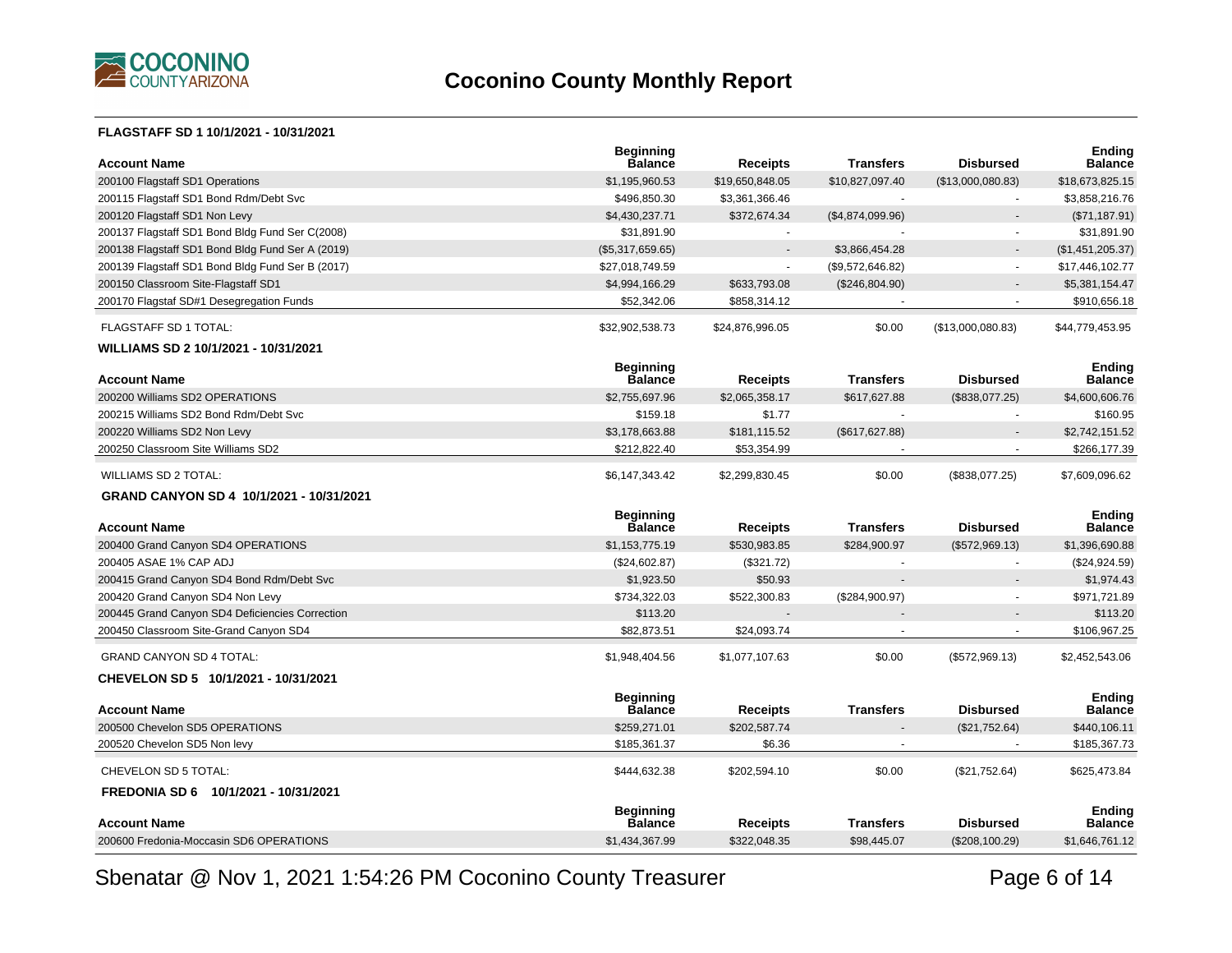

| FREDONIA SD 6 10/1/2021 - 10/31/2021            |                                    |                 |                  |                  |                                 |
|-------------------------------------------------|------------------------------------|-----------------|------------------|------------------|---------------------------------|
| 200620 Fredonia-Moccasin SD6 Non Levy           | \$1,389,177.25                     | \$97,528.61     | (\$93,518.38)    |                  | \$1,393,187.48                  |
| 200650 Classroom Site-Fredonia Moccasin SD6     | \$52,373.40                        | \$18,178.57     | (\$4,926.69)     |                  | \$65,625.28                     |
| FREDONIA SD 6 TOTAL:                            | \$2,875,918.64                     | \$437,755.53    | \$0.00           | (\$208,100.29)   | \$3,105,573.88                  |
| PAGE SD 8 10/1/2021 - 10/31/2021                |                                    |                 |                  |                  |                                 |
|                                                 | <b>Beginning</b>                   |                 |                  |                  | <b>Ending</b>                   |
| <b>Account Name</b>                             | <b>Balance</b>                     | Receipts        | <b>Transfers</b> | <b>Disbursed</b> | Balance                         |
| 200800 Page SD8 OPERATIONS                      | \$2,781,152.11                     | \$1,913,901.12  | \$2,253,297.02   | (\$2,364,963.25) | \$4,583,387.00                  |
| 200815 Page SD8 Bond Rdm/Debt Svc               | \$971.51                           |                 |                  | $\sim$           | \$971.51                        |
| 200820 Page SD8 Non Levy                        | \$6,978,896.03                     | \$4,066,234.98  | (\$2,068,288.54) |                  | \$8,976,842.47                  |
| 200850 Classroom Site-Page SD8                  | \$2,127,705.44                     | \$167,355.75    | (\$185,008.48)   |                  | \$2,110,052.71                  |
| PAGE SD 8 TOTAL:                                | \$11,888,725.09                    | \$6,147,491.85  | \$0.00           | (\$2,364,963.25) | \$15,671,253.69                 |
| MAINE SD 10 10/1/2021 - 10/31/2021              |                                    |                 |                  |                  |                                 |
|                                                 | <b>Beginning</b>                   |                 |                  |                  | <b>Ending</b>                   |
| <b>Account Name</b>                             | <b>Balance</b>                     | <b>Receipts</b> | <b>Transfers</b> | <b>Disbursed</b> | <b>Balance</b>                  |
| 201000 Maine Consolidated SD10 OPERATIONS       | \$132,735.97                       | \$754,644.67    | \$44,873.93      | (\$184, 852.36)  | \$747,402.21                    |
| 201020 Maine Consolidated SD10 Non Levy         | \$114,838.54                       | \$7,997.68      | (\$44,873.93)    | ÷.               | \$77,962.29                     |
| 201050 Classroom Site-Maine Consolidated SD10   | \$27,730.60                        | \$10,687.69     |                  |                  | \$38,418.29                     |
| 201055 Maine Consolidated SD10 New School Facil | \$6,547.88                         | \$0.22          |                  | $\blacksquare$   | \$6,548.10                      |
| MAINE SD 10 TOTAL:                              | \$281,852.99                       | \$773,330.26    | \$0.00           | (\$184, 852.36)  | \$870,330.89                    |
| TUBA CITY SD 15 10/1/2021 - 10/31/2021          |                                    |                 |                  |                  |                                 |
|                                                 | <b>Beginning</b>                   |                 |                  |                  | Ending                          |
| <b>Account Name</b>                             | <b>Balance</b>                     | <b>Receipts</b> | <b>Transfers</b> | <b>Disbursed</b> | <b>Balance</b>                  |
| 201500 Tuba City SD15 Levy                      | \$2,226,647.90                     | \$676,475.57    | \$1,018,396.58   | (\$2,440,666.08) | \$1,480,853.97                  |
| 201515 Tuba City SD15 Bond Rdm/Debt Svc         | \$20,695.22                        | \$113.60        |                  |                  | \$20,808.82                     |
| 201520 Tuba City SD15 Non Levy                  | \$28,855,838.72                    | \$594,993.11    | (\$1,000,864.98) |                  | \$28,449,966.85                 |
| 201525 Tuba City SD15 - Impact Aid Revenue Bond | \$9.58                             |                 |                  |                  | \$9.58                          |
| 201550 Classroom Site-Tuba City SD15            | \$1,208,255.47                     | \$101,108.25    | (\$17,531.60)    |                  | \$1,291,832.12                  |
| TUBA CITY SD 15 TOTAL:                          | \$32,311,446.89                    | \$1,372,690.53  | \$0.00           | (\$2,440,666.08) | \$31,243,471.34                 |
| SCHOOL SUPERINTENDENT 10/1/2021 - 10/31/2021    |                                    |                 |                  |                  |                                 |
| <b>Account Name</b>                             | <b>Beginning</b><br><b>Balance</b> | Receipts        | <b>Transfers</b> | <b>Disbursed</b> | <b>Ending</b><br><b>Balance</b> |
| 202150 Classroom Site-Esperanza                 | \$221,248.46                       | \$6,884.61      | (\$1,525.00)     |                  | \$226,608.07                    |
| 202190 CCRASD                                   | \$3,672,811.61                     | \$321,107.72    | \$1,525.00       | (\$201, 977.76)  | \$3,793,466.57                  |
| 202500 State Equalization                       | \$883,281.15                       | \$3,146,263.23  |                  |                  | \$4,029,544.38                  |
|                                                 |                                    |                 |                  |                  |                                 |
| SCHOOL SUPERINTENDENT TOTAL:                    | \$4,777,341.22                     | \$3,474,255.56  | \$0.00           | (\$201, 977.76)  | \$8,049,619.02                  |
| CAVIAT 10/1/2021 - 10/31/2021                   |                                    |                 |                  |                  |                                 |
| <b>Account Name</b>                             | <b>Beginning</b><br><b>Balance</b> | Receipts        | <b>Transfers</b> | <b>Disbursed</b> | <b>Ending</b><br>Balance        |
|                                                 |                                    |                 |                  |                  |                                 |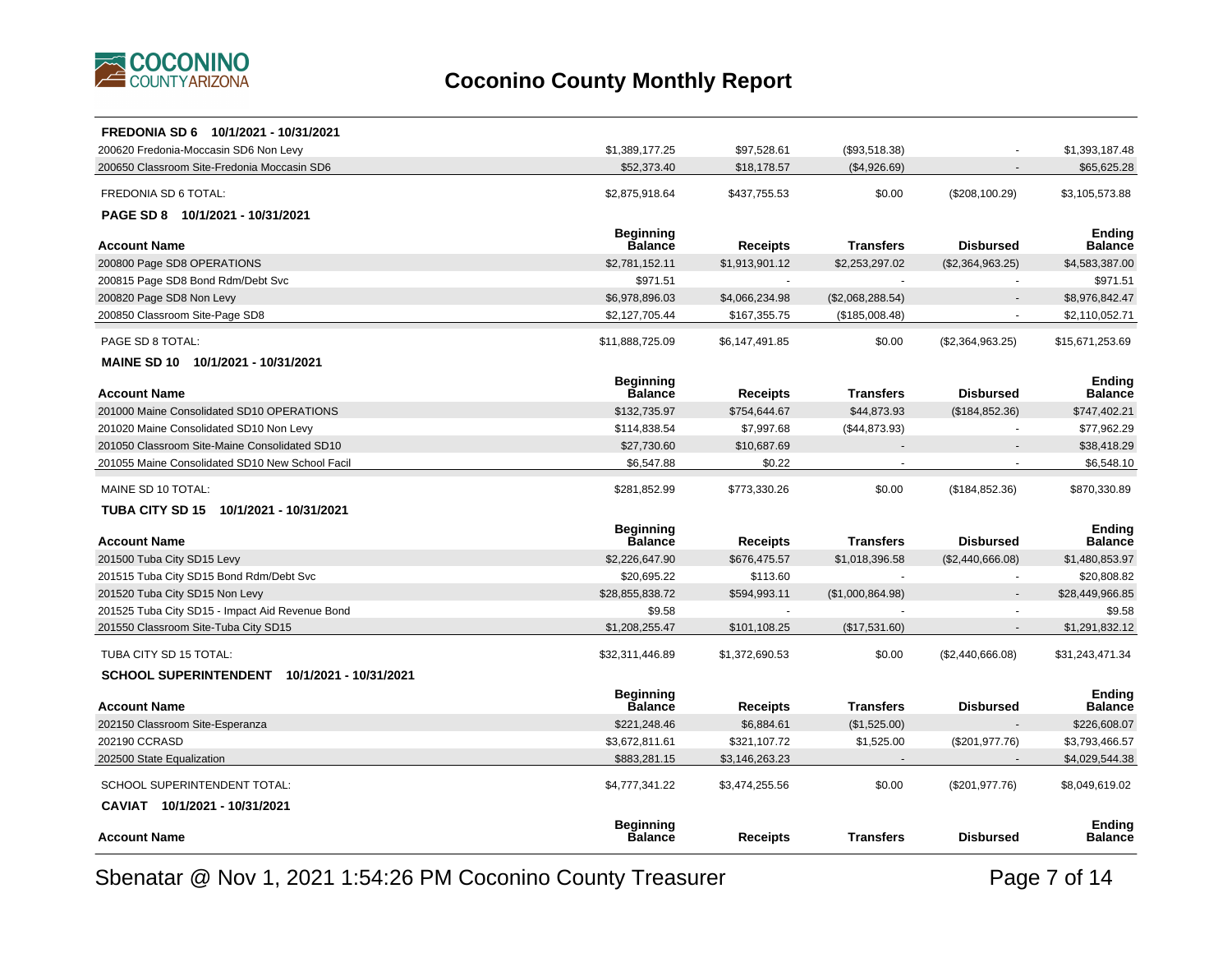

| CAVIAT 10/1/2021 - 10/31/2021                 |                                    |                 |                          |                  |                                 |
|-----------------------------------------------|------------------------------------|-----------------|--------------------------|------------------|---------------------------------|
| 202200 CAVIAT                                 | \$3,709,627.36                     | \$325,574.30    |                          | (\$137,508.50)   | \$3,897,693.16                  |
| <b>CAVIAT TOTAL:</b>                          | \$3,709,627.36                     | \$325,574.30    | \$0.00                   | (\$137,508.50)   | \$3,897,693.16                  |
|                                               |                                    |                 |                          |                  |                                 |
| COMMUNITY COLLEGE 10/1/2021 - 10/31/2021      |                                    |                 |                          |                  |                                 |
| <b>Account Name</b>                           | <b>Beginning</b><br><b>Balance</b> | Receipts        | <b>Transfers</b>         | <b>Disbursed</b> | <b>Ending</b><br><b>Balance</b> |
| 204000 Coconino Community College             | \$29,557,174.07                    | \$3,251,871.02  |                          |                  | \$32,809,045.09                 |
|                                               |                                    |                 |                          |                  |                                 |
| COMMUNITY COLLEGE TOTAL:                      | \$29,557,174.07                    | \$3,251,871.02  | \$0.00                   | \$0.00           | \$32,809,045.09                 |
| FIRE DISTRICTS 10/1/2021 - 10/31/2021         |                                    |                 |                          |                  |                                 |
|                                               | <b>Beginning</b>                   |                 |                          |                  | <b>Ending</b>                   |
| <b>Account Name</b>                           | Balance                            | <b>Receipts</b> | <b>Transfers</b>         | <b>Disbursed</b> | <b>Balance</b>                  |
| 300100 Fire District Assistance Tax           | \$2,789.79                         | \$737,946.19    |                          | (\$705,882.20)   | \$34,853.78                     |
| 300200 Blue Ridge FD                          | \$281,034.99                       | \$466,006.46    |                          | (\$81,906.97)    | \$665,134.48                    |
| 300210 Blue Ridge FD Cash Reserve Acct        | \$436,444.92                       |                 |                          |                  | \$436,444.92                    |
| 300300 Summit FD                              | \$226,549.95                       | \$2,157,110.86  | $\overline{\phantom{a}}$ | (\$475,073.19)   | \$1,908,587.62                  |
| 300305 Summit FD - Capital Fund               | \$47,751.21                        | \$3,801.64      |                          |                  | \$51,552.85                     |
| 300310 Summit FD - Westside Capital Fund      | \$419,534.43                       | \$14.40         | $\sim$                   | $\blacksquare$   | \$419,548.83                    |
| 300315 Summit FD Debt Service Fund            | \$44,014.29                        | \$126,091.00    |                          |                  | \$170,105.29                    |
| 300320 Summit FD - Emergency Account          | \$161,022.90                       | \$5.53          |                          |                  | \$161,028.43                    |
| 300340 Summit FD Wildland Fund                | \$169,702.68                       | \$85,378.31     | (\$60,000.00)            | (\$66, 185.03)   | \$128,895.96                    |
| 300500 Forest Lakes FD                        | \$247,978.62                       | \$339,280.99    |                          | (\$73,210.83)    | \$514,048.78                    |
| 300700 Junipine FD                            | (\$9,251.34)                       | \$19,879.57     |                          | (\$424.02)       | \$10,204.21                     |
| 300800 Highlands FD                           | \$698,080.70                       | \$1,767,301.88  | $\sim$                   | (\$310, 285.81)  | \$2,155,096.77                  |
| 300810 Highlands FD PSPRS Contingency Reserve | \$1,000,000.00                     |                 |                          |                  | \$1,000,000.00                  |
| 300820 Highlands FD Capital Fund              | \$609,327.43                       | \$21.86         |                          |                  | \$609,349.29                    |
| 300850 BEAR JAW INTERAGENCY FUND              | \$2,076,772.33                     | \$250,239.74    |                          | (\$396,006.47)   | \$1,931,005.60                  |
| 300900 Kaibab Estates West FD                 | \$50,872.71                        | \$23,576.51     |                          | (\$3,740.59)     | \$70,708.63                     |
| 301000 Mormon Lake FD                         | \$68,752.04                        | \$98,862.25     |                          | (\$13,496.83)    | \$154,117.46                    |
| 301050 Mormon Lake FD Capital Fund            | \$132,925.65                       | \$4.56          |                          |                  | \$132,930.21                    |
| 301500 Pinewood FD                            | \$140,892.07                       | \$1,452,755.02  |                          | (\$264,696.45)   | \$1,328,950.64                  |
| 301520 Pinewood FD - Building Fund            | \$37,841.95                        | \$1.30          |                          |                  | \$37,843.25                     |
| 301600 Sherwood Forest FD                     | \$282,784.84                       | \$66,240.83     |                          | (\$6,681.50)     | \$342,344.17                    |
| 301700 Woods FD                               | \$5,385.04                         | \$5,709.07      |                          | (\$1,059.50)     | \$10,034.61                     |
| 301701 Woods FD Capital Fund                  | \$20,310.64                        | \$0.70          |                          |                  | \$20,311.34                     |
| 302000 Greenehaven FD                         | \$218,297.28                       | \$71,967.68     |                          |                  | \$290,264.96                    |
| 302100 Tusayan FD                             | \$71,936.06                        | \$136,000.40    |                          | (\$72,389.51)    | \$135,546.95                    |
| 302101 Tusayan FD Reserve Fund                | \$49,762.55                        | \$1.71          |                          |                  | \$49,764.26                     |
| 302200 PONDEROSA FIRE DISTRICT                | \$429,975.21                       | \$524,632.64    |                          | (\$198,953.85)   | \$755,654.00                    |
| 302300 Westwood Estates FD                    | \$69,089.81                        | \$34,608.55     |                          | (\$27.55)        | \$103,670.81                    |
| 302310 Westwood FD Emergency Fund             | \$2,040.30                         | \$0.07          |                          |                  | \$2,040.37                      |
| 302600 Flagstaff Ranch FD                     | \$566,705.96                       | \$146,457.14    |                          | (\$27,988.85)    | \$685,174.25                    |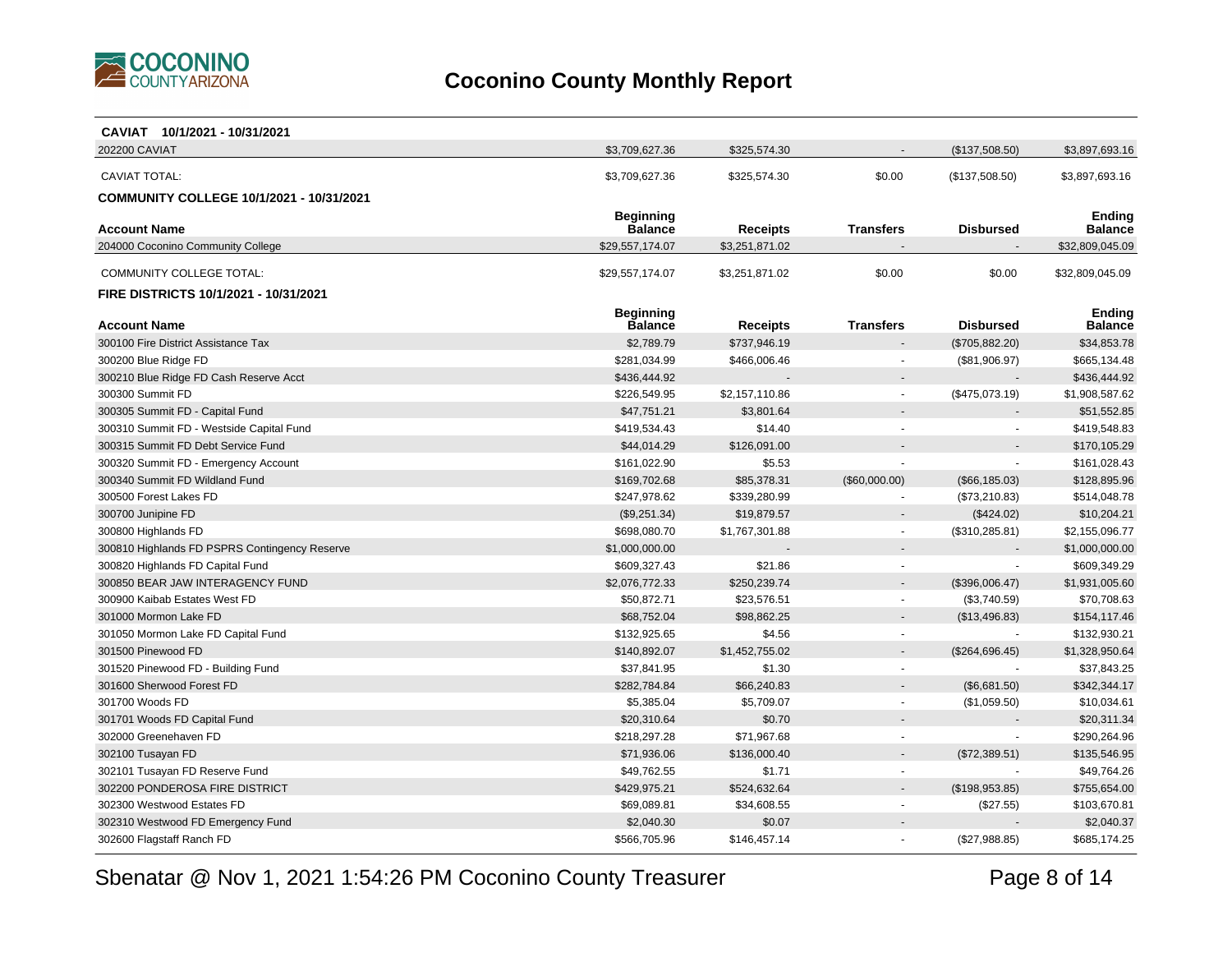

| FIRE DISTRICTS 10/1/2021 - 10/31/2021                |                                    |                |                  |                  |                                 |
|------------------------------------------------------|------------------------------------|----------------|------------------|------------------|---------------------------------|
| 303000 FEMA GRANT #2/FOREST LAKES FD                 | \$456.36                           |                |                  |                  | \$456.36                        |
| 303300 Lockett Ranches FD                            | \$28,758.54                        | \$76,745.39    |                  |                  | \$105,503.93                    |
| 304200 Ponderosa FD - Capital Fund                   | \$84,353.45                        | \$5.80         |                  |                  | \$84,359.25                     |
| 304201 Ponderosa FD - Station 82                     | \$361,975.52                       | \$12.43        |                  |                  | \$361,987.95                    |
| <b>FIRE DISTRICTS TOTAL:</b>                         | \$9,034,868.88                     | \$8,590,660.48 | (\$60,000.00)    | (\$2,698,009.15) | \$14,867,520.21                 |
| SPECIAL/IMPROVEMENT DISTRICTS 10/1/2021 - 10/31/2021 |                                    |                |                  |                  |                                 |
| <b>Account Name</b>                                  | <b>Beginning</b><br><b>Balance</b> | Receipts       | <b>Transfers</b> | <b>Disbursed</b> | <b>Ending</b><br><b>Balance</b> |
| 400100 County Flood Control                          | (\$1,137,822.11)                   | \$1,770,246.71 |                  |                  | \$632,424.60                    |
| 400200 County Library                                | \$303,880.14                       | \$1,886,195.36 |                  |                  | \$2,190,075.50                  |
| 400300 Forest Lakes Domestic Water                   | \$708,079.72                       | \$135,766.06   |                  | (\$200, 869.80)  | \$642,975.98                    |
| 400400 Majestic View Domestic Water                  | \$123,691.92                       | \$14,697.74    | $\overline{a}$   |                  | \$138,389.66                    |
| 400500 KVID Water Debt Svc                           | \$55,368,36                        | \$1.90         |                  |                  | \$55,370.26                     |
| 400600 KVID Sewer Debt Svc                           | \$13,893.19                        | \$0.48         |                  |                  | \$13,893.67                     |
| 400700 KVIDPAVING-DEBTSERV92                         | \$646.74                           | \$0.02         |                  |                  | \$646.76                        |
| 400800 Kachina Trail Debt Svc                        | \$854.34                           | \$0.03         |                  |                  | \$854.37                        |
| 401200 Pinewood Sanitary Debt Svc                    | \$1,601.96                         | \$0.05         |                  |                  | \$1,602.01                      |
| 401201 Pinewood Sanitary District Op                 | \$156,613.88                       | \$150,753.76   | $\mathbf{r}$     | (\$115,937.93)   | \$191,429.71                    |
| 401210 PSD WIFA Loan Repayment                       | \$11,685.00                        | \$1,043.11     |                  |                  | \$12,728.11                     |
| 401220 PSD WIFA Repair-Replacement                   | \$44,128.46                        | \$357.00       | $\mathbf{r}$     |                  | \$44,485.46                     |
| 401230 Pinewood Const Imp                            | \$8,072.56                         |                |                  | (\$2,227.61)     | \$5,844.95                      |
| 401400 Tusayan Special District                      | \$26,725.72                        | \$2,847.88     |                  |                  | \$29,573.60                     |
| 401700 Kachina CID                                   | \$1,967.62                         | \$0.07         |                  |                  | \$1,967.69                      |
| 401900 Kachina Utilities                             | \$2,904,916.57                     | \$147,085.94   | (\$15,852.92)    | (\$75,237.84)    | \$2,960,911.75                  |
| 402000 Kachina Sewer Investment                      | \$73,003.63                        |                |                  |                  | \$73,003.63                     |
| 402700 Jail District Operations                      | \$15,937,847.21                    | \$1,755,564.23 |                  | $\sim$           | \$17,693,411.44                 |
| 403200 Jail Dist. Repair & Replacement               | \$2,974,862.03                     |                |                  |                  | \$2,974,862.03                  |
| 403300 Detention Officers Retention Program          | \$1,098,478.21                     | \$37.44        |                  | $\sim$           | \$1,098,515.65                  |
| 404800 Linda Lane Debt Service                       | \$7,217.14                         | \$0.25         |                  |                  | \$7,217.39                      |
| 408100 Toho Tolani Reserve                           | \$361,585.52                       | \$12.41        |                  | $\sim$           | \$361,597.93                    |
| 408200 Toho Tolani Construction                      | (\$71,245.92)                      |                |                  |                  | (\$71,245.92)                   |
| 408400 Toho Tolani Debt Service                      | (\$100,774.33)                     |                |                  | $\blacksquare$   | (\$100,774.33)                  |
| 409500 Anasazi Trails CID Construction               | \$42,923.79                        | \$1.47         |                  |                  | \$42,925.26                     |
| 409700 Anasazi Trails Debt Service                   | \$32,937.23                        | \$1.13         |                  |                  | \$32,938.36                     |
| SPECIAL/IMPROVEMENT DISTRICTS TOTAL:                 | \$23,581,138.58                    | \$5,864,613.04 | (\$15,852.92)    | (\$394,273.18)   | \$29,035,625.52                 |
| HOSPITAL DISTRICTS 10/1/2021 - 10/31/2021            |                                    |                |                  |                  |                                 |
|                                                      | Beginning                          |                |                  |                  | <b>Ending</b>                   |
| <b>Account Name</b>                                  | <b>Balance</b>                     | Receipts       | <b>Transfers</b> | <b>Disbursed</b> | <b>Balance</b>                  |
| 500100 Williams Hospital M & O                       | \$1,455,580.55                     | \$2,185,047.01 |                  | (\$253,076.23)   | \$3,387,551.33                  |
| 500102 Williams Hospital Capital Outlay              | \$17.23                            |                |                  |                  | \$17.23                         |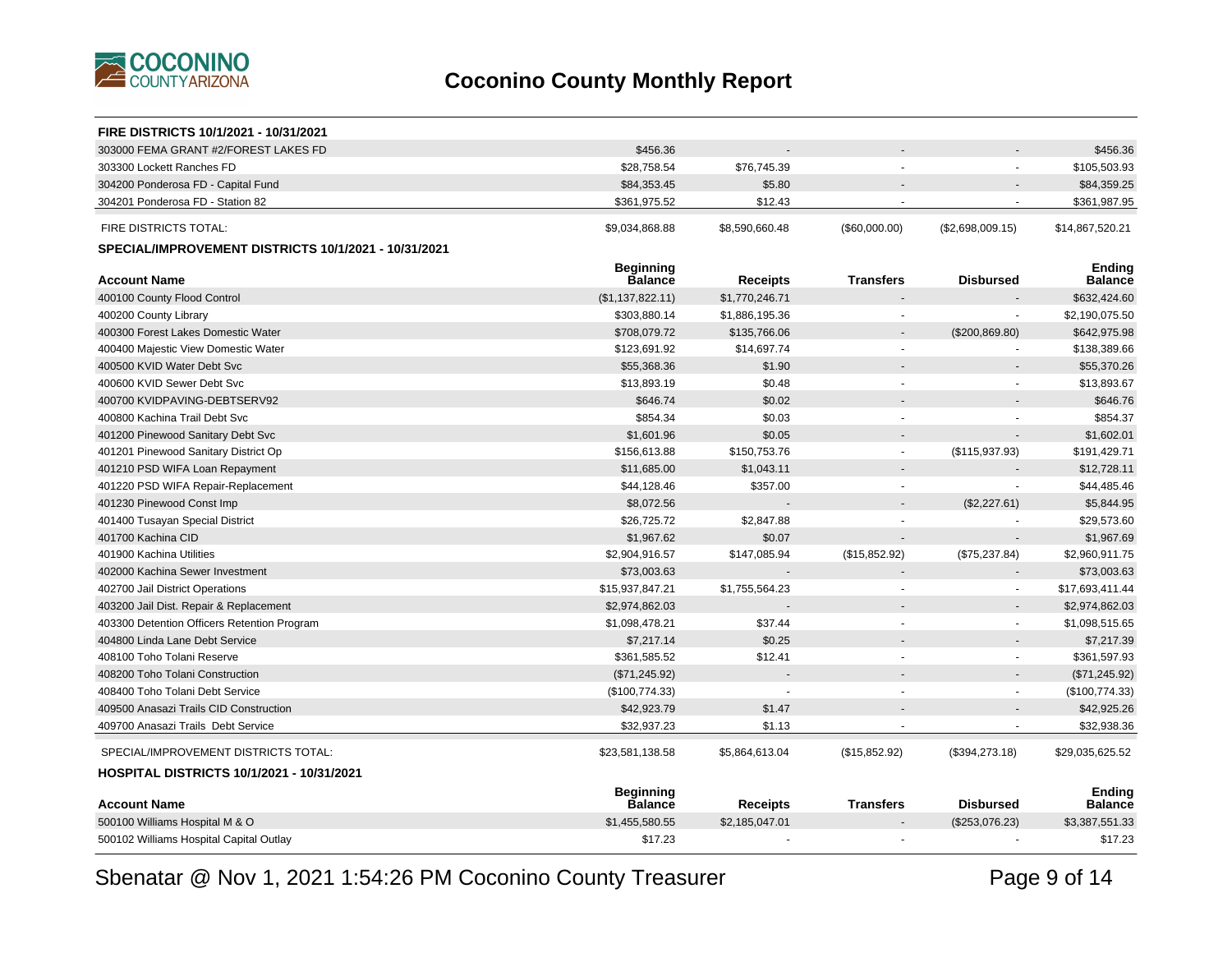

| <b>HOSPITAL DISTRICTS 10/1/2021 - 10/31/2021</b>      |                  |                 |                          |                          |                 |
|-------------------------------------------------------|------------------|-----------------|--------------------------|--------------------------|-----------------|
| 500115 Williams Hospital Debt Svc                     | \$714.57         | \$0.02          |                          |                          | \$714.59        |
| 500200 Page Hospital Op                               | \$14,525,267.51  | \$357,711.88    |                          | $\sim$                   | \$14,882,979.39 |
| <b>HOSPITAL DISTRICTS TOTAL:</b>                      | \$15,981,579.86  | \$2,542,758.91  | \$0.00                   | (\$253,076.23)           | \$18,271,262.54 |
| NAIPTA 10/1/2021 - 10/31/2021                         |                  |                 |                          |                          |                 |
|                                                       | <b>Beginning</b> |                 |                          |                          | <b>Ending</b>   |
| <b>Account Name</b>                                   | <b>Balance</b>   | <b>Receipts</b> | <b>Transfers</b>         | <b>Disbursed</b>         | Balance         |
| 500300 NAIPTA                                         | \$461,656.41     | \$665,092.45    |                          | (\$868, 625.11)          | \$258,123.75    |
| <b>NAIPTA TOTAL:</b>                                  | \$461,656.41     | \$665,092.45    | \$0.00                   | (\$868,625.11)           | \$258,123.75    |
| STATE OF ARIZONA 10/1/2021 - 10/31/2021               |                  |                 |                          |                          |                 |
|                                                       | <b>Beginning</b> |                 |                          |                          | <b>Ending</b>   |
| <b>Account Name</b>                                   | <b>Balance</b>   | Receipts        | <b>Transfers</b>         | <b>Disbursed</b>         | Balance         |
|                                                       |                  |                 |                          |                          |                 |
| STATE/COURT FINES AND FEES 10/1/2021 - 10/31/2021     |                  |                 |                          |                          |                 |
|                                                       | <b>Beginning</b> |                 |                          |                          | <b>Ending</b>   |
| <b>Account Name</b>                                   | Balance          | Receipts        | <b>Transfers</b>         | <b>Disbursed</b>         | Balance         |
| 601100 Child Abuse                                    | \$677.31         | \$628.16        |                          | (\$677.31)               | \$628.16        |
| 601150 Confidential Address Fund                      | \$118.16         |                 |                          | (\$118.16)               |                 |
| 601201 Domestic Violence Service Fund                 | \$3,195.08       | \$3,044.92      |                          | (\$3,195.08)             | \$3,044.92      |
| 601250 Domestic Violence Shelter Fund                 | \$87.40          |                 |                          | (\$87.40)                |                 |
| 601270 2011 Addl Assessment Fee \$8 GITEM/PSEF        | \$5,185.50       | \$1,161.71      |                          | (\$5,185.50)             | \$1,161.71      |
| 601271 \$4 ASSESSMENT- COUNTY SHERIFF                 | (\$28,343.05)    | \$98.98         |                          | $\blacksquare$           | (\$28, 244.07)  |
| 601272 \$4 ASSESSMENT - DPS                           | \$33,923.46      | \$443.95        |                          |                          | \$34,367.41     |
| 601273 \$4 ASSESSMENT - MVD/ADOT                      | \$49.54          | \$3.80          |                          |                          | \$53.34         |
| 601274 \$4 ASSESSMENT - GAME AND FISH                 | \$2,108.66       | \$42.01         |                          |                          | \$2,150.67      |
| 601276 \$4 ASSESSMENT - PAGE POLICE                   | \$104.89         |                 |                          |                          | \$104.89        |
| 601277 \$4 ASSESSMENT - NAVAJO DIV PUB SAFETY         | \$49.02          |                 |                          |                          | \$49.02         |
| 601278 \$4 ASSESSMENT - REGISTRAR CONTRACTORS         | \$14.18          |                 |                          |                          | \$14.18         |
| 601279 \$4 ASSESSMENT - ANIMAL CONTROL                | \$34.69          | \$0.40          |                          |                          | \$35.09         |
| 601280 \$4 ASSESSMENT - HUALAPAI POLICE               | \$2.60           |                 | $\overline{\phantom{a}}$ | $\overline{\phantom{a}}$ | \$2.60          |
| 601282 \$4 ASSESSMENT - NAU POLICE                    | \$1,243.94       |                 |                          |                          | \$1,243.94      |
| 601283 \$4 ASSESSMENT - CITY OF FLAGSTAFF POLICE      | \$289.45         | \$2.15          |                          |                          | \$291.60        |
| 601284 \$4 ASSESSMENT - City of Sedona PD             | \$8.56           |                 |                          |                          | \$8.56          |
| 601290 \$4 Assessment - BNSF Railway                  | \$7.78           |                 |                          | $\sim$                   | \$7.78          |
| 601293 \$4 ASSESSMENT - US DEPT OF INTERIOR, BIA      | \$5.25           |                 |                          |                          | \$5.25          |
| 601294 \$4 ASSESSMENT - ATTORNEY GENERAL TOBACCO ENFO | \$7.60           |                 |                          |                          | \$7.60          |
| 601300 DUI Abatement Fnd/JC                           | \$1,119.52       | \$18.05         |                          | (\$1,119.52)             | \$18.05         |
| 601400 County Education District                      | $\overline{a}$   | \$555.32        | $\sim$                   |                          | \$555.32        |
| 601501 Resource Center Fund                           | \$454.97         | \$422.46        |                          | (\$454.97)               | \$422.46        |
| 601600 Criminal Enhancement                           | \$40,166.27      | \$11,743.65     |                          | (\$40, 166.27)           | \$11,743.65     |
| 601700 Drug & Gang Enforcement                        | \$3,611.91       | \$6,148.32      |                          | (\$3,611.91)             | \$6,148.32      |

Sbenatar @ Nov 1, 2021 1:54:26 PM Coconino County Treasurer

Page 10 of 14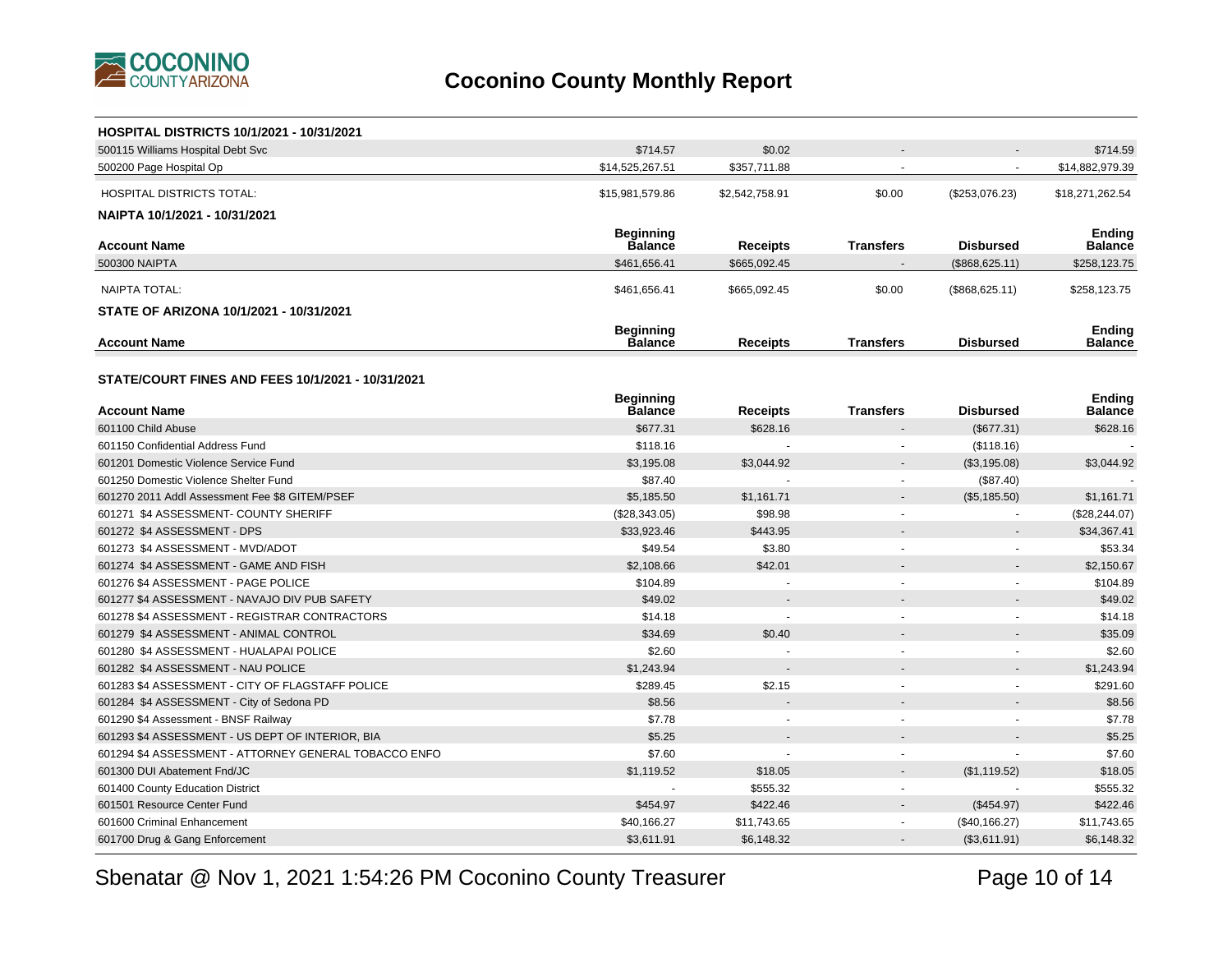

| STATE/COURT FINES AND FEES 10/1/2021 - 10/31/2021 |             |              |                                 |                            |
|---------------------------------------------------|-------------|--------------|---------------------------------|----------------------------|
| 601800 Mobile Home Relocation                     | \$55.53     | \$114.08     |                                 | (\$55.53)<br>\$114.08      |
| 601900 Medical Svcs Enhanc- Clerk of Sup Crt      | \$782.03    | \$888.39     |                                 | \$888.39<br>(\$782.03)     |
| 601901 Medical Svcs Enhanc - Flagstaff JP         | \$8,146.78  |              |                                 | (\$8,146.78)               |
| 601902 Medical Svcs Enhanc - Fredonia JP          | \$943.17    | \$573.54     |                                 | (\$943.17)<br>\$573.54     |
| 601904 Medical Svcs Enhanc - Williams JP          | \$2,206.80  | \$1,986.22   | $\sim$                          | (\$2,206.80)<br>\$1,986.22 |
| 602000 Confidential Intermediary                  | \$91.11     | \$84.48      |                                 | \$84.48<br>(\$91.11)       |
| 602200 Judicial Coll Enhanc Sup Ct                | \$6,709.73  | \$6,222.53   | $\sim$                          | \$6,222.53<br>(\$6,709.73) |
| 602201 JCEF Flagstaff JP                          | \$1,561.15  |              |                                 | (\$1,561.15)               |
| 602202 JCEF Fredonia JP                           |             | \$11.26      | $\sim$                          | \$11.26                    |
| 602204 JCEF Williams JP                           | \$145.36    | \$120.64     |                                 | (\$145.36)<br>\$120.64     |
| 602700 JCEF Time Pmt Sup Ct                       | \$308.66    | \$98.80      | $\omega$                        | \$98.80<br>(\$308.66)      |
| 602701 JCEF Time Pmt Flag JP                      | \$2,479.61  |              |                                 | (\$2,479.61)               |
| 602702 JCEF Time Pmt Fred JP                      | \$247.00    | \$208.00     |                                 | (\$247.00)<br>\$208.00     |
| 602704 JCEF Time Pmt Wms JP                       | \$658.59    | \$481.60     |                                 | \$481.60<br>(\$658.59)     |
| 603200 Altern Dispute Resol Sup Ct                | \$125.79    | \$116.72     | $\omega$                        | \$116.72<br>(\$125.79)     |
| 603201 ADR Flag JP                                | \$181.84    |              |                                 | (\$181.84)                 |
| 603202 ADR Fred JP                                |             | \$1.31       | $\sim$                          | \$1.31                     |
| 603204 ADR Williams JP                            | \$16.92     | \$14.05      |                                 | (\$16.92)<br>\$14.05       |
| 603700 Recorded Affidavit Mining                  | \$8.00      |              | $\overline{\phantom{a}}$        | (\$8.00)                   |
| 603900 Williams Community Facility                |             | \$2,482.70   |                                 | \$2,482.70                 |
| 604000 Minimum School Tax                         | \$30,533.54 | \$670,727.27 | (\$30,533.54)<br>$\blacksquare$ | \$670,727.27               |
| 604100 Victims Rights Assist Clerk                | \$581.87    | \$601.82     |                                 | (\$581.87)<br>\$601.82     |
| 604150 Victim's Rights Enforcement                | \$1,286.89  | \$297.35     | $\sim$                          | \$297.35<br>(\$1,286.89)   |
| 604160 DPS Forensics Fund                         | \$4,456.71  | \$1,013.83   | $\overline{\phantom{a}}$        | (\$4,456.71)<br>\$1,013.83 |
| 604200 Elected Officials' Retirement              | \$9,761.30  | \$7,257.79   | (\$17,005.15)<br>$\blacksquare$ | \$13.94                    |
| 604300 Clean Elections Sup Court                  | \$625.46    | \$736.94     |                                 | (\$625.46)<br>\$736.94     |
| 604301 Clean Elections Flag JC                    | \$6,917.51  |              | $\blacksquare$                  | (\$6,917.51)               |
| 604302 Clean Elections Fredonia JC                | \$763.70    | \$464.44     |                                 | (\$763.70)<br>\$464.44     |
| 604304 Clean Elections Williams JC                | \$1,779.35  | \$1,608.52   | $\blacksquare$                  | \$1,608.52<br>(\$1,779.35) |
| 604500 State Hwy Work Zone Safety                 | \$23.00     |              |                                 | (\$23.00)                  |
| 604600 \$4 Peace Officer Training Equipment Fund  | \$2,580.24  | \$519.43     | $\overline{\phantom{a}}$        | \$519.43<br>(\$2,580.24)   |
| 604700 Victim's Rights Fund 12-116.08             | \$3,310.31  | \$807.90     | $\sim$                          | (\$3,310.31)<br>\$807.90   |
| 604750 Victim Compensation Fund 12-116.08         | \$1,991.59  | \$486.02     | $\sim$                          | \$486.02<br>(\$1,991.59)   |
| 604801 State Fill The Gap - Flagstaff JP          | \$4,367.77  |              |                                 | (\$4,367.77)               |
| 604802 State Fill The Gap - Fredonia JP           | \$507.89    | \$308.86     | $\blacksquare$                  | (\$507.89)<br>\$308.86     |
| 604804 State Fill The Gap - Williams JP           | \$1,182.30  | \$1,066.90   |                                 | (\$1,182.30)<br>\$1,066.90 |
| 604900 JCEF-ST PROBATION SERVICES-FLAG JC         | \$9,420.98  |              | $\sim$                          | (\$9,420.98)               |
| 605000 JCEF-ST PROBATION SERVICES-FREDONIA JC     | \$1,496.58  | \$982.53     |                                 | \$982.53<br>(\$1,496.58)   |
| 605150 Cty Page Probation Services Fee            | \$1,898.00  |              | $\sim$                          | \$1,898.00                 |
| 605200 JCEF-ST PROBATION SERVICES-WMS JC          | \$2,118.56  | \$1,932.94   |                                 | (\$2,118.56)<br>\$1,932.94 |
| 605300 DNA PENALTY ASSMT-FLAG JC                  | \$430.22    |              |                                 | (\$430.22)                 |
|                                                   |             |              |                                 |                            |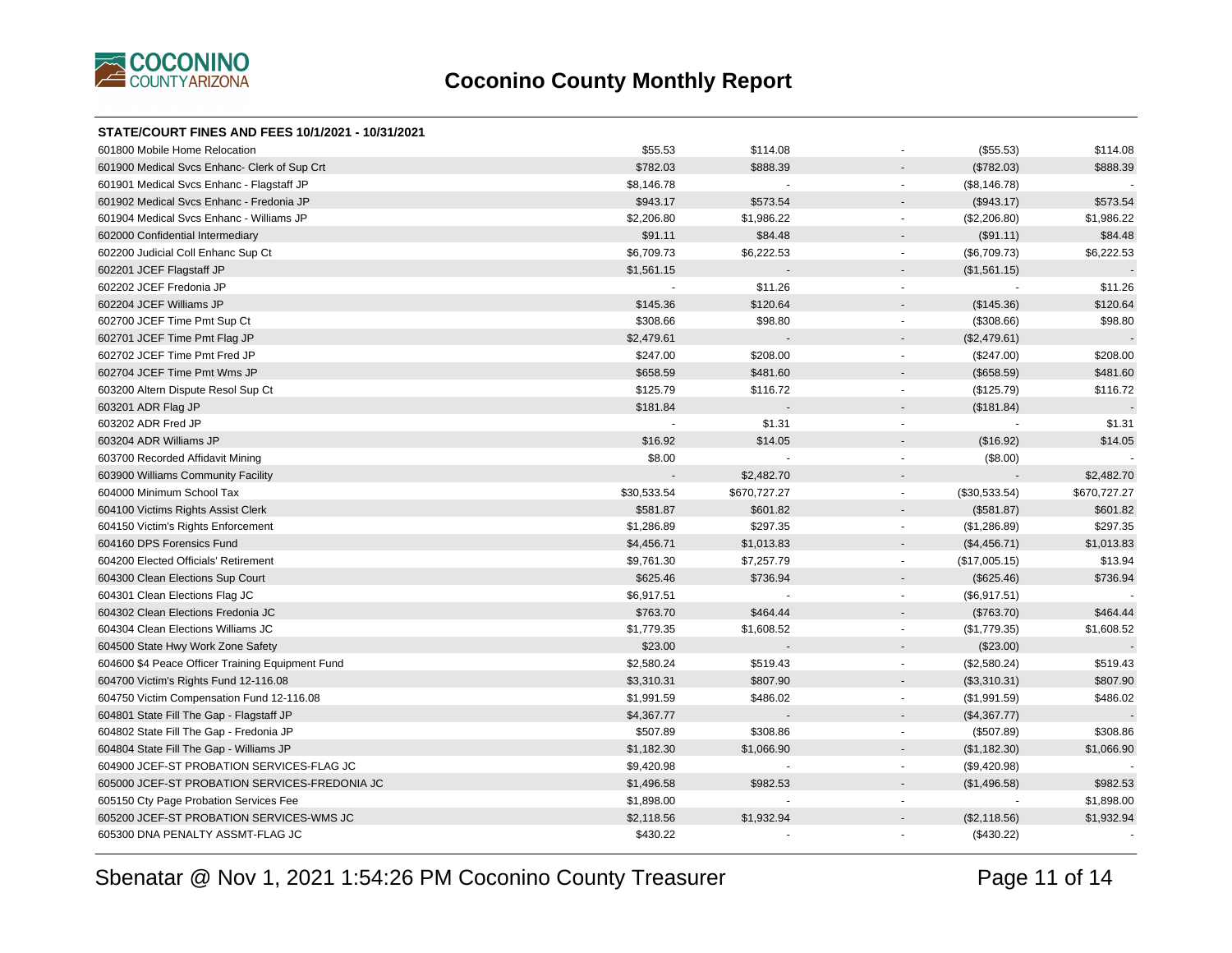

| <b>STATE/COURT FINES AND FEES 10/1/2021 - 10/31/2021</b> |                                    |                 |                          |                  |                                 |
|----------------------------------------------------------|------------------------------------|-----------------|--------------------------|------------------|---------------------------------|
| 605400 DNA PENALTY ASSMT-FREDONIA JC                     | \$46.20                            | \$9.06          |                          | (\$46.20)        | \$9.06                          |
| 605600 DNA PENALTY ASSMT-WMS JC                          | \$153.83                           | \$106.99        |                          | (\$153.83)       | \$106.99                        |
| 605900 ARIZONA LENGTHY TRIAL FUND                        | \$1,026.00                         | \$869.25        |                          | (\$1,026.00)     | \$869.25                        |
| 606000 PCOF-PRISON CONST & OPERATIONS FUND-FLAG          | \$8,915.53                         |                 | $\overline{\phantom{a}}$ | (\$8,915.53)     |                                 |
| 606300 PCOF-PRISON CONST & OPERATIONS FUND-WILL          | \$367.87                           | \$1,330.95      | $\sim$                   | (\$367.87)       | \$1,330.95                      |
| 606400 PCOF-PRISON CONST & OPERATIONS FUND-CLER          | \$3,750.05                         | \$2,268.83      |                          | (\$3,750.05)     | \$2,268.83                      |
| 606500 XTRA DUI ASSESSMENT                               | \$1,540.26                         |                 |                          | (\$1,540.26)     |                                 |
| 606600 CONSTABLE ETHICS COMMITTEE                        | \$199.50                           | \$19.00         | $\blacksquare$           | (\$199.50)       | \$19.00                         |
| 606900 Public Safety Equipment Fund Flagstaff            | \$7,346.39                         |                 |                          | (\$7,346.39)     |                                 |
| 606903 Public Safety Equipment Fund Williams             | \$1,093.45                         | \$1,028.85      |                          | (\$1,093.45)     | \$1,028.85                      |
| 607000 Citing Agency A.R.S. 28-4139 Suspended Licens     | \$47.50                            |                 |                          |                  | \$47.50                         |
| STATE/COURT FINES AND FEES TOTAL:                        | \$199,311.11                       | \$732,163.67    | \$0.00                   | (\$195, 102.89)  | \$736,371.89                    |
| <b>MUNICIPAL FUNDS 10/1/2021 - 10/31/2021</b>            |                                    |                 |                          |                  |                                 |
| <b>Account Name</b>                                      | <b>Beginning</b><br><b>Balance</b> | <b>Receipts</b> | <b>Transfers</b>         | <b>Disbursed</b> | <b>Ending</b><br><b>Balance</b> |
| 600200 City of Flagstaff                                 | \$341,162.57                       | \$5,458,871.17  |                          | (\$341,162.57)   | \$5,458,871.17                  |
| 600250 FLAG DWTN REV DIST                                | \$459.00                           | \$48,496.50     |                          | (\$459.00)       | \$48,496.50                     |
| 600300 City of Williams                                  | \$7,815.77                         | \$236,885.21    |                          | (\$7,815.77)     | \$236,885.21                    |
| 600601 City of Sedona Flood Control                      | (\$8,017.22)                       |                 |                          |                  | (\$8,017.22)                    |
| 600700 Sedona FD                                         | \$43,888.12                        | \$1,319,444.17  |                          | (\$43,888.12)    | \$1,319,444.17                  |
| MUNICIPAL FUNDS TOTAL:                                   | \$385,308.24                       | \$7,063,697.05  | \$0.00                   | (\$393,325.46)   | \$7,055,679.83                  |
| BI-COUNTY FUNDS 10/1/2021 - 10/31/2021                   |                                    |                 |                          |                  |                                 |
| <b>Account Name</b>                                      | <b>Beginning</b><br>Balance        | Receipts        | <b>Transfers</b>         | <b>Disbursed</b> | <b>Ending</b><br><b>Balance</b> |
| 600800 Valley Academy Ed Dist                            | \$837.54                           | \$25.879.80     |                          | (\$837.54)       | \$25,879.80                     |
| 600801 Mountain Institute Joint Tech JTED                | \$40.20                            | \$715.75        | $\sim$                   | (\$40.20)        | \$715.75                        |
| 600802 Northeast AZ Tech Inst of Voc Ed                  | \$43.29                            | \$708.98        |                          | (\$43.29)        | \$708.98                        |
| 600900 Sedona SD9 OPERATIONS                             | \$11,746.21                        | \$354,257.66    | $\blacksquare$           | (\$11,746.21)    | \$354,257.66                    |
| 600911 Sedona SD9-K-12 OVERRRIDE                         | \$1,914.96                         | \$58,934.22     |                          | (\$1,914.96)     | \$58,934.22                     |
| 600980 Sedona SD9-BI-COUNTY TAX REPAYMENT                | \$13.69                            | $\sim$          | $\sim$                   |                  | \$13.69                         |
| 600985 Sedona SD9-REDEMPTION & INTEREST                  | \$13,287.38                        | \$407,182.44    | $\blacksquare$           | (\$13,287.38)    | \$407,182.44                    |
| 601000 Ashfork SD 31                                     | \$5,550.89                         | \$97,758.11     |                          | (\$5,550.89)     | \$97,758.11                     |
| BI-COUNTY FUNDS TOTAL:                                   | \$33,434.16                        | \$945,436.96    | \$0.00                   | (\$33,420.47)    | \$945,450.65                    |
| TREASURER FUNDS 10/1/2021 - 10/31/2021                   |                                    |                 |                          |                  |                                 |
| <b>Account Name</b>                                      | <b>Beginning</b><br><b>Balance</b> | <b>Receipts</b> | <b>Transfers</b>         | <b>Disbursed</b> | <b>Ending</b><br><b>Balance</b> |
| 147800 Juvenile Suspension                               | \$26,601.96                        | \$0.91          |                          |                  | \$26,602.87                     |
| 700200 Treasurer's Suspense                              | \$11,990.75                        |                 |                          |                  | \$11,990.75                     |
| 700400 Tax Lien Redemption Prepayment Suspense           | \$2,818.22                         | \$10,000.00     |                          |                  | \$12,818.22                     |
|                                                          |                                    |                 |                          |                  |                                 |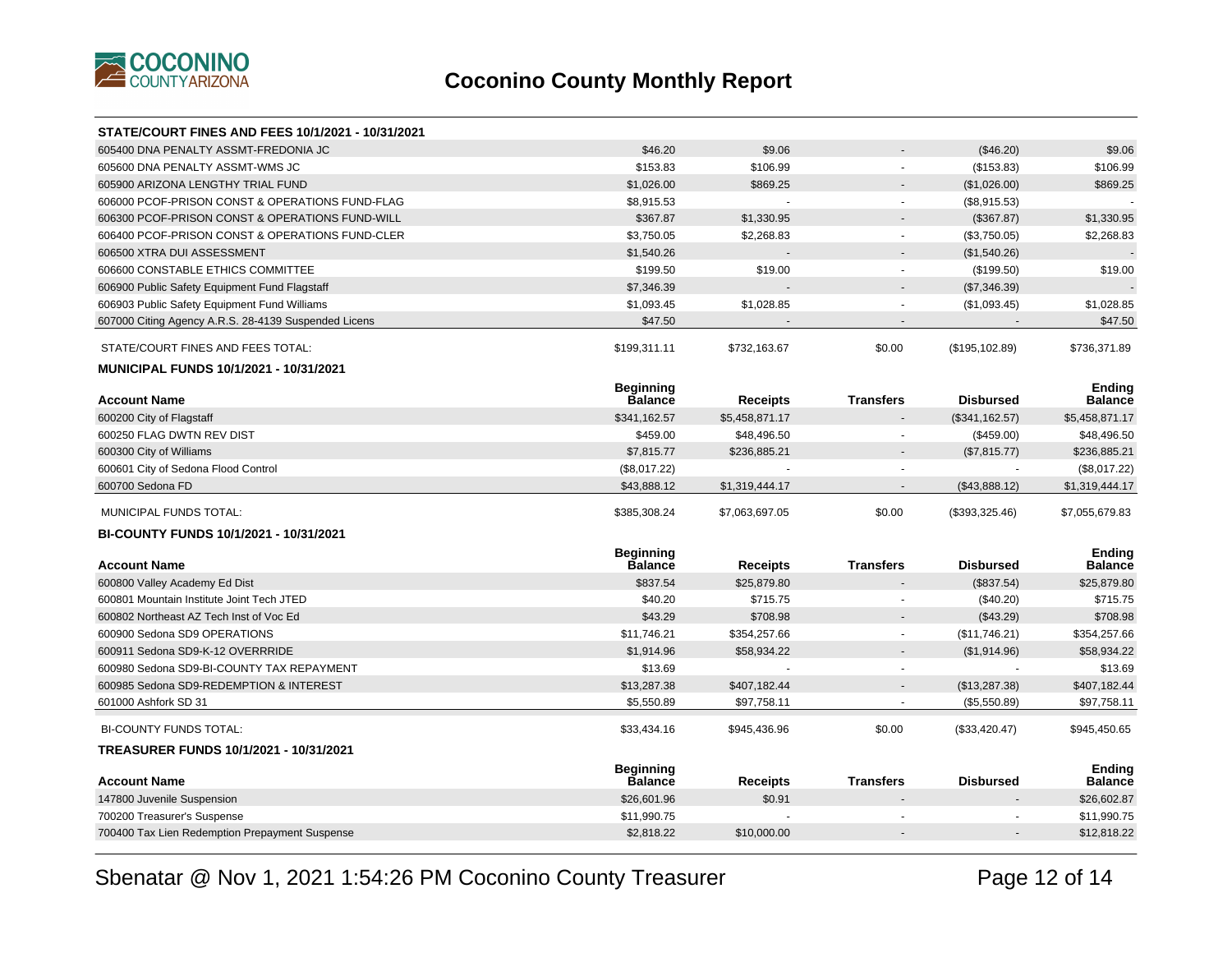

| TREASURER FUNDS 10/1/2021 - 10/31/2021 |              |                          |                          |                          |              |
|----------------------------------------|--------------|--------------------------|--------------------------|--------------------------|--------------|
| 700500 Treasurer's Deed Suspense       | \$724.23     |                          |                          | $\overline{\phantom{a}}$ | \$724.23     |
| 700800 JP Suspension                   | \$78,737.12  | $\overline{\phantom{a}}$ |                          | $\overline{\phantom{a}}$ | \$78,737.12  |
| 701000 Trustee Sale Excess Monies      | \$399,458.00 | \$8.224.67               |                          | (\$146,738.51)           | \$260,944.16 |
| 701200 Cash Over/Short                 | \$2,255.26   | $\sim$                   | $\overline{\phantom{0}}$ | $\overline{\phantom{a}}$ | \$2,255.26   |
| TREASURER FUNDS TOTAL:                 | \$522,585.54 | \$18,225.58              | \$0.00                   | (\$146,738.51)           | \$394,072.61 |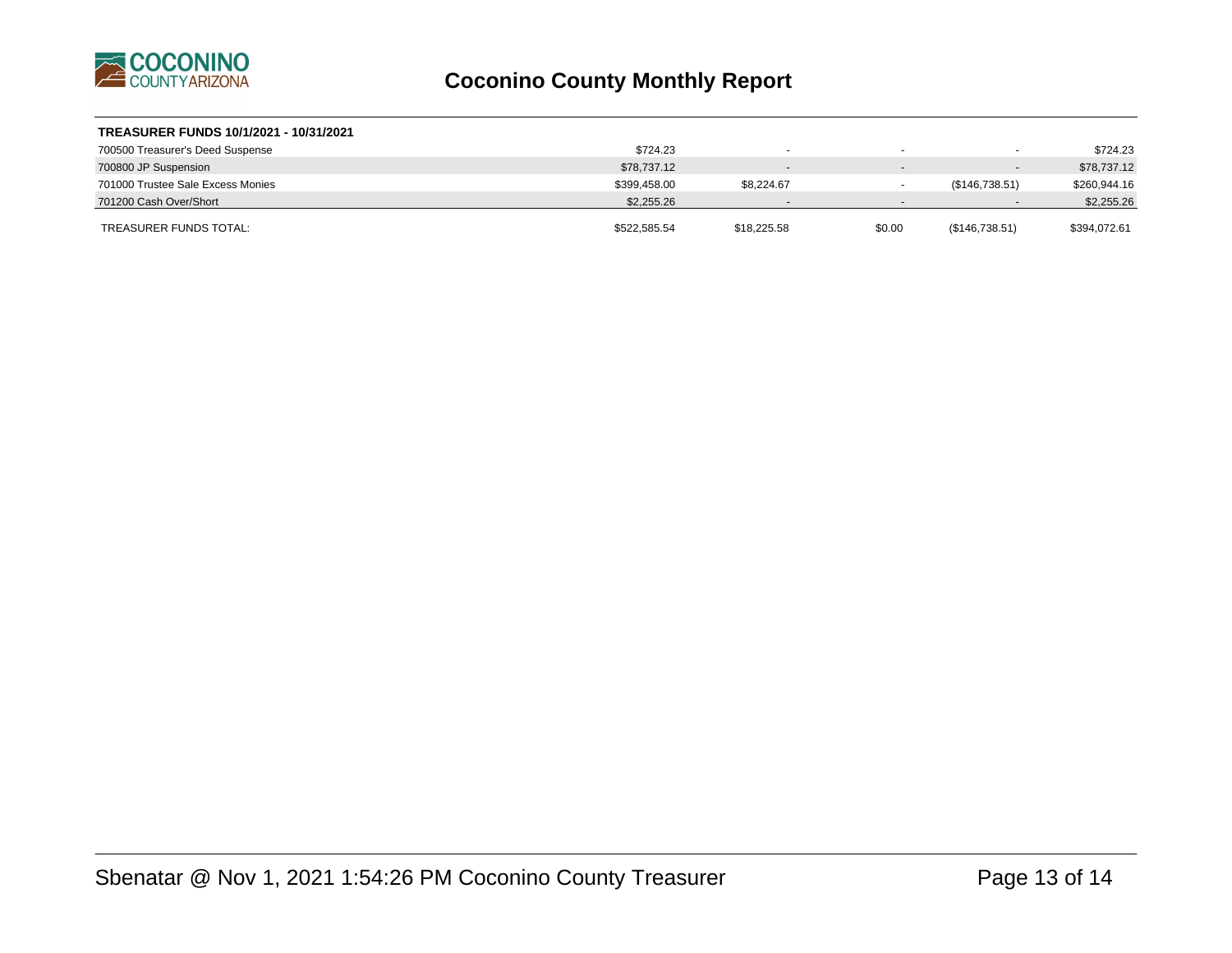

| <b>GRAND TOTALS</b> | \$286,267,583.51 | \$85,200,457.02 | (\$75,852.92) | (\$37,362,871.05) | \$334,029,316.56 |
|---------------------|------------------|-----------------|---------------|-------------------|------------------|
|                     |                  |                 |               |                   |                  |

\_\_\_\_\_\_\_\_\_\_\_\_\_\_\_\_\_\_\_\_\_\_\_\_\_\_\_\_\_\_\_\_\_\_\_\_\_\_\_\_\_\_\_\_\_\_\_\_\_\_\_\_\_\_\_\_\_\_\_\_\_\_\_\_\_\_\_\_\_\_\_

I, Sarah Benatar, TREASURER AND EX OFFICIO TAX COLLECTOR OF COCONINO COUNTY, STATE<br>OF ARIZONA, DO SOLEMNLY SWEAR THAT THE REPORT HEREWITH SUBMITTED IS A TRUE AND<br>CORRECT STATEMENT OF TRANSACTIONS OF MY OFFICE FOR THE MONTH OCTOBER 1, 2021, AND THAT THE BALANCE OR OVERDRAFTS AS HEREIN INDICATED ARE THE TRUE AND CORRECT BALANCE OR OVERDRAFTS AS OF THE CLOSE OF BUSINESS, OCTOBER 31, 2021.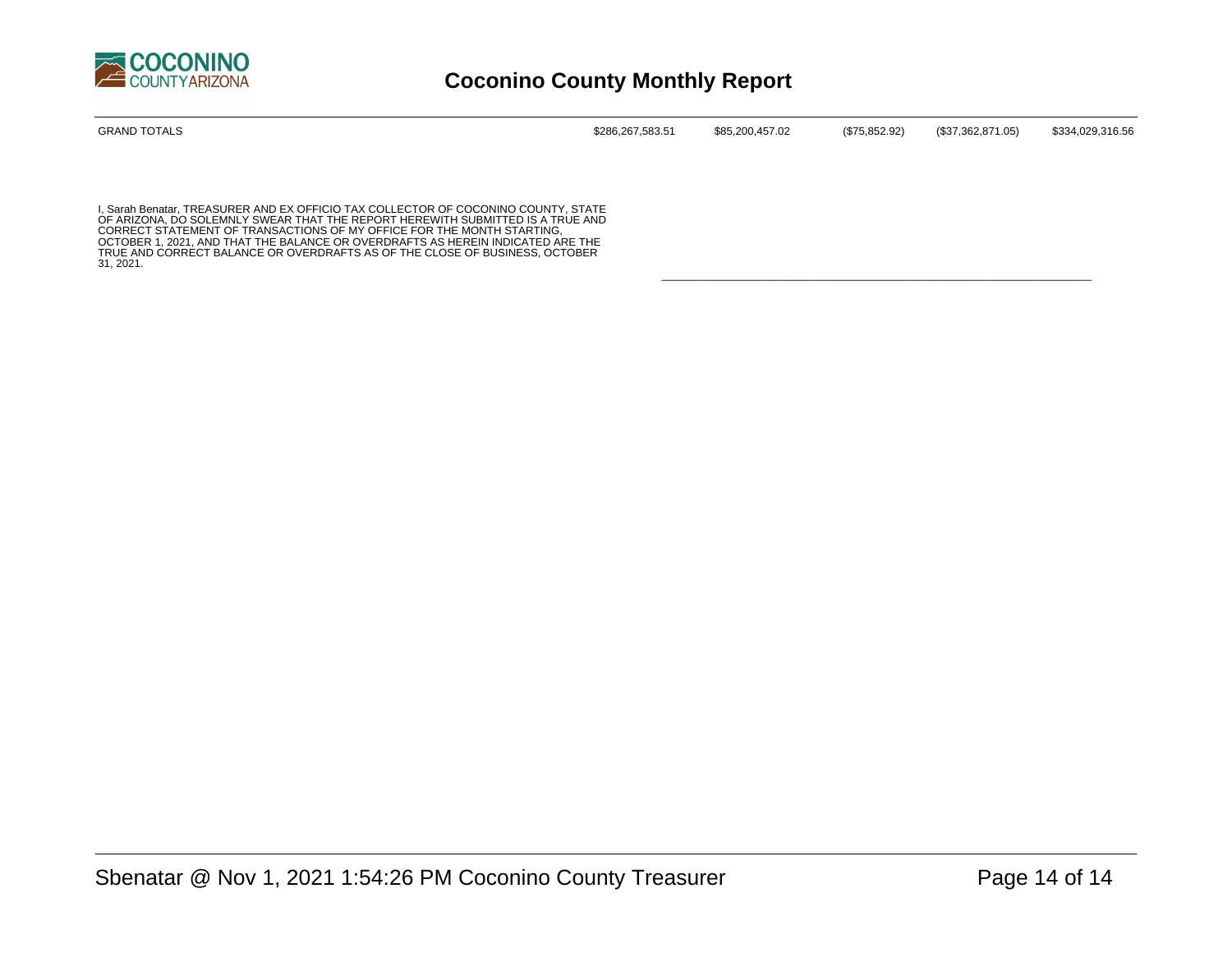

From Oct 1, 2021 to Oct 31, 2021

| Fund Id | <b>Fund Name</b>                                         | Tax<br>Year | Type         | Tax            | Interest    | Misc        | Tax<br>Abatement | Interest<br>Abatement | Total                 |
|---------|----------------------------------------------------------|-------------|--------------|----------------|-------------|-------------|------------------|-----------------------|-----------------------|
| 02000   | <b>COCONINO</b><br><b>COUNTY</b>                         | 2008        | Τ            | \$1.34         | \$183.10    | \$0.00      | \$0.00           | \$0.00                | \$184.44              |
| 02000   | COCONINO<br><b>COUNTY</b>                                | 2009        | T            | \$1.55         | \$129.01    | \$0.00      | \$0.00           | \$0.00                | \$130.56              |
| 02000   | <b>COCONINO</b><br><b>COUNTY</b>                         | 2010        | Τ            | \$8.40         | \$266.47    | \$0.00      | \$0.00           | \$0.00                | \$274.87              |
| 02000   | COCONINO<br><b>COUNTY</b>                                | 2011        | T            | \$2.17         | \$126.48    | \$0.00      | \$0.00           | \$0.00                | \$128.65              |
| 02000   | <b>COCONINO</b><br><b>COUNTY</b>                         | 2012        | T            | \$23.38        | \$190.16    | \$0.00      | \$0.00           | \$0.00                | \$213.54              |
| 02000   | COCONINO<br><b>COUNTY</b>                                | 2013        | Т            | \$50.21        | \$735.24    | \$0.00      | \$0.00           | \$0.00                | \$785.45              |
| 02000   | <b>COCONINO</b><br><b>COUNTY</b>                         | 2014        | T            | \$31.92        | \$881.90    | \$0.00      | \$0.00           | \$0.00                | \$913.82              |
| 02000   | COCONINO<br><b>COUNTY</b>                                | 2015        | T            | \$30.08        | \$442.83    | \$0.00      | \$0.00           | \$0.00                | \$472.91              |
| 02000   | <b>COCONINO</b><br><b>COUNTY</b>                         | 2016        | T            | \$39.18        | \$427.16    | \$0.00      | \$0.00           | \$0.00                | \$466.34              |
| 02000   | COCONINO<br><b>COUNTY</b>                                | 2017        | Т            | \$53.18        | \$487.80    | \$0.00      | (\$364.21)       | $(\$51.74)$           | \$125.03              |
| 02000   | <b>COCONINO</b><br><b>COUNTY</b>                         | 2018        | T            | \$173.28       | \$561.39    | \$0.00      | (\$446.15)       | (\$68.70)             | \$219.82              |
| 02000   | COCONINO<br><b>COUNTY</b>                                | 2019        | T            | \$220.06       | \$711.73    | \$0.00      | (\$485.89)       | $(\$70.56)$           | \$375.34              |
| 02000   | <b>COCONINO</b><br><b>COUNTY</b>                         | 2020        | $\mathsf{T}$ | \$14.555.46    | \$27,439.16 | \$0.04      | $(\$535.56)$     | (\$78.32)             | \$41,380.78           |
| 02000   | COCONINO<br><b>COUNTY</b>                                | 2021        | T            | \$3,809,438.42 | \$0.00      | \$15,244.09 | \$0.00           | \$0.00                | \$3,824,682.51        |
| 02000   | Total for fund                                           |             |              | \$3,824,628.63 | \$32,582.43 | \$15,244.13 | (\$1,831.81)     | (S269.32)             | \$3,870,354.06        |
| 02001   | <b>STATE SCHOOL</b><br><b>TAX</b><br><b>EQUALIZATION</b> | 2008        | т            | \$0.00         | \$0.00      | \$0.00      | \$0.00           | \$0.00                | \$0.00                |
| 02001   | <b>STATE SCHOOL</b><br><b>TAX</b><br><b>EQUALIZATION</b> | 2009        | Т            | \$1.29         | \$0.00      | \$0.00      | \$0.00           | \$0.00                | \$1.29                |
| 02001   | <b>STATE SCHOOL</b><br>TAX<br><b>EQUALIZATION</b>        | 2010        | т            | \$7.57         | \$0.00      | \$0.00      | \$0.00           | \$0.00                | \$7.57                |
| 02001   | <b>ST SCHL</b><br><b>EQUALIZATION</b>                    | 2011        | Т            | \$2.15         | \$0.00      | \$0.00      | \$0.00           | \$0.00                | \$2.15                |
| 02001   | <b>STATE SCHOOL</b><br><b>TAX</b><br><b>EQUALIZATION</b> | 2012        | т            | \$24.61        | \$0.00      | \$0.00      | \$0.00           | \$0.00                | \$24.61               |
| 02001   | <b>STATE SCHOOL</b><br><b>TAX</b><br><b>EQUALIZATION</b> | 2013        | Τ            | \$47.05        | \$0.00      | \$0.00      | \$0.00           | \$0.00                | \$47.05               |
| 02001   | <b>STATE SCHOOL</b><br><b>TAX</b><br><b>EQUALIZATION</b> | 2014        | Τ            | \$28.78        | \$0.00      | \$0.00      | \$0.00           | \$0.00                | \$28.78               |
| 02001   | STATE SCHOOL<br><b>TAX</b><br><b>EQUALIZATION</b>        | 2015        | Τ            | \$26.53        | \$0.00      | \$0.00      | \$0.00           | \$0.00                | \$26.53               |
| 02001   | STATE SCHOOL<br><b>TAX</b><br><b>EQUALIZATION</b>        | 2016        | т            | \$33.87        | \$0.00      | \$0.00      | \$0.00           | \$0.00                | \$33.87               |
| 02001   | STATE SCHOOL<br><b>TAX</b><br><b>EQUALIZATION</b>        | 2017        | Τ            | \$45.68        | \$0.00      | \$0.00      | (\$312.69)       | \$0.00                | (\$267.01)            |
| 02001   | STATE SCHOOL<br><b>TAX</b><br><b>EQUALIZATION</b>        | 2018        | т            | \$146.99       | \$0.00      | \$0.00      | (\$378.47)       | \$0.00                | (\$231.48)            |
| 02001   | STATE SCHOOL<br><b>TAX</b><br><b>EQUALIZATION</b>        | 2019        | $\mathsf T$  | \$185.63       | \$0.00      | \$0.00      | (\$409.87)       | \$0.00                | (\$224.24)            |
| 02001   | <b>STATE SCHOOL</b><br>TAX.<br><b>EQUALIZATION</b>       | 2020        | т            | \$12,171.28    | \$0.00      | \$0.00      | (\$447.83)       | \$0.00                | \$11,723.45           |
| 02001   | STATE SCHOOL<br><b>TAX</b><br><b>EQUALIZATION</b>        | 2021        | Τ            | \$3,135,064.89 | \$0.00      | \$0.00      | \$0.00           |                       | \$0.00 \$3,135,064.89 |
| 02001   | Total for fund                                           |             |              | \$3,147,786.32 | \$0.00      | \$0.00      | (\$1,548.86)     |                       | \$0.00 \$3,146,237.46 |
| 03000   | MOBILE HOME                                              | 2008        | Τ            | \$0.00         | \$0.00      | \$0.00      | \$0.00           | \$0.00                | \$0.00                |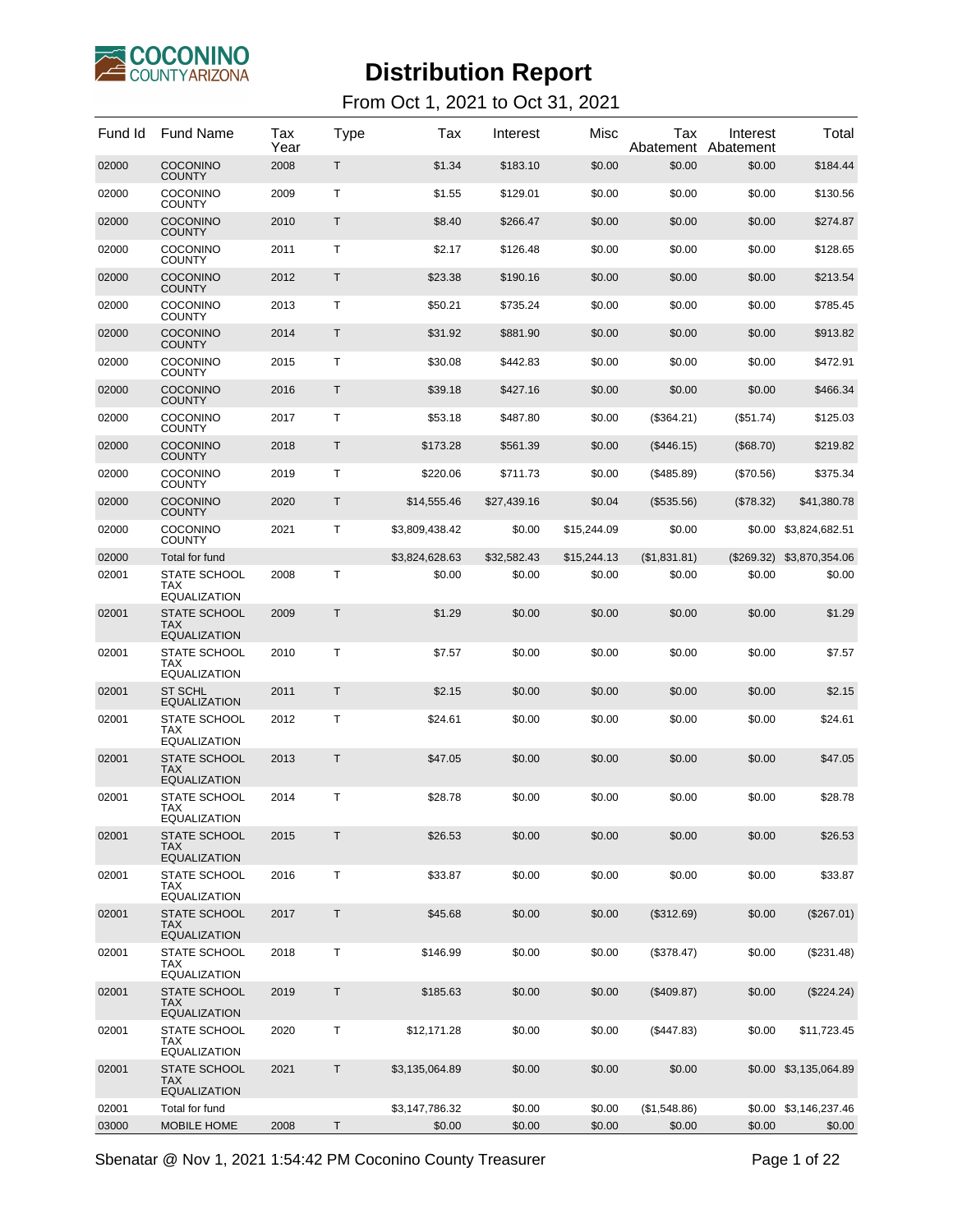

#### From Oct 1, 2021 to Oct 31, 2021

| Fund Id        | Fund Name                                | Tax<br>Year | Type    | Tax              | Interest         | Misc             | Tax              | Interest<br>Abatement Abatement | Total                 |
|----------------|------------------------------------------|-------------|---------|------------------|------------------|------------------|------------------|---------------------------------|-----------------------|
|                | <b>RELOCATION</b><br>FUND                |             |         |                  |                  |                  |                  |                                 |                       |
| 03000          | MOBILE HOME<br>RELOCATION<br><b>FUND</b> | 2010        | Т       | \$8.35           | \$0.00           | \$0.00           | \$0.00           | \$0.00                          | \$8.35                |
| 03000          | MOBILE HOME<br><b>RELOCATION</b>         | 2012        | Τ       | \$23.31          | \$0.00           | \$0.00           | \$0.00           | \$0.00                          | \$23.31               |
| 03000          | MOBILE HOME<br>RELOCATION                | 2013        | T       | \$38.29          | \$0.00           | \$0.00           | \$0.00           | \$0.00                          | \$38.29               |
| 03000          | <b>MOBILE HOME</b><br><b>RELOCATION</b>  | 2014        | T       | \$23.17          | \$0.00           | \$0.00           | \$0.00           | \$0.00                          | \$23.17               |
| 03000          | MOBILE HOME<br>RELOCATION                | 2015        | Т       | \$20.96          | \$0.00           | \$0.00           | \$0.00           | \$0.00                          | \$20.96               |
| 03000          | Total for fund                           |             |         | \$114.08         | \$0.00           | \$0.00           | \$0.00           | \$0.00                          | \$114.08              |
| 04151          | CITY OF<br><b>FLAGSTAFF</b>              | 2008        | т       | \$0.00           | \$0.00           | \$0.00           | \$0.00           | \$0.00                          | \$0.00                |
| 04151          | <b>CITY OF</b><br>FLAGSTAFF              | 2012        | T       | \$16.64          | \$0.00           | \$0.00           | \$0.00           | \$0.00                          | \$16.64               |
| 04151          | CITY OF<br><b>FLAGSTAFF</b>              | 2013        | т       | \$47.38          | \$0.00           | \$0.00           | \$0.00           | \$0.00                          | \$47.38               |
| 04151          | <b>CITY OF</b><br>FLAGSTAFF              | 2014        | T       | \$17.82          | \$0.00           | \$0.00           | \$0.00           | \$0.00                          | \$17.82               |
| 04151          | CITY OF<br><b>FLAGSTAFF</b>              | 2015        | т       | \$17.44          | \$0.00           | \$0.00           | \$0.00           | \$0.00                          | \$17.44               |
| 04151          | <b>CITY OF</b><br>FLAGSTAFF              | 2016        | T       | \$26.75          | \$0.00           | \$0.00           | \$0.00           | \$0.00                          | \$26.75               |
| 04151          | CITY OF<br>FLAGSTAFF                     | 2017        | Τ       | \$19.87          | \$0.00           | \$0.00           | \$0.00           | \$0.00                          | \$19.87               |
| 04151          | <b>CITY OF</b><br><b>FLAGSTAFF</b>       | 2018        | T       | \$89.68          | \$0.00           | \$0.00           | (\$9.94)         | \$0.00                          | \$79.74               |
| 04151          | CITY OF<br>FLAGSTAFF                     | 2019        | т       | \$69.93          | \$0.00           | \$0.00           | \$0.00           | \$0.00                          | \$69.93               |
| 04151          | <b>CITY OF</b><br>FLAGSTAFF              | 2020        | T       | \$6,601.06       | \$0.00           | \$0.00           | (\$4.74)         | \$0.00                          | \$6,596.32            |
| 04151          | CITY OF<br>FLAGSTAFF                     | 2021        | Τ       | \$2,576,401.00   | \$0.00           | \$0.00           | \$0.00           | \$0.00                          | \$2,576,401.00        |
| 04151          | Total for fund                           |             |         | \$2,583,307.57   | \$0.00           | \$0.00           | (\$14.68)        |                                 | \$0.00 \$2,583,292.89 |
| 04152          | <b>TOWN OF</b><br>FREDONIA               | 2020        | т       | \$0.00           | \$0.00           | \$0.00           | \$0.00           | \$0.00                          | \$0.00                |
| 04152          | <b>TOWN OF</b><br>FREDONIA               | 2021        | Т       | \$0.00           | \$0.00           | \$0.00           | \$0.00           | \$0.00                          | \$0.00                |
| 04152          | Total for fund                           |             |         | \$0.00           | \$0.00           | \$0.00           | \$0.00           | \$0.00                          | \$0.00                |
| 04153          | <b>CITY OF WILLIAMS</b>                  | 2020        | T       | \$1,209.42       | \$0.00           | \$0.00           | \$0.00           | \$0.00                          | \$1,209.42            |
| 04153          | <b>CITY OF WILLIAMS</b>                  | 2021        | т       | \$235,675.79     | \$0.00           | \$0.00           | \$0.00           | \$0.00                          | \$235,675.79          |
| 04153          | Total for fund                           |             |         | \$236,885.21     | \$0.00           | \$0.00           | \$0.00           | \$0.00                          | \$236,885.21          |
| 04156          | CITY OF PAGE                             | 2012        | т       | \$0.00           | \$0.00           | \$0.00           | \$0.00           | \$0.00                          | \$0.00                |
| 04156          | CITY OF PAGE                             | 2013        | Τ       | \$0.00           | \$0.00           | \$0.00           | \$0.00           | \$0.00                          | \$0.00                |
| 04156          | CITY OF PAGE                             | 2014        | Τ       | \$0.00           | \$0.00           | \$0.00           | \$0.00           | \$0.00                          | \$0.00                |
| 04156          | CITY OF PAGE                             | 2015        | Τ       | \$0.00           | \$0.00           | \$0.00           | \$0.00           | \$0.00                          | \$0.00                |
| 04156          | CITY OF PAGE                             | 2016        | Т       | \$0.00           | \$0.00           | \$0.00           | \$0.00           | \$0.00                          | \$0.00                |
| 04156          | CITY OF PAGE                             | 2017        | Τ       | \$0.00           | \$0.00           | \$0.00           | \$0.00           | \$0.00                          | \$0.00                |
| 04156          | CITY OF PAGE                             | 2018        | Τ       | \$0.00           | \$0.00           | \$0.00           | \$0.00           | \$0.00                          | \$0.00                |
| 04156          | CITY OF PAGE                             | 2019        | $\sf T$ | \$0.00           | \$0.00           | \$0.00           | \$0.00           | \$0.00                          | \$0.00                |
| 04156          | CITY OF PAGE                             | 2020        | Τ       | \$0.00           | \$0.00           | \$0.00           | \$0.00           | \$0.00                          | \$0.00                |
| 04156          | CITY OF PAGE                             | 2021        | $\sf T$ | \$0.00           | \$0.00           | \$0.00           | \$0.00           | \$0.00                          | \$0.00                |
| 04156<br>04158 | Total for fund<br>CITY OF SEDONA         | 2020        | T       | \$0.00<br>\$0.00 | \$0.00<br>\$0.00 | \$0.00<br>\$0.00 | \$0.00<br>\$0.00 | \$0.00<br>\$0.00                | \$0.00<br>\$0.00      |
| 04158          | CITY OF SEDONA                           | 2021        | T       | \$0.00           | \$0.00           | \$0.00           | \$0.00           | \$0.00                          | \$0.00                |
| 04158          | Total for fund                           |             |         | \$0.00           | \$0.00           | \$0.00           | \$0.00           | \$0.00                          | \$0.00                |
| 04159          | <b>TOWN OF</b>                           | 2020        | Τ       | \$0.00           | \$0.00           | \$0.00           | \$0.00           | \$0.00                          | \$0.00                |
| 04159          | TUSAYAN<br><b>TOWN OF</b>                | 2021        | T       | \$0.00           | \$0.00           | \$0.00           | \$0.00           | \$0.00                          | \$0.00                |
|                | TUSAYAN                                  |             |         |                  |                  |                  |                  |                                 |                       |
| 04159          | Total for fund                           |             |         | \$0.00           | \$0.00           | \$0.00           | \$0.00           | \$0.00                          | \$0.00                |
| 07001          | FLAGSTAFF SD #1                          | 2008        | Τ       | \$0.00           | \$0.00           | \$0.00           | \$0.00           | \$0.00                          | \$0.00                |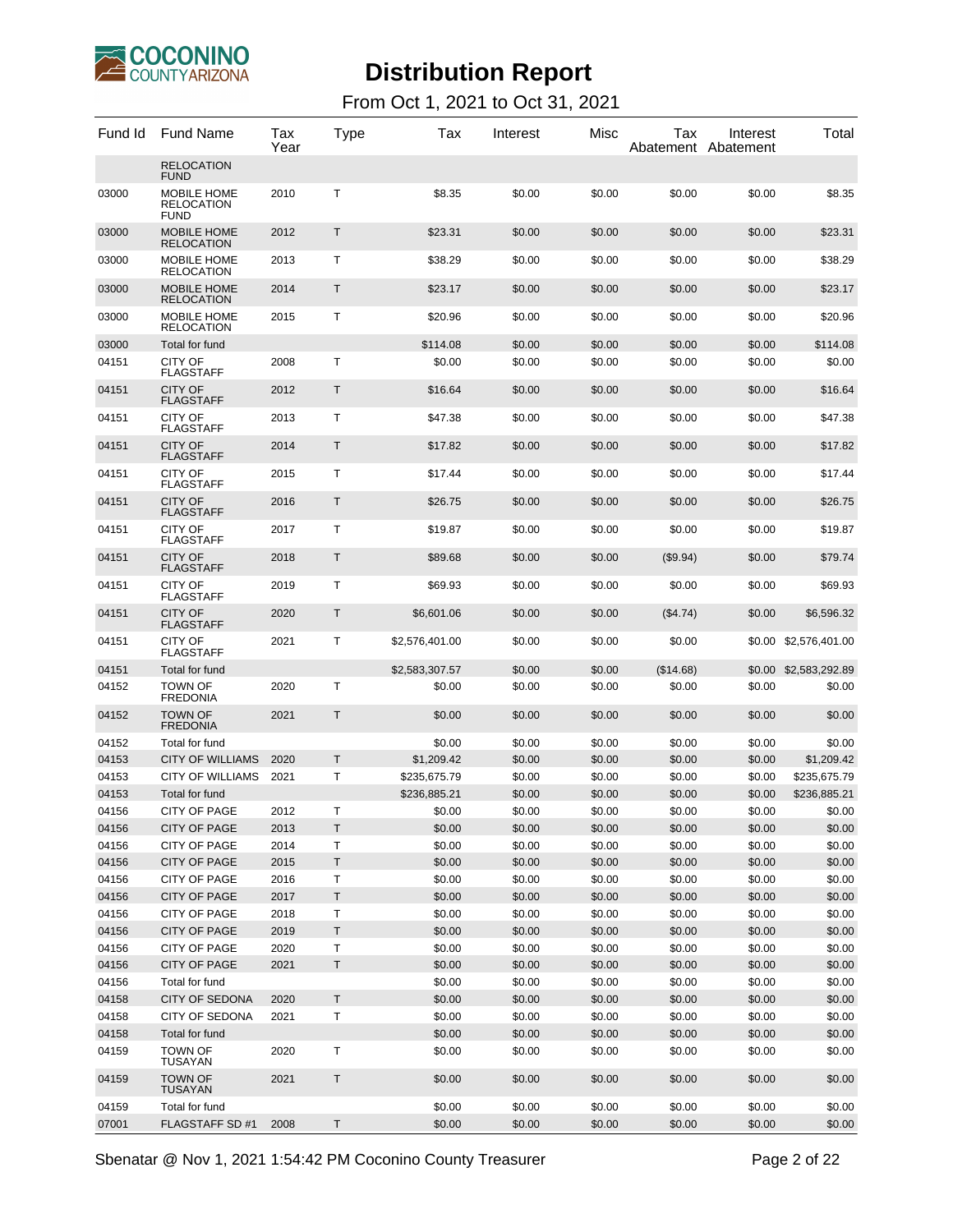

| Fund Id        | <b>Fund Name</b>             | Tax<br>Year | Type        | Tax                   | Interest | Misc   | Tax<br>Abatement | Interest<br>Abatement | Total                      |
|----------------|------------------------------|-------------|-------------|-----------------------|----------|--------|------------------|-----------------------|----------------------------|
| 07001          | SD#1 FLAGSTAFF               | 2012        | т           | \$84.46               | \$0.00   | \$0.00 | \$0.00           | \$0.00                | \$84.46                    |
| 07001          | SD#1 FLAGSTAFF               | 2013        | T           | \$223.72              | \$0.00   | \$0.00 | \$0.00           | \$0.00                | \$223.72                   |
| 07001          | SD#1 FLAGSTAFF               | 2014        | Т           | \$101.67              | \$0.00   | \$0.00 | \$0.00           | \$0.00                | \$101.67                   |
| 07001          | SD#1 FLAGSTAFF               | 2015        | $\mathsf T$ | \$90.15               | \$0.00   | \$0.00 | \$0.00           | \$0.00                | \$90.15                    |
| 07001          | SD#1 FLAGSTAFF               | 2016        | Т           | \$143.68              | \$0.00   | \$0.00 | \$0.00           | \$0.00                | \$143.68                   |
| 07001          | SD#1 FLAGSTAFF               | 2017        | T           | \$96.88               | \$0.00   | \$0.00 | (\$2,574.84)     | \$0.00                | (\$2,477.96)               |
| 07001          | SD#1 FLAGSTAFF               | 2018        | Т           | \$648.06              | \$0.00   | \$0.00 | (\$3,047.26)     | \$0.00                | (\$2,399.20)               |
| 07001          | SD#1 FLAGSTAFF               | 2019        | $\mathsf T$ | \$652.21              | \$0.00   | \$0.00 | (\$3,329.56)     | \$0.00                | (\$2,677.35)               |
| 07001          | SD#1 FLAGSTAFF               | 2020        | Τ           | \$70,016.95           | \$0.00   | \$0.00 | (\$3,625.53)     | \$0.00                | \$66,391.42                |
| 07001          | SD#1 FLAGSTAFF               | 2021        | $\sf T$     | \$19,320,526.0<br>9   | \$0.00   | \$0.00 | \$0.00           |                       | \$0.00 \$19,320,526.0<br>9 |
| 07001          | Total for fund               |             |             | \$19,392,583.8        | \$0.00   | \$0.00 | (\$12,577.19)    | \$0.00                | \$19,380,006.6             |
| 07001_S        | <b>FLAGSTAFF SD#1</b>        | 2008        | $\mathsf T$ | \$0.00                | \$0.00   | \$0.00 | \$0.00           | \$0.00                | \$0.00                     |
| 07001_S        | SD#1 FLAGSTAFF               | 2012        | Т           | (\$26.93)             | \$0.00   | \$0.00 | \$0.00           | \$0.00                | (\$26.93)                  |
| 07001_S        | SD#1 FLAGSTAFF               | 2013        | T           | (\$84.91)             | \$0.00   | \$0.00 | \$0.00           | \$0.00                | (\$84.91)                  |
| 07001_S        | SD#1 FLAGSTAFF               | 2014        | Т           | (\$10.65)             | \$0.00   | \$0.00 | \$0.00           | \$0.00                | (\$10.65)                  |
| 07001_S        | SD#1 FLAGSTAFF               | 2015        | $\mathsf T$ | \$0.00                | \$0.00   | \$0.00 | \$0.00           | \$0.00                | \$0.00                     |
| 07001_S        | SD#1 FLAGSTAFF               | 2016        | Т           | $(\$20.99)$           | \$0.00   | \$0.00 | \$0.00           | \$0.00                | (\$20.99)                  |
| 07001_S        | SD#1 FLAGSTAFF               | 2017        | $\mathsf T$ | (\$3.45)              | \$0.00   | \$0.00 | \$0.00           | \$0.00                | (\$3.45)                   |
| 07001_S        | SD#1 FLAGSTAFF               | 2018        | Т           | (\$53.94)             | \$0.00   | \$0.00 | \$0.00           | \$0.00                | (\$53.94)                  |
| 07001_S        | SD#1 FLAGSTAFF               | 2019        | T           | (\$176.83)            | \$0.00   | \$0.00 | \$0.00           | \$0.00                | (\$176.83)                 |
| 07001_S        | SD#1 FLAGSTAFF               | 2020        | Т           | (\$7,876.70)          | \$0.00   | \$0.00 | \$0.00           | \$0.00                | (\$7,876.70)               |
| 07001_S        | SD#1 FLAGSTAFF               | 2021        | Τ           | (\$3,206,934.1)<br>8) | \$0.00   | \$0.00 | \$0.00           | \$0.00                | (\$3,206,934.1)<br>8)      |
| 07001_S        | Total for fund               |             |             | (\$3,215,188.5)<br>8) | \$0.00   | \$0.00 | \$0.00           | \$0.00                | (\$3,215,188.5)<br>8)      |
| 07001_SE       | SD#1<br><b>DESEGREGATION</b> | 2019        | T           | \$30.21               | \$0.00   | \$0.00 | (\$154.31)       | \$0.00                | (\$124.10)                 |
| 07001_SE       | SD#1<br><b>DESEGREGATION</b> | 2020        | т           | \$3,161.60            | \$0.00   | \$0.00 | (\$163.71)       | \$0.00                | \$2,997.89                 |
| 07001_SE       | Total for fund               |             |             | \$3,191.81            | \$0.00   | \$0.00 | (\$318.02)       | \$0.00                | \$2,873.79                 |
| 07002          | WILLIAMS SD #2               | 2008        | т           | \$9.22                | \$0.00   | \$0.00 | \$0.00           | \$0.00                | \$9.22                     |
| 07002          | WILLIAMS SD #2               | 2009        | $\mathsf T$ | \$10.34               | \$0.00   | \$0.00 | \$0.00           | \$0.00                | \$10.34                    |
| 07002          | WILLIAMS SD #2               | 2010        | Т           | \$13.49               | \$0.00   | \$0.00 | \$0.00           | \$0.00                | \$13.49                    |
| 07002          | SD#2 WILLIAMS                | 2011        | $\mathsf T$ | \$15.63               | \$0.00   | \$0.00 | \$0.00           | \$0.00                | \$15.63                    |
| 07002          | SD#2 WILLIAMS                | 2012        | Т           | \$18.47               | \$0.00   | \$0.00 | \$0.00           | \$0.00                | \$18.47                    |
| 07002          | SD#2 WILLIAMS                | 2013        | $\mathsf T$ | \$55.26               | \$0.00   | \$0.00 | \$0.00           | \$0.00                | \$55.26                    |
| 07002          | SD#2 WILLIAMS                | 2014        | Τ           | \$41.96               | \$0.00   | \$0.00 | \$0.00           | \$0.00                | \$41.96                    |
| 07002          | <b>SD#2 WILLIAMS</b>         | 2015        | $\mathsf T$ | \$29.07               | \$0.00   | \$0.00 | \$0.00           | \$0.00                | \$29.07                    |
| 07002          | SD#2 WILLIAMS                | 2016        | Т           | \$37.46               | \$0.00   | \$0.00 | \$0.00           | \$0.00                | \$37.46                    |
| 07002          | SD#2 WILLIAMS                | 2017        | Т           | \$43.15               | \$0.00   | \$0.00 | \$0.00           | \$0.00                | \$43.15                    |
| 07002          | SD#2 WILLIAMS                | 2018        | Т           | \$275.52              | \$0.00   | \$0.00 | \$0.00           | \$0.00                | \$275.52                   |
| 07002          | SD#2 WILLIAMS                | 2019        | $\mathsf T$ | \$414.91              | \$0.00   | \$0.00 | \$0.00           | \$0.00                | \$414.91                   |
| 07002          | SD#2 WILLIAMS                | 2020        | Т           | \$9,476.17            | \$0.00   | \$0.00 | \$0.00           | \$0.00                | \$9,476.17                 |
| 07002          | SD#2 WILLIAMS                | 2021        | $\mathsf T$ | \$1,748,051.98        | \$0.00   | \$0.00 | \$0.00           |                       | \$0.00 \$1,748,051.98      |
| 07002          | Total for fund               |             |             | \$1,758,492.63        | \$0.00   | \$0.00 | \$0.00           | \$0.00                | \$1,758,492.63             |
| 07002_S        | SD#2 WILLIAMS                | 2019        | T           | (\$64.73)             | \$0.00   | \$0.00 | \$0.00           | \$0.00                | (\$64.73)                  |
| 07002 S        | SD#2 WILLIAMS                | 2020        | Т           | (\$152.77)            | \$0.00   | \$0.00 | \$0.00           | \$0.00                | (\$152.77)                 |
| 07002_S        | SD#2 WILLIAMS                | 2021        | T           | (\$138,806.01)        | \$0.00   | \$0.00 | \$0.00           | \$0.00                | (\$138,806.01)             |
| 07002_S        | Total for fund               |             |             | (\$139,023.51)        | \$0.00   | \$0.00 | \$0.00           | \$0.00                | (\$139,023.51)             |
| 07004          | <b>GRAND CANYON</b><br>SD #4 | 2010        | $\sf T$     | \$61.44               | \$0.00   | \$0.00 | \$0.00           | \$0.00                | \$61.44                    |
| 07004          | SD#4 GRAND<br>CANYON         | 2020        | T           | \$4,905.33            | \$0.00   | \$0.00 | \$0.00           | \$0.00                | \$4,905.33                 |
| 07004          | SD#4 GRAND<br>CANYON         | 2021        | $\mathsf T$ | \$405,104.15          | \$0.00   | \$0.00 | \$0.00           | \$0.00                | \$405,104.15               |
| 07004          | Total for fund               |             |             | \$410,070.92          | \$0.00   | \$0.00 | \$0.00           | \$0.00                | \$410,070.92               |
| 07004 AS<br>AE | SD#4 GRAND<br>CANYON         | 2020        | Τ           | (\$1.69)              | \$0.00   | \$0.00 | \$0.00           | \$0.00                | (\$1.69)                   |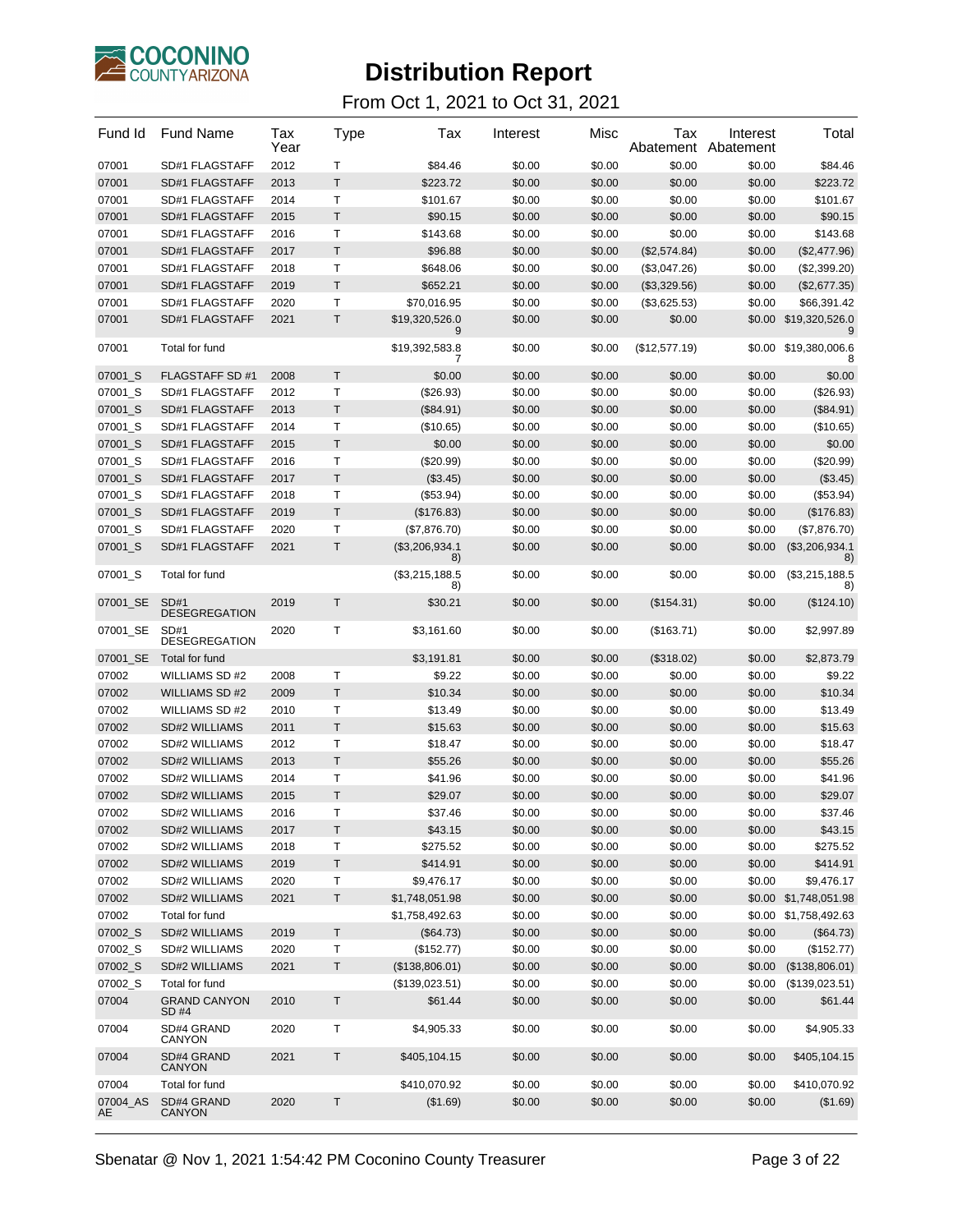

| Fund Id        | <b>Fund Name</b>                     | Tax<br>Year | Type         | Tax            | Interest | Misc        | Tax<br>Abatement | Interest<br>Abatement | Total                 |
|----------------|--------------------------------------|-------------|--------------|----------------|----------|-------------|------------------|-----------------------|-----------------------|
| 07004_AS<br>AE | SD#4 GRAND<br><b>CANYON</b>          | 2021        | т            | (\$320.03)     | \$0.00   | \$0.00      | \$0.00           | \$0.00                | (\$320.03)            |
| 07004 AS<br>AЕ | Total for fund                       |             |              | (\$321.72)     | \$0.00   | \$0.00      | \$0.00           | \$0.00                | (\$321.72)            |
| 07004_S        | SD#4 GRAND<br><b>CANYON</b>          | 2020        | Т            | (\$1.64)       | \$0.00   | \$0.00      | \$0.00           | \$0.00                | (\$1.64)              |
| 07004_S        | SD#4 GRAND<br><b>CANYON</b>          | 2021        | Т            | $(\$401.40)$   | \$0.00   | \$0.00      | \$0.00           | \$0.00                | (\$401.40)            |
| 07004 S        | Total for fund                       |             |              | (\$403.04)     | \$0.00   | \$0.00      | \$0.00           | \$0.00                | (\$403.04)            |
| 07005          | <b>SD#5 CHEVELON</b><br><b>BUTTE</b> | 2020        | Τ            | \$936.97       | \$0.00   | \$0.00      | \$0.00           | \$0.00                | \$936.97              |
| 07005          | <b>SD#5 CHEVELON</b><br><b>BUTTE</b> | 2021        | Т            | \$212,714.67   | \$0.00   | \$0.00      | \$0.00           | \$0.00                | \$212,714.67          |
| 07005          | Total for fund                       |             |              | \$213,651.64   | \$0.00   | \$0.00      | \$0.00           | \$0.00                | \$213,651.64          |
| 07005 S        | SD#5 CHEVELON<br><b>BUTTE</b>        | 2020        | Т            | (\$0.17)       | \$0.00   | \$0.00      | \$0.00           | \$0.00                | (\$0.17)              |
| 07005_S        | <b>SD#5 CHEVELON</b><br><b>BUTTE</b> | 2021        | Τ            | (\$13,898.46)  | \$0.00   | \$0.00      | \$0.00           | \$0.00                | (\$13,898.46)         |
| 07005_S        | Total for fund                       |             |              | (\$13,898.63)  | \$0.00   | \$0.00      | \$0.00           | \$0.00                | (\$13,898.63)         |
| 07006          | <b>SD#6 FREDONIA</b>                 | 2020        | T            | \$1,987.66     | \$0.00   | \$0.00      | \$0.00           | \$0.00                | \$1,987.66            |
| 07006          | SD#6 FREDONIA                        | 2021        | Т            | \$342.704.17   | \$0.00   | \$0.00      | \$0.00           | \$0.00                | \$342,704.17          |
| 07006          | Total for fund                       |             |              | \$344,691.83   | \$0.00   | \$0.00      | \$0.00           | \$0.00                | \$344,691.83          |
| 07006_S        | <b>SD#6 FREDONIA</b>                 | 2020        | Т            | (\$81.66)      | \$0.00   | \$0.00      | \$0.00           | \$0.00                | (\$81.66)             |
| 07006 S        | <b>SD#6 FREDONIA</b>                 | 2021        | T            | (\$33,800.74)  | \$0.00   | \$0.00      | \$0.00           | \$0.00                | (\$33,800.74)         |
| 07006_S        | Total for fund                       |             |              | (\$33,882.40)  | \$0.00   | \$0.00      | \$0.00           | \$0.00                | (\$33,882.40)         |
| 07009          | SD#9 SEDONA OAK 2020<br><b>CREEK</b> |             | Т            | \$2,398.32     | \$0.00   | \$0.00      | \$0.00           | \$0.00                | \$2,398.32            |
| 07009          | SD#9 SEDONA OAK 2021<br><b>CREEK</b> |             | т            | \$421,118.09   | \$0.00   | \$0.00      | \$0.00           | \$0.00                | \$421,118.09          |
| 07009          | Total for fund                       |             |              | \$423,516.41   | \$0.00   | \$0.00      | \$0.00           | \$0.00                | \$423,516.41          |
| 07009_S        | SD#9 SEDONA OAK 2020<br><b>CREEK</b> |             | Т            | (\$23.64)      | \$0.00   | \$0.00      | \$0.00           | \$0.00                | (\$23.64)             |
| 07009_S        | SD#9 SEDONA OAK 2021<br><b>CREEK</b> |             | $\mathsf{T}$ | (\$69,235.11)  | \$0.00   | \$0.00      | \$0.00           | \$0.00                | (\$69,235.11)         |
| 07009_S        | Total for fund                       |             |              | (\$69,258.75)  | \$0.00   | \$0.00      | \$0.00           | \$0.00                | (\$69,258.75)         |
| 07010          | SD#10 MAINE                          | 2020        | T            | \$296.95       | \$0.00   | \$0.00      | \$0.00           | \$0.00                | \$296.95              |
| 07010          | SD#10 MAINE                          | 2021        | Τ            | \$647,244.41   | \$0.00   | \$0.00      | \$0.00           | \$0.00                | \$647,244.41          |
| 07010          | Total for fund                       |             |              | \$647,541.36   | \$0.00   | \$0.00      | \$0.00           | \$0.00                | \$647,541.36          |
| 07010_S        | SD#10 MAINE                          | 2020        | Т            | (\$1.01)       | \$0.00   | \$0.00      | \$0.00           | \$0.00                | (\$1.01)              |
| 07010_S        | SD#10 MAINE                          | 2021        | T            | (\$69,789.63)  | \$0.00   | \$0.00      | \$0.00           | \$0.00                | (\$69,789.63)         |
| 07010_S        | Total for fund                       |             |              | (\$69,790.64)  | \$0.00   | \$0.00      | \$0.00           | \$0.00                | (\$69,790.64)         |
| 07015          | SD#15 TUBA CITY                      | 2017        | т            | \$0.00         | \$0.00   | \$0.00      | \$0.00           | \$0.00                | \$0.00                |
| 07015          | SD#15 TUBA CITY                      | 2019        | т            | \$0.00         | \$0.00   | \$0.00      | \$0.00           | \$0.00                | \$0.00                |
| 07015          | SD#15 TUBA CITY                      | 2020        | Τ            | \$0.00         | \$0.00   | \$0.00      | \$0.00           | \$0.00                | \$0.00                |
| 07015          | SD#15 TUBA CITY                      | 2021        | $\top$       | \$0.00         | \$0.00   | \$0.00      | \$0.00           | \$0.00                | \$0.00                |
| 07015          | Total for fund                       |             |              | \$0.00         | \$0.00   | \$0.00      | \$0.00           | \$0.00                | \$0.00                |
| 07016          | SD#8 PAGE                            | 2012        | $\top$       | \$78.09        | \$0.00   | \$0.00      | \$0.00           | \$0.00                | \$78.09               |
| 07016          | SD#8 PAGE                            | 2013        | $\sf T$      | \$86.77        | \$0.00   | \$0.00      | \$0.00           | \$0.00                | \$86.77               |
| 07016          | SD#8 PAGE                            | 2014        | T            | \$86.83        | \$0.00   | \$0.00      | \$0.00           | \$0.00                | \$86.83               |
| 07016          | SD#8 PAGE                            | 2015        | $\sf T$      | \$85.04        | \$0.00   | \$0.00      | \$0.00           | \$0.00                | \$85.04               |
| 07016          | SD#8 PAGE                            | 2016        | $\mathsf T$  | \$90.45        | \$0.00   | \$0.00      | \$0.00           | \$0.00                | \$90.45               |
| 07016          | SD#8 PAGE                            | 2017        | $\top$       | \$225.56       | \$0.00   | \$0.00      | \$0.00           | \$0.00                | \$225.56              |
| 07016          | SD#8 PAGE                            | 2018        | $\sf T$      | \$265.60       | \$0.00   | \$0.00      | \$0.00           | \$0.00                | \$265.60              |
| 07016          | SD#8 PAGE                            | 2019        | $\sf T$      | \$337.08       | \$0.00   | \$0.00      | \$0.00           | \$0.00                | \$337.08              |
| 07016          | SD#8 PAGE                            | 2020        | T            | \$2,732.29     | \$0.00   | \$0.00      | \$0.00           | \$0.00                | \$2,732.29            |
| 07016          | SD#8 PAGE                            | 2021        | $\sf T$      | \$1,473,611.34 | \$0.00   | \$85,601.37 | \$0.00           |                       | \$0.00 \$1,559,212.71 |
| 07016          | Total for fund                       |             |              | \$1,477,599.05 | \$0.00   | \$85,601.37 | \$0.00           |                       | \$0.00 \$1,563,200.42 |
| 07016_S        | SD#8 PAGE                            | 2012        | $\top$       | (\$31.24)      | \$0.00   | \$0.00      | \$0.00           | \$0.00                | (\$31.24)             |
| 07016_S        | SD#8 PAGE                            | 2019        | $\top$       | (\$10.93)      | \$0.00   | \$0.00      | \$0.00           | \$0.00                | (\$10.93)             |
| 07016_S        | SD#8 PAGE                            | 2020        | $\sf T$      | (\$72.84)      | \$0.00   | \$0.00      | \$0.00           | \$0.00                | (\$72.84)             |
| 07016_S        | SD#8 PAGE                            | 2021        | T            | (\$153,901.72) | \$0.00   | \$0.00      | \$0.00           | \$0.00                | (\$153,901.72)        |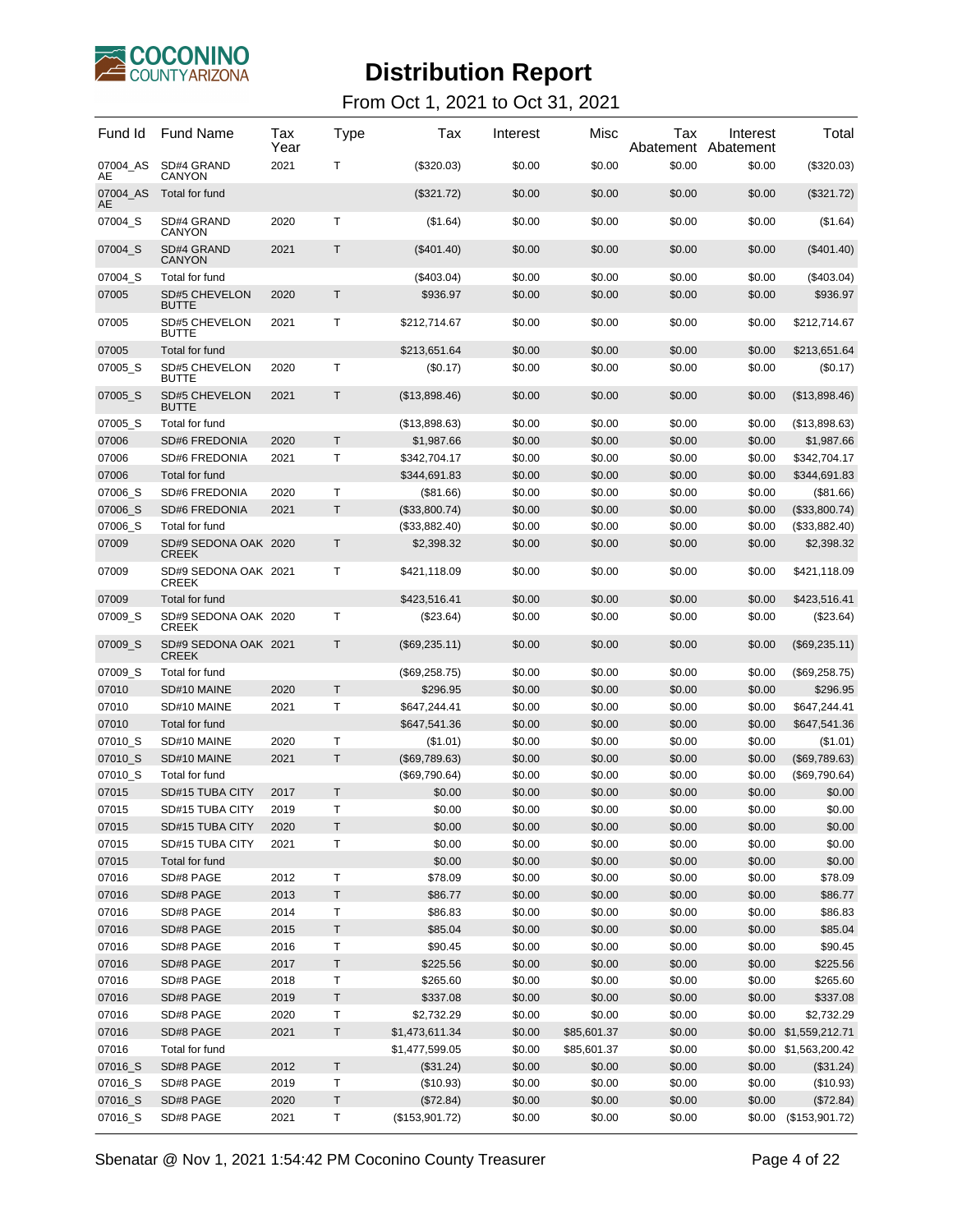

#### From Oct 1, 2021 to Oct 31, 2021

| Fund Id | <b>Fund Name</b>                         | Tax<br>Year | Type         | Tax            | Interest | Misc       | Tax<br>Abatement | Interest<br>Abatement | Total                 |
|---------|------------------------------------------|-------------|--------------|----------------|----------|------------|------------------|-----------------------|-----------------------|
| 07016_S | Total for fund                           |             |              | (\$154,016.73) | \$0.00   | \$0.00     | \$0.00           | \$0.00                | (\$154,016.73)        |
| 07031   | SD#31 ASH FORK                           | 2015        | т            | \$24.23        | \$0.00   | \$0.00     | \$0.00           | \$0.00                | \$24.23               |
| 07031   | SD#31 ASH FORK                           | 2016        | T            | \$25.63        | \$0.00   | \$0.00     | \$0.00           | \$0.00                | \$25.63               |
| 07031   | SD#31 ASH FORK                           | 2017        | T            | \$56.04        | \$0.00   | \$0.00     | \$0.00           | \$0.00                | \$56.04               |
| 07031   | SD#31 ASH FORK                           | 2018        | Т            | \$54.82        | \$0.00   | \$0.00     | \$0.00           | \$0.00                | \$54.82               |
| 07031   | SD#31 ASH FORK                           | 2019        | т            | \$55.62        | \$0.00   | \$0.00     | \$0.00           | \$0.00                | \$55.62               |
| 07031   | SD#31 ASH FORK                           | 2020        | T            | \$2,717.87     | \$0.00   | \$0.00     | \$0.00           | \$0.00                | \$2,717.87            |
| 07031   | SD#31 ASH FORK                           | 2021        | Т            | \$103,897.48   | \$0.00   | \$0.00     | \$0.00           | \$0.00                | \$103,897.48          |
| 07031   | Total for fund                           |             |              | \$106,831.69   | \$0.00   | \$0.00     | \$0.00           | \$0.00                | \$106,831.69          |
| 07031_S | SD#31 ASH FORK                           | 2020        | T            | (\$222.83)     | \$0.00   | \$0.00     | \$0.00           | \$0.00                | (\$222.83)            |
| 07031_S | SD#31 ASH FORK                           | 2021        | T.           | (\$8,850.75)   | \$0.00   | \$0.00     | \$0.00           | \$0.00                | (\$8,850.75)          |
| 07031_S | Total for fund                           |             |              | (\$9,073.58)   | \$0.00   | \$0.00     | \$0.00           | \$0.00                | (\$9,073.58)          |
| 07990   | <b>SD#5 MINIMUM</b><br><b>SCHOOL TAX</b> | 2020        | T            | \$1,189.23     | \$0.00   | \$0.00     | \$0.00           | \$0.00                | \$1,189.23            |
| 07990   | SD#5 MINIMUM<br><b>SCHOOL TAX</b>        | 2021        | T            | \$262,733.25   | \$0.00   | \$0.00     | \$0.00           | \$0.00                | \$262,733.25          |
| 07990   | Total for fund                           |             |              | \$263,922.48   | \$0.00   | \$0.00     | \$0.00           | \$0.00                | \$263,922.48          |
| 07990 S | SD#5 MINIMUM<br><b>SCHOOL TAX</b>        | 2020        | т            | (\$0.21)       | \$0.00   | \$0.00     | \$0.00           | \$0.00                | (\$0.21)              |
| 07990_S | <b>SD#5 MINIMUM</b><br><b>SCHOOL TAX</b> | 2021        | Т            | (\$17,174.13)  | \$0.00   | \$0.00     | \$0.00           | \$0.00                | (\$17, 174.13)        |
| 07990_S | Total for fund                           |             |              | (\$17, 174.34) | \$0.00   | \$0.00     | \$0.00           | \$0.00                | (\$17, 174.34)        |
| 07991   | SD#9 MINIMUM<br><b>SCHOOL TAX</b>        | 2020        | Τ            | \$2,448.34     | \$0.00   | \$0.00     | \$0.00           | \$0.00                | \$2,448.34            |
| 07991   | SD#9 MINIMUM<br><b>SCHOOL TAX</b>        | 2021        | т            | \$504,497.14   | \$0.00   | \$0.00     | \$0.00           | \$0.00                | \$504,497.14          |
| 07991   | Total for fund                           |             |              | \$506,945.48   | \$0.00   | \$0.00     | \$0.00           | \$0.00                | \$506,945.48          |
| 07991 S | SD#9 MINIMUM<br><b>SCHOOL TAX</b>        | 2020        | T            | $(\$24.13)$    | \$0.00   | \$0.00     | \$0.00           | \$0.00                | (\$24.13)             |
| 07991_S | SD#9 MINIMUM<br><b>SCHOOL TAX</b>        | 2021        | $\mathsf{T}$ | (\$82,942.22)  | \$0.00   | \$0.00     | \$0.00           | \$0.00                | (\$82,942.22)         |
| 07991_S | Total for fund                           |             |              | (\$82,966.35)  | \$0.00   | \$0.00     | \$0.00           | \$0.00                | $(\$82,966.35)$       |
| 07999   | <b>COUNTY EDUC</b><br><b>DISTRICT</b>    | 2021        | Т            | \$555.32       | \$0.00   | \$0.00     | \$0.00           | \$0.00                | \$555.32              |
| 07999   | Total for fund                           |             |              | \$555.32       | \$0.00   | \$0.00     | \$0.00           | \$0.00                | \$555.32              |
| 08150   | <b>COMMUNITY</b><br><b>COLLEGE</b>       | 2008        | т            | \$1.11         | \$0.00   | \$0.00     | \$0.00           | \$0.00                | \$1.11                |
| 08150   | <b>COMMUNITY</b><br><b>COLLEGE</b>       | 2009        | т            | \$1.32         | \$0.00   | \$0.00     | \$0.00           | \$0.00                | \$1.32                |
| 08150   | <b>COMMUNITY</b><br><b>COLLEGE</b>       | 2010        | Т            | \$7.12         | \$0.00   | \$0.00     | \$0.00           | \$0.00                | \$7.12                |
| 08150   | <b>COMMUNITY</b><br><b>COLLEGE</b>       | 2011        | Т            | \$1.84         | \$0.00   | \$0.00     | \$0.00           | \$0.00                | \$1.84                |
| 08150   | <b>COMMUNITY</b><br><b>COLLEGE</b>       | 2012        | т            | \$20.22        | \$0.00   | \$0.00     | \$0.00           | \$0.00                | \$20.22               |
| 08150   | <b>COMMUNITY</b><br><b>COLLEGE</b>       | 2013        | т            | \$42.59        | \$0.00   | \$0.00     | \$0.00           | \$0.00                | \$42.59               |
| 08150   | <b>COMMUNITY</b><br><b>COLLEGE</b>       | 2014        | Τ            | \$27.07        | \$0.00   | \$0.00     | \$0.00           | \$0.00                | \$27.07               |
| 08150   | <b>COMMUNITY</b><br><b>COLLEGE</b>       | 2015        | Т            | \$25.53        | \$0.00   | \$0.00     | \$0.00           | \$0.00                | \$25.53               |
| 08150   | <b>COMMUNITY</b><br><b>COLLEGE</b>       | 2016        | Τ            | \$33.19        | \$0.00   | \$0.00     | \$0.00           | \$0.00                | \$33.19               |
| 08150   | <b>COMMUNITY</b><br><b>COLLEGE</b>       | 2017        | Т            | \$45.14        | \$0.00   | \$0.00     | (\$308.91)       | \$0.00                | (\$263.77)            |
| 08150   | <b>COMMUNITY</b><br><b>COLLEGE</b>       | 2018        | Τ            | \$146.99       | \$0.00   | \$0.00     | (\$378.47)       | \$0.00                | (\$231.48)            |
| 08150   | <b>COMMUNITY</b><br><b>COLLEGE</b>       | 2019        | Т            | \$186.64       | \$0.00   | \$0.00     | $(\$412.20)$     | \$0.00                | (\$225.56)            |
| 08150   | <b>COMMUNITY</b><br><b>COLLEGE</b>       | 2020        | Τ            | \$12,347.32    | \$0.00   | \$0.00     | (\$454.30)       | \$0.00                | \$11,893.02           |
| 08150   | <b>COMMUNITY</b><br><b>COLLEGE</b>       | 2021        | Т            | \$3,231,403.84 | \$0.00   | \$8,208.35 | \$0.00           |                       | \$0.00 \$3,239,612.19 |
| 08150   | Total for fund                           |             |              | \$3,244,289.92 | \$0.00   | \$8,208.35 | (\$1,553.88)     |                       | \$0.00 \$3,250,944.39 |
| 10375   | <b>WILLIAMS</b>                          | 2008        | т            | \$5.14         | \$0.00   | \$0.00     | \$0.00           | \$0.00                | \$5.14                |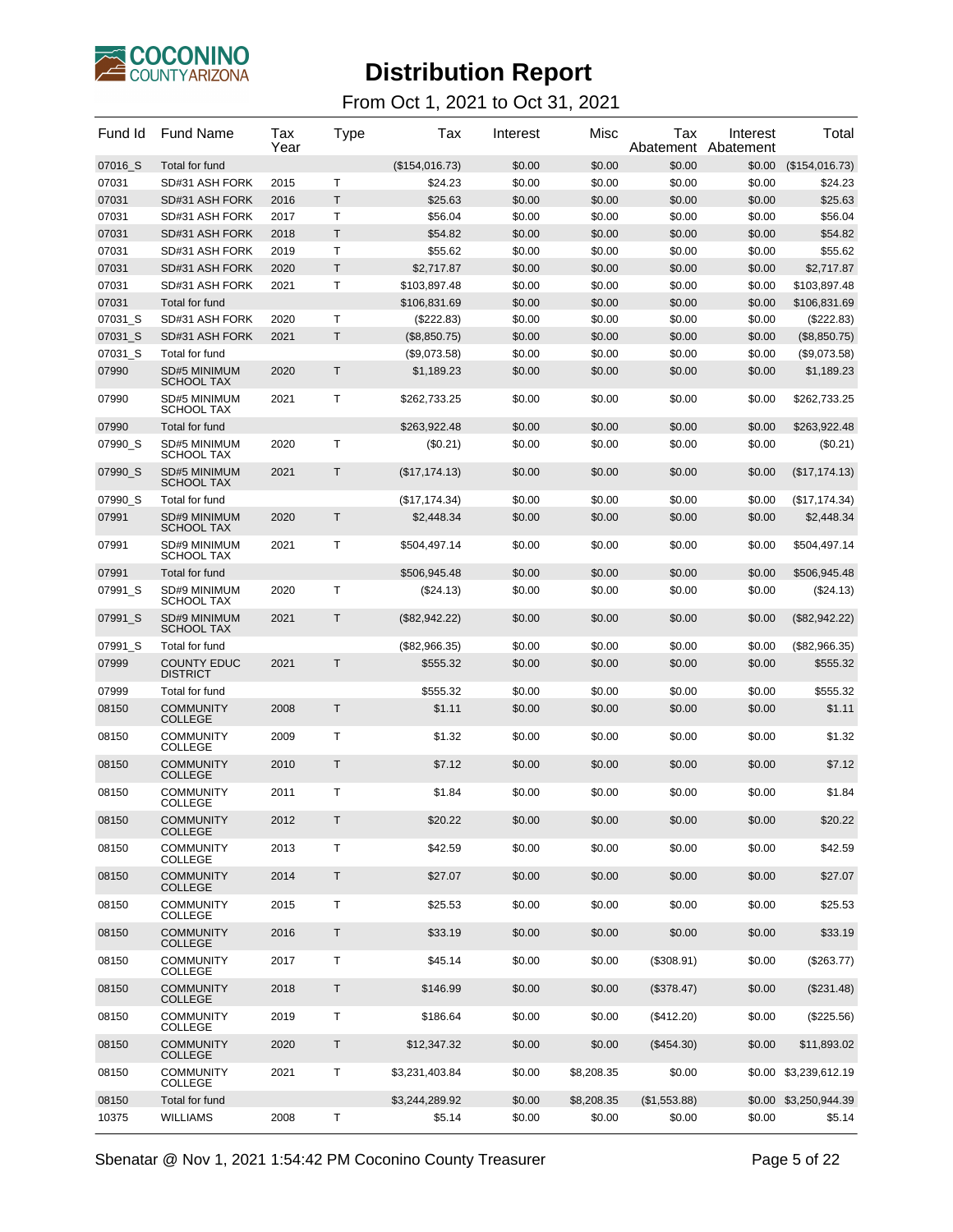

| Fund Id | <b>Fund Name</b>                                      | Tax<br>Year | <b>Type</b> | Tax            | Interest | Misc         | Тах<br>Abatement Abatement | Interest | Total                 |
|---------|-------------------------------------------------------|-------------|-------------|----------------|----------|--------------|----------------------------|----------|-----------------------|
|         | <b>HOSPITAL</b><br><b>DISTRICT</b>                    |             |             |                |          |              |                            |          |                       |
| 10375   | <b>WILLIAMS</b><br><b>HOSPITAL</b><br><b>DISTRICT</b> | 2009        | T.          | \$6.14         | \$0.00   | \$0.00       | \$0.00                     | \$0.00   | \$6.14                |
| 10375   | <b>WILLIAMS</b><br><b>HOSPITAL</b><br><b>DISTRICT</b> | 2010        | Τ           | \$6.49         | \$0.00   | \$0.00       | \$0.00                     | \$0.00   | \$6.49                |
| 10375   | <b>HOSP DIST</b><br><b>WILLIAMS</b>                   | 2011        | $\mathsf T$ | \$6.28         | \$0.00   | \$0.00       | \$0.00                     | \$0.00   | \$6.28                |
| 10375   | <b>HOSP DIST</b><br><b>WILLIAMS</b>                   | 2012        | т           | \$6.30         | \$0.00   | \$0.00       | \$0.00                     | \$0.00   | \$6.30                |
| 10375   | <b>HOSP DIST</b><br><b>WILLIAMS</b>                   | 2013        | Τ           | \$15.19        | \$0.00   | \$0.00       | \$0.00                     | \$0.00   | \$15.19               |
| 10375   | <b>HOSP DIST</b><br><b>WILLIAMS</b>                   | 2014        | Т           | \$9.88         | \$0.00   | \$0.00       | \$0.00                     | \$0.00   | \$9.88                |
| 10375   | <b>HOSP DIST</b><br><b>WILLIAMS</b>                   | 2015        | Τ           | \$10.23        | \$0.00   | \$0.00       | \$0.00                     | \$0.00   | \$10.23               |
| 10375   | <b>HOSP DIST</b><br><b>WILLIAMS</b>                   | 2016        | Т           | \$12.49        | \$0.00   | \$0.00       | \$0.00                     | \$0.00   | \$12.49               |
| 10375   | <b>HOSP DIST</b><br><b>WILLIAMS</b>                   | 2017        | Τ           | \$21.37        | \$0.00   | \$0.00       | \$0.00                     | \$0.00   | \$21.37               |
| 10375   | <b>HOSP DIST</b><br><b>WILLIAMS</b>                   | 2018        | т           | \$92.62        | \$0.00   | \$0.00       | \$0.00                     | \$0.00   | \$92.62               |
| 10375   | <b>HOSP DIST</b><br><b>WILLIAMS</b>                   | 2019        | Τ           | \$175.20       | \$0.00   | \$0.00       | \$0.00                     | \$0.00   | \$175.20              |
| 10375   | <b>HOSP DIST</b><br><b>WILLIAMS</b>                   | 2020        | т           | \$4,113.30     | \$0.00   | \$0.00       | \$0.00                     | \$0.00   | \$4,113.30            |
| 10375   | <b>HOSP DIST</b><br><b>WILLIAMS</b>                   | 2021        | Τ           | \$653,839.48   | \$0.00   | \$0.00       | \$0.00                     | \$0.00   | \$653,839.48          |
| 10375   | Total for fund                                        |             |             | \$658,320.11   | \$0.00   | \$0.00       | \$0.00                     | \$0.00   | \$658,320.11          |
| 10376   | <b>HOSP DIST PAGE</b>                                 | 2012        | $\mathsf T$ | \$22.92        | \$0.00   | \$0.00       | \$0.00                     | \$0.00   | \$22.92               |
| 10376   | <b>HOSP DIST PAGE</b>                                 | 2013        | т           | \$20.51        | \$0.00   | \$0.00       | \$0.00                     | \$0.00   | \$20.51               |
| 10376   | <b>HOSP DIST PAGE</b>                                 | 2014        | Τ           | \$19.46        | \$0.00   | \$0.00       | \$0.00                     | \$0.00   | \$19.46               |
| 10376   | <b>HOSP DIST PAGE</b>                                 | 2015        | т           | \$20.75        | \$0.00   | \$0.00       | \$0.00                     | \$0.00   | \$20.75               |
| 10376   | <b>HOSP DIST PAGE</b>                                 | 2016        | T           | \$21.81        | \$0.00   | \$0.00       | \$0.00                     | \$0.00   | \$21.81               |
| 10376   | <b>HOSP DIST PAGE</b>                                 | 2017        | Т           | \$54.48        | \$0.00   | \$0.00       | \$0.00                     | \$0.00   | \$54.48               |
| 10376   | <b>HOSP DIST PAGE</b>                                 | 2018        | T           | \$72.20        | \$0.00   | \$0.00       | \$0.00                     | \$0.00   | \$72.20               |
| 10376   | <b>HOSP DIST PAGE</b>                                 | 2019        | Т           | \$95.91        | \$0.00   | \$0.00       | \$0.00                     | \$0.00   | \$95.91               |
| 10376   | <b>HOSP DIST PAGE</b>                                 | 2020        | T           | \$1,143.09     | \$0.00   | \$0.00       | \$0.00                     | \$0.00   | \$1,143.09            |
| 10376   | <b>HOSP DIST PAGE</b>                                 | 2021        | т           | \$355,742.45   | \$0.00   | \$0.00       | \$0.00                     | \$0.00   | \$355,742.45          |
| 10376   | Total for fund                                        |             |             | \$357,213.58   | \$0.00   | \$0.00       | \$0.00                     | \$0.00   | \$357,213.58          |
| 11201   | <b>FD SEDONA</b>                                      | 2020        | Т           | \$6,427.65     | \$0.00   | \$132.13     | \$0.00                     | \$0.00   | \$6,559.78            |
| 11201   | <b>FD SEDONA</b>                                      | 2021        | T           | \$1,281,739.96 | \$0.00   | \$31,144.43  | \$0.00                     |          | \$0.00 \$1,312,884.39 |
| 11201   | Total for fund                                        |             |             | \$1,288,167.61 | \$0.00   | \$31,276.56  | \$0.00                     |          | \$0.00 \$1,319,444.17 |
| 11206   | <b>FD SUMMIT</b>                                      | 2014        | Τ           | \$17.60        | \$0.00   | \$0.00       | \$0.00                     | \$0.00   | \$17.60               |
| 11206   | <b>FD SUMMIT</b>                                      | 2015        | т           | \$0.00         | \$0.00   | \$0.00       | \$0.00                     | \$0.00   | \$0.00                |
| 11206   | <b>FD SUMMIT</b>                                      | 2019        | $\sf T$     | \$29.10        | \$0.00   | \$0.00       | \$0.00                     | \$0.00   | \$29.10               |
| 11206   | <b>FD SUMMIT</b>                                      | 2020        | Т           | \$6,690.78     | \$0.00   | \$533.94     | \$0.00                     | \$0.00   | \$7,224.72            |
| 11206   | <b>FD SUMMIT</b>                                      | 2021        | $\top$      | \$1,963,029.35 | \$0.00   | \$127,460.15 | \$0.00                     |          | \$0.00 \$2,090,489.50 |
| 11206   | Total for fund                                        |             |             | \$1,969,766.83 | \$0.00   | \$127,994.09 | \$0.00                     |          | \$0.00 \$2,097,760.92 |
| 11240   | FD HIGHLANDS                                          | 2017        | Τ           | \$0.00         | \$0.00   | \$0.00       | (\$2,084.61)               | \$0.00   | (\$2,084.61)          |
| 11240   | FD HIGHLANDS                                          | 2018        | T           | \$0.00         | \$0.00   | \$0.00       | (\$2,555.63)               | \$0.00   | (\$2,555.63)          |
| 11240   | FD HIGHLANDS                                          | 2019        | Τ           | \$0.00         | \$0.00   | \$0.00       | (\$2,917.36)               | \$0.00   | (\$2,917.36)          |
| 11240   | FD HIGHLANDS                                          | 2020        | Т           | \$11,503.94    | \$0.00   | \$533.94     | (\$3,267.88)               | \$0.00   | \$8,770.00            |
| 11240   | FD HIGHLANDS                                          | 2021        | Τ           | \$1,400,232.45 | \$0.00   | \$127,530.46 | \$0.00                     |          | \$0.00 \$1,527,762.91 |
| 11240   | Total for fund                                        |             |             | \$1,411,736.39 | \$0.00   | \$128,064.40 | (\$10,825.48)              |          | \$0.00 \$1,528,975.31 |
| 11241   | FD PINEWOOD                                           | 2019        | Τ           | \$2.62         | \$0.00   | \$0.00       | \$0.00                     | \$0.00   | \$2.62                |
| 11241   | FD PINEWOOD                                           | 2020        | T           | \$7,530.08     | \$0.00   | \$533.94     | \$0.00                     | \$0.00   | \$8,064.02            |
| 11241   | FD PINEWOOD                                           | 2021        | T           | \$1,017,150.68 | \$0.00   | \$127,530.46 | \$0.00                     |          | \$0.00 \$1,144,681.14 |
| 11241   | Total for fund                                        |             |             | \$1,024,683.38 | \$0.00   | \$128,064.40 | \$0.00                     |          | \$0.00 \$1,152,747.78 |
| 11242   | FD FOREST LAKES<br><b>ESTATES</b>                     | 2020        | T           | \$1,476.96     | \$0.00   | \$171.72     | \$0.00                     | \$0.00   | \$1,648.68            |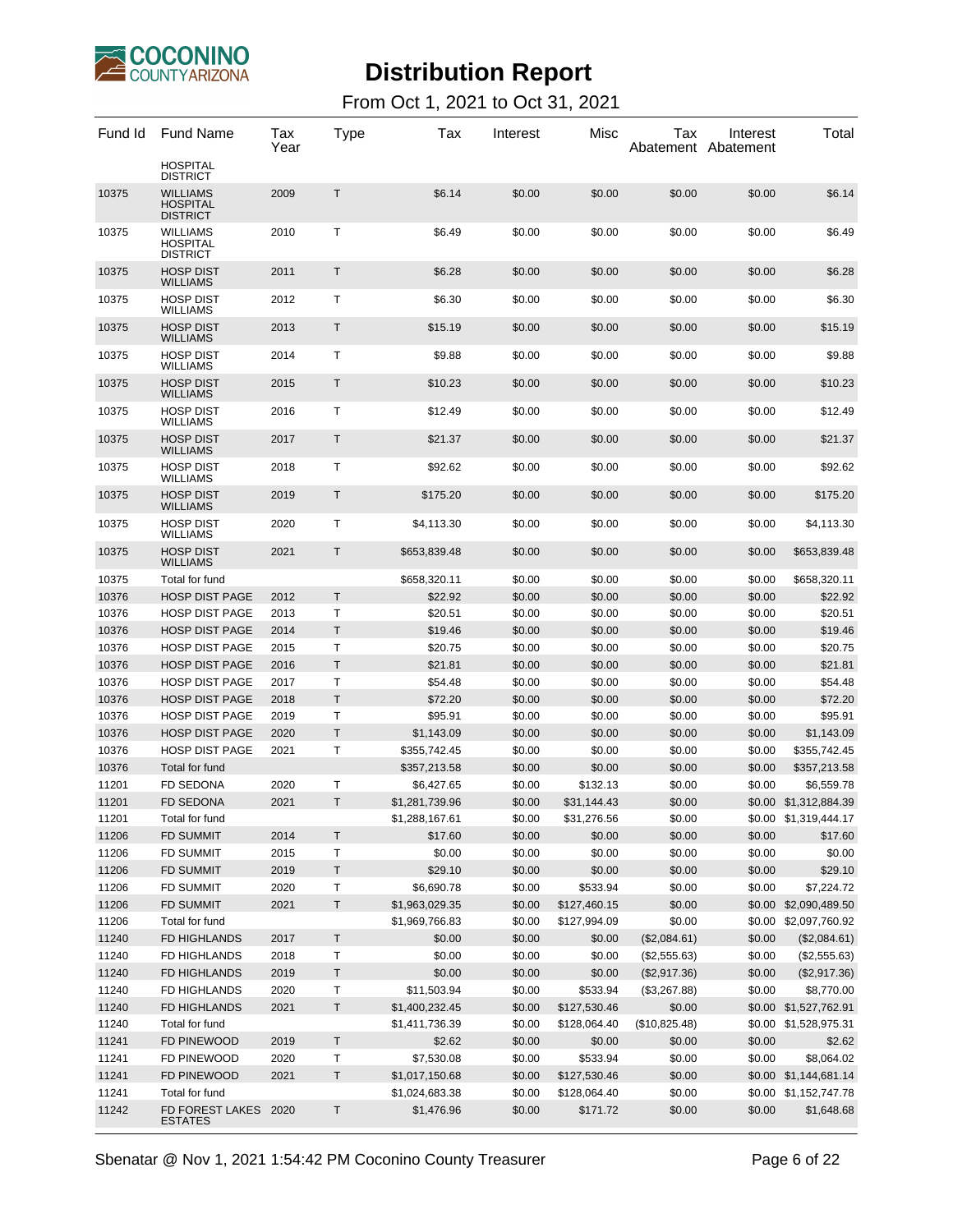

| Fund Id        | <b>Fund Name</b>                        | Tax<br>Year | Type        | Tax                   | Interest         | Misc                  | Tax<br>Abatement | Interest<br>Abatement | Total                 |
|----------------|-----------------------------------------|-------------|-------------|-----------------------|------------------|-----------------------|------------------|-----------------------|-----------------------|
| 11242          | FD FOREST LAKES<br><b>ESTATES</b>       | 2021        | т           | \$251,563.20          | \$0.00           | \$43.166.32           | \$0.00           | \$0.00                | \$294,729.52          |
| 11242          | Total for fund                          |             |             | \$253,040.16          | \$0.00           | \$43,338.04           | \$0.00           | \$0.00                | \$296,378.20          |
| 11246          | FD GREENEHAVEN 2020                     |             | T           | \$668.77              | \$0.00           | \$51.54               | \$0.00           | \$0.00                | \$720.31              |
| 11246          | FD GREENEHAVEN 2021                     |             | T           | \$57,671.63           | \$0.00           | \$13,568.56           | \$0.00           | \$0.00                | \$71,240.19           |
| 11246          | Total for fund                          |             |             | \$58,340.40           | \$0.00           | \$13,620.10           | \$0.00           | \$0.00                | \$71,960.50           |
| 11247          | FD MORMON LAKE                          | 2020        | Τ           | \$0.00                | \$0.00           | \$64.64               | \$0.00           | \$0.00                | \$64.64               |
| 11247          | FD MORMON LAKE                          | 2021        | Т           | \$82,554.96           | \$0.00           | \$16,240.09           | \$0.00           | \$0.00                | \$98,795.05           |
| 11247          | Total for fund                          |             |             | \$82,554.96           | \$0.00           | \$16,304.73           | \$0.00           | \$0.00                | \$98,859.69           |
| 11249          | FD SHERWOOD<br><b>FOREST EST</b>        | 2020        | T           | \$172.58              | \$0.00           | \$38.16               | \$0.00           | \$0.00                | \$210.74              |
| 11249          | <b>FD SHERWOOD</b><br><b>FOREST EST</b> | 2021        | Τ           | \$56,459.08           | \$0.00           | \$9,561.27            | \$0.00           | \$0.00                | \$66,020.35           |
| 11249          | Total for fund                          |             |             | \$56,631.66           | \$0.00           | \$9,599.43            | \$0.00           | \$0.00                | \$66,231.09           |
| 11250          | FD THE WOODS                            | 2020        | T           | \$0.00                | \$0.00           | \$3.13                | \$0.00           | \$0.00                | \$3.13                |
| 11250          | FD THE WOODS                            | 2021        | Т           | \$4,932.42            | \$0.00           | \$773.34              | \$0.00           | \$0.00                | \$5,705.76            |
| 11250          | Total for fund                          |             |             | \$4,932.42            | \$0.00           | \$776.47              | \$0.00           | \$0.00                | \$5,708.89            |
| 11251          | <b>FD KAIBAB</b><br><b>ESTATES WEST</b> | 2016        | Т           | \$8.15                | \$0.00           | \$0.00                | \$0.00           | \$0.00                | \$8.15                |
| 11251          | <b>FD KAIBAB</b><br><b>ESTATES WEST</b> | 2017        | $\mathsf T$ | \$8.10                | \$0.00           | \$0.00                | \$0.00           | \$0.00                | \$8.10                |
| 11251          | <b>FD KAIBAB</b><br><b>ESTATES WEST</b> | 2018        | Т           | \$7.77                | \$0.00           | \$0.00                | \$0.00           | \$0.00                | \$7.77                |
| 11251          | <b>FD KAIBAB</b><br><b>ESTATES WEST</b> | 2019        | $\mathsf T$ | \$7.90                | \$0.00           | \$0.00                | \$0.00           | \$0.00                | \$7.90                |
| 11251          | <b>FD KAIBAB</b><br><b>ESTATES WEST</b> | 2020        | Т           | \$487.08              | \$0.00           | \$18.79               | \$0.00           | \$0.00                | \$505.87              |
| 11251          | <b>FD KAIBAB</b><br><b>ESTATES WEST</b> | 2021        | T           | \$18,286.46           | \$0.00           | \$4,710.33            | \$0.00           | \$0.00                | \$22,996.79           |
| 11251          | Total for fund                          |             |             | \$18,805.46           | \$0.00           | \$4,729.12            | \$0.00           | \$0.00                | \$23,534.58           |
| 11523          | FD BLUE RIDGE                           | 2020        | T.          | \$1,413.53            | \$0.00           | \$250.88              | \$0.00           | \$0.00                | \$1,664.41            |
| 11523          | FD BLUE RIDGE                           | 2021        | Т           | \$392,293.09          | \$0.00           | \$63,202.80           | \$0.00           | \$0.00                | \$455,495.89          |
| 11523          | Total for fund                          |             |             | \$393,706.62          | \$0.00           | \$63,453.68           | \$0.00           | \$0.00                | \$457,160.30          |
| 11524          | <b>FD JUNIPINE</b>                      | 2019        | т           | \$13.60               | \$0.00           | \$0.00                | \$0.00           | \$0.00                | \$13.60               |
| 11524          | <b>FD JUNIPINE</b>                      | 2020        | $\mathsf T$ | \$22.04               | \$0.00           | \$12.81               | \$0.00           | \$0.00                | \$34.85               |
| 11524          | <b>FD JUNIPINE</b>                      | 2021        | Т           | \$16,737.77           | \$0.00           | \$3,093.35            | \$0.00           | \$0.00                | \$19,831.12           |
| 11524          | Total for fund                          |             |             | \$16,773.41           | \$0.00           | \$3,106.16            | \$0.00           | \$0.00                | \$19,879.57           |
| 11525          | <b>FD TUSAYAN</b>                       | 2020        | т           | \$1,414.07            | \$0.00           | \$127.86              | \$0.00           | \$0.00                | \$1,541.93            |
| 11525          | <b>FD TUSAYAN</b>                       | 2021        | T           | \$82,330.74           | \$0.00           | \$33,675.35           | \$0.00           | \$0.00                | \$116,006.09          |
| 11525          | Total for fund                          |             |             | \$83,744.81           | \$0.00           | \$33,803.21           | \$0.00           | \$0.00                | \$117,548.02          |
| 11526          | <b>FD PONDEROSA</b>                     | 2020        | T           | \$2,350.33            | \$0.00           | \$231.52              | \$0.00           | \$0.00                | \$2,581.85            |
| 11526          | <b>FD PONDEROSA</b>                     | 2021        | Т           | \$391,214.93          | \$0.00           | \$65,663.43           | \$0.00           | \$0.00                | \$456,878.36          |
| 11526          | Total for fund                          |             |             | \$393,565.26          | \$0.00           | \$65,894.95           | \$0.00           | \$0.00                | \$459,460.21          |
| 11527          | FD WESTWOOD<br><b>ESTATES</b>           | 2020        | Т           | \$0.00                | \$0.00           | \$19.36               | \$0.00           | \$0.00                | \$19.36               |
| 11527          | FD WESTWOOD<br><b>ESTATES</b>           | 2021        | T           | \$30,155.59           | \$0.00           | \$4,429.11            | \$0.00           | \$0.00                | \$34,584.70           |
| 11527          | Total for fund                          |             |             | \$30,155.59           | \$0.00           | \$4,448.47            | \$0.00           | \$0.00                | \$34,604.06           |
| 11528          | <b>FD FLAGSTAFF</b><br><b>RANCH</b>     | 2018        | $\mathsf T$ | \$150.25              | \$0.00           | \$0.00                | \$0.00           | \$0.00                | \$150.25              |
| 11528          | <b>FD FLAGSTAFF</b><br><b>RANCH</b>     | 2019        | Τ           | \$162.47              | \$0.00           | \$0.00                | \$0.00           | \$0.00                | \$162.47              |
| 11528          | <b>FD FLAGSTAFF</b><br><b>RANCH</b>     | 2020        | T           | \$438.87              | \$0.00           | \$82.01               | \$0.00           | \$0.00                | \$520.88              |
| 11528          | <b>FD FLAGSTAFF</b><br><b>RANCH</b>     | 2021        | Τ           | \$126,410.53          | \$0.00           | \$19,192.85           | \$0.00           | \$0.00                | \$145,603.38          |
| 11528          | Total for fund                          |             |             | \$127,162.12          | \$0.00           | \$19,274.86           | \$0.00           | \$0.00                | \$146,436.98          |
| 11529          | FD LOCKETT<br><b>RANCHES</b>            | 2020        | т           | \$402.47              | \$0.00           | \$41.29               | \$0.00           | \$0.00                | \$443.76              |
| 11529          | FD LOCKETT<br><b>RANCHES</b>            | 2021        | T           | \$64,208.60           | \$0.00           | \$12,092.19           | \$0.00           | \$0.00                | \$76,300.79           |
| 11529<br>11900 | Total for fund<br><b>FIRE DISTRICT</b>  | 2008        | T           | \$64,611.07<br>\$0.49 | \$0.00<br>\$0.00 | \$12,133.48<br>\$0.00 | \$0.00<br>\$0.00 | \$0.00<br>\$0.00      | \$76,744.55<br>\$0.49 |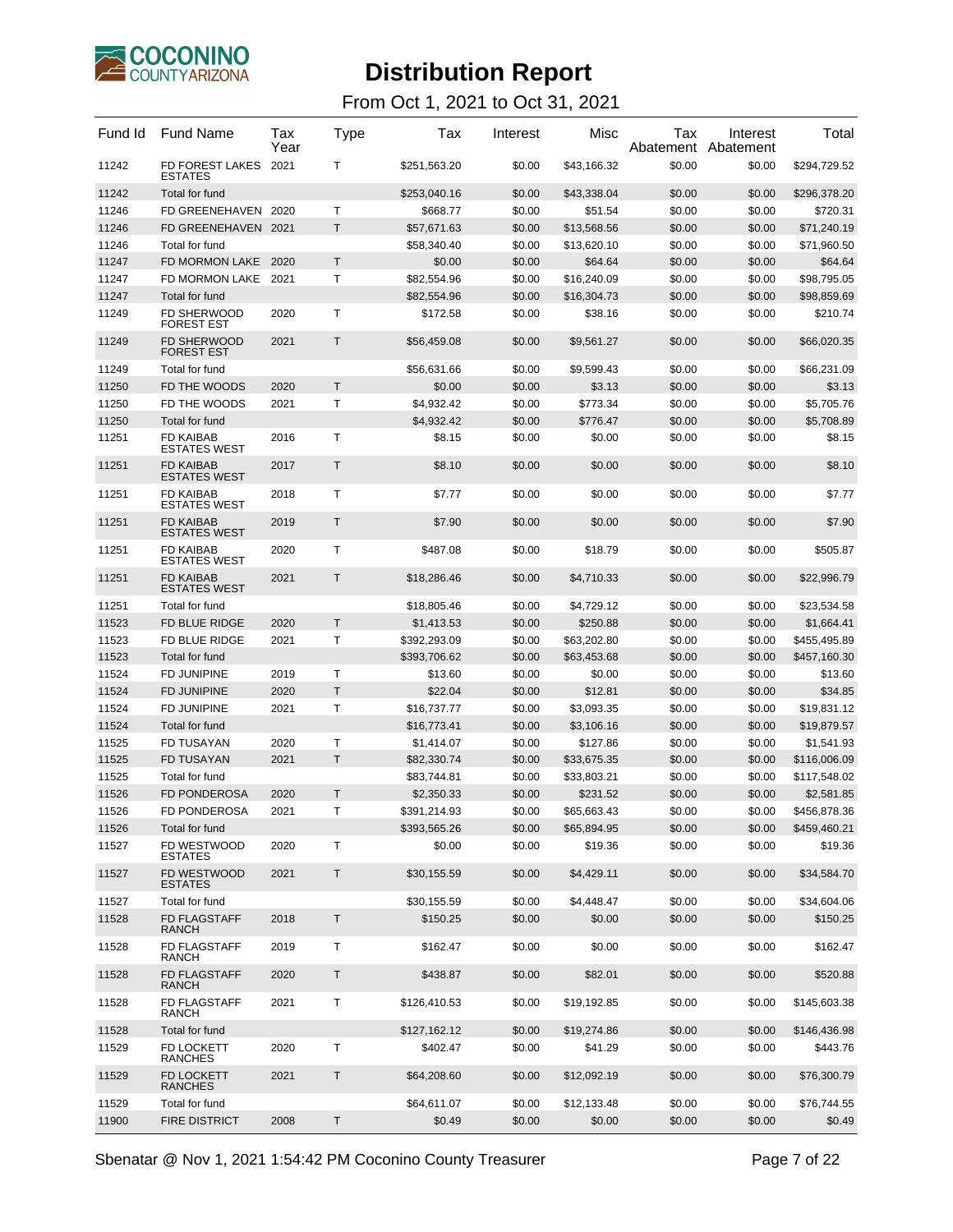

| Fund Id | <b>Fund Name</b>                         | Tax<br>Year | Type    | Tax            | Interest | Misc   | Tax          | Interest<br>Abatement Abatement | Total                 |
|---------|------------------------------------------|-------------|---------|----------------|----------|--------|--------------|---------------------------------|-----------------------|
|         | <b>ASSISTANCE FUND</b>                   |             |         |                |          |        |              |                                 |                       |
| 11900   | <b>FIRE DISTRICT</b><br>ASSISTANCE FUND  | 2009        | Τ       | \$0.59         | \$0.00   | \$0.00 | \$0.00       | \$0.00                          | \$0.59                |
| 11900   | <b>FIRE DISTRICT</b><br>ASSISTANCE FUND  | 2010        | Τ       | \$2.14         | \$0.00   | \$0.00 | \$0.00       | \$0.00                          | \$2.14                |
| 11900   | FD ASSISTANCE<br>FUND                    | 2011        | Т       | \$0.64         | \$0.00   | \$0.00 | \$0.00       | \$0.00                          | \$0.64                |
| 11900   | <b>FD ASSISTANCE</b><br><b>FUND</b>      | 2012        | Τ       | \$5.65         | \$0.00   | \$0.00 | \$0.00       | \$0.00                          | \$5.65                |
| 11900   | <b>FD ASSISTANCE</b><br><b>FUND</b>      | 2013        | Т       | \$9.26         | \$0.00   | \$0.00 | \$0.00       | \$0.00                          | \$9.26                |
| 11900   | <b>FD ASSISTANCE</b><br><b>FUND</b>      | 2014        | Τ       | \$5.69         | \$0.00   | \$0.00 | \$0.00       | \$0.00                          | \$5.69                |
| 11900   | <b>FD ASSISTANCE</b><br><b>FUND</b>      | 2015        | Т       | \$5.24         | \$0.00   | \$0.00 | \$0.00       | \$0.00                          | \$5.24                |
| 11900   | <b>FD ASSISTANCE</b><br><b>FUND</b>      | 2016        | Τ       | \$6.77         | \$0.00   | \$0.00 | \$0.00       | \$0.00                          | \$6.77                |
| 11900   | <b>FD ASSISTANCE</b><br><b>FUND</b>      | 2017        | Т       | \$9.37         | \$0.00   | \$0.00 | (\$64.14)    | \$0.00                          | (\$54.77)             |
| 11900   | <b>FD ASSISTANCE</b><br><b>FUND</b>      | 2018        | Τ       | \$30.99        | \$0.00   | \$0.00 | (\$79.82)    | \$0.00                          | (\$48.83)             |
| 11900   | <b>FD ASSISTANCE</b><br><b>FUND</b>      | 2019        | Т       | \$40.66        | \$0.00   | \$0.00 | (\$89.76)    | \$0.00                          | $(\$49.10)$           |
| 11900   | <b>FD ASSISTANCE</b><br><b>FUND</b>      | 2020        | Τ       | \$2,749.96     | \$0.00   | \$0.00 | (\$101.18)   | \$0.00                          | \$2,648.78            |
| 11900   | <b>FD ASSISTANCE</b>                     | 2021        | Т       | \$735,413.03   | \$0.00   | \$0.00 | \$0.00       | \$0.00                          | \$735,413.03          |
| 11900   | <b>FUND</b><br>Total for fund            |             |         | \$738,280.48   | \$0.00   | \$0.00 | (\$334.90)   | \$0.00                          | \$737,945.58          |
| 14900   | COCONINO CO<br>LIBRARY DIS #77-<br>58    | 2008        | т       | \$1.14         | \$0.00   | \$0.00 | \$0.00       | \$0.00                          | \$1.14                |
| 14900   | COCONINO CO<br>LIBRARY DIS #77-<br>58    | 2009        | Τ       | \$1.54         | \$0.00   | \$0.00 | \$0.00       | \$0.00                          | \$1.54                |
| 14900   | COCONINO CO<br>LIBRARY DIS #77-<br>58    | 2010        | Т       | \$5.49         | \$0.00   | \$0.00 | \$0.00       | \$0.00                          | \$5.49                |
| 14900   | <b>LIBRARY DISTRICT</b>                  | 2011        | Τ       | \$1.54         | \$0.00   | \$0.00 | \$0.00       | \$0.00                          | \$1.54                |
| 14900   | <b>LIBRARY DISTRICT</b>                  | 2012        | Т       | \$13.36        | \$0.00   | \$0.00 | \$0.00       | \$0.00                          | \$13.36               |
| 14900   | LIBRARY DISTRICT 2013                    |             | Τ       | \$23.68        | \$0.00   | \$0.00 | \$0.00       | \$0.00                          | \$23.68               |
| 14900   | LIBRARY DISTRICT 2014                    |             | т       | \$14.51        | \$0.00   | \$0.00 | \$0.00       | \$0.00                          | \$14.51               |
| 14900   | LIBRARY DISTRICT 2015                    |             | T       | \$13.41        | \$0.00   | \$0.00 | \$0.00       | \$0.00                          | \$13.41               |
| 14900   | <b>LIBRARY DISTRICT</b>                  | 2016        | Т       | \$17.27        | \$0.00   | \$0.00 | \$0.00       | \$0.00                          | \$17.27               |
| 14900   | LIBRARY DISTRICT 2017                    |             | T       | \$23.95        | \$0.00   | \$0.00 | (\$163.95)   | \$0.00                          | (\$140.00)            |
| 14900   | <b>LIBRARY DISTRICT</b>                  | 2018        | Т       | \$79.23        | \$0.00   | \$0.00 | $(\$204.04)$ | \$0.00                          | (\$124.81)            |
| 14900   | LIBRARY DISTRICT 2019                    |             | Τ       | \$103.92       | \$0.00   | \$0.00 | (\$229.44)   | \$0.00                          | (\$125.52)            |
| 14900   | LIBRARY DISTRICT 2020                    |             | т       | \$7,028.94     | \$0.00   | \$0.00 | (\$258.62)   | \$0.00                          | \$6,770.32            |
| 14900   | LIBRARY DISTRICT 2021                    |             | T       | \$1,879,715.71 | \$0.00   | \$0.00 | \$0.00       |                                 | \$0.00 \$1,879,715.71 |
| 14900   | Total for fund                           |             |         | \$1,887,043.69 | \$0.00   | \$0.00 | (\$856.05)   |                                 | \$0.00 \$1,886,187.64 |
| 15000   | <b>COCONINO</b><br>COUNTY FCD #84-<br>41 | 2008        | $\sf T$ | \$1.08         | \$0.00   | \$0.00 | \$0.00       | \$0.00                          | \$1.08                |
| 15000   | <b>COCONINO</b><br>COUNTY FCD #84-<br>41 | 2009        | T       | \$1.30         | \$0.00   | \$0.00 | \$0.00       | \$0.00                          | \$1.30                |
| 15000   | <b>COCONINO</b><br>COUNTY FCD #84-<br>41 | 2010        | Τ       | \$1.30         | \$0.00   | \$0.00 | \$0.00       | \$0.00                          | \$1.30                |
| 15000   | <b>FLOOD CONTROL</b><br>DIST             | 2011        | Τ       | \$2.60         | \$0.00   | \$0.00 | \$0.00       | \$0.00                          | \$2.60                |
| 15000   | <b>FLOOD CONTROL</b><br><b>DIST</b>      | 2012        | T.      | \$2.60         | \$0.00   | \$0.00 | \$0.00       | \$0.00                          | \$2.60                |
| 15000   | <b>FLOOD CONTROL</b><br>DIST             | 2013        | Τ       | \$6.28         | \$0.00   | \$0.00 | \$0.00       | \$0.00                          | \$6.28                |
| 15000   | <b>FLOOD CONTROL</b><br><b>DIST</b>      | 2014        | T.      | \$4.08         | \$0.00   | \$0.00 | \$0.00       | \$0.00                          | \$4.08                |
| 15000   | <b>FLOOD CONTROL</b><br><b>DIST</b>      | 2015        | Τ       | \$4.20         | \$0.00   | \$0.00 | \$0.00       | \$0.00                          | \$4.20                |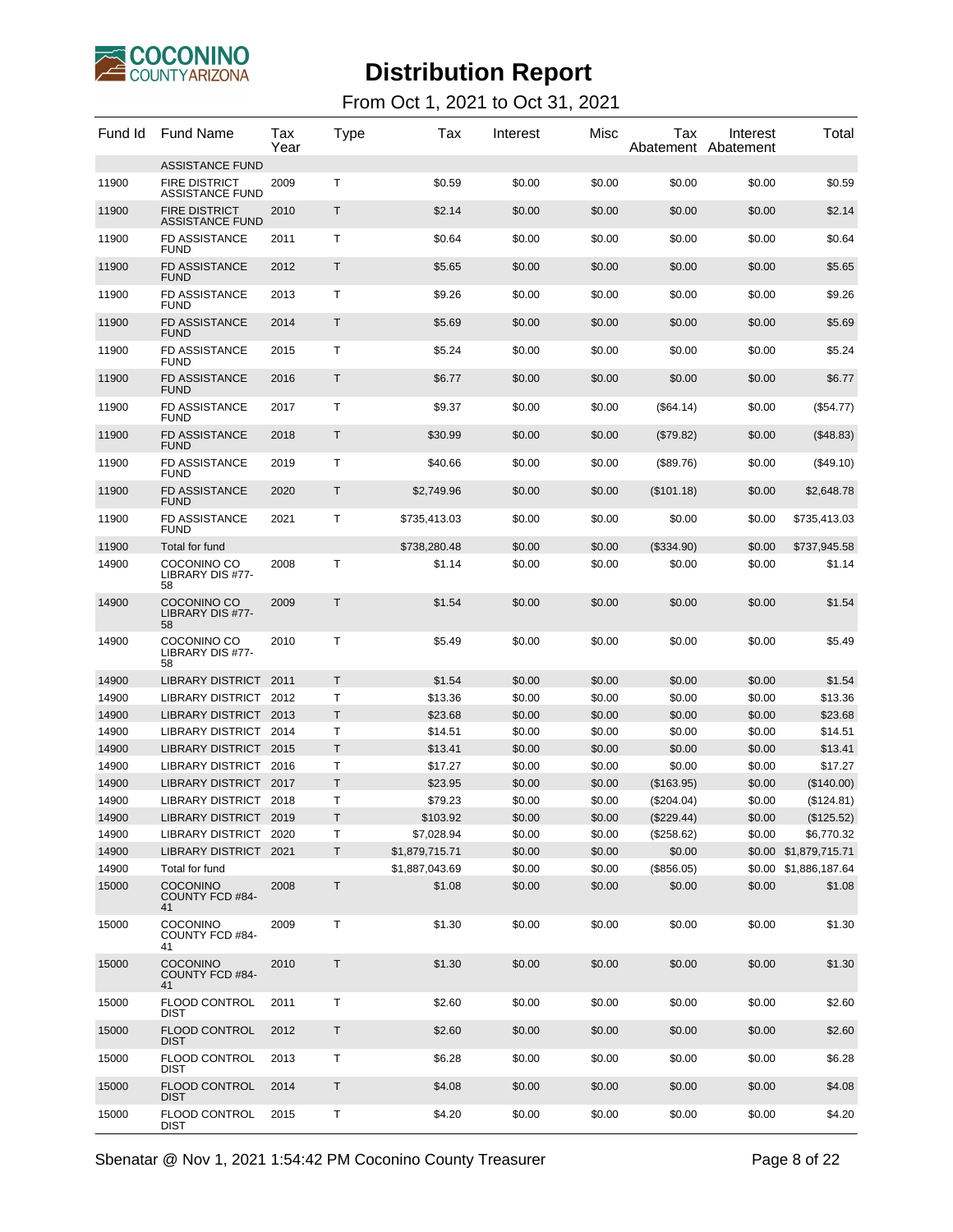

| 15000<br><b>FLOOD CONTROL</b><br>2016<br>Т<br>\$5.14<br>\$0.00<br>\$0.00<br>\$0.00<br>\$5.14<br>\$0.00<br><b>DIST</b><br>15000<br><b>FLOOD CONTROL</b><br>2017<br>т<br>\$0.00<br>\$0.00<br>\$0.00<br>\$7.06<br>\$7.06<br>\$0.00<br><b>DIST</b><br>15000<br><b>FLOOD CONTROL</b><br>2018<br>Т<br>\$0.00<br>\$0.00<br>\$4.22<br>\$4.22<br>\$0.00<br>\$0.00<br><b>DIST</b><br>15000<br><b>FLOOD CONTROL</b><br>2019<br>т<br>\$0.00<br>\$0.00<br>\$0.00<br>\$6.04<br>\$6.04<br>\$0.00<br><b>DIST</b><br>15000<br><b>FLOOD CONTROL</b><br>2020<br>Т<br>\$0.00<br>\$5,998.32<br>\$5,998.32<br>\$0.00<br>\$0.00<br>\$0.00<br><b>DIST</b><br>15000<br><b>FLOOD CONTROL</b><br>2021<br>т<br>\$0.00<br>\$0.00<br>\$0.00 \$1,763,590.49<br>\$1,763,590.49<br>\$0.00<br><b>DIST</b><br>15000<br>Total for fund<br>\$1,769,634.71<br>\$0.00<br>\$0.00<br>\$0.00<br>\$0.00 \$1,769,634.71<br>Т<br>17250<br><b>WID FOREST</b><br>2020<br>\$727.31<br>\$0.00<br>\$0.00<br>\$0.00<br>\$0.00<br>\$727.31<br><b>LAKES ESTATES</b><br>#71-5<br>Τ<br>17250<br><b>WID FOREST</b><br>2021<br>\$135,012.30<br>\$0.00<br>\$0.00<br>\$0.00<br>\$135,012.30<br>\$0.00<br>LAKES ESTATES<br>#71-5<br>17250<br>Total for fund<br>\$135,739.61<br>\$0.00<br>\$0.00<br>\$0.00<br>\$135,739.61<br>\$0.00<br>20001<br><b>FLAG DWTN REV</b><br>2021<br>Т<br>\$48,496.50<br>\$0.00<br>\$0.00<br>\$0.00<br>\$0.00<br>\$48,496.50<br><b>DIST</b><br>20001<br>\$48,496.50<br>\$0.00<br>\$0.00<br>\$0.00<br>\$0.00<br>\$48,496.50<br>Total for fund<br><b>FLAG DWTN REV</b><br>T<br>20001SD<br>2021<br>\$0.00<br>\$0.00<br>\$0.00<br>\$0.00<br>\$0.00<br>\$0.00<br><b>DIST</b><br>20001SD<br>Total for fund<br>\$0.00<br>\$0.00<br>\$0.00<br>\$0.00<br>\$0.00<br>\$0.00<br><b>RES NAVAJO</b><br>\$0.00<br>23900<br>2017<br>Τ<br>\$0.00<br>\$0.00<br>\$0.00<br>\$0.00<br>\$0.00<br><b>INDIAN</b><br><b>RES NAVAJO</b><br>23900<br>т<br>\$0.00<br>2019<br>\$0.00<br>\$0.00<br>\$0.00<br>\$0.00<br>\$0.00<br><b>INDIAN</b><br><b>RES NAVAJO</b><br>23900<br>2020<br>Τ<br>\$0.00<br>\$0.00<br>\$0.00<br>\$0.00<br>\$0.00<br>\$0.00<br><b>INDIAN</b><br><b>RES NAVAJO</b><br>23900<br>т<br>\$0.00<br>\$0.00<br>2021<br>\$0.00<br>\$0.00<br>\$0.00<br>\$0.00<br><b>INDIAN</b><br>23900<br>\$0.00<br>\$0.00<br>\$0.00<br>\$0.00<br>Total for fund<br>\$0.00<br>\$0.00<br>23901<br><b>RES HOPI INDIAN</b><br>2021<br>т<br>\$0.00<br>\$0.00<br>\$0.00<br>\$0.00<br>\$0.00<br>\$0.00<br>23901<br>Total for fund<br>\$0.00<br>\$0.00<br>\$0.00<br>\$0.00<br>\$0.00<br>\$0.00<br>23903<br><b>RES KAIBAB</b><br>Т<br>\$0.00<br>2021<br>\$0.00<br>\$0.00<br>\$0.00<br>\$0.00<br>\$0.00<br><b>INDIAN</b><br>23903<br>Total for fund<br>\$0.00<br>\$0.00<br>\$0.00<br>\$0.00<br>\$0.00<br>\$0.00<br>23904<br><b>RES HUALAPAI</b><br>2021<br>т<br>\$0.00<br>\$0.00<br>\$0.00<br>\$0.00<br>\$0.00<br>\$0.00<br><b>INDIAN</b><br>23904<br>Total for fund<br>\$0.00<br>\$0.00<br>\$0.00<br>\$0.00<br>\$0.00<br>\$0.00<br>28267<br>TUSAYAN SPECIAL 2020<br>т<br>\$202.38<br>\$0.00<br>\$0.00<br>\$0.00<br>\$0.00<br>\$202.38<br>SLID #87-48<br>28267<br>TUSAYAN SPECIAL 2021<br>T<br>\$2,644.57<br>\$0.00<br>\$0.00<br>\$0.00<br>\$0.00<br>\$2.644.57<br>SLID #87-48<br>\$2,846.95<br>28267<br>Total for fund<br>\$2,846.95<br>\$0.00<br>\$0.00<br>\$0.00<br>\$0.00<br>TUSAYAN SLID #87- 2020<br>$\mathsf T$<br>\$0.00<br>28267SD<br>\$0.00<br>\$0.00<br>\$0.00<br>\$0.00<br>\$0.00<br>48<br>Τ<br>28267SD<br>TUSAYAN SLID #87- 2021<br>\$0.00<br>\$0.00<br>\$0.00<br>\$0.00<br>\$0.00<br>\$0.00<br>48<br>28267SD<br>Total for fund<br>\$0.00<br>\$0.00<br>\$0.00<br>\$0.00<br>\$0.00<br>\$0.00<br><b>WILLIAMS COM</b><br>Т<br>28268<br>2020<br>\$220.52<br>\$0.00<br>\$0.00<br>\$0.00<br>\$0.00<br>\$220.52<br><b>FAC DIST</b><br>T<br><b>WILLIAMS COM</b><br>2021<br>\$0.00<br>\$0.00<br>\$0.00<br>\$2,262.18<br>28268<br>\$2,262.18<br>\$0.00<br><b>FAC DIST</b><br>28268<br>Total for fund<br>\$2,482.70<br>\$0.00<br>\$0.00<br>\$0.00<br>\$0.00<br>\$2,482.70<br>T<br>28273<br><b>CID-HASHKNIFE</b><br>2021<br>\$0.00<br>\$0.00<br>\$0.00<br>\$0.00<br>\$0.00<br>\$0.00<br>28273<br>\$0.00<br>\$0.00<br>\$0.00<br>\$0.00<br>\$0.00<br>\$0.00<br>Total for fund<br>28279<br>T<br><b>CID-TOHO TOLANI</b><br>2020<br>\$0.00<br>\$0.00<br>\$0.00<br>\$0.00<br>\$0.00<br>\$0.00<br>28279<br>Τ<br>\$0.00<br>\$0.00<br>\$0.00<br>\$0.00<br>\$0.00<br>CID-TOHO TOLANI<br>2021<br>\$0.00<br>\$0.00<br>\$0.00<br>28279<br>Total for fund<br>\$0.00<br>\$0.00<br>\$0.00<br>\$0.00<br><b>CID-N STARDUST</b><br>т<br>28283<br>2020<br>\$0.00<br>\$0.00<br>\$0.00<br>\$0.00<br>\$0.00<br>\$0.00<br>ANTELOPE<br>T<br>28283<br><b>CID-N STARDUST</b><br>\$0.00<br>\$0.00<br>\$0.00<br>2021<br>\$0.00<br>\$0.00<br>\$0.00 | Fund Id | <b>Fund Name</b> | Tax<br>Year | Type | Tax | Interest | Misc | Tax<br>Abatement | Interest<br>Abatement | Total |
|-------------------------------------------------------------------------------------------------------------------------------------------------------------------------------------------------------------------------------------------------------------------------------------------------------------------------------------------------------------------------------------------------------------------------------------------------------------------------------------------------------------------------------------------------------------------------------------------------------------------------------------------------------------------------------------------------------------------------------------------------------------------------------------------------------------------------------------------------------------------------------------------------------------------------------------------------------------------------------------------------------------------------------------------------------------------------------------------------------------------------------------------------------------------------------------------------------------------------------------------------------------------------------------------------------------------------------------------------------------------------------------------------------------------------------------------------------------------------------------------------------------------------------------------------------------------------------------------------------------------------------------------------------------------------------------------------------------------------------------------------------------------------------------------------------------------------------------------------------------------------------------------------------------------------------------------------------------------------------------------------------------------------------------------------------------------------------------------------------------------------------------------------------------------------------------------------------------------------------------------------------------------------------------------------------------------------------------------------------------------------------------------------------------------------------------------------------------------------------------------------------------------------------------------------------------------------------------------------------------------------------------------------------------------------------------------------------------------------------------------------------------------------------------------------------------------------------------------------------------------------------------------------------------------------------------------------------------------------------------------------------------------------------------------------------------------------------------------------------------------------------------------------------------------------------------------------------------------------------------------------------------------------------------------------------------------------------------------------------------------------------------------------------------------------------------------------------------------------------------------------------------------------------------------------------------------------------------------------------------------------------------------------------------------------------------------------------------------------------------------------------------------------------------------------------------------------------------------------------------------------------------------------------------------------------------------------------------------------------------------------------------------------------------------------------------------------------------------------------------------------------------------------------------------------------------------------------------------------------------------------------------------------------------------------------------------------------------------------------------------------------------------------------------------------------------------------------------------------------------------------------------------------------------------------------------------------------------------------------------------------------------------------------------------------------------------------------------------------------------------------|---------|------------------|-------------|------|-----|----------|------|------------------|-----------------------|-------|
|                                                                                                                                                                                                                                                                                                                                                                                                                                                                                                                                                                                                                                                                                                                                                                                                                                                                                                                                                                                                                                                                                                                                                                                                                                                                                                                                                                                                                                                                                                                                                                                                                                                                                                                                                                                                                                                                                                                                                                                                                                                                                                                                                                                                                                                                                                                                                                                                                                                                                                                                                                                                                                                                                                                                                                                                                                                                                                                                                                                                                                                                                                                                                                                                                                                                                                                                                                                                                                                                                                                                                                                                                                                                                                                                                                                                                                                                                                                                                                                                                                                                                                                                                                                                                                                                                                                                                                                                                                                                                                                                                                                                                                                                                                                                                 |         |                  |             |      |     |          |      |                  |                       |       |
|                                                                                                                                                                                                                                                                                                                                                                                                                                                                                                                                                                                                                                                                                                                                                                                                                                                                                                                                                                                                                                                                                                                                                                                                                                                                                                                                                                                                                                                                                                                                                                                                                                                                                                                                                                                                                                                                                                                                                                                                                                                                                                                                                                                                                                                                                                                                                                                                                                                                                                                                                                                                                                                                                                                                                                                                                                                                                                                                                                                                                                                                                                                                                                                                                                                                                                                                                                                                                                                                                                                                                                                                                                                                                                                                                                                                                                                                                                                                                                                                                                                                                                                                                                                                                                                                                                                                                                                                                                                                                                                                                                                                                                                                                                                                                 |         |                  |             |      |     |          |      |                  |                       |       |
|                                                                                                                                                                                                                                                                                                                                                                                                                                                                                                                                                                                                                                                                                                                                                                                                                                                                                                                                                                                                                                                                                                                                                                                                                                                                                                                                                                                                                                                                                                                                                                                                                                                                                                                                                                                                                                                                                                                                                                                                                                                                                                                                                                                                                                                                                                                                                                                                                                                                                                                                                                                                                                                                                                                                                                                                                                                                                                                                                                                                                                                                                                                                                                                                                                                                                                                                                                                                                                                                                                                                                                                                                                                                                                                                                                                                                                                                                                                                                                                                                                                                                                                                                                                                                                                                                                                                                                                                                                                                                                                                                                                                                                                                                                                                                 |         |                  |             |      |     |          |      |                  |                       |       |
|                                                                                                                                                                                                                                                                                                                                                                                                                                                                                                                                                                                                                                                                                                                                                                                                                                                                                                                                                                                                                                                                                                                                                                                                                                                                                                                                                                                                                                                                                                                                                                                                                                                                                                                                                                                                                                                                                                                                                                                                                                                                                                                                                                                                                                                                                                                                                                                                                                                                                                                                                                                                                                                                                                                                                                                                                                                                                                                                                                                                                                                                                                                                                                                                                                                                                                                                                                                                                                                                                                                                                                                                                                                                                                                                                                                                                                                                                                                                                                                                                                                                                                                                                                                                                                                                                                                                                                                                                                                                                                                                                                                                                                                                                                                                                 |         |                  |             |      |     |          |      |                  |                       |       |
|                                                                                                                                                                                                                                                                                                                                                                                                                                                                                                                                                                                                                                                                                                                                                                                                                                                                                                                                                                                                                                                                                                                                                                                                                                                                                                                                                                                                                                                                                                                                                                                                                                                                                                                                                                                                                                                                                                                                                                                                                                                                                                                                                                                                                                                                                                                                                                                                                                                                                                                                                                                                                                                                                                                                                                                                                                                                                                                                                                                                                                                                                                                                                                                                                                                                                                                                                                                                                                                                                                                                                                                                                                                                                                                                                                                                                                                                                                                                                                                                                                                                                                                                                                                                                                                                                                                                                                                                                                                                                                                                                                                                                                                                                                                                                 |         |                  |             |      |     |          |      |                  |                       |       |
|                                                                                                                                                                                                                                                                                                                                                                                                                                                                                                                                                                                                                                                                                                                                                                                                                                                                                                                                                                                                                                                                                                                                                                                                                                                                                                                                                                                                                                                                                                                                                                                                                                                                                                                                                                                                                                                                                                                                                                                                                                                                                                                                                                                                                                                                                                                                                                                                                                                                                                                                                                                                                                                                                                                                                                                                                                                                                                                                                                                                                                                                                                                                                                                                                                                                                                                                                                                                                                                                                                                                                                                                                                                                                                                                                                                                                                                                                                                                                                                                                                                                                                                                                                                                                                                                                                                                                                                                                                                                                                                                                                                                                                                                                                                                                 |         |                  |             |      |     |          |      |                  |                       |       |
|                                                                                                                                                                                                                                                                                                                                                                                                                                                                                                                                                                                                                                                                                                                                                                                                                                                                                                                                                                                                                                                                                                                                                                                                                                                                                                                                                                                                                                                                                                                                                                                                                                                                                                                                                                                                                                                                                                                                                                                                                                                                                                                                                                                                                                                                                                                                                                                                                                                                                                                                                                                                                                                                                                                                                                                                                                                                                                                                                                                                                                                                                                                                                                                                                                                                                                                                                                                                                                                                                                                                                                                                                                                                                                                                                                                                                                                                                                                                                                                                                                                                                                                                                                                                                                                                                                                                                                                                                                                                                                                                                                                                                                                                                                                                                 |         |                  |             |      |     |          |      |                  |                       |       |
|                                                                                                                                                                                                                                                                                                                                                                                                                                                                                                                                                                                                                                                                                                                                                                                                                                                                                                                                                                                                                                                                                                                                                                                                                                                                                                                                                                                                                                                                                                                                                                                                                                                                                                                                                                                                                                                                                                                                                                                                                                                                                                                                                                                                                                                                                                                                                                                                                                                                                                                                                                                                                                                                                                                                                                                                                                                                                                                                                                                                                                                                                                                                                                                                                                                                                                                                                                                                                                                                                                                                                                                                                                                                                                                                                                                                                                                                                                                                                                                                                                                                                                                                                                                                                                                                                                                                                                                                                                                                                                                                                                                                                                                                                                                                                 |         |                  |             |      |     |          |      |                  |                       |       |
|                                                                                                                                                                                                                                                                                                                                                                                                                                                                                                                                                                                                                                                                                                                                                                                                                                                                                                                                                                                                                                                                                                                                                                                                                                                                                                                                                                                                                                                                                                                                                                                                                                                                                                                                                                                                                                                                                                                                                                                                                                                                                                                                                                                                                                                                                                                                                                                                                                                                                                                                                                                                                                                                                                                                                                                                                                                                                                                                                                                                                                                                                                                                                                                                                                                                                                                                                                                                                                                                                                                                                                                                                                                                                                                                                                                                                                                                                                                                                                                                                                                                                                                                                                                                                                                                                                                                                                                                                                                                                                                                                                                                                                                                                                                                                 |         |                  |             |      |     |          |      |                  |                       |       |
|                                                                                                                                                                                                                                                                                                                                                                                                                                                                                                                                                                                                                                                                                                                                                                                                                                                                                                                                                                                                                                                                                                                                                                                                                                                                                                                                                                                                                                                                                                                                                                                                                                                                                                                                                                                                                                                                                                                                                                                                                                                                                                                                                                                                                                                                                                                                                                                                                                                                                                                                                                                                                                                                                                                                                                                                                                                                                                                                                                                                                                                                                                                                                                                                                                                                                                                                                                                                                                                                                                                                                                                                                                                                                                                                                                                                                                                                                                                                                                                                                                                                                                                                                                                                                                                                                                                                                                                                                                                                                                                                                                                                                                                                                                                                                 |         |                  |             |      |     |          |      |                  |                       |       |
|                                                                                                                                                                                                                                                                                                                                                                                                                                                                                                                                                                                                                                                                                                                                                                                                                                                                                                                                                                                                                                                                                                                                                                                                                                                                                                                                                                                                                                                                                                                                                                                                                                                                                                                                                                                                                                                                                                                                                                                                                                                                                                                                                                                                                                                                                                                                                                                                                                                                                                                                                                                                                                                                                                                                                                                                                                                                                                                                                                                                                                                                                                                                                                                                                                                                                                                                                                                                                                                                                                                                                                                                                                                                                                                                                                                                                                                                                                                                                                                                                                                                                                                                                                                                                                                                                                                                                                                                                                                                                                                                                                                                                                                                                                                                                 |         |                  |             |      |     |          |      |                  |                       |       |
|                                                                                                                                                                                                                                                                                                                                                                                                                                                                                                                                                                                                                                                                                                                                                                                                                                                                                                                                                                                                                                                                                                                                                                                                                                                                                                                                                                                                                                                                                                                                                                                                                                                                                                                                                                                                                                                                                                                                                                                                                                                                                                                                                                                                                                                                                                                                                                                                                                                                                                                                                                                                                                                                                                                                                                                                                                                                                                                                                                                                                                                                                                                                                                                                                                                                                                                                                                                                                                                                                                                                                                                                                                                                                                                                                                                                                                                                                                                                                                                                                                                                                                                                                                                                                                                                                                                                                                                                                                                                                                                                                                                                                                                                                                                                                 |         |                  |             |      |     |          |      |                  |                       |       |
|                                                                                                                                                                                                                                                                                                                                                                                                                                                                                                                                                                                                                                                                                                                                                                                                                                                                                                                                                                                                                                                                                                                                                                                                                                                                                                                                                                                                                                                                                                                                                                                                                                                                                                                                                                                                                                                                                                                                                                                                                                                                                                                                                                                                                                                                                                                                                                                                                                                                                                                                                                                                                                                                                                                                                                                                                                                                                                                                                                                                                                                                                                                                                                                                                                                                                                                                                                                                                                                                                                                                                                                                                                                                                                                                                                                                                                                                                                                                                                                                                                                                                                                                                                                                                                                                                                                                                                                                                                                                                                                                                                                                                                                                                                                                                 |         |                  |             |      |     |          |      |                  |                       |       |
|                                                                                                                                                                                                                                                                                                                                                                                                                                                                                                                                                                                                                                                                                                                                                                                                                                                                                                                                                                                                                                                                                                                                                                                                                                                                                                                                                                                                                                                                                                                                                                                                                                                                                                                                                                                                                                                                                                                                                                                                                                                                                                                                                                                                                                                                                                                                                                                                                                                                                                                                                                                                                                                                                                                                                                                                                                                                                                                                                                                                                                                                                                                                                                                                                                                                                                                                                                                                                                                                                                                                                                                                                                                                                                                                                                                                                                                                                                                                                                                                                                                                                                                                                                                                                                                                                                                                                                                                                                                                                                                                                                                                                                                                                                                                                 |         |                  |             |      |     |          |      |                  |                       |       |
|                                                                                                                                                                                                                                                                                                                                                                                                                                                                                                                                                                                                                                                                                                                                                                                                                                                                                                                                                                                                                                                                                                                                                                                                                                                                                                                                                                                                                                                                                                                                                                                                                                                                                                                                                                                                                                                                                                                                                                                                                                                                                                                                                                                                                                                                                                                                                                                                                                                                                                                                                                                                                                                                                                                                                                                                                                                                                                                                                                                                                                                                                                                                                                                                                                                                                                                                                                                                                                                                                                                                                                                                                                                                                                                                                                                                                                                                                                                                                                                                                                                                                                                                                                                                                                                                                                                                                                                                                                                                                                                                                                                                                                                                                                                                                 |         |                  |             |      |     |          |      |                  |                       |       |
|                                                                                                                                                                                                                                                                                                                                                                                                                                                                                                                                                                                                                                                                                                                                                                                                                                                                                                                                                                                                                                                                                                                                                                                                                                                                                                                                                                                                                                                                                                                                                                                                                                                                                                                                                                                                                                                                                                                                                                                                                                                                                                                                                                                                                                                                                                                                                                                                                                                                                                                                                                                                                                                                                                                                                                                                                                                                                                                                                                                                                                                                                                                                                                                                                                                                                                                                                                                                                                                                                                                                                                                                                                                                                                                                                                                                                                                                                                                                                                                                                                                                                                                                                                                                                                                                                                                                                                                                                                                                                                                                                                                                                                                                                                                                                 |         |                  |             |      |     |          |      |                  |                       |       |
|                                                                                                                                                                                                                                                                                                                                                                                                                                                                                                                                                                                                                                                                                                                                                                                                                                                                                                                                                                                                                                                                                                                                                                                                                                                                                                                                                                                                                                                                                                                                                                                                                                                                                                                                                                                                                                                                                                                                                                                                                                                                                                                                                                                                                                                                                                                                                                                                                                                                                                                                                                                                                                                                                                                                                                                                                                                                                                                                                                                                                                                                                                                                                                                                                                                                                                                                                                                                                                                                                                                                                                                                                                                                                                                                                                                                                                                                                                                                                                                                                                                                                                                                                                                                                                                                                                                                                                                                                                                                                                                                                                                                                                                                                                                                                 |         |                  |             |      |     |          |      |                  |                       |       |
|                                                                                                                                                                                                                                                                                                                                                                                                                                                                                                                                                                                                                                                                                                                                                                                                                                                                                                                                                                                                                                                                                                                                                                                                                                                                                                                                                                                                                                                                                                                                                                                                                                                                                                                                                                                                                                                                                                                                                                                                                                                                                                                                                                                                                                                                                                                                                                                                                                                                                                                                                                                                                                                                                                                                                                                                                                                                                                                                                                                                                                                                                                                                                                                                                                                                                                                                                                                                                                                                                                                                                                                                                                                                                                                                                                                                                                                                                                                                                                                                                                                                                                                                                                                                                                                                                                                                                                                                                                                                                                                                                                                                                                                                                                                                                 |         |                  |             |      |     |          |      |                  |                       |       |
|                                                                                                                                                                                                                                                                                                                                                                                                                                                                                                                                                                                                                                                                                                                                                                                                                                                                                                                                                                                                                                                                                                                                                                                                                                                                                                                                                                                                                                                                                                                                                                                                                                                                                                                                                                                                                                                                                                                                                                                                                                                                                                                                                                                                                                                                                                                                                                                                                                                                                                                                                                                                                                                                                                                                                                                                                                                                                                                                                                                                                                                                                                                                                                                                                                                                                                                                                                                                                                                                                                                                                                                                                                                                                                                                                                                                                                                                                                                                                                                                                                                                                                                                                                                                                                                                                                                                                                                                                                                                                                                                                                                                                                                                                                                                                 |         |                  |             |      |     |          |      |                  |                       |       |
|                                                                                                                                                                                                                                                                                                                                                                                                                                                                                                                                                                                                                                                                                                                                                                                                                                                                                                                                                                                                                                                                                                                                                                                                                                                                                                                                                                                                                                                                                                                                                                                                                                                                                                                                                                                                                                                                                                                                                                                                                                                                                                                                                                                                                                                                                                                                                                                                                                                                                                                                                                                                                                                                                                                                                                                                                                                                                                                                                                                                                                                                                                                                                                                                                                                                                                                                                                                                                                                                                                                                                                                                                                                                                                                                                                                                                                                                                                                                                                                                                                                                                                                                                                                                                                                                                                                                                                                                                                                                                                                                                                                                                                                                                                                                                 |         |                  |             |      |     |          |      |                  |                       |       |
|                                                                                                                                                                                                                                                                                                                                                                                                                                                                                                                                                                                                                                                                                                                                                                                                                                                                                                                                                                                                                                                                                                                                                                                                                                                                                                                                                                                                                                                                                                                                                                                                                                                                                                                                                                                                                                                                                                                                                                                                                                                                                                                                                                                                                                                                                                                                                                                                                                                                                                                                                                                                                                                                                                                                                                                                                                                                                                                                                                                                                                                                                                                                                                                                                                                                                                                                                                                                                                                                                                                                                                                                                                                                                                                                                                                                                                                                                                                                                                                                                                                                                                                                                                                                                                                                                                                                                                                                                                                                                                                                                                                                                                                                                                                                                 |         |                  |             |      |     |          |      |                  |                       |       |
|                                                                                                                                                                                                                                                                                                                                                                                                                                                                                                                                                                                                                                                                                                                                                                                                                                                                                                                                                                                                                                                                                                                                                                                                                                                                                                                                                                                                                                                                                                                                                                                                                                                                                                                                                                                                                                                                                                                                                                                                                                                                                                                                                                                                                                                                                                                                                                                                                                                                                                                                                                                                                                                                                                                                                                                                                                                                                                                                                                                                                                                                                                                                                                                                                                                                                                                                                                                                                                                                                                                                                                                                                                                                                                                                                                                                                                                                                                                                                                                                                                                                                                                                                                                                                                                                                                                                                                                                                                                                                                                                                                                                                                                                                                                                                 |         |                  |             |      |     |          |      |                  |                       |       |
|                                                                                                                                                                                                                                                                                                                                                                                                                                                                                                                                                                                                                                                                                                                                                                                                                                                                                                                                                                                                                                                                                                                                                                                                                                                                                                                                                                                                                                                                                                                                                                                                                                                                                                                                                                                                                                                                                                                                                                                                                                                                                                                                                                                                                                                                                                                                                                                                                                                                                                                                                                                                                                                                                                                                                                                                                                                                                                                                                                                                                                                                                                                                                                                                                                                                                                                                                                                                                                                                                                                                                                                                                                                                                                                                                                                                                                                                                                                                                                                                                                                                                                                                                                                                                                                                                                                                                                                                                                                                                                                                                                                                                                                                                                                                                 |         |                  |             |      |     |          |      |                  |                       |       |
|                                                                                                                                                                                                                                                                                                                                                                                                                                                                                                                                                                                                                                                                                                                                                                                                                                                                                                                                                                                                                                                                                                                                                                                                                                                                                                                                                                                                                                                                                                                                                                                                                                                                                                                                                                                                                                                                                                                                                                                                                                                                                                                                                                                                                                                                                                                                                                                                                                                                                                                                                                                                                                                                                                                                                                                                                                                                                                                                                                                                                                                                                                                                                                                                                                                                                                                                                                                                                                                                                                                                                                                                                                                                                                                                                                                                                                                                                                                                                                                                                                                                                                                                                                                                                                                                                                                                                                                                                                                                                                                                                                                                                                                                                                                                                 |         |                  |             |      |     |          |      |                  |                       |       |
|                                                                                                                                                                                                                                                                                                                                                                                                                                                                                                                                                                                                                                                                                                                                                                                                                                                                                                                                                                                                                                                                                                                                                                                                                                                                                                                                                                                                                                                                                                                                                                                                                                                                                                                                                                                                                                                                                                                                                                                                                                                                                                                                                                                                                                                                                                                                                                                                                                                                                                                                                                                                                                                                                                                                                                                                                                                                                                                                                                                                                                                                                                                                                                                                                                                                                                                                                                                                                                                                                                                                                                                                                                                                                                                                                                                                                                                                                                                                                                                                                                                                                                                                                                                                                                                                                                                                                                                                                                                                                                                                                                                                                                                                                                                                                 |         |                  |             |      |     |          |      |                  |                       |       |
|                                                                                                                                                                                                                                                                                                                                                                                                                                                                                                                                                                                                                                                                                                                                                                                                                                                                                                                                                                                                                                                                                                                                                                                                                                                                                                                                                                                                                                                                                                                                                                                                                                                                                                                                                                                                                                                                                                                                                                                                                                                                                                                                                                                                                                                                                                                                                                                                                                                                                                                                                                                                                                                                                                                                                                                                                                                                                                                                                                                                                                                                                                                                                                                                                                                                                                                                                                                                                                                                                                                                                                                                                                                                                                                                                                                                                                                                                                                                                                                                                                                                                                                                                                                                                                                                                                                                                                                                                                                                                                                                                                                                                                                                                                                                                 |         |                  |             |      |     |          |      |                  |                       |       |
|                                                                                                                                                                                                                                                                                                                                                                                                                                                                                                                                                                                                                                                                                                                                                                                                                                                                                                                                                                                                                                                                                                                                                                                                                                                                                                                                                                                                                                                                                                                                                                                                                                                                                                                                                                                                                                                                                                                                                                                                                                                                                                                                                                                                                                                                                                                                                                                                                                                                                                                                                                                                                                                                                                                                                                                                                                                                                                                                                                                                                                                                                                                                                                                                                                                                                                                                                                                                                                                                                                                                                                                                                                                                                                                                                                                                                                                                                                                                                                                                                                                                                                                                                                                                                                                                                                                                                                                                                                                                                                                                                                                                                                                                                                                                                 |         |                  |             |      |     |          |      |                  |                       |       |
|                                                                                                                                                                                                                                                                                                                                                                                                                                                                                                                                                                                                                                                                                                                                                                                                                                                                                                                                                                                                                                                                                                                                                                                                                                                                                                                                                                                                                                                                                                                                                                                                                                                                                                                                                                                                                                                                                                                                                                                                                                                                                                                                                                                                                                                                                                                                                                                                                                                                                                                                                                                                                                                                                                                                                                                                                                                                                                                                                                                                                                                                                                                                                                                                                                                                                                                                                                                                                                                                                                                                                                                                                                                                                                                                                                                                                                                                                                                                                                                                                                                                                                                                                                                                                                                                                                                                                                                                                                                                                                                                                                                                                                                                                                                                                 |         |                  |             |      |     |          |      |                  |                       |       |
|                                                                                                                                                                                                                                                                                                                                                                                                                                                                                                                                                                                                                                                                                                                                                                                                                                                                                                                                                                                                                                                                                                                                                                                                                                                                                                                                                                                                                                                                                                                                                                                                                                                                                                                                                                                                                                                                                                                                                                                                                                                                                                                                                                                                                                                                                                                                                                                                                                                                                                                                                                                                                                                                                                                                                                                                                                                                                                                                                                                                                                                                                                                                                                                                                                                                                                                                                                                                                                                                                                                                                                                                                                                                                                                                                                                                                                                                                                                                                                                                                                                                                                                                                                                                                                                                                                                                                                                                                                                                                                                                                                                                                                                                                                                                                 |         |                  |             |      |     |          |      |                  |                       |       |
|                                                                                                                                                                                                                                                                                                                                                                                                                                                                                                                                                                                                                                                                                                                                                                                                                                                                                                                                                                                                                                                                                                                                                                                                                                                                                                                                                                                                                                                                                                                                                                                                                                                                                                                                                                                                                                                                                                                                                                                                                                                                                                                                                                                                                                                                                                                                                                                                                                                                                                                                                                                                                                                                                                                                                                                                                                                                                                                                                                                                                                                                                                                                                                                                                                                                                                                                                                                                                                                                                                                                                                                                                                                                                                                                                                                                                                                                                                                                                                                                                                                                                                                                                                                                                                                                                                                                                                                                                                                                                                                                                                                                                                                                                                                                                 |         |                  |             |      |     |          |      |                  |                       |       |
|                                                                                                                                                                                                                                                                                                                                                                                                                                                                                                                                                                                                                                                                                                                                                                                                                                                                                                                                                                                                                                                                                                                                                                                                                                                                                                                                                                                                                                                                                                                                                                                                                                                                                                                                                                                                                                                                                                                                                                                                                                                                                                                                                                                                                                                                                                                                                                                                                                                                                                                                                                                                                                                                                                                                                                                                                                                                                                                                                                                                                                                                                                                                                                                                                                                                                                                                                                                                                                                                                                                                                                                                                                                                                                                                                                                                                                                                                                                                                                                                                                                                                                                                                                                                                                                                                                                                                                                                                                                                                                                                                                                                                                                                                                                                                 |         |                  |             |      |     |          |      |                  |                       |       |
|                                                                                                                                                                                                                                                                                                                                                                                                                                                                                                                                                                                                                                                                                                                                                                                                                                                                                                                                                                                                                                                                                                                                                                                                                                                                                                                                                                                                                                                                                                                                                                                                                                                                                                                                                                                                                                                                                                                                                                                                                                                                                                                                                                                                                                                                                                                                                                                                                                                                                                                                                                                                                                                                                                                                                                                                                                                                                                                                                                                                                                                                                                                                                                                                                                                                                                                                                                                                                                                                                                                                                                                                                                                                                                                                                                                                                                                                                                                                                                                                                                                                                                                                                                                                                                                                                                                                                                                                                                                                                                                                                                                                                                                                                                                                                 |         |                  |             |      |     |          |      |                  |                       |       |
|                                                                                                                                                                                                                                                                                                                                                                                                                                                                                                                                                                                                                                                                                                                                                                                                                                                                                                                                                                                                                                                                                                                                                                                                                                                                                                                                                                                                                                                                                                                                                                                                                                                                                                                                                                                                                                                                                                                                                                                                                                                                                                                                                                                                                                                                                                                                                                                                                                                                                                                                                                                                                                                                                                                                                                                                                                                                                                                                                                                                                                                                                                                                                                                                                                                                                                                                                                                                                                                                                                                                                                                                                                                                                                                                                                                                                                                                                                                                                                                                                                                                                                                                                                                                                                                                                                                                                                                                                                                                                                                                                                                                                                                                                                                                                 |         |                  |             |      |     |          |      |                  |                       |       |
|                                                                                                                                                                                                                                                                                                                                                                                                                                                                                                                                                                                                                                                                                                                                                                                                                                                                                                                                                                                                                                                                                                                                                                                                                                                                                                                                                                                                                                                                                                                                                                                                                                                                                                                                                                                                                                                                                                                                                                                                                                                                                                                                                                                                                                                                                                                                                                                                                                                                                                                                                                                                                                                                                                                                                                                                                                                                                                                                                                                                                                                                                                                                                                                                                                                                                                                                                                                                                                                                                                                                                                                                                                                                                                                                                                                                                                                                                                                                                                                                                                                                                                                                                                                                                                                                                                                                                                                                                                                                                                                                                                                                                                                                                                                                                 |         |                  |             |      |     |          |      |                  |                       |       |
|                                                                                                                                                                                                                                                                                                                                                                                                                                                                                                                                                                                                                                                                                                                                                                                                                                                                                                                                                                                                                                                                                                                                                                                                                                                                                                                                                                                                                                                                                                                                                                                                                                                                                                                                                                                                                                                                                                                                                                                                                                                                                                                                                                                                                                                                                                                                                                                                                                                                                                                                                                                                                                                                                                                                                                                                                                                                                                                                                                                                                                                                                                                                                                                                                                                                                                                                                                                                                                                                                                                                                                                                                                                                                                                                                                                                                                                                                                                                                                                                                                                                                                                                                                                                                                                                                                                                                                                                                                                                                                                                                                                                                                                                                                                                                 |         |                  |             |      |     |          |      |                  |                       |       |
|                                                                                                                                                                                                                                                                                                                                                                                                                                                                                                                                                                                                                                                                                                                                                                                                                                                                                                                                                                                                                                                                                                                                                                                                                                                                                                                                                                                                                                                                                                                                                                                                                                                                                                                                                                                                                                                                                                                                                                                                                                                                                                                                                                                                                                                                                                                                                                                                                                                                                                                                                                                                                                                                                                                                                                                                                                                                                                                                                                                                                                                                                                                                                                                                                                                                                                                                                                                                                                                                                                                                                                                                                                                                                                                                                                                                                                                                                                                                                                                                                                                                                                                                                                                                                                                                                                                                                                                                                                                                                                                                                                                                                                                                                                                                                 |         |                  |             |      |     |          |      |                  |                       |       |
|                                                                                                                                                                                                                                                                                                                                                                                                                                                                                                                                                                                                                                                                                                                                                                                                                                                                                                                                                                                                                                                                                                                                                                                                                                                                                                                                                                                                                                                                                                                                                                                                                                                                                                                                                                                                                                                                                                                                                                                                                                                                                                                                                                                                                                                                                                                                                                                                                                                                                                                                                                                                                                                                                                                                                                                                                                                                                                                                                                                                                                                                                                                                                                                                                                                                                                                                                                                                                                                                                                                                                                                                                                                                                                                                                                                                                                                                                                                                                                                                                                                                                                                                                                                                                                                                                                                                                                                                                                                                                                                                                                                                                                                                                                                                                 |         |                  |             |      |     |          |      |                  |                       |       |
|                                                                                                                                                                                                                                                                                                                                                                                                                                                                                                                                                                                                                                                                                                                                                                                                                                                                                                                                                                                                                                                                                                                                                                                                                                                                                                                                                                                                                                                                                                                                                                                                                                                                                                                                                                                                                                                                                                                                                                                                                                                                                                                                                                                                                                                                                                                                                                                                                                                                                                                                                                                                                                                                                                                                                                                                                                                                                                                                                                                                                                                                                                                                                                                                                                                                                                                                                                                                                                                                                                                                                                                                                                                                                                                                                                                                                                                                                                                                                                                                                                                                                                                                                                                                                                                                                                                                                                                                                                                                                                                                                                                                                                                                                                                                                 |         |                  |             |      |     |          |      |                  |                       |       |
|                                                                                                                                                                                                                                                                                                                                                                                                                                                                                                                                                                                                                                                                                                                                                                                                                                                                                                                                                                                                                                                                                                                                                                                                                                                                                                                                                                                                                                                                                                                                                                                                                                                                                                                                                                                                                                                                                                                                                                                                                                                                                                                                                                                                                                                                                                                                                                                                                                                                                                                                                                                                                                                                                                                                                                                                                                                                                                                                                                                                                                                                                                                                                                                                                                                                                                                                                                                                                                                                                                                                                                                                                                                                                                                                                                                                                                                                                                                                                                                                                                                                                                                                                                                                                                                                                                                                                                                                                                                                                                                                                                                                                                                                                                                                                 |         |                  |             |      |     |          |      |                  |                       |       |
|                                                                                                                                                                                                                                                                                                                                                                                                                                                                                                                                                                                                                                                                                                                                                                                                                                                                                                                                                                                                                                                                                                                                                                                                                                                                                                                                                                                                                                                                                                                                                                                                                                                                                                                                                                                                                                                                                                                                                                                                                                                                                                                                                                                                                                                                                                                                                                                                                                                                                                                                                                                                                                                                                                                                                                                                                                                                                                                                                                                                                                                                                                                                                                                                                                                                                                                                                                                                                                                                                                                                                                                                                                                                                                                                                                                                                                                                                                                                                                                                                                                                                                                                                                                                                                                                                                                                                                                                                                                                                                                                                                                                                                                                                                                                                 |         |                  |             |      |     |          |      |                  |                       |       |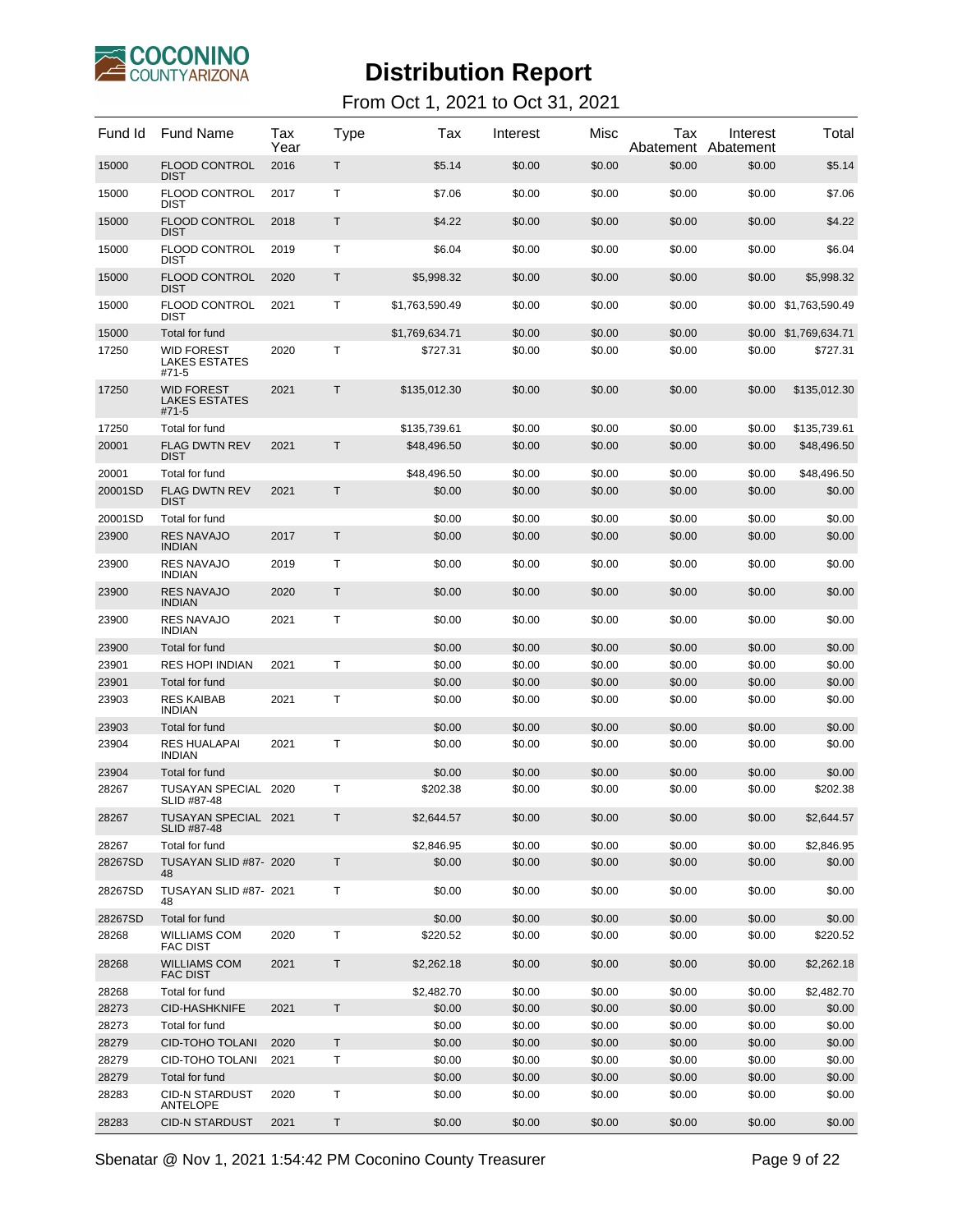

#### From Oct 1, 2021 to Oct 31, 2021

| Fund Id | <b>Fund Name</b>                                           | Tax<br>Year | Type         | Tax            | Interest | Misc   | Tax          | Interest<br>Abatement Abatement | Total                 |
|---------|------------------------------------------------------------|-------------|--------------|----------------|----------|--------|--------------|---------------------------------|-----------------------|
|         | <b>ANTELOPE</b>                                            |             |              |                |          |        |              |                                 |                       |
| 28283   | Total for fund                                             |             |              | \$0.00         | \$0.00   | \$0.00 | \$0.00       | \$0.00                          | \$0.00                |
| 28285   | <b>WID-MAJESTIC</b><br><b>VIEW DOMESTIC</b>                | 2021        | Τ            | \$14,693.50    | \$0.00   | \$0.00 | \$0.00       | \$0.00                          | \$14,693.50           |
| 28285   | Total for fund                                             |             |              | \$14,693.50    | \$0.00   | \$0.00 | \$0.00       | \$0.00                          | \$14,693.50           |
| 28285SD | <b>WID-MAJESTIC</b><br><b>VIEW DOMESTIC</b>                | 2021        | Τ            | \$0.00         | \$0.00   | \$0.00 | \$0.00       | \$0.00                          | \$0.00                |
| 28285SD | Total for fund                                             |             |              | \$0.00         | \$0.00   | \$0.00 | \$0.00       | \$0.00                          | \$0.00                |
| 28287   | CID-ANASAZI TRAIL 2021                                     |             | T            | \$0.00         | \$0.00   | \$0.00 | \$0.00       | \$0.00                          | \$0.00                |
| 28287   | Total for fund                                             |             |              | \$0.00         | \$0.00   | \$0.00 | \$0.00       | \$0.00                          | \$0.00                |
| 28288   | <b>WID-BADGER</b><br><b>CREEK</b>                          | 2021        | T            | \$0.00         | \$0.00   | \$0.00 | \$0.00       | \$0.00                          | \$0.00                |
| 28288   | Total for fund                                             |             |              | \$0.00         | \$0.00   | \$0.00 | \$0.00       | \$0.00                          | \$0.00                |
| 28289   | <b>WID-BLUE RIDGE</b><br><b>DOMESTIC</b>                   | 2021        | Τ            | \$0.00         | \$0.00   | \$0.00 | \$0.00       | \$0.00                          | \$0.00                |
| 28289   | Total for fund                                             |             |              | \$0.00         | \$0.00   | \$0.00 | \$0.00       | \$0.00                          | \$0.00                |
| 29999   | PUBLIC HEALTH<br><b>SERVICE DISTRICT</b>                   | 2010        | $\mathsf{T}$ | \$5.79         | \$0.00   | \$0.00 | \$0.00       | \$0.00                          | \$5.79                |
| 29999   | PUB HEALTH<br><b>SERVICE</b>                               | 2011        | т            | \$1.62         | \$0.00   | \$0.00 | \$0.00       | \$0.00                          | \$1.62                |
| 29999   | PUB HEALTH<br><b>SERVICE</b>                               | 2012        | Τ            | \$14.11        | \$0.00   | \$0.00 | \$0.00       | \$0.00                          | \$14.11               |
| 29999   | PUB HEALTH<br><b>SERVICE</b>                               | 2013        | Т            | \$23.17        | \$0.00   | \$0.00 | \$0.00       | \$0.00                          | \$23.17               |
| 29999   | PUB HEALTH<br><b>SERVICE</b>                               | 2014        | Τ            | \$14.20        | \$0.00   | \$0.00 | \$0.00       | \$0.00                          | \$14.20               |
| 29999   | PUB HEALTH<br><b>SERVICE</b>                               | 2015        | Т            | \$13.12        | \$0.00   | \$0.00 | \$0.00       | \$0.00                          | \$13.12               |
| 29999   | PUB HEALTH<br><b>SERVICE</b>                               | 2016        | Τ            | \$16.89        | \$0.00   | \$0.00 | \$0.00       | \$0.00                          | \$16.89               |
| 29999   | PUB HEALTH<br><b>SERVICE</b>                               | 2017        | Т            | \$23.43        | \$0.00   | \$0.00 | (\$160.35)   | \$0.00                          | (\$136.92)            |
| 29999   | PUB HEALTH<br><b>SERVICE</b>                               | 2018        | Τ            | \$77.51        | \$0.00   | \$0.00 | (\$199.57)   | \$0.00                          | (\$122.06)            |
| 29999   | PUB HEALTH<br><b>SERVICE</b>                               | 2019        | Т            | \$101.64       | \$0.00   | \$0.00 | $(\$224.41)$ | \$0.00                          | (\$122.77)            |
| 29999   | PUB HEALTH<br><b>SERVICE</b>                               | 2020        | Τ            | \$6,874.89     | \$0.00   | \$0.00 | $(\$252.96)$ | \$0.00                          | \$6,621.93            |
| 29999   | PUB HEALTH<br><b>SERVICE</b>                               | 2021        | Т            | \$1,838,532.93 | \$0.00   | \$0.00 | \$0.00       | \$0.00                          | \$1,838,532.93        |
| 29999   | Total for fund                                             |             |              | \$1,845,699.30 | \$0.00   | \$0.00 | (\$837.29)   |                                 | \$0.00 \$1,844,862.01 |
| 30001   | <b>JOINT</b><br><b>VOCATIONAL TECH</b><br><b>INSTITUTE</b> | 2008        | Т            | \$0.25         | \$0.00   | \$0.00 | \$0.00       | \$0.00                          | \$0.25                |
| 30001   | JOINT<br>VOCATIONAL TECH<br><b>INSTITUTE</b>               | 2009        | Т            | \$0.32         | \$0.00   | \$0.00 | \$0.00       | \$0.00                          | \$0.32                |
| 30001   | <b>JOINT</b><br><b>VOCATIONAL TECH</b><br><b>INSTITUTE</b> | 2010        | Т            | \$1.15         | \$0.00   | \$0.00 | \$0.00       | \$0.00                          | \$1.15                |
| 30001   | JTED-CAVIAT                                                | 2011        | T            | \$0.32         | \$0.00   | \$0.00 | \$0.00       | \$0.00                          | \$0.32                |
| 30001   | JTED-CAVIAT                                                | 2012        | T            | \$2.82         | \$0.00   | \$0.00 | \$0.00       | \$0.00                          | \$2.82                |
| 30001   | JTED-CAVIAT                                                | 2013        | Τ            | \$4.63         | \$0.00   | \$0.00 | \$0.00       | \$0.00                          | \$4.63                |
| 30001   | JTED-CAVIAT                                                | 2014        | Т            | \$2.84         | \$0.00   | \$0.00 | \$0.00       | \$0.00                          | \$2.84                |
| 30001   | JTED-CAVIAT                                                | 2015        | $\top$       | \$2.47         | \$0.00   | \$0.00 | \$0.00       | \$0.00                          | \$2.47                |
| 30001   | JTED-CAVIAT                                                | 2016        | Τ            | \$3.19         | \$0.00   | \$0.00 | \$0.00       | \$0.00                          | \$3.19                |
| 30001   | JTED-CAVIAT                                                | 2017        | Τ            | \$4.35         | \$0.00   | \$0.00 | (\$32.07)    | \$0.00                          | (\$27.72)             |
| 30001   | JTED-CAVIAT                                                | 2018        | т            | \$15.18        | \$0.00   | \$0.00 | (\$39.92)    | \$0.00                          | (\$24.74)             |
| 30001   | JTED-CAVIAT                                                | 2019        | T            | \$18.56        | \$0.00   | \$0.00 | (\$44.88)    | \$0.00                          | (\$26.32)             |
| 30001   | JTED-CAVIAT                                                | 2020        | Т            | \$1,176.29     | \$0.00   | \$0.00 | (\$50.60)    | \$0.00                          | \$1,125.69            |
| 30001   | JTED-CAVIAT                                                | 2021        | T            | \$322,279.63   | \$0.00   | \$0.00 | \$0.00       | \$0.00                          | \$322,279.63          |
| 30001   | Total for fund                                             |             |              | \$323,512.00   | \$0.00   | \$0.00 | (\$167.47)   | \$0.00                          | \$323,344.53          |
| 30002   | JTED-VALLEY<br><b>ACAD</b>                                 | 2020        | Τ            | \$129.61       | \$0.00   | \$0.00 | \$0.00       | \$0.00                          | \$129.61              |
| 30002   | JTED-VALLEY                                                | 2021        | т            | \$25,750.19    | \$0.00   | \$0.00 | \$0.00       | \$0.00                          | \$25,750.19           |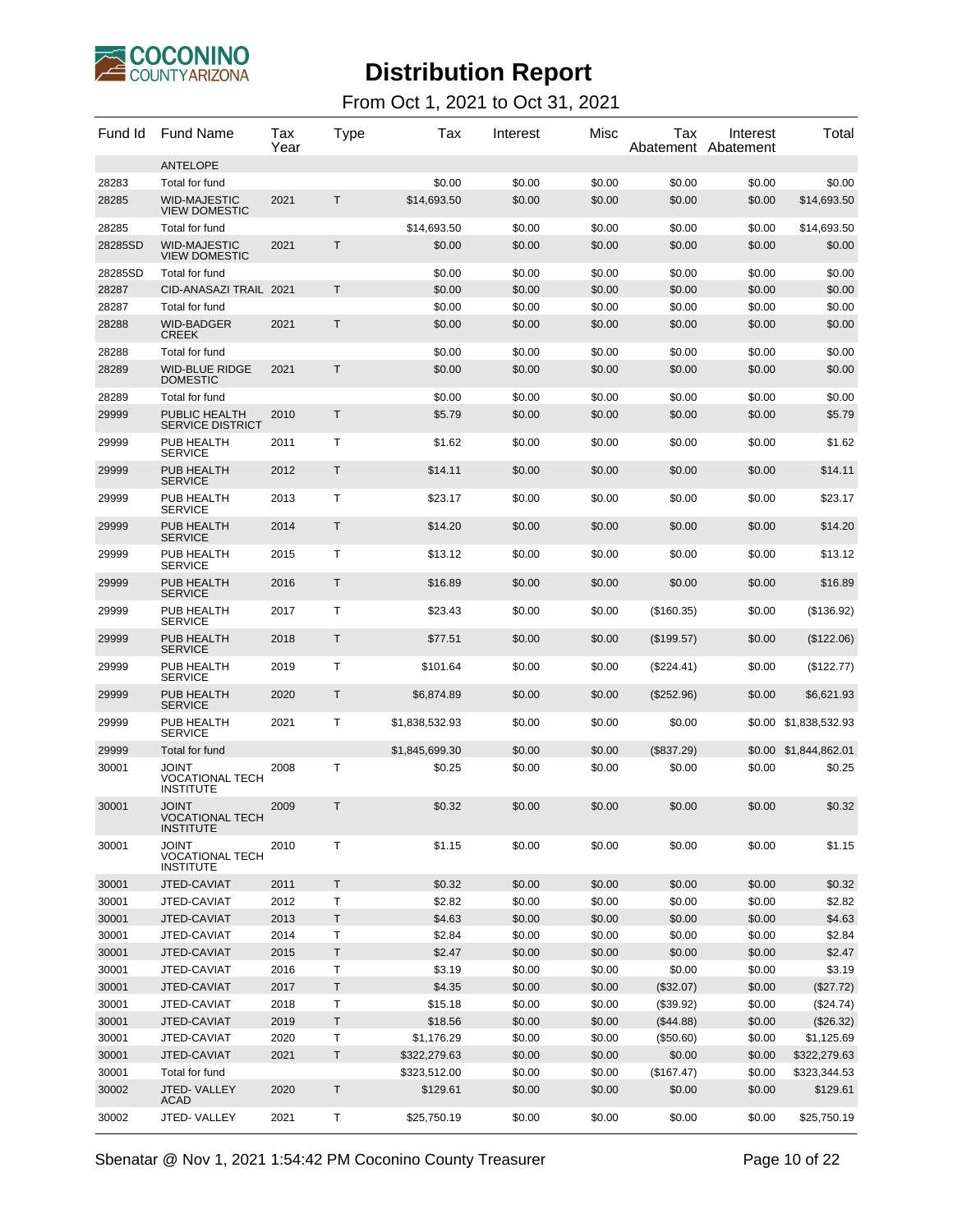

| Fund Id | <b>Fund Name</b>                      | Tax<br>Year | Type         | Tax          | Interest | Misc   | Tax    | Interest<br>Abatement Abatement | Total        |
|---------|---------------------------------------|-------------|--------------|--------------|----------|--------|--------|---------------------------------|--------------|
|         | <b>ACAD</b>                           |             |              |              |          |        |        |                                 |              |
| 30002   | Total for fund                        |             |              | \$25,879.80  | \$0.00   | \$0.00 | \$0.00 | \$0.00                          | \$25,879.80  |
| 30003   | JTED-NATIVE                           | 2017        | T            | \$0.00       | \$0.00   | \$0.00 | \$0.00 | \$0.00                          | \$0.00       |
| 30003   | JTED-NATIVE                           | 2019        | T            | \$1.43       | \$0.00   | \$0.00 | \$0.00 | \$0.00                          | \$1.43       |
| 30003   | JTED-NATIVE                           | 2020        | Т            | \$1.48       | \$0.00   | \$0.00 | \$0.00 | \$0.00                          | \$1.48       |
| 30003   | JTED-NATIVE                           | 2021        | Τ            | \$706.07     | \$0.00   | \$0.00 | \$0.00 | \$0.00                          | \$706.07     |
| 30003   | Total for fund                        |             |              | \$708.98     | \$0.00   | \$0.00 | \$0.00 | \$0.00                          | \$708.98     |
| 30004   | CCRASD#99                             | 2008        | T            | \$0.05       | \$0.00   | \$0.00 | \$0.00 | \$0.00                          | \$0.05       |
| 30004   | CCRASD#99                             | 2009        | т            | \$0.00       | \$0.00   | \$0.00 | \$0.00 | \$0.00                          | \$0.00       |
| 30004   | CCRASD#99                             | 2010        | T            | \$0.00       | \$0.00   | \$0.00 | \$0.00 | \$0.00                          | \$0.00       |
| 30004   | RURAL ACCOMOD<br><b>SCHOOL</b>        | 2011        | Т            | \$0.00       | \$0.00   | \$0.00 | \$0.00 | \$0.00                          | \$0.00       |
| 30004   | RURAL ACCOMOD<br><b>SCHOOL</b>        | 2012        | Т            | \$0.00       | \$0.00   | \$0.00 | \$0.00 | \$0.00                          | \$0.00       |
| 30004   | RURAL ACCOMOD<br><b>SCHOOL</b>        | 2013        | Т            | \$0.00       | \$0.00   | \$0.00 | \$0.00 | \$0.00                          | \$0.00       |
| 30004   | RURAL ACCOMOD<br><b>SCHOOL</b>        | 2014        | Τ            | \$0.00       | \$0.00   | \$0.00 | \$0.00 | \$0.00                          | \$0.00       |
| 30004   | <b>RURAL ACCOMOD</b><br><b>SCHOOL</b> | 2015        | Т            | \$0.00       | \$0.00   | \$0.00 | \$0.00 | \$0.00                          | \$0.00       |
| 30004   | RURAL ACCOMOD<br><b>SCHOOL</b>        | 2016        | $\mathsf{T}$ | \$0.00       | \$0.00   | \$0.00 | \$0.00 | \$0.00                          | \$0.00       |
| 30004   | <b>RURAL ACCOMOD</b><br><b>SCHOOL</b> | 2017        | т            | \$0.00       | \$0.00   | \$0.00 | \$0.00 | \$0.00                          | \$0.00       |
| 30004   | RURAL ACCOMOD<br><b>SCHOOL</b>        | 2018        | Т            | \$0.00       | \$0.00   | \$0.00 | \$0.00 | \$0.00                          | \$0.00       |
| 30004   | RURAL ACCOMOD<br><b>SCHOOL</b>        | 2019        | Т            | \$0.00       | \$0.00   | \$0.00 | \$0.00 | \$0.00                          | \$0.00       |
| 30004   | RURAL ACCOMOD<br><b>SCHOOL</b>        | 2020        | $\mathsf{T}$ | \$0.00       | \$0.00   | \$0.00 | \$0.00 | \$0.00                          | \$0.00       |
| 30004   | RURAL ACCOMOD<br><b>SCHOOL</b>        | 2021        | т            | \$0.00       | \$0.00   | \$0.00 | \$0.00 | \$0.00                          | \$0.00       |
| 30004   | <b>Total for fund</b>                 |             |              | \$0.05       | \$0.00   | \$0.00 | \$0.00 | \$0.00                          | \$0.05       |
| 30005   | JTED-MOUNTAIN<br><b>INSTIT</b>        | 2015        | Т            | \$0.16       | \$0.00   | \$0.00 | \$0.00 | \$0.00                          | \$0.16       |
| 30005   | JTED-MOUNTAIN<br><b>INSTIT</b>        | 2016        | $\mathsf T$  | \$0.17       | \$0.00   | \$0.00 | \$0.00 | \$0.00                          | \$0.17       |
| 30005   | JTED-MOUNTAIN<br><b>INSTIT</b>        | 2017        | Т            | \$0.33       | \$0.00   | \$0.00 | \$0.00 | \$0.00                          | \$0.33       |
| 30005   | JTED-MOUNTAIN<br><b>INSTIT</b>        | 2018        | $\mathsf T$  | \$0.33       | \$0.00   | \$0.00 | \$0.00 | \$0.00                          | \$0.33       |
| 30005   | JTED-MOUNTAIN<br><b>INSTIT</b>        | 2019        | Т            | \$0.33       | \$0.00   | \$0.00 | \$0.00 | \$0.00                          | \$0.33       |
| 30005   | <b>JTED-MOUNTAIN</b><br>INSTIT        | 2020        | T            | \$18.20      | \$0.00   | \$0.00 | \$0.00 | \$0.00                          | \$18.20      |
| 30005   | JTED-MOUNTAIN<br><b>INSTIT</b>        | 2021        | T            | \$696.23     | \$0.00   | \$0.00 | \$0.00 | \$0.00                          | \$696.23     |
| 30005   | Total for fund                        |             |              | \$715.75     | \$0.00   | \$0.00 | \$0.00 | \$0.00                          | \$715.75     |
| 33206   | FD SUMMIT BOND                        | 2019        | Τ            | \$2.12       | \$0.00   | \$0.00 | \$0.00 | \$0.00                          | \$2.12       |
| 33206   | <b>FD SUMMIT BOND</b>                 | 2020        | T            | \$454.98     | \$0.00   | \$0.00 | \$0.00 | \$0.00                          | \$454.98     |
| 33206   | FD SUMMIT BOND                        | 2021        | Τ            | \$125,633.90 | \$0.00   | \$0.00 | \$0.00 | \$0.00                          | \$125,633.90 |
| 33206   | Total for fund                        |             |              | \$126,091.00 | \$0.00   | \$0.00 | \$0.00 | \$0.00                          | \$126,091.00 |
| 52000   | COCONINO<br><b>COUNTY</b>             | 2008        | Т            | \$0.00       | \$0.00   | \$0.00 | \$0.00 | \$0.00                          | \$0.00       |
| 52000   | <b>COCONINO</b><br><b>COUNTY</b>      | 2009        | T            | \$0.00       | \$0.00   | \$0.00 | \$0.00 | \$0.00                          | \$0.00       |
| 52000   | <b>COCONINO</b><br><b>COUNTY</b>      | 2010        | Τ            | \$0.00       | \$0.00   | \$0.00 | \$0.00 | \$0.00                          | \$0.00       |
| 52000   | <b>COCONINO</b><br><b>COUNTY</b>      | 2011        | $\mathsf T$  | \$0.00       | \$0.00   | \$0.00 | \$0.00 | \$0.00                          | \$0.00       |
| 52000   | <b>COCONINO</b><br><b>COUNTY</b>      | 2012        | Τ            | \$0.00       | \$0.00   | \$0.00 | \$0.00 | \$0.00                          | \$0.00       |
| 52000   | <b>COCONINO</b><br><b>COUNTY</b>      | 2013        | $\mathsf T$  | \$0.00       | \$0.00   | \$0.00 | \$0.00 | \$0.00                          | \$0.00       |
| 52000   | COCONINO<br><b>COUNTY</b>             | 2014        | т            | \$0.00       | \$0.00   | \$0.00 | \$0.00 | \$0.00                          | \$0.00       |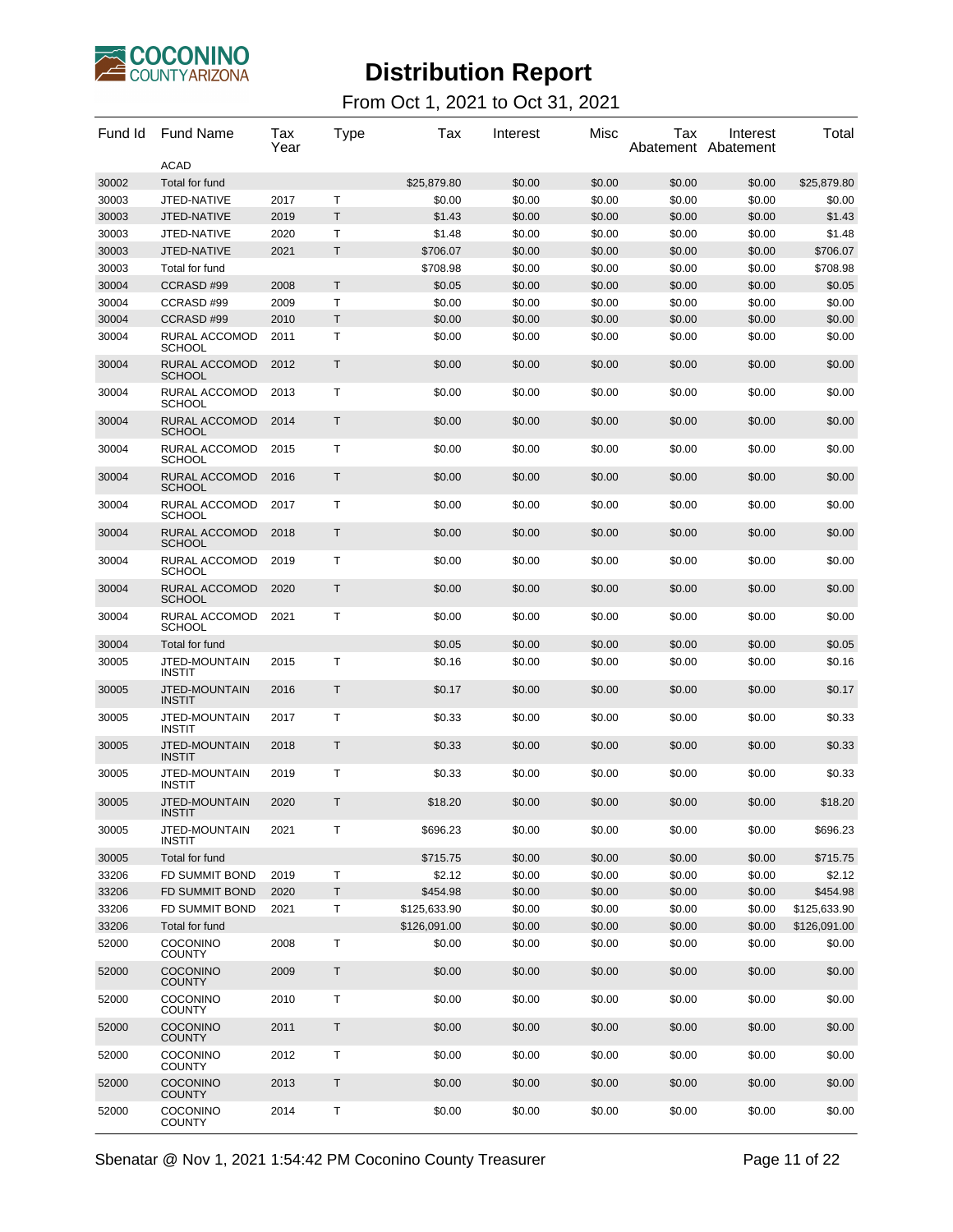

#### From Oct 1, 2021 to Oct 31, 2021

| Fund Id | <b>Fund Name</b>                                         | Tax<br>Year | Type | Tax     | Interest | Misc   | Tax<br>Abatement | Interest<br>Abatement | Total   |
|---------|----------------------------------------------------------|-------------|------|---------|----------|--------|------------------|-----------------------|---------|
| 52000   | <b>COCONINO</b><br><b>COUNTY</b>                         | 2015        | Τ    | \$0.00  | \$0.00   | \$0.00 | \$0.00           | \$0.00                | \$0.00  |
| 52000   | <b>COCONINO</b><br><b>COUNTY</b>                         | 2016        | т    | \$0.00  | \$0.00   | \$0.00 | \$0.00           | \$0.00                | \$0.00  |
| 52000   | COCONINO<br>COUNTY                                       | 2017        | T    | \$0.00  | \$0.00   | \$0.00 | \$0.00           | \$0.00                | \$0.00  |
| 52000   | <b>COCONINO</b><br><b>COUNTY</b>                         | 2018        | т    | \$0.00  | \$0.00   | \$0.00 | \$0.00           | \$0.00                | \$0.00  |
| 52000   | COCONINO<br>COUNTY                                       | 2019        | Τ    | \$0.00  | \$0.00   | \$0.00 | \$0.00           | \$0.00                | \$0.00  |
| 52000   | <b>COCONINO</b><br><b>COUNTY</b>                         | 2020        | т    | \$0.00  | \$0.00   | \$0.00 | \$0.00           | \$0.00                | \$0.00  |
| 52000   | COCONINO<br>COUNTY                                       | 2021        | Τ    | \$0.00  | \$0.00   | \$0.00 | \$0.00           | \$0.00                | \$0.00  |
| 52000   | Total for fund                                           |             |      | \$0.00  | \$0.00   | \$0.00 | \$0.00           | \$0.00                | \$0.00  |
| 52001   | <b>STATE SCHOOL</b>                                      | 2008        | Τ    | \$0.00  | \$0.00   | \$0.00 | \$0.00           | \$0.00                | \$0.00  |
|         | <b>TAX</b><br><b>EQUALIZATION</b>                        |             |      |         |          |        |                  |                       |         |
| 52001   | <b>STATE SCHOOL</b><br>TAX<br><b>EQUALIZATION</b>        | 2009        | т    | \$0.00  | \$0.00   | \$0.00 | \$0.00           | \$0.00                | \$0.00  |
| 52001   | <b>STATE SCHOOL</b><br><b>TAX</b><br><b>EQUALIZATION</b> | 2010        | Τ    | \$0.00  | \$0.00   | \$0.00 | \$0.00           | \$0.00                | \$0.00  |
| 52001   | <b>ST SCHL</b><br><b>EQUALIZATION</b>                    | 2011        | т    | \$0.00  | \$0.00   | \$0.00 | \$0.00           | \$0.00                | \$0.00  |
| 52001   | <b>STATE SCHOOL</b><br><b>TAX</b><br><b>EQUALIZATION</b> | 2012        | Τ    | \$0.00  | \$0.00   | \$0.00 | \$0.00           | \$0.00                | \$0.00  |
| 52001   | STATE SCHOOL<br>TAX<br><b>EQUALIZATION</b>               | 2013        | т    | \$0.00  | \$0.00   | \$0.00 | \$0.00           | \$0.00                | \$0.00  |
| 52001   | <b>STATE SCHOOL</b><br><b>TAX</b><br><b>EQUALIZATION</b> | 2014        | Τ    | \$0.00  | \$0.00   | \$0.00 | \$0.00           | \$0.00                | \$0.00  |
| 52001   | STATE SCHOOL<br><b>TAX</b><br><b>EQUALIZATION</b>        | 2015        | т    | \$0.00  | \$0.00   | \$0.00 | \$0.00           | \$0.00                | \$0.00  |
| 52001   | <b>STATE SCHOOL</b><br><b>TAX</b><br><b>EQUALIZATION</b> | 2016        | Τ    | \$0.00  | \$0.00   | \$0.00 | \$0.00           | \$0.00                | \$0.00  |
| 52001   | <b>STATE SCHOOL</b><br><b>TAX</b><br><b>EQUALIZATION</b> | 2017        | Т    | \$0.00  | \$0.00   | \$0.00 | \$0.00           | \$0.00                | \$0.00  |
| 52001   | <b>STATE SCHOOL</b><br><b>TAX</b><br>EQUALIZATION        | 2018        | Τ    | \$0.00  | \$0.00   | \$0.00 | \$0.00           | \$0.00                | \$0.00  |
| 52001   | <b>STATE SCHOOL</b><br>TAX<br><b>EQUALIZATION</b>        | 2019        | Τ    | \$0.00  | \$0.00   | \$0.00 | \$0.00           | \$0.00                | \$0.00  |
| 52001   | <b>STATE SCHOOL</b><br><b>TAX</b><br><b>EQUALIZATION</b> | 2020        | T    | \$0.00  | \$0.00   | \$0.00 | \$0.00           | \$0.00                | \$0.00  |
| 52001   | STATE SCHOOL<br><b>TAX</b><br><b>EQUALIZATION</b>        | 2021        | T    | \$0.00  | \$0.00   | \$0.00 | \$0.00           | \$0.00                | \$0.00  |
| 52001   | Total for fund                                           |             |      | \$0.00  | \$0.00   | \$0.00 | \$0.00           | \$0.00                | \$0.00  |
| 54151   | CITY OF<br><b>FLAGSTAFF</b>                              | 2008        | Τ    | \$0.00  | \$0.00   | \$0.00 | \$0.00           | \$0.00                | \$0.00  |
| 54151   | CITY OF<br><b>FLAGSTAFF</b>                              | 2012        | Τ    | \$22.31 | \$0.00   | \$0.00 | \$0.00           | \$0.00                | \$22.31 |
| 54151   | <b>CITY OF</b><br><b>FLAGSTAFF</b>                       | 2013        | Τ    | \$47.02 | \$0.00   | \$0.00 | \$0.00           | \$0.00                | \$47.02 |
| 54151   | CITY OF<br><b>FLAGSTAFF</b>                              | 2014        | Τ    | \$17.93 | \$0.00   | \$0.00 | \$0.00           | \$0.00                | \$17.93 |
| 54151   | <b>CITY OF</b><br><b>FLAGSTAFF</b>                       | 2015        | Τ    | \$17.72 | \$0.00   | \$0.00 | \$0.00           | \$0.00                | \$17.72 |
| 54151   | CITY OF<br><b>FLAGSTAFF</b>                              | 2016        | Τ    | \$27.55 | \$0.00   | \$0.00 | \$0.00           | \$0.00                | \$27.55 |
| 54151   | <b>CITY OF</b><br><b>FLAGSTAFF</b>                       | 2017        | Τ    | \$20.19 | \$0.00   | \$0.00 | \$0.00           | \$0.00                | \$20.19 |
| 54151   | <b>CITY OF</b>                                           | 2018        | Τ    | \$90.02 | \$0.00   | \$0.00 | (\$9.98)         | \$0.00                | \$80.04 |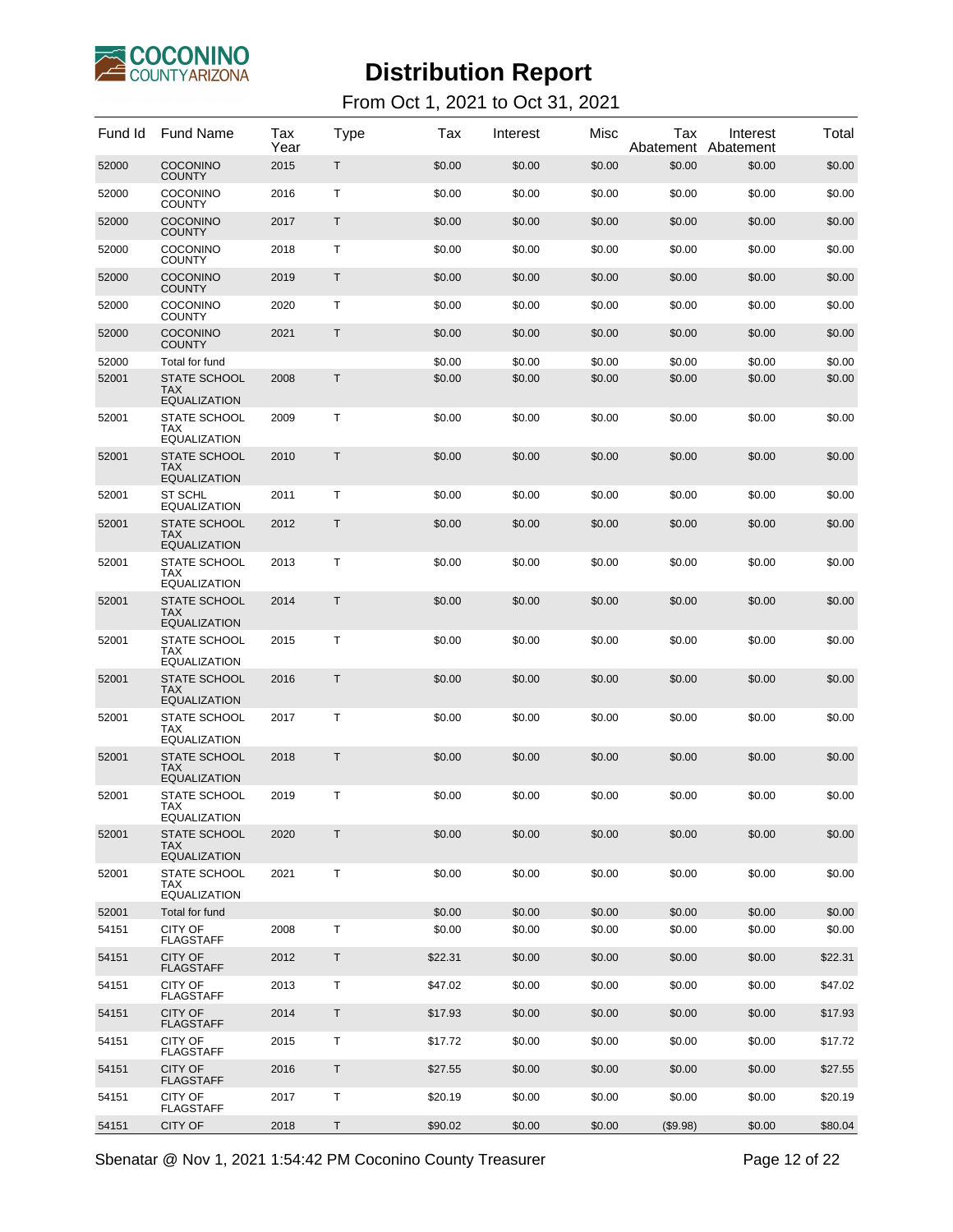

#### From Oct 1, 2021 to Oct 31, 2021

| Fund Id  | <b>Fund Name</b>                             | Tax<br>Year | Type         | Tax            | Interest | Misc   | Tax          | Interest<br>Abatement Abatement | Total                 |
|----------|----------------------------------------------|-------------|--------------|----------------|----------|--------|--------------|---------------------------------|-----------------------|
| 54151    | <b>FLAGSTAFF</b><br><b>CITY OF</b>           | 2019        | Т            | \$73.74        | \$0.00   | \$0.00 | \$0.00       | \$0.00                          | \$73.74               |
| 54151    | <b>FLAGSTAFF</b><br><b>CITY OF</b>           | 2020        | Τ            | \$7,031.75     | \$0.00   | \$0.00 | (\$5.04)     | \$0.00                          | \$7,026.71            |
|          | <b>FLAGSTAFF</b>                             |             |              |                |          |        |              |                                 |                       |
| 54151    | <b>CITY OF</b><br><b>FLAGSTAFF</b>           | 2021        | Т            | \$2,868,245.07 | \$0.00   | \$0.00 | \$0.00       | \$0.00                          | \$2,868,245.07        |
| 54151    | Total for fund                               |             |              | \$2,875,593.30 | \$0.00   | \$0.00 | (\$15.02)    | \$0.00                          | \$2,875,578.28        |
| 54152    | <b>TOWN OF</b><br><b>FREDONIA</b>            | 2020        | Т            | \$0.00         | \$0.00   | \$0.00 | \$0.00       | \$0.00                          | \$0.00                |
| 54152    | <b>TOWN OF</b><br><b>FREDONIA</b>            | 2021        | $\mathsf{T}$ | \$0.00         | \$0.00   | \$0.00 | \$0.00       | \$0.00                          | \$0.00                |
| 54152    | Total for fund                               |             |              | \$0.00         | \$0.00   | \$0.00 | \$0.00       | \$0.00                          | \$0.00                |
| 54153    | <b>CITY OF WILLIAMS</b>                      | 2020        | Τ            | \$0.00         | \$0.00   | \$0.00 | \$0.00       | \$0.00                          | \$0.00                |
| 54153    | <b>CITY OF WILLIAMS</b>                      | 2021        | Т            | \$0.00         | \$0.00   | \$0.00 | \$0.00       | \$0.00                          | \$0.00                |
| 54153    | Total for fund                               |             |              | \$0.00         | \$0.00   | \$0.00 | \$0.00       | \$0.00                          | \$0.00                |
| 54156    | <b>CITY OF PAGE</b>                          | 2012        | Т            | \$0.00         | \$0.00   | \$0.00 | \$0.00       | \$0.00                          | \$0.00                |
| 54156    | <b>CITY OF PAGE</b>                          | 2013        | $\mathsf T$  | \$0.00         | \$0.00   | \$0.00 | \$0.00       | \$0.00                          | \$0.00                |
| 54156    | <b>CITY OF PAGE</b>                          | 2014        | Τ            | \$0.00         | \$0.00   | \$0.00 | \$0.00       | \$0.00                          | \$0.00                |
| 54156    | <b>CITY OF PAGE</b>                          | 2015        | Т            | \$0.00         | \$0.00   | \$0.00 | \$0.00       | \$0.00                          | \$0.00                |
| 54156    | <b>CITY OF PAGE</b>                          | 2016        | Т            | \$0.00         | \$0.00   | \$0.00 | \$0.00       | \$0.00                          | \$0.00                |
| 54156    | <b>CITY OF PAGE</b>                          | 2017        | $\mathsf T$  | \$0.00         | \$0.00   | \$0.00 | \$0.00       | \$0.00                          | \$0.00                |
| 54156    | <b>CITY OF PAGE</b>                          | 2018        | Т            | \$0.00         | \$0.00   | \$0.00 | \$0.00       | \$0.00                          | \$0.00                |
| 54156    | <b>CITY OF PAGE</b>                          | 2019        | Τ            | \$0.00         | \$0.00   | \$0.00 | \$0.00       | \$0.00                          | \$0.00                |
| 54156    | <b>CITY OF PAGE</b>                          | 2020        | Т            | \$0.00         | \$0.00   | \$0.00 | \$0.00       | \$0.00                          | \$0.00                |
| 54156    | <b>CITY OF PAGE</b>                          | 2021        | T            | \$0.00         | \$0.00   | \$0.00 | \$0.00       | \$0.00                          | \$0.00                |
| 54156    | Total for fund                               |             |              | \$0.00         | \$0.00   | \$0.00 | \$0.00       | \$0.00                          | \$0.00                |
| 54158    | <b>CITY OF SEDONA</b>                        | 2020        | $\mathsf{T}$ | \$0.00         | \$0.00   | \$0.00 | \$0.00       | \$0.00                          | \$0.00                |
| 54158    | <b>CITY OF SEDONA</b>                        | 2021        | Т            | \$0.00         | \$0.00   | \$0.00 | \$0.00       | \$0.00                          | \$0.00                |
| 54158    | Total for fund                               |             |              | \$0.00         | \$0.00   | \$0.00 | \$0.00       | \$0.00                          | \$0.00                |
| 54159    | <b>TOWN OF</b><br><b>TUSAYAN</b>             | 2020        | Т            | \$0.00         | \$0.00   | \$0.00 | \$0.00       | \$0.00                          | \$0.00                |
| 54159    | <b>TOWN OF</b><br><b>TUSAYAN</b>             | 2021        | Τ            | \$0.00         | \$0.00   | \$0.00 | \$0.00       | \$0.00                          | \$0.00                |
| 54159    | Total for fund                               |             |              | \$0.00         | \$0.00   | \$0.00 | \$0.00       | \$0.00                          | \$0.00                |
| 57001    | SD #1 BUDGET<br><b>OVERRIDES</b>             | 2008        | Τ            | \$0.00         | \$0.00   | \$0.00 | \$0.00       | \$0.00                          | \$0.00                |
| 57001    | SD#1 BUDGET<br><b>OVERRIDES</b>              | 2012        | Т            | \$21.23        | \$0.00   | \$0.00 | \$0.00       | \$0.00                          | \$21.23               |
| 57001    | SD#1 BUDGET<br>OVERRIDES                     | 2013        | Τ            | \$39.69        | \$0.00   | \$0.00 | \$0.00       | \$0.00                          | \$39.69               |
| 57001    | SD#1 BUDGET<br>OVERRIDES                     | 2014        | т            | \$19.18        | \$0.00   | \$0.00 | \$0.00       | \$0.00                          | \$19.18               |
| 57001    | SD#1 BUDGET<br><b>OVERRIDES</b>              | 2015        | Τ            | \$15.39        | \$0.00   | \$0.00 | \$0.00       | \$0.00                          | \$15.39               |
| 57001    | SD#1 BUDGET<br><b>OVERRIDES</b>              | 2016        | Т            | \$24.27        | \$0.00   | \$0.00 | \$0.00       | \$0.00                          | \$24.27               |
| 57001    | SD#1 BUDGET<br><b>OVERRIDES</b>              | 2017        | Τ            | \$17.19        | \$0.00   | \$0.00 | (\$456.69)   | \$0.00                          | (\$439.50)            |
| 57001    | SD#1 BUDGET<br><b>OVERRIDES</b>              | 2018        | Т            | \$120.03       | \$0.00   | \$0.00 | (\$564.39)   | \$0.00                          | (\$444.36)            |
| 57001    | SD#1 BUDGET<br><b>OVERRIDES</b>              | 2019        | Τ            | \$117.32       | \$0.00   | \$0.00 | (\$598.91)   | \$0.00                          | (\$481.59)            |
| 57001    | SD#1 BUDGET<br><b>OVERRIDES</b>              | 2020        | Т            | \$12,480.47    | \$0.00   | \$0.00 | (\$646.24)   | \$0.00                          | \$11,834.23           |
| 57001    | SD#1 BUDGET<br><b>OVERRIDES</b>              | 2021        | Τ            | \$3,239,661.75 | \$0.00   | \$0.00 | \$0.00       |                                 | \$0.00 \$3,239,661.75 |
| 57001    | Total for fund                               |             |              | \$3,252,516.52 | \$0.00   | \$0.00 | (\$2,266.23) | \$0.00                          | \$3,250,250.29        |
| 57001 SE | SD#1<br><b>DESEGREGATION</b>                 | 2018        | T            | \$31.30        | \$0.00   | \$0.00 | (\$147.12)   | \$0.00                          | (\$115.82)            |
| 57001 SE | SD#1<br><b>DESEGREGATION -</b><br>DO NOT USE | 2019        | Т            | \$0.00         | \$0.00   | \$0.00 | \$0.00       | \$0.00                          | \$0.00                |
| 57001_SE | SD#1<br><b>DESEGREGATION</b>                 | 2021        | Τ            | \$858,429.26   | \$0.00   | \$0.00 | \$0.00       | \$0.00                          | \$858,429.26          |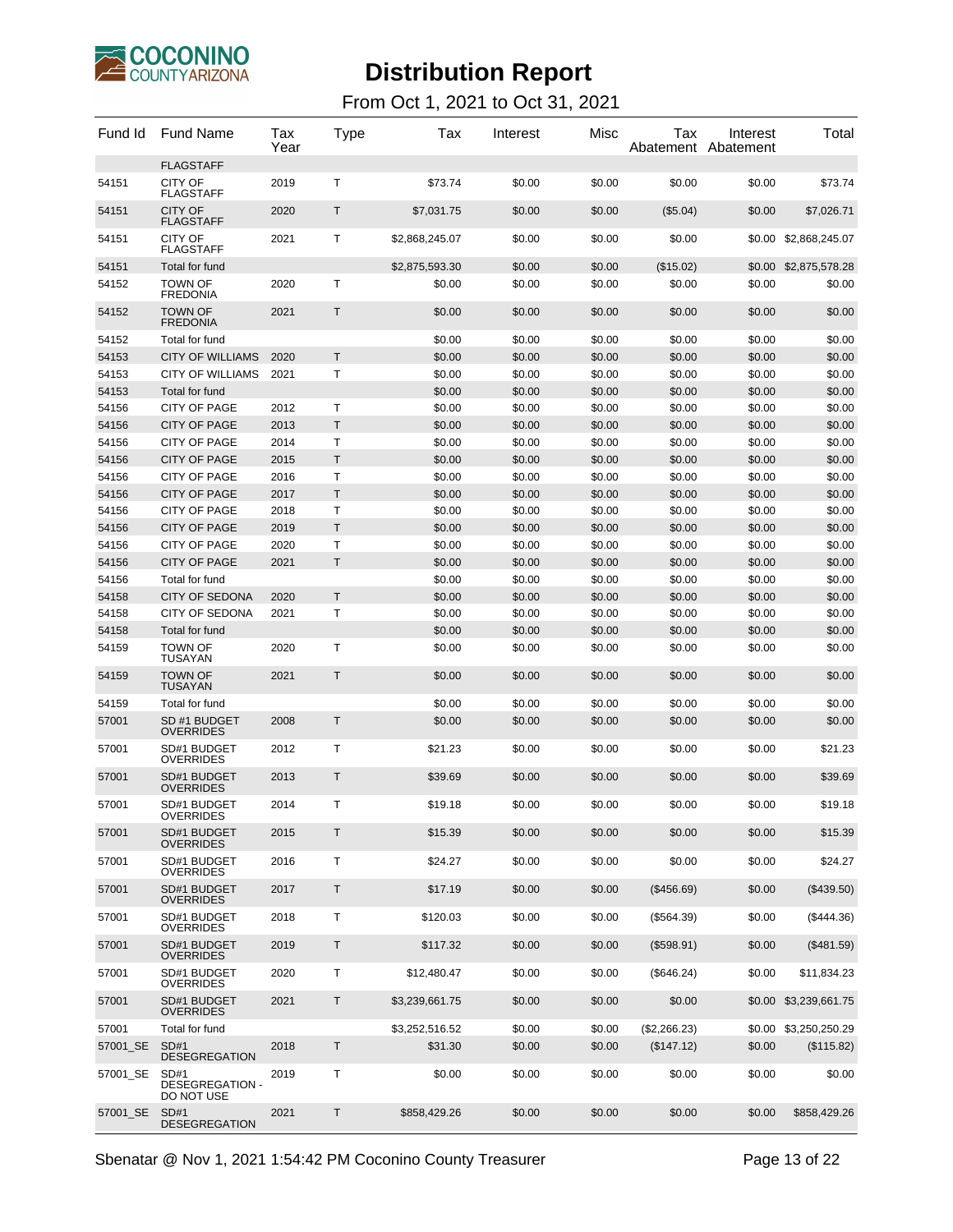

#### From Oct 1, 2021 to Oct 31, 2021

| Fund Id  | <b>Fund Name</b>                 | Tax<br>Year | Type         | Tax          | Interest | Misc   | Tax        | Interest<br>Abatement Abatement | Total        |
|----------|----------------------------------|-------------|--------------|--------------|----------|--------|------------|---------------------------------|--------------|
| 57001_SE | Total for fund                   |             |              | \$858,460.56 | \$0.00   | \$0.00 | (\$147.12) | \$0.00                          | \$858,313.44 |
| 57002    | SD #2 BUDGET<br><b>OVERRIDES</b> | 2008        | Τ            | \$1.50       | \$0.00   | \$0.00 | \$0.00     | \$0.00                          | \$1.50       |
| 57002    | SD #2 BUDGET<br><b>OVERRIDES</b> | 2009        | $\mathsf{T}$ | \$1.63       | \$0.00   | \$0.00 | \$0.00     | \$0.00                          | \$1.63       |
| 57002    | SD #2 BUDGET<br><b>OVERRIDES</b> | 2010        | Τ            | \$1.77       | \$0.00   | \$0.00 | \$0.00     | \$0.00                          | \$1.77       |
| 57002    | SD#2 BUDGET<br><b>OVERRIDES</b>  | 2011        | $\mathsf{T}$ | \$1.97       | \$0.00   | \$0.00 | \$0.00     | \$0.00                          | \$1.97       |
| 57002    | SD#2 BUDGET<br><b>OVERRIDES</b>  | 2012        | Τ            | \$2.03       | \$0.00   | \$0.00 | \$0.00     | \$0.00                          | \$2.03       |
| 57002    | SD#2 BUDGET<br><b>OVERRIDES</b>  | 2013        | $\mathsf{T}$ | \$5.38       | \$0.00   | \$0.00 | \$0.00     | \$0.00                          | \$5.38       |
| 57002    | SD#2 BUDGET<br><b>OVERRIDES</b>  | 2014        | Τ            | \$3.83       | \$0.00   | \$0.00 | \$0.00     | \$0.00                          | \$3.83       |
| 57002    | SD#2 BUDGET<br><b>OVERRIDES</b>  | 2015        | $\mathsf{T}$ | \$2.90       | \$0.00   | \$0.00 | \$0.00     | \$0.00                          | \$2.90       |
| 57002    | SD#2 BUDGET<br><b>OVERRIDES</b>  | 2016        | Τ            | \$3.64       | \$0.00   | \$0.00 | \$0.00     | \$0.00                          | \$3.64       |
| 57002    | SD#2 BUDGET<br><b>OVERRIDES</b>  | 2017        | $\mathsf{T}$ | \$4.30       | \$0.00   | \$0.00 | \$0.00     | \$0.00                          | \$4.30       |
| 57002    | SD#2 BUDGET<br><b>OVERRIDES</b>  | 2018        | Τ            | \$29.20      | \$0.00   | \$0.00 | \$0.00     | \$0.00                          | \$29.20      |
| 57002    | SD#2 BUDGET<br><b>OVERRIDES</b>  | 2019        | $\mathsf{T}$ | \$42.52      | \$0.00   | \$0.00 | \$0.00     | \$0.00                          | \$42.52      |
| 57002    | SD#2 BUDGET<br><b>OVERRIDES</b>  | 2020        | Τ            | \$923.50     | \$0.00   | \$0.00 | \$0.00     | \$0.00                          | \$923.50     |
| 57002    | SD#2 BUDGET<br><b>OVERRIDES</b>  | 2021        | $\mathsf{T}$ | \$163,324.93 | \$0.00   | \$0.00 | \$0.00     | \$0.00                          | \$163,324.93 |
| 57002    | Total for fund                   |             |              | \$164,349.10 | \$0.00   | \$0.00 | \$0.00     | \$0.00                          | \$164,349.10 |
| 57004    | SD #4 BUDGET<br><b>OVERRIDES</b> | 2010        | т            | \$28.66      | \$0.00   | \$0.00 | \$0.00     | \$0.00                          | \$28.66      |
| 57004    | SD#4 BUDGET<br><b>OVERRIDES</b>  | 2020        | Τ            | \$446.18     | \$0.00   | \$0.00 | \$0.00     | \$0.00                          | \$446.18     |
| 57004    | SD#4 BUDGET<br><b>OVERRIDES</b>  | 2021        | Т            | \$33,689.83  | \$0.00   | \$0.00 | \$0.00     | \$0.00                          | \$33,689.83  |
| 57004    | Total for fund                   |             |              | \$34,164.67  | \$0.00   | \$0.00 | \$0.00     | \$0.00                          | \$34,164.67  |
| 57005    | SD#5 BUDGET<br><b>OVERRIDES</b>  | 2020        | $\mathsf{T}$ | \$0.00       | \$0.00   | \$0.00 | \$0.00     | \$0.00                          | \$0.00       |
| 57005    | SD#5 BUDGET<br><b>OVERRIDES</b>  | 2021        | Τ            | \$0.00       | \$0.00   | \$0.00 | \$0.00     | \$0.00                          | \$0.00       |
| 57005    | Total for fund                   |             |              | \$0.00       | \$0.00   | \$0.00 | \$0.00     | \$0.00                          | \$0.00       |
| 57006    | SD#6 BUDGET<br><b>OVERRIDES</b>  | 2020        | Τ            | \$0.00       | \$0.00   | \$0.00 | \$0.00     | \$0.00                          | \$0.00       |
| 57006    | SD#6 BUDGET<br><b>OVERRIDES</b>  | 2021        | Т            | \$0.00       | \$0.00   | \$0.00 | \$0.00     | \$0.00                          | \$0.00       |
| 57006    | Total for fund                   |             |              | \$0.00       | \$0.00   | \$0.00 | \$0.00     | \$0.00                          | \$0.00       |
| 57009    | SD#9 BUDGET<br><b>OVERRIDES</b>  | 2020        | т            | \$326.86     | \$0.00   | \$0.00 | \$0.00     | \$0.00                          | \$326.86     |
| 57009    | SD#9 BUDGET<br><b>OVERRIDES</b>  | 2021        | $\mathsf T$  | \$58,607.36  | \$0.00   | \$0.00 | \$0.00     | \$0.00                          | \$58,607.36  |
| 57009    | Total for fund                   |             |              | \$58,934.22  | \$0.00   | \$0.00 | \$0.00     | \$0.00                          | \$58,934.22  |
| 57010    | SD#10 BUDGET<br><b>OVERRIDES</b> | 2020        | Τ            | \$0.00       | \$0.00   | \$0.00 | \$0.00     | \$0.00                          | \$0.00       |
| 57010    | SD#10 BUDGET<br><b>OVERRIDES</b> | 2021        | Τ            | \$0.00       | \$0.00   | \$0.00 | \$0.00     | \$0.00                          | \$0.00       |
| 57010    | Total for fund                   |             |              | \$0.00       | \$0.00   | \$0.00 | \$0.00     | \$0.00                          | \$0.00       |
| 57015    | SD#15 BUDGET<br><b>OVERRIDES</b> | 2017        | Τ            | \$0.00       | \$0.00   | \$0.00 | \$0.00     | \$0.00                          | \$0.00       |
| 57015    | SD#15 BUDGET<br><b>OVERRIDES</b> | 2019        | $\mathsf T$  | \$0.00       | \$0.00   | \$0.00 | \$0.00     | \$0.00                          | \$0.00       |
| 57015    | SD#15 BUDGET<br><b>OVERRIDES</b> | 2020        | Τ            | \$0.00       | \$0.00   | \$0.00 | \$0.00     | \$0.00                          | \$0.00       |
| 57015    | SD#15 BUDGET<br><b>OVERRIDES</b> | 2021        | $\mathsf T$  | \$0.00       | \$0.00   | \$0.00 | \$0.00     | \$0.00                          | \$0.00       |
| 57015    | Total for fund                   |             |              | \$0.00       | \$0.00   | \$0.00 | \$0.00     | \$0.00                          | \$0.00       |
| 57016    | SD#8 BUDGET<br><b>OVERRIDES</b>  | 2012        | $\mathsf T$  | \$19.83      | \$0.00   | \$0.00 | \$0.00     | \$0.00                          | \$19.83      |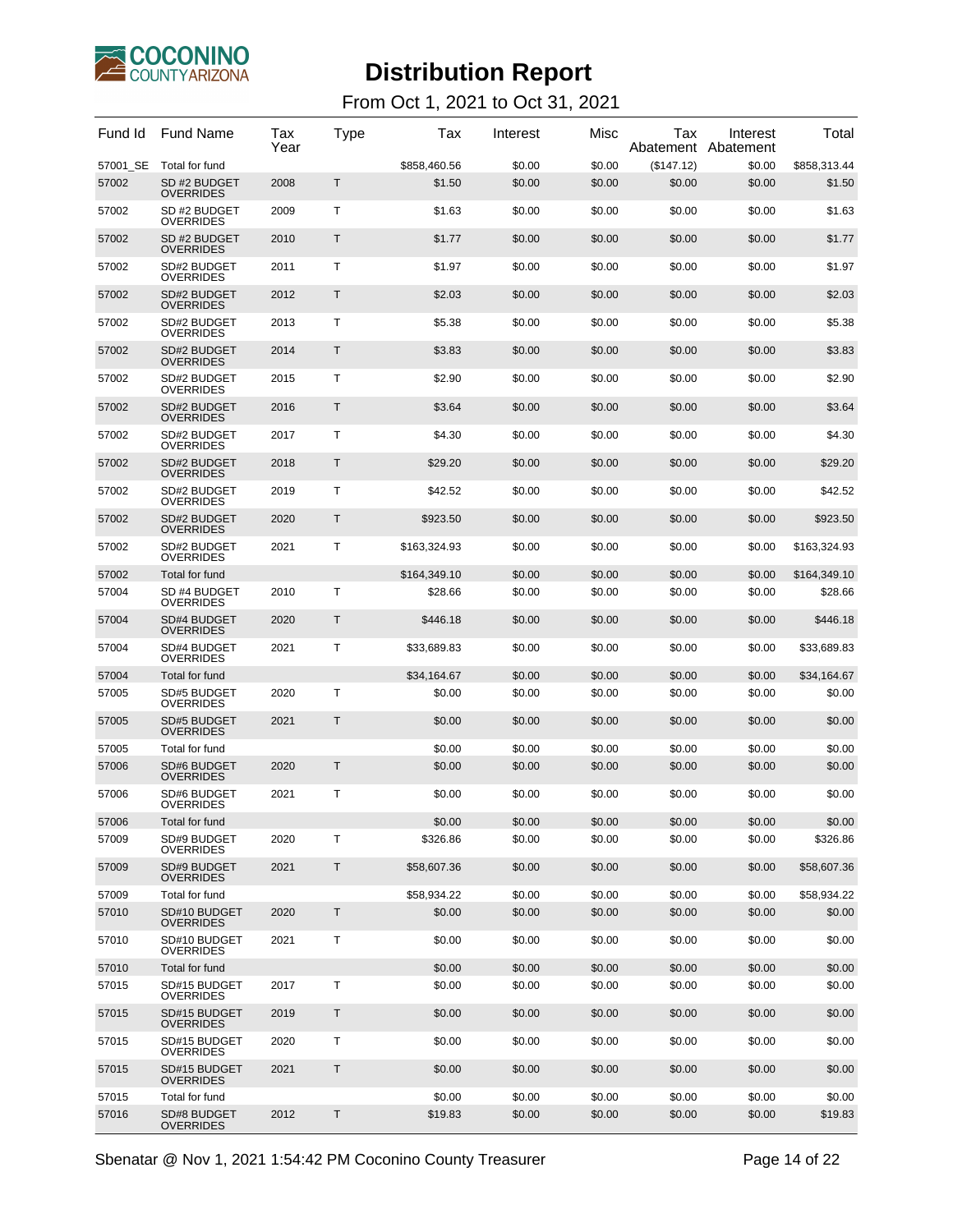

#### From Oct 1, 2021 to Oct 31, 2021

| Fund Id | <b>Fund Name</b>                      | Tax<br>Year | Type         | Tax     | Interest | Misc   | Tax<br>Abatement | Interest<br>Abatement | Total     |
|---------|---------------------------------------|-------------|--------------|---------|----------|--------|------------------|-----------------------|-----------|
| 57016   | SD#8 BUDGET<br><b>OVERRIDES</b>       | 2013        | т            | \$11.37 | \$0.00   | \$0.00 | \$0.00           | \$0.00                | \$11.37   |
| 57016   | SD#8 BUDGET<br><b>OVERRIDES</b>       | 2014        | Т            | \$3.50  | \$0.00   | \$0.00 | \$0.00           | \$0.00                | \$3.50    |
| 57016   | SD#8 BUDGET<br><b>OVERRIDES</b>       | 2015        | т            | \$2.02  | \$0.00   | \$0.00 | \$0.00           | \$0.00                | \$2.02    |
| 57016   | SD#8 BUDGET<br><b>OVERRIDES</b>       | 2016        | Т            | \$0.00  | \$0.00   | \$0.00 | \$0.00           | \$0.00                | \$0.00    |
| 57016   | SD#8 BUDGET<br><b>OVERRIDES</b>       | 2017        | т            | \$0.00  | \$0.00   | \$0.00 | \$0.00           | \$0.00                | \$0.00    |
| 57016   | SD#8 BUDGET<br><b>OVERRIDES</b>       | 2018        | Т            | \$0.00  | \$0.00   | \$0.00 | \$0.00           | \$0.00                | \$0.00    |
| 57016   | SD#8 BUDGET<br><b>OVERRIDES</b>       | 2019        | т            | \$0.00  | \$0.00   | \$0.00 | \$0.00           | \$0.00                | \$0.00    |
| 57016   | SD#8 BUDGET<br><b>OVERRIDES</b>       | 2020        | Т            | \$0.00  | \$0.00   | \$0.00 | \$0.00           | \$0.00                | \$0.00    |
| 57016   | SD#8 BUDGET<br><b>OVERRIDES</b>       | 2021        | т            | \$0.00  | \$0.00   | \$0.00 | \$0.00           | \$0.00                | \$0.00    |
| 57016   | Total for fund                        |             |              | \$36.72 | \$0.00   | \$0.00 | \$0.00           | \$0.00                | \$36.72   |
| 57031   | SD#31 BUDGET<br><b>OVERRIDES</b>      | 2015        | Т            | \$0.00  | \$0.00   | \$0.00 | \$0.00           | \$0.00                | \$0.00    |
| 57031   | SD#31 BUDGET<br><b>OVERRIDES</b>      | 2016        | Τ            | \$0.00  | \$0.00   | \$0.00 | \$0.00           | \$0.00                | \$0.00    |
| 57031   | SD#31 BUDGET<br><b>OVERRIDES</b>      | 2017        | Т            | \$0.00  | \$0.00   | \$0.00 | \$0.00           | \$0.00                | \$0.00    |
| 57031   | SD#31 BUDGET<br><b>OVERRIDES</b>      | 2018        | Τ            | \$0.00  | \$0.00   | \$0.00 | \$0.00           | \$0.00                | \$0.00    |
| 57031   | SD#31 BUDGET<br><b>OVERRIDES</b>      | 2019        | Т            | \$0.00  | \$0.00   | \$0.00 | \$0.00           | \$0.00                | \$0.00    |
| 57031   | SD#31 BUDGET<br><b>OVERRIDES</b>      | 2020        | Τ            | \$0.00  | \$0.00   | \$0.00 | \$0.00           | \$0.00                | \$0.00    |
| 57031   | SD#31 BUDGET<br><b>OVERRIDES</b>      | 2021        | Т            | \$0.00  | \$0.00   | \$0.00 | \$0.00           | \$0.00                | \$0.00    |
| 57031   | Total for fund                        |             |              | \$0.00  | \$0.00   | \$0.00 | \$0.00           | \$0.00                | \$0.00    |
| 57990   | SD#5 MINIMUM<br><b>SCHOOL TAX</b>     | 2020        | $\mathsf{T}$ | \$0.00  | \$0.00   | \$0.00 | \$0.00           | \$0.00                | \$0.00    |
| 57990   | SD#5 MINIMUM<br><b>SCHOOL TAX</b>     | 2021        | Τ            | \$0.00  | \$0.00   | \$0.00 | \$0.00           | \$0.00                | \$0.00    |
| 57990   | Total for fund                        |             |              | \$0.00  | \$0.00   | \$0.00 | \$0.00           | \$0.00                | \$0.00    |
| 57991   | SD#9 MINIMUM<br><b>SCHOOL TAX</b>     | 2020        | Τ            | \$0.00  | \$0.00   | \$0.00 | \$0.00           | \$0.00                | \$0.00    |
| 57991   | SD#9 MINIMUM<br><b>SCHOOL TAX</b>     | 2021        | т            | \$0.00  | \$0.00   | \$0.00 | \$0.00           | \$0.00                | \$0.00    |
| 57991   | Total for fund                        |             |              | \$0.00  | \$0.00   | \$0.00 | \$0.00           | \$0.00                | \$0.00    |
| 57999   | <b>COUNTY EDUC</b><br><b>DISTRICT</b> | 2021        | т            | \$0.00  | \$0.00   | \$0.00 | \$0.00           | \$0.00                | \$0.00    |
| 57999   | Total for fund                        |             |              | \$0.00  | \$0.00   | \$0.00 | \$0.00           | \$0.00                | \$0.00    |
| 58150   | <b>COMMUNITY</b><br><b>COLLEGE</b>    | 2008        | Τ            | \$0.49  | \$0.00   | \$0.00 | \$0.00           | \$0.00                | \$0.49    |
| 58150   | <b>COMMUNITY</b><br><b>COLLEGE</b>    | 2009        | T            | \$0.58  | \$0.00   | \$0.00 | \$0.00           | \$0.00                | \$0.58    |
| 58150   | <b>COMMUNITY</b><br><b>COLLEGE</b>    | 2010        | Τ            | \$2.22  | \$0.00   | \$0.00 | \$0.00           | \$0.00                | \$2.22    |
| 58150   | <b>COMMUNITY</b><br><b>COLLEGE</b>    | 2011        | T            | \$0.70  | \$0.00   | \$0.00 | \$0.00           | \$0.00                | \$0.70    |
| 58150   | <b>COMMUNITY</b><br><b>COLLEGE</b>    | 2012        | Τ            | \$5.94  | \$0.00   | \$0.00 | \$0.00           | \$0.00                | \$5.94    |
| 58150   | <b>COMMUNITY</b><br><b>COLLEGE</b>    | 2013        | T            | \$11.53 | \$0.00   | \$0.00 | \$0.00           | \$0.00                | \$11.53   |
| 58150   | <b>COMMUNITY</b><br><b>COLLEGE</b>    | 2014        | Τ            | \$7.21  | \$0.00   | \$0.00 | \$0.00           | \$0.00                | \$7.21    |
| 58150   | <b>COMMUNITY</b><br><b>COLLEGE</b>    | 2015        | T            | \$6.51  | \$0.00   | \$0.00 | \$0.00           | \$0.00                | \$6.51    |
| 58150   | <b>COMMUNITY</b><br><b>COLLEGE</b>    | 2016        | Τ            | \$8.81  | \$0.00   | \$0.00 | \$0.00           | \$0.00                | \$8.81    |
| 58150   | <b>COMMUNITY</b><br><b>COLLEGE</b>    | 2017        | T            | \$12.44 | \$0.00   | \$0.00 | (\$85.05)        | \$0.00                | (\$72.61) |
| 58150   | <b>COMMUNITY</b>                      | 2018        | Τ            | \$37.76 | \$0.00   | \$0.00 | (\$97.23)        | \$0.00                | (\$59.47) |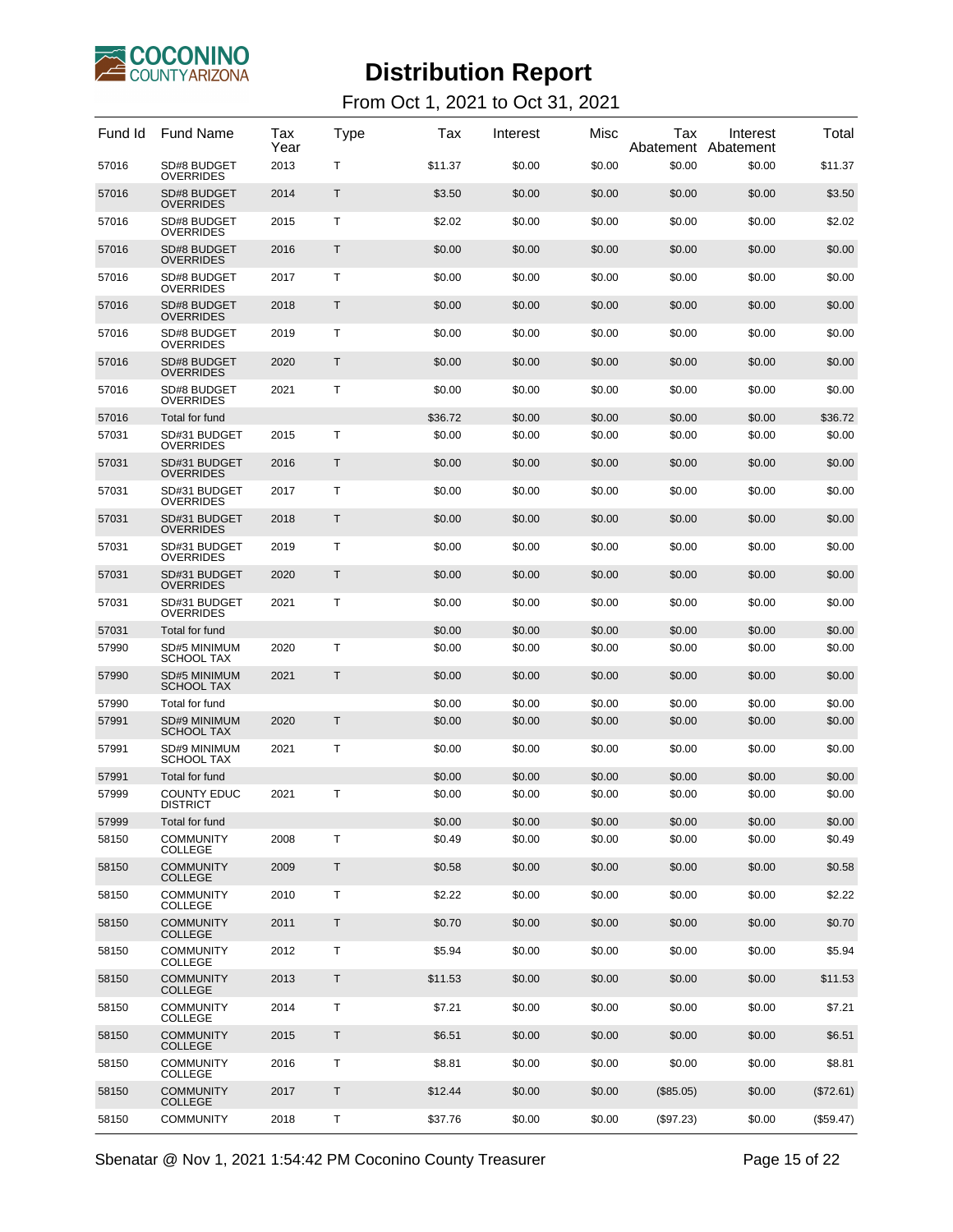

#### From Oct 1, 2021 to Oct 31, 2021

| Fund Id | <b>Fund Name</b>                   | Tax<br>Year | Type | Tax     | Interest | Misc   | Tax        | Interest<br>Abatement Abatement | Total     |
|---------|------------------------------------|-------------|------|---------|----------|--------|------------|---------------------------------|-----------|
|         | <b>COLLEGE</b>                     |             |      |         |          |        |            |                                 |           |
| 58150   | <b>COMMUNITY</b><br><b>COLLEGE</b> | 2019        | Т    | \$0.00  | \$0.00   | \$0.00 | \$0.00     | \$0.00                          | \$0.00    |
| 58150   | <b>COMMUNITY</b><br><b>COLLEGE</b> | 2020        | т    | \$0.00  | \$0.00   | \$0.00 | \$0.00     | \$0.00                          | \$0.00    |
| 58150   | <b>COMMUNITY</b><br><b>COLLEGE</b> | 2021        | Т    | \$0.00  | \$0.00   | \$0.00 | \$0.00     | \$0.00                          | \$0.00    |
| 58150   | Total for fund                     |             |      | \$94.19 | \$0.00   | \$0.00 | (\$182.28) | \$0.00                          | (\$88.09) |
| 67001   | SD #1 CLASS A<br><b>BONDS</b>      | 2008        | T    | \$0.00  | \$0.00   | \$0.00 | \$0.00     | \$0.00                          | \$0.00    |
| 67001   | SD#1 CLASS A<br><b>BONDS</b>       | 2012        | т    | \$0.00  | \$0.00   | \$0.00 | \$0.00     | \$0.00                          | \$0.00    |
| 67001   | SD#1 CLASS A<br><b>BONDS</b>       | 2013        | T    | \$0.00  | \$0.00   | \$0.00 | \$0.00     | \$0.00                          | \$0.00    |
| 67001   | SD#1 CLASS A<br><b>BONDS</b>       | 2014        | Т    | \$0.00  | \$0.00   | \$0.00 | \$0.00     | \$0.00                          | \$0.00    |
| 67001   | SD#1 CLASS A<br><b>BONDS</b>       | 2015        | Т    | \$0.00  | \$0.00   | \$0.00 | \$0.00     | \$0.00                          | \$0.00    |
| 67001   | SD#1 CLASS A<br><b>BONDS</b>       | 2016        | т    | \$0.00  | \$0.00   | \$0.00 | \$0.00     | \$0.00                          | \$0.00    |
| 67001   | SD#1 CLASS A<br><b>BONDS</b>       | 2017        | Т    | \$0.00  | \$0.00   | \$0.00 | \$0.00     | \$0.00                          | \$0.00    |
| 67001   | SD#1 CLASS A<br><b>BONDS</b>       | 2018        | т    | \$0.00  | \$0.00   | \$0.00 | \$0.00     | \$0.00                          | \$0.00    |
| 67001   | SD#1 CLASS A<br><b>BONDS</b>       | 2019        | T    | \$0.00  | \$0.00   | \$0.00 | \$0.00     | \$0.00                          | \$0.00    |
| 67001   | SD#1 CLASS A<br><b>BONDS</b>       | 2020        | Т    | \$0.00  | \$0.00   | \$0.00 | \$0.00     | \$0.00                          | \$0.00    |
| 67001   | SD#1 CLASS A<br><b>BONDS</b>       | 2021        | T    | \$0.00  | \$0.00   | \$0.00 | \$0.00     | \$0.00                          | \$0.00    |
| 67001   | Total for fund                     |             |      | \$0.00  | \$0.00   | \$0.00 | \$0.00     | \$0.00                          | \$0.00    |
| 67002   | SD #2 CLASS A<br><b>BONDS</b>      | 2008        | Τ    | \$1.77  | \$0.00   | \$0.00 | \$0.00     | \$0.00                          | \$1.77    |
| 67002   | SD #2 CLASS A<br><b>BONDS</b>      | 2009        | т    | \$0.00  | \$0.00   | \$0.00 | \$0.00     | \$0.00                          | \$0.00    |
| 67002   | SD #2 CLASS A<br><b>BONDS</b>      | 2010        | Τ    | \$0.00  | \$0.00   | \$0.00 | \$0.00     | \$0.00                          | \$0.00    |
| 67002   | SD#2 CLASS A<br><b>BONDS</b>       | 2011        | Т    | \$0.00  | \$0.00   | \$0.00 | \$0.00     | \$0.00                          | \$0.00    |
| 67002   | SD#2 CLASS A<br><b>BONDS</b>       | 2012        | Τ    | \$0.00  | \$0.00   | \$0.00 | \$0.00     | \$0.00                          | \$0.00    |
| 67002   | SD#2 CLASS A<br><b>BONDS</b>       | 2013        | т    | \$0.00  | \$0.00   | \$0.00 | \$0.00     | \$0.00                          | \$0.00    |
| 67002   | SD#2 CLASS A<br><b>BONDS</b>       | 2014        | Т    | \$0.00  | \$0.00   | \$0.00 | \$0.00     | \$0.00                          | \$0.00    |
| 67002   | SD#2 CLASS A<br><b>BONDS</b>       | 2015        | т    | \$0.00  | \$0.00   | \$0.00 | \$0.00     | \$0.00                          | \$0.00    |
| 67002   | SD#2 CLASS A<br><b>BONDS</b>       | 2016        | Т    | \$0.00  | \$0.00   | \$0.00 | \$0.00     | \$0.00                          | \$0.00    |
| 67002   | SD#2 CLASS A<br><b>BONDS</b>       | 2017        | Τ    | \$0.00  | \$0.00   | \$0.00 | \$0.00     | \$0.00                          | \$0.00    |
| 67002   | SD#2 CLASS A<br><b>BONDS</b>       | 2018        | Τ    | \$0.00  | \$0.00   | \$0.00 | \$0.00     | \$0.00                          | \$0.00    |
| 67002   | SD#2 CLASS A<br><b>BONDS</b>       | 2019        | т    | \$0.00  | \$0.00   | \$0.00 | \$0.00     | \$0.00                          | \$0.00    |
| 67002   | SD#2 CLASS A<br><b>BONDS</b>       | 2020        | Τ    | \$0.00  | \$0.00   | \$0.00 | \$0.00     | \$0.00                          | \$0.00    |
| 67002   | SD#2 CLASS A<br><b>BONDS</b>       | 2021        | Τ    | \$0.00  | \$0.00   | \$0.00 | \$0.00     | \$0.00                          | \$0.00    |
| 67002   | Total for fund                     |             |      | \$1.77  | \$0.00   | \$0.00 | \$0.00     | \$0.00                          | \$1.77    |
| 67004   | SD #4 CLASS A<br><b>BONDS</b>      | 2010        | Τ    | \$50.93 | \$0.00   | \$0.00 | \$0.00     | \$0.00                          | \$50.93   |
| 67004   | SD#4 CLASS A<br><b>BONDS</b>       | 2020        | Τ    | \$0.00  | \$0.00   | \$0.00 | \$0.00     | \$0.00                          | \$0.00    |
| 67004   | SD#4 CLASS A<br><b>BONDS</b>       | 2021        | Т    | \$0.00  | \$0.00   | \$0.00 | \$0.00     | \$0.00                          | \$0.00    |
| 67004   | Total for fund                     |             |      | \$50.93 | \$0.00   | \$0.00 | \$0.00     | \$0.00                          | \$50.93   |
| 67005   | SD#5 CLASS A                       | 2020        | Т    | \$0.00  | \$0.00   | \$0.00 | \$0.00     | \$0.00                          | \$0.00    |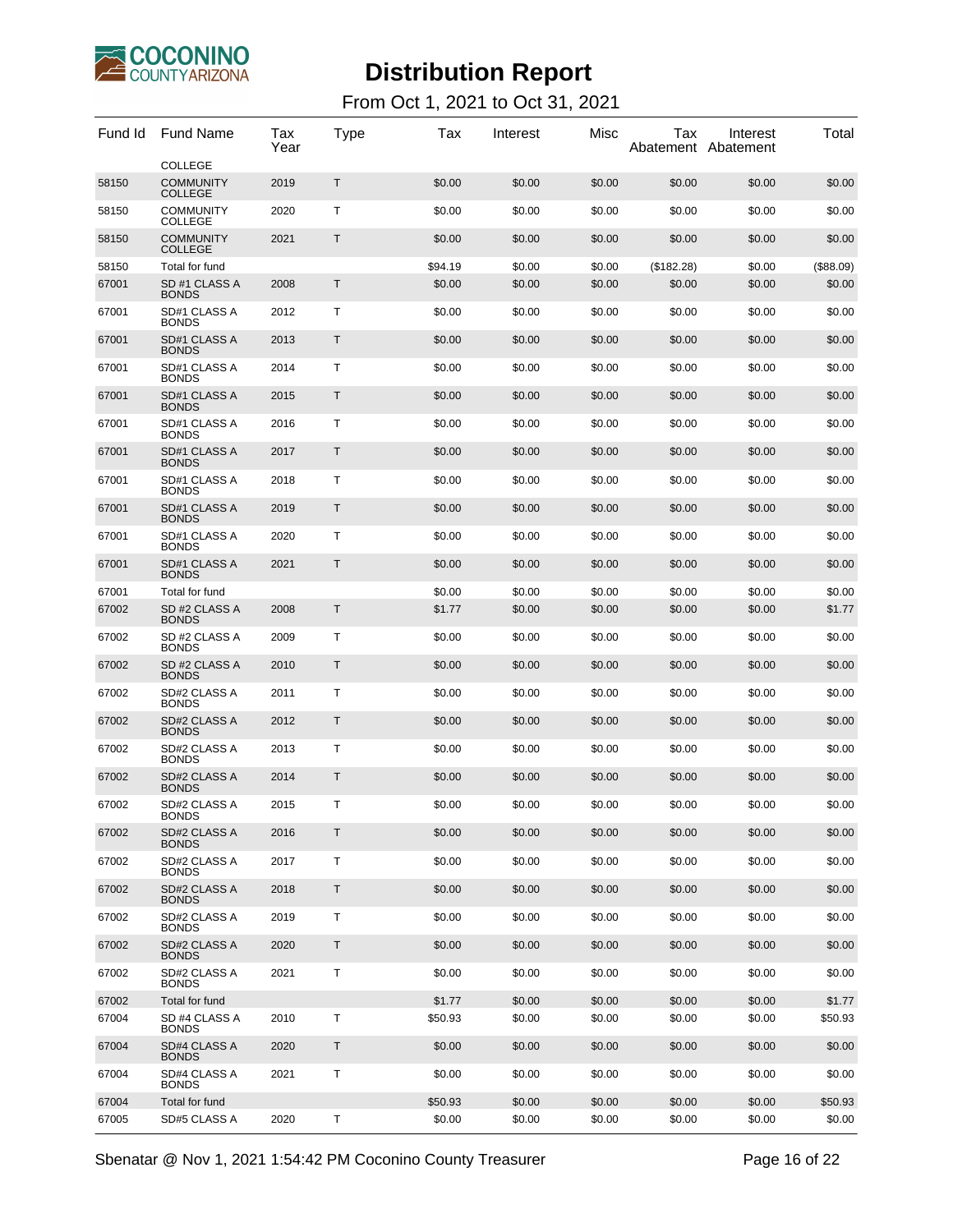

| Fund Id | <b>Fund Name</b>              | Tax<br>Year | Type        | Tax     | Interest | Misc   | Tax<br>Abatement Abatement | Interest | Total   |
|---------|-------------------------------|-------------|-------------|---------|----------|--------|----------------------------|----------|---------|
| 67005   | <b>BONDS</b><br>SD#5 CLASS A  | 2021        | T.          | \$0.00  | \$0.00   | \$0.00 |                            |          |         |
|         | <b>BONDS</b>                  |             |             |         |          |        | \$0.00                     | \$0.00   | \$0.00  |
| 67005   | Total for fund                |             |             | \$0.00  | \$0.00   | \$0.00 | \$0.00                     | \$0.00   | \$0.00  |
| 67006   | SD#6 CLASS A<br><b>BONDS</b>  | 2020        | $\mathsf T$ | \$0.00  | \$0.00   | \$0.00 | \$0.00                     | \$0.00   | \$0.00  |
| 67006   | SD#6 CLASS A<br><b>BONDS</b>  | 2021        | Τ           | \$0.00  | \$0.00   | \$0.00 | \$0.00                     | \$0.00   | \$0.00  |
| 67006   | Total for fund                |             |             | \$0.00  | \$0.00   | \$0.00 | \$0.00                     | \$0.00   | \$0.00  |
| 67009   | SD#9 CLASS A<br><b>BONDS</b>  | 2020        | Т           | \$0.00  | \$0.00   | \$0.00 | \$0.00                     | \$0.00   | \$0.00  |
| 67009   | SD#9 CLASS A<br><b>BONDS</b>  | 2021        | Τ           | \$0.00  | \$0.00   | \$0.00 | \$0.00                     | \$0.00   | \$0.00  |
| 67009   | Total for fund                |             |             | \$0.00  | \$0.00   | \$0.00 | \$0.00                     | \$0.00   | \$0.00  |
| 67010   | SD#10 CLASS A<br><b>BONDS</b> | 2020        | $\mathsf T$ | \$0.00  | \$0.00   | \$0.00 | \$0.00                     | \$0.00   | \$0.00  |
| 67010   | SD#10 CLASS A<br><b>BONDS</b> | 2021        | т           | \$0.00  | \$0.00   | \$0.00 | \$0.00                     | \$0.00   | \$0.00  |
| 67010   | Total for fund                |             |             | \$0.00  | \$0.00   | \$0.00 | \$0.00                     | \$0.00   | \$0.00  |
| 67015   | SD#15 CLASS A<br><b>BONDS</b> | 2017        | Τ           | \$0.00  | \$0.00   | \$0.00 | \$0.00                     | \$0.00   | \$0.00  |
| 67015   | SD#15 CLASS A<br><b>BONDS</b> | 2019        | $\mathsf T$ | \$0.00  | \$0.00   | \$0.00 | \$0.00                     | \$0.00   | \$0.00  |
| 67015   | SD#15 CLASS A<br><b>BONDS</b> | 2020        | Τ           | \$0.00  | \$0.00   | \$0.00 | \$0.00                     | \$0.00   | \$0.00  |
| 67015   | SD#15 CLASS A<br><b>BONDS</b> | 2021        | $\mathsf T$ | \$0.00  | \$0.00   | \$0.00 | \$0.00                     | \$0.00   | \$0.00  |
| 67015   | Total for fund                |             |             | \$0.00  | \$0.00   | \$0.00 | \$0.00                     | \$0.00   | \$0.00  |
| 67016   | SD#8 CLASS A<br><b>BONDS</b>  | 2012        | $\mathsf T$ | \$0.00  | \$0.00   | \$0.00 | \$0.00                     | \$0.00   | \$0.00  |
| 67016   | SD#8 CLASS A<br><b>BONDS</b>  | 2013        | Т           | \$0.00  | \$0.00   | \$0.00 | \$0.00                     | \$0.00   | \$0.00  |
| 67016   | SD#8 CLASS A<br><b>BONDS</b>  | 2014        | Τ           | \$0.00  | \$0.00   | \$0.00 | \$0.00                     | \$0.00   | \$0.00  |
| 67016   | SD#8 CLASS A<br><b>BONDS</b>  | 2015        | Τ           | \$0.00  | \$0.00   | \$0.00 | \$0.00                     | \$0.00   | \$0.00  |
| 67016   | SD#8 CLASS A<br><b>BONDS</b>  | 2016        | $\mathsf T$ | \$0.00  | \$0.00   | \$0.00 | \$0.00                     | \$0.00   | \$0.00  |
| 67016   | SD#8 CLASS A<br><b>BONDS</b>  | 2017        | Τ           | \$0.00  | \$0.00   | \$0.00 | \$0.00                     | \$0.00   | \$0.00  |
| 67016   | SD#8 CLASS A<br><b>BONDS</b>  | 2018        | Τ           | \$0.00  | \$0.00   | \$0.00 | \$0.00                     | \$0.00   | \$0.00  |
| 67016   | SD#8 CLASS A<br><b>BONDS</b>  | 2019        | Т           | \$0.00  | \$0.00   | \$0.00 | \$0.00                     | \$0.00   | \$0.00  |
| 67016   | SD#8 CLASS A<br><b>BONDS</b>  | 2020        | T.          | \$0.00  | \$0.00   | \$0.00 | \$0.00                     | \$0.00   | \$0.00  |
| 67016   | SD#8 CLASS A<br><b>BONDS</b>  | 2021        | Т           | \$0.00  | \$0.00   | \$0.00 | \$0.00                     | \$0.00   | \$0.00  |
| 67016   | Total for fund                |             |             | \$0.00  | \$0.00   | \$0.00 | \$0.00                     | \$0.00   | \$0.00  |
| 67031   | SD#31 CLASS A<br><b>BONDS</b> | 2015        | Τ           | \$0.00  | \$0.00   | \$0.00 | \$0.00                     | \$0.00   | \$0.00  |
| 67031   | SD#31 CLASS A<br><b>BONDS</b> | 2016        | Τ           | \$0.00  | \$0.00   | \$0.00 | \$0.00                     | \$0.00   | \$0.00  |
| 67031   | SD#31 CLASS A<br><b>BONDS</b> | 2017        | Т           | \$0.00  | \$0.00   | \$0.00 | \$0.00                     | \$0.00   | \$0.00  |
| 67031   | SD#31 CLASS A<br><b>BONDS</b> | 2018        | Τ           | \$0.00  | \$0.00   | \$0.00 | \$0.00                     | \$0.00   | \$0.00  |
| 67031   | SD#31 CLASS A<br><b>BONDS</b> | 2019        | Τ           | \$0.00  | \$0.00   | \$0.00 | \$0.00                     | \$0.00   | \$0.00  |
| 67031   | SD#31 CLASS A<br><b>BONDS</b> | 2020        | $\mathsf T$ | \$0.00  | \$0.00   | \$0.00 | \$0.00                     | \$0.00   | \$0.00  |
| 67031   | SD#31 CLASS A<br><b>BONDS</b> | 2021        | Т           | \$0.00  | \$0.00   | \$0.00 | \$0.00                     | \$0.00   | \$0.00  |
| 67031   | Total for fund                |             |             | \$0.00  | \$0.00   | \$0.00 | \$0.00                     | \$0.00   | \$0.00  |
| 77001   | SD #1 CLASS B<br><b>BONDS</b> | 2008        | Τ           | \$0.00  | \$0.00   | \$0.00 | \$0.00                     | \$0.00   | \$0.00  |
| 77001   | SD#1 CLASS B<br><b>BONDS</b>  | 2012        | T           | \$10.97 | \$0.00   | \$0.00 | \$0.00                     | \$0.00   | \$10.97 |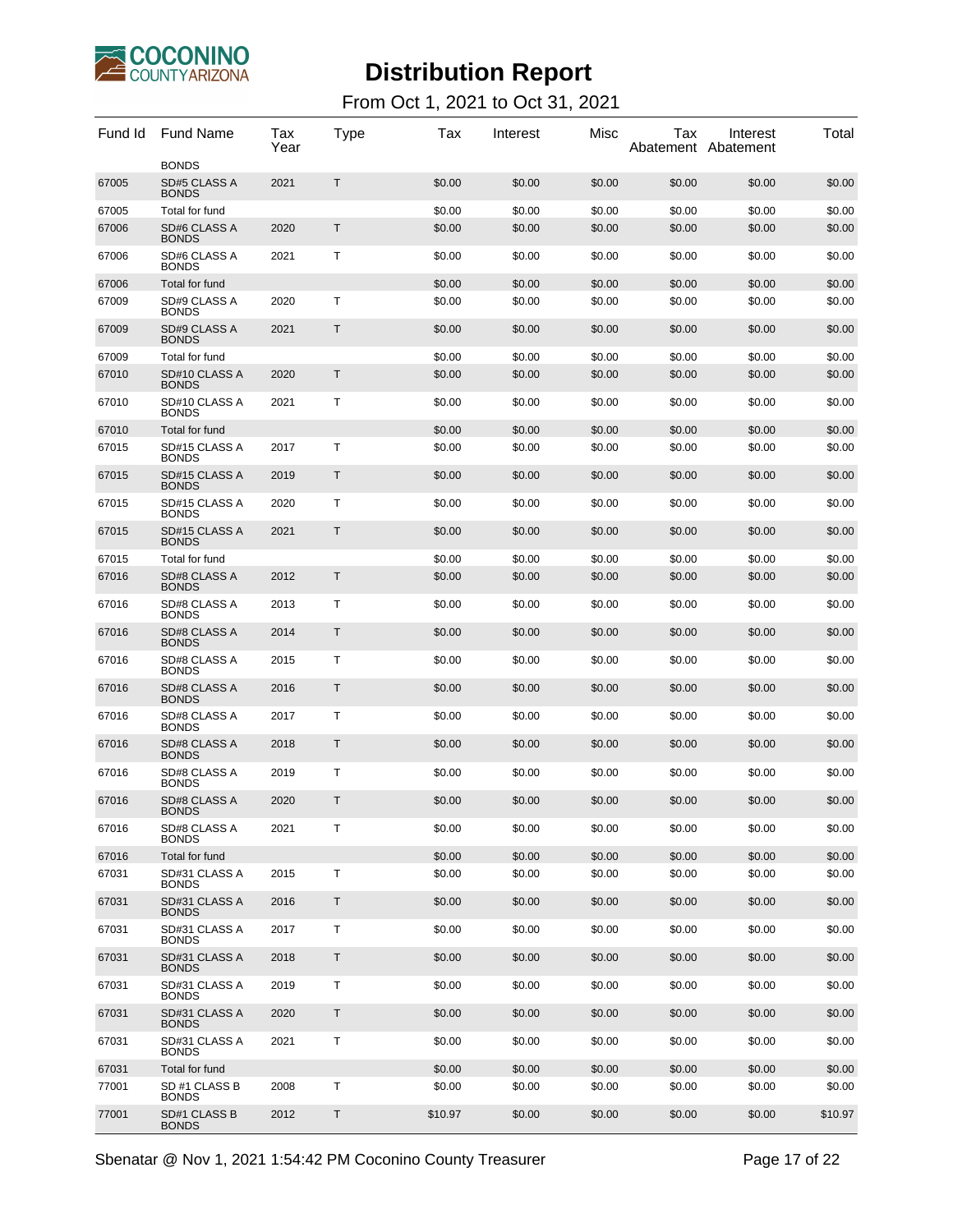

#### From Oct 1, 2021 to Oct 31, 2021

| Fund Id | <b>Fund Name</b>                    | Tax<br>Year | Type | Tax            | Interest | Misc   | Tax          | Interest<br>Abatement Abatement | Total                 |
|---------|-------------------------------------|-------------|------|----------------|----------|--------|--------------|---------------------------------|-----------------------|
| 77001   | SD#1 CLASS B<br><b>BONDS</b>        | 2013        | т    | \$27.98        | \$0.00   | \$0.00 | \$0.00       | \$0.00                          | \$27.98               |
| 77001   | SD#1 CLASS B<br><b>BONDS</b>        | 2014        | Т    | \$16.72        | \$0.00   | \$0.00 | \$0.00       | \$0.00                          | \$16.72               |
| 77001   | SD#1 CLASS B<br><b>BONDS</b>        | 2015        | т    | \$9.56         | \$0.00   | \$0.00 | \$0.00       | \$0.00                          | \$9.56                |
| 77001   | SD#1 CLASS B<br><b>BONDS</b>        | 2016        | Т    | \$14.50        | \$0.00   | \$0.00 | \$0.00       | \$0.00                          | \$14.50               |
| 77001   | SD#1 CLASS B<br><b>BONDS</b>        | 2017        | т    | \$10.04        | \$0.00   | \$0.00 | (\$266.89)   | \$0.00                          | (\$256.85)            |
| 77001   | SD#1 CLASS B<br><b>BONDS</b>        | 2018        | Т    | \$74.51        | \$0.00   | \$0.00 | $(\$350.37)$ | \$0.00                          | (\$275.86)            |
| 77001   | SD#1 CLASS B<br><b>BONDS</b>        | 2019        | т    | \$100.08       | \$0.00   | \$0.00 | (\$510.85)   | \$0.00                          | $(\$410.77)$          |
| 77001   | SD#1 CLASS B<br><b>BONDS</b>        | 2020        | Т    | \$10,704.21    | \$0.00   | \$0.00 | (\$554.26)   | \$0.00                          | \$10,149.95           |
| 77001   | SD#1 CLASS B<br><b>BONDS</b>        | 2021        | т    | \$3,352,068.30 | \$0.00   | \$0.00 | \$0.00       | \$0.00                          | \$3,352,068.30        |
| 77001   | Total for fund                      |             |      | \$3,363,036.87 | \$0.00   | \$0.00 | (\$1,682.37) |                                 | \$0.00 \$3,361,354.50 |
| 77002   | SD #2 CLASS B<br><b>BONDS</b>       | 2008        | т    | \$0.00         | \$0.00   | \$0.00 | \$0.00       | \$0.00                          | \$0.00                |
| 77002   | SD #2 CLASS B<br><b>BONDS</b>       | 2009        | Τ    | \$0.00         | \$0.00   | \$0.00 | \$0.00       | \$0.00                          | \$0.00                |
| 77002   | SD #2 CLASS B<br><b>BONDS</b>       | 2010        | т    | \$0.00         | \$0.00   | \$0.00 | \$0.00       | \$0.00                          | \$0.00                |
| 77002   | SD#2 CLASS B<br><b>BONDS</b>        | 2011        | Τ    | \$0.00         | \$0.00   | \$0.00 | \$0.00       | \$0.00                          | \$0.00                |
| 77002   | SD#2 CLASS B<br><b>BONDS</b>        | 2012        | т    | \$0.00         | \$0.00   | \$0.00 | \$0.00       | \$0.00                          | \$0.00                |
| 77002   | SD#2 CLASS B<br><b>BONDS</b>        | 2013        | Τ    | \$0.00         | \$0.00   | \$0.00 | \$0.00       | \$0.00                          | \$0.00                |
| 77002   | SD#2 CLASS B<br><b>BONDS</b>        | 2014        | т    | \$0.00         | \$0.00   | \$0.00 | \$0.00       | \$0.00                          | \$0.00                |
| 77002   | <b>SD#2 CLASS B</b><br><b>BONDS</b> | 2015        | Τ    | \$0.00         | \$0.00   | \$0.00 | \$0.00       | \$0.00                          | \$0.00                |
| 77002   | SD#2 CLASS B<br><b>BONDS</b>        | 2016        | т    | \$0.00         | \$0.00   | \$0.00 | \$0.00       | \$0.00                          | \$0.00                |
| 77002   | SD#2 CLASS B<br><b>BONDS</b>        | 2017        | Τ    | \$0.00         | \$0.00   | \$0.00 | \$0.00       | \$0.00                          | \$0.00                |
| 77002   | SD#2 CLASS B<br><b>BONDS</b>        | 2018        | т    | \$0.00         | \$0.00   | \$0.00 | \$0.00       | \$0.00                          | \$0.00                |
| 77002   | <b>SD#2 CLASS B</b><br><b>BONDS</b> | 2019        | Τ    | \$0.00         | \$0.00   | \$0.00 | \$0.00       | \$0.00                          | \$0.00                |
| 77002   | SD#2 CLASS B<br><b>BONDS</b>        | 2020        | т    | \$0.00         | \$0.00   | \$0.00 | \$0.00       | \$0.00                          | \$0.00                |
| 77002   | SD#2 CLASS B<br><b>BONDS</b>        | 2021        | T    | \$0.00         | \$0.00   | \$0.00 | \$0.00       | \$0.00                          | \$0.00                |
| 77002   | Total for fund                      |             |      | \$0.00         | \$0.00   | \$0.00 | \$0.00       | \$0.00                          | \$0.00                |
| 77004   | SD #4 CLASS B<br><b>BONDS</b>       | 2010        | Τ    | \$0.00         | \$0.00   | \$0.00 | \$0.00       | \$0.00                          | \$0.00                |
| 77004   | SD#4 CLASS B<br><b>BONDS</b>        | 2020        | Τ    | \$0.00         | \$0.00   | \$0.00 | \$0.00       | \$0.00                          | \$0.00                |
| 77004   | SD#4 CLASS B<br><b>BONDS</b>        | 2021        | Τ    | \$0.00         | \$0.00   | \$0.00 | \$0.00       | \$0.00                          | \$0.00                |
| 77004   | Total for fund                      |             |      | \$0.00         | \$0.00   | \$0.00 | \$0.00       | \$0.00                          | \$0.00                |
| 77005   | <b>SD#5 CLASS B</b><br><b>BONDS</b> | 2020        | T    | \$0.00         | \$0.00   | \$0.00 | \$0.00       | \$0.00                          | \$0.00                |
| 77005   | SD#5 CLASS B<br><b>BONDS</b>        | 2021        | Τ    | \$0.00         | \$0.00   | \$0.00 | \$0.00       | \$0.00                          | \$0.00                |
| 77005   | Total for fund                      |             |      | \$0.00         | \$0.00   | \$0.00 | \$0.00       | \$0.00                          | \$0.00                |
| 77006   | SD#6 CLASS B<br><b>BONDS</b>        | 2020        | т    | \$0.00         | \$0.00   | \$0.00 | \$0.00       | \$0.00                          | \$0.00                |
| 77006   | SD#6 CLASS B<br><b>BONDS</b>        | 2021        | T    | \$0.00         | \$0.00   | \$0.00 | \$0.00       | \$0.00                          | \$0.00                |
| 77006   | Total for fund                      |             |      | \$0.00         | \$0.00   | \$0.00 | \$0.00       | \$0.00                          | \$0.00                |
| 77009   | SD#9 CLASS B<br><b>BONDS</b>        | 2020        | Τ    | \$2,492.91     | \$0.00   | \$0.00 | \$0.00       | \$0.00                          | \$2,492.91            |
| 77009   | SD#9 CLASS B                        | 2021        | Τ    | \$404,689.53   | \$0.00   | \$0.00 | \$0.00       | \$0.00                          | \$404,689.53          |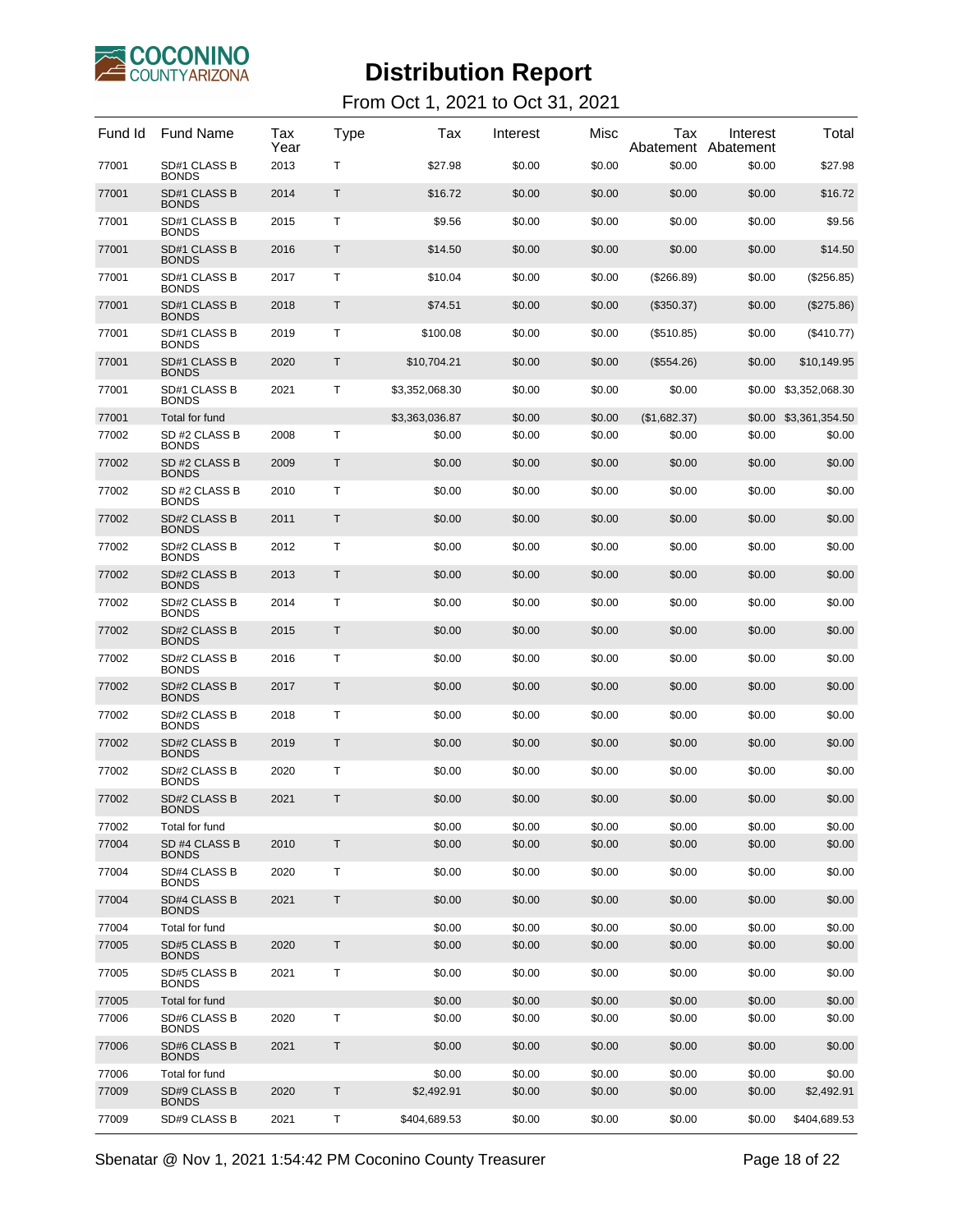

| Fund Id        | <b>Fund Name</b>                              | Tax<br>Year | Type        | Tax                    | Interest         | Misc             | Tax              | Interest<br>Abatement Abatement | Total                  |
|----------------|-----------------------------------------------|-------------|-------------|------------------------|------------------|------------------|------------------|---------------------------------|------------------------|
|                | <b>BONDS</b>                                  |             |             |                        |                  |                  |                  |                                 |                        |
| 77009<br>77010 | Total for fund<br>SD#10 CLASS B               | 2020        | Τ           | \$407,182.44<br>\$0.00 | \$0.00<br>\$0.00 | \$0.00<br>\$0.00 | \$0.00<br>\$0.00 | \$0.00<br>\$0.00                | \$407,182.44<br>\$0.00 |
| 77010          | <b>BONDS</b><br>SD#10 CLASS B<br><b>BONDS</b> | 2021        | Т           | \$0.00                 | \$0.00           | \$0.00           | \$0.00           | \$0.00                          | \$0.00                 |
| 77010          | Total for fund                                |             |             | \$0.00                 | \$0.00           | \$0.00           | \$0.00           | \$0.00                          | \$0.00                 |
| 77015          | SD#15 CLASS B<br><b>BONDS</b>                 | 2017        | Τ           | \$0.00                 | \$0.00           | \$0.00           | \$0.00           | \$0.00                          | \$0.00                 |
| 77015          | SD#15 CLASS B<br><b>BONDS</b>                 | 2019        | т           | \$113.60               | \$0.00           | \$0.00           | \$0.00           | \$0.00                          | \$113.60               |
| 77015          | SD#15 CLASS B<br><b>BONDS</b>                 | 2020        | Τ           | \$0.00                 | \$0.00           | \$0.00           | \$0.00           | \$0.00                          | \$0.00                 |
| 77015          | SD#15 CLASS B<br><b>BONDS</b>                 | 2021        | т           | \$0.00                 | \$0.00           | \$0.00           | \$0.00           | \$0.00                          | \$0.00                 |
| 77015          | Total for fund                                |             |             | \$113.60               | \$0.00           | \$0.00           | \$0.00           | \$0.00                          | \$113.60               |
| 77016          | SD#8 CLASS B<br><b>BONDS</b>                  | 2012        | т           | \$0.00                 | \$0.00           | \$0.00           | \$0.00           | \$0.00                          | \$0.00                 |
| 77016          | SD#8 CLASS B<br><b>BONDS</b>                  | 2013        | Т           | \$0.00                 | \$0.00           | \$0.00           | \$0.00           | \$0.00                          | \$0.00                 |
| 77016          | SD#8 CLASS B<br><b>BONDS</b>                  | 2014        | т           | \$0.00                 | \$0.00           | \$0.00           | \$0.00           | \$0.00                          | \$0.00                 |
| 77016          | SD#8 CLASS B<br><b>BONDS</b>                  | 2015        | Τ           | \$0.00                 | \$0.00           | \$0.00           | \$0.00           | \$0.00                          | \$0.00                 |
| 77016          | SD#8 CLASS B<br><b>BONDS</b>                  | 2016        | т           | \$0.00                 | \$0.00           | \$0.00           | \$0.00           | \$0.00                          | \$0.00                 |
| 77016          | SD#8 CLASS B<br><b>BONDS</b>                  | 2017        | Τ           | \$0.00                 | \$0.00           | \$0.00           | \$0.00           | \$0.00                          | \$0.00                 |
| 77016          | SD#8 CLASS B<br><b>BONDS</b>                  | 2018        | т           | \$0.00                 | \$0.00           | \$0.00           | \$0.00           | \$0.00                          | \$0.00                 |
| 77016          | SD#8 CLASS B<br><b>BONDS</b>                  | 2019        | Т           | \$0.00                 | \$0.00           | \$0.00           | \$0.00           | \$0.00                          | \$0.00                 |
| 77016          | SD#8 CLASS B<br><b>BONDS</b>                  | 2020        | т           | \$0.00                 | \$0.00           | \$0.00           | \$0.00           | \$0.00                          | \$0.00                 |
| 77016          | SD#8 CLASS B<br><b>BONDS</b>                  | 2021        | Т           | \$0.00                 | \$0.00           | \$0.00           | \$0.00           | \$0.00                          | \$0.00                 |
| 77016          | Total for fund                                |             |             | \$0.00                 | \$0.00           | \$0.00           | \$0.00           | \$0.00                          | \$0.00                 |
| 77031          | SD#31 CLASS B<br><b>BONDS</b>                 | 2015        | Т           | \$0.00                 | \$0.00           | \$0.00           | \$0.00           | \$0.00                          | \$0.00                 |
| 77031          | SD#31 CLASS B<br><b>BONDS</b>                 | 2016        | т           | \$0.00                 | \$0.00           | \$0.00           | \$0.00           | \$0.00                          | \$0.00                 |
| 77031          | SD#31 CLASS B<br><b>BONDS</b>                 | 2017        | Т           | \$0.00                 | \$0.00           | \$0.00           | \$0.00           | \$0.00                          | \$0.00                 |
| 77031          | SD#31 CLASS B<br><b>BONDS</b>                 | 2018        | т           | \$0.00                 | \$0.00           | \$0.00           | \$0.00           | \$0.00                          | \$0.00                 |
| 77031          | SD#31 CLASS B<br><b>BONDS</b>                 | 2019        | Τ           | \$0.00                 | \$0.00           | \$0.00           | \$0.00           | \$0.00                          | \$0.00                 |
| 77031          | SD#31 CLASS B<br><b>BONDS</b>                 | 2020        | т           | \$0.00                 | \$0.00           | \$0.00           | \$0.00           | \$0.00                          | \$0.00                 |
| 77031          | SD#31 CLASS B<br><b>BONDS</b>                 | 2021        | T           | \$0.00                 | \$0.00           | \$0.00           | \$0.00           | \$0.00                          | \$0.00                 |
| 77031          | Total for fund                                |             |             | \$0.00                 | \$0.00           | \$0.00           | \$0.00           | \$0.00                          | \$0.00                 |
| 87001          | SD#1 ADJACENT<br><b>WAYS</b>                  | 2012        | $\top$      | \$1.08                 | \$0.00           | \$0.00           | \$0.00           | \$0.00                          | \$1.08                 |
| 87001          | SD#1 ADJACENT<br>WAYS                         | 2013        | Τ           | \$0.54                 | \$0.00           | \$0.00           | \$0.00           | \$0.00                          | \$0.54                 |
| 87001          | SD#1 ADJACENT<br>WAYS                         | 2014        | $\mathsf T$ | \$0.69                 | \$0.00           | \$0.00           | \$0.00           | \$0.00                          | \$0.69                 |
| 87001          | SD#1 ADJACENT<br>WAYS                         | 2015        | Τ           | \$0.46                 | \$0.00           | \$0.00           | \$0.00           | \$0.00                          | \$0.46                 |
| 87001          | SD#1 ADJACENT<br>WAYS                         | 2016        | Τ           | \$0.93                 | \$0.00           | \$0.00           | \$0.00           | \$0.00                          | \$0.93                 |
| 87001          | SD#1 ADJACENT<br>WAYS                         | 2017        | Τ           | \$0.95                 | \$0.00           | \$0.00           | (\$25.14)        | \$0.00                          | (\$24.19)              |
| 87001          | SD#1 ADJACENT<br>WAYS                         | 2018        | Τ           | \$0.00                 | \$0.00           | \$0.00           | \$0.00           | \$0.00                          | \$0.00                 |
| 87001          | SD#1 ADJACENT<br>WAYS                         | 2019        | Τ           | \$0.00                 | \$0.00           | \$0.00           | \$0.00           | \$0.00                          | \$0.00                 |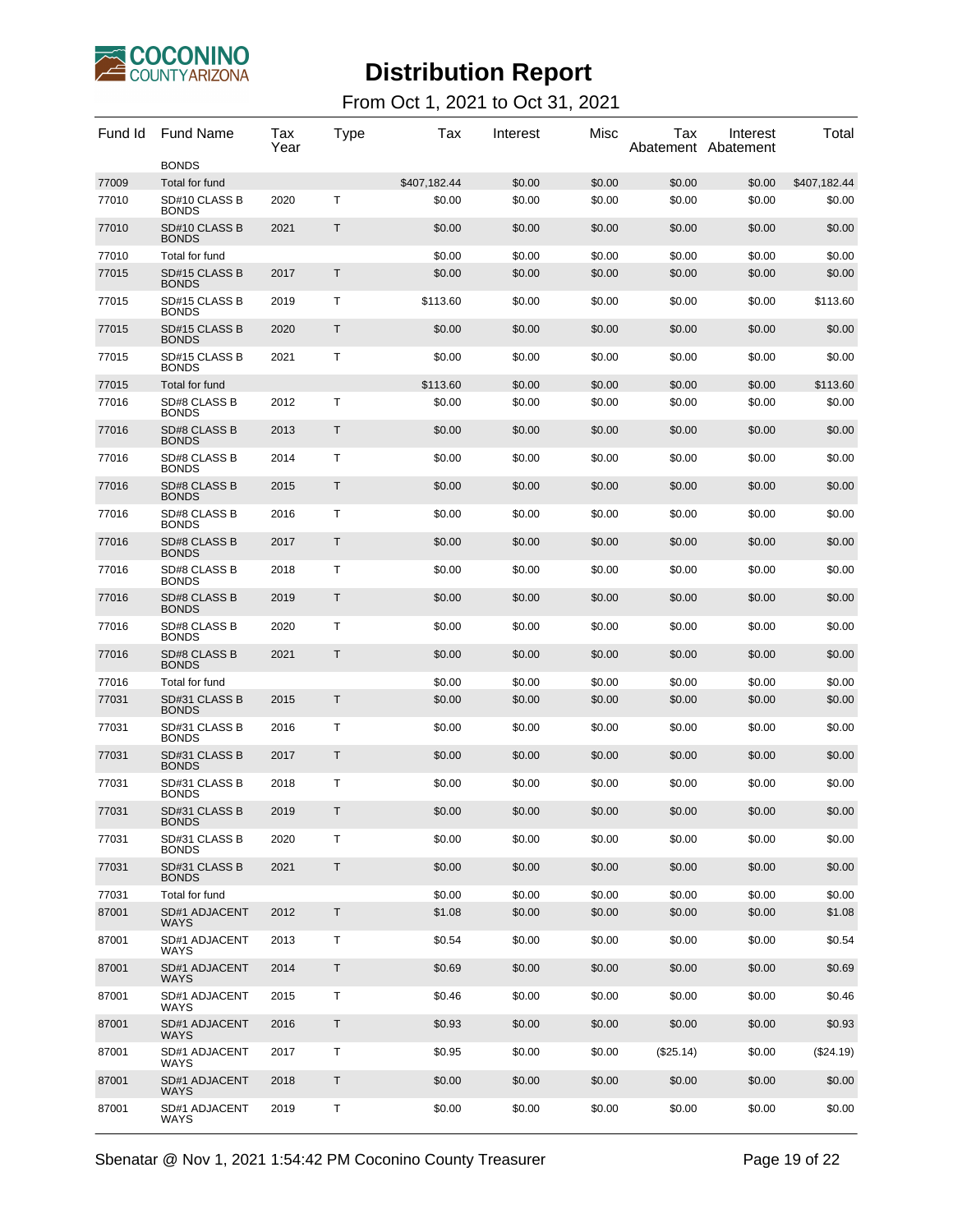

| Fund Id        | <b>Fund Name</b>                                      | Tax<br>Year | Type | Tax                    | Interest         | Misc             | Tax<br>Abatement    | Interest<br>Abatement | Total                  |
|----------------|-------------------------------------------------------|-------------|------|------------------------|------------------|------------------|---------------------|-----------------------|------------------------|
| 87001          | SD#1 ADJACENT<br><b>WAYS</b>                          | 2020        | Т    | \$705.41               | \$0.00           | \$0.00           | (\$36.53)           | \$0.00                | \$668.88               |
| 87001          | SD#1 ADJACENT<br><b>WAYS</b>                          | 2021        | т    | \$204,680.85           | \$0.00           | \$0.00           | \$0.00              | \$0.00                | \$204,680.85           |
| 87001<br>87002 | Total for fund<br><b>SD#2 ADJACENT</b><br><b>WAYS</b> | 2011        | Т    | \$205,390.91<br>\$0.00 | \$0.00<br>\$0.00 | \$0.00<br>\$0.00 | (\$61.67)<br>\$0.00 | \$0.00<br>\$0.00      | \$205,329.24<br>\$0.00 |
| 87002          | SD#2 ADJACENT<br><b>WAYS</b>                          | 2012        | Т    | \$0.00                 | \$0.00           | \$0.00           | \$0.00              | \$0.00                | \$0.00                 |
| 87002          | <b>SD#2 ADJACENT</b><br>WAYS                          | 2013        | Т    | \$0.00                 | \$0.00           | \$0.00           | \$0.00              | \$0.00                | \$0.00                 |
| 87002          | <b>SD#2 ADJACENT</b><br><b>WAYS</b>                   | 2014        | Τ    | \$0.00                 | \$0.00           | \$0.00           | \$0.00              | \$0.00                | \$0.00                 |
| 87002          | SD#2 ADJACENT<br><b>WAYS</b>                          | 2015        | т    | \$0.00                 | \$0.00           | \$0.00           | \$0.00              | \$0.00                | \$0.00                 |
| 87002          | <b>SD#2 ADJACENT</b><br><b>WAYS</b>                   | 2016        | Т    | \$0.00                 | \$0.00           | \$0.00           | \$0.00              | \$0.00                | \$0.00                 |
| 87002          | SD#2 ADJACENT<br><b>WAYS</b>                          | 2017        | Т    | \$0.00                 | \$0.00           | \$0.00           | \$0.00              | \$0.00                | \$0.00                 |
| 87002          | <b>SD#2 ADJACENT</b><br><b>WAYS</b>                   | 2018        | Τ    | \$0.00                 | \$0.00           | \$0.00           | \$0.00              | \$0.00                | \$0.00                 |
| 87002          | <b>SD#2 ADJACENT</b><br><b>WAYS</b>                   | 2019        | т    | \$0.00                 | \$0.00           | \$0.00           | \$0.00              | \$0.00                | \$0.00                 |
| 87002          | <b>SD#2 ADJACENT</b><br><b>WAYS</b>                   | 2020        | Т    | \$0.00                 | \$0.00           | \$0.00           | \$0.00              | \$0.00                | \$0.00                 |
| 87002          | <b>SD#2 ADJACENT</b><br><b>WAYS</b>                   | 2021        | т    | \$0.00                 | \$0.00           | \$0.00           | \$0.00              | \$0.00                | \$0.00                 |
| 87002          | Total for fund                                        |             |      | \$0.00                 | \$0.00           | \$0.00           | \$0.00              | \$0.00                | \$0.00                 |
| 87004          | SD#4 ADJACENT<br>WAYS                                 | 2020        | т    | \$0.00                 | \$0.00           | \$0.00           | \$0.00              | \$0.00                | \$0.00                 |
| 87004          | <b>SD#4 ADJACENT</b><br><b>WAYS</b>                   | 2021        | Τ    | \$0.00                 | \$0.00           | \$0.00           | \$0.00              | \$0.00                | \$0.00                 |
| 87004          | Total for fund                                        |             |      | \$0.00                 | \$0.00           | \$0.00           | \$0.00              | \$0.00                | \$0.00                 |
| 87005          | <b>SD#5 ADJACENT</b><br><b>WAYS</b>                   | 2020        | Τ    | \$0.00                 | \$0.00           | \$0.00           | \$0.00              | \$0.00                | \$0.00                 |
| 87005          | SD#5 ADJACENT<br><b>WAYS</b>                          | 2021        | Т    | \$0.00                 | \$0.00           | \$0.00           | \$0.00              | \$0.00                | \$0.00                 |
| 87005          | Total for fund                                        |             |      | \$0.00                 | \$0.00           | \$0.00           | \$0.00              | \$0.00                | \$0.00                 |
| 87006          | SD#6 ADJACENT<br>WAYS                                 | 2020        | Т    | \$0.00                 | \$0.00           | \$0.00           | \$0.00              | \$0.00                | \$0.00                 |
| 87006          | <b>SD#6 ADJACENT</b><br><b>WAYS</b>                   | 2021        | Τ    | \$0.00                 | \$0.00           | \$0.00           | \$0.00              | \$0.00                | \$0.00                 |
| 87006          | Total for fund                                        |             |      | \$0.00                 | \$0.00           | \$0.00           | \$0.00              | \$0.00                | \$0.00                 |
| 87009          | <b>SD#9 ADJACENT</b><br>WAYS                          | 2020        | Τ    | \$0.00                 | \$0.00           | \$0.00           | \$0.00              | \$0.00                | \$0.00                 |
| 87009          | <b>SD#9 ADJACENT</b><br>WAYS                          | 2021        | Τ    | \$0.00                 | \$0.00           | \$0.00           | \$0.00              | \$0.00                | \$0.00                 |
| 87009          | Total for fund                                        |             |      | \$0.00                 | \$0.00           | \$0.00           | \$0.00              | \$0.00                | \$0.00                 |
| 87010          | SD#10 ADJACENT<br><b>WAYS</b>                         | 2020        | T    | \$0.00                 | \$0.00           | \$0.00           | \$0.00              | \$0.00                | \$0.00                 |
| 87010          | SD#10 ADJACENT<br><b>WAYS</b>                         | 2021        | Τ    | \$0.00                 | \$0.00           | \$0.00           | \$0.00              | \$0.00                | \$0.00                 |
| 87010          | Total for fund                                        |             |      | \$0.00                 | \$0.00           | \$0.00           | \$0.00              | \$0.00                | \$0.00                 |
| 87015          | SD#15 ADJACENT<br><b>WAYS</b>                         | 2017        | T    | \$0.00                 | \$0.00           | \$0.00           | \$0.00              | \$0.00                | \$0.00                 |
| 87015          | SD#15 ADJACENT<br><b>WAYS</b>                         | 2019        | Τ    | \$0.00                 | \$0.00           | \$0.00           | \$0.00              | \$0.00                | \$0.00                 |
| 87015          | SD#15 ADJACENT<br><b>WAYS</b>                         | 2020        | T    | \$0.00                 | \$0.00           | \$0.00           | \$0.00              | \$0.00                | \$0.00                 |
| 87015          | SD#15 ADJACENT<br><b>WAYS</b>                         | 2021        | Τ    | \$0.00                 | \$0.00           | \$0.00           | \$0.00              | \$0.00                | \$0.00                 |
| 87015          | Total for fund                                        |             |      | \$0.00                 | \$0.00           | \$0.00           | \$0.00              | \$0.00                | \$0.00                 |
| 87016          | SD#8 ADJACENT<br>WAYS                                 | 2012        | Τ    | \$0.00                 | \$0.00           | \$0.00           | \$0.00              | \$0.00                | \$0.00                 |
| 87016          | <b>SD#8 ADJACENT</b><br><b>WAYS</b>                   | 2013        | T    | \$0.00                 | \$0.00           | \$0.00           | \$0.00              | \$0.00                | \$0.00                 |
| 87016          | SD#8 ADJACENT<br>WAYS                                 | 2014        | т    | \$0.58                 | \$0.00           | \$0.00           | \$0.00              | \$0.00                | \$0.58                 |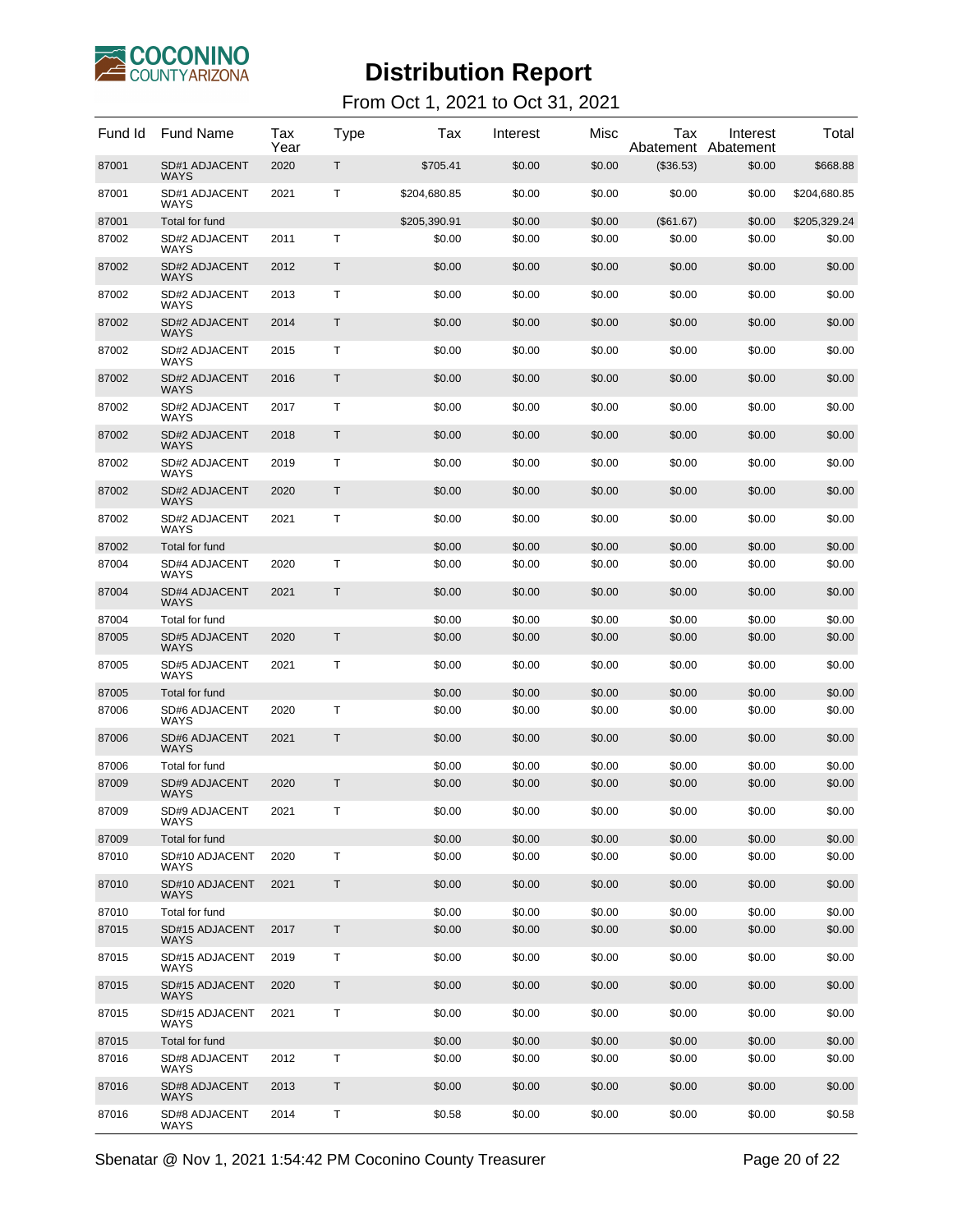

From Oct 1, 2021 to Oct 31, 2021

| Fund Id | <b>Fund Name</b>                    | Tax<br>Year | Type    | Tax                 | Interest    | Misc         | Tax           | Interest<br>Abatement Abatement | Total                     |
|---------|-------------------------------------|-------------|---------|---------------------|-------------|--------------|---------------|---------------------------------|---------------------------|
| 87016   | <b>SD#8 ADJACENT</b><br><b>WAYS</b> | 2015        | Т       | \$0.59              | \$0.00      | \$0.00       | \$0.00        | \$0.00                          | \$0.59                    |
| 87016   | SD#8 ADJACENT<br>WAYS               | 2016        | т       | \$0.65              | \$0.00      | \$0.00       | \$0.00        | \$0.00                          | \$0.65                    |
| 87016   | <b>SD#8 ADJACENT</b><br><b>WAYS</b> | 2017        | Τ       | \$1.53              | \$0.00      | \$0.00       | \$0.00        | \$0.00                          | \$1.53                    |
| 87016   | SD#8 ADJACENT<br>WAYS               | 2018        | т       | \$1.71              | \$0.00      | \$0.00       | \$0.00        | \$0.00                          | \$1.71                    |
| 87016   | <b>SD#8 ADJACENT</b><br><b>WAYS</b> | 2019        | Τ       | \$0.00              | \$0.00      | \$0.00       | \$0.00        | \$0.00                          | \$0.00                    |
| 87016   | SD#8 ADJACENT<br>WAYS               | 2020        | т       | \$38.12             | \$0.00      | \$0.00       | \$0.00        | \$0.00                          | \$38.12                   |
| 87016   | <b>SD#8 ADJACENT</b><br><b>WAYS</b> | 2021        | Τ       | \$15,664.94         | \$0.00      | \$0.00       | \$0.00        | \$0.00                          | \$15,664.94               |
| 87016   | Total for fund                      |             |         | \$15,708.12         | \$0.00      | \$0.00       | \$0.00        | \$0.00                          | \$15,708.12               |
| 87031   | SD#31 ADJACENT<br><b>WAYS</b>       | 2015        | T       | \$0.00              | \$0.00      | \$0.00       | \$0.00        | \$0.00                          | \$0.00                    |
| 87031   | SD#31 ADJACENT<br>WAYS              | 2016        | т       | \$0.00              | \$0.00      | \$0.00       | \$0.00        | \$0.00                          | \$0.00                    |
| 87031   | SD#31 ADJACENT<br>WAYS              | 2017        | Т       | \$0.00              | \$0.00      | \$0.00       | \$0.00        | \$0.00                          | \$0.00                    |
| 87031   | SD#31 ADJACENT<br>WAYS              | 2018        | т       | \$0.00              | \$0.00      | \$0.00       | \$0.00        | \$0.00                          | \$0.00                    |
| 87031   | SD#31 ADJACENT<br>WAYS              | 2019        | Τ       | \$0.00              | \$0.00      | \$0.00       | \$0.00        | \$0.00                          | \$0.00                    |
| 87031   | SD#31 ADJACENT<br>WAYS              | 2020        | т       | \$0.00              | \$0.00      | \$0.00       | \$0.00        | \$0.00                          | \$0.00                    |
| 87031   | SD#31 ADJACENT<br><b>WAYS</b>       | 2021        | Т       | \$0.00              | \$0.00      | \$0.00       | \$0.00        | \$0.00                          | \$0.00                    |
| 87031   | Total for fund                      |             |         | \$0.00              | \$0.00      | \$0.00       | \$0.00        | \$0.00                          | \$0.00                    |
|         | <b>Yearly Type Total</b>            | 2008        | T       | \$23.58             | \$183.10    | \$0.00       | \$0.00        | \$0.00                          | \$206.68                  |
|         | <b>Total For Year</b>               | 2008        |         | \$23.58             | \$183.10    | \$0.00       | \$0.00        | \$0.00                          | \$206.68                  |
|         | <b>Yearly Type Total</b>            | 2009        | Τ       | \$26.60             | \$129.01    | \$0.00       | \$0.00        | \$0.00                          | \$155.61                  |
|         | <b>Total For Year</b>               | 2009        |         | \$26.60             | \$129.01    | \$0.00       | \$0.00        | \$0.00                          | \$155.61                  |
|         | <b>Yearly Type Total</b>            | 2010        | T.      | \$212.31            | \$266.47    | \$0.00       | \$0.00        | \$0.00                          | \$478.78                  |
|         | <b>Total For Year</b>               | 2010        |         | \$212.31            | \$266.47    | \$0.00       | \$0.00        | \$0.00                          | \$478.78                  |
|         | <b>Yearly Type Total</b>            | 2011        | T.      | \$37.46             | \$126.48    | \$0.00       | \$0.00        | \$0.00                          | \$163.94                  |
|         | <b>Total For Year</b>               | 2011        |         | \$37.46             | \$126.48    | \$0.00       | \$0.00        | \$0.00                          | \$163.94                  |
|         | <b>Yearly Type Total</b>            | 2012        | Τ       | \$382.16            | \$190.16    | \$0.00       | \$0.00        | \$0.00                          | \$572.32                  |
|         | <b>Total For Year</b>               | 2012        |         | \$382.16            | \$190.16    | \$0.00       | \$0.00        | \$0.00                          | \$572.32                  |
|         | <b>Yearly Type Total</b>            | 2013        | Τ       | \$752.59            | \$735.24    | \$0.00       | \$0.00        | \$0.00                          | \$1,487.83                |
|         | <b>Total For Year</b>               | 2013        |         | \$752.59            | \$735.24    | \$0.00       | \$0.00        | \$0.00                          | \$1,487.83                |
|         | <b>Yearly Type Total</b>            | 2014        | T       | \$506.47            | \$881.90    | \$0.00       | \$0.00        | \$0.00                          | \$1,388.37                |
|         | <b>Total For Year</b>               | 2014        |         | \$506.47            | \$881.90    | \$0.00       | \$0.00        | \$0.00                          | \$1,388.37                |
|         | Yearly Type Total                   | 2015        | Τ       | \$473.76            | \$442.83    | \$0.00       | \$0.00        | \$0.00                          | \$916.59                  |
|         | <b>Total For Year</b>               | 2015        |         | \$473.76            | \$442.83    | \$0.00       | \$0.00        | \$0.00                          | \$916.59                  |
|         | <b>Yearly Type Total</b>            | 2016        | T       | \$581.45            | \$427.16    | \$0.00       | \$0.00        | \$0.00                          | \$1,008.61                |
|         | <b>Total For Year</b>               | 2016        |         | \$581.45            | \$427.16    | \$0.00       | \$0.00        | \$0.00                          | \$1,008.61                |
|         | Yearly Type Total                   | 2017        | Τ       | \$801.13            | \$487.80    | \$0.00       | (\$6,899.54)  | (\$51.74)                       | (\$5,662.35)              |
|         | <b>Total For Year</b>               | 2017        |         | \$801.13            | \$487.80    | \$0.00       | (\$6,899.54)  | (\$51.74)                       | (\$5,662.35)              |
|         | <b>Yearly Type Total</b>            | 2018        | $\sf T$ | \$2,661.83          | \$561.39    | \$0.00       | (\$8,508.36)  | (\$68.70)                       | (\$5,353.84)              |
|         | <b>Total For Year</b>               | 2018        |         | \$2,661.83          | \$561.39    | \$0.00       | (\$8,508.36)  | (\$68.70)                       | (\$5,353.84)              |
|         | <b>Yearly Type Total</b>            | 2019        | Τ       | \$3,108.56          | \$711.73    | \$0.00       | (\$9,407.44)  | (\$70.56)                       | (\$5,657.71)              |
|         | <b>Total For Year</b>               | 2019        |         | \$3,108.56          | \$711.73    | \$0.00       | (\$9,407.44)  | (\$70.56)                       | (\$5,657.71)              |
|         | Yearly Type Total                   | 2020        | T       | \$247,680.76        | \$27,439.16 | \$2,847.70   | (\$10,404.98) | (\$78.32)                       | \$267,484.32              |
|         | <b>Total For Year</b>               | 2020        |         | \$247,680.76        | \$27,439.16 | \$2,847.70   | (\$10,404.98) | (\$78.32)                       | \$267,484.32              |
|         | Yearly Type Total                   | 2021        | $\sf T$ | \$60,975,730.0<br>7 | \$0.00      | \$812,088.30 | \$0.00        |                                 | \$0.00 \$61,787,818.3     |
|         | <b>Total For Year</b>               | 2021        |         | \$60,975,730.0<br>7 | \$0.00      | \$812,088.30 | \$0.00        | \$0.00                          | \$61,787,818.3            |
|         | <b>Total For Type</b>               |             | $\sf T$ | \$61,232,978.7<br>3 | \$32,582.43 | \$814,936.00 | (\$35,220.32) | (\$269.32)                      | \$62,045,007.5<br>2       |
|         | <b>Grand Total</b>                  |             |         | \$61,232,978.7      | \$32,582.43 | \$814,936.00 | (\$35,220.32) |                                 | (\$269.32) \$62,045,007.5 |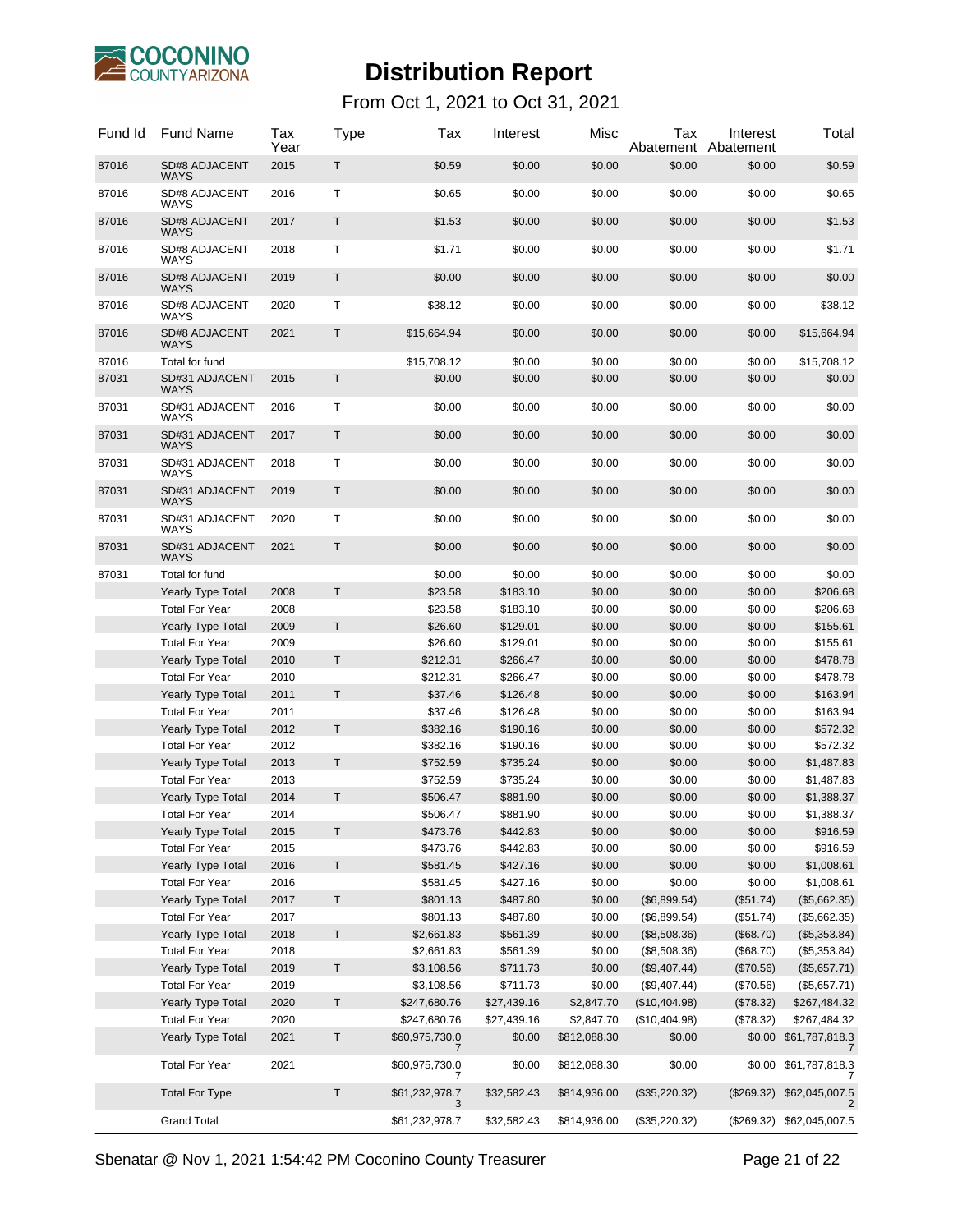

# **Distribution Report**

From Oct 1, 2021 to Oct 31, 2021

| Fund Id | <b>Fund Name</b> | Tax<br>Year | $T$ vpe | тах | Interest | Misc | Тах | Interest<br>Abatement Abatement | Total |
|---------|------------------|-------------|---------|-----|----------|------|-----|---------------------------------|-------|
|         |                  |             |         |     |          |      |     |                                 |       |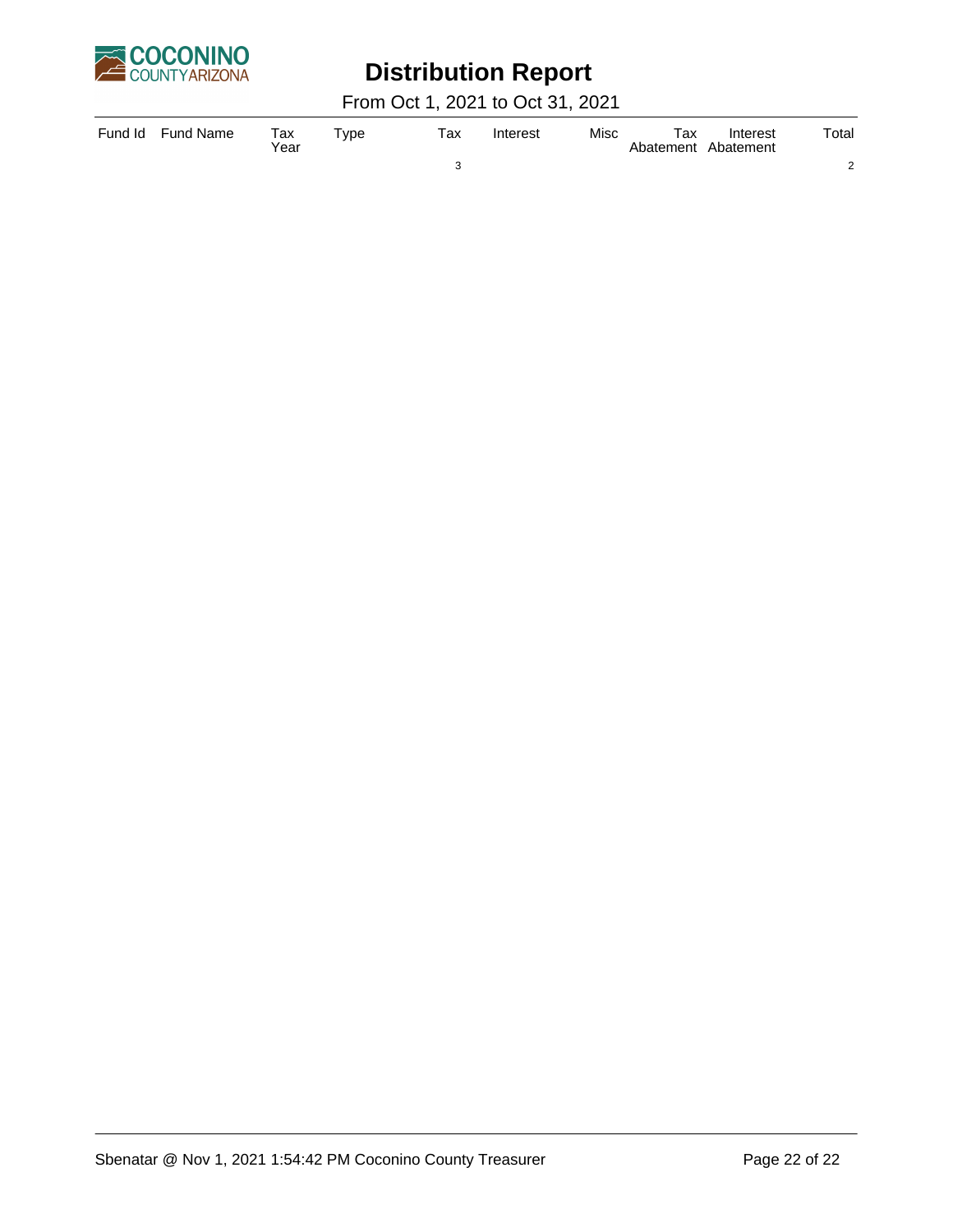

**ECOUNTYARIZONA**<br>Coconino County Treasurer, Start Year: 2010, Receivable On 10/31/21,

| <b>Authority</b>                   | Year  | Assessed | <b>Adjusted</b><br>Assessed | <b>Billed</b>  | <b>Adjusted</b> | Outstanding  | <b>Collected</b> | <b>Percent</b><br><b>Collected</b> |
|------------------------------------|-------|----------|-----------------------------|----------------|-----------------|--------------|------------------|------------------------------------|
| <b>Assessor Special Assessment</b> |       |          |                             |                |                 |              |                  |                                    |
| 20001 FLAG DWTN REV DIST           | 2014  | \$0      | \$0                         | \$127,502.00   | \$0.00          | \$0.00       | \$127,502.00     | 100%                               |
| 20001 FLAG DWTN REV DIST           | 2015  | \$0      | \$0                         | \$127,366.00   | \$0.00          | \$0.00       | \$127,366.00     | 100%                               |
| 20001 FLAG DWTN REV DIST           | 2016  | \$0      | \$0                         | \$131,906.00   | \$0.00          | \$0.00       | \$131,906.00     | 100%                               |
| 20001 FLAG DWTN REV DIST           | 2017  | \$0      | \$0                         | \$132,007.00   | \$0.00          | \$0.00       | \$132,007.00     | 100%                               |
| 20001 FLAG DWTN REV DIST           | 2018  | \$0      | \$0                         | \$150,530.00   | \$0.00          | \$0.00       | \$150,530.00     | 100%                               |
| 20001 FLAG DWTN REV DIST           | 2019  | \$0      | \$0                         | \$155,930.00   | \$0.00          | \$0.00       | \$155,930.00     | 100%                               |
| 20001 FLAG DWTN REV DIST           | 2020  | \$0      | \$0                         | \$155,936.00   | \$0.00          | \$0.00       | \$155,936.00     | 100%                               |
| 20001 FLAG DWTN REV DIST           | 2021  | \$0      | \$0                         | \$155,938.00   | \$0.00          | \$106,982.50 | \$48,955.50      | 31.39%                             |
| 20001                              | Total | \$0      | \$0                         | \$1,137,115.00 | \$0.00          | \$106,982.50 | \$1,030,132.50   | 90.59%                             |
| 28267 TUSAYAN SPECIAL SLID         | 2010  | \$0      | \$0                         | \$14,100.18    | \$0.00          | \$0.00       | \$14,100.18      | 100%                               |
| 28267 TUSAYAN SLID #87-48          | 2011  | \$0      | \$0                         | \$14,700.16    | \$0.00          | \$0.00       | \$14.700.16      | 100%                               |
| 28267 TUSAYAN SLID #87-48          | 2012  | \$0      | \$0                         | \$15,600.10    | \$0.00          | \$0.00       | \$15,600.10      | 100%                               |
| 28267 TUSAYAN SLID #87-48          | 2013  | \$0      | \$0                         | \$11,400.08    | \$0.00          | \$0.00       | \$11,400.08      | 100%                               |
| 28267 TUSAYAN SLID #87-48          | 2014  | \$0      | \$0                         | \$11,400.08    | \$0.00          | \$0.00       | \$11,400.08      | 100%                               |
| 28267 TUSAYAN SLID #87-48          | 2015  | \$0      | \$0                         | \$11,400.08    | \$0.00          | \$0.00       | \$11,400.08      | 100%                               |
| 28267 TUSAYAN SLID #87-48          | 2016  | \$0      | \$0                         | \$11.400.08    | \$0.00          | \$0.00       | \$11,400.08      | 100%                               |
| 28267 TUSAYAN SLID #87-48          | 2017  | \$0      | \$0                         | \$11,400.08    | \$0.00          | \$0.00       | \$11,400.08      | 100%                               |
| 28267 TUSAYAN SLID #87-48          | 2018  | \$0      | \$0                         | \$11,400.08    | \$0.00          | \$0.00       | \$11,400.08      | 100%                               |
| 28267 TUSAYAN SLID #87-48          | 2019  | \$0      | \$0                         | \$11,400.08    | \$0.00          | \$0.00       | \$11,400.08      | 100%                               |
| 28267 TUSAYAN SLID #87-48          | 2020  | \$0      | \$0                         | \$11,400.08    | \$0.00          | \$0.00       | \$11,400.08      | 100%                               |
| 28267 TUSAYAN SLID #87-48          | 2021  | \$0      | \$0                         | \$11,400.14    | \$0.00          | \$8,276.55   | \$3,123.59       | 27.4%                              |
| 28267                              | Total | \$0      | \$0                         | \$147,001.22   | \$0.00          | \$8,276.55   | \$138,724.67     | 94.37%                             |
| 28285 WID-MAJESTIC VIEW DOM        | 2014  | \$0      | \$0                         | \$26,200.24    | \$0.00          | \$0.00       | \$26,200.24      | 100%                               |
| 28285 WID-MAJESTIC VIEW DOM        | 2015  | \$0      | \$0                         | \$26,200.24    | \$0.00          | \$0.00       | \$26,200.24      | 100%                               |
| 28285 WID-MAJESTIC VIEW DOM        | 2016  | \$0      | \$0                         | \$26,200.24    | \$0.00          | \$0.00       | \$26,200.24      | 100%                               |
| 28285 WID-MAJESTIC VIEW DOM        | 2017  | \$0      | \$0                         | \$26,200.24    | \$0.00          | \$0.00       | \$26,200.24      | 100%                               |
| 28285 WID-MAJESTIC VIEW DOM        | 2018  | \$0      | \$0                         | \$27,000.20    | \$0.00          | \$0.00       | \$27,000.20      | 100%                               |
| 28285 WID-MAJESTIC VIEW DOM        | 2019  | \$0      | \$0                         | \$29,200.26    | \$0.00          | \$0.00       | \$29,200.26      | 100%                               |
| 28285 WID-MAJESTIC VIEW DOM        | 2020  | \$0      | \$0                         | \$29,200.54    | \$0.00          | \$256.80     | \$28,943.74      | 99.12%                             |
| 28285 WID-MAJESTIC VIEW DOM        | 2021  | \$0      | \$0                         | \$30,000.56    | \$0.00          | \$15,076.20  | \$14,924.36      | 49.75%                             |
| 28285                              | Total | \$0      | \$0                         | \$220,202.52   | \$0.00          | \$15,333.00  | \$204,869.52     | 93.04%                             |
| <b>Total Assessor Special Asse</b> | 2010  | \$0      | \$0                         | \$14,100.18    | \$0.00          | \$0.00       | \$14,100.18      | 100%                               |
| Total Assessor Special Asse        | 2011  | \$0      | \$0                         | \$14,700.16    | \$0.00          | \$0.00       | \$14,700.16      | 100%                               |
| <b>Total Assessor Special Asse</b> | 2012  | \$0      | \$0                         | \$15,600.10    | \$0.00          | \$0.00       | \$15,600.10      | 100%                               |
| Total Assessor Special Asse        | 2013  | \$0      | \$0                         | \$11,400.08    | \$0.00          | \$0.00       | \$11,400.08      | 100%                               |
| Total Assessor Special Asse        | 2014  | \$0      | \$0                         | \$165,102.32   | \$0.00          | \$0.00       | \$165,102.32     | 100%                               |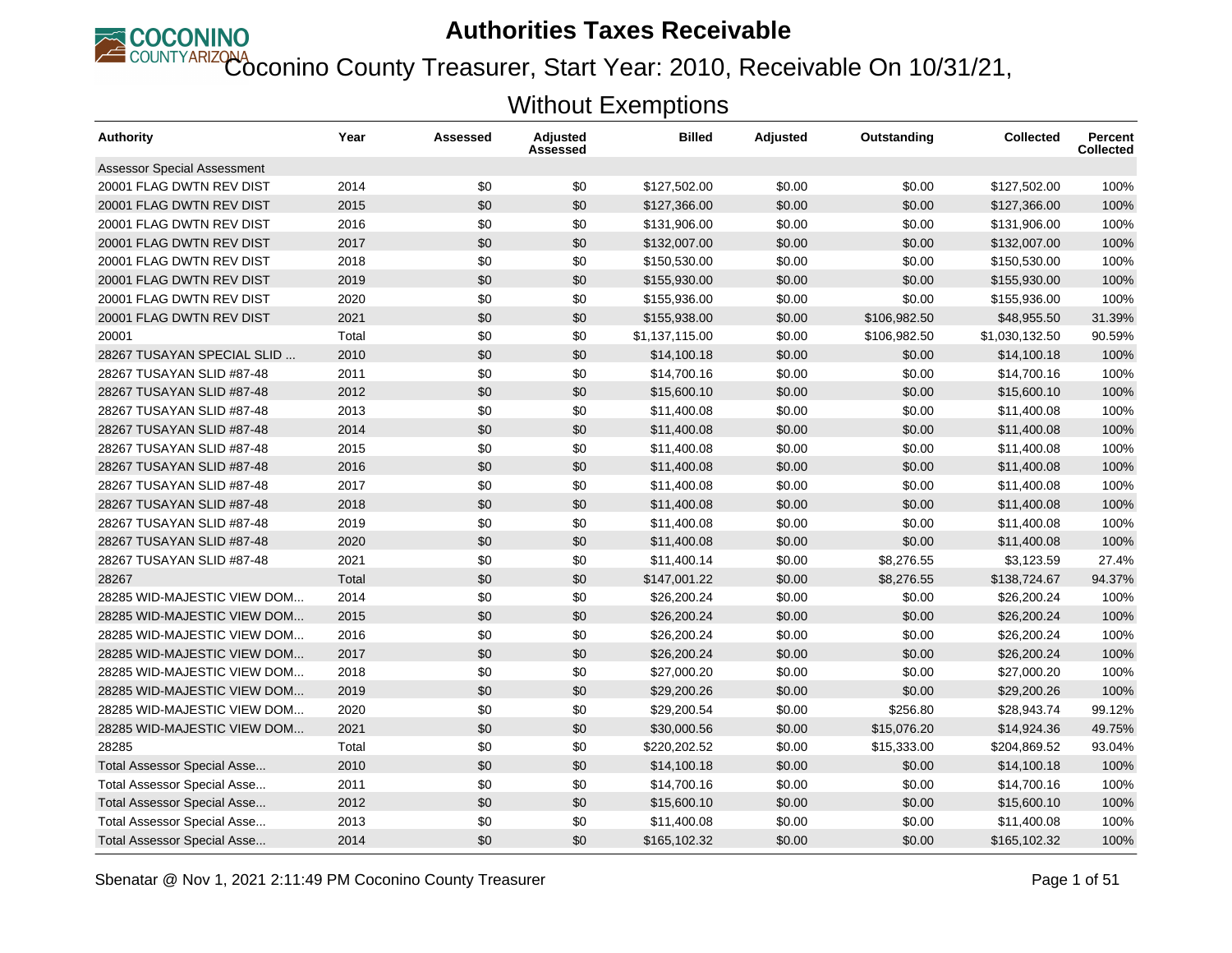

Coconino County Treasurer, Start Year: 2010, Receivable On 10/31/21,

| <b>Authority</b>                   | Year  | Assessed         | Adjusted<br>Assessed | <b>Billed</b>    | <b>Adjusted</b> | Outstanding    | <b>Collected</b> | <b>Percent</b><br><b>Collected</b> |
|------------------------------------|-------|------------------|----------------------|------------------|-----------------|----------------|------------------|------------------------------------|
| Total Assessor Special Asse        | 2015  | \$0              | \$0                  | \$164,966.32     | \$0.00          | \$0.00         | \$164,966.32     | 100%                               |
| <b>Total Assessor Special Asse</b> | 2016  | \$0              | \$0                  | \$169,506.32     | \$0.00          | \$0.00         | \$169,506.32     | 100%                               |
| Total Assessor Special Asse        | 2017  | \$0              | \$0                  | \$169,607.32     | \$0.00          | \$0.00         | \$169,607.32     | 100%                               |
| Total Assessor Special Asse        | 2018  | \$0              | \$0                  | \$188,930.28     | \$0.00          | \$0.00         | \$188,930.28     | 100%                               |
| Total Assessor Special Asse        | 2019  | \$0              | \$0                  | \$196,530.34     | \$0.00          | \$0.00         | \$196,530.34     | 100%                               |
| <b>Total Assessor Special Asse</b> | 2020  | \$0              | \$0                  | \$196,536.62     | \$0.00          | \$256.80       | \$196,279.82     | 99.87%                             |
| Total Assessor Special Asse        | 2021  | \$0              | \$0                  | \$197,338.70     | \$0.00          | \$130,335.25   | \$67,003.45      | 33.95%                             |
| <b>Total Assessor Special Asse</b> | Total | \$0              | \$0                  | \$1,504,318.74   | \$0.00          | \$130,592.05   | \$1,373,726.69   | 91.32%                             |
| Tax                                |       |                  |                      |                  |                 |                |                  |                                    |
| 02000 COCONINO COUNTY              | 2010  | \$1,926,843,761  | (\$13,833,899)       | \$7,630,765.06   | (\$48,406.17)   | \$2,170.33     | \$7,580,188.56   | 99.97%                             |
| 02000 COCONINO COUNTY              | 2011  | \$1,807,720,013  | (\$7,747,907)        | \$7,774,868.78   | (\$33,530.16)   | \$5,794.17     | \$7,735,544.45   | 99.93%                             |
| 02000 COCONINO COUNTY              | 2012  | \$1,749,227,016  | (\$8,058,922)        | \$7,836,341.33   | (\$36,370.73)   | \$6,755.84     | \$7,793,214.76   | 99.91%                             |
| 02000 COCONINO COUNTY              | 2013  | \$1,522,488,805  | (\$5,597,416)        | \$8,321,922.86   | (\$31,748.14)   | \$10,161.81    | \$8,280,012.91   | 99.88%                             |
| 02000 COCONINO COUNTY              | 2014  | \$1,512,823,764  | (\$1,807,131)        | \$8,541,404.28   | (\$10,202.68)   | \$11,035.74    | \$8,520,165.86   | 99.87%                             |
| 02000 COCONINO COUNTY              | 2015  | \$1,539,510,959  | (\$2,425,651)        | \$8,828,937.74   | (\$13,952.75)   | \$12,132.33    | \$8,802,852.66   | 99.86%                             |
| 02000 COCONINO COUNTY              | 2016  | \$1,579,621,630  | (\$9,640,923)        | \$9,142,852.45   | (\$55,503.22)   | \$13,126.30    | \$9,074,222.93   | 99.86%                             |
| 02000 COCONINO COUNTY              | 2017  | \$1,655,713,699  | (\$10,710,613)       | \$9,401,146.20   | (\$60, 814.85)  | \$14,339.31    | \$9,325,992.04   | 99.85%                             |
| 02000 COCONINO COUNTY              | 2018  | \$1,733,433,755  | (\$8,912,768)        | \$9,688,161.17   | (\$50,094.39)   | \$16,376.66    | \$9,621,690.12   | 99.83%                             |
| 02000 COCONINO COUNTY              | 2019  | \$1,833,563,380  | (\$13,676,741)       | \$9,925,084.58   | (\$73,992.00)   | \$18,059.71    | \$9,833,032.87   | 99.82%                             |
| 02000 COCONINO COUNTY              | 2020  | \$1,932,414,708  | (\$11,757,650)       | \$10,228,277.13  | $(\$62,233.23)$ | \$106,424.33   | \$10,059,619.57  | 98.95%                             |
| 02000 COCONINO COUNTY              | 2021  | \$1,985,130,479  | (\$2,292)            | \$10,282,971.64  | (\$11.89)       | \$6,282,920.53 | \$4,000,039.22   | 38.9%                              |
| 02000                              | Total | \$20,778,491,969 | (\$94,171,913)       | \$107,602,733.22 | (\$476,860.21)  | \$6,499,297.06 | \$100,626,575.95 | 93.93%                             |
| 02001 STATE SCHOOL TAX EQUA        | 2010  | \$1,926,843,761  | (\$13,833,899)       | \$6,879,849.90   | (\$43,642.68)   | \$1,956.78     | \$6,834,250.44   | 99.97%                             |
| 02001 ST SCHL EQUALIZATION         | 2011  | \$1,807,720,013  | (\$7,747,907)        | \$7,695,367.47   | (\$33,187.32)   | \$5,734.99     | \$7,656,445.16   | 99.93%                             |
| 02001 ST SCHL EQUALIZATION         | 2012  | \$1,749,227,016  | (\$8,058,922)        | \$8,250,897.77   | (\$38,294.82)   | \$7,113.22     | \$8,205,489.73   | 99.91%                             |
| 02001 ST SCHL EQUALIZATION         | 2013  | \$1,522,488,805  | (\$5,597,416)        | \$7,799,709.34   | (\$29,755.80)   | \$9,524.23     | \$7,760,429.31   | 99.88%                             |
| 02001 ST SCHL EQUALIZATION         | 2014  | \$1,512,823,764  | (\$1,807,131)        | \$7,698,761.38   | (\$9,196.09)    | \$9,947.01     | \$7,679,618.28   | 99.87%                             |
| 02001 ST SCHL EQUALIZATION         | 2015  | \$1,539,510,959  | (\$2,425,651)        | \$7,780,549.36   | (\$12,295.96)   | \$10,691.65    | \$7,757,561.75   | 99.86%                             |
| 02001 ST SCHL EQUALIZATION         | 2016  | \$1,579,621,630  | (\$9,640,923)        | \$7,913,906.48   | (\$48,042.69)   | \$11,361.93    | \$7,854,501.86   | 99.86%                             |
| 02001 ST SCHL EQUALIZATION         | 2017  | \$1,655,713,699  | (\$10,710,613)       | \$8,071,607.52   | (\$52,214.26)   | \$12,311.39    | \$8,007,081.87   | 99.85%                             |
| 02001 ST SCHL EQUALIZATION         | 2018  | \$1,733,433,755  | (\$8,912,768)        | \$8,218,209.34   | (\$42,493.73)   | \$13,891.95    | \$8,161,823.66   | 99.83%                             |
| 02001 ST SCHL EQUALIZATION         | 2019  | \$1,833,563,380  | (\$13,676,741)       | \$8,372,055.51   | (\$62,414.14)   | \$15,233.85    | \$8,294,407.52   | 99.82%                             |
| 02001 ST SCHL EQUALIZATION         | 2020  | \$1,932,414,708  | (\$11,757,650)       | \$8,552,872.56   | (\$52,039.35)   | \$88,991.85    | \$8,411,841.36   | 98.95%                             |
| 02001 ST SCHL EQUALIZATION         | 2021  | \$1,985,130,479  | (\$2,292)            | \$8,462,607.68   | (\$9.76)        | \$5,170,673.74 | \$3,291,924.18   | 38.9%                              |
| 02001                              | Total | \$20,778,491,969 | (\$94,171,913)       | \$95,696,394.31  | (\$423,586.60)  | \$5,357,432.59 | \$89,915,375.12  | 94.38%                             |
| 03000 MOBILE HOME RELOCATIO        | 2010  | \$0              | \$0                  | \$18,496.82      | (\$277.02)      | \$656.43       | \$17,563.37      | 96.4%                              |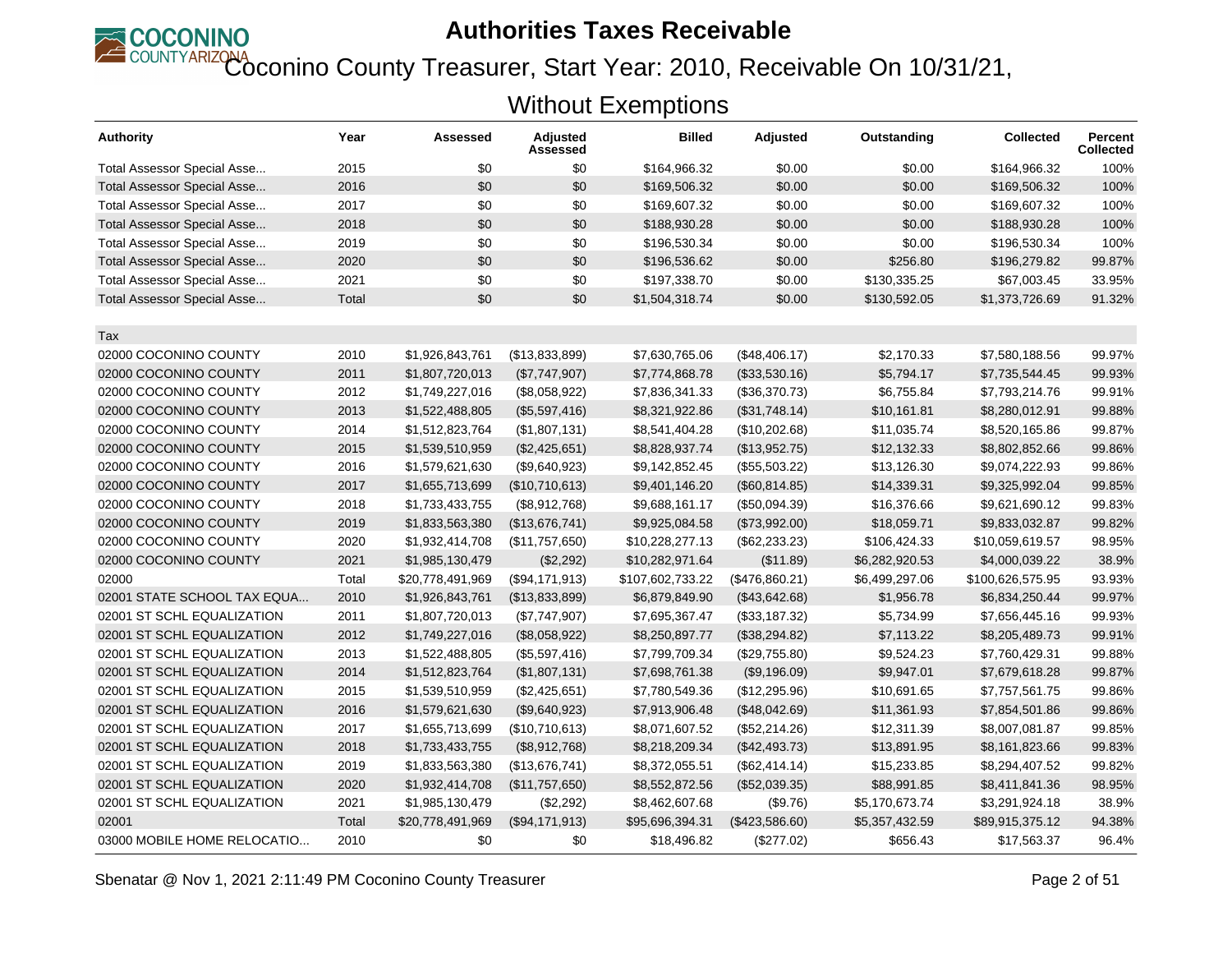

Coconino County Treasurer, Start Year: 2010, Receivable On 10/31/21,

| Authority                    | Year  | Assessed        | Adjusted<br>Assessed | <b>Billed</b>   | <b>Adjusted</b> | Outstanding    | <b>Collected</b> | <b>Percent</b><br><b>Collected</b> |
|------------------------------|-------|-----------------|----------------------|-----------------|-----------------|----------------|------------------|------------------------------------|
| 03000 MOBILE HOME RELOCATION | 2011  | \$0             | \$0                  | \$23,201.80     | (\$578.63)      | \$884.98       | \$21.738.19      | 96.09%                             |
| 03000 MOBILE HOME RELOCATION | 2012  | \$0             | \$0                  | \$20,453.40     | (\$419.88)      | \$909.03       | \$19,124.49      | 95.46%                             |
| 03000 MOBILE HOME RELOCATION | 2013  | \$0             | \$0                  | \$17,989.38     | (\$205.99)      | \$1,024.95     | \$16,758.44      | 94.24%                             |
| 03000 MOBILE HOME RELOCATION | 2014  | \$0             | \$0                  | \$18,512.00     | (\$210.60)      | \$1,275.08     | \$17,026.32      | 93.03%                             |
| 03000 MOBILE HOME RELOCATION | 2015  | \$0             | \$0                  | \$20,301.96     | (\$187.36)      | \$1,568.82     | \$18,545.78      | 92.2%                              |
| 03000                        | Total | \$0             | \$0                  | \$118,955.36    | (\$1,879.48)    | \$6,319.29     | \$110,756.59     | 94.6%                              |
| 04151 CITY OF FLAGSTAFF      | 2010  | \$822,952,358   | (\$1,410,506)        | \$5,323,096.20  | (\$7,968.51)    | \$703.85       | \$5,314,423.84   | 99.99%                             |
| 04151 CITY OF FLAGSTAFF      | 2011  | \$779,994,258   | (\$2,818,524)        | \$5,390,551.30  | (\$19,714.25)   | \$2,690.29     | \$5,368,146.76   | 99.95%                             |
| 04151 CITY OF FLAGSTAFF      | 2012  | \$761,939,623   | (\$1,223,245)        | \$5,433,505.08  | (\$8,928.16)    | \$3,163.16     | \$5,421,413.76   | 99.94%                             |
| 04151 CITY OF FLAGSTAFF      | 2013  | \$655,776,282   | (\$841,776)          | \$5,527,538.68  | (\$8,591.84)    | \$4,429.82     | \$5,514,517.02   | 99.92%                             |
| 04151 CITY OF FLAGSTAFF      | 2014  | \$664,129,689   | (\$1,441,504)        | \$5,590,643.98  | (\$12,146.86)   | \$5,184.33     | \$5,573,312.79   | 99.91%                             |
| 04151 CITY OF FLAGSTAFF      | 2015  | \$683,449,946   | (\$1,763,129)        | \$5,627,301.93  | (\$14,519.92)   | \$5,130.97     | \$5,607,651.04   | 99.91%                             |
| 04151 CITY OF FLAGSTAFF      | 2016  | \$710,142,665   | (\$1,917,545)        | \$5,767,068.96  | (\$15,572.38)   | \$5,490.75     | \$5,746,005.83   | 99.9%                              |
| 04151 CITY OF FLAGSTAFF      | 2017  | \$750,588,859   | (\$172)              | \$6,179,597.86  | (\$1.41)        | \$5,908.28     | \$6,173,688.17   | 99.9%                              |
| 04151 CITY OF FLAGSTAFF      | 2018  | \$809,561,165   | (\$2,842,052)        | \$6,746,882.81  | (\$23,685.67)   | \$7,116.53     | \$6,716,080.61   | 99.89%                             |
| 04151 CITY OF FLAGSTAFF      | 2019  | \$868,642,301   | (\$2,929,628)        | \$6,890,938.83  | (\$23,240.75)   | \$7,953.26     | \$6,859,744.82   | 99.88%                             |
| 04151 CITY OF FLAGSTAFF      | 2020  | \$926,349,486   | (\$1,655,515)        | \$6,956,884.77  | (\$12,432.92)   | \$40,617.05    | \$6,903,834.80   | 99.42%                             |
| 04151 CITY OF FLAGSTAFF      | 2021  | \$977,587,596   | \$989                | \$7,024,944.65  | \$7.11          | \$4,297,703.38 | \$2,727,248.38   | 38.82%                             |
| 04151                        | Total | \$9,411,114,228 | (\$18,842,607)       | \$72,458,955.05 | (\$146,795.56)  | \$4,386,091.67 | \$67,926,067.82  | 93.93%                             |
| 04152 TOWN OF FREDONIA       | 2010  | \$7,138,112     | (\$11,344)           | \$0.00          | \$0.00          | \$0.00         | \$0.00           | N/A                                |
| 04152 TOWN OF FREDONIA       | 2011  | \$7,242,002     | (\$31,926)           | \$0.00          | \$0.00          | \$0.00         | \$0.00           | N/A                                |
| 04152 TOWN OF FREDONIA       | 2012  | \$7,237,056     | (\$8,554)            | \$0.00          | \$0.00          | \$0.00         | \$0.00           | N/A                                |
| 04152 TOWN OF FREDONIA       | 2013  | \$6,696,617     | \$1,361              | \$0.00          | \$0.00          | \$0.00         | \$0.00           | N/A                                |
| 04152 TOWN OF FREDONIA       | 2014  | \$7,095,478     | (\$8,929)            | \$0.00          | \$0.00          | \$0.00         | \$0.00           | N/A                                |
| 04152 TOWN OF FREDONIA       | 2015  | \$6,651,459     | (\$76,696)           | \$0.00          | \$0.00          | \$0.00         | \$0.00           | N/A                                |
| 04152 TOWN OF FREDONIA       | 2016  | \$6,638,590     | \$1,380              | \$0.00          | \$0.00          | \$0.00         | \$0.00           | N/A                                |
| 04152 TOWN OF FREDONIA       | 2017  | \$6,615,939     | \$13,844             | \$0.00          | \$0.00          | \$0.00         | \$0.00           | N/A                                |
| 04152 TOWN OF FREDONIA       | 2018  | \$6,772,503     | \$7,639              | \$0.00          | \$0.00          | \$0.00         | \$0.00           | N/A                                |
| 04152 TOWN OF FREDONIA       | 2019  | \$6,997,910     | (\$49,376)           | \$0.00          | \$0.00          | \$0.00         | \$0.00           | N/A                                |
| 04152 TOWN OF FREDONIA       | 2020  | \$7,252,605     | (\$49,038)           | \$0.00          | \$0.00          | \$0.00         | \$0.00           | N/A                                |
| 04152 TOWN OF FREDONIA       | 2021  | \$7,264,709     | \$0                  | \$0.00          | \$0.00          | \$0.00         | \$0.00           | N/A                                |
| 04152                        | Total | \$83,602,980    | (\$211,639)          | \$0.00          | \$0.00          | \$0.00         | \$0.00           | N/A                                |
| 04153 CITY OF WILLIAMS       | 2010  | \$50,653,314    | (\$9,655)            | \$588,243.27    | (\$37.75)       | \$122.67       | \$588,082.85     | 99.98%                             |
| 04153 CITY OF WILLIAMS       | 2011  | \$46,033,278    | (\$102,408)          | \$587,870.77    | (\$1,308.56)    | \$924.52       | \$585,637.69     | 99.84%                             |
| 04153 CITY OF WILLIAMS       | 2012  | \$44,137,356    | \$316                | \$593,249.48    | \$52.96         | \$972.16       | \$592,330.28     | 99.84%                             |
| 04153 CITY OF WILLIAMS       | 2013  | \$39,047,172    | (\$55,075)           | \$599,960.11    | (\$876.20)      | \$1,277.54     | \$597,806.37     | 99.79%                             |
| 04153 CITY OF WILLIAMS       | 2014  | \$38,117,141    | (\$56,581)           | \$611,398.72    | (\$923.14)      | \$1,509.81     | \$608,965.77     | 99.75%                             |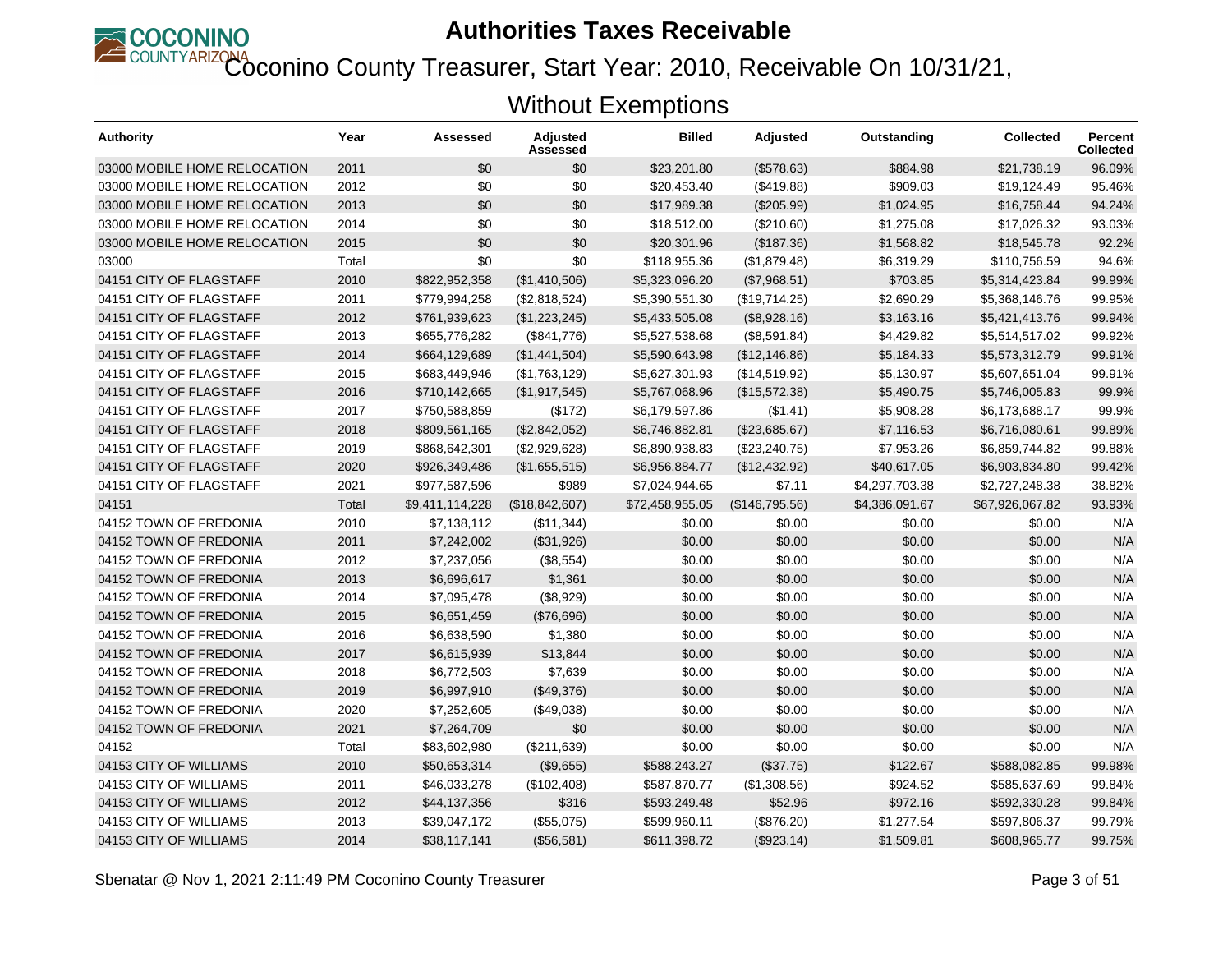

Coconino County Treasurer, Start Year: 2010, Receivable On 10/31/21,

| Authority              | Year  | <b>Assessed</b> | Adjusted<br>Assessed | <b>Billed</b>  | <b>Adjusted</b> | Outstanding  | <b>Collected</b> | Percent<br><b>Collected</b> |
|------------------------|-------|-----------------|----------------------|----------------|-----------------|--------------|------------------|-----------------------------|
| 04153 CITY OF WILLIAMS | 2015  | \$38,301,173    | (\$117,594)          | \$610,483.62   | (\$1,874.34)    | \$1,677.03   | \$606,932.25     | 99.72%                      |
| 04153 CITY OF WILLIAMS | 2016  | \$40,814,361    | (\$18,235)           | \$613,889.02   | (\$274.28)      | \$1,766.16   | \$611,848.58     | 99.71%                      |
| 04153 CITY OF WILLIAMS | 2017  | \$44,008,269    | (\$2,199)            | \$623,728.73   | (\$31.17)       | \$2,304.81   | \$621,392.75     | 99.63%                      |
| 04153 CITY OF WILLIAMS | 2018  | \$46,274,857    | (\$13,952)           | \$627,071.04   | (\$189.06)      | \$2,847.33   | \$624,034.65     | 99.55%                      |
| 04153 CITY OF WILLIAMS | 2019  | \$48,301,166    | (\$3,262)            | \$618,545.31   | (\$41.77)       | \$2,689.36   | \$615,814.18     | 99.57%                      |
| 04153 CITY OF WILLIAMS | 2020  | \$51,896,701    | \$49,147             | \$620,580.60   | \$587.70        | \$9,357.79   | \$611,810.51     | 98.49%                      |
| 04153 CITY OF WILLIAMS | 2021  | \$56,130,790    | \$0                  | \$626,083.03   | \$0.00          | \$383,800.70 | \$242,282.33     | 38.7%                       |
| 04153                  | Total | \$543,715,578   | (\$329,498)          | \$7,321,103.70 | (\$4,915.61)    | \$409,249.88 | \$6,906,938.21   | 94.41%                      |
| 04156 CITY OF PAGE     | 2010  | \$68,589,724    | (\$29,064)           | \$0.00         | \$0.00          | \$0.00       | \$0.00           | N/A                         |
| 04156 CITY OF PAGE     | 2011  | \$68,449,741    | (\$151,652)          | \$0.00         | \$0.00          | \$0.00       | \$0.00           | N/A                         |
| 04156 CITY OF PAGE     | 2012  | \$67,114,409    | (\$8,561)            | \$0.00         | \$0.00          | \$0.00       | \$0.00           | N/A                         |
| 04156 CITY OF PAGE     | 2013  | \$61,982,223    | (\$12,211)           | \$0.00         | \$0.00          | \$0.00       | \$0.00           | N/A                         |
| 04156 CITY OF PAGE     | 2014  | \$63,221,831    | (\$30, 810)          | \$0.00         | \$0.00          | \$0.00       | \$0.00           | N/A                         |
| 04156 CITY OF PAGE     | 2015  | \$64,774,153    | (\$16,579)           | \$0.00         | \$0.00          | \$0.00       | \$0.00           | N/A                         |
| 04156 CITY OF PAGE     | 2016  | \$67,084,820    | (\$174, 117)         | \$0.00         | \$0.00          | \$0.00       | \$0.00           | N/A                         |
| 04156 CITY OF PAGE     | 2017  | \$69,124,428    | \$35,589             | \$0.00         | \$0.00          | \$0.00       | \$0.00           | N/A                         |
| 04156 CITY OF PAGE     | 2018  | \$73,016,869    | \$52,636             | \$0.00         | \$0.00          | \$0.00       | \$0.00           | N/A                         |
| 04156 CITY OF PAGE     | 2019  | \$78,419,609    | (\$867,962)          | \$0.00         | \$0.00          | \$0.00       | \$0.00           | N/A                         |
| 04156 CITY OF PAGE     | 2020  | \$80,174,640    | \$204,270            | \$0.00         | \$0.00          | \$0.00       | \$0.00           | N/A                         |
| 04156 CITY OF PAGE     | 2021  | \$84,436,487    | \$0                  | \$0.00         | \$0.00          | \$0.00       | \$0.00           | N/A                         |
| 04156                  | Total | \$846,388,934   | (\$998,461)          | \$0.00         | \$0.00          | \$0.00       | \$0.00           | N/A                         |
| 04158 CITY OF SEDONA   | 2010  | \$153,610,113   | (\$1,097,167)        | \$0.00         | \$0.00          | \$0.00       | \$0.00           | N/A                         |
| 04158 CITY OF SEDONA   | 2011  | \$135,637,191   | (\$531,390)          | \$0.00         | \$0.00          | \$0.00       | \$0.00           | N/A                         |
| 04158 CITY OF SEDONA   | 2012  | \$123,232,687   | (\$245,056)          | \$0.00         | \$0.00          | \$0.00       | \$0.00           | N/A                         |
| 04158 CITY OF SEDONA   | 2013  | \$107,554,817   | (\$811,357)          | \$0.00         | \$0.00          | \$0.00       | \$0.00           | N/A                         |
| 04158 CITY OF SEDONA   | 2014  | \$107,173,505   | (\$26,092)           | \$0.00         | \$0.00          | \$0.00       | \$0.00           | N/A                         |
| 04158 CITY OF SEDONA   | 2015  | \$110,720,920   | (\$2,107)            | \$0.00         | \$0.00          | \$0.00       | \$0.00           | N/A                         |
| 04158 CITY OF SEDONA   | 2016  | \$114,586,706   | \$242,059            | \$0.00         | \$0.00          | \$0.00       | \$0.00           | N/A                         |
| 04158 CITY OF SEDONA   | 2017  | \$120,509,038   | \$241,582            | \$0.00         | \$0.00          | \$0.00       | \$0.00           | N/A                         |
| 04158 CITY OF SEDONA   | 2018  | \$125,106,972   | \$83,262             | \$0.00         | \$0.00          | \$0.00       | \$0.00           | N/A                         |
| 04158 CITY OF SEDONA   | 2019  | \$130,181,002   | \$76,462             | \$0.00         | \$0.00          | \$0.00       | \$0.00           | N/A                         |
| 04158 CITY OF SEDONA   | 2020  | \$136,630,646   | \$29,788             | \$0.00         | \$0.00          | \$0.00       | \$0.00           | N/A                         |
| 04158 CITY OF SEDONA   | 2021  | \$141,197,856   | \$0                  | \$0.00         | \$0.00          | \$0.00       | \$0.00           | N/A                         |
| 04158                  | Total | \$1,506,141,453 | (\$2,040,016)        | \$0.00         | \$0.00          | \$0.00       | \$0.00           | N/A                         |
| 04159 TOWN OF TUSAYAN  | 2011  | \$11,091,237    | (\$35,797)           | \$0.00         | \$0.00          | \$0.00       | \$0.00           | N/A                         |
| 04159 TOWN OF TUSAYAN  | 2012  | \$10,843,309    | (\$46,000)           | \$0.00         | \$0.00          | \$0.00       | \$0.00           | N/A                         |
| 04159 TOWN OF TUSAYAN  | 2013  | \$10,113,464    | (\$606)              | \$0.00         | \$0.00          | \$0.00       | \$0.00           | N/A                         |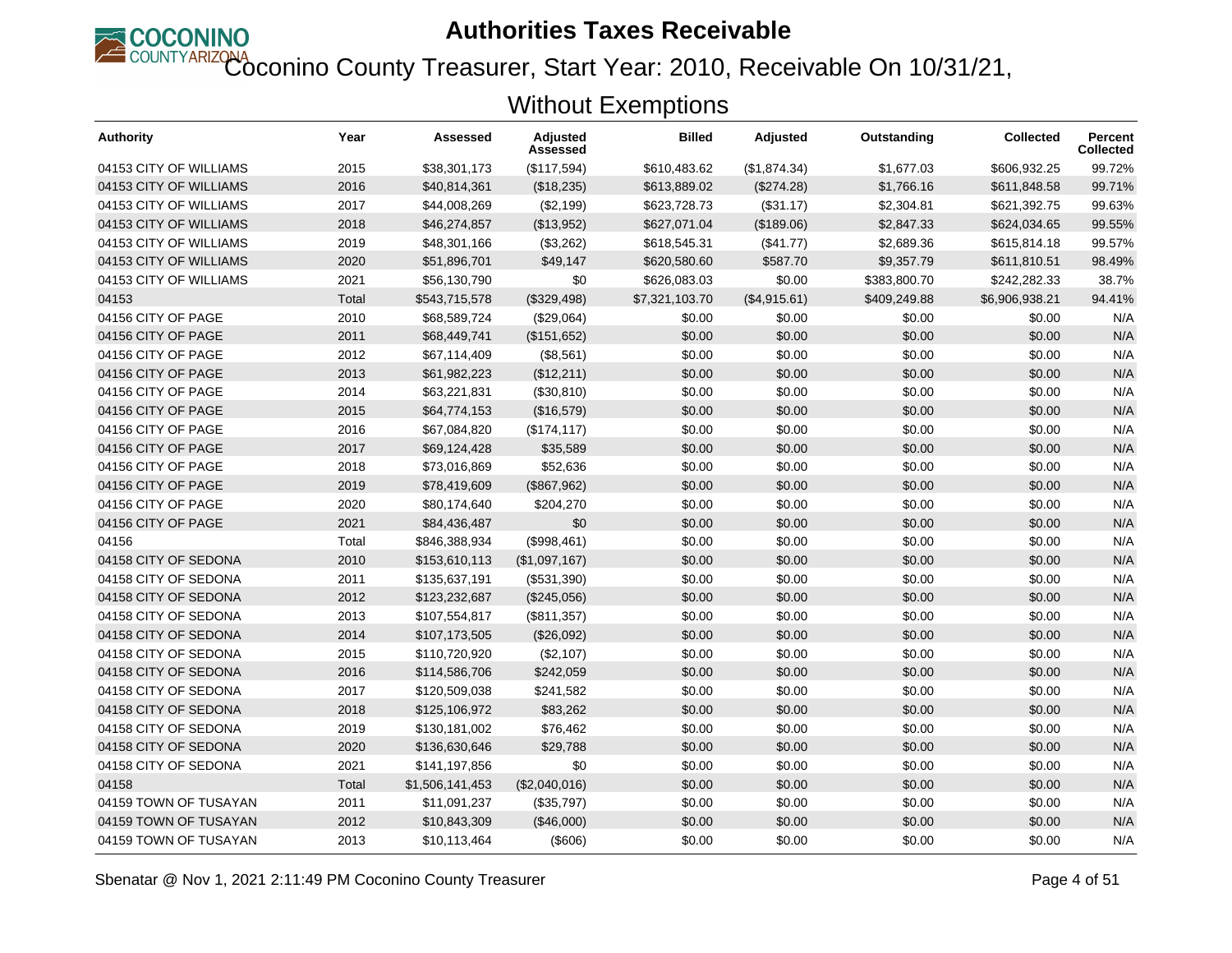

Coconino County Treasurer, Start Year: 2010, Receivable On 10/31/21,

| Authority                   | Year  | Assessed         | Adjusted<br>Assessed | <b>Billed</b>                     | Adjusted        | Outstanding      | <b>Collected</b>  | <b>Percent</b><br><b>Collected</b> |
|-----------------------------|-------|------------------|----------------------|-----------------------------------|-----------------|------------------|-------------------|------------------------------------|
| 04159 TOWN OF TUSAYAN       | 2014  | \$10,222,702     | (\$2,992)            | \$0.00                            | \$0.00          | \$0.00           | \$0.00            | N/A                                |
| 04159 TOWN OF TUSAYAN       | 2015  | \$10,483,509     | \$513                | \$0.00                            | \$0.00          | \$0.00           | \$0.00            | N/A                                |
| 04159 TOWN OF TUSAYAN       | 2016  | \$10,622,843     | \$29,732             | \$0.00                            | \$0.00          | \$0.00           | \$0.00            | N/A                                |
| 04159 TOWN OF TUSAYAN       | 2017  | \$10,991,104     | \$22,283             | \$0.00                            | \$0.00          | \$0.00           | \$0.00            | N/A                                |
| 04159 TOWN OF TUSAYAN       | 2018  | \$12,201,378     | (\$12,023)           | \$0.00                            | \$0.00          | \$0.00           | \$0.00            | N/A                                |
| 04159 TOWN OF TUSAYAN       | 2019  | \$13,109,725     | \$39,922             | \$0.00                            | \$0.00          | \$0.00           | \$0.00            | N/A                                |
| 04159 TOWN OF TUSAYAN       | 2020  | \$14,184,464     | (\$33,547)           | \$0.00                            | \$0.00          | \$0.00           | \$0.00            | N/A                                |
| 04159 TOWN OF TUSAYAN       | 2021  | \$15,237,309     | \$0                  | \$0.00                            | \$0.00          | \$0.00           | \$0.00            | N/A                                |
| 04159                       | Total | \$129,101,044    | (\$38,515)           | \$0.00                            | \$0.00          | \$0.00           | \$0.00            | N/A                                |
| 07001 FLAGSTAFF SD #1       | 2010  | \$1,327,827,439  | (\$9,749,899)        | \$48,162,876.16                   | (\$302,875.65)  | \$6,128.76       | \$47,853,871.75   | 99.99%                             |
| 07001 SD#1 FLAGSTAFF        | 2011  | \$1,232,255,143  | (\$5,845,835)        | \$45,681,770.50                   | (\$218,592.90)  | \$24,030.81      | \$45,439,146.79   | 99.95%                             |
| 07001 SD#1 FLAGSTAFF        | 2012  | \$1,194,057,653  | (\$5,922,562)        | \$43,203,463.39                   | (\$215,740.37)  | \$26,972.98      | \$42,960,750.04   | 99.94%                             |
| 07001 SD#1 FLAGSTAFF        | 2013  | \$1,027,371,194  | (\$3,628,786)        | \$40,892,452.60                   | (\$152, 188.14) | \$37,738.86      | \$40,702,525.60   | 99.91%                             |
| 07001 SD#1 FLAGSTAFF        | 2014  | \$1,027,760,904  | (\$1,513,445)        | \$39,304,664.12                   | (\$57,903.74)   | \$40,948.88      | \$39,205,811.50   | 99.9%                              |
| 07001 SD#1 FLAGSTAFF        | 2015  | \$1,051,458,031  | (\$2,081,874)        | \$44,747,839.97                   | (\$88, 840.69)  | \$48,634.50      | \$44,610,364.78   | 99.89%                             |
| 07001 SD#1 FLAGSTAFF        | 2016  | \$1,087,227,284  | (\$7,283,109)        | \$47,429,206.36                   | (\$315,392.80)  | \$53,974.10      | \$47,059,839.46   | 99.89%                             |
| 07001 SD#1 FLAGSTAFF        | 2017  | \$1,146,791,212  | (\$7,857,601)        | \$46,035,640.05                   | (\$315,427.64)  | \$53,258.33      | \$45,666,954.08   | 99.88%                             |
| 07001 SD#1 FLAGSTAFF        | 2018  | \$1,222,915,523  | (\$7,480,678)        | \$46,682,357.79                   | (\$287,487.86)  | \$57,352.39      | \$46,337,517.54   | 99.88%                             |
| 07001 SD#1 FLAGSTAFF        | 2019  | \$1,303,416,207  | (\$10,278,326)       | \$48,346,311.00                   | (\$381, 243.69) | \$63,970.27      | \$47,901,097.04   | 99.87%                             |
| 07001 SD#1 FLAGSTAFF        | 2020  | \$1,387,094,288  | (\$9,177,256)        | \$49,702,363.17                   | (\$328,839.46)  | \$344,866.61     | \$49,028,657.10   | 99.3%                              |
| 07001 SD#1 FLAGSTAFF        | 2021  | \$1,460,828,196  | \$989                | \$50,468,692.11                   | \$34.17         | \$30,085,551.39  | \$20,383,174.89   | 40.39%                             |
| 07001                       | Total | \$14,469,003,074 | (\$70,818,382)       | \$550,657,637.22 (\$2,664,498.77) |                 | \$30,843,427.88  | \$517,149,710.57  | 94.37%                             |
| 07001_S FLAGSTAFF SD #1     | 2010  | \$0              | \$0                  | (\$9,133,720.35)                  | \$303.23        | (\$1,568.46)     | (\$9,131,848.66)  | 99.98%                             |
| 07001 S SD#1 FLAGSTAFF      | 2011  | \$0              | \$0                  | (\$8,306,653.68)                  | \$1,429.90      | (\$1,929.37)     | (\$8,303,294.41)  | 99.98%                             |
| 07001_S SD#1 FLAGSTAFF      | 2012  | \$0              | \$0                  | (\$5,519,537.84)                  | (\$24,569.77)   | (\$1,275.20)     | (\$5,542,832.41)  | 99.98%                             |
| 07001 S SD#1 FLAGSTAFF      | 2013  | \$0              | \$0                  | (\$5,256,492.96)                  | (\$2,689.42)    | (\$1,584.56)     | (\$5,257,597.82)  | 99.97%                             |
| 07001 S SD#1 FLAGSTAFF      | 2014  | \$0              | \$0                  | (\$5,421,212.34)                  | (\$1,586.28)    | (\$2,072.50)     | (\$5,420,726.12)  | 99.96%                             |
| 07001 S SD#1 FLAGSTAFF      | 2015  | \$0              | \$0                  | (\$6,302,753.20)                  | (\$2,133.94)    | (\$2,890.30)     | (\$6,301,996.84)  | 99.95%                             |
| 07001 S SD#1 FLAGSTAFF      | 2016  | \$0              | \$0                  | (\$6,581,991.22)                  | (\$3,677.28)    | (\$3,169.15)     | (\$6,582,499.35)  | 99.95%                             |
| 07001_S SD#1 FLAGSTAFF      | 2017  | \$0              | \$0                  | (\$6,761,780.88)                  | (\$378.56)      | (\$4,347.57)     | (\$6,757,811.87)  | 99.94%                             |
| 07001_S SD#1 FLAGSTAFF      | 2018  | \$0              | \$0                  | (\$6,857,058.46)                  | \$276.02        | (\$4,821.26)     | (\$6,851,961.18)  | 99.93%                             |
| 07001 S SD#1 FLAGSTAFF      | 2019  | \$0              | \$0                  | (\$7,058,458.78)                  | (\$639.98)      | (\$5,769.54)     | (\$7,053,329.22)  | 99.92%                             |
| 07001_S SD#1 FLAGSTAFF      | 2020  | \$0              | \$0                  | (\$7,264,572.54)                  | \$659.84        | (\$37,713.19)    | (\$7,226,199.51)  | 99.48%                             |
| 07001_S SD#1 FLAGSTAFF      | 2021  | \$0              | \$0                  | (\$7,252,853.00)                  | \$0.00          | (\$3,955,009.36) | (\$3,297,843.64)  | 45.47%                             |
| 07001_S                     | Total | \$0              | \$0                  | (\$81,717,085.25)                 | (\$33,006.24)   | (\$4,022,150.46) | (\$77,727,941.03) | 95.08%                             |
| 07001_SE SD#1 DESEGREGATION | 2019  | \$1,303,416,207  | (\$10,278,326)       | \$2,240,572.33                    | (\$17,668.45)   | \$2,964.67       | \$2,219,939.21    | 99.87%                             |
| 07001_SE SD#1 DESEGREGATION | 2020  | \$1,387,094,288  | (\$9,177,256)        | \$2,244,318.58                    | (\$14,848.80)   | \$15,572.51      | \$2,213,897.27    | 99.3%                              |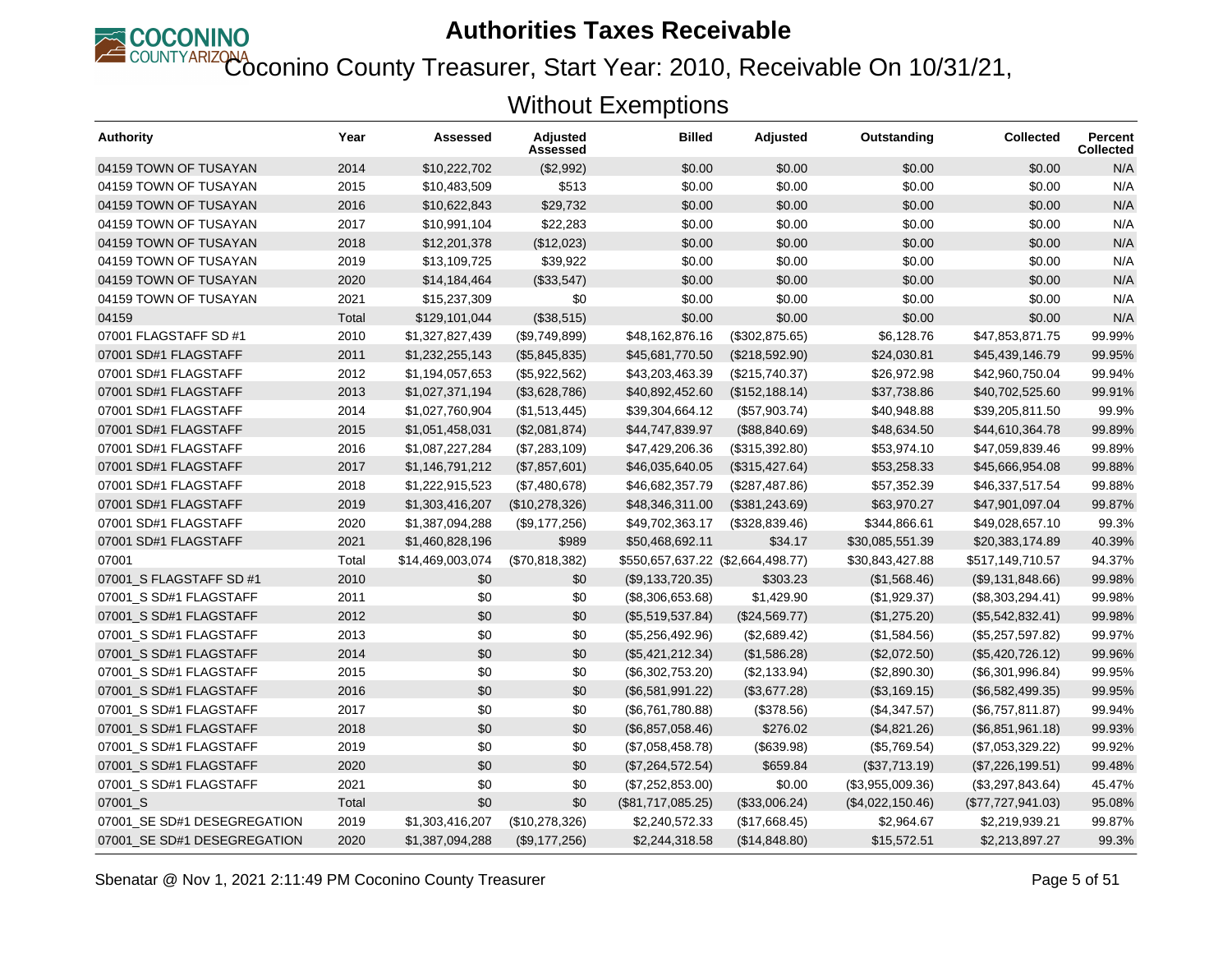

Coconino County Treasurer, Start Year: 2010, Receivable On 10/31/21,

| <b>Authority</b>         | Year  | Assessed        | Adjusted<br>Assessed | <b>Billed</b>    | <b>Adjusted</b> | Outstanding    | <b>Collected</b> | Percent<br><b>Collected</b> |
|--------------------------|-------|-----------------|----------------------|------------------|-----------------|----------------|------------------|-----------------------------|
| 07001 SE                 | Total | \$2,690,510,495 | (\$19,455,582)       | \$4,484,890.91   | (\$32,517.25)   | \$18,537.18    | \$4,433,836.48   | 99.58%                      |
| 07002 WILLIAMS SD #2     | 2010  | \$117,896,702   | (\$1,313,763)        | \$3,619,578.67   | (\$38,868.18)   | \$7,000.94     | \$3,573,709.55   | 99.8%                       |
| 07002 SD#2 WILLIAMS      | 2011  | \$118,347,942   | (\$706,400)          | \$3,665,366.91   | (\$22,024.47)   | \$12,061.33    | \$3,631,281.11   | 99.67%                      |
| 07002 SD#2 WILLIAMS      | 2012  | \$116,713,314   | (\$1,114,144)        | \$3,883,013.84   | (\$37,022.39)   | \$15,281.65    | \$3,830,709.80   | 99.6%                       |
| 07002 SD#2 WILLIAMS      | 2013  | \$110,722,308   | (\$755,809)          | \$4,001,944.72   | (\$27,433.04)   | \$20,398.10    | \$3,954,113.58   | 99.49%                      |
| 07002 SD#2 WILLIAMS      | 2014  | \$99,831,742    | (\$109,219)          | \$4,107,482.81   | (\$4,337.67)    | \$18,651.83    | \$4,084,493.31   | 99.55%                      |
| 07002 SD#2 WILLIAMS      | 2015  | \$97,849,484    | (\$189,205)          | \$3,919,253.94   | (\$7,578.42)    | \$20,379.07    | \$3,891,296.45   | 99.48%                      |
| 07002 SD#2 WILLIAMS      | 2016  | \$98,974,076    | (\$1,278,106)        | \$3,943,937.03   | (\$50,929.98)   | \$20,902.26    | \$3,872,104.79   | 99.46%                      |
| 07002 SD#2 WILLIAMS      | 2017  | \$104,758,678   | (\$1,866,053)        | \$4,104,892.98   | (\$73,119.43)   | \$23,500.72    | \$4,008,272.83   | 99.42%                      |
| 07002 SD#2 WILLIAMS      | 2018  | \$106,610,737   | (\$1,027,990)        | \$4,204,192.14   | (\$40,529.30)   | \$26,479.31    | \$4,137,183.53   | 99.36%                      |
| 07002 SD#2 WILLIAMS      | 2019  | \$110,580,593   | (\$1,703,843)        | \$4,143,831.93   | (\$63,848.12)   | \$27,574.63    | \$4,052,409.18   | 99.32%                      |
| 07002 SD#2 WILLIAMS      | 2020  | \$115,447,883   | (\$1,651,446)        | \$4,358,318.11   | (\$62,343.74)   | \$85,142.73    | \$4,210,831.64   | 98.02%                      |
| 07002 SD#2 WILLIAMS      | 2021  | \$122,578,926   | \$0                  | \$4,548,509.60   | \$0.00          | \$2,759,873.91 | \$1,788,635.69   | 39.32%                      |
| 07002                    | Total | \$1,320,312,385 | (\$11,715,978)       | \$48,500,322.68  | (\$428,034.74)  | \$3,037,246.48 | \$45,035,041.46  | 93.68%                      |
| 07002 S WILLIAMS SD #2   | 2010  | \$0             | \$0                  | (\$365,635.53)   | \$380.98        | (\$295.27)     | (\$364,959.28)   | 99.92%                      |
| 07002 S SD#2 WILLIAMS    | 2011  | \$0             | \$0                  | (\$347,019.68)   | \$520.74        | (\$218.06)     | (\$346,280.88)   | 99.94%                      |
| 07002 S SD#2 WILLIAMS    | 2012  | \$0             | \$0                  | (\$243,071.78)   | (\$1,977.34)    | (\$211.62)     | (\$244, 837.50)  | 99.91%                      |
| 07002 S SD#2 WILLIAMS    | 2013  | \$0             | \$0                  | (\$231, 232.16)  | \$67.61         | (\$184.56)     | (\$230,979.99)   | 99.92%                      |
| 07002_S SD#2 WILLIAMS    | 2014  | \$0             | \$0                  | (\$252,641.44)   | \$244.54        | (\$297.70)     | (\$252,099.20)   | 99.88%                      |
| 07002_S SD#2 WILLIAMS    | 2015  | \$0             | \$0                  | (\$265,270.66)   | \$392.78        | (\$334.64)     | (\$264,543.24)   | 99.87%                      |
| 07002 S SD#2 WILLIAMS    | 2016  | \$0             | \$0                  | (\$272,375.22)   | (\$85.44)       | (\$354.92)     | (\$272,105.74)   | 99.87%                      |
| 07002_S SD#2 WILLIAMS    | 2017  | \$0             | \$0                  | (\$283,380.76)   | \$245.12        | (\$395.64)     | (\$282,740.00)   | 99.86%                      |
| 07002_S SD#2 WILLIAMS    | 2018  | \$0             | \$0                  | (\$300, 296.16)  | \$44.46         | (\$634.26)     | (\$299, 617.44)  | 99.79%                      |
| 07002 S SD#2 WILLIAMS    | 2019  | \$0             | \$0                  | (\$299,431.62)   | \$28.66         | (\$914.51)     | (\$298,488.45)   | 99.69%                      |
| 07002 S SD#2 WILLIAMS    | 2020  | \$0             | \$0                  | (\$320,756.66)   | \$70.18         | (\$6,298.84)   | (\$314,387.64)   | 98.04%                      |
| 07002_S SD#2 WILLIAMS    | 2021  | \$0             | \$0                  | (\$339,871.96)   | \$0.00          | (\$197,919.75) | (\$141,952.21)   | 41.77%                      |
| 07002_S                  | Total | \$0             | \$0                  | (\$3,520,983.63) | (\$67.71)       | (\$208,059.77) | (\$3,312,991.57) | 94.09%                      |
| 07004 GRAND CANYON SD #4 | 2010  | \$15,425,370    | (\$1,003,923)        | \$567,775.30     | (\$36,915.08)   | \$220.36       | \$530,639.86     | 99.96%                      |
| 07004 SD#4 GRAND CANYON  | 2011  | \$14,190,230    | \$5,960              | \$659,703.72     | \$270.88        | \$352.86       | \$659,621.74     | 99.95%                      |
| 07004 SD#4 GRAND CANYON  | 2012  | \$13,883,646    | (\$52,223)           | \$929,676.70     | (\$3,622.96)    | \$487.43       | \$925,566.31     | 99.95%                      |
| 07004 SD#4 GRAND CANYON  | 2013  | \$12,985,861    | (\$2,072)            | \$954,941.11     | (\$514.15)      | \$548.67       | \$953,878.29     | 99.94%                      |
| 07004 SD#4 GRAND CANYON  | 2014  | \$13,098,185    | (\$2,759)            | \$1,584,801.73   | (\$545.91)      | \$1,528.31     | \$1,582,727.51   | 99.9%                       |
| 07004 SD#4 GRAND CANYON  | 2015  | \$13,325,860    | \$48,677             | \$1,612,349.12   | \$5,687.83      | \$1,636.69     | \$1,616,400.26   | 99.9%                       |
| 07004 SD#4 GRAND CANYON  | 2016  | \$13,946,318    | \$39,194             | \$1,687,365.07   | \$4,530.26      | \$1,369.62     | \$1,690,525.71   | 99.92%                      |
| 07004 SD#4 GRAND CANYON  | 2017  | \$14,924,240    | \$61,354             | \$1,805,683.85   | \$7,423.27      | \$1,614.27     | \$1,811,492.85   | 99.91%                      |
| 07004 SD#4 GRAND CANYON  | 2018  | \$16,143,676    | \$132,266            | \$1,953,223.09   | \$16,002.86     | \$1,865.44     | \$1,967,360.51   | 99.91%                      |
| 07004 SD#4 GRAND CANYON  | 2019  | \$17,104,730    | \$93,365             | \$2,069,501.30   | \$11,296.25     | \$2,512.71     | \$2,078,284.84   | 99.88%                      |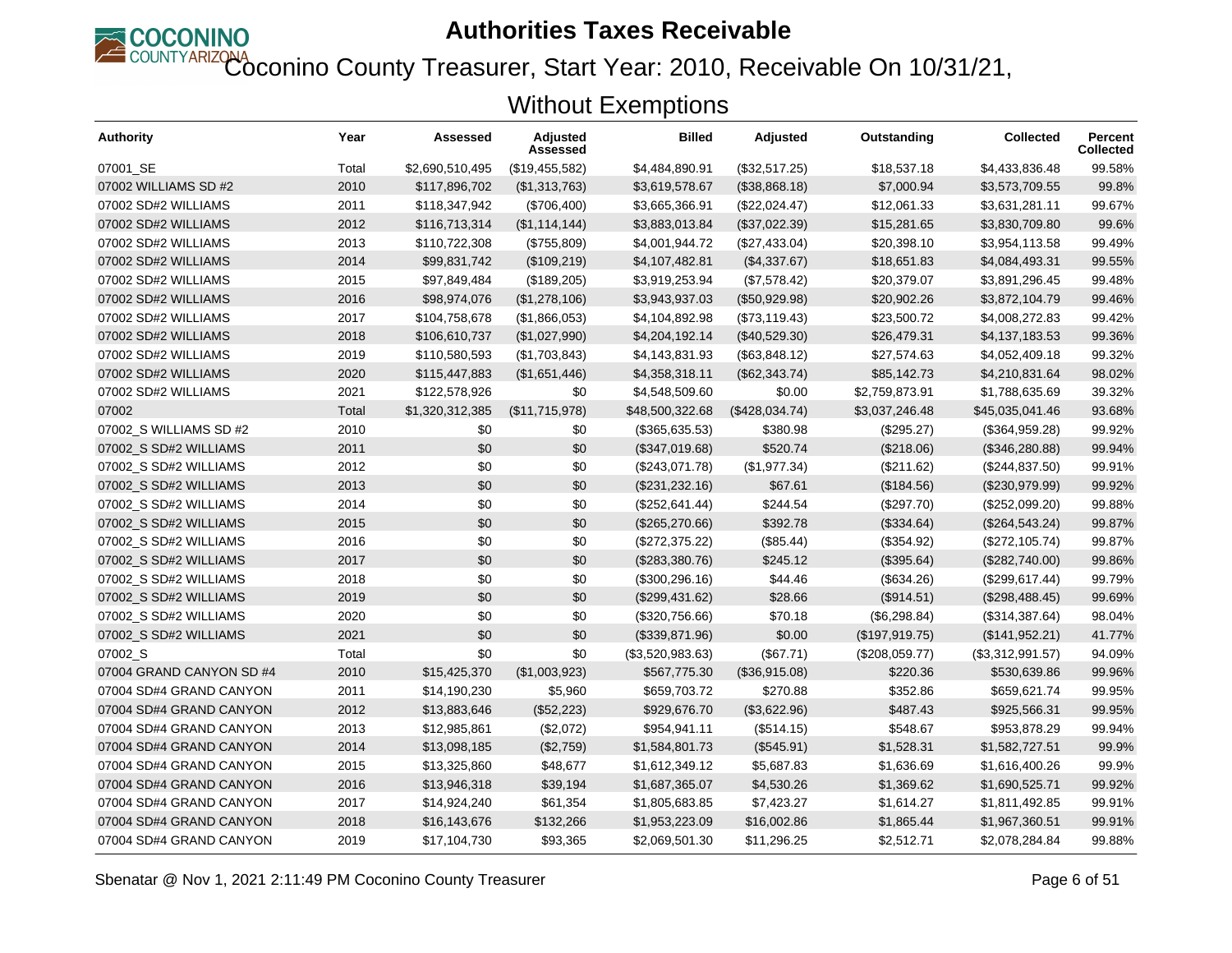

Coconino County Treasurer, Start Year: 2010, Receivable On 10/31/21,

| Authority                    | Year  | Assessed      | Adjusted<br>Assessed | <b>Billed</b>   | <b>Adjusted</b> | Outstanding    | <b>Collected</b> | Percent<br><b>Collected</b> |
|------------------------------|-------|---------------|----------------------|-----------------|-----------------|----------------|------------------|-----------------------------|
| 07004 SD#4 GRAND CANYON      | 2020  | \$18,526,495  | (\$24,100)           | \$2,241,520.61  | (S2, 915.87)    | \$9,034.31     | \$2,229,570.43   | 99.6%                       |
| 07004 SD#4 GRAND CANYON      | 2021  | \$20,047,790  | \$0                  | \$2,329,172.11  | \$0.00          | \$1,909,381.99 | \$419,790.12     | 18.02%                      |
| 07004                        | Total | \$183,602,401 | (\$704,261)          | \$18,395,713.71 | \$697.38        | \$1,930,552.66 | \$16,465,858.43  | 89.51%                      |
| 07004 ASAE SD#4 GRAND CANYON | 2014  | \$0           | \$0                  | (S3,956.37)     | \$31.75         | (\$174.51)     | (\$3,750.11)     | 95.55%                      |
| 07004 ASAE SD#4 GRAND CANYON | 2015  | \$0           | \$0                  | (\$4,056.15)    | \$32.75         | (\$191.32)     | (\$3,832.08)     | 95.24%                      |
| 07004 ASAE SD#4 GRAND CANYON | 2016  | \$0           | \$0                  | (\$3,445.84)    | \$33.05         | (\$137.49)     | (\$3,275.30)     | 95.97%                      |
| 07004 ASAE SD#4 GRAND CANYON | 2017  | \$0           | \$0                  | (\$3,557.10)    | \$3.34          | (\$147.92)     | (\$3,405.84)     | 95.84%                      |
| 07004_ASAE SD#4 GRAND CANYON | 2018  | \$0           | \$0                  | (\$3,653.94)    | \$3.44          | (\$172.72)     | (\$3,477.78)     | 95.27%                      |
| 07004 ASAE SD#4 GRAND CANYON | 2019  | \$0           | \$0                  | (\$3,637.06)    | \$0.00          | (\$258.78)     | (\$3,378.28)     | 92.88%                      |
| 07004 ASAE SD#4 GRAND CANYON | 2020  | \$0           | \$0                  | (\$3,676.48)    | \$0.00          | (\$218.30)     | (\$3,458.18)     | 94.06%                      |
| 07004 ASAE SD#4 GRAND CANYON | 2021  | \$0           | \$0                  | (\$2,672.44)    | \$0.00          | (\$2,327.33)   | (\$345.11)       | 12.91%                      |
| 07004_ASAE                   | Total | \$0           | \$0                  | (\$28,655.38)   | \$104.33        | (\$3,628.37)   | (\$24,922.68)    | 87.29%                      |
| 07004_S SD#4 GRAND CANYON    | 2011  | \$0           | \$0                  | (\$397.76)      | \$6.56          | (\$6.30)       | (\$384.90)       | 98.39%                      |
| 07004_S SD#4 GRAND CANYON    | 2012  | \$0           | \$0                  | (\$2,098.14)    | \$88.06         | (\$48.80)      | (\$1,961.28)     | 97.57%                      |
| 07004 S SD#4 GRAND CANYON    | 2013  | \$0           | \$0                  | (\$2,130.66)    | \$59.52         | (\$43.74)      | (\$2,027.40)     | 97.89%                      |
| 07004 S SD#4 GRAND CANYON    | 2014  | \$0           | \$0                  | (\$4,018.68)    | \$32.26         | (\$177.31)     | (\$3,809.11)     | 95.55%                      |
| 07004 S SD#4 GRAND CANYON    | 2015  | \$0           | \$0                  | (\$4,309.84)    | \$34.76         | (\$203.42)     | (\$4,071.66)     | 95.24%                      |
| 07004 S SD#4 GRAND CANYON    | 2016  | \$0           | \$0                  | (\$3,910.58)    | \$37.94         | (\$158.06)     | (\$3,714.58)     | 95.92%                      |
| 07004 S SD#4 GRAND CANYON    | 2017  | \$0           | \$0                  | (\$3,888.56)    | \$3.64          | (\$163.58)     | (\$3,721.34)     | 95.79%                      |
| 07004 S SD#4 GRAND CANYON    | 2018  | \$0           | \$0                  | (\$3,826.38)    | \$3.66          | (\$183.38)     | (\$3,639.34)     | 95.2%                       |
| 07004 S SD#4 GRAND CANYON    | 2019  | \$0           | \$0                  | (\$3,614.08)    | \$0.00          | (\$261.77)     | (\$3,352.31)     | 92.76%                      |
| 07004 S SD#4 GRAND CANYON    | 2020  | \$0           | \$0                  | (\$3,481.42)    | \$0.00          | (\$211.94)     | (\$3,269.48)     | 93.91%                      |
| 07004 S SD#4 GRAND CANYON    | 2021  | \$0           | \$0                  | (\$3,234.64)    | \$0.00          | (\$2,801.82)   | (\$432.82)       | 13.38%                      |
| 07004 S                      | Total | \$0           | \$0                  | (\$34,910.74)   | \$266.40        | (\$4,260.12)   | (\$30,384.22)    | 87.7%                       |
| 07005 CHEVELON BUTTE SD #5   | 2010  | \$70,172,830  | (\$45,708)           | \$481,755.57    | (\$39.96)       | \$6.78         | \$481,708.83     | 100%                        |
| 07005 SD#5 CHEVELON BUTTE    | 2011  | \$65,822,343  | (\$64,760)           | \$452,016.38    | (\$293.73)      | \$30.73        | \$451,691.92     | 99.99%                      |
| 07005 SD#5 CHEVELON BUTTE    | 2012  | \$61,973,327  | (\$9,155)            | \$488,323.32    | (\$75.23)       | \$35.08        | \$488,213.01     | 99.99%                      |
| 07005 SD#5 CHEVELON BUTTE    | 2013  | \$47,244,590  | (\$9,730)            | \$397,373.78    | (\$85.07)       | \$67.85        | \$397,220.86     | 99.98%                      |
| 07005 SD#5 CHEVELON BUTTE    | 2014  | \$45,608,407  | (\$9,957)            | \$465,616.04    | (\$101.65)      | \$82.38        | \$465.432.01     | 99.98%                      |
| 07005 SD#5 CHEVELON BUTTE    | 2015  | \$47,176,839  | (\$3,123)            | \$564,471.11    | (\$37.38)       | \$143.02       | \$564,290.71     | 99.97%                      |
| 07005 SD#5 CHEVELON BUTTE    | 2016  | \$47,321,207  | (\$58)               | \$533,877.84    | (\$0.65)        | \$179.94       | \$533,697.25     | 99.97%                      |
| 07005 SD#5 CHEVELON BUTTE    | 2017  | \$49,013,826  | \$936                | \$552,238.85    | \$10.54         | \$182.41       | \$552,066.98     | 99.97%                      |
| 07005 SD#5 CHEVELON BUTTE    | 2018  | \$50,670,403  | \$2,173              | \$535,585.94    | \$22.97         | \$214.89       | \$535,394.02     | 99.96%                      |
| 07005 SD#5 CHEVELON BUTTE    | 2019  | \$52,590,088  | (\$1,383)            | \$546,042.59    | (\$14.36)       | \$177.09       | \$545,851.14     | 99.97%                      |
| 07005 SD#5 CHEVELON BUTTE    | 2020  | \$55,594,820  | \$1,769              | \$560,840.67    | \$17.85         | \$5,985.85     | \$554,872.67     | 98.93%                      |
| 07005 SD#5 CHEVELON BUTTE    | 2021  | \$58,407,428  | (\$408)              | \$572,042.04    | (\$4.00)        | \$346,479.90   | \$225,558.14     | 39.43%                      |
| 07005                        | Total | \$651,596,108 | (\$139,404)          | \$6,150,184.13  | (\$600.67)      | \$353,585.92   | \$5,795,997.54   | 94.25%                      |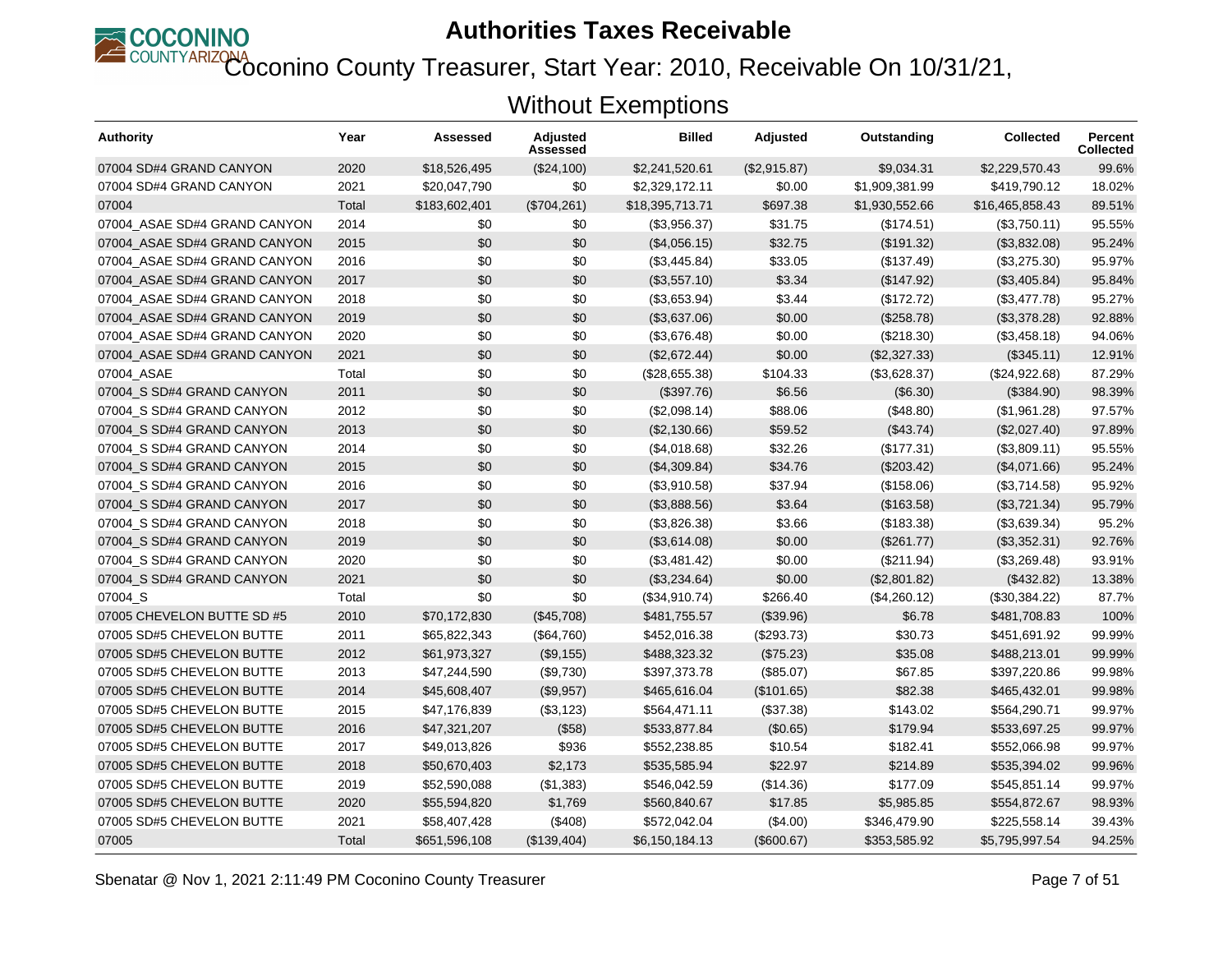

Coconino County Treasurer, Start Year: 2010, Receivable On 10/31/21,

| Authority                    | Year  | Assessed      | Adjusted<br>Assessed | <b>Billed</b>   | Adjusted      | Outstanding   | <b>Collected</b> | <b>Percent</b><br><b>Collected</b> |
|------------------------------|-------|---------------|----------------------|-----------------|---------------|---------------|------------------|------------------------------------|
| 07005_S CHEVELON BUTTE SD #5 | 2010  | \$0           | \$0                  | (\$114,469.23)  | \$10.71       | (\$2.37)      | (\$114,456.15)   | 100%                               |
| 07005_S SD#5 CHEVELON BUTTE  | 2011  | \$0           | \$0                  | (\$106,317.33)  | \$25.39       | (\$2.39)      | (\$106, 289.55)  | 100%                               |
| 07005 S SD#5 CHEVELON BUTTE  | 2012  | \$0           | \$0                  | (\$25,688.32)   | (\$349.11)    | (\$1.18)      | (\$26,036.25)    | 100%                               |
| 07005 S SD#5 CHEVELON BUTTE  | 2013  | \$0           | \$0                  | (\$25,544.02)   | \$0.04        | (\$1.32)      | (\$25,542.66)    | 99.99%                             |
| 07005_S SD#5 CHEVELON BUTTE  | 2014  | \$0           | \$0                  | (\$28,796.29)   | \$10.62       | (\$1.57)      | (\$28,784.10)    | 99.99%                             |
| 07005 S SD#5 CHEVELON BUTTE  | 2015  | \$0           | \$0                  | (\$37,897.71)   | \$0.00        | (\$2.11)      | (\$37,895.60)    | 99.99%                             |
| 07005 S SD#5 CHEVELON BUTTE  | 2016  | \$0           | \$0                  | (\$30,873.32)   | (\$102.42)    | \$0.00        | (\$30,975.74)    | 100%                               |
| 07005_S SD#5 CHEVELON BUTTE  | 2017  | \$0           | \$0                  | (\$32,040.23)   | \$0.00        | \$0.00        | (\$32,040.23)    | 100%                               |
| 07005 S SD#5 CHEVELON BUTTE  | 2018  | \$0           | \$0                  | (\$30,799.21)   | (\$75.46)     | \$0.00        | (\$30,874.67)    | 100%                               |
| 07005 S SD#5 CHEVELON BUTTE  | 2019  | \$0           | \$0                  | (\$31,417.79)   | \$0.00        | \$0.00        | (\$31,417.79)    | 100%                               |
| 07005_S SD#5 CHEVELON BUTTE  | 2020  | \$0           | \$0                  | (\$33,877.75)   | \$0.00        | (\$159.20)    | (\$33,718.55)    | 99.53%                             |
| 07005 S SD#5 CHEVELON BUTTE  | 2021  | \$0           | \$0                  | (\$35,243.31)   | \$0.00        | (\$21,099.42) | (\$14, 143.89)   | 40.13%                             |
| 07005_S                      | Total | \$0           | \$0                  | (\$532,964.51)  | (\$480.23)    | (\$21,269.56) | (\$512, 175.18)  | 96.01%                             |
| 07006 FREDONIA SD #6         | 2010  | \$22,663,431  | (\$17,264)           | \$338,863.22    | (\$276.84)    | \$214.88      | \$338,371.50     | 99.94%                             |
| 07006 SD#6 FREDONIA          | 2011  | \$23,417,707  | (\$36,586)           | \$846,435.05    | (\$1,367.50)  | \$520.20      | \$844,547.35     | 99.94%                             |
| 07006 SD#6 FREDONIA          | 2012  | \$23,194,589  | (\$12,532)           | \$901,040.64    | (\$721.86)    | \$631.48      | \$899,687.30     | 99.93%                             |
| 07006 SD#6 FREDONIA          | 2013  | \$20,916,388  | (\$1,998)            | \$976,147.79    | (\$136.08)    | \$725.14      | \$975,286.57     | 99.93%                             |
| 07006 SD#6 FREDONIA          | 2014  | \$21,954,524  | (\$12,348)           | \$1,190,657.86  | (\$723.01)    | \$1,062.14    | \$1,188,872.71   | 99.91%                             |
| 07006 SD#6 FREDONIA          | 2015  | \$21,153,598  | (\$79,928)           | \$1,158,180.26  | (\$4,376.11)  | \$1,730.72    | \$1,152,073.43   | 99.85%                             |
| 07006 SD#6 FREDONIA          | 2016  | \$20,405,963  | \$11,254             | \$935,979.22    | \$516.19      | \$1,774.01    | \$934,721.40     | 99.81%                             |
| 07006 SD#6 FREDONIA          | 2017  | \$19,980,697  | (\$122,813)          | \$1,169,152.03  | (\$7,186.29)  | \$2,252.58    | \$1,159,713.16   | 99.81%                             |
| 07006 SD#6 FREDONIA          | 2018  | \$20,094,509  | \$4,011              | \$1,156,319.83  | \$230.83      | \$3,818.75    | \$1,152,731.91   | 99.67%                             |
| 07006 SD#6 FREDONIA          | 2019  | \$20,096,814  | (\$44,329)           | \$1,047,405.22  | (\$1,923.70)  | \$4,028.98    | \$1,041,452.54   | 99.61%                             |
| 07006 SD#6 FREDONIA          | 2020  | \$20,426,318  | (\$49,038)           | \$1,123,263.79  | (\$2,696.63)  | \$103,397.02  | \$1,017,170.14   | 90.77%                             |
| 07006 SD#6 FREDONIA          | 2021  | \$20,733,858  | \$0                  | \$1,119,338.93  | \$0.00        | \$754,959.36  | \$364,379.57     | 32.55%                             |
| 07006                        | Total | \$255,038,396 | (\$361,571)          | \$11,962,783.84 | (\$18,661.00) | \$875,115.26  | \$11,069,007.58  | 92.67%                             |
| 07006 S FREDONIA SD #6       | 2010  | \$0           | \$0                  | (\$37,455.93)   | \$37.50       | (\$52.92)     | (\$37,365.51)    | 99.86%                             |
| 07006 S SD#6 FREDONIA        | 2011  | \$0           | \$0                  | (\$96,932.34)   | \$155.98      | (\$136.20)    | (\$96,640.16)    | 99.86%                             |
| 07006 S SD#6 FREDONIA        | 2012  | \$0           | \$0                  | (\$91,770.74)   | (\$229.73)    | (\$93.50)     | (\$91,906.97)    | 99.9%                              |
| 07006_S SD#6 FREDONIA        | 2013  | \$0           | \$0                  | (\$81,604.28)   | \$25.28       | (\$91.98)     | (\$81,487.02)    | 99.89%                             |
| 07006_S SD#6 FREDONIA        | 2014  | \$0           | \$0                  | (\$97,407.90)   | \$189.34      | (\$104.54)    | (\$97,114.02)    | 99.89%                             |
| 07006 S SD#6 FREDONIA        | 2015  | \$0           | \$0                  | (\$96,156.08)   | \$146.08      | (\$247.88)    | (\$95,762.12)    | 99.74%                             |
| 07006_S SD#6 FREDONIA        | 2016  | \$0           | \$0                  | (\$94,382.40)   | \$29.42       | (\$168.32)    | (\$94,184.66)    | 99.82%                             |
| 07006 S SD#6 FREDONIA        | 2017  | \$0           | \$0                  | (\$92,422.22)   | \$13.28       | (\$170.74)    | (\$92,238.20)    | 99.82%                             |
| 07006 S SD#6 FREDONIA        | 2018  | \$0           | \$0                  | (\$90,923.98)   | \$24.20       | (\$171.64)    | (\$90,728.14)    | 99.81%                             |
| 07006_S SD#6 FREDONIA        | 2019  | \$0           | \$0                  | (\$87,833.56)   | \$14.80       | (\$144.68)    | (\$87,674.08)    | 99.84%                             |
| 07006_S SD#6 FREDONIA        | 2020  | \$0           | \$0                  | (\$89,165.92)   | \$20.48       | (\$1,709.93)  | (\$87,435.51)    | 98.08%                             |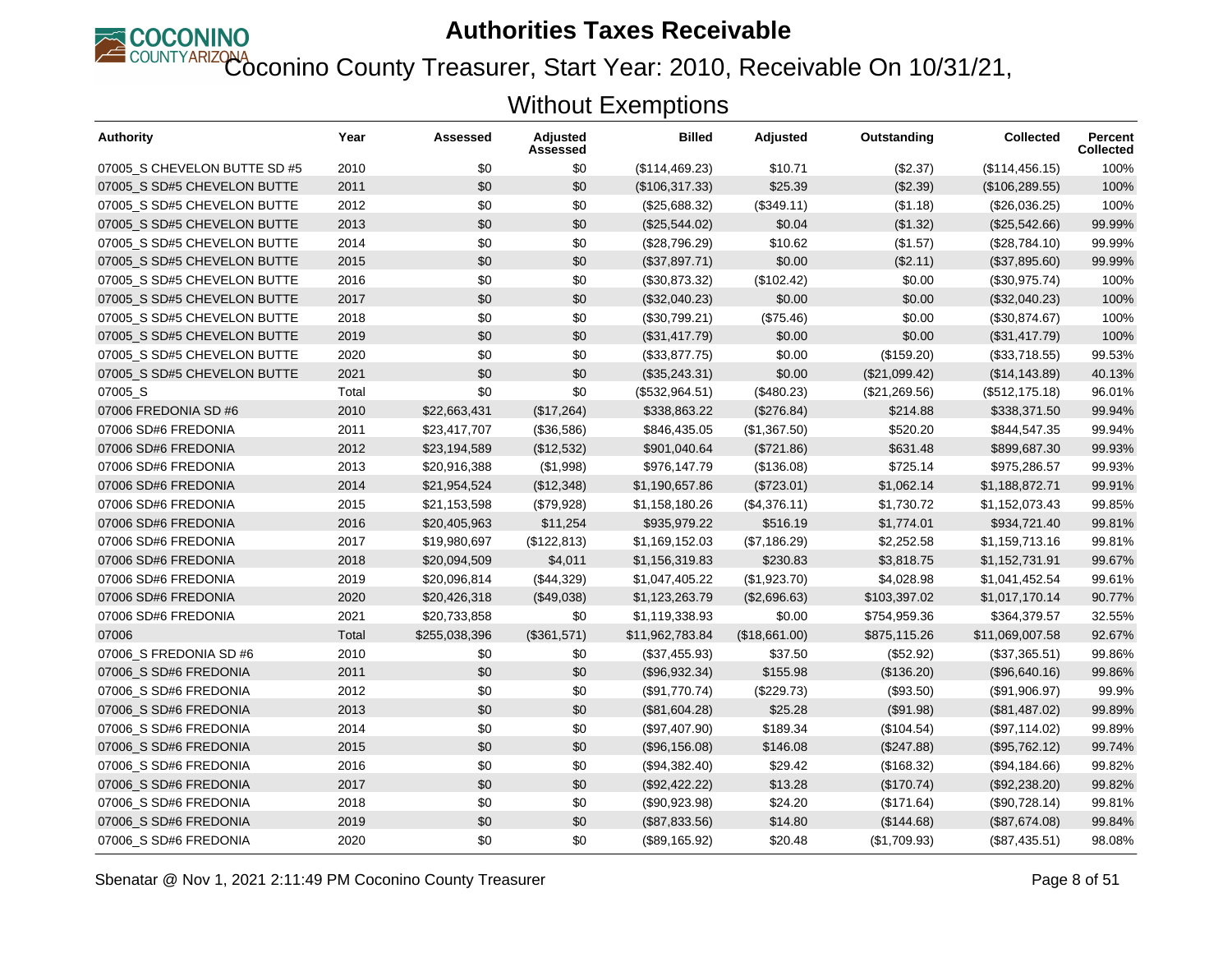

COUNTYARIZONA<br>Coconino County Treasurer, Start Year: 2010, Receivable On 10/31/21,

| <b>Authority</b>               | Year  | Assessed        | <b>Adjusted</b><br>Assessed | <b>Billed</b>    | <b>Adjusted</b> | Outstanding     | <b>Collected</b> | <b>Percent</b><br><b>Collected</b> |
|--------------------------------|-------|-----------------|-----------------------------|------------------|-----------------|-----------------|------------------|------------------------------------|
| 07006 S SD#6 FREDONIA          | 2021  | \$0             | \$0                         | (\$89,153.50)    | \$0.00          | (\$53,438.01)   | (\$35,715.49)    | 40.06%                             |
| 07006_S                        | Total | \$0             | \$0                         | (\$1,045,208.85) | \$426.63        | (\$56,530.34)   | (\$988, 251.88)  | 94.59%                             |
| 07009 SEDONA OAK CREEK SD #9   | 2010  | \$172,932,181   | (\$1,137,021)               | \$1,672,266.27   | (\$9,976.97)    | \$20.31         | \$1,662,268.99   | 100%                               |
| 07009 SD#9 SEDONA OAK CREEK    | 2011  | \$154,402,511   | (\$544, 844)                | \$1,705,993.43   | (\$6,035.74)    | \$28.55         | \$1,699,929.14   | 100%                               |
| 07009 SD#9 SEDONA OAK CREEK    | 2012  | \$141,984,528   | (\$245,411)                 | \$2,007,904.34   | (\$3,495.32)    | \$34.85         | \$2,004,374.17   | 100%                               |
| 07009 SD#9 SEDONA OAK CREEK    | 2013  | \$121,257,830   | (\$811,357)                 | \$1,626,310.20   | (\$10,902.32)   | \$91.95         | \$1,615,315.93   | 99.99%                             |
| 07009 SD#9 SEDONA OAK CREEK    | 2014  | \$121,008,718   | (\$26,092)                  | \$1,675,607.36   | $(\$361.30)$    | \$239.50        | \$1,675,006.56   | 99.99%                             |
| 07009 SD#9 SEDONA OAK CREEK    | 2015  | \$125,336,268   | (\$33,018)                  | \$1,553,417.66   | (\$409.23)      | \$181.30        | \$1,552,827.13   | 99.99%                             |
| 07009 SD#9 SEDONA OAK CREEK    | 2016  | \$129,593,920   | \$226,987                   | \$1,683,554.51   | \$2,948.81      | \$138.51        | \$1,686,364.81   | 99.99%                             |
| 07009 SD#9 SEDONA OAK CREEK    | 2017  | \$136,176,552   | \$233,927                   | \$1,546,965.48   | \$2,657.41      | \$135.73        | \$1,549,487.16   | 99.99%                             |
| 07009 SD#9 SEDONA OAK CREEK    | 2018  | \$141,260,741   | \$58,562                    | \$1,563,615.39   | \$648.24        | \$423.93        | \$1,563,839.70   | 99.97%                             |
| 07009 SD#9 SEDONA OAK CREEK    | 2019  | \$146,902,924   | \$40,101                    | \$1,408,798.87   | \$384.57        | \$519.05        | \$1,408,664.39   | 99.96%                             |
| 07009 SD#9 SEDONA OAK CREEK    | 2020  | \$153,876,949   | \$29,788                    | \$1,423,669.25   | \$275.61        | \$12,310.29     | \$1,411,634.57   | 99.14%                             |
| 07009 SD#9 SEDONA OAK CREEK    | 2021  | \$159,673,674   | \$0                         | \$1,305,651.55   | \$0.00          | \$871,413.47    | \$434,238.08     | 33.26%                             |
| 07009                          | Total | \$1,704,406,796 | (\$2,208,378)               | \$19,173,754.31  | (\$24,266.24)   | \$885,537.44    | \$18,263,950.63  | 95.38%                             |
| 07009 S SEDONA OAK CREEK SD #9 | 2010  | \$0             | \$0                         | (\$326,653.10)   | \$9.13          | (\$1.08)        | (\$326,642.89)   | 100%                               |
| 07009 S SD#9 SEDONA OAK CRE    | 2011  | \$0             | \$0                         | (\$313,456.22)   | \$6.89          | (\$1.25)        | (\$313,448.08)   | 100%                               |
| 07009_S SD#9 SEDONA OAK CRE    | 2012  | \$0             | \$0                         | (\$246,582.82)   | (\$802.74)      | (\$0.86)        | (\$247,384.70)   | 100%                               |
| 07009 S SD#9 SEDONA OAK CRE    | 2013  | \$0             | \$0                         | (\$206,313.14)   | (\$846.67)      | \$0.00          | (\$207, 159.81)  | 100%                               |
| 07009 S SD#9 SEDONA OAK CRE    | 2014  | \$0             | \$0                         | (\$230,311.32)   | (\$260.29)      | \$0.00          | (\$230,571.61)   | 100%                               |
| 07009_S SD#9 SEDONA OAK CRE    | 2015  | \$0             | \$0                         | (\$222,034.51)   | (\$953.46)      | \$0.00          | (\$222,987.97)   | 100%                               |
| 07009_S SD#9 SEDONA OAK CRE    | 2016  | \$0             | \$0                         | (\$245,060.67)   | (\$443.30)      | \$0.00          | (\$245,503.97)   | 100%                               |
| 07009 S SD#9 SEDONA OAK CRE    | 2017  | \$0             | \$0                         | (\$226,305.85)   | \$0.00          | \$0.00          | (\$226,305.85)   | 100%                               |
| 07009 S SD#9 SEDONA OAK CRE    | 2018  | \$0             | \$0                         | (\$225,477.07)   | \$4.20          | \$0.00          | (\$225,472.87)   | 100%                               |
| 07009 S SD#9 SEDONA OAK CRE    | 2019  | \$0             | \$0                         | (\$194,905.44)   | \$0.00          | (\$1.55)        | (\$194,903.89)   | 100%                               |
| 07009 S SD#9 SEDONA OAK CRE    | 2020  | \$0             | \$0                         | (\$194, 423.13)  | \$4.47          | (\$541.89)      | (\$193,876.77)   | 99.72%                             |
| 07009 S SD#9 SEDONA OAK CRE    | 2021  | \$0             | \$0                         | (\$179,561.81)   | \$0.00          | (\$108,555.74)  | (\$71,006.07)    | 39.54%                             |
| 07009 S                        | Total | \$0             | \$0                         | (\$2,811,085.08) | (\$3,281.77)    | (\$109, 102.37) | (\$2,705,264.48) | 96.12%                             |
| 07010 MAINE SD #10             | 2010  | \$38,038,627    | (\$526,478)                 | \$1,635,985.36   | (\$21,668.98)   | \$9.15          | \$1,614,307.23   | 100%                               |
| 07010 SD#10 MAINE              | 2011  | \$39,755,924    | (\$391,963)                 | \$1,520,902.38   | (\$15,007.90)   | \$1,476.14      | \$1,504,418.34   | 99.9%                              |
| 07010 SD#10 MAINE              | 2012  | \$39,131,355    | (\$769,436)                 | \$1,820,273.30   | (\$35,808.24)   | \$1,654.48      | \$1,782,810.58   | 99.91%                             |
| 07010 SD#10 MAINE              | 2013  | \$29,714,736    | (\$445,259)                 | \$1,756,468.30   | (\$26,342.87)   | \$2,164.71      | \$1,727,960.72   | 99.87%                             |
| 07010 SD#10 MAINE              | 2014  | \$28,347,134    | (\$25,735)                  | \$1,580,948.65   | (\$1,435.28)    | \$2,547.91      | \$1,576,965.46   | 99.84%                             |
| 07010 SD#10 MAINE              | 2015  | \$28,174,006    | (\$9,685)                   | \$1,716,585.54   | (\$590.09)      | \$3,434.14      | \$1,712,561.31   | 99.8%                              |
| 07010 SD#10 MAINE              | 2016  | \$28,927,286    | (\$995,775)                 | \$1,755,422.38   | (\$60,427.59)   | \$3,458.67      | \$1,691,536.12   | 99.8%                              |
| 07010 SD#10 MAINE              | 2017  | \$29,887,253    | (\$1,174,345)               | \$1,581,513.23   | (\$62,141.63)   | \$3,189.52      | \$1,516,182.08   | 99.79%                             |
| 07010 SD#10 MAINE              | 2018  | \$30,958,869    | (\$640, 415)                | \$1,613,049.69   | (\$33,367.54)   | \$3,042.99      | \$1,576,639.16   | 99.81%                             |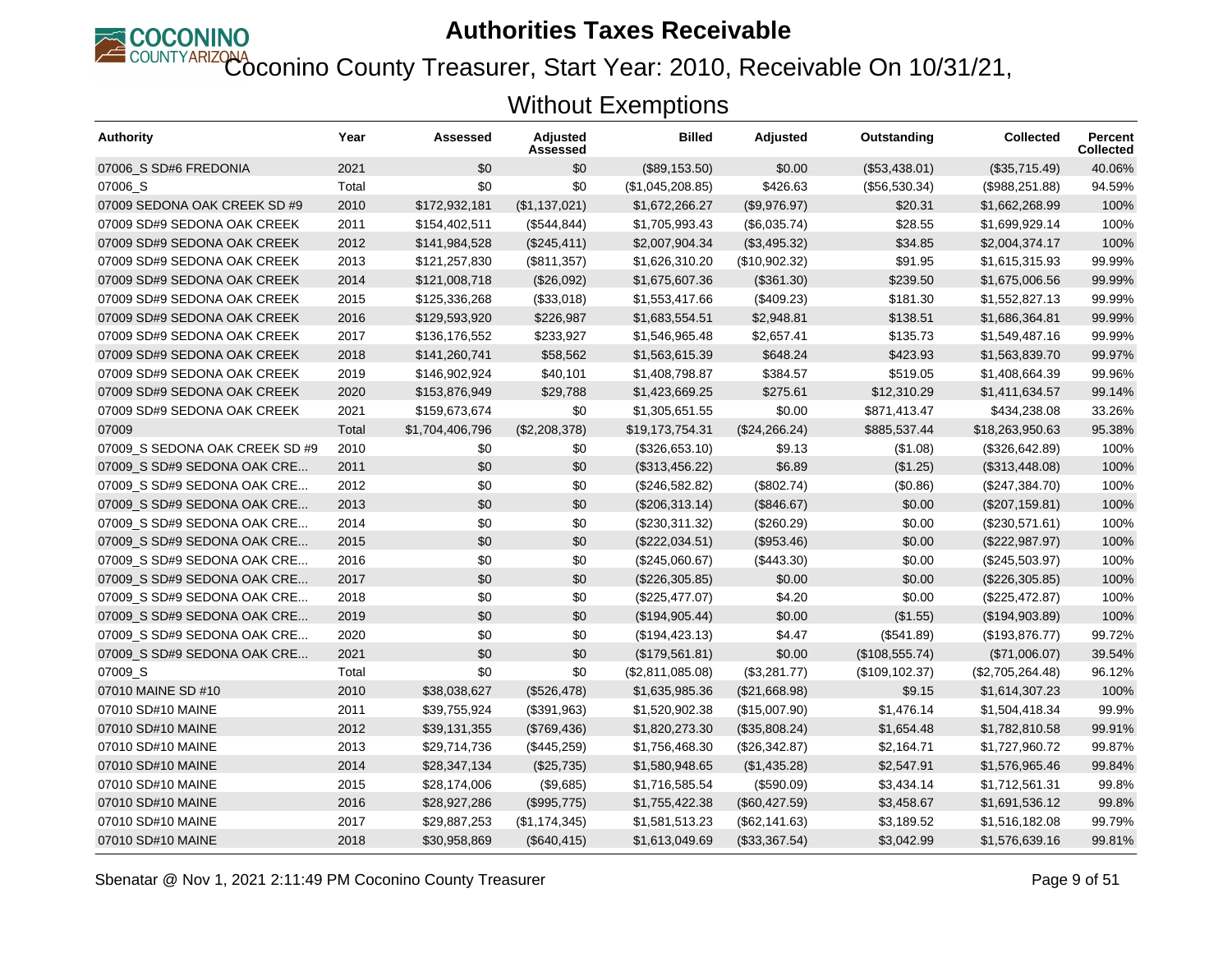

COUNTYARIZONA<br>Coconino County Treasurer, Start Year: 2010, Receivable On 10/31/21,

| <b>Authority</b>       | Year  | Assessed      | <b>Adjusted</b><br>Assessed | <b>Billed</b>    | <b>Adjusted</b> | Outstanding   | <b>Collected</b> | <b>Percent</b><br><b>Collected</b> |
|------------------------|-------|---------------|-----------------------------|------------------|-----------------|---------------|------------------|------------------------------------|
| 07010 SD#10 MAINE      | 2019  | \$32,769,112  | (\$1,052,794)               | \$1,693,572.83   | (\$54,410.50)   | \$3,408.65    | \$1,635,753.68   | 99.79%                             |
| 07010 SD#10 MAINE      | 2020  | \$34,455,926  | (\$1,079,098)               | \$1,745,983.91   | (\$54,681.14)   | \$26,948.00   | \$1,664,354.77   | 98.41%                             |
| 07010 SD#10 MAINE      | 2021  | \$36,180,627  | \$0                         | \$1,582,396.13   | \$0.00          | \$908,019.36  | \$674,376.77     | 42.62%                             |
| 07010                  | Total | \$396,340,855 | (\$7,110,983)               | \$20,003,101.70  | (\$365,881.76)  | \$959,353.72  | \$18,677,866.22  | 95.11%                             |
| 07010_S MAINE SD #10   | 2010  | \$0           | \$0                         | (\$196,683.37)   | \$176.82        | (\$0.65)      | (\$196,505.90)   | 100%                               |
| 07010 S SD#10 MAINE    | 2011  | \$0           | \$0                         | (\$165,996.26)   | \$195.70        | (\$0.56)      | (\$165,800.00)   | 100%                               |
| 07010 S SD#10 MAINE    | 2012  | \$0           | \$0                         | (\$111, 813.90)  | (\$1,499.40)    | \$0.00        | (\$113,313.30)   | 100%                               |
| 07010_S SD#10 MAINE    | 2013  | \$0           | \$0                         | (\$97,803.40)    | \$228.80        | (\$6.65)      | (\$97,567.95)    | 99.99%                             |
| 07010 S SD#10 MAINE    | 2014  | \$0           | \$0                         | (\$93,226.78)    | \$216.18        | (\$20.54)     | (\$92,990.06)    | 99.98%                             |
| 07010 S SD#10 MAINE    | 2015  | \$0           | \$0                         | (\$135,765.82)   | \$144.18        | (\$31.18)     | (\$135,590.46)   | 99.98%                             |
| 07010_S SD#10 MAINE    | 2016  | \$0           | \$0                         | (\$134,740.28)   | \$0.00          | (\$66.22)     | (\$134,674.06)   | 99.95%                             |
| 07010 S SD#10 MAINE    | 2017  | \$0           | \$0                         | (\$141,651.22)   | \$1.02          | (\$100.14)    | (\$141,550.06)   | 99.93%                             |
| 07010_S SD#10 MAINE    | 2018  | \$0           | \$0                         | (\$149,700.58)   | \$0.00          | (\$116.38)    | (\$149,584.20)   | 99.92%                             |
| 07010_S SD#10 MAINE    | 2019  | \$0           | \$0                         | (\$149,005.72)   | \$0.00          | (\$93.92)     | (\$148,911.80)   | 99.94%                             |
| 07010 S SD#10 MAINE    | 2020  | \$0           | \$0                         | (\$151,631.46)   | \$0.00          | (\$1,628.23)  | (\$150,003.23)   | 98.93%                             |
| 07010_S SD#10 MAINE    | 2021  | \$0           | \$0                         | (\$162,601.32)   | \$0.00          | (\$91,464.14) | (\$71,137.18)    | 43.75%                             |
| 07010 S                | Total | \$0           | \$0                         | (\$1,690,620.11) | (\$536.70)      | (\$93,528.61) | (\$1,597,628.20) | 94.47%                             |
| 07015 TUBA CITY SD #15 | 2010  | \$12,302,670  | \$0                         | \$0.00           | \$0.00          | \$0.00        | \$0.00           | N/A                                |
| 07015 SD#15 TUBA CITY  | 2011  | \$11,008,145  | (\$14,532)                  | \$0.00           | \$0.00          | \$0.00        | \$0.00           | N/A                                |
| 07015 SD#15 TUBA CITY  | 2012  | \$12,007,357  | (\$28,594)                  | \$0.00           | \$0.00          | \$0.00        | \$0.00           | N/A                                |
| 07015 SD#15 TUBA CITY  | 2013  | \$11,615,803  | (\$2,514)                   | \$0.00           | \$0.00          | \$0.00        | \$0.00           | N/A                                |
| 07015 SD#15 TUBA CITY  | 2014  | \$12,560,784  | (\$30,865)                  | \$0.00           | \$0.00          | \$0.00        | \$0.00           | N/A                                |
| 07015 SD#15 TUBA CITY  | 2015  | \$12,907,443  | (\$30,358)                  | \$0.00           | \$0.00          | \$0.00        | \$0.00           | N/A                                |
| 07015 SD#15 TUBA CITY  | 2016  | \$12,763,111  | (\$11,032)                  | \$0.00           | \$0.00          | \$0.00        | \$0.00           | N/A                                |
| 07015 SD#15 TUBA CITY  | 2017  | \$12,883,021  | (\$42,406)                  | \$0.00           | \$0.00          | \$0.00        | \$0.00           | N/A                                |
| 07015 SD#15 TUBA CITY  | 2018  | \$12,697,013  | (\$30,141)                  | \$0.00           | \$0.00          | \$0.00        | \$0.00           | N/A                                |
| 07015 SD#15 TUBA CITY  | 2019  | \$12,732,945  | \$42,659                    | \$0.00           | \$0.00          | \$0.00        | \$0.00           | N/A                                |
| 07015 SD#15 TUBA CITY  | 2020  | \$12,960,317  | (\$9,906)                   | \$0.00           | \$0.00          | \$0.00        | \$0.00           | N/A                                |
| 07015 SD#15 TUBA CITY  | 2021  | \$12,483,466  | \$0                         | \$0.00           | \$0.00          | \$0.00        | \$0.00           | N/A                                |
| 07015                  | Total | \$148,922,075 | (\$157,689)                 | \$0.00           | \$0.00          | \$0.00        | \$0.00           | N/A                                |
| 07016 PAGE SD #8       | 2010  | \$142,185,128 | (\$29,064)                  | \$2,867,839.30   | (\$487.73)      | \$1,966.97    | \$2,865,384.60   | 99.93%                             |
| 07016 SD#8 PAGE        | 2011  | \$141,045,296 | (\$144,901)                 | \$4,295,313.67   | (\$4,710.07)    | \$4,646.29    | \$4,285,957.31   | 99.89%                             |
| 07016 SD#8 PAGE        | 2012  | \$139,651,977 | \$104,072                   | \$4,684,588.83   | \$3,179.21      | \$4,350.71    | \$4,683,417.33   | 99.91%                             |
| 07016 SD#8 PAGE        | 2013  | \$135,087,422 | \$76,885                    | \$5,763,234.63   | \$3,228.46      | \$6,080.60    | \$5,760,382.49   | 99.89%                             |
| 07016 SD#8 PAGE        | 2014  | \$137,560,652 | (\$38,990)                  | \$6,045,378.06   | (\$1,727.82)    | \$7,228.94    | \$6,036,421.30   | 99.88%                             |
| 07016 SD#8 PAGE        | 2015  | \$137,043,431 | (\$37,309)                  | \$5,616,176.59   | (\$1,528.97)    | \$7,128.60    | \$5,607,519.02   | 99.87%                             |
| 07016 SD#8 PAGE        | 2016  | \$135,458,164 | (\$356,748)                 | \$5,623,003.74   | (\$14,808.96)   | \$8,204.44    | \$5,599,990.34   | 99.85%                             |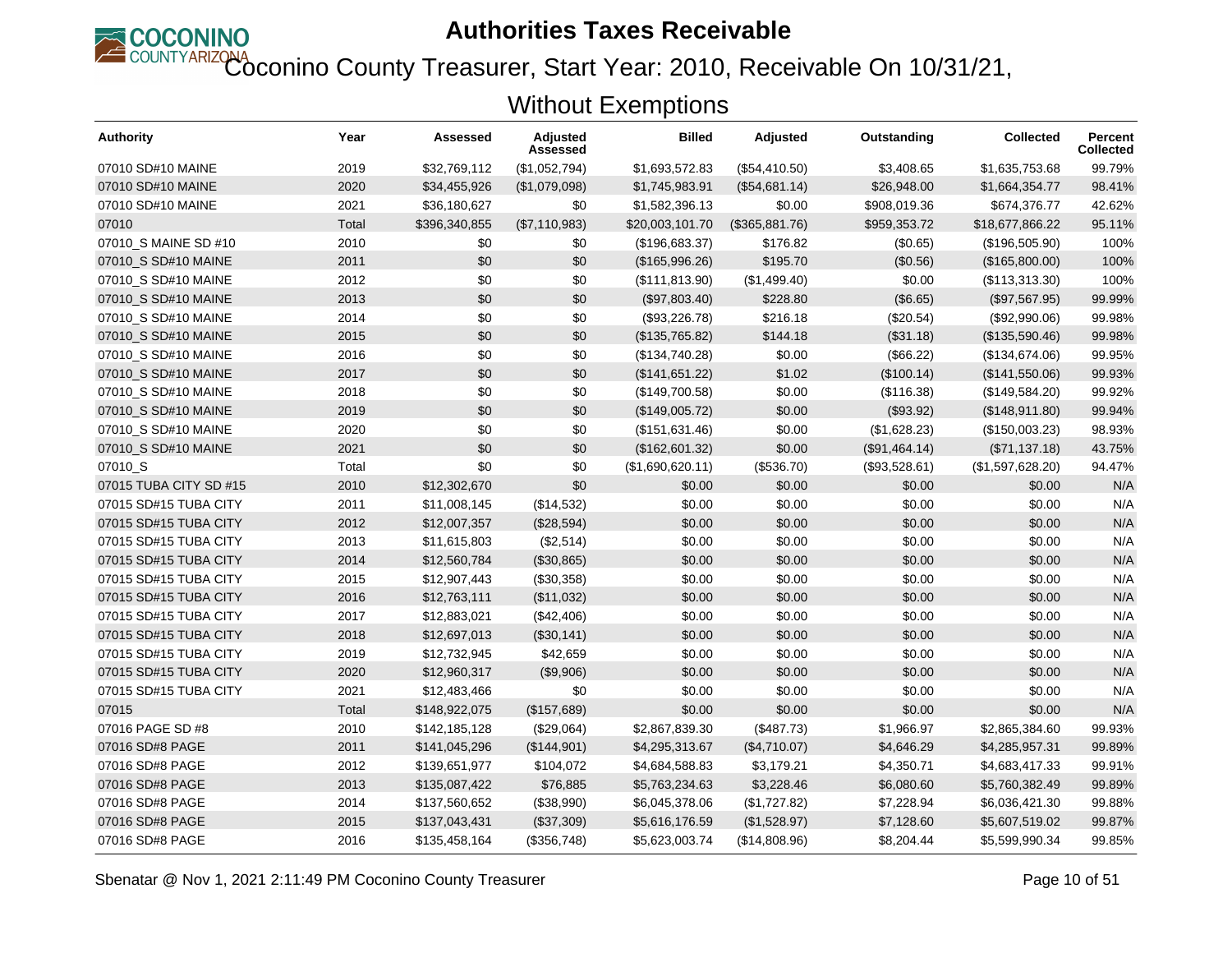

Coconino County Treasurer, Start Year: 2010, Receivable On 10/31/21,

| <b>Authority</b>        | Year  | Assessed        | <b>Adjusted</b><br>Assessed | <b>Billed</b>    | <b>Adjusted</b> | Outstanding     | <b>Collected</b> | <b>Percent</b><br><b>Collected</b> |
|-------------------------|-------|-----------------|-----------------------------|------------------|-----------------|-----------------|------------------|------------------------------------|
| 07016 SD#8 PAGE         | 2017  | \$136,218,620   | \$60,980                    | \$5,912,977.32   | \$2,646.97      | \$10,168.49     | \$5,905,455.80   | 99.83%                             |
| 07016 SD#8 PAGE         | 2018  | \$126,971,184   | \$68,583                    | \$5,274,002.26   | \$2,848.70      | \$12,260.51     | \$5,264,590.45   | 99.77%                             |
| 07016 SD#8 PAGE         | 2019  | \$132,159,301   | (\$767,206)                 | \$5,266,679.82   | (\$30,573.97)   | \$14,533.78     | \$5,221,572.07   | 99.72%                             |
| 07016 SD#8 PAGE         | 2020  | \$128,539,242   | \$204,668                   | \$4,956,730.82   | \$7,892.40      | \$122,853.01    | \$4,841,770.21   | 97.53%                             |
| 07016 SD#8 PAGE         | 2021  | \$88,507,904    | \$332                       | \$4,595,949.44   | \$17.24         | \$3,082,965.08  | \$1,513,001.60   | 32.92%                             |
| 07016                   | Total | \$1,580,428,321 | (\$858,698)                 | \$60,901,874.48  | (\$34,024.54)   | \$3,282,387.42  | \$57,585,462.52  | 94.61%                             |
| 07016_S PAGE SD #8      | 2010  | \$0             | \$0                         | (\$195,617.76)   | \$61.75         | (\$449.19)      | (\$195, 106.82)  | 99.77%                             |
| 07016_S SD#8 PAGE       | 2011  | \$0             | \$0                         | (\$297, 281.30)  | \$342.01        | (\$784.72)      | (\$296, 154.57)  | 99.74%                             |
| 07016 S SD#8 PAGE       | 2012  | \$0             | \$0                         | (\$279,327.62)   | (\$1,161.58)    | (\$846.64)      | (\$279,642.56)   | 99.7%                              |
| 07016_S SD#8 PAGE       | 2013  | \$0             | \$0                         | (\$332,583.24)   | \$221.04        | (\$1,319.27)    | (\$331,042.93)   | 99.6%                              |
| 07016 S SD#8 PAGE       | 2014  | \$0             | \$0                         | (\$364,809.04)   | (\$26.84)       | (\$1,619.49)    | (\$363,216.39)   | 99.56%                             |
| 07016_S SD#8 PAGE       | 2015  | \$0             | \$0                         | (\$364,997.14)   | \$142.48        | (\$1,732.06)    | (\$363, 122.60)  | 99.53%                             |
| 07016_S SD#8 PAGE       | 2016  | \$0             | \$0                         | (\$380,678.48)   | \$295.20        | (\$2,122.60)    | (\$378,260.68)   | 99.44%                             |
| 07016_S SD#8 PAGE       | 2017  | \$0             | \$0                         | (\$368,529.70)   | \$115.08        | (\$2,352.24)    | (\$366,062.38)   | 99.36%                             |
| 07016_S SD#8 PAGE       | 2018  | \$0             | \$0                         | (\$377,569.92)   | \$120.82        | (\$2,494.90)    | (\$374,954.20)   | 99.34%                             |
| 07016 S SD#8 PAGE       | 2019  | \$0             | \$0                         | (\$363,743.44)   | \$212.60        | (\$2,839.13)    | (\$360,691.71)   | 99.22%                             |
| 07016 S SD#8 PAGE       | 2020  | \$0             | \$0                         | (\$367,890.64)   | \$35.78         | (\$9,240.92)    | (\$358,613.94)   | 97.49%                             |
| 07016_S SD#8 PAGE       | 2021  | \$0             | \$0                         | (\$368,712.04)   | \$0.00          | (\$211, 284.32) | (\$157, 427.72)  | 42.7%                              |
| 07016_S                 | Total | \$0             | \$0                         | (\$4,061,740.32) | \$358.34        | (\$237,085.48)  | (\$3,824,296.50) | 94.16%                             |
| 07031 ASH FORK SD #31   | 2010  | \$7,190,584     | (\$10,779)                  | \$550,410.43     | (\$545.78)      | \$1,543.49      | \$548,321.16     | 99.72%                             |
| 07031 SD#31 ASH FORK    | 2011  | \$7,280,697     | (\$4,046)                   | \$573,821.89     | (\$377.99)      | \$6,326.18      | \$567,117.72     | 98.9%                              |
| 07031 SD#31 ASH FORK    | 2012  | \$6,437,016     | (\$8,937)                   | \$460,976.27     | (\$670.04)      | \$7,148.23      | \$453,158.00     | 98.45%                             |
| 07031 SD#31 ASH FORK    | 2013  | \$5,389,602     | (\$16,776)                  | \$398,005.05     | (\$1,240.46)    | \$8,595.02      | \$388,169.57     | 97.83%                             |
| 07031 SD#31 ASH FORK    | 2014  | \$4,919,166     | (\$37,721)                  | \$363,270.75     | (\$2,785.61)    | \$9,267.96      | \$351,217.18     | 97.43%                             |
| 07031 SD#31 ASH FORK    | 2015  | \$4,894,885     | (\$9,828)                   | \$361,476.20     | (\$725.76)      | \$9,327.84      | \$351,422.60     | 97.41%                             |
| 07031 SD#31 ASH FORK    | 2016  | \$4,798,245     | \$6,472                     | \$354,332.28     | \$477.96        | \$9,994.63      | \$344,815.61     | 97.18%                             |
| 07031 SD#31 ASH FORK    | 2017  | \$4,869,449     | (\$4,591)                   | \$413,464.16     | (\$389.82)      | \$12,444.91     | \$400,629.43     | 96.99%                             |
| 07031 SD#31 ASH FORK    | 2018  | \$4,904,233     | \$861                       | \$416,332.29     | \$73.10         | \$13,793.47     | \$402,611.92     | 96.69%                             |
| 07031 SD#31 ASH FORK    | 2019  | \$5,029,857     | (\$4,615)                   | \$421,909.56     | (\$387.10)      | \$14,550.65     | \$406,971.81     | 96.55%                             |
| 07031 SD#31 ASH FORK    | 2020  | \$5,301,527     | (\$3,031)                   | \$395,649.03     | (\$226.19)      | \$31,736.77     | \$363,686.07     | 91.97%                             |
| 07031 SD#31 ASH FORK    | 2021  | \$5,575,789     | (\$3,205)                   | \$416,093.90     | (\$239.17)      | \$306,551.13    | \$109,303.60     | 26.28%                             |
| 07031                   | Total | \$66,591,050    | (\$96,196)                  | \$5,125,741.81   | (\$7,036.86)    | \$431,280.28    | \$4,687,424.67   | 91.57%                             |
| 07031 S ASH FORK SD #31 | 2010  | \$0             | \$0                         | (\$39,930.19)    | \$206.38        | (\$61.81)       | (\$39,662.00)    | 99.84%                             |
| 07031_S SD#31 ASH FORK  | 2011  | \$0             | \$0                         | (\$25,883.24)    | \$62.52         | (\$63.12)       | (\$25,757.60)    | 99.76%                             |
| 07031 S SD#31 ASH FORK  | 2012  | \$0             | \$0                         | (\$17,285.32)    | (\$182.04)      | (\$104.42)      | (\$17,362.94)    | 99.4%                              |
| 07031_S SD#31 ASH FORK  | 2013  | \$0             | \$0                         | (\$13,455.10)    | \$88.41         | (\$219.94)      | (\$13,146.75)    | 98.35%                             |
| 07031_S SD#31 ASH FORK  | 2014  | \$0             | \$0                         | (\$11,504.14)    | \$83.78         | (\$189.32)      | (\$11,231.04)    | 98.34%                             |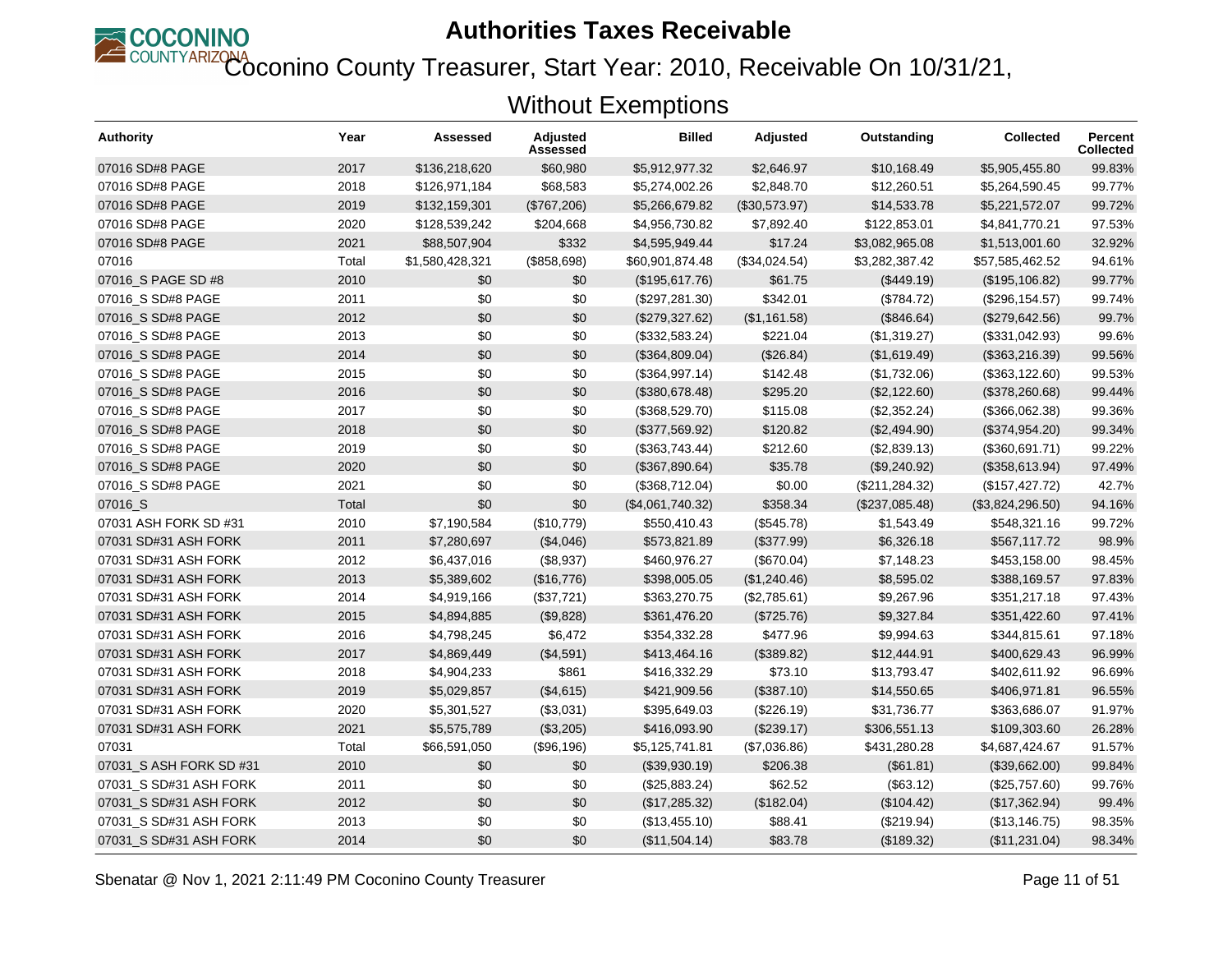

Coconino County Treasurer, Start Year: 2010, Receivable On 10/31/21,

| Authority                    | Year  | Assessed      | Adjusted<br>Assessed | <b>Billed</b>  | Adjusted     | Outstanding   | <b>Collected</b> | <b>Percent</b><br><b>Collected</b> |
|------------------------------|-------|---------------|----------------------|----------------|--------------|---------------|------------------|------------------------------------|
| 07031 S SD#31 ASH FORK       | 2015  | \$0           | \$0                  | (\$24,769.82)  | \$16.90      | (\$334.18)    | (\$24,418.74)    | 98.65%                             |
| 07031_S SD#31 ASH FORK       | 2016  | \$0           | \$0                  | (\$25,160.38)  | \$30.46      | (\$369.36)    | (\$24,760.56)    | 98.53%                             |
| 07031 S SD#31 ASH FORK       | 2017  | \$0           | \$0                  | (\$24,708.46)  | \$9.98       | (\$552.19)    | (\$24,146.29)    | 97.76%                             |
| 07031_S SD#31 ASH FORK       | 2018  | \$0           | \$0                  | (\$26,783.64)  | \$144.90     | (\$535.74)    | (\$26,103.00)    | 97.99%                             |
| 07031 S SD#31 ASH FORK       | 2019  | \$0           | \$0                  | (\$26,341.10)  | \$0.00       | (\$437.62)    | (\$25,903.48)    | 98.34%                             |
| 07031 S SD#31 ASH FORK       | 2020  | \$0           | \$0                  | (\$27,111.60)  | \$7.10       | (\$1,887.53)  | (\$25,216.97)    | 93.04%                             |
| 07031_S SD#31 ASH FORK       | 2021  | \$0           | \$0                  | (\$27,779.36)  | \$0.00       | (\$18,518.54) | (\$9,260.82)     | 33.34%                             |
| 07031_S                      | Total | \$0           | \$0                  | (\$290,712.35) | \$468.39     | (\$23,273.77) | (\$266,970.19)   | 91.98%                             |
| 07990 MIN SCHOOL TAX SD #5   | 2010  | \$70,172,830  | (\$45,708)           | \$602,492.63   | (\$49.96)    | \$8.49        | \$602,434.18     | 100%                               |
| 07990 SD#5 MINIMUM SCHOOL T  | 2011  | \$65,822,343  | (\$64,760)           | \$710,208.06   | (\$461.50)   | \$48.29       | \$709,698.27     | 99.99%                             |
| 07990 SD#5 MINIMUM SCHOOL T  | 2012  | \$61,973,327  | (\$9,155)            | \$859,352.37   | (\$132.39)   | \$61.74       | \$859,158.24     | 99.99%                             |
| 07990 SD#5 MINIMUM SCHOOL T  | 2013  | \$47,244,590  | (\$9,730)            | \$705,077.47   | (\$150.94)   | \$120.41      | \$704,806.12     | 99.98%                             |
| 07990 SD#5 MINIMUM SCHOOL T  | 2014  | \$45,608,407  | (\$9,957)            | \$600,252.02   | (\$131.04)   | \$106.21      | \$600,014.77     | 99.98%                             |
| 07990 SD#5 MINIMUM SCHOOL T  | 2015  | \$47,176,839  | (\$3,123)            | \$557,488.94   | (\$36.91)    | \$141.25      | \$557,310.78     | 99.97%                             |
| 07990 SD#5 MINIMUM SCHOOL T  | 2016  | \$47,321,207  | (\$58)               | \$515,753.81   | (\$0.63)     | \$173.83      | \$515,579.35     | 99.97%                             |
| 07990 SD#5 MINIMUM SCHOOL T  | 2017  | \$49,013,826  | \$936                | \$656,491.27   | \$12.53      | \$216.85      | \$656,286.95     | 99.97%                             |
| 07990 SD#5 MINIMUM SCHOOL T  | 2018  | \$50,670,403  | \$2,173              | \$691,752.06   | \$29.66      | \$277.55      | \$691,504.17     | 99.96%                             |
| 07990 SD#5 MINIMUM SCHOOL T  | 2019  | \$52,590,088  | (\$1,383)            | \$705,863.77   | (\$18.55)    | \$228.91      | \$705,616.31     | 99.97%                             |
| 07990 SD#5 MINIMUM SCHOOL T  | 2020  | \$55,594,820  | \$1,769              | \$711,836.26   | \$22.65      | \$7,597.43    | \$704,261.48     | 98.93%                             |
| 07990 SD#5 MINIMUM SCHOOL T  | 2021  | \$58,407,428  | (\$408)              | \$706,554.27   | (\$4.94)     | \$427,952.56  | \$278,596.77     | 39.43%                             |
| 07990                        | Total | \$651,596,108 | (\$139,404)          | \$8,023,122.93 | (\$922.02)   | \$436,933.52  | \$7,585,267.39   | 94.55%                             |
| 07990 S MIN SCHOOL TAX SD #5 | 2010  | \$0           | \$0                  | (\$163,561.51) | \$15.30      | (\$3.40)      | (\$163,542.81)   | 100%                               |
| 07990 S SD#5 MINIMUM SCHOOL  | 2011  | \$0           | \$0                  | (\$190,006.47) | \$45.39      | (\$4.27)      | (\$189,956.81)   | 100%                               |
| 07990 S SD#5 MINIMUM SCHOOL  | 2012  | \$0           | \$0                  | (\$51,376.64)  | (\$698.23)   | (\$2.36)      | (\$52,072.51)    | 100%                               |
| 07990 S SD#5 MINIMUM SCHOOL  | 2013  | \$0           | \$0                  | (\$45,322.84)  | \$0.06       | (\$2.34)      | (\$45,320.44)    | 99.99%                             |
| 07990_S SD#5 MINIMUM SCHOOL  | 2014  | \$0           | \$0                  | (\$36,196.09)  | \$13.36      | (\$1.97)      | (\$36,180.76)    | 99.99%                             |
| 07990 S SD#5 MINIMUM SCHOOL  | 2015  | \$0           | \$0                  | (\$37,422.13)  | \$0.00       | (\$2.09)      | (\$37,420.04)    | 99.99%                             |
| 07990_S SD#5 MINIMUM SCHOOL  | 2016  | \$0           | \$0                  | (\$29,814.16)  | (\$98.90)    | \$0.00        | (\$29,913.06)    | 100%                               |
| 07990 S SD#5 MINIMUM SCHOOL  | 2017  | \$0           | \$0                  | (\$38,146.33)  | \$0.00       | \$0.00        | (\$38,146.33)    | 100%                               |
| 07990 S SD#5 MINIMUM SCHOOL  | 2018  | \$0           | \$0                  | (\$39,850.49)  | (\$97.64)    | \$0.00        | (\$39,948.13)    | 100%                               |
| 07990_S SD#5 MINIMUM SCHOOL  | 2019  | \$0           | \$0                  | (\$40,642.45)  | \$0.00       | \$0.00        | (\$40,642.45)    | 100%                               |
| 07990 S SD#5 MINIMUM SCHOOL  | 2020  | \$0           | \$0                  | (\$43,021.19)  | \$0.00       | (\$202.16)    | (\$42,819.03)    | 99.53%                             |
| 07990 S SD#5 MINIMUM SCHOOL  | 2021  | \$0           | \$0                  | (\$43,549.79)  | \$0.00       | (\$26,072.32) | (\$17,477.47)    | 40.13%                             |
| 07990_S                      | Total | \$0           | \$0                  | (\$758,910.09) | (\$820.66)   | (\$26,290.91) | (\$733,439.84)   | 96.54%                             |
| 07991 MIN SCHOOL TAX SD #9   | 2010  | \$172,932,181 | (\$1,137,021)        | \$0.00         | \$0.00       | \$0.00        | \$0.00           | N/A                                |
| 07991 SD#9 MINIMUM SCHOOL T  | 2011  | \$154,402,511 | (\$544, 844)         | \$1,025,232.72 | (\$3,627.24) | \$17.16       | \$1,021,588.32   | 100%                               |
| 07991 SD#9 MINIMUM SCHOOL T  | 2012  | \$141,984,528 | (\$245,411)          | \$0.00         | \$0.00       | \$0.00        | \$0.00           | N/A                                |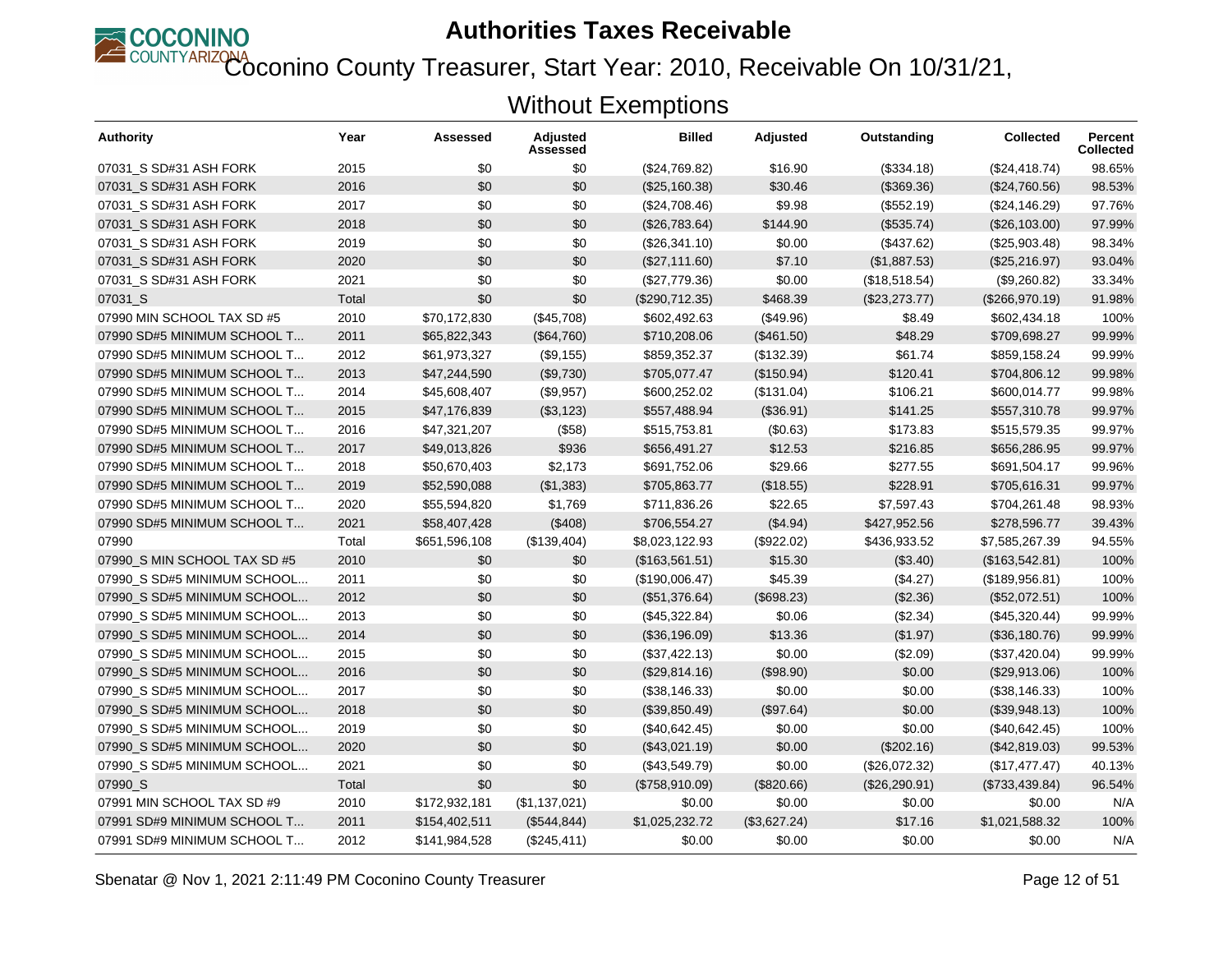

COUNTYARIZONA<br>Coconino County Treasurer, Start Year: 2010, Receivable On 10/31/21,

| <b>Authority</b>            | Year  | Assessed        | <b>Adjusted</b><br>Assessed | Billed           | <b>Adjusted</b> | Outstanding    | <b>Collected</b> | <b>Percent</b><br><b>Collected</b> |
|-----------------------------|-------|-----------------|-----------------------------|------------------|-----------------|----------------|------------------|------------------------------------|
| 07991 SD#9 MINIMUM SCHOOL T | 2013  | \$0             | \$120,446,473               | \$0.00           | \$868,047.01    | \$49.41        | \$867,997.60     | 99.99%                             |
| 07991 SD#9 MINIMUM SCHOOL T | 2014  | \$121,008,718   | (\$26,092)                  | \$1,018,046.13   | (\$219.51)      | \$145.51       | \$1,017,681.11   | 99.99%                             |
| 07991 SD#9 MINIMUM SCHOOL T | 2015  | \$125,336,268   | (\$33,018)                  | \$1,110,729.97   | (\$292.61)      | \$129.64       | \$1,110,307.72   | 99.99%                             |
| 07991 SD#9 MINIMUM SCHOOL T | 2016  | \$129,593,920   | \$226,987                   | \$1,156,366.47   | \$2,025.42      | \$95.14        | \$1,158,296.75   | 99.99%                             |
| 07991 SD#9 MINIMUM SCHOOL T | 2017  | \$136,176,552   | \$233,927                   | \$1,155,594.10   | \$1,985.10      | \$101.39       | \$1,157,477.81   | 99.99%                             |
| 07991 SD#9 MINIMUM SCHOOL T | 2018  | \$141,260,741   | \$58,562                    | \$1,273,607.05   | \$528.00        | \$345.31       | \$1,273,789.74   | 99.97%                             |
| 07991 SD#9 MINIMUM SCHOOL T | 2019  | \$146,902,924   | \$40,101                    | \$1,427,161.73   | \$389.58        | \$525.82       | \$1,427,025.49   | 99.96%                             |
| 07991 SD#9 MINIMUM SCHOOL T | 2020  | \$153,876,949   | \$29,788                    | \$1,453,367.49   | \$281.36        | \$12,567.09    | \$1,441,081.76   | 99.14%                             |
| 07991 SD#9 MINIMUM SCHOOL T | 2021  | \$159,673,674   | \$0                         | \$1,564,163.20   | \$0.00          | \$1,043,948.44 | \$520,214.76     | 33.26%                             |
| 07991                       | Total | \$1,583,148,966 | \$119,049,452               | \$11,184,268.86  | \$869,117.11    | \$1,057,924.91 | \$10,995,461.06  | 91.22%                             |
| 07991 IR SD#9 MINIMUM SCHOO | 2013  | \$121,257,830   | (\$121, 257, 830)           | \$952,237.84     | (\$952,237.99)  | \$0.00         | (\$0.15)         | 100%                               |
| 07991 IR S SD#9 MINIMUM SCH | 2013  | \$0             | \$0                         | (\$121,829.70)   | \$121,829.70    | \$0.00         | \$0.00           | N/A                                |
| 07991 S SD#9 MINIMUM SCHOOL | 2011  | \$0             | \$0                         | (\$189,471.94)   | \$4.17          | (\$0.75)       | (\$189,467.02)   | 100%                               |
| 07991 S SD#9 MINIMUM SCHOOL | 2013  | \$0             | \$0                         | \$0.00           | (\$112, 237.95) | \$0.00         | (\$112, 237.95)  | 100%                               |
| 07991 S SD#9 MINIMUM SCHOOL | 2014  | \$0             | \$0                         | (\$133,983.98)   | (\$151.43)      | \$0.00         | (\$134, 135.41)  | 100%                               |
| 07991 S SD#9 MINIMUM SCHOOL | 2015  | \$0             | \$0                         | (\$158,772.39)   | (\$681.80)      | \$0.00         | (\$159,454.19)   | 100%                               |
| 07991 S SD#9 MINIMUM SCHOOL | 2016  | \$0             | \$0                         | (\$168,344.29)   | (\$304.52)      | \$0.00         | (\$168,648.81)   | 100%                               |
| 07991 S SD#9 MINIMUM SCHOOL | 2017  | \$0             | \$0                         | (\$169,022.33)   | \$0.00          | \$0.00         | (\$169,022.33)   | 100%                               |
| 07991 S SD#9 MINIMUM SCHOOL | 2018  | \$0             | \$0                         | (\$183,688.49)   | \$3.42          | \$0.00         | (\$183,685.07)   | 100%                               |
| 07991 S SD#9 MINIMUM SCHOOL | 2019  | \$0             | \$0                         | (\$197,446.18)   | \$0.00          | (\$1.57)       | (\$197,444.61)   | 100%                               |
| 07991 S SD#9 MINIMUM SCHOOL | 2020  | \$0             | \$0                         | (\$198,475.45)   | \$4.57          | (\$553.17)     | (\$197, 917.71)  | 99.72%                             |
| 07991_S SD#9 MINIMUM SCHOOL | 2021  | \$0             | \$0                         | (\$215, 111.23)  | \$0.00          | (\$130,047.47) | (\$85,063.76)    | 39.54%                             |
| 07991 S                     | Total | \$0             | \$0                         | (\$1,614,316.28) | (\$113,363.54)  | (\$130,602.96) | (\$1,597,076.86) | 92.44%                             |
| 07999 COUNTY EDUCATION DIST | 2010  | \$208,799       | \$0                         | \$3,089.65       | \$0.00          | \$0.00         | \$3,089.65       | 100%                               |
| 07999 COUNTY EDUC DISTRICT  | 2011  | \$194,075       | \$0                         | \$3,431.63       | \$0.00          | \$0.00         | \$3,431.63       | 100%                               |
| 07999 COUNTY EDUC DISTRICT  | 2012  | \$192,254       | \$0                         | \$3,765.28       | (\$0.28)        | \$0.00         | \$3,765.00       | 100%                               |
| 07999 COUNTY EDUC DISTRICT  | 2013  | \$183,071       | \$0                         | \$3,893.01       | \$0.00          | \$0.00         | \$3,893.01       | 100%                               |
| 07999 COUNTY EDUC DISTRICT  | 2014  | \$173,548       | \$0                         | \$3,665.87       | \$0.00          | \$0.00         | \$3,665.87       | 100%                               |
| 07999 COUNTY EDUC DISTRICT  | 2015  | \$191,114       | \$0                         | \$4,008.98       | \$0.00          | \$0.00         | \$4,008.98       | 100%                               |
| 07999 COUNTY EDUC DISTRICT  | 2016  | \$206,056       | (\$2)                       | \$4,284.53       | (\$0.03)        | \$0.00         | \$4,284.50       | 100%                               |
| 07999 COUNTY EDUC DISTRICT  | 2017  | \$210,151       | ( \$1)                      | \$4,252.21       | (S0.01)         | \$0.00         | \$4,252.20       | 100%                               |
| 07999 COUNTY EDUC DISTRICT  | 2018  | \$206,867       | \$0                         | \$4,070.96       | \$0.00          | \$0.00         | \$4,070.96       | 100%                               |
| 07999 COUNTY EDUC DISTRICT  | 2019  | \$180,809       | (\$370)                     | \$3,427.05       | (\$7.01)        | \$0.00         | \$3,420.04       | 100%                               |
| 07999 COUNTY EDUC DISTRICT  | 2020  | \$190,943       | \$0                         | \$3,507.83       | \$0.00          | \$26.59        | \$3,481.24       | 99.24%                             |
| 07999 COUNTY EDUC DISTRICT  | 2021  | \$112,821       | \$0                         | \$1,996.30       | \$0.00          | \$1,440.99     | \$555.31         | 27.82%                             |
| 07999                       | Total | \$2,250,508     | (\$373)                     | \$43,393.30      | (\$7.33)        | \$1,467.58     | \$41,918.39      | 96.62%                             |
| 08150 COMMUNITY COLLEGE     | 2010  | \$1,926,843,761 | (\$13,833,899)              | \$6,470,610.74   | (\$41,046.63)   | \$1,840.37     | \$6,427,723.74   | 99.97%                             |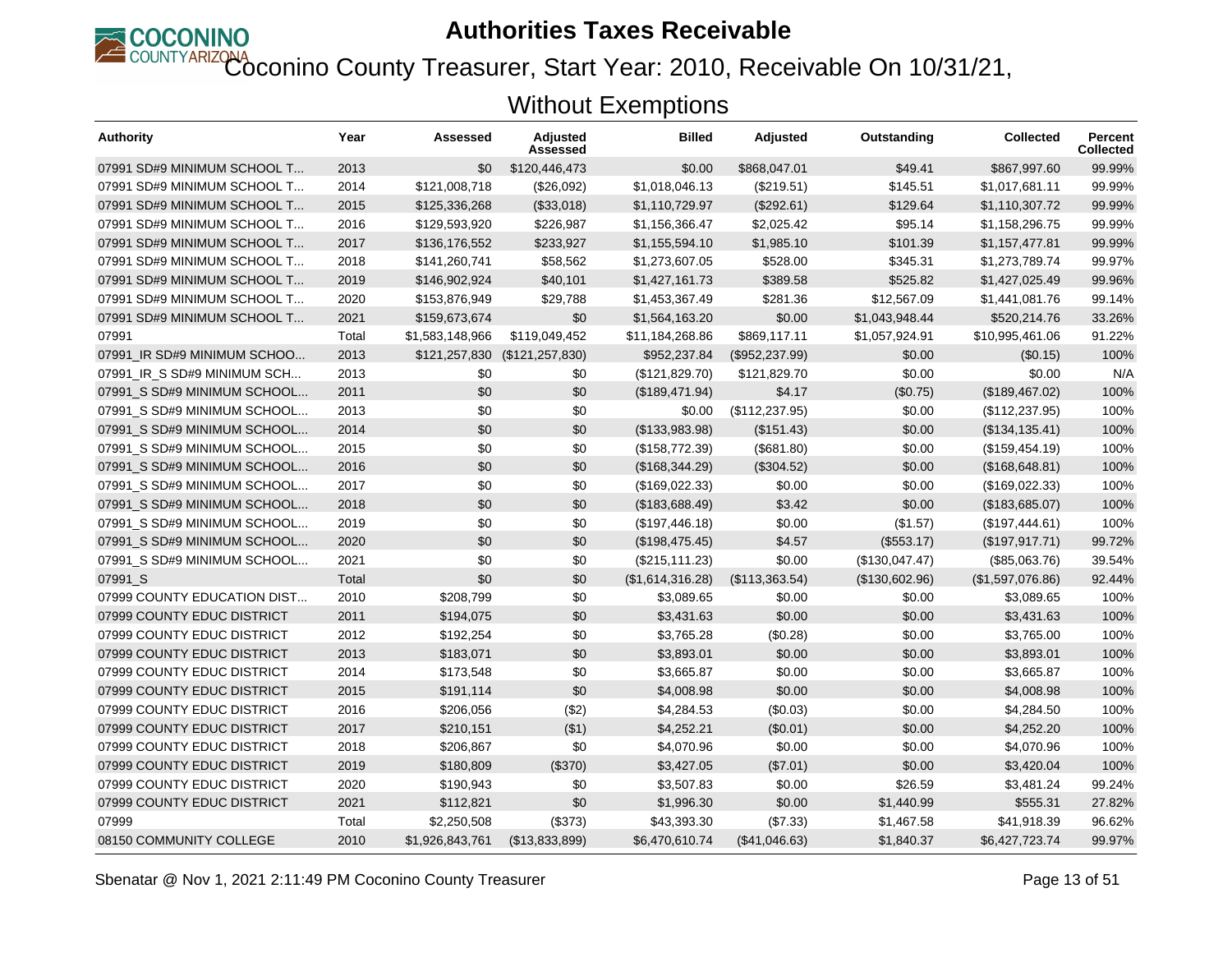

Coconino County Treasurer, Start Year: 2010, Receivable On 10/31/21,

| Authority                   | Year  | Assessed         | <b>Adjusted</b><br>Assessed | <b>Billed</b>   | <b>Adjusted</b> | Outstanding    | <b>Collected</b> | Percent<br><b>Collected</b> |
|-----------------------------|-------|------------------|-----------------------------|-----------------|-----------------|----------------|------------------|-----------------------------|
| 08150 COMMUNITY COLLEGE     | 2011  | \$1,807,720,013  | (\$7,747,907)               | \$6,593,189.93  | (\$28,434.01)   | \$4,913.59     | \$6,559,842.33   | 99.93%                      |
| 08150 COMMUNITY COLLEGE     | 2012  | \$1,749,227,016  | (\$8,058,922)               | \$6,778,085.42  | (\$31,459.07)   | \$5,843.52     | \$6,740,782.83   | 99.91%                      |
| 08150 COMMUNITY COLLEGE     | 2013  | \$1,522,488,805  | (\$5,597,416)               | \$7,058,257.25  | (\$26,927.19)   | \$8,618.75     | \$7,022,711.31   | 99.88%                      |
| 08150 COMMUNITY COLLEGE     | 2014  | \$1,512,823,764  | (\$1,807,131)               | \$7,243,401.28  | (\$8,652.16)    | \$9,358.64     | \$7,225,390.48   | 99.87%                      |
| 08150 COMMUNITY COLLEGE     | 2015  | \$1,539,510,959  | (\$2,425,651)               | \$7,488,047.56  | (\$11,833.72)   | \$10,289.73    | \$7,465,924.11   | 99.86%                      |
| 08150 COMMUNITY COLLEGE     | 2016  | \$1,579,621,630  | (\$9,640,923)               | \$7,754,364.66  | (\$47,074.20)   | \$11,132.87    | \$7,696,157.59   | 99.86%                      |
| 08150 COMMUNITY COLLEGE     | 2017  | \$1,655,713,699  | (\$10,710,613)              | \$7,973,920.39  | (\$51,582.33)   | \$12,162.39    | \$7,910,175.67   | 99.85%                      |
| 08150 COMMUNITY COLLEGE     | 2018  | \$1,733,433,755  | (\$8,912,768)               | \$8,218,209.34  | (\$42,493.73)   | \$13,891.95    | \$8,161,823.66   | 99.83%                      |
| 08150 COMMUNITY COLLEGE     | 2019  | \$1,833,563,380  | (\$13,676,741)              | \$8,419,728.19  | (\$62,769.55)   | \$15,320.62    | \$8,341,638.02   | 99.82%                      |
| 08150 COMMUNITY COLLEGE     | 2020  | \$1,932,414,708  | (\$11,757,650)              | \$8,676,547.20  | (\$52,791.85)   | \$90,278.67    | \$8,533,476.68   | 98.95%                      |
| 08150 COMMUNITY COLLEGE     | 2021  | \$1,985,130,479  | (\$2,292)                   | \$8,722,659.74  | (\$10.06)       | \$5,329,566.10 | \$3,393,083.58   | 38.9%                       |
| 08150                       | Total | \$20,778,491,969 | (\$94,171,913)              | \$91,397,021.70 | (\$405,074.50)  | \$5,513,217.20 | \$85,478,730.00  | 93.94%                      |
| 10375 WILLIAMS HOSPITAL DIS | 2010  | \$140,900,692    | (\$1,339,907)               | \$1,457,802.97  | (\$13,282.64)   | \$3,258.12     | \$1,441,262.21   | 99.77%                      |
| 10375 HOSP DIST WILLIAMS    | 2011  | \$130,471,442    | (\$710,511)                 | \$1,260,785.62  | (\$6,918.03)    | \$5,036.47     | \$1,248,831.12   | 99.6%                       |
| 10375 HOSP DIST WILLIAMS    | 2012  | \$124,868,823    | (\$1,124,431)               | \$1,211,225.27  | (\$10,905.33)   | \$5,812.75     | \$1,194,507.19   | 99.52%                      |
| 10375 HOSP DIST WILLIAMS    | 2013  | \$116,976,089    | (\$781,889)                 | \$1,134,302.92  | (\$7,613.45)    | \$6,784.22     | \$1,119,905.25   | 99.4%                       |
| 10375 HOSP DIST WILLIAMS    | 2014  | \$105,529,627    | (\$148,581)                 | \$1,023,313.75  | (\$1,404.14)    | \$5,652.36     | \$1,016,257.25   | 99.45%                      |
| 10375 HOSP DIST WILLIAMS    | 2015  | \$107,902,627    | (\$199,413)                 | \$996,331.59    | (\$1,930.03)    | \$6,161.02     | \$988.240.54     | 99.38%                      |
| 10375 HOSP DIST WILLIAMS    | 2016  | \$110,090,264    | (\$1,290,460)               | \$1,006,286.80  | (\$12,331.01)   | \$6,399.53     | \$987,556.26     | 99.36%                      |
| 10375 HOSP DIST WILLIAMS    | 2017  | \$118,249,471    | (\$1,875,103)               | \$1,330,021.34  | (\$22,694.68)   | \$9,054.84     | \$1,298,271.82   | 99.31%                      |
| 10375 HOSP DIST WILLIAMS    | 2018  | \$122,415,705    | (\$1,031,869)               | \$1,352,898.51  | (\$12,458.25)   | \$10,117.72    | \$1,330,322.54   | 99.25%                      |
| 10375 HOSP DIST WILLIAMS    | 2019  | \$129,654,323    | (\$1,711,958)               | \$1,726,061.42  | (\$25,507.28)   | \$13,574.00    | \$1,686,980.14   | 99.2%                       |
| 10375 HOSP DIST WILLIAMS    | 2020  | \$136,321,015    | (\$1,654,525)               | \$1,727,962.55  | (\$23,675.57)   | \$38,363.57    | \$1,665,923.41   | 97.75%                      |
| 10375 HOSP DIST WILLIAMS    | 2021  | \$146,937,212    | ( \$3, 149)                 | \$1,727,651.19  | (\$43.20)       | \$1,058,047.66 | \$669,560,33     | 38.76%                      |
| 10375                       | Total | \$1,490,317,290  | (\$11,871,796)              | \$15,954,643.93 | (\$138,763.61)  | \$1,168,262.26 | \$14,647,618.06  | 92.61%                      |
| 10376 PAGE HOSPITAL DISTRIC | 2010  | \$159,170,951    | (\$35,443)                  | \$1,449,963.54  | (\$274.75)      | \$702.57       | \$1,448,986.22   | 99.95%                      |
| 10376 HOSP DIST PAGE        | 2011  | \$156,745,455    | (\$152,280)                 | \$1,544,256.78  | (\$1,596.42)    | \$1,304.51     | \$1,541,355.85   | 99.92%                      |
| 10376 HOSP DIST PAGE        | 2012  | \$153,779,974    | \$98,980                    | \$1,514,271.06  | \$852.24        | \$1,421.06     | \$1,513,702.24   | 99.91%                      |
| 10376 HOSP DIST PAGE        | 2013  | \$147,727,962    | \$80,973                    | \$1,454,677.22  | \$785.40        | \$1,547.45     | \$1,453,915.17   | 99.89%                      |
| 10376 HOSP DIST PAGE        | 2014  | \$150,713,217    | (\$27,914)                  | \$1,484,072.05  | (\$278.05)      | \$1,703.62     | \$1,482,090.38   | 99.89%                      |
| 10376 HOSP DIST PAGE        | 2015  | \$151,152,443    | (\$23,534)                  | \$1,485,430.58  | (\$206.71)      | \$1,842.84     | \$1,483,381.03   | 99.88%                      |
| 10376 HOSP DIST PAGE        | 2016  | \$148,963,271    | (\$811,669)                 | \$1,465,734.94  | (\$3,528.32)    | \$2,039.47     | \$1,460,167.15   | 99.86%                      |
| 10376 HOSP DIST PAGE        | 2017  | \$149,409,218    | (\$83,602)                  | \$1,539,713.43  | (\$809.58)      | \$2,518.57     | \$1,536,385.28   | 99.84%                      |
| 10376 HOSP DIST PAGE        | 2018  | \$141,172,714    | \$67,790                    | \$1,556,778.39  | \$774.38        | \$3,534.03     | \$1,554,018.74   | 99.77%                      |
| 10376 HOSP DIST PAGE        | 2019  | \$147,729,219    | (\$750,557)                 | \$1,618,128.00  | (\$8,508.47)    | \$4,380.67     | \$1,605,238.86   | 99.73%                      |
| 10376 HOSP DIST PAGE        | 2020  | \$145,173,553    | \$205,283                   | \$1,573,182.18  | \$2,320.93      | \$54,142.59    | \$1,521,360.52   | 96.56%                      |
| 10376 HOSP DIST PAGE        | 2021  | \$108,121,622    | \$332                       | \$1,115,959.03  | \$3.71          | \$748,849.45   | \$367,113.29     | 32.9%                       |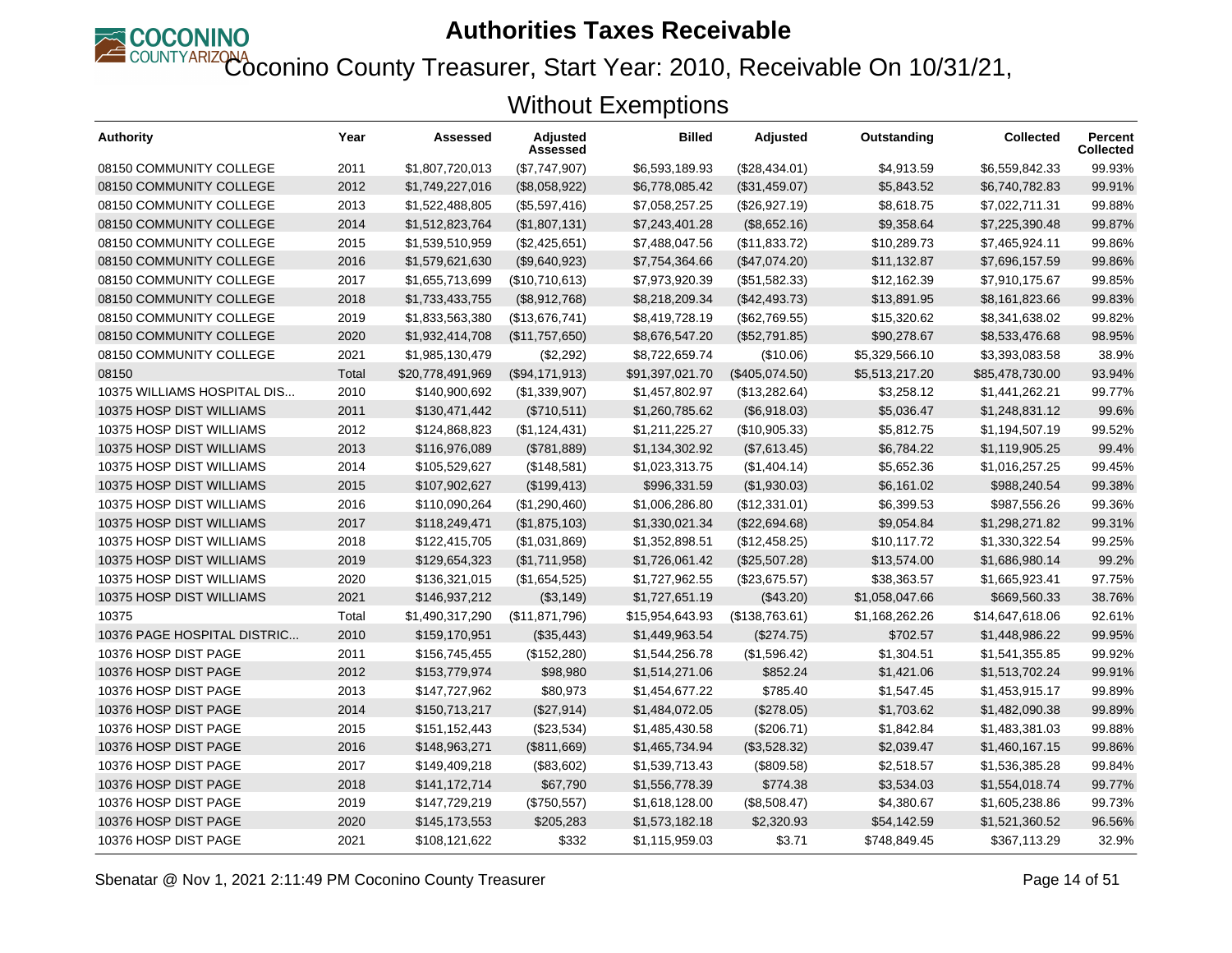

COUNTYARIZONA<br>Coconino County Treasurer, Start Year: 2010, Receivable On 10/31/21,

| <b>Authority</b>   | Year  | Assessed        | Adjusted<br>Assessed | <b>Billed</b>   | <b>Adjusted</b> | Outstanding    | <b>Collected</b> | <b>Percent</b><br><b>Collected</b> |
|--------------------|-------|-----------------|----------------------|-----------------|-----------------|----------------|------------------|------------------------------------|
| 10376              | Total | \$1,759,859,599 | (\$1,431,641)        | \$17,802,167.20 | (\$10,465.64)   | \$823,986.83   | \$16,967,714.73  | 95.37%                             |
| 11201 SEDONA FD    | 2010  | \$184,533,385   | (\$1,361,930)        | \$2,583,214.06  | (\$17,568.82)   | \$29.41        | \$2,565,615.83   | 100%                               |
| 11201 FD SEDONA    | 2011  | \$156,613,067   | (\$557,091)          | \$2,192,584.25  | (\$7,819.30)    | \$36.17        | \$2,184,728.78   | 100%                               |
| 11201 FD SEDONA    | 2012  | \$142,645,125   | (\$258,745)          | \$2,325,116.70  | (\$4,250.20)    | \$54.27        | \$2,320,812.23   | 100%                               |
| 11201 FD SEDONA    | 2013  | \$123,074,608   | (\$811,464)          | \$2,486,107.31  | (\$16,422.37)   | \$144.89       | \$2,469,540.05   | 99.99%                             |
| 11201 FD SEDONA    | 2014  | \$123,820,465   | (\$26,092)           | \$2,641,090.22  | (\$556.54)      | \$370.22       | \$2,640,163.46   | 99.99%                             |
| 11201 FD SEDONA    | 2015  | \$137,505,960   | (\$24,972)           | \$3,039,404.42  | (\$800.68)      | \$354.73       | \$3,038,249.01   | 99.99%                             |
| 11201 FD SEDONA    | 2016  | \$141,838,098   | \$228,304            | \$3,170,790.51  | \$5,885.98      | \$260.87       | \$3,176,415.62   | 99.99%                             |
| 11201 FD SEDONA    | 2017  | \$152,162,838   | \$241,343            | \$3,461,100.57  | \$6,136.46      | \$303.67       | \$3,466,933.36   | 99.99%                             |
| 11201 FD SEDONA    | 2018  | \$155,771,488   | \$84,751             | \$3,494,255.63  | \$2,078.13      | \$947.56       | \$3,495,386.20   | 99.97%                             |
| 11201 FD SEDONA    | 2019  | \$160,677,912   | \$73,408             | \$3,677,567.27  | \$1,838.48      | \$1,355.31     | \$3,678,050.44   | 99.96%                             |
| 11201 FD SEDONA    | 2020  | \$170,864,320   | \$22,309             | \$3,815,532.60  | \$738.65        | \$32,992.44    | \$3,783,278.81   | 99.14%                             |
| 11201 FD SEDONA    | 2021  | \$177,308,409   | \$0                  | \$3,973,959.11  | \$0.00          | \$2,652,286.39 | \$1,321,672.72   | 33.26%                             |
| 11201              | Total | \$1,826,815,675 | (\$2,390,179)        | \$36,860,722.65 | (\$30,740.21)   | \$2,689,135.93 | \$34,140,846.51  | 92.7%                              |
| 11206 SUMMIT FD    | 2010  | \$160,032,677   | (\$1,162,931)        | \$4,019,932.77  | (\$9,120.82)    | \$635.93       | \$4,010,176.02   | 99.98%                             |
| 11206 FD SUMMIT    | 2011  | \$136,644,984   | (\$665, 105)         | \$3,943,574.04  | (\$19, 119.24)  | \$3,091.02     | \$3,921,363.78   | 99.92%                             |
| 11206 FD SUMMIT    | 2012  | \$126,341,092   | (\$487,779)          | \$3,929,207.60  | (\$15,062.11)   | \$3,748.75     | \$3,910,396.74   | 99.9%                              |
| 11206 FD SUMMIT    | 2013  | \$101,043,061   | (\$418,751)          | \$3,283,899.92  | (\$13,738.58)   | \$4,891.57     | \$3,265,269.77   | 99.85%                             |
| 11206 FD SUMMIT    | 2014  | \$99,775,663    | (\$21,044)           | \$3,242,709.18  | (\$727.25)      | \$5,578.21     | \$3,236,403.72   | 99.83%                             |
| 11206 FD SUMMIT    | 2015  | \$106,977,533   | (\$24,921)           | \$3,339,327.56  | (\$637.82)      | \$6,130.25     | \$3,332,559.49   | 99.82%                             |
| 11206 FD SUMMIT    | 2016  | \$112,764,501   | (\$495,322)          | \$3,463,987.13  | (\$15,983.80)   | \$6,210.82     | \$3,441,792.51   | 99.82%                             |
| 11206 FD SUMMIT    | 2017  | \$129,796,801   | (\$798, 121)         | \$3,653,769.30  | (\$25,798.76)   | \$6,628.61     | \$3,621,341.93   | 99.82%                             |
| 11206 FD SUMMIT    | 2018  | \$144,593,904   | (\$428,917)          | \$3,871,929.32  | (\$13,899.64)   | \$6,867.75     | \$3,851,161.93   | 99.82%                             |
| 11206 FD SUMMIT    | 2019  | \$153,777,917   | (\$782,086)          | \$4,090,433.28  | (\$25,352.39)   | \$7,468.76     | \$4,057,612.13   | 99.82%                             |
| 11206 FD SUMMIT    | 2020  | \$168,532,996   | (\$848, 822)         | \$4,365,206.10  | (\$27,372.30)   | \$39,203.56    | \$4,298,630.24   | 99.1%                              |
| 11206 FD SUMMIT    | 2021  | \$177,959,952   | \$0                  | \$4,617,991.79  | \$0.00          | \$2,596,462.70 | \$2,021,529.09   | 43.78%                             |
| 11206              | Total | \$1,618,241,081 | (\$6, 133, 799)      | \$45,821,967.99 | (\$166, 812.71) | \$2,686,917.93 | \$42,968,237.35  | 94.11%                             |
| 11240 HIGHLANDS FD | 2010  | \$114,152,439   | (\$68,764)           | \$3,217,679.18  | (\$1,385.18)    | \$386.40       | \$3,215,907.60   | 99.99%                             |
| 11240 FD HIGHLANDS | 2011  | \$93,927,798    | (\$59,065)           | \$2,770,870.27  | (\$1,753.29)    | \$1,971.98     | \$2,767,145.00   | 99.93%                             |
| 11240 FD HIGHLANDS | 2012  | \$90,856,034    | (\$56,030)           | \$2,852,879.66  | (\$1,780.85)    | \$2,415.57     | \$2,848,683.24   | 99.92%                             |
| 11240 FD HIGHLANDS | 2013  | \$83,657,208    | (\$19,830)           | \$2,660,299.64  | (\$631.35)      | \$2,876.57     | \$2,656,791.72   | 99.89%                             |
| 11240 FD HIGHLANDS | 2014  | \$86,782,122    | (\$15,658)           | \$2,820,419.24  | (\$289.62)      | \$2,916.38     | \$2,817,213.24   | 99.9%                              |
| 11240 FD HIGHLANDS | 2015  | \$88,381,855    | (\$70,635)           | \$2,811,645.06  | (\$1,502.20)    | \$3,222.41     | \$2,806,920.45   | 99.89%                             |
| 11240 FD HIGHLANDS | 2016  | \$92,021,646    | (\$85,544)           | \$2,877,133.73  | (\$2,044.18)    | \$4,166.21     | \$2,870,923.34   | 99.86%                             |
| 11240 FD HIGHLANDS | 2017  | \$97,653,033    | (\$325,595)          | \$2,995,526.01  | (\$8,736.91)    | \$4,441.07     | \$2,982,348.03   | 99.85%                             |
| 11240 FD HIGHLANDS | 2018  | \$104,930,410   | (\$360,048)          | \$3,147,970.10  | (\$11,730.56)   | \$5,111.35     | \$3,131,128.19   | 99.84%                             |
| 11240 FD HIGHLANDS | 2019  | \$109,513,586   | (\$468,708)          | \$3,297,913.46  | (\$10,938.74)   | \$5,552.12     | \$3,281,422.60   | 99.83%                             |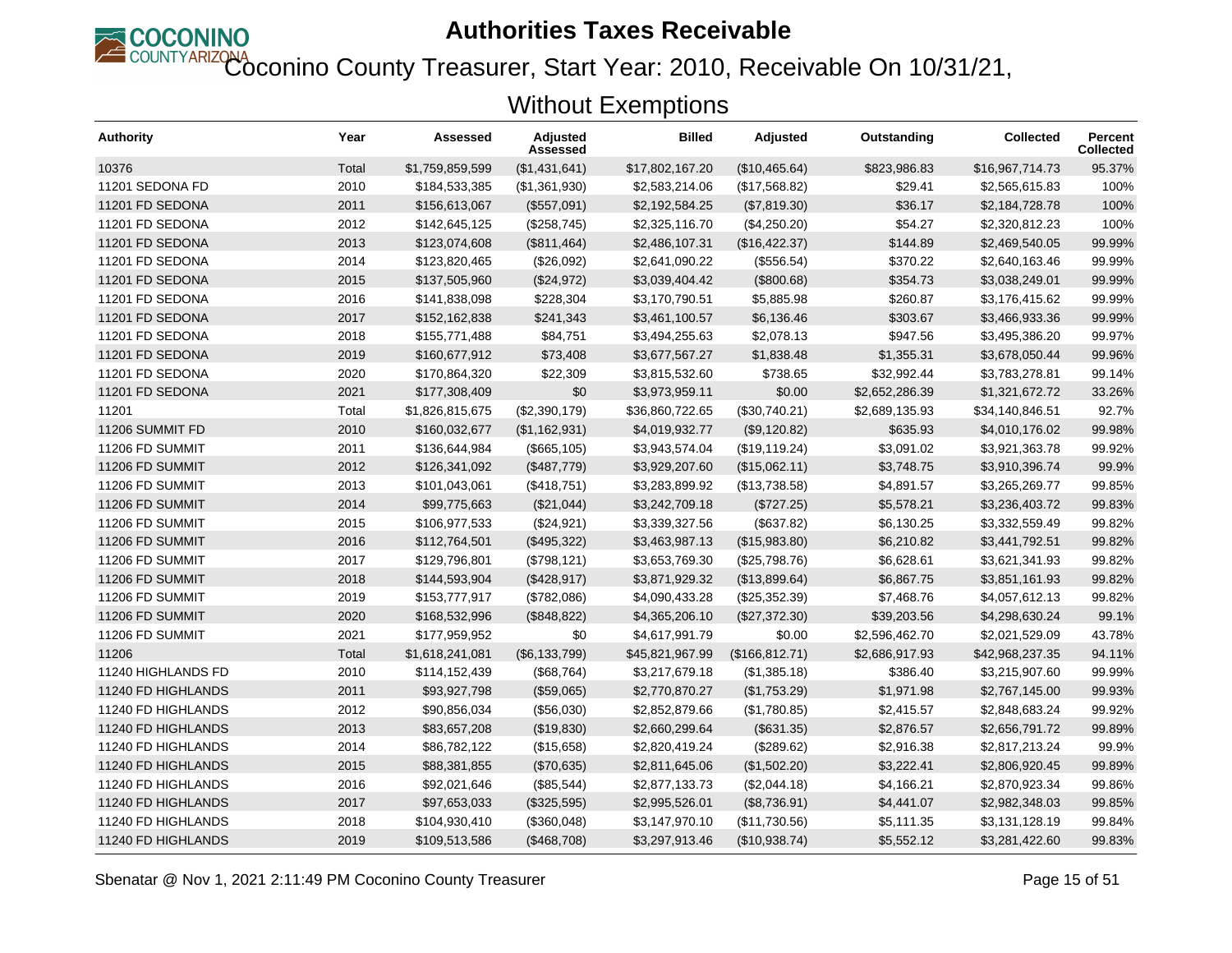

Coconino County Treasurer, Start Year: 2010, Receivable On 10/31/21,

| <b>Authority</b>                     | Year  | Assessed        | <b>Adjusted</b><br>Assessed | <b>Billed</b>   | <b>Adjusted</b> | Outstanding    | <b>Collected</b> | <b>Percent</b><br><b>Collected</b> |
|--------------------------------------|-------|-----------------|-----------------------------|-----------------|-----------------|----------------|------------------|------------------------------------|
| 11240 FD HIGHLANDS                   | 2020  | \$115,864,388   | (\$147,428)                 | \$3,436,418.85  | (\$4,791.41)    | \$40,294.49    | \$3,391,332.95   | 98.83%                             |
| 11240 FD HIGHLANDS                   | 2021  | \$118,438,786   | \$0                         | \$3,520,179.07  | \$0.00          | \$2,060,564.62 | \$1,459,614.45   | 41.46%                             |
| 11240                                | Total | \$1,196,179,305 | (\$1,677,305)               | \$36,408,934.27 | (\$45,584.29)   | \$2,133,919.17 | \$34,229,430.81  | 94.13%                             |
| 11241 PINEWOOD FD                    | 2010  | \$79,927,690    | (\$140,302)                 | \$1,766,171.60  | (\$2,096.15)    | \$8.75         | \$1,764,066.70   | 100%                               |
| 11241 FD PINEWOOD                    | 2011  | \$68,581,505    | (\$95,417)                  | \$1,733,054.82  | (\$2,567.85)    | \$407.91       | \$1,730,079.06   | 99.98%                             |
| 11241 FD PINEWOOD                    | 2012  | \$65,234,415    | (\$42,728)                  | \$1,757,937.61  | (\$1,301.98)    | \$870.35       | \$1,755,765.28   | 99.95%                             |
| 11241 FD PINEWOOD                    | 2013  | \$53,060,019    | (\$14,952)                  | \$1,714,899.03  | (\$642.91)      | \$1,369.49     | \$1,712,886.63   | 99.92%                             |
| 11241 FD PINEWOOD                    | 2014  | \$52,113,777    | (\$6,585)                   | \$1,693,177.35  | (\$366.74)      | \$1,339.58     | \$1,691,471.03   | 99.92%                             |
| 11241 FD PINEWOOD                    | 2015  | \$56,690,345    | (\$12,290)                  | \$1,757,813.82  | (\$525.28)      | \$1,493.57     | \$1,755,794.97   | 99.92%                             |
| 11241 FD PINEWOOD                    | 2016  | \$59,698,432    | (\$14,768)                  | \$1,837,681.34  | (\$606.22)      | \$1,651.81     | \$1,835,423.31   | 99.91%                             |
| 11241 FD PINEWOOD                    | 2017  | \$60,927,356    | (\$88,571)                  | \$2,054,478.21  | (\$2,576.41)    | \$1,689.57     | \$2,050,212.23   | 99.92%                             |
| 11241 FD PINEWOOD                    | 2018  | \$64,383,788    | \$12,856                    | \$2,156,316.88  | (\$2,326.89)    | \$1,582.30     | \$2,152,407.69   | 99.93%                             |
| 11241 FD PINEWOOD                    | 2019  | \$70,837,950    | (\$124,708)                 | \$2,268,202.28  | (\$4,370.76)    | \$2,378.72     | \$2,261,452.80   | 99.89%                             |
| 11241 FD PINEWOOD                    | 2020  | \$74,617,980    | (\$94,680)                  | \$2,398,375.69  | (\$4,253.41)    | \$17,934.77    | \$2,376,187.51   | 99.25%                             |
| 11241 FD PINEWOOD                    | 2021  | \$78,588,769    | \$0                         | \$2,513,358.22  | \$0.00          | \$1,453,616.66 | \$1,059,741.56   | 42.16%                             |
| 11241                                | Total | \$784,662,026   | (\$622, 145)                | \$23,651,466.85 | (\$21,634.60)   | \$1,484,343.48 | \$22,145,488.77  | 93.72%                             |
| <b>11242 FOREST LAKES ESTATES FD</b> | 2010  | \$26,693,119    | (\$40,635)                  | \$517,536.97    | (\$122.02)      | \$7.04         | \$517,407.91     | 100%                               |
| 11242 FD FOREST LAKES ESTAT          | 2011  | \$23,104,547    | (\$29,889)                  | \$561,814.53    | (\$192.09)      | \$13.73        | \$561,608.71     | 100%                               |
| 11242 FD FOREST LAKES ESTAT          | 2012  | \$21,628,187    | (\$5,270)                   | \$606,194.82    | (\$162.24)      | \$23.77        | \$606,008.81     | 100%                               |
| 11242 FD FOREST LAKES ESTAT          | 2013  | \$16,184,967    | (\$6,171)                   | \$526,011.14    | (\$211.06)      | \$143.20       | \$525,656.88     | 99.97%                             |
| 11242 FD FOREST LAKES ESTAT          | 2014  | \$15,082,037    | (\$5,410)                   | \$490,165.91    | (\$175.82)      | \$143.23       | \$489,846.86     | 99.97%                             |
| 11242 FD FOREST LAKES ESTAT          | 2015  | \$16,764,027    | (\$863)                     | \$513,452.97    | (\$23.70)       | \$146.40       | \$513,282.87     | 99.97%                             |
| 11242 FD FOREST LAKES ESTAT          | 2016  | \$16,924,133    | (\$818)                     | \$530,592.47    | (\$24.93)       | \$272.49       | \$530,295.05     | 99.95%                             |
| 11242 FD FOREST LAKES ESTAT          | 2017  | \$17,701,114    | \$247                       | \$554,275.46    | \$8.93          | \$276.66       | \$554,007.73     | 99.95%                             |
| 11242 FD FOREST LAKES ESTAT          | 2018  | \$18,600,632    | \$0                         | \$578,752.00    | \$0.00          | \$281.07       | \$578,470.93     | 99.95%                             |
| 11242 FD FOREST LAKES ESTAT          | 2019  | \$20,642,764    | (\$2,970)                   | \$607,686.48    | (\$67.28)       | \$167.69       | \$607,451.51     | 99.97%                             |
| 11242 FD FOREST LAKES ESTAT          | 2020  | \$22,727,447    | \$120                       | \$643,626.70    | \$3.89          | \$8,454.75     | \$635.175.84     | 98.69%                             |
| 11242 FD FOREST LAKES ESTAT          | 2021  | \$22,714,639    | (\$408)                     | \$676,604.70    | (\$13.26)       | \$408,711.40   | \$267,880.04     | 39.59%                             |
| 11242                                | Total | \$238,767,613   | (\$92,067)                  | \$6,806,714.15  | (\$979.58)      | \$418,641.43   | \$6,387,093.14   | 93.85%                             |
| 11246 GREENEHAVEN FD                 | 2010  | \$11,612,544    | (\$4,583)                   | \$110,877.76    | (\$43.76)       | \$0.00         | \$110,834.00     | 100%                               |
| 11246 FD GREENEHAVEN                 | 2011  | \$11,772,336    | (\$4,583)                   | \$102,984.95    | $(\$40.10)$     | \$0.00         | \$102,944.85     | 100%                               |
| 11246 FD GREENEHAVEN                 | 2012  | \$10,522,019    | (\$3,150)                   | \$102,326.91    | (\$30.63)       | \$0.00         | \$102,296.28     | 100%                               |
| 11246 FD GREENEHAVEN                 | 2013  | \$8,922,876     | (\$2,983)                   | \$121,146.18    | $(\$40.54)$     | \$0.00         | \$121,105.64     | 100%                               |
| 11246 FD GREENEHAVEN                 | 2014  | \$9,067,148     | (\$3,043)                   | \$121,363.20    | (\$40.74)       | \$0.00         | \$121,322.46     | 100%                               |
| 11246 FD GREENEHAVEN                 | 2015  | \$9,084,896     | (\$2,837)                   | \$121,186.90    | (\$38.27)       | \$71.09        | \$121,077.54     | 99.94%                             |
| 11246 FD GREENEHAVEN                 | 2016  | \$8,661,257     | \$0                         | \$121,145.97    | \$0.00          | \$0.00         | \$121,145.97     | 100%                               |
| 11246 FD GREENEHAVEN                 | 2017  | \$8,534,348     | (\$140,047)                 | \$139,349.46    | (\$2,306.72)    | \$0.00         | \$137,042.74     | 100%                               |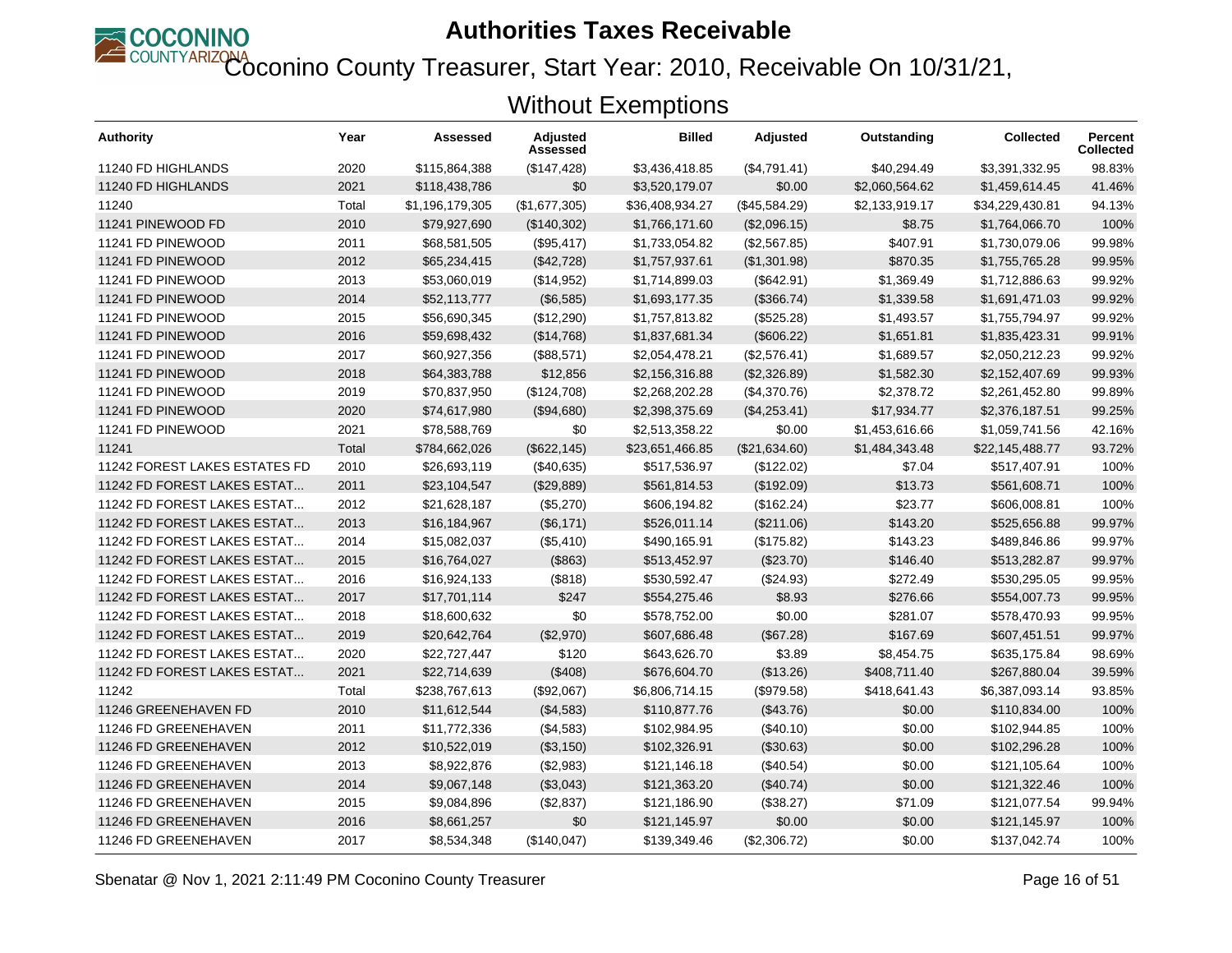

Coconino County Treasurer, Start Year: 2010, Receivable On 10/31/21,

| <b>Authority</b>             | Year  | Assessed      | <b>Adjusted</b><br>Assessed | <b>Billed</b>  | <b>Adjusted</b> | Outstanding  | <b>Collected</b> | <b>Percent</b><br><b>Collected</b> |
|------------------------------|-------|---------------|-----------------------------|----------------|-----------------|--------------|------------------|------------------------------------|
| 11246 FD GREENEHAVEN         | 2018  | \$8,653,735   | \$0                         | \$150,807.22   | \$0.00          | \$207.79     | \$150.599.43     | 99.86%                             |
| 11246 FD GREENEHAVEN         | 2019  | \$9,061,351   | \$0                         | \$161,552.59   | \$0.00          | \$294.19     | \$161,258.40     | 99.82%                             |
| 11246 FD GREENEHAVEN         | 2020  | \$9,040,312   | \$0                         | \$193,354.11   | \$0.00          | \$35,228.63  | \$158,125.48     | 81.78%                             |
| 11246 FD GREENEHAVEN         | 2021  | \$9,205,614   | \$0                         | \$212,460.74   | \$0.00          | \$148,802.58 | \$63.658.16      | 29.96%                             |
| 11246                        | Total | \$114,138,436 | (\$161,226)                 | \$1,658,555.99 | (\$2,540.76)    | \$184,604.28 | \$1,471,410.95   | 88.85%                             |
| 11247 MORMON LAKE FD         | 2010  | \$8,033,216   | \$0                         | \$138,103.32   | \$0.00          | \$0.00       | \$138,103.32     | 100%                               |
| 11247 FD MORMON LAKE         | 2011  | \$7,048,731   | \$0                         | \$123,352.91   | \$0.00          | \$0.00       | \$123,352.91     | 100%                               |
| 11247 FD MORMON LAKE         | 2012  | \$6,642,011   | \$760                       | \$116,235.28   | \$13.28         | \$5.51       | \$116,243.05     | 100%                               |
| 11247 FD MORMON LAKE         | 2013  | \$5,390,375   | (\$28,537)                  | \$96,487.64    | (\$510.87)      | \$827.34     | \$95,149.43      | 99.14%                             |
| 11247 FD MORMON LAKE         | 2014  | \$5,415,025   | (\$28,415)                  | \$96,929.00    | (\$508.63)      | \$807.82     | \$95.612.55      | 99.16%                             |
| 11247 FD MORMON LAKE         | 2015  | \$6,242,993   | (\$31,270)                  | \$103,499.92   | (\$558.11)      | \$894.38     | \$102,047.43     | 99.13%                             |
| 11247 FD MORMON LAKE         | 2016  | \$6,468,512   | (\$45,249)                  | \$170,336.62   | (\$1,274.17)    | \$1,464.70   | \$167,597.75     | 99.13%                             |
| 11247 FD MORMON LAKE         | 2017  | \$7,037,963   | \$6,060                     | \$208,382.37   | \$196.95        | \$1,848.46   | \$206,730.86     | 99.11%                             |
| 11247 FD MORMON LAKE         | 2018  | \$7,469,120   | (\$1,101)                   | \$219,040.40   | (\$35.78)       | \$2,077.34   | \$216,927.28     | 99.05%                             |
| 11247 FD MORMON LAKE         | 2019  | \$8,440,336   | \$7,733                     | \$231,314.36   | \$251.32        | \$2,680.41   | \$228.885.27     | 98.84%                             |
| 11247 FD MORMON LAKE         | 2020  | \$9,051,880   | \$0                         | \$242,377.57   | \$0.00          | \$5,871.38   | \$236,506.19     | 97.58%                             |
| 11247 FD MORMON LAKE         | 2021  | \$9,302,866   | \$0                         | \$254,702.14   | \$0.00          | \$169,161.41 | \$85,540.73      | 33.58%                             |
| 11247                        | Total | \$86,543,028  | (\$120,019)                 | \$2,000,761.53 | (\$2,426.01)    | \$185,638.75 | \$1,812,696.77   | 90.71%                             |
| 11249 SHERWOOD FOREST EST FD | 2010  | \$5,560,142   | \$0                         | \$83,351.82    | \$0.00          | \$0.00       | \$83,351.82      | 100%                               |
| 11249 FD SHERWOOD FOREST EST | 2011  | \$5,610,646   | \$0                         | \$90,157.56    | \$0.00          | \$56.04      | \$90,101.52      | 99.94%                             |
| 11249 FD SHERWOOD FOREST EST | 2012  | \$4,826,809   | (\$32,853)                  | \$90,743.82    | (\$617.65)      | \$66.37      | \$90.059.80      | 99.93%                             |
| 11249 FD SHERWOOD FOREST EST | 2013  | \$3,153,297   | (\$860)                     | \$90,814.72    | (\$24.80)       | \$103.70     | \$90,686.22      | 99.89%                             |
| 11249 FD SHERWOOD FOREST EST | 2014  | \$3,607,254   | (\$22,739)                  | \$103,889.19   | (\$654.88)      | \$105.52     | \$103,128.79     | 99.9%                              |
| 11249 FD SHERWOOD FOREST EST | 2015  | \$3,706,994   | \$0                         | \$101.411.47   | \$0.00          | \$214.49     | \$101,196.98     | 99.79%                             |
| 11249 FD SHERWOOD FOREST EST | 2016  | \$3,867,797   | \$0                         | \$101,692.39   | \$0.00          | \$210.01     | \$101,482.38     | 99.79%                             |
| 11249 FD SHERWOOD FOREST EST | 2017  | \$4,064,787   | \$0                         | \$123,560.39   | \$0.00          | \$249.46     | \$123,310.93     | 99.8%                              |
| 11249 FD SHERWOOD FOREST EST | 2018  | \$5,213,341   | \$0                         | \$118,177,67   | \$0.00          | \$112.15     | \$118,065.52     | 99.91%                             |
| 11249 FD SHERWOOD FOREST EST | 2019  | \$5,853,001   | \$0                         | \$143,357.15   | \$0.00          | \$213.94     | \$143,143.21     | 99.85%                             |
| 11249 FD SHERWOOD FOREST EST | 2020  | \$6,448,873   | \$0                         | \$143,351.29   | \$0.00          | \$1,953.30   | \$141,397.99     | 98.64%                             |
| 11249 FD SHERWOOD FOREST EST | 2021  | \$6,966,581   | \$0                         | \$150,179.38   | \$0.00          | \$89,591.20  | \$60,588.18      | 40.34%                             |
| 11249                        | Total | \$58,879,522  | (\$56,452)                  | \$1,340,686.85 | (\$1,297.33)    | \$92,876.18  | \$1,246,513.34   | 93.07%                             |
| 11250 THE WOODS FD           | 2010  | \$1,298,490   | (\$5,134)                   | \$3,551.24     | (\$14.08)       | \$0.00       | \$3,537.16       | 100%                               |
| 11250 FD THE WOODS           | 2011  | \$1,041,409   | (\$5,208)                   | \$2,811.80     | (\$14.06)       | \$9.42       | \$2,788.32       | 99.66%                             |
| 11250 FD THE WOODS           | 2012  | \$1,051,853   | \$0                         | \$3,155.52     | (\$0.02)        | \$21.18      | \$3,134.32       | 99.33%                             |
| 11250 FD THE WOODS           | 2013  | \$901,721     | \$0                         | \$3,156.04     | (\$0.02)        | \$25.21      | \$3,130.81       | 99.2%                              |
| 11250 FD THE WOODS           | 2014  | \$932,722     | \$0                         | \$3,730.90     | \$0.00          | \$29.32      | \$3,701.58       | 99.21%                             |
| 11250 FD THE WOODS           | 2015  | \$960,045     | \$0                         | \$5,647.64     | \$0.00          | \$44.69      | \$5,602.95       | 99.21%                             |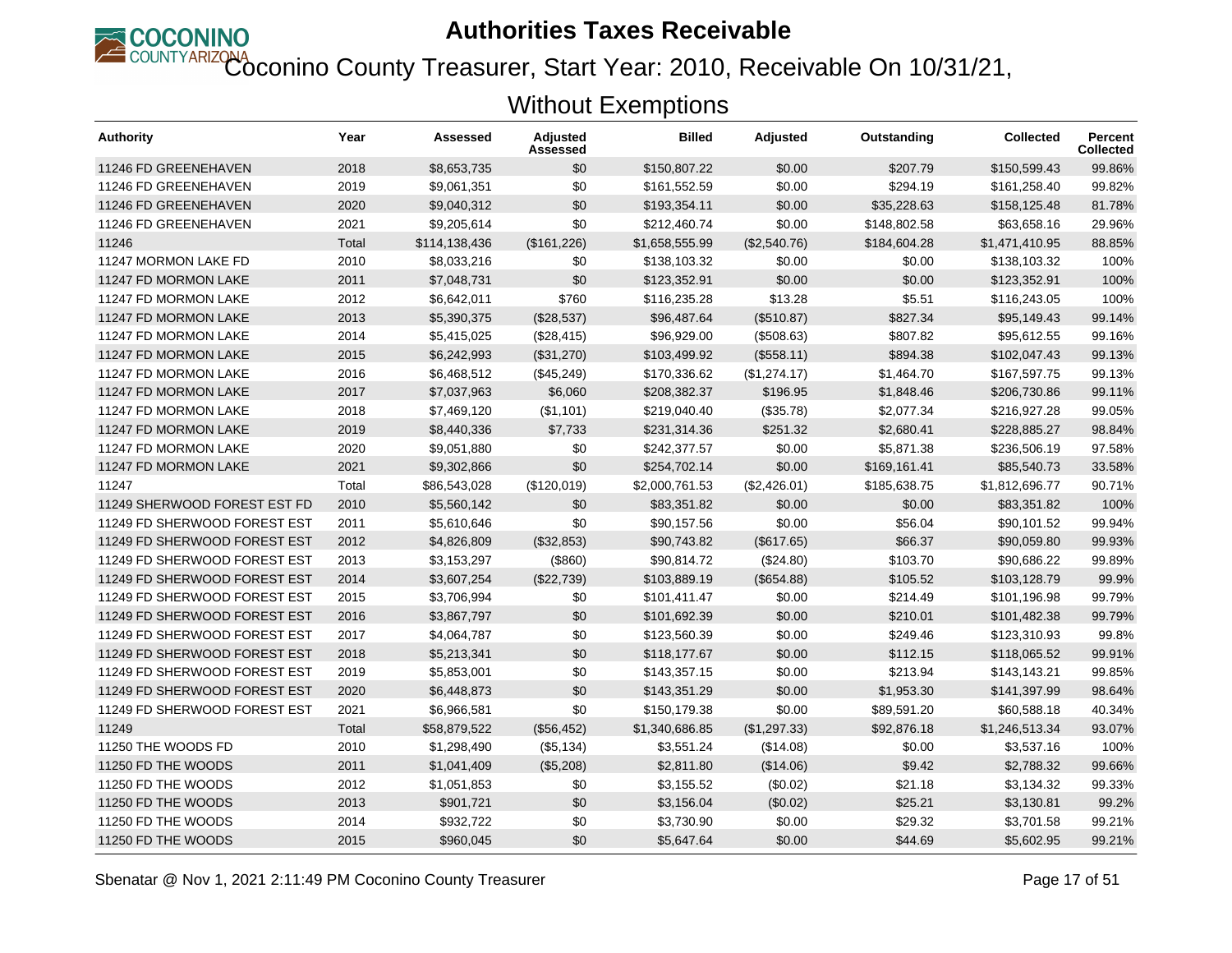

COUNTYARIZONA<br>Coconino County Treasurer, Start Year: 2010, Receivable On 10/31/21,

| <b>Authority</b>                    | Year  | Assessed      | <b>Adjusted</b><br>Assessed | <b>Billed</b>  | <b>Adjusted</b> | Outstanding  | <b>Collected</b> | Percent<br><b>Collected</b> |
|-------------------------------------|-------|---------------|-----------------------------|----------------|-----------------|--------------|------------------|-----------------------------|
| 11250 FD THE WOODS                  | 2016  | \$1,008,740   | \$0                         | \$5,901.93     | \$0.00          | \$45.39      | \$5,856.54       | 99.23%                      |
| 11250 FD THE WOODS                  | 2017  | \$926,006     | \$0                         | \$5,435.51     | \$0.00          | \$46.06      | \$5,389.45       | 99.15%                      |
| 11250 FD THE WOODS                  | 2018  | \$1,078,884   | \$0                         | \$7,124.02     | \$0.00          | \$58.41      | \$7,065.61       | 99.18%                      |
| 11250 FD THE WOODS                  | 2019  | \$1,202,568   | \$0                         | \$10,765.43    | \$0.00          | \$84.06      | \$10,681.37      | 99.22%                      |
| 11250 FD THE WOODS                  | 2020  | \$1,311,687   | \$0                         | \$11,661.25    | \$0.00          | \$133.55     | \$11,527.70      | 98.85%                      |
| 11250 FD THE WOODS                  | 2021  | \$1,423,716   | \$0                         | \$12,584.87    | \$0.00          | \$7,652.44   | \$4,932.43       | 39.19%                      |
| 11250                               | Total | \$13,137,841  | (\$10,342)                  | \$75,526.15    | (\$28.18)       | \$8,149.73   | \$67,348.24      | 89.21%                      |
| 11251 KAIBAB ESTATES WEST FD        | 2010  | \$4,561,055   | (\$13,015)                  | \$85,125.24    | (\$109.31)      | \$231.35     | \$84,784.58      | 99.73%                      |
| <b>11251 FD KAIBAB ESTATES WEST</b> | 2011  | \$3,925,420   | (\$3,418)                   | \$73,728.38    | (\$64.20)       | \$1,010.48   | \$72,653.70      | 98.63%                      |
| 11251 FD KAIBAB ESTATES WEST        | 2012  | \$3,363,398   | (\$2,480)                   | \$78,965.85    | (\$58.96)       | \$1,484.31   | \$77,422.58      | 98.12%                      |
| <b>11251 FD KAIBAB ESTATES WEST</b> | 2013  | \$2,866,816   | (\$12, 117)                 | \$67,307.34    | (\$284.77)      | \$1,674.33   | \$65,348.24      | 97.5%                       |
| 11251 FD KAIBAB ESTATES WEST        | 2014  | \$2,697,961   | (\$32,452)                  | \$63,342.58    | (\$761.91)      | \$1,573.18   | \$61,007.49      | 97.49%                      |
| 11251 FD KAIBAB ESTATES WEST        | 2015  | \$3,046,071   | (\$11,082)                  | \$64,801.66    | (\$205.07)      | \$1,623.62   | \$62,972.97      | 97.49%                      |
| 11251 FD KAIBAB ESTATES WEST        | 2016  | \$2,946,109   | \$5,250                     | \$64,960.05    | \$151.95        | \$1,778.91   | \$63,333,09      | 97.27%                      |
| 11251 FD KAIBAB ESTATES WEST        | 2017  | \$2,899,058   | (\$5,683)                   | \$66,289.78    | (\$107.79)      | \$1,857.78   | \$64,324.21      | 97.19%                      |
| 11251 FD KAIBAB ESTATES WEST        | 2018  | \$3,054,676   | (\$213)                     | \$66,651.35    | \$20.21         | \$1,957.24   | \$64,714.32      | 97.06%                      |
| <b>11251 FD KAIBAB ESTATES WEST</b> | 2019  | \$3,160,063   | (\$4,247)                   | \$66,621.53    | (\$96.45)       | \$2,075.23   | \$64,449.85      | 96.88%                      |
| <b>11251 FD KAIBAB ESTATES WEST</b> | 2020  | \$3,507,265   | (\$3,031)                   | \$73,061.35    | (\$71.17)       | \$5,319.09   | \$67,671.09      | 92.71%                      |
| 11251 FD KAIBAB ESTATES WEST        | 2021  | \$3,559,571   | (\$3,149)                   | \$75,710.67    | (\$75.24)       | \$56,147.22  | \$19,488.21      | 25.77%                      |
| 11251                               | Total | \$39,587,463  | (\$85,637)                  | \$846,565.78   | (\$1,662.71)    | \$76,732.74  | \$768,170.33     | 90.92%                      |
| 11523 BLUE RIDGE FD                 | 2010  | \$46,740,122  | (\$650)                     | \$843,836.09   | (\$11.75)       | \$3.63       | \$843,820.71     | 100%                        |
| 11523 FD BLUE RIDGE                 | 2011  | \$39,052,155  | (\$31,938)                  | \$683,413.00   | (\$558.90)      | \$61.04      | \$682,793.06     | 99.99%                      |
| 11523 FD BLUE RIDGE                 | 2012  | \$35,742,640  | \$0                         | \$625,494.29   | (\$0.23)        | \$61.78      | \$625,432.28     | 99.99%                      |
| 11523 FD BLUE RIDGE                 | 2013  | \$26,555,464  | \$1,543                     | \$520,486.61   | \$29.50         | \$70.59      | \$520,445.52     | 99.99%                      |
| 11523 FD BLUE RIDGE                 | 2014  | \$26,819,407  | \$523                       | \$525,660.68   | \$10.25         | \$71.81      | \$525,599.12     | 99.99%                      |
| 11523 FD BLUE RIDGE                 | 2015  | \$27,866,177  | (\$2,394)                   | \$567,909.74   | (\$50.50)       | \$157.15     | \$567.702.09     | 99.97%                      |
| 11523 FD BLUE RIDGE                 | 2016  | \$27,992,113  | \$711                       | \$605,104.54   | \$16.14         | \$171.75     | \$604,948.93     | 99.97%                      |
| 11523 FD BLUE RIDGE                 | 2017  | \$28,467,647  | \$661                       | \$673,817.00   | \$16.18         | \$188.06     | \$673,645.12     | 99.97%                      |
| 11523 FD BLUE RIDGE                 | 2018  | \$30,010,276  | \$2,173                     | \$753,526.15   | \$57.56         | \$309.57     | \$753,274.14     | 99.96%                      |
| 11523 FD BLUE RIDGE                 | 2019  | \$33,199,329  | \$687                       | \$821,193.18   | \$18.96         | \$328.29     | \$820,883.85     | 99.96%                      |
| 11523 FD BLUE RIDGE                 | 2020  | \$35,363,068  | \$1,649                     | \$939,658.47   | \$49.15         | \$9,086.38   | \$930,621.24     | 99.03%                      |
| 11523 FD BLUE RIDGE                 | 2021  | \$34,989,120  | \$0                         | \$992,271.90   | \$0.00          | \$576,843.45 | \$415,428.45     | 41.87%                      |
| 11523                               | Total | \$392,797,518 | (\$27,035)                  | \$8,552,371.65 | (\$423.64)      | \$587,353.50 | \$7,964,594.51   | 93.13%                      |
| 11524 JUNIPINE FD                   | 2010  | \$2,794,578   | \$0                         | \$61,531.87    | \$0.00          | \$130.27     | \$61,401.60      | 99.79%                      |
| 11524 FD JUNIPINE                   | 2011  | \$2,313,968   | \$16,922                    | \$61,290.00    | \$448.21        | \$96.21      | \$61,642.00      | 99.84%                      |
| 11524 FD JUNIPINE                   | 2012  | \$2,289,636   | \$19,698                    | \$66,738.45    | \$572.70        | \$322.77     | \$66,988.38      | 99.52%                      |
| 11524 FD JUNIPINE                   | 2013  | \$2,081,781   | \$689                       | \$67,480.66    | \$22.04         | \$466.91     | \$67,035.79      | 99.31%                      |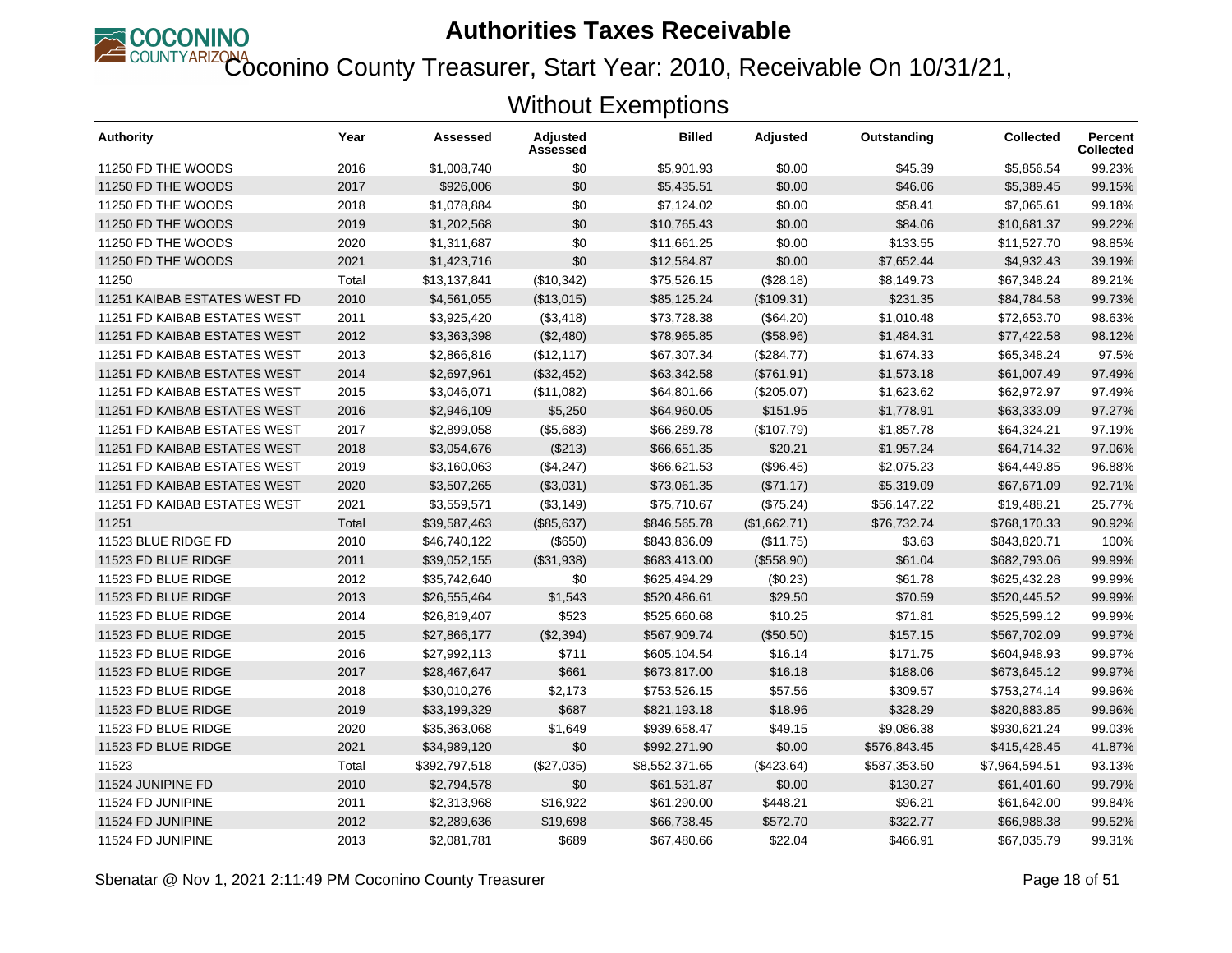

Coconino County Treasurer, Start Year: 2010, Receivable On 10/31/21,

| Authority                 | Year  | Assessed      | <b>Adjusted</b><br>Assessed | <b>Billed</b>  | <b>Adjusted</b> | Outstanding  | <b>Collected</b> | <b>Percent</b><br><b>Collected</b> |
|---------------------------|-------|---------------|-----------------------------|----------------|-----------------|--------------|------------------|------------------------------------|
| 11524 FD JUNIPINE         | 2014  | \$1,321,313   | \$2.840                     | \$42,942.75    | \$92.30         | \$199.20     | \$42.835.85      | 99.54%                             |
| 11524 FD JUNIPINE         | 2015  | \$1,401,042   | \$0                         | \$42,646.33    | \$0.00          | \$191.20     | \$42,455.13      | 99.55%                             |
| 11524 FD JUNIPINE         | 2016  | \$1,338,332   | \$0                         | \$42,129.86    | \$0.00          | \$191.16     | \$41,938.70      | 99.55%                             |
| 11524 FD JUNIPINE         | 2017  | \$1,502,023   | \$8,561                     | \$44,840.65    | \$278.23        | \$196.38     | \$44,922.50      | 99.56%                             |
| 11524 FD JUNIPINE         | 2018  | \$1,558,088   | \$8,204                     | \$46,591.94    | \$266.63        | \$198.35     | \$46,660.22      | 99.58%                             |
| 11524 FD JUNIPINE         | 2019  | \$1,617,517   | \$6,412                     | \$48,449.95    | \$208.40        | \$478.52     | \$48,179.83      | 99.02%                             |
| 11524 FD JUNIPINE         | 2020  | \$1,755,021   | \$1,592                     | \$48,469.62    | \$48.43         | \$1,538.17   | \$46,979.88      | 96.83%                             |
| 11524 FD JUNIPINE         | 2021  | \$1,841,764   | \$0                         | \$48,175.16    | \$0.00          | \$30,704.98  | \$17,470.18      | 36.26%                             |
| 11524                     | Total | \$21,815,063  | \$64,918                    | \$621,287.24   | \$1,936.94      | \$34,714.12  | \$588,510.06     | 94.43%                             |
| 11525 TUSAYAN FD          | 2010  | \$11,279,874  | (\$5,625)                   | \$338,220.76   | (\$168.75)      | \$106.08     | \$337,945.93     | 99.97%                             |
| 11525 FD TUSAYAN          | 2011  | \$11,417,351  | (\$35,797)                  | \$342,520.56   | (\$1,073.92)    | \$104.25     | \$341,342.39     | 99.97%                             |
| 11525 FD TUSAYAN          | 2012  | \$10,676,789  | (\$46,000)                  | \$346,995.69   | (\$1,495.25)    | \$155.96     | \$345,344.48     | 99.95%                             |
| 11525 FD TUSAYAN          | 2013  | \$10,045,073  | (\$640)                     | \$326,464.88   | (\$183.34)      | \$142.19     | \$326,139.35     | 99.96%                             |
| 11525 FD TUSAYAN          | 2014  | \$10,115,586  | (\$2,992)                   | \$325,377.94   | (\$96.24)       | \$53.18      | \$325,228.52     | 99.98%                             |
| 11525 FD TUSAYAN          | 2015  | \$10,358,789  | (\$257)                     | \$325,458.28   | \$16.49         | \$55.85      | \$325,418.92     | 99.98%                             |
| 11525 FD TUSAYAN          | 2016  | \$10,382,633  | \$296,859                   | \$333,303.93   | \$9,650.93      | \$27.36      | \$342,927.50     | 99.99%                             |
| 11525 FD TUSAYAN          | 2017  | \$10,721,429  | \$286,592                   | \$345,534.16   | \$9,316.52      | \$27.75      | \$354,822.93     | 99.99%                             |
| 11525 FD TUSAYAN          | 2018  | \$12,716,931  | \$297,925                   | \$412,500.90   | \$10,427.39     | \$29.89      | \$422,898.40     | 99.99%                             |
| 11525 FD TUSAYAN          | 2019  | \$14,360,582  | \$323,640                   | \$445,089.10   | \$11,411.30     | \$26.80      | \$456,473.60     | 99.99%                             |
| 11525 FD TUSAYAN          | 2020  | \$16,330,572  | (\$33,547)                  | \$493,143.21   | (\$1,174.15)    | \$561.47     | \$491,407.59     | 99.89%                             |
| 11525 FD TUSAYAN          | 2021  | \$19,688,657  | \$0                         | \$530,079.80   | \$0.00          | \$443,496.36 | \$86,583.44      | 16.33%                             |
| 11525                     | Total | \$148,094,266 | \$1,080,158                 | \$4,564,689.21 | \$36,630.98     | \$444,787.14 | \$4,156,533.05   | 90.33%                             |
| 11526 PONDEROSA FD        | 2010  | \$29,786,177  | (\$359,491)                 | \$514,985.37   | (\$535.84)      | \$2.50       | \$514,447.03     | 100%                               |
| 11526 FD PONDEROSA        | 2011  | \$27,334,126  | (\$64,317)                  | \$472,880.15   | (\$1,130.79)    | \$424.91     | \$471,324.45     | 99.91%                             |
| 11526 FD PONDEROSA        | 2012  | \$28,687,837  | \$1,460                     | \$496,299.10   | \$8.89          | \$464.29     | \$495,843.70     | 99.91%                             |
| 11526 FD PONDEROSA        | 2013  | \$22,574,572  | (\$5,699)                   | \$553,077.57   | (\$169.35)      | \$761.66     | \$552,146.56     | 99.86%                             |
| 11526 FD PONDEROSA        | 2014  | \$21,626,981  | \$26,189                    | \$529,860.37   | \$641.63        | \$771.49     | \$529.730.51     | 99.85%                             |
| 11526 FD PONDEROSA        | 2015  | \$21,812,298  | (\$45,292)                  | \$526,435.02   | (\$1,108.77)    | \$876.64     | \$524,449.61     | 99.83%                             |
| 11526 FD PONDEROSA        | 2016  | \$22,563,325  | \$9,137                     | \$575,382.02   | \$317.18        | \$818.08     | \$574.881.12     | 99.86%                             |
| 11526 FD PONDEROSA        | 2017  | \$25,059,760  | \$115,695                   | \$652,131.45   | \$3,308.87      | \$574.50     | \$654,865.82     | 99.91%                             |
| 11526 FD PONDEROSA        | 2018  | \$28,249,945  | \$6,945                     | \$740,388.51   | \$213.89        | \$510.19     | \$740,092.21     | 99.93%                             |
| 11526 FD PONDEROSA        | 2019  | \$31,943,771  | (\$120,210)                 | \$791,595.22   | (\$3,702.48)    | \$642.37     | \$787,250.37     | 99.92%                             |
| 11526 FD PONDEROSA        | 2020  | \$35,939,725  | \$5,695                     | \$882,756.88   | \$175.40        | \$11,204.86  | \$871,727.42     | 98.73%                             |
| 11526 FD PONDEROSA        | 2021  | \$41,631,577  | \$0                         | \$1,097,897.29 | \$0.00          | \$595,196.77 | \$502,700.52     | 45.79%                             |
| 11526                     | Total | \$337,210,094 | (\$429,888)                 | \$7,833,688.95 | (\$1,981.37)    | \$612,248.26 | \$7,219,459.32   | 92.18%                             |
| 11527 WESTWOOD ESTATES FD | 2010  | \$4,902,149   | \$0                         | \$80,885.96    | \$0.00          | \$0.00       | \$80,885.96      | 100%                               |
| 11527 FD WESTWOOD ESTATES | 2011  | \$4,467,285   | \$0                         | \$73,710.16    | \$0.00          | \$0.00       | \$73,710.16      | 100%                               |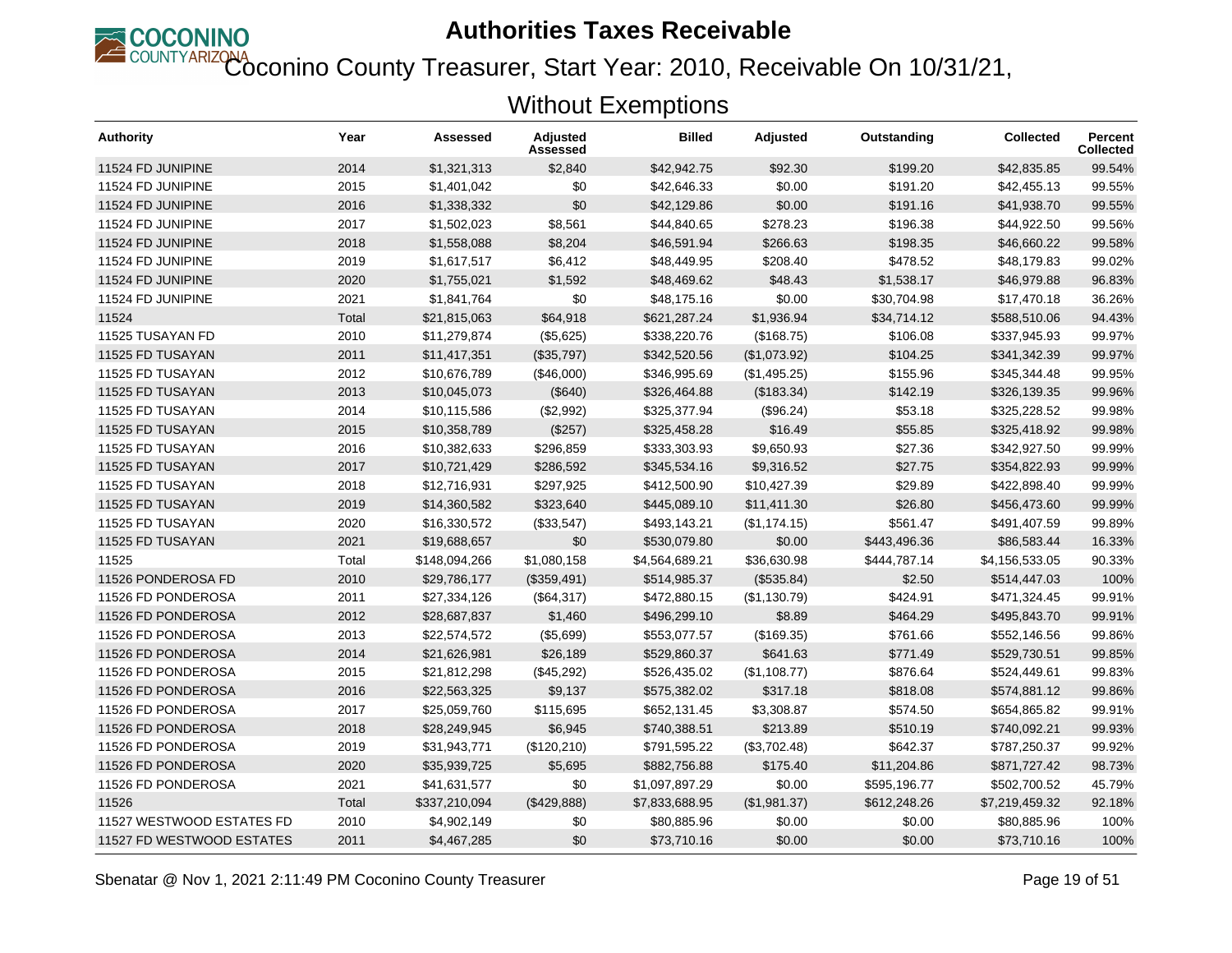

Coconino County Treasurer, Start Year: 2010, Receivable On 10/31/21,

| <b>Authority</b>           | Year  | Assessed      | Adjusted<br>Assessed | <b>Billed</b>  | <b>Adjusted</b> | Outstanding  | <b>Collected</b> | Percent<br><b>Collected</b> |
|----------------------------|-------|---------------|----------------------|----------------|-----------------|--------------|------------------|-----------------------------|
| 11527 FD WESTWOOD ESTATES  | 2012  | \$4,364,131   | \$0                  | \$86,846.19    | \$0.00          | \$0.00       | \$86,846.19      | 100%                        |
| 11527 FD WESTWOOD ESTATES  | 2013  | \$3,098,801   | \$0                  | \$62,285.83    | \$0.00          | \$0.00       | \$62,285.83      | 100%                        |
| 11527 FD WESTWOOD ESTATES  | 2014  | \$2,902,830   | \$0                  | \$69,667.97    | \$0.00          | \$0.00       | \$69,667.97      | 100%                        |
| 11527 FD WESTWOOD ESTATES  | 2015  | \$3,055,374   | \$0                  | \$51,940.80    | \$0.00          | \$0.00       | \$51,940.80      | 100%                        |
| 11527 FD WESTWOOD ESTATES  | 2016  | \$3,070,972   | (\$354)              | \$61,176.25    | (\$7.11)        | \$0.00       | \$61,169.14      | 100%                        |
| 11527 FD WESTWOOD ESTATES  | 2017  | \$3,790,732   | \$0                  | \$55,103.07    | \$0.00          | \$0.00       | \$55,103.07      | 100%                        |
| 11527 FD WESTWOOD ESTATES  | 2018  | \$4,001,577   | \$0                  | \$60,218.90    | \$0.00          | \$0.00       | \$60,218.90      | 100%                        |
| 11527 FD WESTWOOD ESTATES  | 2019  | \$4,360,178   | \$0                  | \$67,776.82    | \$0.00          | \$0.00       | \$67,776.82      | 100%                        |
| 11527 FD WESTWOOD ESTATES  | 2020  | \$4,718,309   | \$0                  | \$72,341.81    | \$0.00          | \$0.00       | \$72,341.81      | 100%                        |
| 11527 FD WESTWOOD ESTATES  | 2021  | \$4,788,420   | \$0                  | \$69,347.66    | \$0.00          | \$39,192.08  | \$30,155.58      | 43.48%                      |
| 11527                      | Total | \$47,520,758  | (\$354)              | \$811,301.42   | (\$7.11)        | \$39,192.08  | \$772,102.23     | 95.17%                      |
| 11528 FLAGSTAFF RANCH FD   | 2010  | \$15,901,227  | (\$87,189)           | \$387,978.34   | (\$523.79)      | \$0.00       | \$387,454.55     | 100%                        |
| 11528 FD FLAGSTAFF RANCH   | 2011  | \$10,503,016  | \$0                  | \$341,348.38   | \$0.00          | \$0.00       | \$341,348.38     | 100%                        |
| 11528 FD FLAGSTAFF RANCH   | 2012  | \$8,943,019   | \$0                  | \$227,152.79   | \$0.00          | \$0.00       | \$227,152.79     | 100%                        |
| 11528 FD FLAGSTAFF RANCH   | 2013  | \$6,334,264   | \$0                  | \$162,157.01   | (\$0.01)        | \$0.00       | \$162,157.00     | 100%                        |
| 11528 FD FLAGSTAFF RANCH   | 2014  | \$6,264,669   | \$0                  | \$134,690.23   | \$0.00          | \$0.00       | \$134,690.23     | 100%                        |
| 11528 FD FLAGSTAFF RANCH   | 2015  | \$7,022,270   | (\$5,490)            | \$197,309.99   | \$0.00          | \$0.00       | \$197,309.99     | 100%                        |
| 11528 FD FLAGSTAFF RANCH   | 2016  | \$8,392,861   | \$3,091              | \$232,066.12   | \$100.44        | \$0.00       | \$232,166.56     | 100%                        |
| 11528 FD FLAGSTAFF RANCH   | 2017  | \$10,439,851  | \$1,798              | \$256,994.27   | \$58.44         | \$0.00       | \$257,052.71     | 100%                        |
| 11528 FD FLAGSTAFF RANCH   | 2018  | \$12,033,506  | \$4,623              | \$284,903.87   | \$150.25        | \$0.00       | \$285,054.12     | 100%                        |
| 11528 FD FLAGSTAFF RANCH   | 2019  | \$13,732,763  | \$6,030              | \$329,099.97   | \$195.98        | \$0.00       | \$329,295.95     | 100%                        |
| 11528 FD FLAGSTAFF RANCH   | 2020  | \$15,349,305  | \$9,707              | \$307,862.50   | \$265.98        | \$5,173.18   | \$302,955.30     | 98.32%                      |
| 11528 FD FLAGSTAFF RANCH   | 2021  | \$16,595,401  | \$0                  | \$301,598.60   | \$0.00          | \$168,332.53 | \$133,266.07     | 44.19%                      |
| 11528                      | Total | \$131,512,152 | (\$67,430)           | \$3,163,162.07 | \$247.29        | \$173,505.71 | \$2,989,903.65   | 94.52%                      |
| 11529 LOCKETT RANCHES FIRE | 2010  | \$15,398,243  | \$0                  | \$206,323.70   | \$0.00          | \$0.00       | \$206,323.70     | 100%                        |
| 11529 FD LOCKETT RANCHES   | 2011  | \$13,211,045  | \$0                  | \$7,926.62     | \$0.00          | \$0.00       | \$7,926.62       | 100%                        |
| 11529 FD LOCKETT RANCHES   | 2012  | \$11,464,547  | \$0                  | \$115,791.95   | \$0.00          | \$0.00       | \$115,791.95     | 100%                        |
| 11529 FD LOCKETT RANCHES   | 2013  | \$9,202,946   | \$0                  | \$138,044.21   | \$0.00          | \$0.00       | \$138,044.21     | 100%                        |
| 11529 FD LOCKETT RANCHES   | 2014  | \$8,414,631   | \$0                  | \$141,365.69   | \$0.00          | \$0.00       | \$141,365.69     | 100%                        |
| 11529 FD LOCKETT RANCHES   | 2015  | \$9,013,333   | (\$1,482)            | \$138,805.14   | (\$23.25)       | \$0.00       | \$138,781.89     | 100%                        |
| 11529 FD LOCKETT RANCHES   | 2016  | \$9,233,633   | (\$1,433)            | \$144,918.84   | $(\$22.93)$     | \$0.00       | \$144,895.91     | 100%                        |
| 11529 FD LOCKETT RANCHES   | 2017  | \$10,428,535  | (\$1,211)            | \$156,455.13   | (\$19.75)       | \$0.00       | \$156,435.38     | 100%                        |
| 11529 FD LOCKETT RANCHES   | 2018  | \$11,719,024  | (\$4,532)            | \$152,092.64   | (\$67.98)       | \$0.00       | \$152,024.66     | 100%                        |
| 11529 FD LOCKETT RANCHES   | 2019  | \$12,381,901  | (\$5,985)            | \$152,054.69   | (\$83.77)       | \$0.00       | \$151,970.92     | 100%                        |
| 11529 FD LOCKETT RANCHES   | 2020  | \$13,179,860  | \$0                  | \$154,470.87   | \$0.00          | \$0.00       | \$154,470.87     | 100%                        |
| 11529 FD LOCKETT RANCHES   | 2021  | \$13,401,026  | \$0                  | \$189,201.71   | \$0.00          | \$118,110.75 | \$71,090.96      | 37.57%                      |
| 11529                      | Total | \$137,048,724 | (\$14,643)           | \$1,697,451.19 | (\$217.68)      | \$118,110.75 | \$1,579,122.76   | 93.04%                      |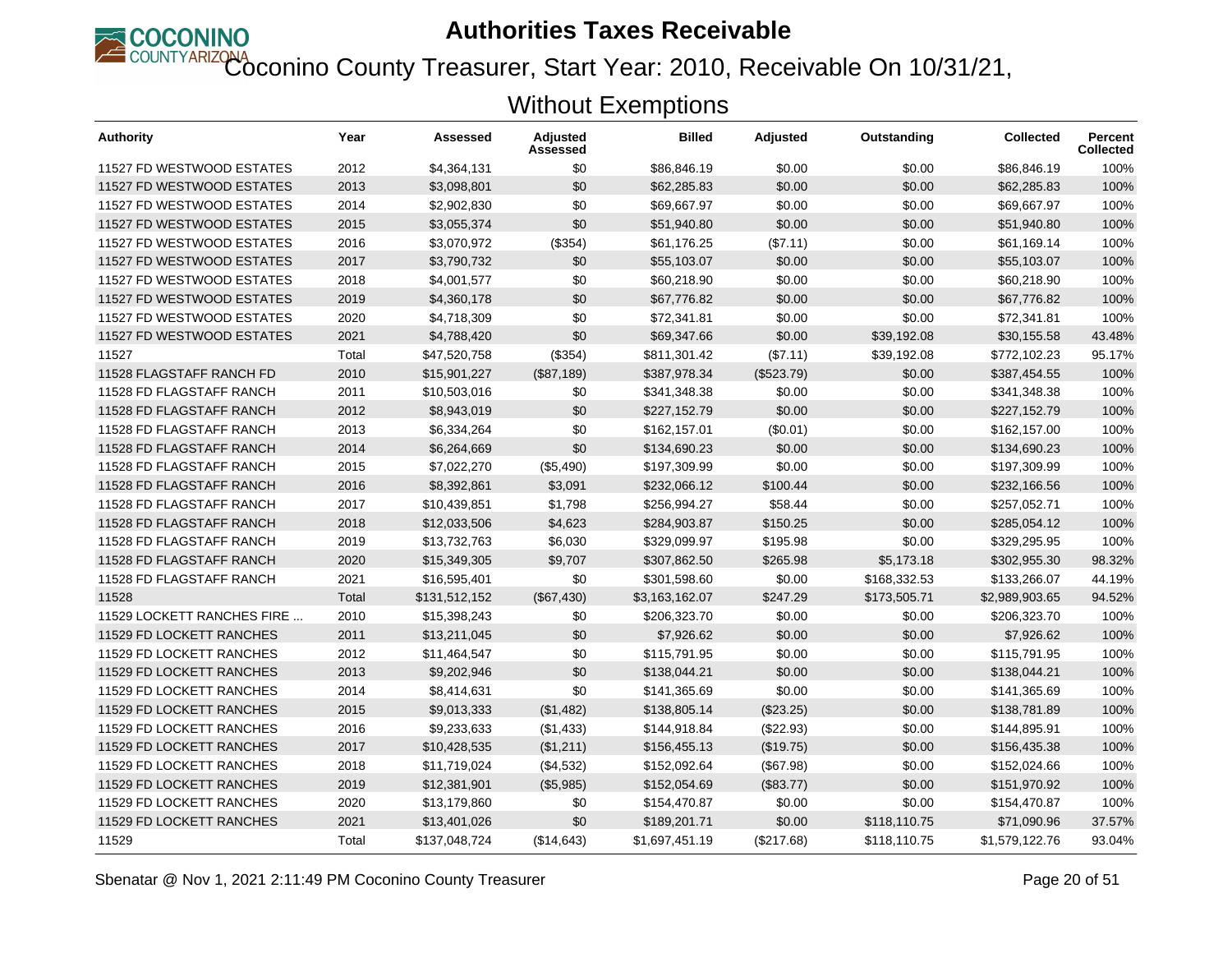

COUNTYARIZONA<br>Coconino County Treasurer, Start Year: 2010, Receivable On 10/31/21,

| <b>Authority</b>              | Year  | Assessed         | <b>Adjusted</b><br>Assessed | <b>Billed</b>   | <b>Adjusted</b>   | Outstanding    | <b>Collected</b> | Percent<br><b>Collected</b> |
|-------------------------------|-------|------------------|-----------------------------|-----------------|-------------------|----------------|------------------|-----------------------------|
| 11900 FIRE DISTRICT ASSISTA   | 2010  | \$2,056,578,525  | (\$14,962,869)              | \$1,906,681.23  | (\$12,315.35)     | \$573.90       | \$1,893,791.98   | 99.97%                      |
| 11900 FD ASSISTANCE FUND      | 2011  | \$1,836,493,334  | (\$7,751,039)               | \$1,809,921.61  | (\$7,683.31)      | \$1,379.08     | \$1,800,859.22   | 99.92%                      |
| 11900 FD ASSISTANCE FUND      | 2012  | \$1,758,991,343  | (\$8,166,683)               | \$1,759,019.75  | (\$8,236.27)      | \$1,586.65     | \$1,749,196.83   | 99.91%                      |
| 11900 FD ASSISTANCE FUND      | 2013  | \$1,531,349,420  | (\$5,638,383)               | \$1,531,347.91  | (\$5,846.82)      | \$1,909.13     | \$1,523,591.96   | 99.87%                      |
| 11900 FD ASSISTANCE FUND      | 2014  | \$1,528,131,272  | (\$1,845,337)               | \$1,528,130.42  | (\$1,845.38)      | \$1,973.66     | \$1,524,311.38   | 99.87%                      |
| 11900 FD ASSISTANCE FUND      | 2015  | \$1,601,434,510  | (\$2,768,379)               | \$1,539,485.42  | (\$2,432.90)      | \$2,115.70     | \$1,534,936.82   | 99.86%                      |
| 11900 FD ASSISTANCE FUND      | 2016  | \$1,677,453,437  | (\$12,513,851)              | \$1,579,622.18  | (\$9,589.36)      | \$2,267.91     | \$1,567,764.91   | 99.86%                      |
| 11900 FD ASSISTANCE FUND      | 2017  | \$1,812,240,672  | (\$11,357,865)              | \$1,655,714.88  | (\$10,710.65)     | \$2,525.46     | \$1,642,478.77   | 99.85%                      |
| 11900 FD ASSISTANCE FUND      | 2018  | \$1,944,597,023  | (\$9,371,848)               | \$1,733,433.47  | (\$8,963.07)      | \$2,930.16     | \$1,721,540.24   | 99.83%                      |
| 11900 FD ASSISTANCE FUND      | 2019  | \$2,081,957,141  | (\$13,411,986)              | \$1,833,563.38  | (\$13,669.31)     | \$3,336.22     | \$1,816,557.85   | 99.82%                      |
| 11900 FD ASSISTANCE FUND      | 2020  | \$2,260,817,288  | (\$11,962,279)              | \$1,932,417.27  | (\$11,757.67)     | \$20,106.82    | \$1,900,552.78   | 98.95%                      |
| 11900 FD ASSISTANCE FUND      | 2021  | \$2,332,253,855  | (\$2,236)                   | \$1,985,130.67  | (\$2.29)          | \$1,212,919.71 | \$772,208.67     | 38.9%                       |
| 11900                         | Total | \$22,422,297,820 | (\$99,752,755)              | \$20,794,468.19 | (\$93,052.38)     | \$1,253,624.40 | \$19,447,791.41  | 93.94%                      |
| 14900 COCONINO CO LIBRARY D   | 2010  | \$2,056,578,525  | (\$14,962,869)              | \$4,879,042.63  | (\$31,514.00)     | \$1,468.58     | \$4,846,060.05   | 99.97%                      |
| <b>14900 LIBRARY DISTRICT</b> | 2011  | \$1,836,493,334  | (\$7,751,039)               | \$4,344,913.17  | (\$18,444.57)     | \$3,310.64     | \$4,323,157.96   | 99.92%                      |
| <b>14900 LIBRARY DISTRICT</b> | 2012  | \$1,758,991,343  | (\$8,166,683)               | \$4,163,599.78  | (\$19,495.24)     | \$3,755.74     | \$4,140,348.80   | 99.91%                      |
| <b>14900 LIBRARY DISTRICT</b> | 2013  | \$1,531,349,420  | (\$5,638,383)               | \$3,914,125.27  | (\$14,944.46)     | \$4,879.79     | \$3,894,301.02   | 99.87%                      |
| <b>14900 LIBRARY DISTRICT</b> | 2014  | \$1,528,131,272  | (\$1,845,337)               | \$3,905,901.40  | (\$4,716.83)      | \$5,044.73     | \$3,896,139.84   | 99.87%                      |
| <b>14900 LIBRARY DISTRICT</b> | 2015  | \$1,601,434,510  | (\$2,768,379)               | \$3,934,924.74  | (\$6,218.56)      | \$5,407.84     | \$3,923,298.34   | 99.86%                      |
| <b>14900 LIBRARY DISTRICT</b> | 2016  | \$1,677,453,437  | (\$12,513,851)              | \$4,037,514.29  | (\$24,510.36)     | \$5,796.74     | \$4,007,207.19   | 99.86%                      |
| <b>14900 LIBRARY DISTRICT</b> | 2017  | \$1,812,240,672  | (\$11,357,865)              | \$4,232,007.32  | (\$27,376.32)     | \$6,455.10     | \$4,198,175.90   | 99.85%                      |
| <b>14900 LIBRARY DISTRICT</b> | 2018  | \$1,944,597,023  | (\$9,371,848)               | \$4,430,656.06  | (\$22,909.51)     | \$7,489.60     | \$4,400,256.95   | 99.83%                      |
| <b>14900 LIBRARY DISTRICT</b> | 2019  | \$2,081,957,141  | (\$13,411,986)              | \$4,686,588.07  | (\$34,938.79)     | \$8,527.35     | \$4,643,121.93   | 99.82%                      |
| <b>14900 LIBRARY DISTRICT</b> | 2020  | \$2,260,817,288  | (\$11,962,279)              | \$4,939,258.46  | (\$30,052.58)     | \$51,393.03    | \$4,857,812.85   | 98.95%                      |
| <b>14900 LIBRARY DISTRICT</b> | 2021  | \$2,332,253,855  | (\$2,236)                   | \$5,073,994.03  | (\$5.85)          | \$3,100,222.79 | \$1,973,765.39   | 38.9%                       |
| 14900                         | Total | \$22,422,297,820 | (\$99,752,755)              | \$52,542,525.22 | $(\$235, 127.07)$ | \$3,203,751.93 | \$49,103,646.22  | 93.88%                      |
| 15000 COCONINO COUNTY FCD #   | 2010  | \$0              | \$0                         | \$1,849,809.06  | (\$3,421.84)      | \$650.69       | \$1,845,736.53   | 99.96%                      |
| 15000 FLOOD CONTROL DIST      | 2011  | \$0              | \$0                         | \$3,172,190.62  | (\$3,271.64)      | \$2,954.80     | \$3,165,964.18   | 99.91%                      |
| 15000 FLOOD CONTROL DIST      | 2012  | \$0              | \$0                         | \$2,959,706.38  | (\$2,099.69)      | \$3,246.12     | \$2,954,360.57   | 99.89%                      |
| 15000 FLOOD CONTROL DIST      | 2013  | \$0              | \$0                         | \$2,468,505.92  | (\$4,050.72)      | \$3,847.78     | \$2,460,607.42   | 99.84%                      |
| 15000 FLOOD CONTROL DIST      | 2014  | \$0              | \$0                         | \$2,426,088.40  | (\$1,245.82)      | \$3,469.25     | \$2,421,373.33   | 99.86%                      |
| 15000 FLOOD CONTROL DIST      | 2015  | \$0              | \$80                        | \$2,446,776.96  | (\$1,681.48)      | \$3,849.14     | \$2,441,246.34   | 99.84%                      |
| 15000 FLOOD CONTROL DIST      | 2016  | \$0              | \$75                        | \$2,493,594.98  | (\$2,409.02)      | \$3,972.50     | \$2,487,213.46   | 99.84%                      |
| 15000 FLOOD CONTROL DIST      | 2017  | \$0              | \$0                         | \$2,608,872.56  | (\$3,176.78)      | \$3,989.41     | \$2,601,706.37   | 99.85%                      |
| 15000 FLOOD CONTROL DIST      | 2018  | \$0              | \$0                         | \$2,712,668.14  | (\$4,892.46)      | \$2,977.32     | \$2,704,798.36   | 99.89%                      |
| 15000 FLOOD CONTROL DIST      | 2019  | \$0              | \$0                         | \$3,631,636.00  | (\$4,965.30)      | \$3,737.68     | \$3,622,933.02   | 99.9%                       |
| 15000 FLOOD CONTROL DIST      | 2020  | \$0              | \$0                         | \$3,857,431.90  | (\$5,135.00)      | \$35,791.82    | \$3,816,505.08   | 99.07%                      |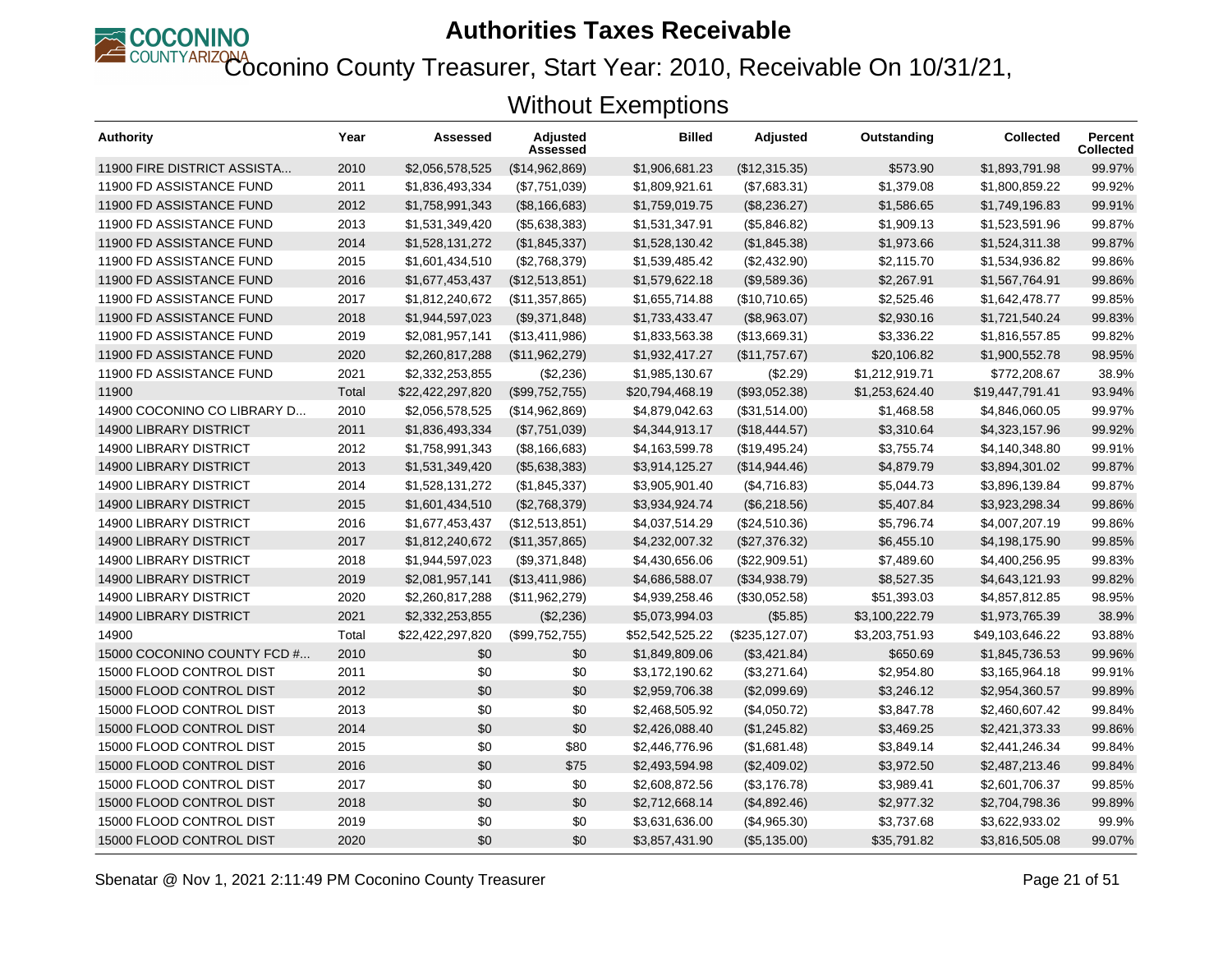

Coconino County Treasurer, Start Year: 2010, Receivable On 10/31/21,

| Authority                   | Year  | Assessed        | <b>Adjusted</b><br>Assessed | <b>Billed</b>   | <b>Adjusted</b> | Outstanding    | <b>Collected</b> | <b>Percent</b><br><b>Collected</b> |
|-----------------------------|-------|-----------------|-----------------------------|-----------------|-----------------|----------------|------------------|------------------------------------|
| 15000 FLOOD CONTROL DIST    | 2021  | \$0             | \$0                         | \$4,698,597.02  | $($ \$8.38)     | \$2,841,814.66 | \$1,856,773.98   | 39.52%                             |
| 15000                       | Total | \$0             | \$155                       | \$35,325,877.94 | (\$36,358.13)   | \$2,910,301.17 | \$32,379,218.64  | 91.75%                             |
| 17250 FOREST LAKES ESTATES  | 2010  | \$26,198,891    | (\$39,637)                  | \$358,997.70    | (\$72.52)       | \$4.98         | \$358,920.20     | 100%                               |
| 17250 WID FOREST LAKES ESTA | 2011  | \$22,569,484    | (\$29,889)                  | \$315,972.84    | (\$110.56)      | \$7.90         | \$315,854.38     | 100%                               |
| 17250 WID-FOREST LAKES ESTA | 2012  | \$21,138,571    | (\$5,270)                   | \$288,308.98    | (\$78.95)       | \$11.57        | \$288,218.46     | 100%                               |
| 17250 WID-FOREST LAKES ESTA | 2013  | \$15,802,546    | (\$6,171)                   | \$252,840.60    | (\$103.91)      | \$71.48        | \$252,665.21     | 99.97%                             |
| 17250 WID-FOREST LAKES ESTA | 2014  | \$14,722,580    | (\$2,826)                   | \$245,263.29    | (\$47.08)       | \$73.41        | \$245,142.80     | 99.97%                             |
| 17250 WID-FOREST LAKES ESTA | 2015  | \$16,373,982    | (\$863)                     | \$254,823.64    | (\$12.02)       | \$74.29        | \$254,737.33     | 99.97%                             |
| 17250 WID-FOREST LAKES ESTA | 2016  | \$16,575,884    | (\$818)                     | \$270,620.89    | (\$12.97)       | \$141.74       | \$270,466.18     | 99.95%                             |
| 17250 WID-FOREST LAKES ESTA | 2017  | \$17,348,742    | (\$387)                     | \$272,279.86    | (\$5.84)        | \$138.52       | \$272,135.50     | 99.95%                             |
| 17250 WID-FOREST LAKES ESTA | 2018  | \$18,220,911    | \$0                         | \$297,735.05    | \$0.00          | \$147.39       | \$297,587.66     | 99.95%                             |
| 17250 WID-FOREST LAKES ESTA | 2019  | \$20,227,968    | (\$6,510)                   | \$318,975.77    | (\$97.53)       | \$89.70        | \$318,788.54     | 99.97%                             |
| 17250 WID-FOREST LAKES ESTA | 2020  | \$22,286,991    | \$0                         | \$311,064.82    | \$0.00          | \$4,163.38     | \$306,901.44     | 98.66%                             |
| 17250 WID-FOREST LAKES ESTA | 2021  | \$22,269,585    | (\$408)                     | \$360,058.48    | (\$7.19)        | \$217,119.37   | \$142,931.92     | 39.7%                              |
| 17250                       | Total | \$233,736,135   | (\$92,779)                  | \$3,546,941.92  | (\$548.57)      | \$222,043.73   | \$3,324,349.62   | 93.74%                             |
| 20001SD FLAG DWTN REV DIST  | 2014  | \$7,892,200     | \$0                         | \$0.00          | \$0.00          | \$0.00         | \$0.00           | N/A                                |
| 20001SD FLAG DWTN REV DIST  | 2015  | \$8,066,973     | \$0                         | \$0.00          | \$0.00          | \$0.00         | \$0.00           | N/A                                |
| 20001SD FLAG DWTN REV DIST  | 2016  | \$9,212,639     | \$0                         | \$0.00          | \$0.00          | \$0.00         | \$0.00           | N/A                                |
| 20001SD FLAG DWTN REV DIST  | 2017  | \$10,026,368    | \$0                         | \$0.00          | \$0.00          | \$0.00         | \$0.00           | N/A                                |
| 20001SD FLAG DWTN REV DIST  | 2018  | \$12,520,837    | \$0                         | \$0.00          | \$0.00          | \$0.00         | \$0.00           | N/A                                |
| 20001SD FLAG DWTN REV DIST  | 2019  | \$13,224,360    | \$0                         | \$0.00          | \$0.00          | \$0.00         | \$0.00           | N/A                                |
| 20001SD FLAG DWTN REV DIST  | 2020  | \$15,034,511    | \$0                         | \$0.00          | \$0.00          | \$0.00         | \$0.00           | N/A                                |
| 20001SD FLAG DWTN REV DIST  | 2021  | \$15,604,069    | \$0                         | \$0.00          | \$0.00          | \$0.00         | \$0.00           | N/A                                |
| 20001SD                     | Total | \$91,581,957    | \$0                         | \$0.00          | \$0.00          | \$0.00         | \$0.00           | N/A                                |
| 23900 NAVAJO INDIAN RESERVA | 2010  | \$107,207,530   | (\$2,901,636)               | \$0.00          | \$0.00          | \$0.00         | \$0.00           | N/A                                |
| 23900 RES NAVAJO INDIAN     | 2011  | \$100,166,827   | (\$892,096)                 | \$0.00          | \$0.00          | \$0.00         | \$0.00           | N/A                                |
| 23900 RES NAVAJO INDIAN     | 2012  | \$101,302,452   | (\$1,665,017)               | \$0.00          | \$0.00          | \$0.00         | \$0.00           | N/A                                |
| 23900 RES NAVAJO INDIAN     | 2013  | \$101,883,592   | (\$956,939)                 | \$0.00          | \$0.00          | \$0.00         | \$0.00           | N/A                                |
| 23900 RES NAVAJO INDIAN     | 2014  | \$101,379,429   | (\$49,229)                  | \$0.00          | \$0.00          | \$0.00         | \$0.00           | N/A                                |
| 23900 RES NAVAJO INDIAN     | 2015  | \$97,691,729    | (\$59,486)                  | \$0.00          | \$0.00          | \$0.00         | \$0.00           | N/A                                |
| 23900 RES NAVAJO INDIAN     | 2016  | \$94,953,516    | (\$2,184,624)               | \$0.00          | \$0.00          | \$0.00         | \$0.00           | N/A                                |
| 23900 RES NAVAJO INDIAN     | 2017  | \$95,527,447    | (\$2,878,892)               | \$0.00          | \$0.00          | \$0.00         | \$0.00           | N/A                                |
| 23900 RES NAVAJO INDIAN     | 2018  | \$81,640,227    | (\$1,629,599)               | \$0.00          | \$0.00          | \$0.00         | \$0.00           | N/A                                |
| 23900 RES NAVAJO INDIAN     | 2019  | \$83,284,384    | (\$2,308,163)               | \$0.00          | \$0.00          | \$0.00         | \$0.00           | N/A                                |
| 23900 RES NAVAJO INDIAN     | 2020  | \$78,286,747    | (\$2,726,275)               | \$0.00          | \$0.00          | \$0.00         | \$0.00           | N/A                                |
| 23900 RES NAVAJO INDIAN     | 2021  | \$32,626,861    | \$332                       | \$0.00          | \$0.00          | \$0.00         | \$0.00           | N/A                                |
| 23900                       | Total | \$1,075,950,741 | (\$18,251,624)              | \$0.00          | \$0.00          | \$0.00         | \$0.00           | N/A                                |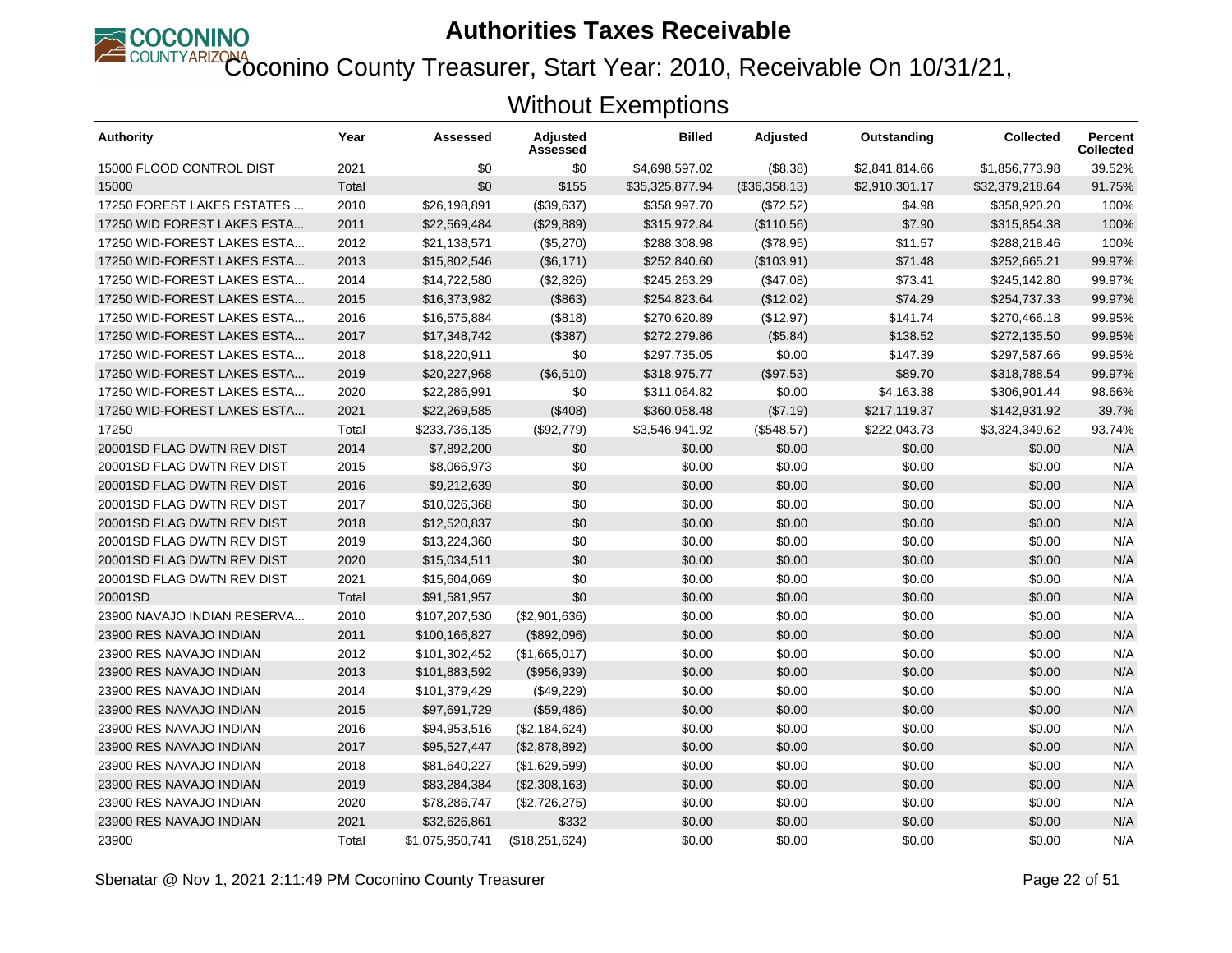

Coconino County Treasurer, Start Year: 2010, Receivable On 10/31/21,

| Authority                     | Year  | Assessed    | <b>Adjusted</b><br>Assessed | <b>Billed</b> | <b>Adjusted</b> | Outstanding | <b>Collected</b> | <b>Percent</b><br><b>Collected</b> |
|-------------------------------|-------|-------------|-----------------------------|---------------|-----------------|-------------|------------------|------------------------------------|
| 23901 HOPI INDIAN RESERVATION | 2010  | \$665,270   | \$0                         | \$0.00        | \$0.00          | \$0.00      | \$0.00           | N/A                                |
| 23901 RES HOPI INDIAN         | 2011  | \$553,750   | \$4,529                     | \$0.00        | \$0.00          | \$0.00      | \$0.00           | N/A                                |
| 23901 RES HOPI INDIAN         | 2012  | \$576,692   | \$4,747                     | \$0.00        | \$0.00          | \$0.00      | \$0.00           | N/A                                |
| 23901 RES HOPI INDIAN         | 2013  | \$564,720   | \$9,701                     | \$0.00        | \$0.00          | \$0.00      | \$0.00           | N/A                                |
| 23901 RES HOPI INDIAN         | 2014  | \$580,693   | \$3,946                     | \$0.00        | \$0.00          | \$0.00      | \$0.00           | N/A                                |
| 23901 RES HOPI INDIAN         | 2015  | \$593,542   | (\$1,987)                   | \$0.00        | \$0.00          | \$0.00      | \$0.00           | N/A                                |
| 23901 RES HOPI INDIAN         | 2016  | \$586,978   | \$2,807                     | \$0.00        | \$0.00          | \$0.00      | \$0.00           | N/A                                |
| 23901 RES HOPI INDIAN         | 2017  | \$578,640   | \$2,703                     | \$0.00        | \$0.00          | \$0.00      | \$0.00           | N/A                                |
| 23901 RES HOPI INDIAN         | 2018  | \$429,243   | \$1,915                     | \$0.00        | \$0.00          | \$0.00      | \$0.00           | N/A                                |
| 23901 RES HOPI INDIAN         | 2019  | \$379,171   | \$17,087                    | \$0.00        | \$0.00          | \$0.00      | \$0.00           | N/A                                |
| 23901 RES HOPI INDIAN         | 2020  | \$357,359   | \$390                       | \$0.00        | \$0.00          | \$0.00      | \$0.00           | N/A                                |
| 23901 RES HOPI INDIAN         | 2021  | \$338,344   | \$0                         | \$0.00        | \$0.00          | \$0.00      | \$0.00           | N/A                                |
| 23901                         | Total | \$6,204,402 | \$45,838                    | \$0.00        | \$0.00          | \$0.00      | \$0.00           | N/A                                |
| 23902 HAVASUPAI INDIAN RESE   | 2010  | \$8,311     | \$0                         | \$0.00        | \$0.00          | \$0.00      | \$0.00           | N/A                                |
| 23902 RES HAVASUPAI INDIAN    | 2011  | \$8,874     | \$0                         | \$0.00        | \$0.00          | \$0.00      | \$0.00           | N/A                                |
| 23902 RES HAVASUPAI INDIAN    | 2012  | \$8,749     | \$0                         | \$0.00        | \$0.00          | \$0.00      | \$0.00           | N/A                                |
| 23902 RES HAVASUPAI INDIAN    | 2013  | \$8,238     | \$0                         | \$0.00        | \$0.00          | \$0.00      | \$0.00           | N/A                                |
| 23902 RES HAVASUPAI INDIAN    | 2014  | \$7,757     | \$0                         | \$0.00        | \$0.00          | \$0.00      | \$0.00           | N/A                                |
| 23902 RES HAVASUPAI INDIAN    | 2015  | \$25,486    | \$0                         | \$0.00        | \$0.00          | \$0.00      | \$0.00           | N/A                                |
| 23902 RES HAVASUPAI INDIAN    | 2016  | \$24,664    | (\$2)                       | \$0.00        | \$0.00          | \$0.00      | \$0.00           | N/A                                |
| 23902 RES HAVASUPAI INDIAN    | 2017  | \$24,326    | ( \$1)                      | \$0.00        | \$0.00          | \$0.00      | \$0.00           | N/A                                |
| 23902 RES HAVASUPAI INDIAN    | 2018  | \$24,941    | \$0                         | \$0.00        | \$0.00          | \$0.00      | \$0.00           | N/A                                |
| 23902 RES HAVASUPAI INDIAN    | 2019  | \$25,278    | (\$370)                     | \$0.00        | \$0.00          | \$0.00      | \$0.00           | N/A                                |
| 23902 RES HAVASUPAI INDIAN    | 2020  | \$24,153    | \$0                         | \$0.00        | \$0.00          | \$0.00      | \$0.00           | N/A                                |
| 23902 RES HAVASUPAI INDIAN    | 2021  | \$20,654    | \$0                         | \$0.00        | \$0.00          | \$0.00      | \$0.00           | N/A                                |
| 23902                         | Total | \$211,431   | (\$373)                     | \$0.00        | \$0.00          | \$0.00      | \$0.00           | N/A                                |
| 23903 KAIBAB INDIAN RESERVA   | 2010  | \$141,468   | \$0                         | \$0.00        | \$0.00          | \$0.00      | \$0.00           | N/A                                |
| 23903 RES KAIBAB INDIAN       | 2011  | \$138,926   | \$0                         | \$0.00        | \$0.00          | \$0.00      | \$0.00           | N/A                                |
| 23903 RES KAIBAB INDIAN       | 2012  | \$134,904   | \$0                         | \$0.00        | \$0.00          | \$0.00      | \$0.00           | N/A                                |
| 23903 RES KAIBAB INDIAN       | 2013  | \$132,742   | \$0                         | \$0.00        | \$0.00          | \$0.00      | \$0.00           | N/A                                |
| 23903 RES KAIBAB INDIAN       | 2014  | \$128,876   | \$0                         | \$0.00        | \$0.00          | \$0.00      | \$0.00           | N/A                                |
| 23903 RES KAIBAB INDIAN       | 2015  | \$137,155   | \$0                         | \$0.00        | \$0.00          | \$0.00      | \$0.00           | N/A                                |
| 23903 RES KAIBAB INDIAN       | 2016  | \$130,585   | \$0                         | \$0.00        | \$0.00          | \$0.00      | \$0.00           | N/A                                |
| 23903 RES KAIBAB INDIAN       | 2017  | \$44,031    | \$0                         | \$0.00        | \$0.00          | \$0.00      | \$0.00           | N/A                                |
| 23903 RES KAIBAB INDIAN       | 2018  | \$59,114    | \$0                         | \$0.00        | \$0.00          | \$0.00      | \$0.00           | N/A                                |
| 23903 RES KAIBAB INDIAN       | 2019  | \$73,485    | \$0                         | \$0.00        | \$0.00          | \$0.00      | \$0.00           | N/A                                |
| 23903 RES KAIBAB INDIAN       | 2020  | \$61,936    | \$0                         | \$0.00        | \$0.00          | \$0.00      | \$0.00           | N/A                                |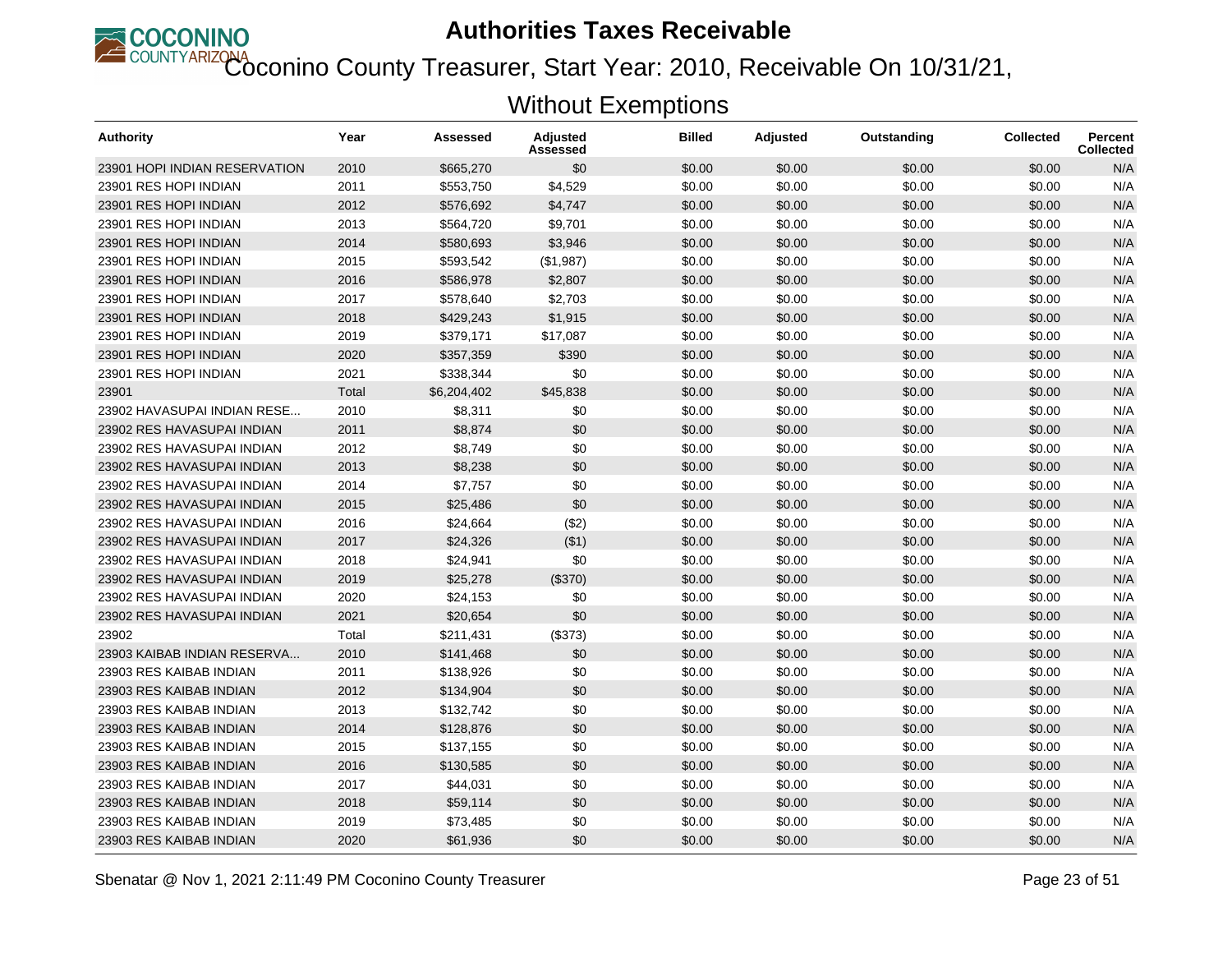

Coconino County Treasurer, Start Year: 2010, Receivable On 10/31/21,

| <b>Authority</b>            | Year  | Assessed      | Adjusted<br>Assessed | <b>Billed</b> | <b>Adjusted</b> | Outstanding | <b>Collected</b> | <b>Percent</b><br><b>Collected</b> |
|-----------------------------|-------|---------------|----------------------|---------------|-----------------|-------------|------------------|------------------------------------|
| 23903 RES KAIBAB INDIAN     | 2021  | \$61.174      | \$0                  | \$0.00        | \$0.00          | \$0.00      | \$0.00           | N/A                                |
| 23903                       | Total | \$1,244,396   | \$0                  | \$0.00        | \$0.00          | \$0.00      | \$0.00           | N/A                                |
| 23904 HUALAPAI INDIAN RESER | 2010  | \$123,750     | \$0                  | \$0.00        | \$0.00          | \$0.00      | \$0.00           | N/A                                |
| 23904 RES HUALAPAI INDIAN   | 2011  | \$117,184     | \$0                  | \$0.00        | \$0.00          | \$0.00      | \$0.00           | N/A                                |
| 23904 RES HUALAPAI INDIAN   | 2012  | \$114,075     | \$0                  | \$0.00        | \$0.00          | \$0.00      | \$0.00           | N/A                                |
| 23904 RES HUALAPAI INDIAN   | 2013  | \$110,062     | \$0                  | \$0.00        | \$0.00          | \$0.00      | \$0.00           | N/A                                |
| 23904 RES HUALAPAI INDIAN   | 2014  | \$107,950     | \$0                  | \$0.00        | \$0.00          | \$0.00      | \$0.00           | N/A                                |
| 23904 RES HUALAPAI INDIAN   | 2015  | \$102,472     | \$0                  | \$0.00        | \$0.00          | \$0.00      | \$0.00           | N/A                                |
| 23904 RES HUALAPAI INDIAN   | 2016  | \$99,304      | \$0                  | \$0.00        | \$0.00          | \$0.00      | \$0.00           | N/A                                |
| 23904 RES HUALAPAI INDIAN   | 2017  | \$111,843     | \$0                  | \$0.00        | \$0.00          | \$0.00      | \$0.00           | N/A                                |
| 23904 RES HUALAPAI INDIAN   | 2018  | \$105,533     | \$0                  | \$0.00        | \$0.00          | \$0.00      | \$0.00           | N/A                                |
| 23904 RES HUALAPAI INDIAN   | 2019  | \$100,684     | \$0                  | \$0.00        | \$0.00          | \$0.00      | \$0.00           | N/A                                |
| 23904 RES HUALAPAI INDIAN   | 2020  | \$106,000     | \$0                  | \$0.00        | \$0.00          | \$0.00      | \$0.00           | N/A                                |
| 23904 RES HUALAPAI INDIAN   | 2021  | \$37,216      | \$0                  | \$0.00        | \$0.00          | \$0.00      | \$0.00           | N/A                                |
| 23904                       | Total | \$1,236,073   | \$0                  | \$0.00        | \$0.00          | \$0.00      | \$0.00           | N/A                                |
| 28267SD TUSAYAN SLID #87-48 | 2011  | \$8,956,199   | (\$27,274)           | \$0.00        | \$0.00          | \$0.00      | \$0.00           | N/A                                |
| 28267SD TUSAYAN SLID #87-48 | 2012  | \$8,203,924   | \$0                  | \$0.00        | \$0.00          | \$0.00      | \$0.00           | N/A                                |
| 28267SD TUSAYAN SLID #87-48 | 2013  | \$7,559,183   | \$0                  | \$0.00        | \$0.00          | \$0.00      | \$0.00           | N/A                                |
| 28267SD TUSAYAN SLID #87-48 | 2014  | \$7,634,452   | (\$2,064)            | \$0.00        | \$0.00          | \$0.00      | \$0.00           | N/A                                |
| 28267SD TUSAYAN SLID #87-48 | 2015  | \$7,682,860   | \$1,183              | \$0.00        | \$0.00          | \$0.00      | \$0.00           | N/A                                |
| 28267SD TUSAYAN SLID #87-48 | 2016  | \$7,567,631   | \$64,400             | \$0.00        | \$0.00          | \$0.00      | \$0.00           | N/A                                |
| 28267SD TUSAYAN SLID #87-48 | 2017  | \$7,763,226   | \$61,572             | \$0.00        | \$0.00          | \$0.00      | \$0.00           | N/A                                |
| 28267SD TUSAYAN SLID #87-48 | 2018  | \$9,558,502   | \$57,127             | \$0.00        | \$0.00          | \$0.00      | \$0.00           | N/A                                |
| 28267SD TUSAYAN SLID #87-48 | 2019  | \$10,898,977  | \$24,128             | \$0.00        | \$0.00          | \$0.00      | \$0.00           | N/A                                |
| 28267SD TUSAYAN SLID #87-48 | 2020  | \$12,148,161  | (\$36,309)           | \$0.00        | \$0.00          | \$0.00      | \$0.00           | N/A                                |
| 28267SD TUSAYAN SLID #87-48 | 2021  | \$15,160,212  | \$0                  | \$0.00        | \$0.00          | \$0.00      | \$0.00           | N/A                                |
| 28267SD                     | Total | \$103,133,327 | \$142,763            | \$0.00        | \$0.00          | \$0.00      | \$0.00           | N/A                                |
| 28268 WILLIAMS COMMUNITY FA | 2010  | \$1,901,831   | \$0                  | \$5,014.57    | \$0.00          | \$0.00      | \$5,014.57       | 100%                               |
| 28268 WILLIAMS COM FAC DIST | 2011  | \$1,824,039   | \$0                  | \$7,520.04    | \$0.00          | \$0.00      | \$7,520.04       | 100%                               |
| 28268 WILLIAMS COM FAC DIST | 2012  | \$1,798,148   | \$0                  | \$7.568.41    | (\$0.04)        | \$0.00      | \$7.568.37       | 100%                               |
| 28268 WILLIAMS COM FAC DIST | 2013  | \$1,556,876   | \$0                  | \$7,564.84    | (\$0.02)        | \$0.00      | \$7,564.82       | 100%                               |
| 28268 WILLIAMS COM FAC DIST | 2014  | \$1,582,409   | \$0                  | \$7,502.20    | \$0.00          | \$0.00      | \$7,502.20       | 100%                               |
| 28268 WILLIAMS COM FAC DIST | 2015  | \$1,640,238   | \$0                  | \$7,466.11    | \$0.00          | \$0.00      | \$7,466.11       | 100%                               |
| 28268 WILLIAMS COM FAC DIST | 2016  | \$1,856,570   | \$0                  | \$7,540.66    | \$0.00          | \$0.00      | \$7,540.66       | 100%                               |
| 28268 WILLIAMS COM FAC DIST | 2017  | \$1,941,689   | \$0                  | \$7,482.33    | \$0.00          | \$0.00      | \$7,482.33       | 100%                               |
| 28268 WILLIAMS COM FAC DIST | 2018  | \$2,059,917   | (\$4,562)            | \$7,618.52    | (\$19.83)       | \$0.00      | \$7,598.69       | 100%                               |
| 28268 WILLIAMS COM FAC DIST | 2019  | \$2,147,367   | \$0                  | \$7,594.65    | \$0.00          | \$0.00      | \$7,594.65       | 100%                               |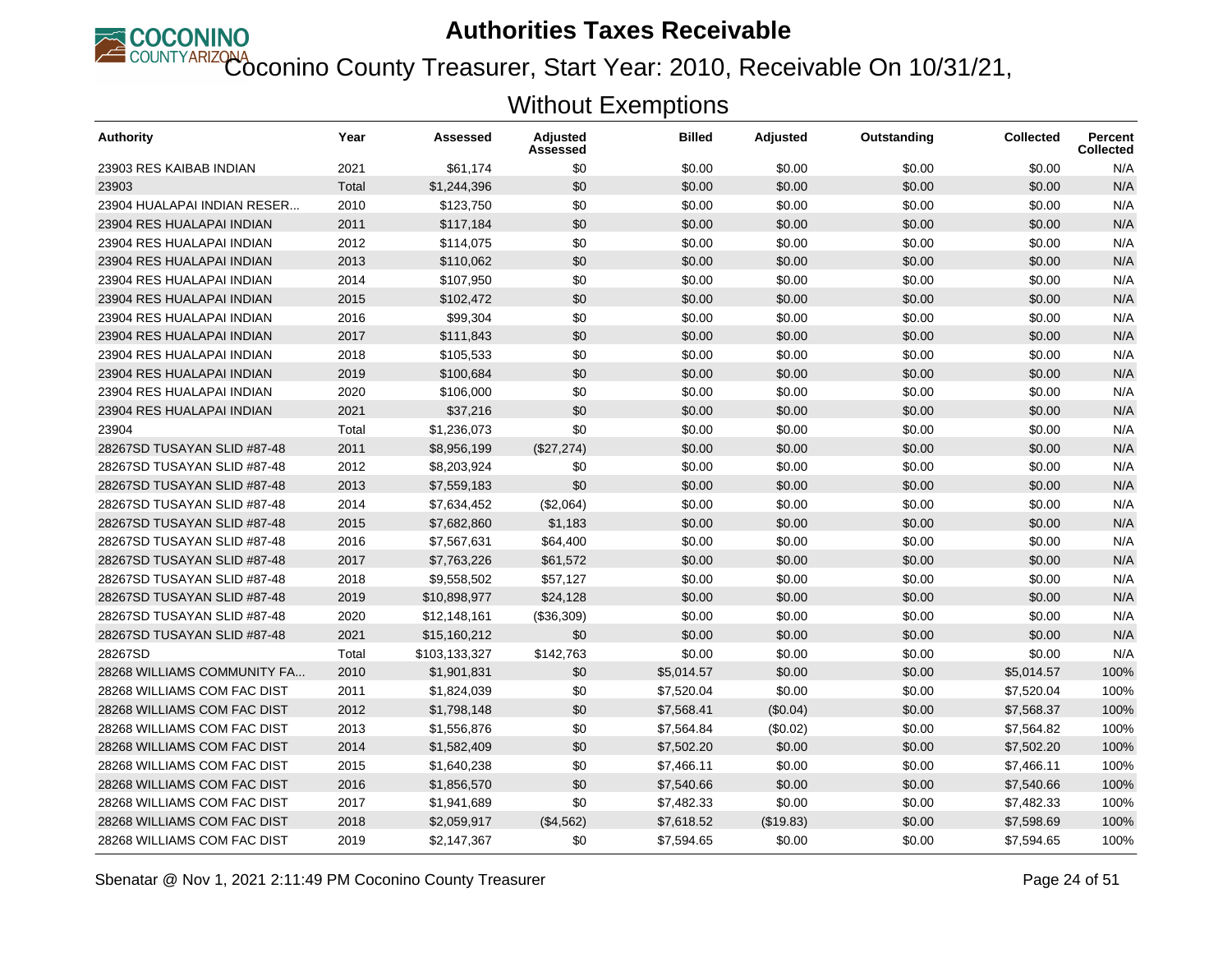

Coconino County Treasurer, Start Year: 2010, Receivable On 10/31/21,

| Authority                   | Year  | Assessed     | <b>Adjusted</b><br>Assessed | <b>Billed</b> | <b>Adjusted</b> | Outstanding | <b>Collected</b> | <b>Percent</b><br><b>Collected</b> |
|-----------------------------|-------|--------------|-----------------------------|---------------|-----------------|-------------|------------------|------------------------------------|
| 28268 WILLIAMS COM FAC DIST | 2020  | \$2,217,055  | \$0                         | \$7,411.27    | \$0.00          | \$442.58    | \$6.968.69       | 94.03%                             |
| 28268 WILLIAMS COM FAC DIST | 2021  | \$2,378,730  | \$0                         | \$7,502.33    | \$0.00          | \$5,240.15  | \$2,262.18       | 30.15%                             |
| 28268                       | Total | \$22,904,869 | (\$4,562)                   | \$87,785.93   | (\$19.89)       | \$5,682.73  | \$82,083.31      | 93.53%                             |
| 28269 TONOWANDA CID         | 2010  | \$1,018,265  | \$0                         | \$0.00        | \$0.00          | \$0.00      | \$0.00           | N/A                                |
| 28269 CID-TONOWANDA         | 2011  | \$853,482    | \$0                         | \$0.00        | \$0.00          | \$0.00      | \$0.00           | N/A                                |
| 28269 CID-TONOWANDA         | 2012  | \$846,654    | \$0                         | \$0.00        | \$0.00          | \$0.00      | \$0.00           | N/A                                |
| 28269 CID-TONOWANDA         | 2013  | \$729,432    | \$0                         | \$0.00        | \$0.00          | \$0.00      | \$0.00           | N/A                                |
| 28269 CID-TONOWANDA         | 2014  | \$733,759    | \$0                         | \$0.00        | \$0.00          | \$0.00      | \$0.00           | N/A                                |
| 28269 CID-TONOWANDA         | 2015  | \$768,435    | \$0                         | \$0.00        | \$0.00          | \$0.00      | \$0.00           | N/A                                |
| 28269                       | Total | \$4,950,027  | \$0                         | \$0.00        | \$0.00          | \$0.00      | \$0.00           | N/A                                |
| 28270 PAWNEE CID            | 2010  | \$3,965,106  | \$0                         | \$0.00        | \$0.00          | \$0.00      | \$0.00           | N/A                                |
| 28270 CID-PAWNEE            | 2011  | \$3,319,233  | \$0                         | \$0.00        | \$0.00          | \$0.00      | \$0.00           | N/A                                |
| 28270 CID-PAWNEE            | 2012  | \$3,303,763  | \$0                         | \$0.00        | \$0.00          | \$0.00      | \$0.00           | N/A                                |
| 28270 CID-PAWNEE            | 2013  | \$2,781,458  | \$0                         | \$0.00        | \$0.00          | \$0.00      | \$0.00           | N/A                                |
| 28270 CID-PAWNEE            | 2014  | \$2,819,450  | ( \$4,194)                  | \$0.00        | \$0.00          | \$0.00      | \$0.00           | N/A                                |
| 28270 CID-PAWNEE            | 2015  | \$3,027,125  | \$0                         | \$0.00        | \$0.00          | \$0.00      | \$0.00           | N/A                                |
| 28270                       | Total | \$19,216,135 | (\$4,194)                   | \$0.00        | \$0.00          | \$0.00      | \$0.00           | N/A                                |
| 28271 SHOSHONE CID          | 2010  | \$1,056,384  | \$0                         | \$0.00        | \$0.00          | \$0.00      | \$0.00           | N/A                                |
| 28271 CID-SHOSHONE          | 2011  | \$876,763    | \$0                         | \$0.00        | \$0.00          | \$0.00      | \$0.00           | N/A                                |
| 28271 CID-SHOSHONE          | 2012  | \$874,365    | \$0                         | \$0.00        | \$0.00          | \$0.00      | \$0.00           | N/A                                |
| 28271 CID-SHOSHONE          | 2013  | \$749,089    | \$0                         | \$0.00        | \$0.00          | \$0.00      | \$0.00           | N/A                                |
| 28271 CID-SHOSHONE          | 2014  | \$759,367    | \$0                         | \$0.00        | \$0.00          | \$0.00      | \$0.00           | N/A                                |
| 28271 CID-SHOSHONE          | 2015  | \$803,716    | \$0                         | \$0.00        | \$0.00          | \$0.00      | \$0.00           | N/A                                |
| 28271                       | Total | \$5,119,684  | \$0                         | \$0.00        | \$0.00          | \$0.00      | \$0.00           | N/A                                |
| 28272 LUPINE CID            | 2010  | \$665,947    | (\$35,391)                  | \$0.00        | \$0.00          | \$0.00      | \$0.00           | N/A                                |
| 28272 CID-LUPINE            | 2011  | \$460,706    | \$0                         | \$0.00        | \$0.00          | \$0.00      | \$0.00           | N/A                                |
| 28272 CID-LUPINE            | 2012  | \$456,655    | \$0                         | \$0.00        | \$0.00          | \$0.00      | \$0.00           | N/A                                |
| 28272 CID-LUPINE            | 2013  | \$333,994    | \$0                         | \$0.00        | \$0.00          | \$0.00      | \$0.00           | N/A                                |
| 28272 CID-LUPINE            | 2014  | \$343,859    | \$0                         | \$0.00        | \$0.00          | \$0.00      | \$0.00           | N/A                                |
| 28272 CID-LUPINE            | 2015  | \$363,043    | (\$5,695)                   | \$0.00        | \$0.00          | \$0.00      | \$0.00           | N/A                                |
| 28272                       | Total | \$2,624,204  | (\$41,086)                  | \$0.00        | \$0.00          | \$0.00      | \$0.00           | N/A                                |
| 28273 HASHKNIFE CID         | 2010  | \$625,221    | \$0                         | \$0.00        | \$0.00          | \$0.00      | \$0.00           | N/A                                |
| 28273 CID-HASHKNIFE         | 2011  | \$538,080    | \$0                         | \$0.00        | \$0.00          | \$0.00      | \$0.00           | N/A                                |
| 28273 CID-HASHKNIFE         | 2012  | \$497,763    | \$0                         | \$0.00        | \$0.00          | \$0.00      | \$0.00           | N/A                                |
| 28273 CID-HASHKNIFE         | 2013  | \$371,882    | \$0                         | \$0.00        | \$0.00          | \$0.00      | \$0.00           | N/A                                |
| 28273 CID-HASHKNIFE         | 2014  | \$358,204    | \$0                         | \$0.00        | \$0.00          | \$0.00      | \$0.00           | N/A                                |
| 28273 CID-HASHKNIFE         | 2015  | \$432,459    | \$0                         | \$0.00        | \$0.00          | \$0.00      | \$0.00           | N/A                                |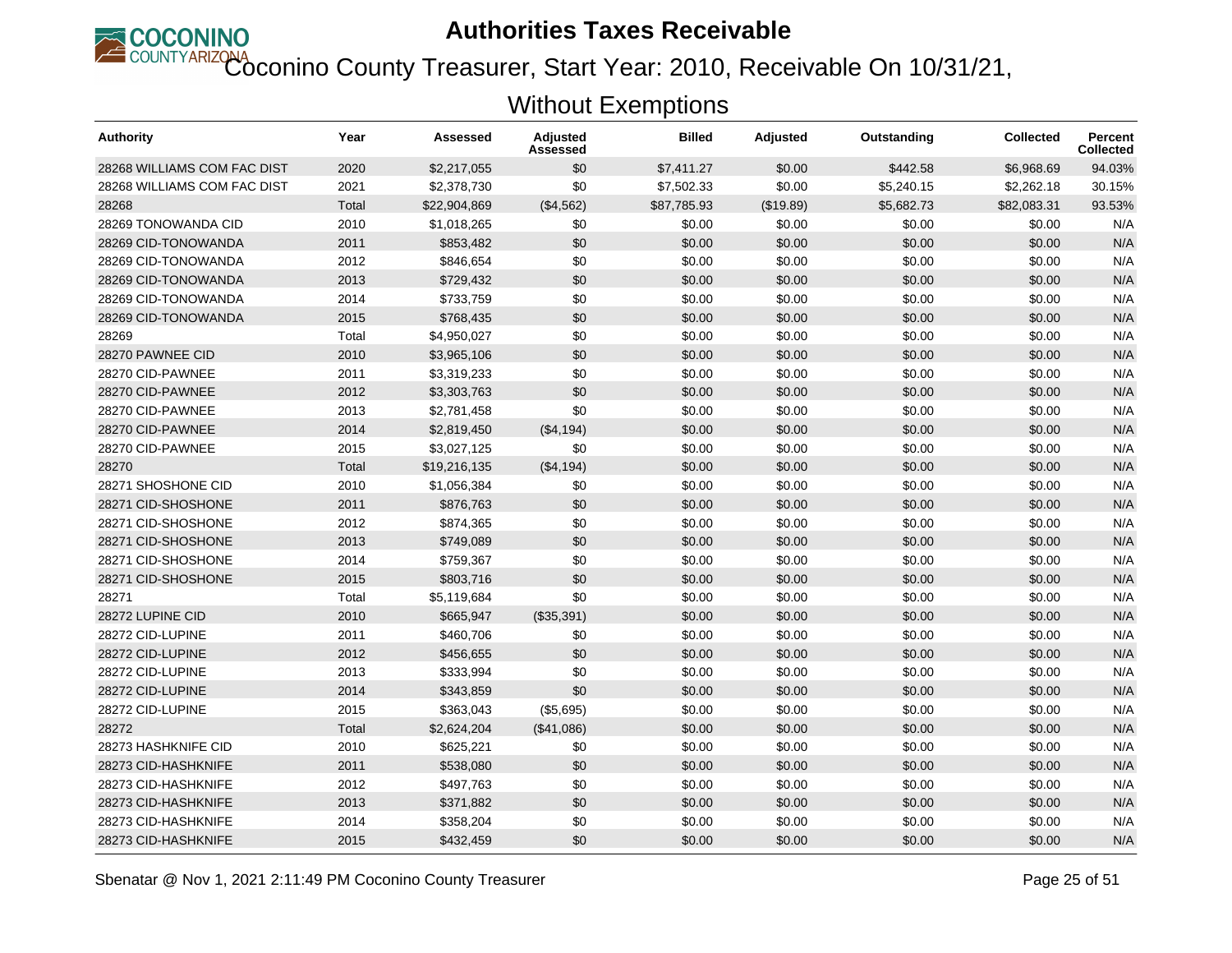

Coconino County Treasurer, Start Year: 2010, Receivable On 10/31/21,

| <b>Authority</b>          | Year  | Assessed     | Adjusted<br>Assessed | <b>Billed</b> | <b>Adjusted</b> | Outstanding | <b>Collected</b> | <b>Percent</b><br><b>Collected</b> |
|---------------------------|-------|--------------|----------------------|---------------|-----------------|-------------|------------------|------------------------------------|
| 28273 CID-HASHKNIFE       | 2016  | \$515,182    | \$0                  | \$0.00        | \$0.00          | \$0.00      | \$0.00           | N/A                                |
| 28273 CID-HASHKNIFE       | 2017  | \$587,127    | \$0                  | \$0.00        | \$0.00          | \$0.00      | \$0.00           | N/A                                |
| 28273 CID-HASHKNIFE       | 2018  | \$628,292    | \$0                  | \$0.00        | \$0.00          | \$0.00      | \$0.00           | N/A                                |
| 28273 CID-HASHKNIFE       | 2019  | \$728,136    | \$0                  | \$0.00        | \$0.00          | \$0.00      | \$0.00           | N/A                                |
| 28273 CID-HASHKNIFE       | 2020  | \$826,018    | \$0                  | \$0.00        | \$0.00          | \$0.00      | \$0.00           | N/A                                |
| 28273 CID-HASHKNIFE       | 2021  | \$863,791    | \$0                  | \$0.00        | \$0.00          | \$0.00      | \$0.00           | N/A                                |
| 28273                     | Total | \$6,972,155  | \$0                  | \$0.00        | \$0.00          | \$0.00      | \$0.00           | N/A                                |
| 28275 RODEO ROAD CID      | 2010  | \$551,913    | \$0                  | \$0.00        | \$0.00          | \$0.00      | \$0.00           | N/A                                |
| 28275 CID-RODEO ROAD      | 2011  | \$381,762    | \$0                  | \$0.00        | \$0.00          | \$0.00      | \$0.00           | N/A                                |
| 28275 CID-RODEO ROAD      | 2012  | \$374,685    | \$0                  | \$0.00        | \$0.00          | \$0.00      | \$0.00           | N/A                                |
| 28275                     | Total | \$1,308,360  | \$0                  | \$0.00        | \$0.00          | \$0.00      | \$0.00           | N/A                                |
| 28276 BUCKBOARD TRAIL CID | 2010  | \$924,596    | \$0                  | \$0.00        | \$0.00          | \$0.00      | \$0.00           | N/A                                |
| 28276 CID-BUCKBOARD TRAIL | 2011  | \$618,979    | \$0                  | \$0.00        | \$0.00          | \$0.00      | \$0.00           | N/A                                |
| 28276 CID-BUCKBOARD TRAIL | 2012  | \$614,637    | \$0                  | \$0.00        | \$0.00          | \$0.00      | \$0.00           | N/A                                |
| 28276 CID-BUCKBOARD TRAIL | 2013  | \$574,455    | \$0                  | \$0.00        | \$0.00          | \$0.00      | \$0.00           | N/A                                |
| 28276 CID-BUCKBOARD TRAIL | 2014  | \$586,627    | \$0                  | \$0.00        | \$0.00          | \$0.00      | \$0.00           | N/A                                |
| 28276                     | Total | \$3,319,294  | \$0                  | \$0.00        | \$0.00          | \$0.00      | \$0.00           | N/A                                |
| 28277 PINON CID           | 2010  | \$991,764    | \$0                  | \$0.00        | \$0.00          | \$0.00      | \$0.00           | N/A                                |
| 28277 CID-PINON           | 2011  | \$728,093    | \$0                  | \$0.00        | \$0.00          | \$0.00      | \$0.00           | N/A                                |
| 28277 CID-PINON           | 2012  | \$722,710    | \$0                  | \$0.00        | \$0.00          | \$0.00      | \$0.00           | N/A                                |
| 28277 CID-PINON           | 2013  | \$585,055    | \$0                  | \$0.00        | \$0.00          | \$0.00      | \$0.00           | N/A                                |
| 28277 CID-PINON           | 2014  | \$595,802    | \$0                  | \$0.00        | \$0.00          | \$0.00      | \$0.00           | N/A                                |
| 28277 CID-PINON           | 2015  | \$634,466    | \$0                  | \$0.00        | \$0.00          | \$0.00      | \$0.00           | N/A                                |
| 28277                     | Total | \$4,257,890  | \$0                  | \$0.00        | \$0.00          | \$0.00      | \$0.00           | N/A                                |
| 28278 OAKWOOD PINES CID   | 2010  | \$1,322,146  | \$0                  | \$0.00        | \$0.00          | \$0.00      | \$0.00           | N/A                                |
| 28278 CID-OAKWOOD PINES   | 2011  | \$1,103,387  | \$0                  | \$0.00        | \$0.00          | \$0.00      | \$0.00           | N/A                                |
| 28278 CID-OAKWOOD PINES   | 2012  | \$956,515    | \$0                  | \$0.00        | \$0.00          | \$0.00      | \$0.00           | N/A                                |
| 28278 CID-OAKWOOD PINES   | 2013  | \$705,064    | \$0                  | \$0.00        | \$0.00          | \$0.00      | \$0.00           | N/A                                |
| 28278 CID-OAKWOOD PINES   | 2014  | \$722,442    | \$0                  | \$0.00        | \$0.00          | \$0.00      | \$0.00           | N/A                                |
| 28278                     | Total | \$4,809,554  | \$0                  | \$0.00        | \$0.00          | \$0.00      | \$0.00           | N/A                                |
| 28279 TOHO TOLANI CID     | 2010  | \$11,062,129 | (\$330)              | \$0.00        | \$0.00          | \$0.00      | \$0.00           | N/A                                |
| 28279 CID-TOHO TOLANI     | 2011  | \$9,948,636  | (\$3,067)            | \$0.00        | \$0.00          | \$0.00      | \$0.00           | N/A                                |
| 28279 CID-TOHO TOLANI     | 2012  | \$9,908,187  | \$5,092              | \$0.00        | \$0.00          | \$0.00      | \$0.00           | N/A                                |
| 28279 CID-TOHO TOLANI     | 2013  | \$9,062,707  | (\$7,339)            | \$0.00        | \$0.00          | \$0.00      | \$0.00           | N/A                                |
| 28279 CID-TOHO TOLANI     | 2014  | \$8,901,056  | (\$7,490)            | \$0.00        | \$0.00          | \$0.00      | \$0.00           | N/A                                |
| 28279 CID-TOHO TOLANI     | 2015  | \$8,759,196  | (\$6,566)            | \$0.00        | \$0.00          | \$0.00      | \$0.00           | N/A                                |
| 28279 CID-TOHO TOLANI     | 2016  | \$9,157,684  | (\$8,005)            | \$0.00        | \$0.00          | \$0.00      | \$0.00           | N/A                                |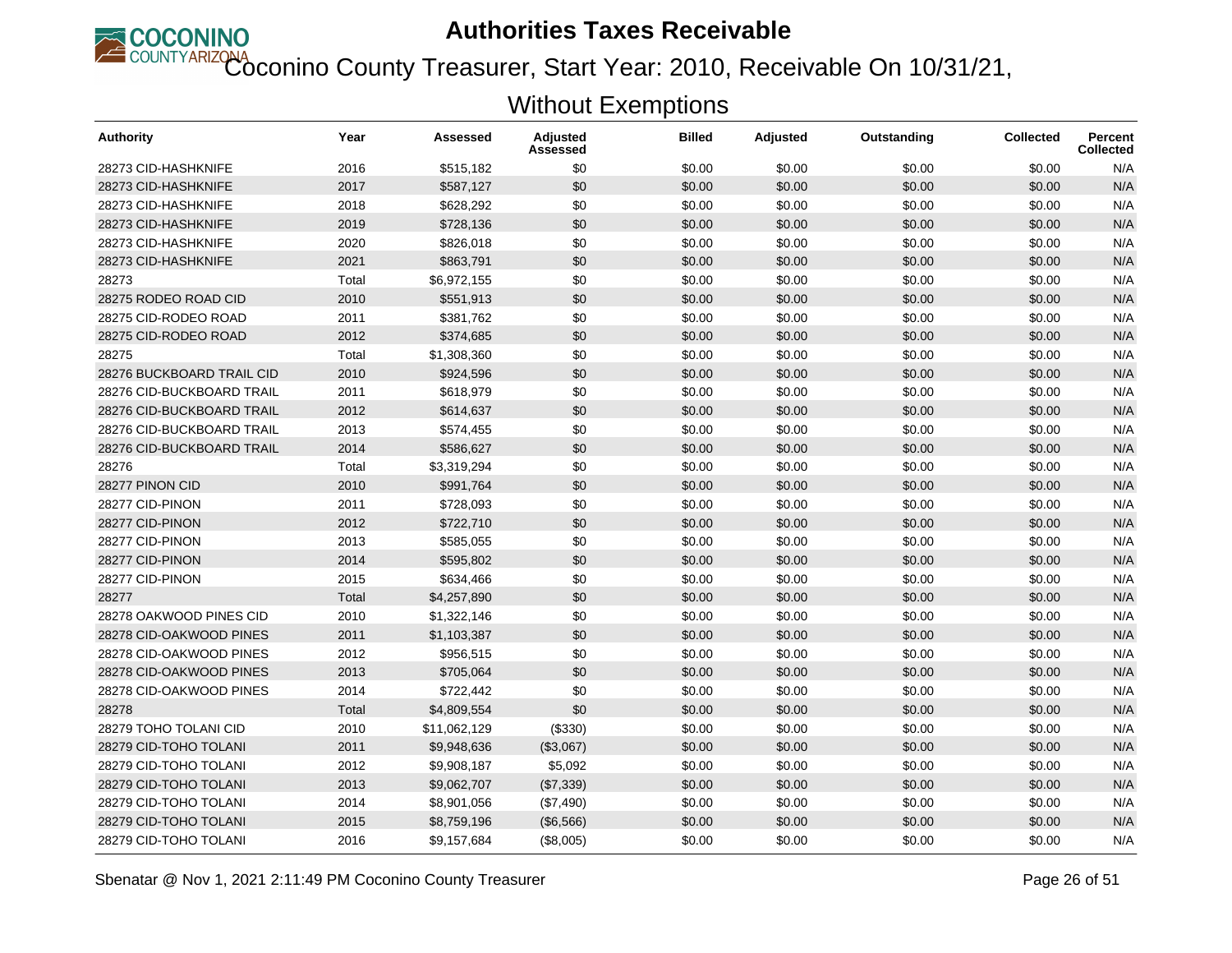

Coconino County Treasurer, Start Year: 2010, Receivable On 10/31/21,

| Authority                   | Year  | Assessed      | <b>Adjusted</b><br>Assessed | <b>Billed</b> | Adjusted | Outstanding | <b>Collected</b> | <b>Percent</b><br><b>Collected</b> |
|-----------------------------|-------|---------------|-----------------------------|---------------|----------|-------------|------------------|------------------------------------|
| 28279 CID-TOHO TOLANI       | 2017  | \$10,004.717  | (\$1,213)                   | \$0.00        | \$0.00   | \$0.00      | \$0.00           | N/A                                |
| 28279 CID-TOHO TOLANI       | 2018  | \$10,975,036  | (\$387)                     | \$0.00        | \$0.00   | \$0.00      | \$0.00           | N/A                                |
| 28279 CID-TOHO TOLANI       | 2019  | \$11,347,237  | \$0                         | \$0.00        | \$0.00   | \$0.00      | \$0.00           | N/A                                |
| 28279 CID-TOHO TOLANI       | 2020  | \$12,401,220  | \$0                         | \$0.00        | \$0.00   | \$0.00      | \$0.00           | N/A                                |
| 28279 CID-TOHO TOLANI       | 2021  | \$13,161,380  | \$0                         | \$0.00        | \$0.00   | \$0.00      | \$0.00           | N/A                                |
| 28279                       | Total | \$124,689,185 | (\$29,305)                  | \$0.00        | \$0.00   | \$0.00      | \$0.00           | N/A                                |
| 28280 KIOWA COMANCHE CID    | 2010  | \$3,999,017   | (\$522)                     | \$0.00        | \$0.00   | \$0.00      | \$0.00           | N/A                                |
| 28280 CID-KIOWA COMANCHE    | 2011  | \$3,407,363   | (\$894)                     | \$0.00        | \$0.00   | \$0.00      | \$0.00           | N/A                                |
| 28280 CID-KIOWA COMANCHE    | 2012  | \$3,429,355   | (\$875)                     | \$0.00        | \$0.00   | \$0.00      | \$0.00           | N/A                                |
| 28280 CID-KIOWA COMANCHE    | 2013  | \$2,950,190   | (\$289)                     | \$0.00        | \$0.00   | \$0.00      | \$0.00           | N/A                                |
| 28280 CID-KIOWA COMANCHE    | 2014  | \$3,009,083   | (\$1,556)                   | \$0.00        | \$0.00   | \$0.00      | \$0.00           | N/A                                |
| 28280 CID-KIOWA COMANCHE    | 2015  | \$3,171,600   | \$0                         | \$0.00        | \$0.00   | \$0.00      | \$0.00           | N/A                                |
| 28280                       | Total | \$19,966,608  | (\$4,136)                   | \$0.00        | \$0.00   | \$0.00      | \$0.00           | N/A                                |
| 28281 LINDA LANE CID        | 2010  | \$497,694     | \$0                         | \$0.00        | \$0.00   | \$0.00      | \$0.00           | N/A                                |
| 28281 CID-LINDA LANE        | 2011  | \$346.937     | \$0                         | \$0.00        | \$0.00   | \$0.00      | \$0.00           | N/A                                |
| 28281 CID-LINDA LANE        | 2012  | \$340,747     | \$0                         | \$0.00        | \$0.00   | \$0.00      | \$0.00           | N/A                                |
| 28281                       | Total | \$1,185,378   | \$0                         | \$0.00        | \$0.00   | \$0.00      | \$0.00           | N/A                                |
| 28282 RIO ARROYO ROAD CID   | 2010  | \$3,266,940   | \$0                         | \$0.00        | \$0.00   | \$0.00      | \$0.00           | N/A                                |
| 28282 CID-RIO ARROYO ROAD   | 2011  | \$2,749,827   | \$0                         | \$0.00        | \$0.00   | \$0.00      | \$0.00           | N/A                                |
| 28282 CID-RIO ARROYO ROAD   | 2012  | \$2,548,311   | \$0                         | \$0.00        | \$0.00   | \$0.00      | \$0.00           | N/A                                |
| 28282 CID-RIO ARROYO ROAD   | 2013  | \$2,108,035   | \$0                         | \$0.00        | \$0.00   | \$0.00      | \$0.00           | N/A                                |
| 28282 CID-RIO ARROYO ROAD   | 2014  | \$2,019,168   | \$0                         | \$0.00        | \$0.00   | \$0.00      | \$0.00           | N/A                                |
| 28282 CID-RIO ARROYO ROAD   | 2015  | \$2,222,411   | \$0                         | \$0.00        | \$0.00   | \$0.00      | \$0.00           | N/A                                |
| 28282                       | Total | \$14,914,692  | \$0                         | \$0.00        | \$0.00   | \$0.00      | \$0.00           | N/A                                |
| 28283 NORTH STARDUST ANTELO | 2010  | \$1,826,312   | \$0                         | \$0.00        | \$0.00   | \$0.00      | \$0.00           | N/A                                |
| 28283 CID-N STARDUST ANTELO | 2011  | \$1,681,590   | \$0                         | \$0.00        | \$0.00   | \$0.00      | \$0.00           | N/A                                |
| 28283 CID-N STARDUST ANTELO | 2012  | \$1,510,277   | \$0                         | \$0.00        | \$0.00   | \$0.00      | \$0.00           | N/A                                |
| 28283 CID-N STARDUST ANTELO | 2013  | \$1,165,495   | (\$3,233)                   | \$0.00        | \$0.00   | \$0.00      | \$0.00           | N/A                                |
| 28283 CID-N STARDUST ANTELO | 2014  | \$1,005,389   | (\$2,866)                   | \$0.00        | \$0.00   | \$0.00      | \$0.00           | N/A                                |
| 28283 CID-N STARDUST ANTELO | 2015  | \$1,079,828   | \$0                         | \$0.00        | \$0.00   | \$0.00      | \$0.00           | N/A                                |
| 28283 CID-N STARDUST ANTELO | 2016  | \$1,277,443   | (\$217)                     | \$0.00        | \$0.00   | \$0.00      | \$0.00           | N/A                                |
| 28283 CID-N STARDUST ANTELO | 2017  | \$1,417,626   | (\$207)                     | \$0.00        | \$0.00   | \$0.00      | \$0.00           | N/A                                |
| 28283 CID-N STARDUST ANTELO | 2018  | \$1,624,791   | (\$249)                     | \$0.00        | \$0.00   | \$0.00      | \$0.00           | N/A                                |
| 28283 CID-N STARDUST ANTELO | 2019  | \$1,650,198   | (\$375)                     | \$0.00        | \$0.00   | \$0.00      | \$0.00           | N/A                                |
| 28283 CID-N STARDUST ANTELO | 2020  | \$1,754,744   | \$0                         | \$0.00        | \$0.00   | \$0.00      | \$0.00           | N/A                                |
| 28283 CID-N STARDUST ANTELO | 2021  | \$1,890,122   | \$0                         | \$0.00        | \$0.00   | \$0.00      | \$0.00           | N/A                                |
| 28283                       | Total | \$17,883,815  | (\$7,147)                   | \$0.00        | \$0.00   | \$0.00      | \$0.00           | N/A                                |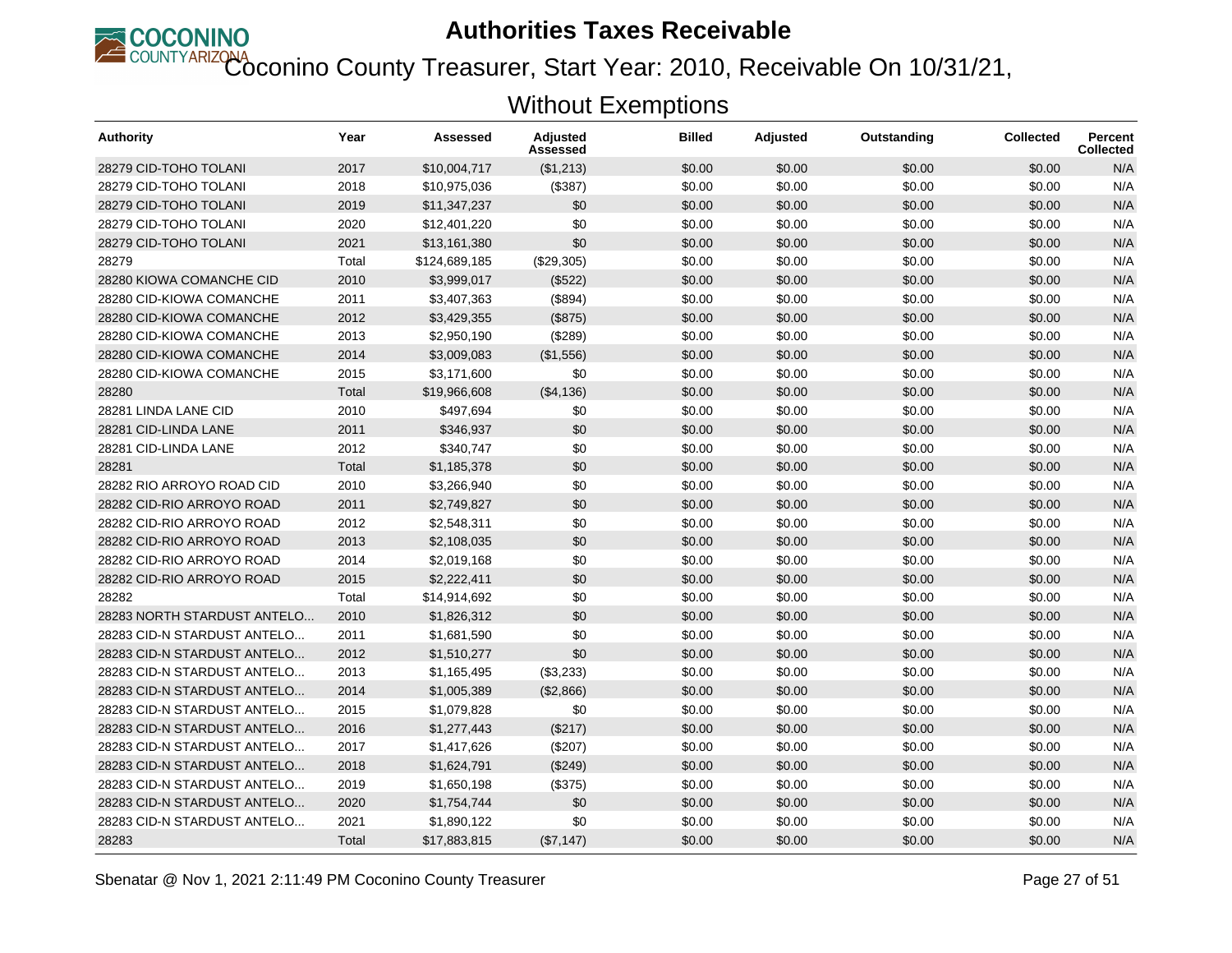

Coconino County Treasurer, Start Year: 2010, Receivable On 10/31/21,

| Authority                   | Year  | Assessed     | Adjusted<br>Assessed | <b>Billed</b> | <b>Adjusted</b> | Outstanding | <b>Collected</b> | <b>Percent</b><br><b>Collected</b> |
|-----------------------------|-------|--------------|----------------------|---------------|-----------------|-------------|------------------|------------------------------------|
| 28284 FOXBORO RANCH WID     | 2010  | \$1.715.798  | \$0                  | \$0.00        | \$0.00          | \$0.00      | \$0.00           | N/A                                |
| 28284 WID-FOXBORO RANCH     | 2011  | \$1,719,368  | \$0                  | \$0.00        | \$0.00          | \$0.00      | \$0.00           | N/A                                |
| 28284 WID-FOXBORO RANCH     | 2012  | \$1,693,081  | \$0                  | \$0.00        | \$0.00          | \$0.00      | \$0.00           | N/A                                |
| 28284 WID-FOXBORO RANCH     | 2013  | \$1,650,096  | \$0                  | \$0.00        | \$0.00          | \$0.00      | \$0.00           | N/A                                |
| 28284 WID-FOXBORO RANCH     | 2014  | \$1,416,792  | \$0                  | \$0.00        | \$0.00          | \$0.00      | \$0.00           | N/A                                |
| 28284 WID-FOXBORO RANCH     | 2015  | \$1,612,972  | (\$41,433)           | \$0.00        | \$0.00          | \$0.00      | \$0.00           | N/A                                |
| 28284 WID-FOXBORO RANCH     | 2016  | \$1,572,406  | \$0                  | \$0.00        | \$0.00          | \$0.00      | \$0.00           | N/A                                |
| 28284 WID-FOXBORO RANCH     | 2017  | \$1,616,007  | \$0                  | \$0.00        | \$0.00          | \$0.00      | \$0.00           | N/A                                |
| 28284 WID-FOXBORO RANCH     | 2018  | \$1,655,383  | \$0                  | \$0.00        | \$0.00          | \$0.00      | \$0.00           | N/A                                |
| 28284 WID-FOXBORO RANCH     | 2019  | \$1,772,109  | \$0                  | \$0.00        | \$0.00          | \$0.00      | \$0.00           | N/A                                |
| 28284                       | Total | \$16,424,012 | (\$41,433)           | \$0.00        | \$0.00          | \$0.00      | \$0.00           | N/A                                |
| 28285 MAJESTIC VIEW DOMESTI | 2010  | \$2,328,213  | (\$2,774)            | \$33,999.00   | (\$40.52)       | \$0.00      | \$33,958.48      | 100%                               |
| 28285 WID-MAJESTIC VIEW DOM | 2011  | \$2,171,171  | \$0                  | \$33,957.12   | \$0.00          | \$0.00      | \$33,957.12      | 100%                               |
| 28285 WID-MAJESTIC VIEW DOM | 2012  | \$2,004,169  | (\$16,963)           | \$33,908.51   | (\$287.00)      | \$0.00      | \$33,621.51      | 100%                               |
| 28285 WID-MAJESTIC VIEW DOM | 2013  | \$1,009,379  | \$0                  | \$34,000.88   | \$0.00          | \$0.00      | \$34,000.88      | 100%                               |
| 28285                       | Total | \$7,512,932  | (\$19,737)           | \$135,865.51  | (\$327.52)      | \$0.00      | \$135,537.99     | 100%                               |
| 28285SD WID-MAJESTIC VIEW D | 2014  | \$848,816    | \$0                  | \$0.00        | \$0.00          | \$0.00      | \$0.00           | N/A                                |
| 28285SD WID-MAJESTIC VIEW D | 2015  | \$823.774    | \$0                  | \$0.00        | \$0.00          | \$0.00      | \$0.00           | N/A                                |
| 28285SD WID-MAJESTIC VIEW D | 2016  | \$824,694    | (\$39)               | \$0.00        | \$0.00          | \$0.00      | \$0.00           | N/A                                |
| 28285SD WID-MAJESTIC VIEW D | 2017  | \$1,030,172  | \$0                  | \$0.00        | \$0.00          | \$0.00      | \$0.00           | N/A                                |
| 28285SD WID-MAJESTIC VIEW D | 2018  | \$1,274,951  | \$0                  | \$0.00        | \$0.00          | \$0.00      | \$0.00           | N/A                                |
| 28285SD WID-MAJESTIC VIEW D | 2019  | \$1,643,751  | \$0                  | \$0.00        | \$0.00          | \$0.00      | \$0.00           | N/A                                |
| 28285SD WID-MAJESTIC VIEW D | 2020  | \$1,954,400  | \$0                  | \$0.00        | \$0.00          | \$0.00      | \$0.00           | N/A                                |
| 28285SD WID-MAJESTIC VIEW D | 2021  | \$2,492,541  | \$0                  | \$0.00        | \$0.00          | \$0.00      | \$0.00           | N/A                                |
| 28285SD                     | Total | \$10,893,099 | (\$39)               | \$0.00        | \$0.00          | \$0.00      | \$0.00           | N/A                                |
| 28286 VALLE DOMESTIC WID    | 2010  | \$24,083     | \$0                  | \$0.00        | \$0.00          | \$0.00      | \$0.00           | N/A                                |
| 28286 WID-VALLE DOMESTIC    | 2011  | \$24,083     | \$0                  | \$0.00        | \$0.00          | \$0.00      | \$0.00           | N/A                                |
| 28286 WID-VALLE DOMESTIC    | 2012  | \$24.083     | \$0                  | \$0.00        | \$0.00          | \$0.00      | \$0.00           | N/A                                |
| 28286 WID-VALLE DOMESTIC    | 2013  | \$24,083     | \$0                  | \$0.00        | \$0.00          | \$0.00      | \$0.00           | N/A                                |
| 28286 WID-VALLE DOMESTIC    | 2014  | \$23,129     | \$0                  | \$0.00        | \$0.00          | \$0.00      | \$0.00           | N/A                                |
| 28286 WID-VALLE DOMESTIC    | 2015  | \$23,063     | \$0                  | \$0.00        | \$0.00          | \$0.00      | \$0.00           | N/A                                |
| 28286 WID-VALLE DOMESTIC    | 2016  | \$21,099     | \$0                  | \$0.00        | \$0.00          | \$0.00      | \$0.00           | N/A                                |
| 28286 WID-VALLE DOMESTIC    | 2017  | \$21,033     | \$0                  | \$0.00        | \$0.00          | \$0.00      | \$0.00           | N/A                                |
| 28286 WID-VALLE DOMESTIC    | 2018  | \$25,315     | \$0                  | \$0.00        | \$0.00          | \$0.00      | \$0.00           | N/A                                |
| 28286                       | Total | \$209,971    | \$0                  | \$0.00        | \$0.00          | \$0.00      | \$0.00           | N/A                                |
| 28287 ANASAZI TRAIL CID     | 2010  | \$531,210    | \$0                  | \$14,172.69   | \$0.00          | \$0.00      | \$14,172.69      | 100%                               |
| 28287 CID-ANASAZI TRAIL     | 2011  | \$551,083    | \$0                  | \$0.00        | \$0.00          | \$0.00      | \$0.00           | N/A                                |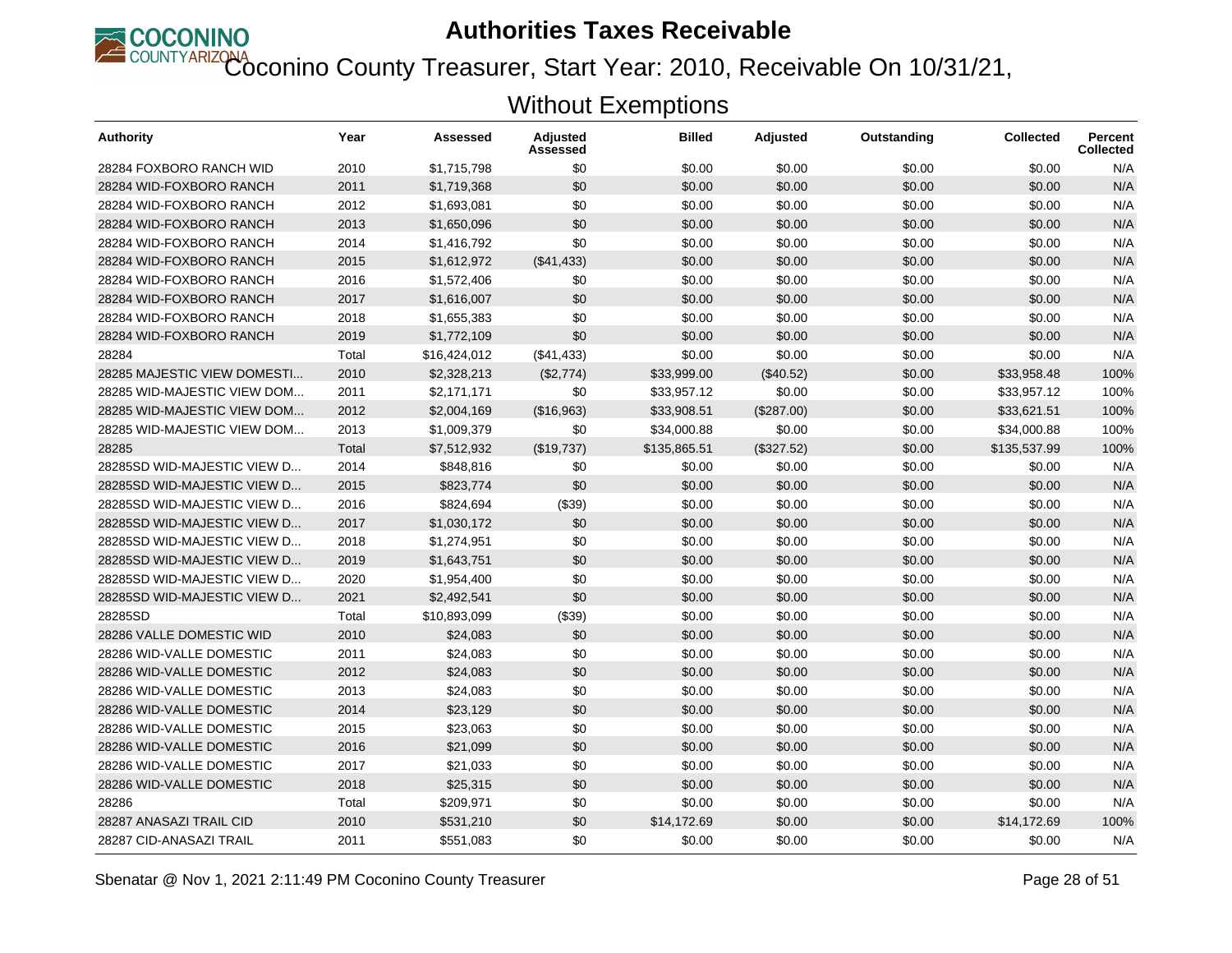

Coconino County Treasurer, Start Year: 2010, Receivable On 10/31/21,

| <b>Authority</b>              | Year  | Assessed        | Adjusted<br>Assessed | <b>Billed</b>  | Adjusted      | Outstanding    | <b>Collected</b> | <b>Percent</b><br><b>Collected</b> |
|-------------------------------|-------|-----------------|----------------------|----------------|---------------|----------------|------------------|------------------------------------|
| 28287 CID-ANASAZI TRAIL       | 2012  | \$548,212       | \$0                  | \$0.00         | \$0.00        | \$0.00         | \$0.00           | N/A                                |
| 28287 CID-ANASAZI TRAIL       | 2013  | \$283,935       | \$0                  | \$0.00         | \$0.00        | \$0.00         | \$0.00           | N/A                                |
| 28287 CID-ANASAZI TRAIL       | 2014  | \$295,802       | \$0                  | \$0.00         | \$0.00        | \$0.00         | \$0.00           | N/A                                |
| 28287 CID-ANASAZI TRAIL       | 2015  | \$317,146       | \$0                  | \$0.00         | \$0.00        | \$0.00         | \$0.00           | N/A                                |
| 28287 CID-ANASAZI TRAIL       | 2016  | \$354,386       | \$2,298              | \$0.00         | \$0.00        | \$0.00         | \$0.00           | N/A                                |
| 28287 CID-ANASAZI TRAIL       | 2017  | \$497,281       | \$6,494              | \$0.00         | \$0.00        | \$0.00         | \$0.00           | N/A                                |
| 28287 CID-ANASAZI TRAIL       | 2018  | \$562,648       | \$2,305              | \$0.00         | \$0.00        | \$0.00         | \$0.00           | N/A                                |
| 28287 CID-ANASAZI TRAIL       | 2019  | \$581,389       | \$530                | \$0.00         | \$0.00        | \$0.00         | \$0.00           | N/A                                |
| 28287 CID-ANASAZI TRAIL       | 2020  | \$628,420       | \$334                | \$0.00         | \$0.00        | \$0.00         | \$0.00           | N/A                                |
| 28287 CID-ANASAZI TRAIL       | 2021  | \$653,276       | \$0                  | \$0.00         | \$0.00        | \$0.00         | \$0.00           | N/A                                |
| 28287                         | Total | \$5,804,788     | \$11,961             | \$14,172.69    | \$0.00        | \$0.00         | \$14,172.69      | 100%                               |
| 28288 BADGER CREEK DWID       | 2010  | \$263,874       | \$0                  | \$0.00         | \$0.00        | \$0.00         | \$0.00           | N/A                                |
| 28288 WID-BADGER CREEK        | 2011  | \$262,775       | \$0                  | \$0.00         | \$0.00        | \$0.00         | \$0.00           | N/A                                |
| 28288 WID-BADGER CREEK        | 2012  | \$256,574       | \$0                  | \$0.00         | \$0.00        | \$0.00         | \$0.00           | N/A                                |
| 28288 WID-BADGER CREEK        | 2013  | \$205,938       | \$0                  | \$0.00         | \$0.00        | \$0.00         | \$0.00           | N/A                                |
| 28288 WID-BADGER CREEK        | 2014  | \$206,425       | \$0                  | \$0.00         | \$0.00        | \$0.00         | \$0.00           | N/A                                |
| 28288 WID-BADGER CREEK        | 2015  | \$209,525       | \$0                  | \$0.00         | \$0.00        | \$0.00         | \$0.00           | N/A                                |
| 28288 WID-BADGER CREEK        | 2016  | \$212,729       | \$0                  | \$0.00         | \$0.00        | \$0.00         | \$0.00           | N/A                                |
| 28288 WID-BADGER CREEK        | 2017  | \$222,148       | \$0                  | \$0.00         | \$0.00        | \$0.00         | \$0.00           | N/A                                |
| 28288 WID-BADGER CREEK        | 2018  | \$223,908       | \$0                  | \$0.00         | \$0.00        | \$0.00         | \$0.00           | N/A                                |
| 28288 WID-BADGER CREEK        | 2019  | \$234,137       | \$0                  | \$0.00         | \$0.00        | \$0.00         | \$0.00           | N/A                                |
| 28288 WID-BADGER CREEK        | 2020  | \$244,197       | \$0                  | \$0.00         | \$0.00        | \$0.00         | \$0.00           | N/A                                |
| 28288 WID-BADGER CREEK        | 2021  | \$246,064       | \$0                  | \$0.00         | \$0.00        | \$0.00         | \$0.00           | N/A                                |
| 28288                         | Total | \$2,788,294     | \$0                  | \$0.00         | \$0.00        | \$0.00         | \$0.00           | N/A                                |
| 28289 WID-BLUE RIDGE DOMESTIC | 2021  | \$12,159,670    | \$0                  | \$0.00         | \$0.00        | \$0.00         | \$0.00           | N/A                                |
| 29999 PUBLIC HEALTH SERVICE   | 2010  | \$2,056,578,525 | (\$14,962,869)       | \$5,153,192.49 | (\$33,284.75) | \$1,551.07     | \$5,118,356.67   | 99.97%                             |
| 29999 PUB HEALTH SERVICE      | 2011  | \$1,836,493,334 | (\$7,751,039)        | \$4,589,050.62 | (\$19,480.99) | \$3,496.63     | \$4,566,073.00   | 99.92%                             |
| 29999 PUB HEALTH SERVICE      | 2012  | \$1,758,991,343 | (\$8,166,683)        | \$4,397,549.43 | (\$20,590.68) | \$3,966.75     | \$4,372,992.00   | 99.91%                             |
| 29999 PUB HEALTH SERVICE      | 2013  | \$1,531,349,420 | (\$5,638,383)        | \$3,828,369.77 | (\$14,617.06) | \$4,772.85     | \$3,808,979.86   | 99.87%                             |
| 29999 PUB HEALTH SERVICE      | 2014  | \$1,528,131,272 | (\$1,845,337)        | \$3,820,326.07 | (\$4,613.47)  | \$4,934.21     | \$3,810,778.39   | 99.87%                             |
| 29999 PUB HEALTH SERVICE      | 2015  | \$1,601,434,510 | (\$2,768,379)        | \$3,848,713.49 | (\$6,082.31)  | \$5,289.30     | \$3,837,341.88   | 99.86%                             |
| 29999 PUB HEALTH SERVICE      | 2016  | \$1,677,453,437 | (\$12,513,851)       | \$3,949,055.40 | (\$23,973.40) | \$5,669.72     | \$3,919,412.28   | 99.86%                             |
| 29999 PUB HEALTH SERVICE      | 2017  | \$1,812,240,672 | (\$11,357,865)       | \$4,139,287.28 | (\$26,776.58) | \$6,313.65     | \$4,106,197.05   | 99.85%                             |
| 29999 PUB HEALTH SERVICE      | 2018  | \$1,944,597,023 | (\$9,371,848)        | \$4,333,583.77 | (\$22,407.57) | \$7,325.51     | \$4,303,850.69   | 99.83%                             |
| 29999 PUB HEALTH SERVICE      | 2019  | \$2,081,957,141 | (\$13,411,986)       | \$4,583,908.53 | (\$34,173.29) | \$8,340.53     | \$4,541,394.71   | 99.82%                             |
| 29999 PUB HEALTH SERVICE      | 2020  | \$2,260,817,288 | (\$11,962,279)       | \$4,831,043.15 | (\$29,394.15) | \$50,267.12    | \$4,751,381.88   | 98.95%                             |
| 29999 PUB HEALTH SERVICE      | 2021  | \$2,332,253,855 | (\$2,236)            | \$4,962,826.77 | (\$5.73)      | \$3,032,299.32 | \$1,930,521.72   | 38.9%                              |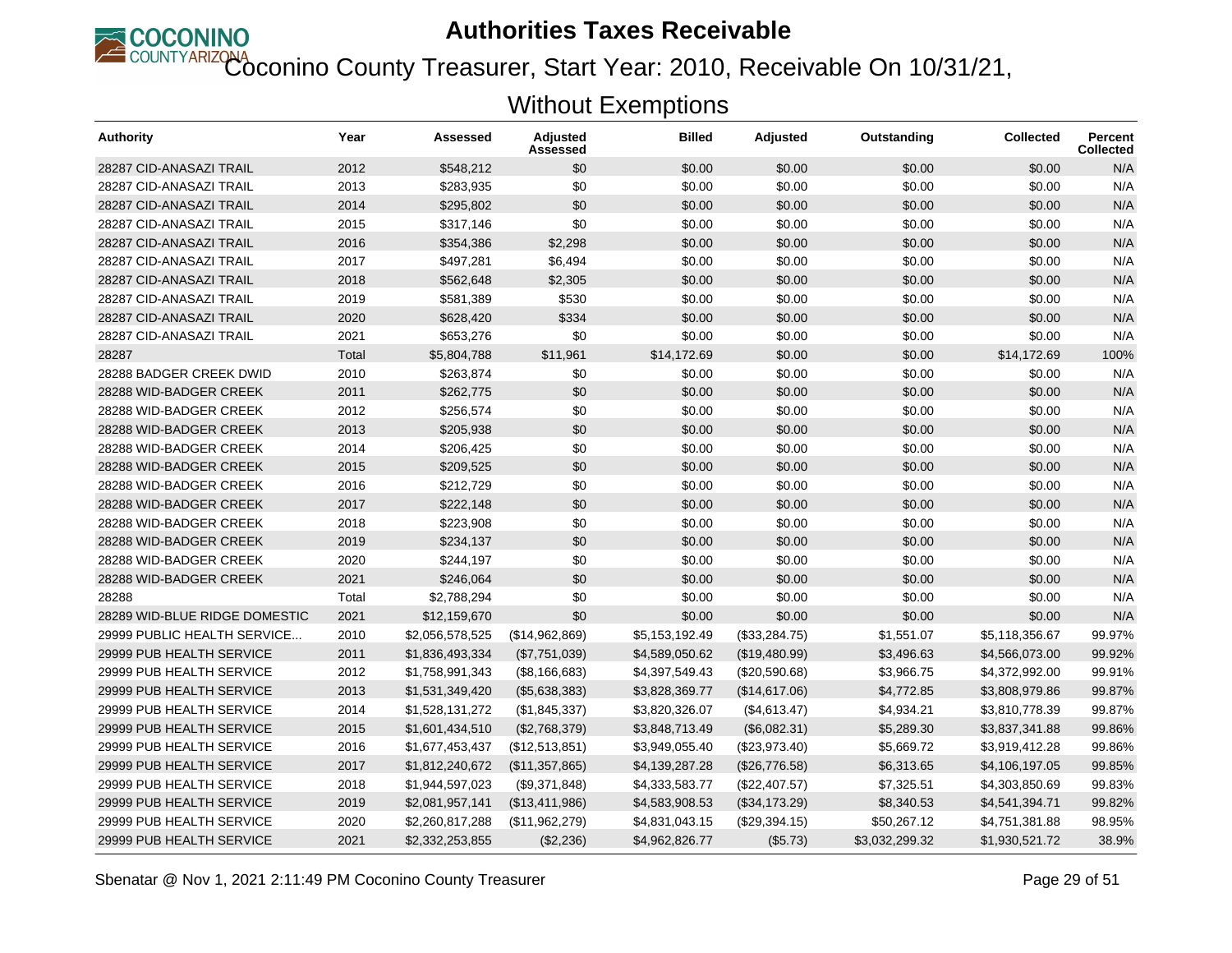

COUNTYARIZONA<br>Coconino County Treasurer, Start Year: 2010, Receivable On 10/31/21,

| Authority                   | Year  | Assessed         | <b>Adjusted</b><br>Assessed | <b>Billed</b>   | <b>Adjusted</b> | Outstanding    | <b>Collected</b> | Percent<br><b>Collected</b> |
|-----------------------------|-------|------------------|-----------------------------|-----------------|-----------------|----------------|------------------|-----------------------------|
| 29999                       | Total | \$22,422,297,820 | (\$99,752,755)              | \$52,436,906.77 | (\$235,399.98)  | \$3,134,226.66 | \$49,067,280.13  | 94%                         |
| 30001 JOINT VOCATIONAL TECH | 2010  | \$1,729,387,047  | (\$13,005,216)              | \$866,540.86    | (\$5,763.44)    | \$295.95       | \$860,481.47     | 99.97%                      |
| 30001 JTED-CAVIAT           | 2011  | \$1,553,552,420  | (\$6,714,490)               | \$776,343.18    | (\$3,386.80)    | \$631.49       | \$772,324.89     | 99.92%                      |
| 30001 JTED-CAVIAT           | 2012  | \$1,496,151,062  | (\$7,075,872)               | \$748,089.67    | (\$3,570.32)    | \$715.38       | \$743,803.97     | 99.9%                       |
| 30001 JTED-CAVIAT           | 2013  | \$1,313,817,437  | (\$4,347,603)               | \$656,908.14    | (\$2,275.02)    | \$861.92       | \$653,771.20     | 99.87%                      |
| 30001 JTED-CAVIAT           | 2014  | \$1,311,051,094  | (\$1,690,855)               | \$655,525.07    | $(\$845.46)$    | \$868.83       | \$653,810.78     | 99.87%                      |
| 30001 JTED-CAVIAT           | 2015  | \$1,367,235,060  | (\$2,682,045)               | \$660,402.39    | (\$1,173.49)    | \$935.41       | \$658,293.49     | 99.86%                      |
| 30001 JTED-CAVIAT           | 2016  | \$1,438,226,586  | (\$11,691,925)              | \$678,006.30    | (\$4,408.00)    | \$1,004.73     | \$672,593.57     | 99.85%                      |
| 30001 JTED-CAVIAT           | 2017  | \$1,558,866,877  | (\$10,368,834)              | \$711,337.41    | (\$4,862.06)    | \$1,106.32     | \$705,369.03     | 99.84%                      |
| 30001 JTED-CAVIAT           | 2018  | \$1,679,657,462  | (\$8,761,963)               | \$746,367.48    | (\$4,177.04)    | \$1,275.45     | \$740,914.99     | 99.83%                      |
| 30001 JTED-CAVIAT           | 2019  | \$1,802,454,243  | (\$12,434,168)              | \$791,678.97    | (\$6,346.48)    | \$1,461.59     | \$783,870.90     | 99.81%                      |
| 30001 JTED-CAVIAT           | 2020  | \$1,962,883,173  | (\$10,894,322)              | \$835,018.23    | (\$5,348.59)    | \$8,510.45     | \$821,159.19     | 98.97%                      |
| 30001 JTED-CAVIAT           | 2021  | \$2,026,516,229  | \$1,321                     | \$856,348.26    | \$0.66          | \$517,499.90   | \$338,849.02     | 39.57%                      |
| 30001                       | Total | \$19,239,798,690 | (\$89,665,972)              | \$8,982,565.96  | (\$42,156.04)   | \$535,167.42   | \$8.405.242.50   | 94.01%                      |
| 30002 VALLEY ACADEMY ED DIS | 2010  | \$184,533,385    | (\$1,361,930)               | \$92,257.64     | (\$627.46)      | \$1.05         | \$91,629.13      | 100%                        |
| 30002 JTED-VALLEY ACAD      | 2011  | \$156,613,067    | (\$557,091)                 | \$78,306.58     | (\$279.26)      | \$1.29         | \$78,026.03      | 100%                        |
| 30002 JTED-VALLEY ACAD      | 2012  | \$142,645,134    | (\$258,745)                 | \$71,322.60     | (\$130.37)      | \$1.66         | \$71,190.57      | 100%                        |
| 30002 JTED-VALLEY ACAD      | 2013  | \$123,074,621    | (\$811,464)                 | \$61,537.32     | (\$406.49)      | \$3.59         | \$61,127.24      | 99.99%                      |
| 30002 JTED-VALLEY ACAD      | 2014  | \$123,820,465    | (\$26,092)                  | \$61,910.22     | (\$13.05)       | \$8.68         | \$61,888.49      | 99.99%                      |
| 30002 JTED-VALLEY ACAD      | 2015  | \$137,505,960    | (\$24,972)                  | \$62,668.12     | (\$16.51)       | \$7.31         | \$62,644.30      | 99.99%                      |
| 30002 JTED-VALLEY ACAD      | 2016  | \$141,853,339    | \$214,752                   | \$64,796.96     | \$113.49        | \$5.33         | \$64,905.12      | 99.99%                      |
| 30002 JTED-VALLEY ACAD      | 2017  | \$152,172,066    | \$233,849                   | \$68,088.27     | \$116.96        | \$5.98         | \$68,199.25      | 99.99%                      |
| 30002 JTED-VALLEY ACAD      | 2018  | \$155,798,842    | \$59,318                    | \$70,630.39     | \$29.28         | \$19.16        | \$70,640.51      | 99.97%                      |
| 30002 JTED-VALLEY ACAD      | 2019  | \$160,713,172    | \$40,086                    | \$73,451.48     | \$20.05         | \$27.06        | \$73,444.47      | 99.96%                      |
| 30002 JTED-VALLEY ACAD      | 2020  | \$170,864,320    | \$22,309                    | \$76,938.47     | \$14.89         | \$665.28       | \$76,288.08      | 99.14%                      |
| 30002 JTED-VALLEY ACAD      | 2021  | \$177,308,409    | \$0                         | \$79,836.85     | \$0.00          | \$53,284.44    | \$26.552.41      | 33.26%                      |
| 30002                       | Total | \$1,826,902,780  | (\$2,469,980)               | \$861,744.90    | (\$1,178.47)    | \$54,030.83    | \$806,535.60     | 93.72%                      |
| 30003 NORTHEAST AZ TECH INS | 2010  | \$12,302,670     | \$0                         | \$6,144.39      | \$6.35          | \$1.42         | \$6,149.32       | 99.98%                      |
| 30003 JTED-NATIVE           | 2011  | \$11,010,385     | (\$14,532)                  | \$5,505.19      | (S8.10)         | \$4.70         | \$5,492.39       | 99.91%                      |
| 30003 JTED-NATIVE           | 2012  | \$12,020,387     | (\$36,704)                  | \$6,010.19      | (\$18.83)       | \$4.27         | \$5,987.09       | 99.93%                      |
| 30003 JTED-NATIVE           | 2013  | \$11,624,431     | (\$2,680)                   | \$5,812.21      | ( \$3.13)       | \$6.76         | \$5,802.32       | 99.88%                      |
| 30003 JTED-NATIVE           | 2014  | \$12,576,631     | (\$31,207)                  | \$6,288.32      | (\$15.61)       | \$18.86        | \$6,253.85       | 99.7%                       |
| 30003 JTED-NATIVE           | 2015  | \$13,102,041     | (\$35,488)                  | \$6,453.73      | (\$15.18)       | \$17.80        | \$6,420.75       | 99.72%                      |
| 30003 JTED-NATIVE           | 2016  | \$12,897,851     | (\$12,488)                  | \$6,381.55      | (\$5.52)        | \$19.73        | \$6,356.30       | 99.69%                      |
| 30003 JTED-NATIVE           | 2017  | \$13,048,064     | (\$43,813)                  | \$6,441.51      | (\$21.20)       | \$38.94        | \$6,381.37       | 99.39%                      |
| 30003 JTED-NATIVE           | 2018  | \$12,852,221     | (\$30,748)                  | \$6,348.51      | (\$15.07)       | \$49.90        | \$6,283.54       | 99.21%                      |
| 30003 JTED-NATIVE           | 2019  | \$13,425,017     | \$42,659                    | \$6,366.47      | \$21.33         | \$51.25        | \$6,336.55       | 99.2%                       |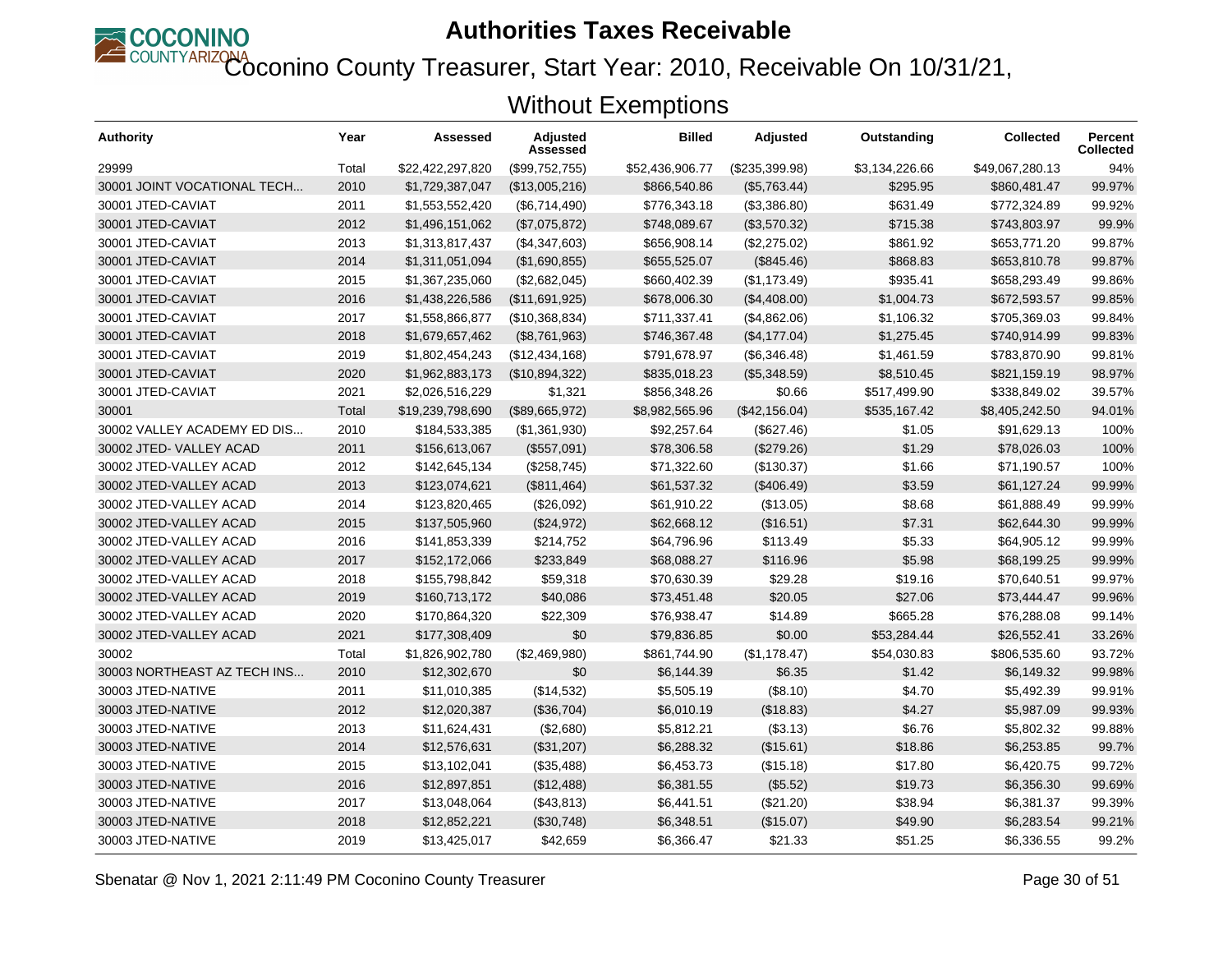

Coconino County Treasurer, Start Year: 2010, Receivable On 10/31/21,

| Authority                     | Year  | Assessed         | <b>Adjusted</b><br>Assessed | <b>Billed</b> | <b>Adjusted</b> | Outstanding  | <b>Collected</b> | <b>Percent</b><br><b>Collected</b> |
|-------------------------------|-------|------------------|-----------------------------|---------------|-----------------|--------------|------------------|------------------------------------|
| 30003 JTED-NATIVE             | 2020  | \$13,761,637     | (\$9,906)                   | \$6,480.16    | (\$4.95)        | \$101.75     | \$6,373.46       | 98.43%                             |
| 30003 JTED-NATIVE             | 2021  | \$13,226,177     | \$0                         | \$6,241.75    | \$0.00          | \$5,511.64   | \$730.11         | 11.7%                              |
| 30003                         | Total | \$151,847,512    | (\$174,907)                 | \$74,473.98   | (\$79.91)       | \$5.827.02   | \$68,567.05      | 92.17%                             |
| 30004 CCRASD #99              | 2010  | \$2,056,578,525  | (\$14,962,869)              | \$0.00        | \$0.00          | \$0.00       | \$0.00           | N/A                                |
| 30004 RURAL ACCOMOD SCHOOL    | 2011  | \$1,836,493,334  | (\$7,751,039)               | \$0.00        | \$0.00          | \$0.00       | \$0.00           | N/A                                |
| 30004 RURAL ACCOMOD SCHOOL    | 2012  | \$1,758,991,343  | (\$8,166,683)               | \$0.00        | \$0.00          | \$0.00       | \$0.00           | N/A                                |
| 30004 RURAL ACCOMOD SCHOOL    | 2013  | \$1,531,349,420  | (\$5,638,383)               | \$0.00        | \$0.00          | \$0.00       | \$0.00           | N/A                                |
| 30004 RURAL ACCOMOD SCHOOL    | 2014  | \$1,528,131,272  | (\$1,845,337)               | \$0.00        | \$0.00          | \$0.00       | \$0.00           | N/A                                |
| 30004 RURAL ACCOMOD SCHOOL    | 2015  | \$1,601,434,510  | (\$2,768,379)               | \$0.00        | \$0.00          | \$0.00       | \$0.00           | N/A                                |
| 30004 RURAL ACCOMOD SCHOOL    | 2016  | \$1,677,453,437  | (\$12,513,851)              | \$0.00        | \$0.00          | \$0.00       | \$0.00           | N/A                                |
| 30004 RURAL ACCOMOD SCHOOL    | 2017  | \$1,812,240,672  | (\$11,357,865)              | \$0.00        | \$0.00          | \$0.00       | \$0.00           | N/A                                |
| 30004 RURAL ACCOMOD SCHOOL    | 2018  | \$1,944,597,023  | (\$9,371,848)               | \$0.00        | \$0.00          | \$0.00       | \$0.00           | N/A                                |
| 30004 RURAL ACCOMOD SCHOOL    | 2019  | \$2,081,957,141  | (\$13,411,986)              | \$0.00        | \$0.00          | \$0.00       | \$0.00           | N/A                                |
| 30004 RURAL ACCOMOD SCHOOL    | 2020  | \$2,260,817,288  | (\$11,962,279)              | \$0.00        | \$0.00          | \$0.00       | \$0.00           | N/A                                |
| 30004 RURAL ACCOMOD SCHOOL    | 2021  | \$2,332,253,855  | (\$2,236)                   | \$0.00        | \$0.00          | \$0.00       | \$0.00           | N/A                                |
| 30004                         | Total | \$22,422,297,820 | (\$99,752,755)              | \$0.00        | \$0.00          | \$0.00       | \$0.00           | N/A                                |
| 30005 MOUNTAIN INSTITUTE JTED | 2010  | \$8,901,792      | (\$13,015)                  | \$4.429.90    | ( \$4.38)       | \$11.17      | \$4.414.35       | 99.75%                             |
| 30005 JTED-MOUNTAIN INSTIT    | 2011  | \$7,439,978      | (\$4,046)                   | \$3,720.16    | (\$2.41)        | \$40.32      | \$3,677.43       | 98.92%                             |
| 30005 JTED-MOUNTAIN INSTIT    | 2012  | \$6,516,602      | (\$9,020)                   | \$3,258.38    | (\$5.00)        | \$51.83      | \$3,201.55       | 98.41%                             |
| 30005 JTED-MOUNTAIN INSTIT    | 2013  | \$5,461,842      | (\$19,581)                  | \$2,730.80    | (\$9.80)        | \$59.99      | \$2,661.01       | 97.8%                              |
| 30005 JTED-MOUNTAIN INSTIT    | 2014  | \$4,963,135      | (\$38,673)                  | \$2,481.61    | (\$19.34)       | \$63.61      | \$2,398.66       | 97.42%                             |
| 30005 JTED-MOUNTAIN INSTIT    | 2015  | \$5,382,191      | (\$12,277)                  | \$2,447.48    | (\$4.92)        | \$63.16      | \$2,379.40       | 97.41%                             |
| 30005 JTED-MOUNTAIN INSTIT    | 2016  | \$5,113,813      | \$5,250                     | \$2,398.91    | \$3.24          | \$67.66      | \$2,334.49       | 97.18%                             |
| 30005 JTED-MOUNTAIN INSTIT    | 2017  | \$4,995,075      | (\$5,683)                   | \$2,434.62    | (\$2.30)        | \$73.29      | \$2,359.03       | 96.99%                             |
| 30005 JTED-MOUNTAIN INSTIT    | 2018  | \$5,338,826      | (\$213)                     | \$2,452.34    | \$0.43          | \$81.26      | \$2,371.51       | 96.69%                             |
| 30005 JTED-MOUNTAIN INSTIT    | 2019  | \$5,489,083      | (\$4,643)                   | \$2,514.78    | (\$2.30)        | \$86.73      | \$2.425.75       | 96.55%                             |
| 30005 JTED-MOUNTAIN INSTIT    | 2020  | \$6,077,890      | (\$3,031)                   | \$2,650.91    | (\$1.52)        | \$212.65     | \$2,436.74       | 91.97%                             |
| 30005 JTED-MOUNTAIN INSTIT    | 2021  | \$6,201,887      | (\$3,149)                   | \$2,788.07    | (\$1.60)        | \$2,054.05   | \$732.42         | 26.28%                             |
| 30005                         | Total | \$71,882,114     | (\$108,081)                 | \$34,307.96   | (\$49.90)       | \$2,865.72   | \$31,392.34      | 91.63%                             |
| 33206 FD SUMMIT BOND          | 2019  | \$153,777,917    | (\$782,086)                 | \$297,531.82  | (\$1,844.10)    | \$543.26     | \$295,144.46     | 99.82%                             |
| 33206 FD SUMMIT BOND          | 2020  | \$168,532,996    | (\$848,822)                 | \$296,834.01  | (\$1,861.31)    | \$2,665.84   | \$292,306.86     | 99.1%                              |
| 33206 FD SUMMIT BOND          | 2021  | \$177,959,952    | \$0                         | \$295,551.47  | \$0.00          | \$166,173.61 | \$129,377.86     | 43.78%                             |
| 33206                         | Total | \$500,270,865    | (\$1,630,908)               | \$889,917.30  | (\$3,705.41)    | \$169,382.71 | \$716,829.18     | 80.89%                             |
| 41206 FD SUMMIT BOND          | 2018  | \$144,593,904    | (\$428,917)                 | \$296,053.67  | (\$1,062.79)    | \$525.12     | \$294,465.76     | 99.82%                             |
| 52000 COCONINO COUNTY         | 2010  | \$2,056,578,525  | (\$14,962,869)              | \$0.00        | \$0.00          | \$0.00       | \$0.00           | N/A                                |
| 52000 COCONINO COUNTY         | 2011  | \$1,836,493,334  | (\$7,751,039)               | \$0.00        | \$0.00          | \$0.00       | \$0.00           | N/A                                |
| 52000 COCONINO COUNTY         | 2012  | \$1,758,991,343  | (\$8,166,683)               | \$0.00        | \$0.00          | \$0.00       | \$0.00           | N/A                                |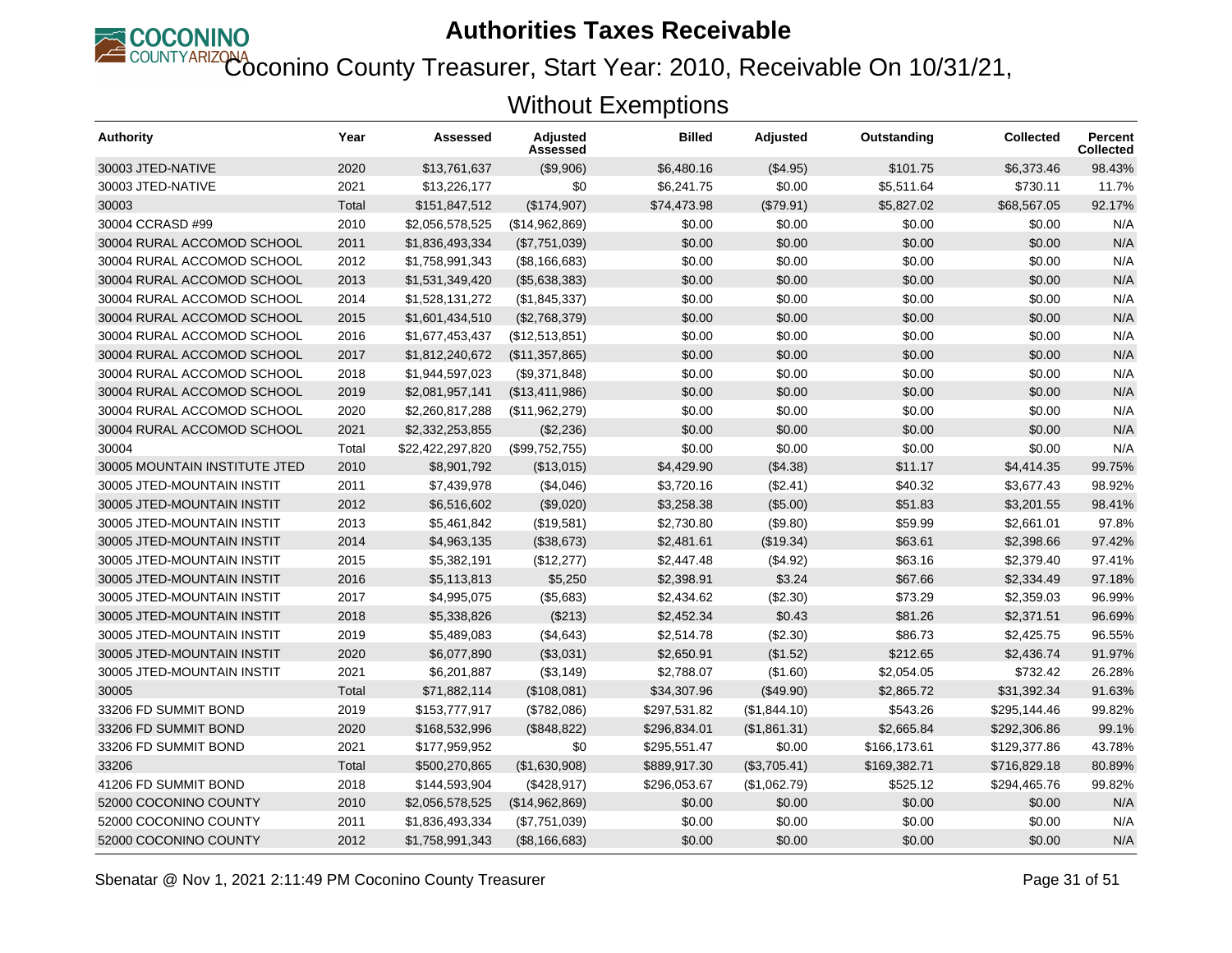

Coconino County Treasurer, Start Year: 2010, Receivable On 10/31/21,

| Authority                   | Year  | Assessed         | Adjusted<br>Assessed | <b>Billed</b>   | Adjusted       | Outstanding    | <b>Collected</b> | <b>Percent</b><br><b>Collected</b> |
|-----------------------------|-------|------------------|----------------------|-----------------|----------------|----------------|------------------|------------------------------------|
| 52000 COCONINO COUNTY       | 2013  | \$1,531,349,420  | ( \$5,638,383)       | \$0.00          | \$0.00         | \$0.00         | \$0.00           | N/A                                |
| 52000 COCONINO COUNTY       | 2014  | \$1,528,131,272  | (\$1,845,337)        | \$0.00          | \$0.00         | \$0.00         | \$0.00           | N/A                                |
| 52000 COCONINO COUNTY       | 2015  | \$1,601,434,510  | (\$2,768,379)        | \$0.00          | \$0.00         | \$0.00         | \$0.00           | N/A                                |
| 52000 COCONINO COUNTY       | 2016  | \$1,677,453,437  | (\$12,513,851)       | \$0.00          | \$0.00         | \$0.00         | \$0.00           | N/A                                |
| 52000 COCONINO COUNTY       | 2017  | \$1,812,240,672  | (\$11,357,865)       | \$0.00          | \$0.00         | \$0.00         | \$0.00           | N/A                                |
| 52000 COCONINO COUNTY       | 2018  | \$1,944,597,023  | (\$9,371,848)        | \$0.00          | \$0.00         | \$0.00         | \$0.00           | N/A                                |
| 52000 COCONINO COUNTY       | 2019  | \$2,081,957,141  | (\$13,411,986)       | \$0.00          | \$0.00         | \$0.00         | \$0.00           | N/A                                |
| 52000 COCONINO COUNTY       | 2020  | \$2,260,817,288  | (\$11,962,279)       | \$0.00          | \$0.00         | \$0.00         | \$0.00           | N/A                                |
| 52000 COCONINO COUNTY       | 2021  | \$2,332,253,855  | (\$2,236)            | \$0.00          | \$0.00         | \$0.00         | \$0.00           | N/A                                |
| 52000                       | Total | \$22,422,297,820 | (\$99,752,755)       | \$0.00          | \$0.00         | \$0.00         | \$0.00           | N/A                                |
| 52001 STATE SCHOOL TAX EQUA | 2010  | \$2,056,578,525  | (\$14,962,869)       | \$0.00          | \$0.00         | \$0.00         | \$0.00           | N/A                                |
| 52001 ST SCHL EQUALIZATION  | 2011  | \$1,836,493,334  | (\$7,751,039)        | \$0.00          | \$0.00         | \$0.00         | \$0.00           | N/A                                |
| 52001 ST SCHL EQUALIZATION  | 2012  | \$1,758,991,343  | (\$8,166,683)        | \$0.00          | \$0.00         | \$0.00         | \$0.00           | N/A                                |
| 52001 ST SCHL EQUALIZATION  | 2013  | \$1,531,349,420  | (\$5,638,383)        | \$0.00          | \$0.00         | \$0.00         | \$0.00           | N/A                                |
| 52001 ST SCHL EQUALIZATION  | 2014  | \$1,528,131,272  | (\$1,845,337)        | \$0.00          | \$0.00         | \$0.00         | \$0.00           | N/A                                |
| 52001 ST SCHL EQUALIZATION  | 2015  | \$1,601,434,510  | (\$2,768,379)        | \$0.00          | \$0.00         | \$0.00         | \$0.00           | N/A                                |
| 52001 ST SCHL EQUALIZATION  | 2016  | \$1,677,453,437  | (\$12,513,851)       | \$0.00          | \$0.00         | \$0.00         | \$0.00           | N/A                                |
| 52001 ST SCHL EQUALIZATION  | 2017  | \$1,812,240,672  | (\$11,357,865)       | \$0.00          | \$0.00         | \$0.00         | \$0.00           | N/A                                |
| 52001 ST SCHL EQUALIZATION  | 2018  | \$1,944,597,023  | (\$9,371,848)        | \$0.00          | \$0.00         | \$0.00         | \$0.00           | N/A                                |
| 52001 ST SCHL EQUALIZATION  | 2019  | \$2,081,957,141  | (\$13,411,986)       | \$0.00          | \$0.00         | \$0.00         | \$0.00           | N/A                                |
| 52001 ST SCHL EQUALIZATION  | 2020  | \$2,260,817,288  | (\$11,962,279)       | \$0.00          | \$0.00         | \$0.00         | \$0.00           | N/A                                |
| 52001 ST SCHL EQUALIZATION  | 2021  | \$2,332,253,855  | (\$2,236)            | \$0.00          | \$0.00         | \$0.00         | \$0.00           | N/A                                |
| 52001                       | Total | \$22,422,297,820 | (\$99,752,755)       | \$0.00          | \$0.00         | \$0.00         | \$0.00           | N/A                                |
| 54151 CITY OF FLAGSTAFF     | 2010  | \$873,242,524    | (\$2,129,557)        | \$7,296,400.40  | (\$16,292.64)  | \$921.70       | \$7,279,186.06   | 99.99%                             |
| 54151 CITY OF FLAGSTAFF     | 2011  | \$789,881,198    | (\$2,794,336)        | \$6,602,470.33  | (\$23,641.72)  | \$3,257.95     | \$6,575,570.66   | 99.95%                             |
| 54151 CITY OF FLAGSTAFF     | 2012  | \$765,147,729    | (\$1,282,196)        | \$6,401,464.18  | (\$10,978.82)  | \$3,828.62     | \$6,386,656.74   | 99.94%                             |
| 54151 CITY OF FLAGSTAFF     | 2013  | \$658,871,078    | (\$861, 821)         | \$5,512,116.44  | (\$8,657.93)   | \$4,447.28     | \$5,499,011.23   | 99.92%                             |
| 54151 CITY OF FLAGSTAFF     | 2014  | \$670,485,218    | (\$1,446,425)        | \$5,609,279.74  | (\$12,112.99)  | \$5,168.11     | \$5,591,998.64   | 99.91%                             |
| 54151 CITY OF FLAGSTAFF     | 2015  | \$710,821,083    | (\$2,046,278)        | \$5,717,513.39  | (\$14,752.65)  | \$5,213.24     | \$5,697,547.50   | 99.91%                             |
| 54151 CITY OF FLAGSTAFF     | 2016  | \$765,980,452    | (\$4,290,231)        | \$5,941,052.58  | (\$16,042.17)  | \$5,656.43     | \$5,919,353.98   | 99.9%                              |
| 54151 CITY OF FLAGSTAFF     | 2017  | \$840,639,718    | (\$545,986)          | \$6,279,426.80  | (\$1.46)       | \$6,003.77     | \$6,273,421.57   | 99.9%                              |
| 54151 CITY OF FLAGSTAFF     | 2018  | \$933,063,763    | (\$3,322,630)        | \$6,780,631.06  | (\$23,776.59)  | \$7,143.84     | \$6,749,710.63   | 99.89%                             |
| 54151 CITY OF FLAGSTAFF     | 2019  | \$1,007,804,139  | (\$2,525,784)        | \$7,267,062.22  | (\$24,509.25)  | \$8,387.37     | \$7,234,165.60   | 99.88%                             |
| 54151 CITY OF FLAGSTAFF     | 2020  | \$1,123,707,822  | (\$1,878,105)        | \$7,410,794.63  | (\$13,244.11)  | \$43,267.11    | \$7,354,283.41   | 99.42%                             |
| 54151 CITY OF FLAGSTAFF     | 2021  | \$1,183,734,753  | \$989                | \$7,820,701.25  | \$7.91         | \$4,784,529.38 | \$3,036,179.78   | 38.82%                             |
| 54151                       | Total | \$10,323,379,477 | (\$23,122,360)       | \$78,638,913.02 | (\$164,002.42) | \$4,877,824.80 | \$73,597,085.80  | 93.78%                             |
| 54152 TOWN OF FREDONIA      | 2010  | \$8,583,001      | (\$14,575)           | \$0.00          | \$0.00         | \$0.00         | \$0.00           | N/A                                |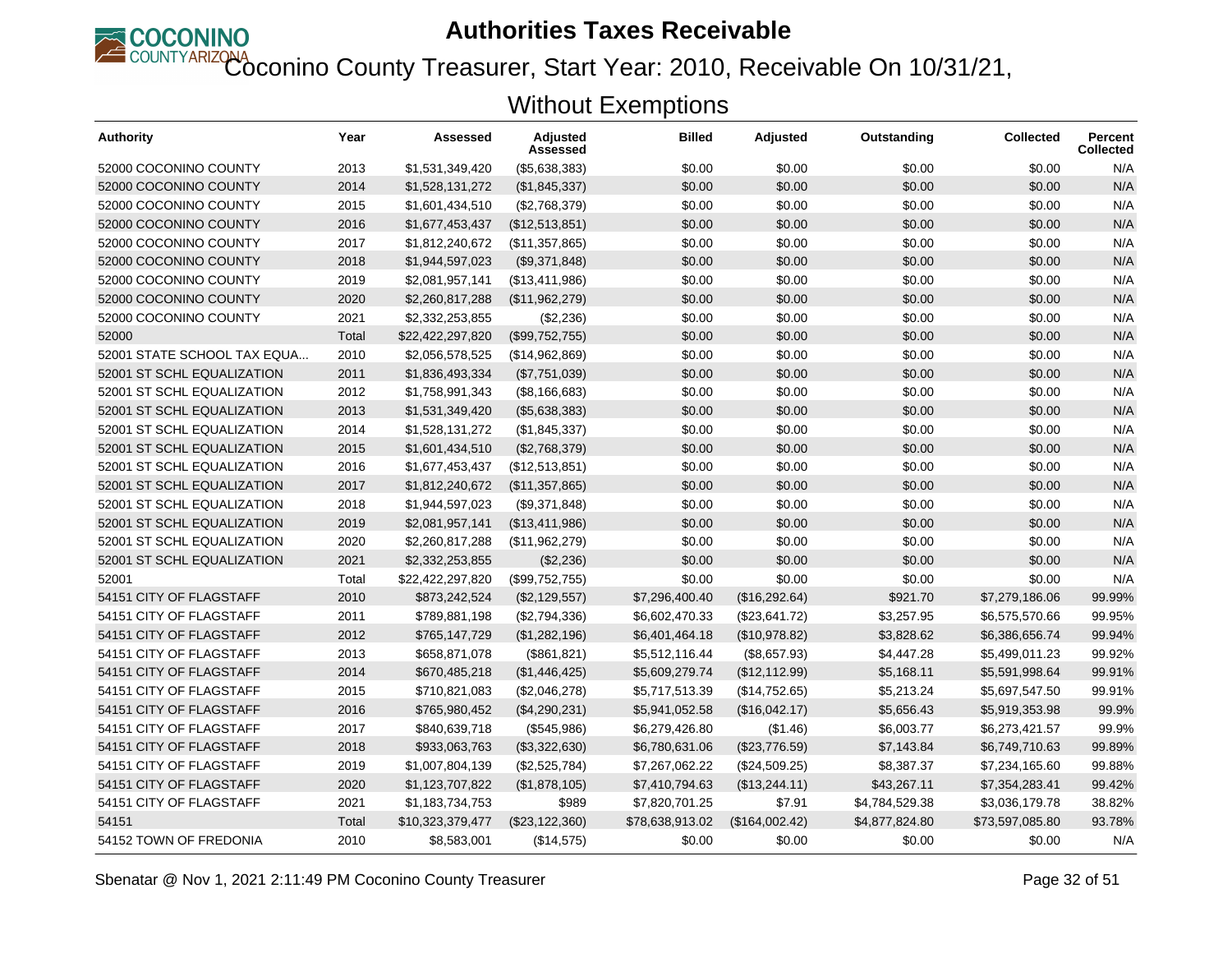

Coconino County Treasurer, Start Year: 2010, Receivable On 10/31/21,

| <b>Authority</b>       | Year  | Assessed      | <b>Adjusted</b><br>Assessed | <b>Billed</b> | <b>Adjusted</b> | Outstanding | <b>Collected</b> | <b>Percent</b><br>Collected |
|------------------------|-------|---------------|-----------------------------|---------------|-----------------|-------------|------------------|-----------------------------|
| 54152 TOWN OF FREDONIA | 2011  | \$7,689,984   | (\$34,293)                  | \$0.00        | \$0.00          | \$0.00      | \$0.00           | N/A                         |
| 54152 TOWN OF FREDONIA | 2012  | \$7,448,611   | (\$10,507)                  | \$0.00        | \$0.00          | \$0.00      | \$0.00           | N/A                         |
| 54152 TOWN OF FREDONIA | 2013  | \$6,767,655   | \$1,361                     | \$0.00        | \$0.00          | \$0.00      | \$0.00           | N/A                         |
| 54152 TOWN OF FREDONIA | 2014  | \$7,182,227   | (\$7,882)                   | \$0.00        | \$0.00          | \$0.00      | \$0.00           | N/A                         |
| 54152 TOWN OF FREDONIA | 2015  | \$6,766,536   | (\$81,485)                  | \$0.00        | \$0.00          | \$0.00      | \$0.00           | N/A                         |
| 54152 TOWN OF FREDONIA | 2016  | \$6,723,449   | \$1,362                     | \$0.00        | \$0.00          | \$0.00      | \$0.00           | N/A                         |
| 54152 TOWN OF FREDONIA | 2017  | \$6,707,091   | \$13,844                    | \$0.00        | \$0.00          | \$0.00      | \$0.00           | N/A                         |
| 54152 TOWN OF FREDONIA | 2018  | \$6,848,810   | \$7,556                     | \$0.00        | \$0.00          | \$0.00      | \$0.00           | N/A                         |
| 54152 TOWN OF FREDONIA | 2019  | \$7,151,879   | (\$42,103)                  | \$0.00        | \$0.00          | \$0.00      | \$0.00           | N/A                         |
| 54152 TOWN OF FREDONIA | 2020  | \$7,522,740   | (\$42,971)                  | \$0.00        | \$0.00          | \$0.00      | \$0.00           | N/A                         |
| 54152 TOWN OF FREDONIA | 2021  | \$7,830,834   | \$0                         | \$0.00        | \$0.00          | \$0.00      | \$0.00           | N/A                         |
| 54152                  | Total | \$87,222,817  | (\$209,693)                 | \$0.00        | \$0.00          | \$0.00      | \$0.00           | N/A                         |
| 54153 CITY OF WILLIAMS | 2010  | \$55,529,035  | (\$12,179)                  | \$0.00        | \$0.00          | \$0.00      | \$0.00           | N/A                         |
| 54153 CITY OF WILLIAMS | 2011  | \$46,656,749  | (\$102,408)                 | \$0.00        | \$0.00          | \$0.00      | \$0.00           | N/A                         |
| 54153 CITY OF WILLIAMS | 2012  | \$44,315,861  | \$199                       | \$0.00        | \$0.00          | \$0.00      | \$0.00           | N/A                         |
| 54153 CITY OF WILLIAMS | 2013  | \$39,322,233  | (\$59,108)                  | \$0.00        | \$0.00          | \$0.00      | \$0.00           | N/A                         |
| 54153 CITY OF WILLIAMS | 2014  | \$38,594,508  | (\$56,581)                  | \$0.00        | \$0.00          | \$0.00      | \$0.00           | N/A                         |
| 54153 CITY OF WILLIAMS | 2015  | \$39,656,638  | (\$124,031)                 | \$0.00        | \$0.00          | \$0.00      | \$0.00           | N/A                         |
| 54153 CITY OF WILLIAMS | 2016  | \$44,185,050  | (\$34,080)                  | \$0.00        | \$0.00          | \$0.00      | \$0.00           | N/A                         |
| 54153 CITY OF WILLIAMS | 2017  | \$48,492,013  | (\$2,886)                   | \$0.00        | \$0.00          | \$0.00      | \$0.00           | N/A                         |
| 54153 CITY OF WILLIAMS | 2018  | \$52,246,958  | (\$8,826)                   | \$0.00        | \$0.00          | \$0.00      | \$0.00           | N/A                         |
| 54153 CITY OF WILLIAMS | 2019  | \$55,662,945  | (\$5,812)                   | \$0.00        | \$0.00          | \$0.00      | \$0.00           | N/A                         |
| 54153 CITY OF WILLIAMS | 2020  | \$60,471,172  | \$49,099                    | \$0.00        | \$0.00          | \$0.00      | \$0.00           | N/A                         |
| 54153 CITY OF WILLIAMS | 2021  | \$67,685,775  | \$0                         | \$0.00        | \$0.00          | \$0.00      | \$0.00           | N/A                         |
| 54153                  | Total | \$592,818,937 | (\$356, 613)                | \$0.00        | \$0.00          | \$0.00      | \$0.00           | N/A                         |
| 54156 CITY OF PAGE     | 2010  | \$70,600,868  | (\$29,072)                  | \$0.00        | \$0.00          | \$0.00      | \$0.00           | N/A                         |
| 54156 CITY OF PAGE     | 2011  | \$69,246,539  | (\$152,853)                 | \$0.00        | \$0.00          | \$0.00      | \$0.00           | N/A                         |
| 54156 CITY OF PAGE     | 2012  | \$67,622,095  | (\$12, 132)                 | \$0.00        | \$0.00          | \$0.00      | \$0.00           | N/A                         |
| 54156 CITY OF PAGE     | 2013  | \$62,721,164  | (\$18,610)                  | \$0.00        | \$0.00          | \$0.00      | \$0.00           | N/A                         |
| 54156 CITY OF PAGE     | 2014  | \$64,352,219  | (\$32,222)                  | \$0.00        | \$0.00          | \$0.00      | \$0.00           | N/A                         |
| 54156 CITY OF PAGE     | 2015  | \$67,225,970  | (\$19,364)                  | \$0.00        | \$0.00          | \$0.00      | \$0.00           | N/A                         |
| 54156 CITY OF PAGE     | 2016  | \$69,544,228  | (\$633,342)                 | \$0.00        | \$0.00          | \$0.00      | \$0.00           | N/A                         |
| 54156 CITY OF PAGE     | 2017  | \$71,571,666  | \$29,201                    | \$0.00        | \$0.00          | \$0.00      | \$0.00           | N/A                         |
| 54156 CITY OF PAGE     | 2018  | \$76,107,046  | \$51,843                    | \$0.00        | \$0.00          | \$0.00      | \$0.00           | N/A                         |
| 54156 CITY OF PAGE     | 2019  | \$83,078,607  | (\$868, 215)                | \$0.00        | \$0.00          | \$0.00      | \$0.00           | N/A                         |
| 54156 CITY OF PAGE     | 2020  | \$85,828,366  | \$204,270                   | \$0.00        | \$0.00          | \$0.00      | \$0.00           | N/A                         |
| 54156 CITY OF PAGE     | 2021  | \$92,427,151  | \$0                         | \$0.00        | \$0.00          | \$0.00      | \$0.00           | N/A                         |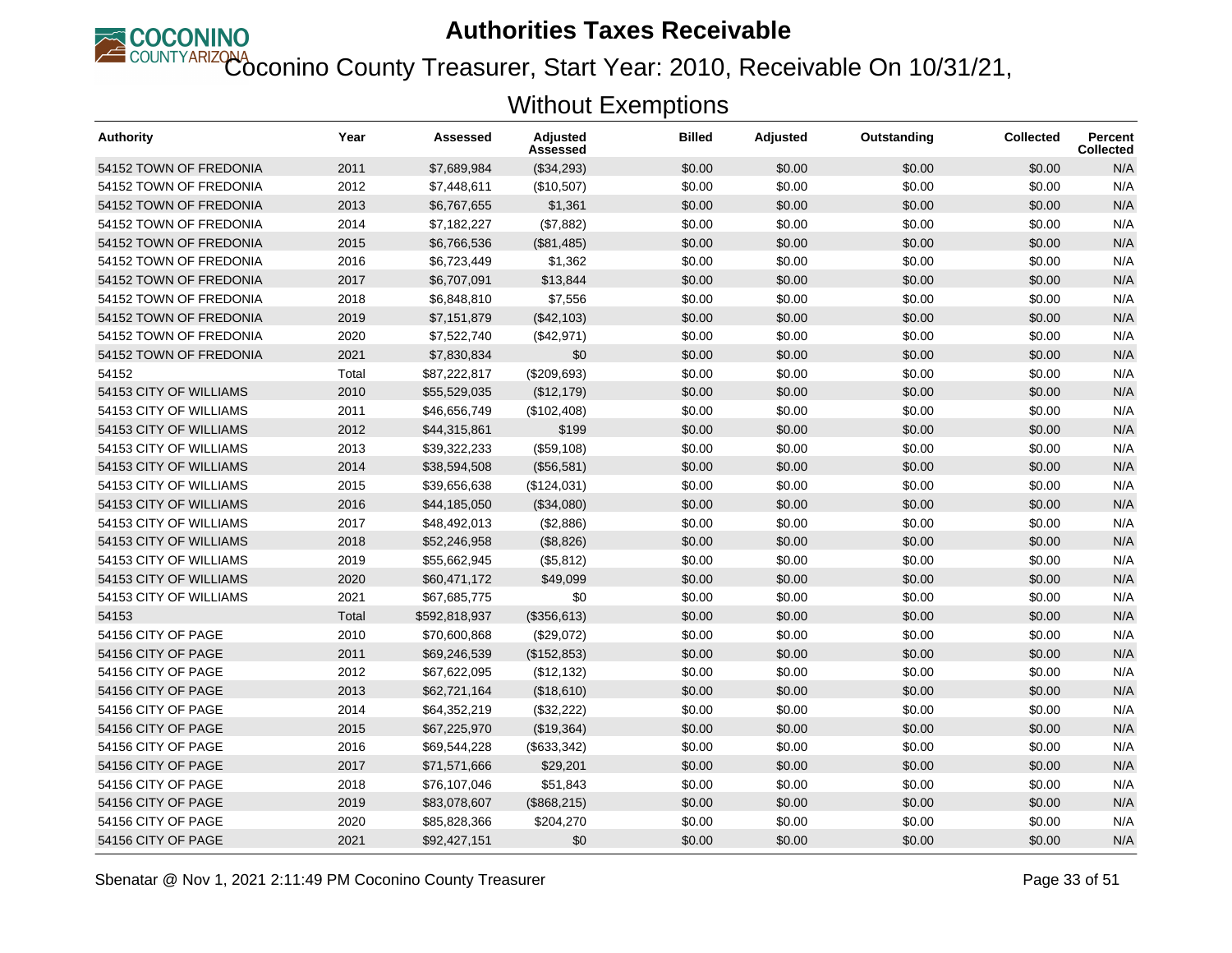

Coconino County Treasurer, Start Year: 2010, Receivable On 10/31/21,

| <b>Authority</b>             | Year  | Assessed        | <b>Adjusted</b><br>Assessed | <b>Billed</b>   | Adjusted       | Outstanding | <b>Collected</b> | <b>Percent</b><br><b>Collected</b> |
|------------------------------|-------|-----------------|-----------------------------|-----------------|----------------|-------------|------------------|------------------------------------|
| 54156                        | Total | \$880,325,919   | (\$1,480,496)               | \$0.00          | \$0.00         | \$0.00      | \$0.00           | N/A                                |
| 54158 CITY OF SEDONA         | 2010  | \$163,254,186   | (\$1,322,076)               | \$0.00          | \$0.00         | \$0.00      | \$0.00           | N/A                                |
| 54158 CITY OF SEDONA         | 2011  | \$137,559,645   | (\$543,637)                 | \$0.00          | \$0.00         | \$0.00      | \$0.00           | N/A                                |
| 54158 CITY OF SEDONA         | 2012  | \$123,720,926   | (\$258,385)                 | \$0.00          | \$0.00         | \$0.00      | \$0.00           | N/A                                |
| 54158 CITY OF SEDONA         | 2013  | \$109,317,892   | (\$811,464)                 | \$0.00          | \$0.00         | \$0.00      | \$0.00           | N/A                                |
| 54158 CITY OF SEDONA         | 2014  | \$109,927,253   | (\$26,092)                  | \$0.00          | \$0.00         | \$0.00      | \$0.00           | N/A                                |
| 54158 CITY OF SEDONA         | 2015  | \$121,171,116   | \$5,939                     | \$0.00          | \$0.00         | \$0.00      | \$0.00           | N/A                                |
| 54158 CITY OF SEDONA         | 2016  | \$125,641,057   | \$229,824                   | \$0.00          | \$0.00         | \$0.00      | \$0.00           | N/A                                |
| 54158 CITY OF SEDONA         | 2017  | \$134,626,298   | \$241,504                   | \$0.00          | \$0.00         | \$0.00      | \$0.00           | N/A                                |
| 54158 CITY OF SEDONA         | 2018  | \$138,042,259   | \$84,018                    | \$0.00          | \$0.00         | \$0.00      | \$0.00           | N/A                                |
| 54158 CITY OF SEDONA         | 2019  | \$142,412,647   | \$76,447                    | \$0.00          | \$0.00         | \$0.00      | \$0.00           | N/A                                |
| 54158 CITY OF SEDONA         | 2020  | \$152,417,007   | \$22,309                    | \$0.00          | \$0.00         | \$0.00      | \$0.00           | N/A                                |
| 54158 CITY OF SEDONA         | 2021  | \$157,428,222   | \$0                         | \$0.00          | \$0.00         | \$0.00      | \$0.00           | N/A                                |
| 54158                        | Total | \$1,615,518,508 | (\$2,301,613)               | \$0.00          | \$0.00         | \$0.00      | \$0.00           | N/A                                |
| 54159 TOWN OF TUSAYAN        | 2011  | \$11,445,383    | (\$35,797)                  | \$0.00          | \$0.00         | \$0.00      | \$0.00           | N/A                                |
| 54159 TOWN OF TUSAYAN        | 2012  | \$10,869,237    | (\$46,000)                  | \$0.00          | \$0.00         | \$0.00      | \$0.00           | N/A                                |
| 54159 TOWN OF TUSAYAN        | 2013  | \$10,206,380    | (\$640)                     | \$0.00          | \$0.00         | \$0.00      | \$0.00           | N/A                                |
| 54159 TOWN OF TUSAYAN        | 2014  | \$10,423,296    | (\$2,992)                   | \$0.00          | \$0.00         | \$0.00      | \$0.00           | N/A                                |
| 54159 TOWN OF TUSAYAN        | 2015  | \$10,726,455    | (\$257)                     | \$0.00          | \$0.00         | \$0.00      | \$0.00           | N/A                                |
| 54159 TOWN OF TUSAYAN        | 2016  | \$10,750,871    | \$29,639                    | \$0.00          | \$0.00         | \$0.00      | \$0.00           | N/A                                |
| 54159 TOWN OF TUSAYAN        | 2017  | \$11,080,716    | \$22,213                    | \$0.00          | \$0.00         | \$0.00      | \$0.00           | N/A                                |
| 54159 TOWN OF TUSAYAN        | 2018  | \$13,135,554    | (\$12,023)                  | \$0.00          | \$0.00         | \$0.00      | \$0.00           | N/A                                |
| 54159 TOWN OF TUSAYAN        | 2019  | \$14,755,176    | \$37,525                    | \$0.00          | \$0.00         | \$0.00      | \$0.00           | N/A                                |
| 54159 TOWN OF TUSAYAN        | 2020  | \$16,425,584    | (\$33,547)                  | \$0.00          | \$0.00         | \$0.00      | \$0.00           | N/A                                |
| 54159 TOWN OF TUSAYAN        | 2021  | \$19,780,830    | \$0                         | \$0.00          | \$0.00         | \$0.00      | \$0.00           | N/A                                |
| 54159                        | Total | \$139,599,482   | (\$41,879)                  | \$0.00          | \$0.00         | \$0.00      | \$0.00           | N/A                                |
| 57001 SD #1 BUDGET OVERRIDES | 2010  | \$1,411,636,745 | (\$10,624,383)              | \$10,390,430.61 | (\$67,470.03)  | \$1,256.19  | \$10,321,704.39  | 99.99%                             |
| 57001 SD#1 BUDGET OVERRIDES  | 2011  | \$1,248,962,221 | (\$5,828,592)               | \$9,937,586.35  | (\$46,754.63)  | \$5,163.51  | \$9,885,668.21   | 99.95%                             |
| 57001 SD#1 BUDGET OVERRIDES  | 2012  | \$1,200,126,973 | (\$5,993,714)               | \$9,552,038.33  | (\$48,069.10)  | \$6,118.84  | \$9,497,850.39   | 99.94%                             |
| 57001 SD#1 BUDGET OVERRIDES  | 2013  | \$1,032,267,381 | (\$3,651,677)               | \$7,288,840.54  | (\$27,139.03)  | \$6,807.37  | \$7,254,894.14   | 99.91%                             |
| 57001 SD#1 BUDGET OVERRIDES  | 2014  | \$1,036,352,176 | (\$1,526,440)               | \$7,397,481.97  | (\$10,901.07)  | \$7,701.74  | \$7,378,879.16   | 99.9%                              |
| 57001 SD#1 BUDGET OVERRIDES  | 2015  | \$1,090,173,006 | (\$2,417,619)               | \$7,638,642.66  | (\$15, 165.48) | \$8,302.17  | \$7,615,175.01   | 99.89%                             |
| 57001 SD#1 BUDGET OVERRIDES  | 2016  | \$1,160,583,306 | (\$9,630,300)               | \$8,012,864.50  | (\$53,283.59)  | \$9,118.56  | \$7,950,462.35   | 99.89%                             |
| 57001 SD#1 BUDGET OVERRIDES  | 2017  | \$1,271,463,065 | (\$8,492,471)               | \$8,165,154.21  | (\$55,946.12)  | \$9,446.20  | \$8,099,761.89   | 99.88%                             |
| 57001 SD#1 BUDGET OVERRIDES  | 2018  | \$1,394,760,686 | (\$7,934,291)               | \$8,646,011.86  | (\$53,245.46)  | \$10,622.26 | \$8,582,144.14   | 99.88%                             |
| 57001 SD#1 BUDGET OVERRIDES  | 2019  | \$1,501,705,612 | (\$10,012,338)              | \$8,696,393.09  | (\$68,576.95)  | \$11,506.72 | \$8,616,309.42   | 99.87%                             |
| 57001 SD#1 BUDGET OVERRIDES  | 2020  | \$1,656,217,632 | (\$9,379,830)               | \$8,859,369.83  | (\$58,615.13)  | \$61,471.76 | \$8,739,282.94   | 99.3%                              |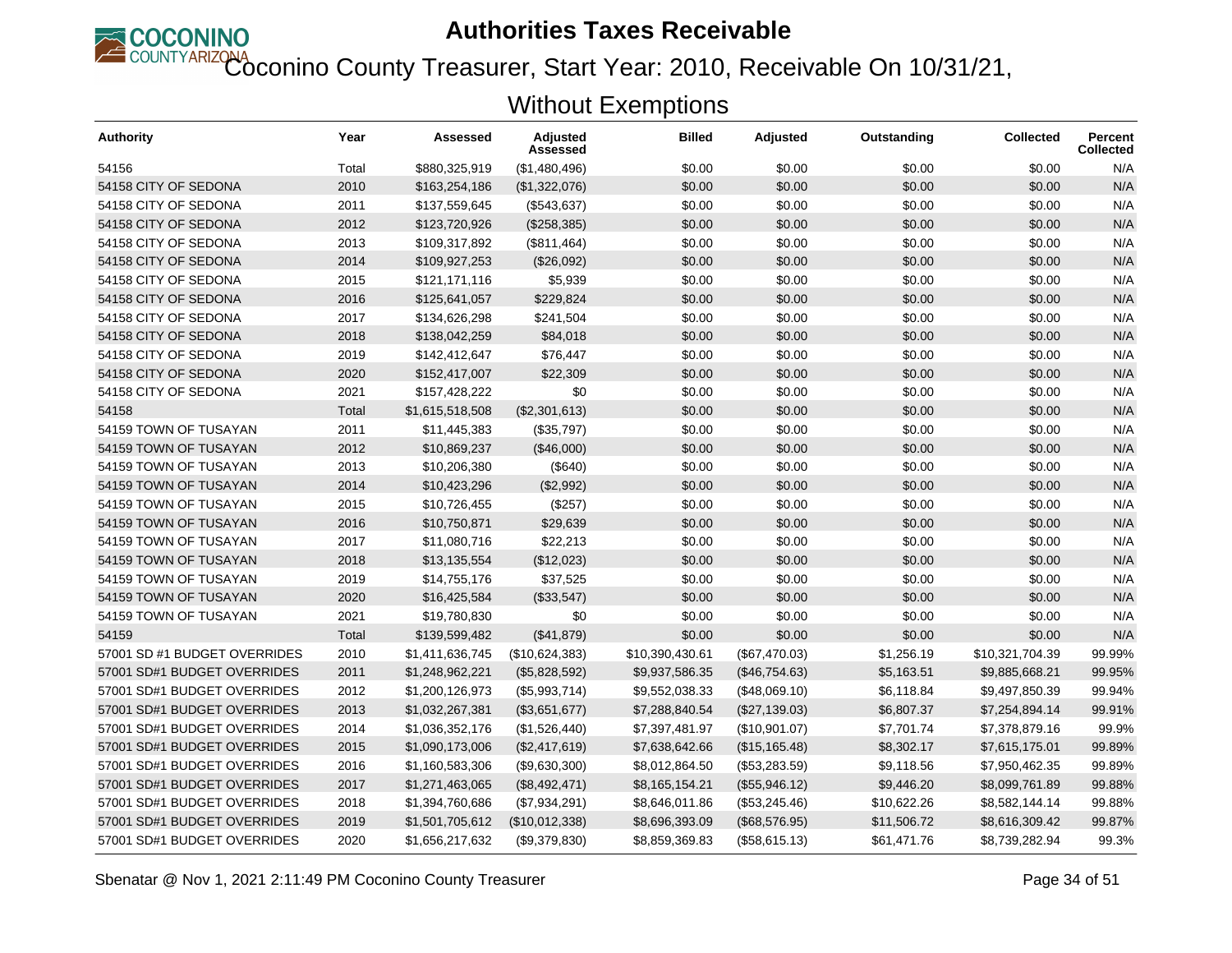

Coconino County Treasurer, Start Year: 2010, Receivable On 10/31/21,

| Authority                    | Year  | Assessed         | Adjusted<br>Assessed | <b>Billed</b>    | <b>Adjusted</b> | Outstanding    | Collected       | Percent<br><b>Collected</b> |
|------------------------------|-------|------------------|----------------------|------------------|-----------------|----------------|-----------------|-----------------------------|
| 57001 SD#1 BUDGET OVERRIDES  | 2021  | \$1,742,560,826  | \$989                | \$8,462,579.10   | \$5.73          | \$5,044,738.43 | \$3,417,846.40  | 40.39%                      |
| 57001                        | Total | \$15,746,809,629 | (\$75,490,666)       | \$103,047,393.05 | (\$505, 160.86) | \$5,182,253.75 | \$97,359,978.44 | 94.95%                      |
| 57001 SE SD#1 DESEGREGATION  | 2018  | \$1,394,760,686  | (\$7,934,291)        | \$2,253,833.08   | (\$13,879.97)   | \$2,769.00     | \$2,237,184.11  | 99.88%                      |
| 57001 SE SD#1 DO NOT USE     | 2019  | \$1,501,705,612  | (\$10,012,338)       | \$0.00           | \$0.00          | \$0.00         | \$0.00          | N/A                         |
| 57001 SE SD#1 DESEGREGATION  | 2021  | \$1,742,560,826  | \$989                | \$2,242,371.66   | \$1.52          | \$1,336,729.42 | \$905,643.76    | 40.39%                      |
| 57001 SE                     | Total | \$4,639,027,124  | (\$17,945,640)       | \$4,496,204.74   | (\$13,878.45)   | \$1,339,498.42 | \$3,142,827.87  | 70.12%                      |
| 57002 SD #2 BUDGET OVERRIDES | 2010  | \$131,998,900    | (S1, 326, 892)       | \$372,445.45     | (\$3,589.18)    | \$825.52       | \$368,030.75    | 99.78%                      |
| 57002 SD#2 BUDGET OVERRIDES  | 2011  | \$123,031,464    | (\$706,465)          | \$373,084.84     | (\$2,156.51)    | \$1,335.67     | \$369,592.66    | 99.64%                      |
| 57002 SD#2 BUDGET OVERRIDES  | 2012  | \$118,352,221    | (\$1,115,411)        | \$370,204.50     | (\$3,485.45)    | \$1,550.19     | \$365,168.86    | 99.58%                      |
| 57002 SD#2 BUDGET OVERRIDES  | 2013  | \$111,514,247    | (\$762,308)          | \$382,712.69     | (\$2,627.29)    | \$1,989.28     | \$378,096.12    | 99.48%                      |
| 57002 SD#2 BUDGET OVERRIDES  | 2014  | \$100,566,492    | (\$109,908)          | \$377,925.86     | (\$398.83)      | \$1,712.51     | \$375,814.52    | 99.55%                      |
| 57002 SD#2 BUDGET OVERRIDES  | 2015  | \$102,520,436    | (\$187, 136)         | \$390,329.31     | (\$754.74)      | \$2,030.56     | \$387,544.01    | 99.48%                      |
| 57002 SD#2 BUDGET OVERRIDES  | 2016  | \$104,976,451    | (\$1,295,710)        | \$383,726.73     | (\$4,955.21)    | \$2,033.97     | \$376,737.55    | 99.46%                      |
| 57002 SD#2 BUDGET OVERRIDES  | 2017  | \$113,254,396    | (\$1,869,420)        | \$408,354.33     | (\$7,273.88)    | \$2,338.03     | \$398,742.42    | 99.42%                      |
| 57002 SD#2 BUDGET OVERRIDES  | 2018  | \$117,076,879    | (\$1,031,656)        | \$445,417.37     | (\$4,293.94)    | \$2,805.35     | \$438,318.08    | 99.36%                      |
| 57002 SD#2 BUDGET OVERRIDES  | 2019  | \$124,165,240    | (\$1,707,315)        | \$424,740.55     | (\$6,544.46)    | \$2,825.95     | \$415,370.14    | 99.32%                      |
| 57002 SD#2 BUDGET OVERRIDES  | 2020  | \$130,243,125    | (\$1,651,494)        | \$424,741.58     | (\$6,075.67)    | \$8,298.34     | \$410,367.57    | 98.02%                      |
| 57002 SD#2 BUDGET OVERRIDES  | 2021  | \$140,735,325    | \$0                  | \$424,979.28     | \$0.00          | \$257,862.47   | \$167,116.81    | 39.32%                      |
| 57002                        | Total | \$1,418,435,176  | (\$11,763,715)       | \$4,778,662.49   | (\$42,155.16)   | \$285,607.84   | \$4,450,899.49  | 93.97%                      |
| 57004 SD #4 BUDGET OVERRIDES | 2010  | \$15,526,845     | (\$1,003,923)        | \$266,588.13     | (\$17,218.02)   | \$102.75       | \$249,267.36    | 99.96%                      |
| 57004 SD#4 BUDGET OVERRIDES  | 2011  | \$14,569,791     | \$5,960              | \$153,492.72     | \$61.39         | \$79.97        | \$153,474.14    | 99.95%                      |
| 57004 SD#4 BUDGET OVERRIDES  | 2012  | \$13,928,478     | (\$52,596)           | \$156,932.16     | (\$616.49)      | \$108.70       | \$156,206.97    | 99.93%                      |
| 57004 SD#4 BUDGET OVERRIDES  | 2013  | \$13,083,403     | (\$2,106)            | \$177,450.21     | (\$96.39)       | \$111.57       | \$177,242.25    | 99.94%                      |
| 57004 SD#4 BUDGET OVERRIDES  | 2014  | \$13,303,143     | (\$2,755)            | \$130,809.79     | (\$44.48)       | \$126.45       | \$130,638.86    | 99.9%                       |
| 57004 SD#4 BUDGET OVERRIDES  | 2015  | \$13,605,140     | \$47,907             | \$162,455.59     | \$573.08        | \$164.94       | \$162,863.73    | 99.9%                       |
| 57004 SD#4 BUDGET OVERRIDES  | 2016  | \$14,138,348     | \$38,855             | \$182,041.32     | \$488.75        | \$147.75       | \$182,382.32    | 99.92%                      |
| 57004 SD#4 BUDGET OVERRIDES  | 2017  | \$15,191,004     | \$61,278             | \$190,149.85     | \$781.70        | \$170.00       | \$190.761.55    | 99.91%                      |
| 57004 SD#4 BUDGET OVERRIDES  | 2018  | \$17,279,646     | \$132,266            | \$191,205.70     | \$1,566.58      | \$182.61       | \$192,589.67    | 99.91%                      |
| 57004 SD#4 BUDGET OVERRIDES  | 2019  | \$19,044,177     | \$90,968             | \$199,612.22     | \$1,089.57      | \$242.35       | \$200,459.44    | 99.88%                      |
| 57004 SD#4 BUDGET OVERRIDES  | 2020  | \$21,118,685     | (\$24,368)           | \$203,884.05     | (\$265.21)      | \$821.74       | \$202,797.10    | 99.6%                       |
| 57004 SD#4 BUDGET OVERRIDES  | 2021  | \$25,019,510     | \$0                  | \$193,701.73     | \$0.00          | \$158,790.58   | \$34,911.15     | 18.02%                      |
| 57004                        | Total | \$195,808,170    | (\$708,514)          | \$2,208,323.47   | (\$13,679.52)   | \$161,049.41   | \$2,033,594.54  | 92.66%                      |
| 57005 SD #5 BUDGET OVERRIDES | 2010  | \$79,175,188     | (\$45,708)           | \$0.00           | \$0.00          | \$0.00         | \$0.00          | N/A                         |
| 57005 SD#5 BUDGET OVERRIDES  | 2011  | \$66,868,458     | (\$65, 822)          | \$0.00           | \$0.00          | \$0.00         | \$0.00          | N/A                         |
| 57005 SD#5 BUDGET OVERRRIDES | 2012  | \$62,136,033     | (\$10,466)           | \$0.00           | \$0.00          | \$0.00         | \$0.00          | N/A                         |
| 57005 SD#5 BUDGET OVERRRIDES | 2013  | \$47,321,585     | (\$10,827)           | \$0.00           | \$0.00          | \$0.00         | \$0.00          | N/A                         |
| 57005 SD#5 BUDGET OVERRRIDES | 2014  | \$46,454,104     | (\$9,988)            | \$0.00           | \$0.00          | \$0.00         | \$0.00          | N/A                         |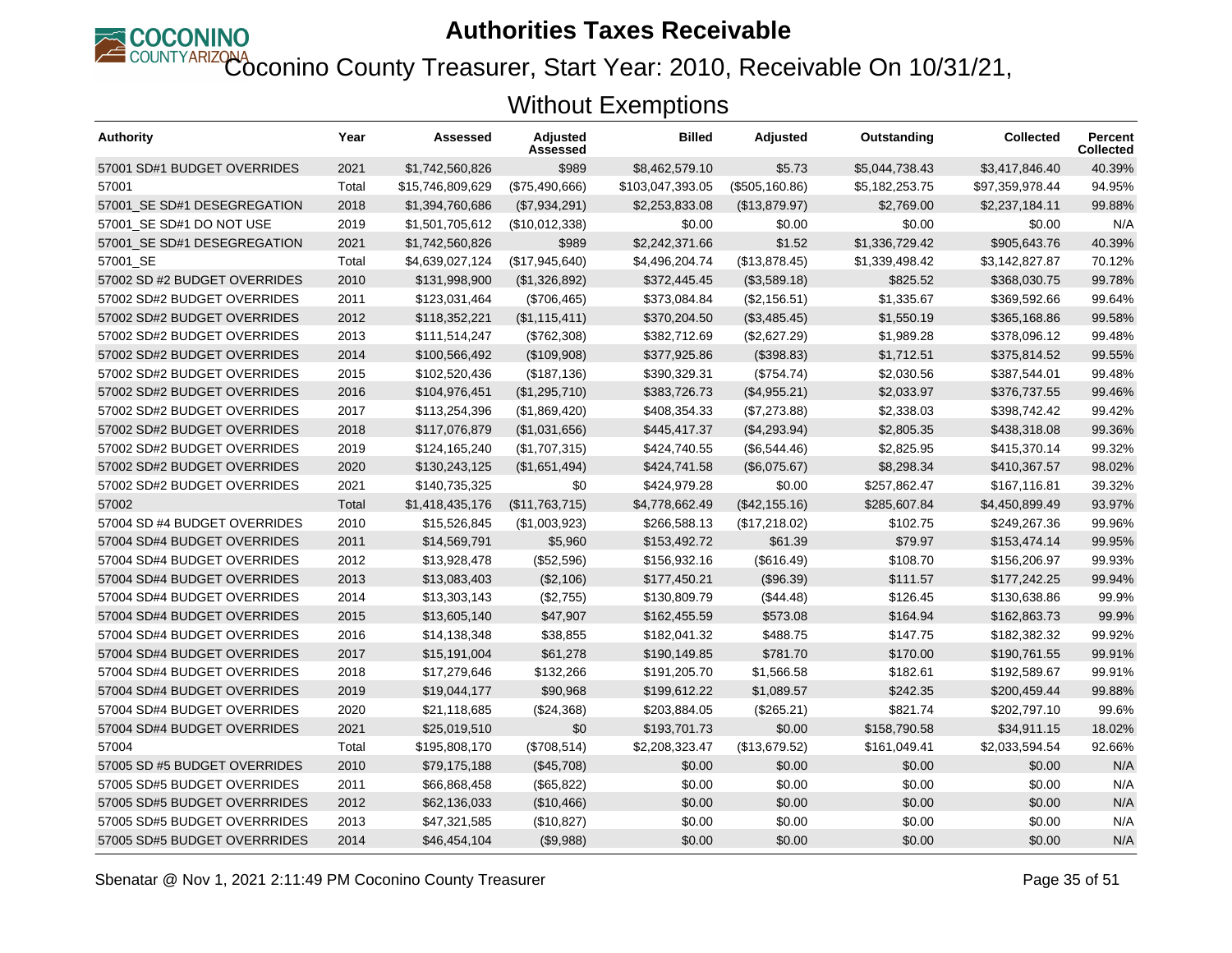

Coconino County Treasurer, Start Year: 2010, Receivable On 10/31/21,

| Authority                     | Year  | Assessed        | Adjusted<br>Assessed | <b>Billed</b>  | Adjusted     | Outstanding  | <b>Collected</b> | <b>Percent</b><br><b>Collected</b> |
|-------------------------------|-------|-----------------|----------------------|----------------|--------------|--------------|------------------|------------------------------------|
| 57005 SD#5 BUDGET OVERRRIDES  | 2015  | \$49,145,623    | (\$3,257)            | \$0.00         | \$0.00       | \$0.00       | \$0.00           | N/A                                |
| 57005 SD#5 BUDGET OVERRIDES   | 2016  | \$49,302,210    | (\$109)              | \$0.00         | \$0.00       | \$0.00       | \$0.00           | N/A                                |
| 57005 SD#5 BUDGET OVERRIDES   | 2017  | \$50,670,625    | \$908                | \$0.00         | \$0.00       | \$0.00       | \$0.00           | N/A                                |
| 57005 SD#5 BUDGET OVERRIDES   | 2018  | \$53,069,229    | \$2,173              | \$0.00         | \$0.00       | \$0.00       | \$0.00           | N/A                                |
| 57005 SD#5 BUDGET OVERRIDES   | 2019  | \$58,130,528    | (\$2,283)            | \$0.00         | \$0.00       | \$0.00       | \$0.00           | N/A                                |
| 57005 SD#5 BUDGET OVERRIDES   | 2020  | \$62,556,510    | \$1,769              | \$0.00         | \$0.00       | \$0.00       | \$0.00           | N/A                                |
| 57005 SD#5 BUDGET OVERRIDES   | 2021  | \$62,165,850    | (\$408)              | \$0.00         | \$0.00       | \$0.00       | \$0.00           | N/A                                |
| 57005                         | Total | \$686,995,943   | (\$144,018)          | \$0.00         | \$0.00       | \$0.00       | \$0.00           | N/A                                |
| 57006 SD #6 BUDGET OVERRIDES  | 2010  | \$26,028,285    | (\$20,946)           | \$134,616.89   | (\$114.81)   | \$74.32      | \$134,427.76     | 99.94%                             |
| 57006 SD#6 BUDGET OVERRIDES   | 2011  | \$25,146,850    | (\$39,291)           | \$70,989.67    | (\$114.45)   | \$40.62      | \$70,834.60      | 99.94%                             |
| 57006 SD#6 BUDGET OVERRIDES   | 2012  | \$23,583,208    | (\$14,638)           | \$0.00         | \$0.00       | \$0.00       | \$0.00           | N/A                                |
| 57006 SD#6 BUDGET OVERRIDES   | 2013  | \$21,125,451    | (\$1,998)            | \$0.00         | \$0.00       | \$0.00       | \$0.00           | N/A                                |
| 57006 SD#6 BUDGET OVERRIDES   | 2014  | \$22,137,843    | (\$11,301)           | \$0.00         | \$0.00       | \$0.00       | \$0.00           | N/A                                |
| 57006 SD#6 BUDGET OVERRIDES   | 2015  | \$21,438,127    | (\$84,797)           | \$0.00         | \$0.00       | \$0.00       | \$0.00           | N/A                                |
| 57006 SD#6 BUDGET OVERRIDES   | 2016  | \$20,608,865    | \$11,203             | \$0.00         | \$0.00       | \$0.00       | \$0.00           | N/A                                |
| 57006 SD#6 BUDGET OVERRIDES   | 2017  | \$20,290,618    | (\$122,813)          | \$0.00         | \$0.00       | \$0.00       | \$0.00           | N/A                                |
| 57006 SD#6 BUDGET OVERRIDES   | 2018  | \$20,477,315    | \$3,928              | \$0.00         | \$0.00       | \$0.00       | \$0.00           | N/A                                |
| 57006 SD#6 BUDGET OVERRIDES   | 2019  | \$20,718,582    | (\$37,056)           | \$0.00         | \$0.00       | \$0.00       | \$0.00           | N/A                                |
| 57006 SD#6 BUDGET OVERRIDES   | 2020  | \$21,109,232    | (\$42,971)           | \$0.00         | \$0.00       | \$0.00       | \$0.00           | N/A                                |
| 57006 SD#6 BUDGET OVERRIDES   | 2021  | \$21,701,485    | \$0                  | \$0.00         | \$0.00       | \$0.00       | \$0.00           | N/A                                |
| 57006                         | Total | \$264,365,861   | (\$360,680)          | \$205,606.56   | (\$229.26)   | \$114.94     | \$205,262.36     | 99.94%                             |
| 57009 SD #9 BUDGET OVERRIDES  | 2010  | \$184,533,385   | (\$1,361,930)        | \$213,299.67   | (\$1,450.69) | \$2.43       | \$211,846.55     | 100%                               |
| 57009 SD#9 BUDGET OVERRIDES   | 2011  | \$156,613,067   | (\$557,091)          | \$224,113.44   | (\$799.24)   | \$3.69       | \$223,310.51     | 100%                               |
| 57009 SD#9 BUDGET OVERRIDES   | 2012  | \$142,645,134   | (\$258,745)          | \$236,363.11   | (\$432.08)   | \$5.52       | \$235,925.51     | 100%                               |
| 57009 SD#9 BUDGET OVERRIDES   | 2013  | \$123,074,621   | (\$811,464)          | \$138,335.88   | (\$913.79)   | \$8.06       | \$137,414.03     | 99.99%                             |
| 57009 SD#9 BUDGET OVERRIDES   | 2014  | \$123,820,465   | (\$26,092)           | \$233,773.00   | (\$49.26)    | \$32.76      | \$233,690.98     | 99.99%                             |
| 57009 SD#9 BUDGET OVERRIDES   | 2015  | \$137,505,960   | (\$24,972)           | \$234,629.49   | (\$61.81)    | \$27.38      | \$234,540.30     | 99.99%                             |
| 57009 SD#9 BUDGET OVERRIDES   | 2016  | \$141,853,339   | \$214,752            | \$225,363.85   | \$394.73     | \$18.54      | \$225,740.04     | 99.99%                             |
| 57009 SD#9 BUDGET OVERRIDES   | 2017  | \$152,172,066   | \$233,849            | \$232,044.80   | \$398.62     | \$20.36      | \$232,423.06     | 99.99%                             |
| 57009 SD#9 BUDGET OVERRIDES   | 2018  | \$155,798,842   | \$59,318             | \$200,731.53   | \$83.22      | \$54.42      | \$200,760.33     | 99.97%                             |
| 57009 SD#9 BUDGET OVERRIDES   | 2019  | \$160,713,172   | \$40,086             | \$195,087.13   | \$53.25      | \$71.88      | \$195,068.50     | 99.96%                             |
| 57009 SD#9 BUDGET OVERRIDES   | 2020  | \$170,864,320   | \$22,309             | \$194,038.82   | \$37.56      | \$1,677.83   | \$192,398.55     | 99.14%                             |
| 57009 SD#9 BUDGET OVERRIDES   | 2021  | \$177,308,409   | \$0                  | \$181,708.67   | \$0.00       | \$121,275.39 | \$60.433.28      | 33.26%                             |
| 57009                         | Total | \$1,826,902,780 | (\$2,469,980)        | \$2,509,489.39 | (\$2,739.49) | \$123,198.26 | \$2,383,551.64   | 95.09%                             |
| 57010 SD #10 BUDGET OVERRIDES | 2010  | \$42,069,644    | (\$537,000)          | \$0.00         | \$0.00       | \$0.00       | \$0.00           | N/A                                |
| 57010 SD#10 BUDGET OVERRIDES  | 2011  | \$40,814,951    | (\$395,058)          | \$0.00         | \$0.00       | \$0.00       | \$0.00           | N/A                                |
| 57010 SD#10 BUDGET OVERRIDES  | 2012  | \$39,329,872    | (\$775,876)          | \$0.00         | \$0.00       | \$0.00       | \$0.00           | N/A                                |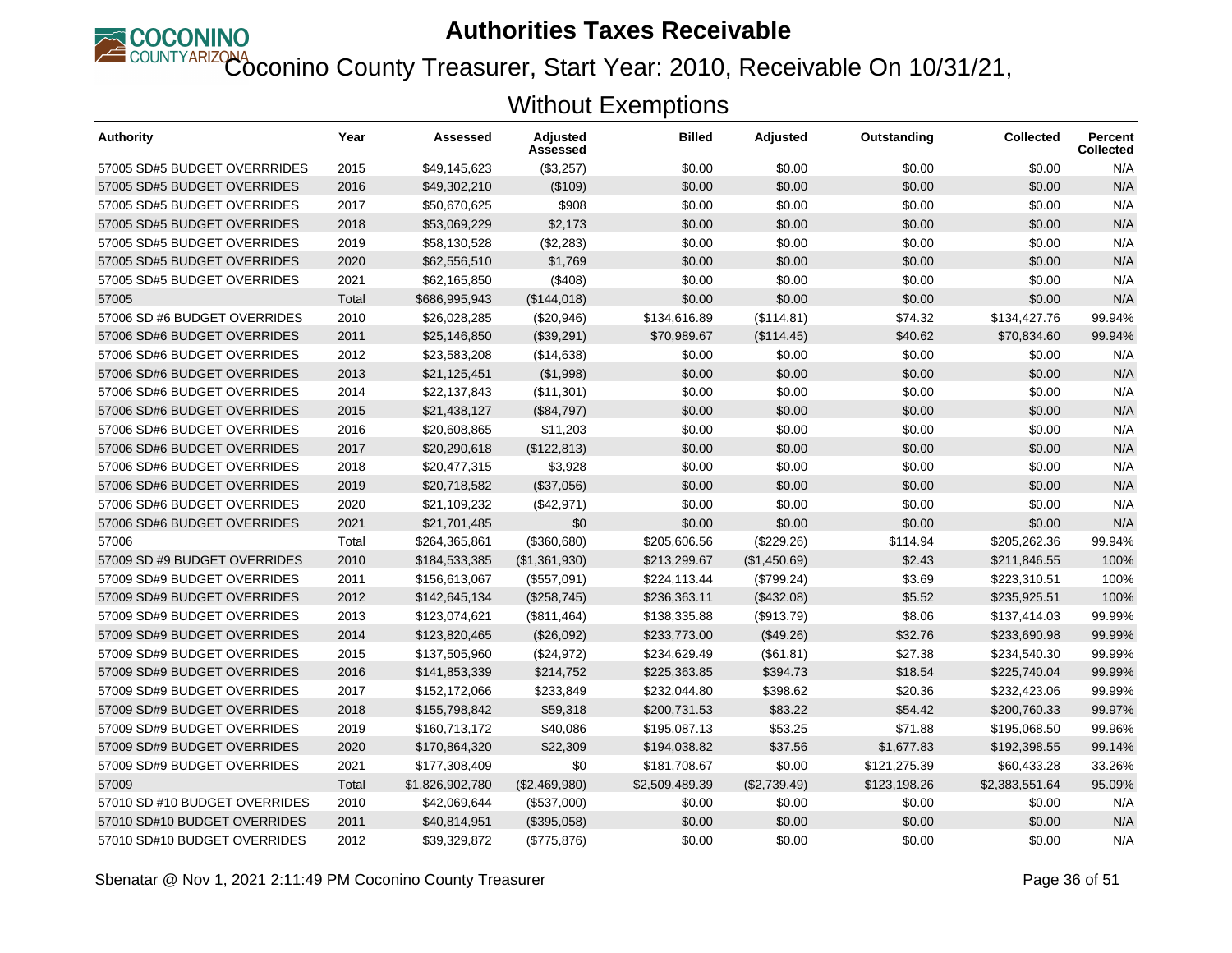

Coconino County Treasurer, Start Year: 2010, Receivable On 10/31/21,

| Authority                     | Year  | Assessed        | Adjusted<br>Assessed | <b>Billed</b>  | <b>Adjusted</b> | Outstanding | <b>Collected</b> | Percent<br>Collected |
|-------------------------------|-------|-----------------|----------------------|----------------|-----------------|-------------|------------------|----------------------|
| 57010 SD#10 BUDGET OVERRIDES  | 2013  | \$29,866,434    | (\$446,228)          | \$0.00         | \$0.00          | \$0.00      | \$0.00           | N/A                  |
| 57010 SD#10 BUDGET OVERRIDES  | 2014  | \$29,092,295    | (\$48,522)           | \$0.00         | \$0.00          | \$0.00      | \$0.00           | N/A                  |
| 57010 SD#10 BUDGET OVERRIDES  | 2015  | \$28,872,303    | (\$10,340)           | \$0.00         | \$0.00          | \$0.00      | \$0.00           | N/A                  |
| 57010 SD#10 BUDGET OVERRIDES  | 2016  | \$29,853,482    | (\$1,029,329)        | \$0.00         | \$0.00          | \$0.00      | \$0.00           | N/A                  |
| 57010 SD#10 BUDGET OVERRIDES  | 2017  | \$32,277,814    | (\$1,174,291)        | \$0.00         | \$0.00          | \$0.00      | \$0.00           | N/A                  |
| 57010 SD#10 BUDGET OVERRIDES  | 2018  | \$37,673,577    | (\$640, 415)         | \$0.00         | \$0.00          | \$0.00      | \$0.00           | N/A                  |
| 57010 SD#10 BUDGET OVERRIDES  | 2019  | \$41,564,290    | (\$1,053,267)        | \$0.00         | \$0.00          | \$0.00      | \$0.00           | N/A                  |
| 57010 SD#10 BUDGET OVERRIDES  | 2020  | \$44,482,817    | (\$1,079,098)        | \$0.00         | \$0.00          | \$0.00      | \$0.00           | N/A                  |
| 57010 SD#10 BUDGET OVERRIDES  | 2021  | \$46,722,483    | \$0                  | \$0.00         | \$0.00          | \$0.00      | \$0.00           | N/A                  |
| 57010                         | Total | \$442,619,962   | (\$7,189,424)        | \$0.00         | \$0.00          | \$0.00      | \$0.00           | N/A                  |
| 57015 SD #15 BUDGET OVERRIDES | 2010  | \$12,302,670    | \$0                  | \$0.00         | \$0.00          | \$0.00      | \$0.00           | N/A                  |
| 57015 SD#15 BUDGET OVERRIDES  | 2011  | \$11,010,385    | (\$14,532)           | \$0.00         | \$0.00          | \$0.00      | \$0.00           | N/A                  |
| 57015 SD#15 BUDGET OVERRIDES  | 2012  | \$12,020,387    | (\$36,704)           | \$0.00         | \$0.00          | \$0.00      | \$0.00           | N/A                  |
| 57015 SD#15 BUDGET OVERRIDES  | 2013  | \$11,624,431    | (\$2,680)            | \$0.00         | \$0.00          | \$0.00      | \$0.00           | N/A                  |
| 57015 SD#15 BUDGET OVERRIDES  | 2014  | \$12,576,631    | (\$31,207)           | \$0.00         | \$0.00          | \$0.00      | \$0.00           | N/A                  |
| 57015 SD#15 BUDGET OVERRIDES  | 2015  | \$13,102,041    | (\$35,488)           | \$0.00         | \$0.00          | \$0.00      | \$0.00           | N/A                  |
| 57015 SD#15 BUDGET OVERRIDES  | 2016  | \$12,897,851    | (\$12,488)           | \$0.00         | \$0.00          | \$0.00      | \$0.00           | N/A                  |
| 57015 SD#15 BUDGET OVERRIDES  | 2017  | \$13,048,064    | (\$43,813)           | \$0.00         | \$0.00          | \$0.00      | \$0.00           | N/A                  |
| 57015 SD#15 BUDGET OVERRIDES  | 2018  | \$12,852,221    | (\$30,748)           | \$0.00         | \$0.00          | \$0.00      | \$0.00           | N/A                  |
| 57015 SD#15 BUDGET OVERRIDES  | 2019  | \$13,425,017    | \$42,659             | \$0.00         | \$0.00          | \$0.00      | \$0.00           | N/A                  |
| 57015 SD#15 BUDGET OVERRIDES  | 2020  | \$13,761,637    | (\$9,906)            | \$0.00         | \$0.00          | \$0.00      | \$0.00           | N/A                  |
| 57015 SD#15 BUDGET OVERRIDES  | 2021  | \$13,226,177    | \$0                  | \$0.00         | \$0.00          | \$0.00      | \$0.00           | N/A                  |
| 57015                         | Total | \$151,847,512   | (\$174,907)          | \$0.00         | \$0.00          | \$0.00      | \$0.00           | N/A                  |
| 57016 SD #8 BUDGET OVERRIDES  | 2010  | \$144,196,272   | (\$29,072)           | \$1,616,809.33 | (\$266.73)      | \$1,093.36  | \$1,615,449.24   | 99.93%               |
| 57016 SD#8 BUDGET OVERRIDES   | 2011  | \$141,842,094   | (\$146, 102)         | \$1,606,899.45 | (\$1,765.76)    | \$1.728.43  | \$1.603.405.26   | 99.89%               |
| 57016 SD#8 BUDGET OVERRIDES   | 2012  | \$140,160,182   | \$100,487            | \$1,193,603.59 | \$755.26        | \$1,192.18  | \$1,193,166.67   | 99.9%                |
| 57016 SD#8 BUDGET OVERRIDES   | 2013  | \$135,826,955   | \$70,486             | \$741,886.70   | \$378.40        | \$840.54    | \$741,424.56     | 99.89%               |
| 57016 SD#8 BUDGET OVERRIDES   | 2014  | \$138,691,440   | (\$40,451)           | \$245,899.81   | (\$72.29)       | \$300.15    | \$245.527.37     | 99.88%               |
| 57016 SD#8 BUDGET OVERRIDES   | 2015  | \$139,498,351   | (\$40,400)           | \$133,206.24   | (\$36.27)       | \$169.07    | \$133,000.90     | 99.87%               |
| 57016 SD#8 BUDGET OVERRIDES   | 2016  | \$137,919,616   | (\$815,973)          | \$0.00         | \$0.00          | \$0.00      | \$0.00           | N/A                  |
| 57016 SD#8 BUDGET OVERRIDES   | 2017  | \$138,667,794   | \$54,592             | \$0.00         | \$0.00          | \$0.00      | \$0.00           | N/A                  |
| 57016 SD#8 BUDGET OVERRIDES   | 2018  | \$130,062,936   | \$67,790             | \$0.00         | \$0.00          | \$0.00      | \$0.00           | N/A                  |
| 57016 SD#8 BUDGET OVERRIDES   | 2019  | \$136,820,632   | (\$768,427)          | \$0.00         | \$0.00          | \$0.00      | \$0.00           | N/A                  |
| 57016 SD#8 BUDGET OVERRIDES   | 2020  | \$134,194,499   | \$204,341            | \$0.00         | \$0.00          | \$0.00      | \$0.00           | N/A                  |
| 57016 SD#8 BUDGET OVERRIDES   | 2021  | \$96,499,083    | \$332                | \$0.00         | \$0.00          | \$0.00      | \$0.00           | N/A                  |
| 57016                         | Total | \$1,614,379,854 | (\$1,342,397)        | \$5,538,305.12 | (\$1,007.39)    | \$5,323.73  | \$5,531,974.00   | 99.9%                |
| 57031 SD #31 BUDGET OVERRIDES | 2010  | \$8,901,792     | (\$13,015)           | \$0.00         | \$0.00          | \$0.00      | \$0.00           | N/A                  |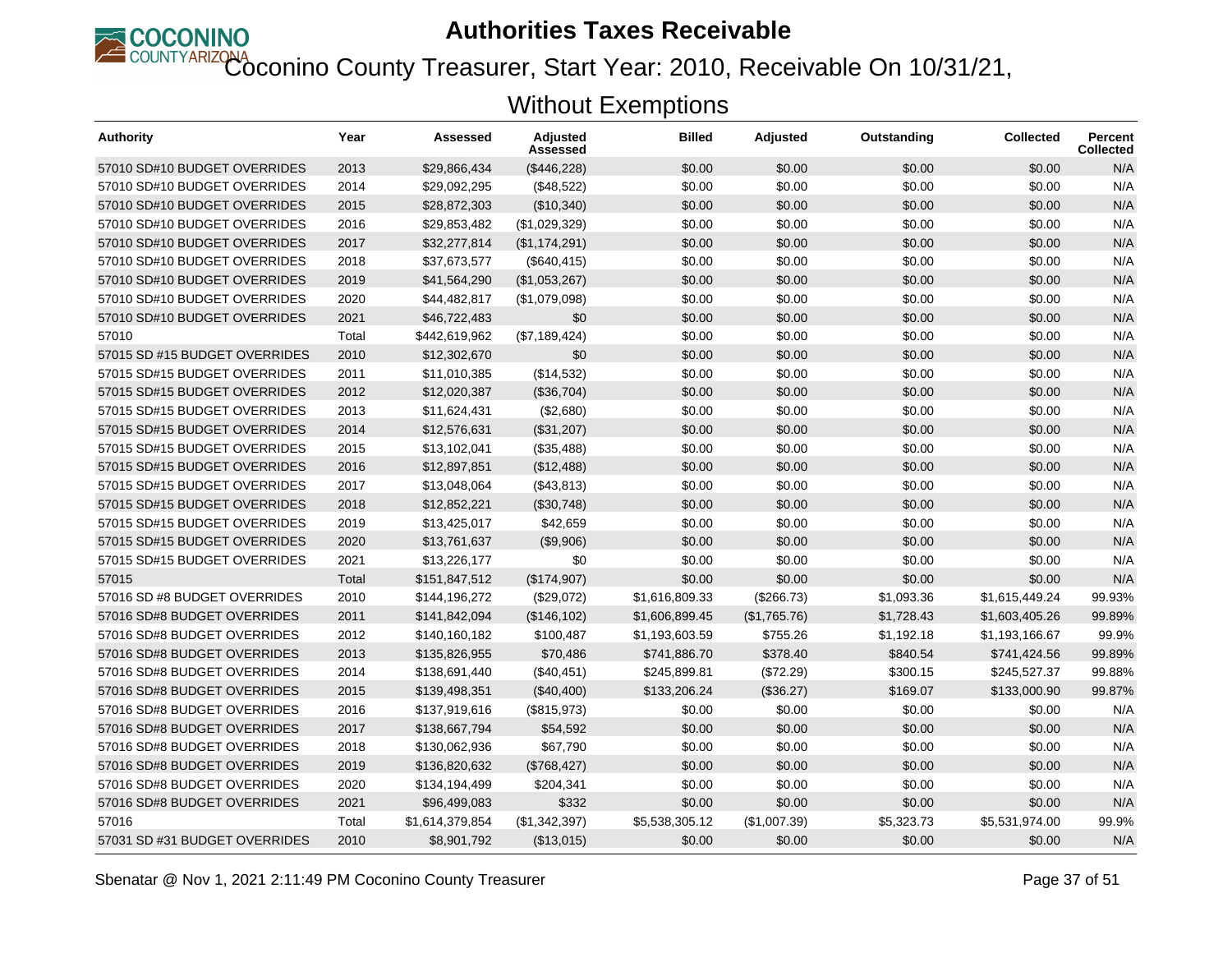

Coconino County Treasurer, Start Year: 2010, Receivable On 10/31/21,

| <b>Authority</b>               | Year  | Assessed      | <b>Adjusted</b><br>Assessed | <b>Billed</b> | <b>Adjusted</b> | Outstanding | <b>Collected</b> | <b>Percent</b><br>Collected |
|--------------------------------|-------|---------------|-----------------------------|---------------|-----------------|-------------|------------------|-----------------------------|
| 57031 SD#31 BUDGET OVERRIDES   | 2011  | \$7,439,978   | (\$4,046)                   | \$0.00        | \$0.00          | \$0.00      | \$0.00           | N/A                         |
| 57031 SD#31 BUDGET OVERRIDES   | 2012  | \$6,516,602   | (\$9,020)                   | \$0.00        | \$0.00          | \$0.00      | \$0.00           | N/A                         |
| 57031 SD#31 BUDGET OVERRIDES   | 2013  | \$5,461,842   | (\$19,581)                  | \$0.00        | \$0.00          | \$0.00      | \$0.00           | N/A                         |
| 57031 SD#31 BUDGET OVERRIDES   | 2014  | \$4,963,135   | (\$38,673)                  | \$0.00        | \$0.00          | \$0.00      | \$0.00           | N/A                         |
| 57031 SD#31 BUDGET OVERRIDES   | 2015  | \$5,382,191   | (\$12,277)                  | \$0.00        | \$0.00          | \$0.00      | \$0.00           | N/A                         |
| 57031 SD#31 BUDGET OVERRIDES   | 2016  | \$5,113,813   | \$5,250                     | \$0.00        | \$0.00          | \$0.00      | \$0.00           | N/A                         |
| 57031 SD#31 BUDGET OVERRIDES   | 2017  | \$4,995,075   | (\$5,683)                   | \$0.00        | \$0.00          | \$0.00      | \$0.00           | N/A                         |
| 57031 SD#31 BUDGET OVERRIDES   | 2018  | \$5,338,826   | (\$213)                     | \$0.00        | \$0.00          | \$0.00      | \$0.00           | N/A                         |
| 57031 SD#31 BUDGET OVERRIDES   | 2019  | \$5,489,083   | (\$4,643)                   | \$0.00        | \$0.00          | \$0.00      | \$0.00           | N/A                         |
| 57031 SD#31 BUDGET OVERRIDES   | 2020  | \$6,077,890   | (\$3,031)                   | \$0.00        | \$0.00          | \$0.00      | \$0.00           | N/A                         |
| 57031 SD#31 BUDGET OVERRIDES   | 2021  | \$6,201,887   | (\$3,149)                   | \$0.00        | \$0.00          | \$0.00      | \$0.00           | N/A                         |
| 57031                          | Total | \$71,882,114  | (\$108,081)                 | \$0.00        | \$0.00          | \$0.00      | \$0.00           | N/A                         |
| 57990 MINIMUM SCHOOL TAX SD #5 | 2010  | \$79,175,188  | (\$45,708)                  | \$0.00        | \$0.00          | \$0.00      | \$0.00           | N/A                         |
| 57990 SD#5 MINIMUM SCHOOL T    | 2011  | \$66,868,458  | (\$65, 822)                 | \$0.00        | \$0.00          | \$0.00      | \$0.00           | N/A                         |
| 57990 SD#5 MINIMUM SCHOOL T    | 2012  | \$62,136,033  | (\$10,466)                  | \$0.00        | \$0.00          | \$0.00      | \$0.00           | N/A                         |
| 57990 SD#5 MINIMUM SCHOOL T    | 2013  | \$47,321,585  | (\$10,827)                  | \$0.00        | \$0.00          | \$0.00      | \$0.00           | N/A                         |
| 57990 SD#5 MINIMUM SCHOOL T    | 2014  | \$46,454,104  | (\$9,988)                   | \$0.00        | \$0.00          | \$0.00      | \$0.00           | N/A                         |
| 57990 SD#5 MINIMUM SCHOOL T    | 2015  | \$49,145,623  | (\$3,257)                   | \$0.00        | \$0.00          | \$0.00      | \$0.00           | N/A                         |
| 57990 SD#5 MINIMUM SCHOOL T    | 2016  | \$49,302,210  | (\$109)                     | \$0.00        | \$0.00          | \$0.00      | \$0.00           | N/A                         |
| 57990 SD#5 MINIMUM SCHOOL T    | 2017  | \$50,670,625  | \$908                       | \$0.00        | \$0.00          | \$0.00      | \$0.00           | N/A                         |
| 57990 SD#5 MINIMUM SCHOOL T    | 2018  | \$53,069,229  | \$2,173                     | \$0.00        | \$0.00          | \$0.00      | \$0.00           | N/A                         |
| 57990 SD#5 MINIMUM SCHOOL T    | 2019  | \$58,130,528  | (\$2,283)                   | \$0.00        | \$0.00          | \$0.00      | \$0.00           | N/A                         |
| 57990 SD#5 MINIMUM SCHOOL T    | 2020  | \$62,556,510  | \$1,769                     | \$0.00        | \$0.00          | \$0.00      | \$0.00           | N/A                         |
| 57990 SD#5 MINIMUM SCHOOL T    | 2021  | \$62,165,850  | (\$408)                     | \$0.00        | \$0.00          | \$0.00      | \$0.00           | N/A                         |
| 57990                          | Total | \$686,995,943 | (\$144,018)                 | \$0.00        | \$0.00          | \$0.00      | \$0.00           | N/A                         |
| 57991 MIN SCHOOL TAX SD # 9    | 2010  | \$184,533,385 | (\$1,361,930)               | \$0.00        | \$0.00          | \$0.00      | \$0.00           | N/A                         |
| 57991 SD#9 MINIMUM SCHOOL T    | 2011  | \$156,613,067 | (\$557,091)                 | \$0.00        | \$0.00          | \$0.00      | \$0.00           | N/A                         |
| 57991 SD#9 MINIMUM SCHOOL T    | 2012  | \$142,645,134 | (\$258,745)                 | \$0.00        | \$0.00          | \$0.00      | \$0.00           | N/A                         |
| 57991 SD#9 MINIMUM SCHOOL T    | 2013  | \$123,074,621 | (\$811,464)                 | \$0.00        | \$0.00          | \$0.00      | \$0.00           | N/A                         |
| 57991 SD#9 MINIMUM SCHOOL T    | 2014  | \$123,820,465 | (\$26,092)                  | \$0.00        | \$0.00          | \$0.00      | \$0.00           | N/A                         |
| 57991 SD#9 MINIMUM SCHOOL T    | 2015  | \$137,505,960 | (\$24,972)                  | \$0.00        | \$0.00          | \$0.00      | \$0.00           | N/A                         |
| 57991 SD#9 MINIMUM SCHOOL T    | 2016  | \$141,853,339 | \$214,752                   | \$0.00        | \$0.00          | \$0.00      | \$0.00           | N/A                         |
| 57991 SD#9 MINIMUM SCHOOL T    | 2017  | \$152,172,066 | \$233,849                   | \$0.00        | \$0.00          | \$0.00      | \$0.00           | N/A                         |
| 57991 SD#9 MINIMUM SCHOOL T    | 2018  | \$155,798,842 | \$59,318                    | \$0.00        | \$0.00          | \$0.00      | \$0.00           | N/A                         |
| 57991 SD#9 MINIMUM SCHOOL T    | 2019  | \$160,713,172 | \$40,086                    | \$0.00        | \$0.00          | \$0.00      | \$0.00           | N/A                         |
| 57991 SD#9 MINIMUM SCHOOL T    | 2020  | \$170,864,320 | \$22,309                    | \$0.00        | \$0.00          | \$0.00      | \$0.00           | N/A                         |
| 57991 SD#9 MINIMUM SCHOOL T    | 2021  | \$177,308,409 | \$0                         | \$0.00        | \$0.00          | \$0.00      | \$0.00           | N/A                         |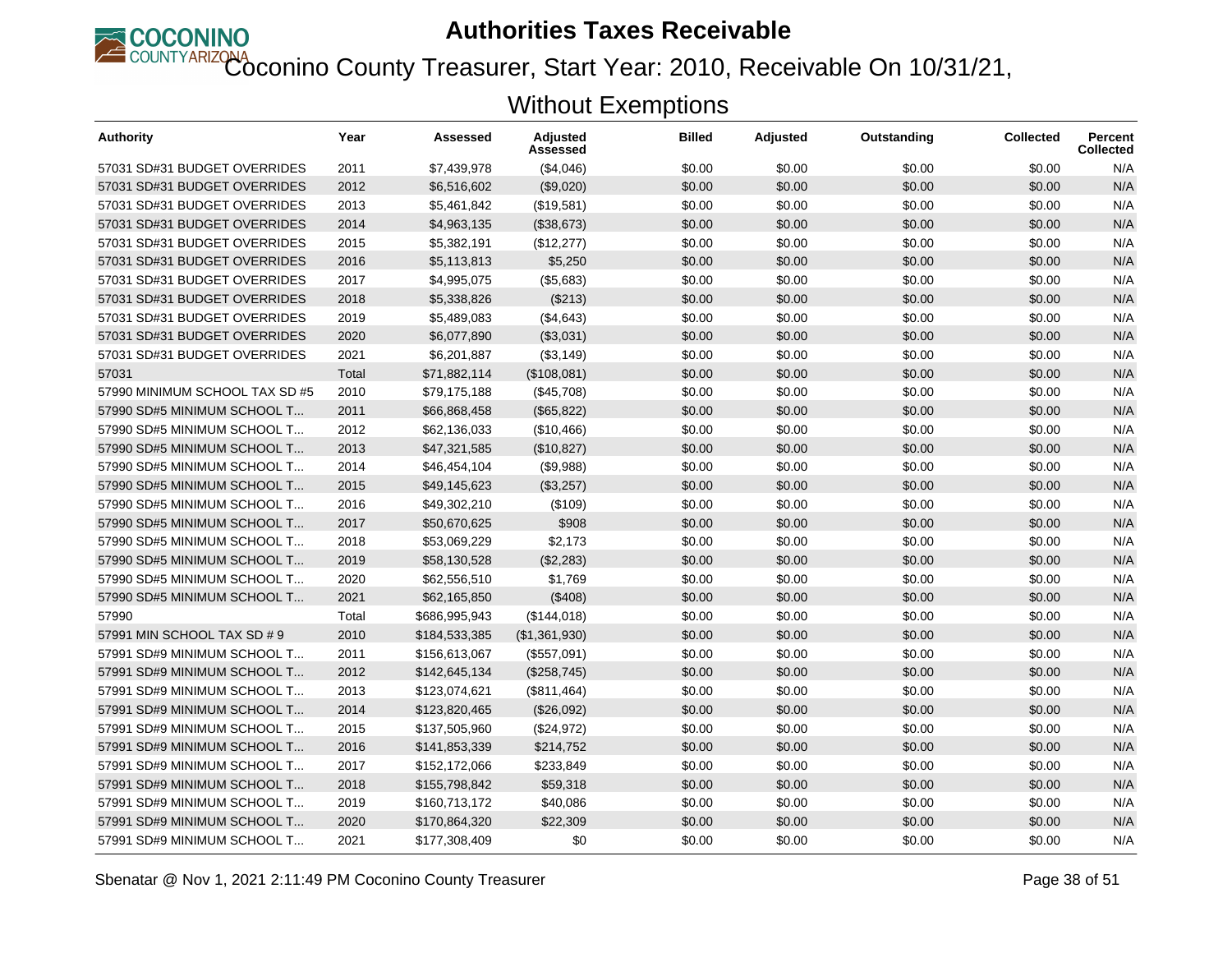

Coconino County Treasurer, Start Year: 2010, Receivable On 10/31/21,

| <b>Authority</b>            | Year  | Assessed         | Adjusted<br>Assessed | <b>Billed</b>   | <b>Adjusted</b> | Outstanding | <b>Collected</b> | <b>Percent</b><br><b>Collected</b> |
|-----------------------------|-------|------------------|----------------------|-----------------|-----------------|-------------|------------------|------------------------------------|
| 57991                       | Total | \$1,826,902,780  | (\$2,469,980)        | \$0.00          | \$0.00          | \$0.00      | \$0.00           | N/A                                |
| 57999 COUNTY EDUCATION DIST | 2010  | \$208,799        | \$0                  | \$0.00          | \$0.00          | \$0.00      | \$0.00           | N/A                                |
| 57999 COUNTY EDUC DISTRICT  | 2011  | \$194,075        | \$0                  | \$0.00          | \$0.00          | \$0.00      | \$0.00           | N/A                                |
| 57999 COUNTY EDUC DISTRICT  | 2012  | \$192,253        | \$0                  | \$0.00          | \$0.00          | \$0.00      | \$0.00           | N/A                                |
| 57999 COUNTY EDUC DISTRICT  | 2013  | \$183,070        | \$0                  | \$0.00          | \$0.00          | \$0.00      | \$0.00           | N/A                                |
| 57999 COUNTY EDUC DISTRICT  | 2014  | \$173,548        | \$0                  | \$0.00          | \$0.00          | \$0.00      | \$0.00           | N/A                                |
| 57999 COUNTY EDUC DISTRICT  | 2015  | \$191,332        | \$0                  | \$0.00          | \$0.00          | \$0.00      | \$0.00           | N/A                                |
| 57999 COUNTY EDUC DISTRICT  | 2016  | \$206,156        | (\$2)                | \$0.00          | \$0.00          | \$0.00      | \$0.00           | N/A                                |
| 57999 COUNTY EDUC DISTRICT  | 2017  | \$210,151        | ( \$1)               | \$0.00          | \$0.00          | \$0.00      | \$0.00           | N/A                                |
| 57999 COUNTY EDUC DISTRICT  | 2018  | \$206,866        | \$0                  | \$0.00          | \$0.00          | \$0.00      | \$0.00           | N/A                                |
| 57999 COUNTY EDUC DISTRICT  | 2019  | \$180,808        | (\$370)              | \$0.00          | \$0.00          | \$0.00      | \$0.00           | N/A                                |
| 57999 COUNTY EDUC DISTRICT  | 2020  | \$190,941        | \$0                  | \$0.00          | \$0.00          | \$0.00      | \$0.00           | N/A                                |
| 57999 COUNTY EDUC DISTRICT  | 2021  | \$112,820        | \$0                  | \$0.00          | \$0.00          | \$0.00      | \$0.00           | N/A                                |
| 57999                       | Total | \$2,250,819      | (\$373)              | \$0.00          | \$0.00          | \$0.00      | \$0.00           | N/A                                |
| 58150 COMMUNITY COLLEGE     | 2010  | \$2,056,578,525  | (\$14,962,869)       | \$1,970,580.79  | (\$12,728.06)   | \$593.14    | \$1,957,259.59   | 99.97%                             |
| 58150 COMMUNITY COLLEGE     | 2011  | \$1,836,493,334  | (\$7,751,039)        | \$1,991,647.91  | (\$8,454.73)    | \$1,517.51  | \$1,981,675.67   | 99.92%                             |
| 58150 COMMUNITY COLLEGE     | 2012  | \$1,758,991,343  | (\$8,166,683)        | \$1,850,488.78  | (\$8,664.56)    | \$1,669.18  | \$1,840,155.04   | 99.91%                             |
| 58150 COMMUNITY COLLEGE     | 2013  | \$1,531,349,420  | (\$5,638,383)        | \$1,903,465.43  | (\$7,267.59)    | \$2,373.13  | \$1,893,824.71   | 99.87%                             |
| 58150 COMMUNITY COLLEGE     | 2014  | \$1,528,131,272  | (\$1,845,337)        | \$1,937,669.40  | (\$2,339.97)    | \$2,502.63  | \$1,932,826.80   | 99.87%                             |
| 58150 COMMUNITY COLLEGE     | 2015  | \$1,601,434,510  | (\$2,768,379)        | \$1,910,501.36  | (\$3,019.24)    | \$2,625.58  | \$1,904,856.54   | 99.86%                             |
| 58150 COMMUNITY COLLEGE     | 2016  | \$1,677,453,437  | (\$12,513,851)       | \$2,061,406.90  | (\$12,514.09)   | \$2,959.62  | \$2,045,933.19   | 99.86%                             |
| 58150 COMMUNITY COLLEGE     | 2017  | \$1,812,240,672  | (\$11,357,865)       | \$2,195,477.98  | (\$14,202.29)   | \$3,348.77  | \$2,177,926.92   | 99.85%                             |
| 58150 COMMUNITY COLLEGE     | 2018  | \$1,944,597,023  | (\$9,371,848)        | \$2,111,322.03  | (\$10,916.99)   | \$3,569.00  | \$2,096,836.04   | 99.83%                             |
| 58150 COMMUNITY COLLEGE     | 2019  | \$2,081,957,141  | (\$13,411,986)       | \$0.00          | \$0.00          | \$0.00      | \$0.00           | N/A                                |
| 58150 COMMUNITY COLLEGE     | 2020  | \$2,260,817,288  | (\$11,962,279)       | \$0.00          | \$0.00          | \$0.00      | \$0.00           | N/A                                |
| 58150 COMMUNITY COLLEGE     | 2021  | \$2,332,253,855  | (\$2,236)            | \$0.00          | \$0.00          | \$0.00      | \$0.00           | N/A                                |
| 58150                       | Total | \$22,422,297,820 | (\$99,752,755)       | \$17,932,560.58 | (\$80, 107.52)  | \$21,158.56 | \$17,831,294.50  | 99.88%                             |
| 67001 SD #1 CLASS A BONDS   | 2010  | \$1,411,636,745  | (\$10,624,383)       | \$4,360,962.58  | (\$28,317.82)   | \$527.25    | \$4,332,117.51   | 99.99%                             |
| 67001 SD#1 CLASS A BONDS    | 2011  | \$1,248,962,221  | (\$5,828,592)        | \$0.00          | \$0.00          | \$0.00      | \$0.00           | N/A                                |
| 67001 SD#1 CLASS A BONDS    | 2012  | \$1,200,126,973  | (\$5,993,714)        | \$0.00          | \$0.00          | \$0.00      | \$0.00           | N/A                                |
| 67001 SD#1 CLASS A BONDS    | 2013  | \$1,032,267,381  | (\$3,651,677)        | \$0.00          | \$0.00          | \$0.00      | \$0.00           | N/A                                |
| 67001 SD#1 CLASS A BONDS    | 2014  | \$1,036,352,176  | (\$1,526,440)        | \$0.00          | \$0.00          | \$0.00      | \$0.00           | N/A                                |
| 67001 SD#1 CLASS A BONDS    | 2015  | \$1,090,173,006  | (\$2,417,619)        | \$0.00          | \$0.00          | \$0.00      | \$0.00           | N/A                                |
| 67001 SD#1 CLASS A BONDS    | 2016  | \$1,160,583,306  | (\$9,630,300)        | \$0.00          | \$0.00          | \$0.00      | \$0.00           | N/A                                |
| 67001 SD#1 CLASS A BONDS    | 2017  | \$1,271,463,065  | (\$8,492,471)        | \$0.00          | \$0.00          | \$0.00      | \$0.00           | N/A                                |
| 67001 SD#1 CLASS A BONDS    | 2018  | \$1,394,760,686  | (\$7,934,291)        | \$0.00          | \$0.00          | \$0.00      | \$0.00           | N/A                                |
| 67001 SD#1 CLASS A BONDS    | 2019  | \$1,501,705,612  | (\$10,012,338)       | \$0.00          | \$0.00          | \$0.00      | \$0.00           | N/A                                |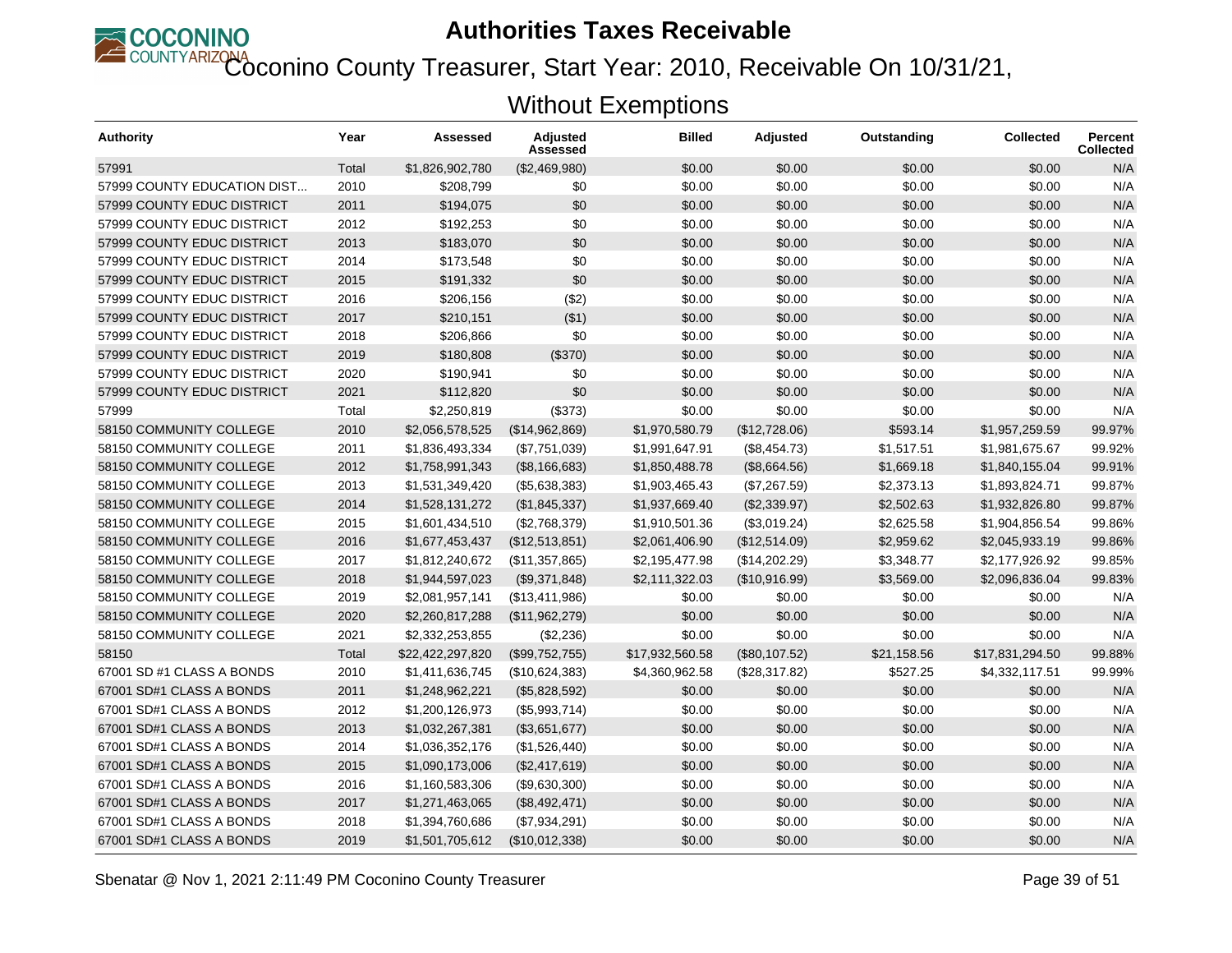

Coconino County Treasurer, Start Year: 2010, Receivable On 10/31/21,

| <b>Authority</b>          | Year  | Assessed         | Adjusted<br>Assessed | <b>Billed</b>  | <b>Adjusted</b> | Outstanding | <b>Collected</b> | <b>Percent</b><br><b>Collected</b> |
|---------------------------|-------|------------------|----------------------|----------------|-----------------|-------------|------------------|------------------------------------|
| 67001 SD#1 CLASS A BONDS  | 2020  | \$1,656,217,632  | (\$9,379,830)        | \$0.00         | \$0.00          | \$0.00      | \$0.00           | N/A                                |
| 67001 SD#1 CLASS A BONDS  | 2021  | \$1,742,560,826  | \$989                | \$0.00         | \$0.00          | \$0.00      | \$0.00           | N/A                                |
| 67001                     | Total | \$15,746,809,629 | (\$75,490,666)       | \$4,360,962.58 | (\$28,317.82)   | \$527.25    | \$4,332,117.51   | 99.99%                             |
| 67002 SD #2 CLASS A BONDS | 2010  | \$131,998,900    | (\$1,326,892)        | \$0.00         | \$0.00          | \$0.00      | \$0.00           | N/A                                |
| 67002 SD#2 CLASS A BONDS  | 2011  | \$123,031,464    | (\$706,465)          | \$0.00         | \$0.00          | \$0.00      | \$0.00           | N/A                                |
| 67002 SD#2 CLASS A BONDS  | 2012  | \$118,352,221    | (\$1,115,411)        | \$0.00         | \$0.00          | \$0.00      | \$0.00           | N/A                                |
| 67002 SD#2 CLASS A BONDS  | 2013  | \$111,514,247    | (\$762,308)          | \$0.00         | \$0.00          | \$0.00      | \$0.00           | N/A                                |
| 67002 SD#2 CLASS A BONDS  | 2014  | \$100,566,492    | (\$109,908)          | \$0.00         | \$0.00          | \$0.00      | \$0.00           | N/A                                |
| 67002 SD#2 CLASS A BONDS  | 2015  | \$102,520,436    | (\$187, 136)         | \$0.00         | \$0.00          | \$0.00      | \$0.00           | N/A                                |
| 67002 SD#2 CLASS A BONDS  | 2016  | \$104,976,451    | (\$1,295,710)        | \$0.00         | \$0.00          | \$0.00      | \$0.00           | N/A                                |
| 67002 SD#2 CLASS A BONDS  | 2017  | \$113,254,396    | (\$1,869,420)        | \$0.00         | \$0.00          | \$0.00      | \$0.00           | N/A                                |
| 67002 SD#2 CLASS A BONDS  | 2018  | \$117,076,879    | (\$1,031,656)        | \$0.00         | \$0.00          | \$0.00      | \$0.00           | N/A                                |
| 67002 SD#2 CLASS A BONDS  | 2019  | \$124,165,240    | (\$1,707,315)        | \$0.00         | \$0.00          | \$0.00      | \$0.00           | N/A                                |
| 67002 SD#2 CLASS A BONDS  | 2020  | \$130,243,125    | (\$1,651,494)        | \$0.00         | \$0.00          | \$0.00      | \$0.00           | N/A                                |
| 67002 SD#2 CLASS A BONDS  | 2021  | \$140,735,325    | \$0                  | \$0.00         | \$0.00          | \$0.00      | \$0.00           | N/A                                |
| 67002                     | Total | \$1,418,435,176  | (\$11,763,715)       | \$0.00         | \$0.00          | \$0.00      | \$0.00           | N/A                                |
| 67004 SD #4 CLASS A BONDS | 2010  | \$15,526,845     | (\$1,003,923)        | \$473,684.39   | (\$30,593.65)   | \$182.59    | \$442.908.15     | 99.96%                             |
| 67004 SD#4 CLASS A BONDS  | 2011  | \$14,569,791     | \$5,960              | \$321,380.40   | \$128.53        | \$167.43    | \$321,341.50     | 99.95%                             |
| 67004 SD#4 CLASS A BONDS  | 2012  | \$13,928,478     | (\$52,596)           | \$307,833.30   | (\$1,209.28)    | \$213.22    | \$306,410.80     | 99.93%                             |
| 67004 SD#4 CLASS A BONDS  | 2013  | \$13,083,403     | (\$2,106)            | \$0.00         | \$0.00          | \$0.00      | \$0.00           | N/A                                |
| 67004 SD#4 CLASS A BONDS  | 2014  | \$13,303,143     | (\$2,755)            | \$0.00         | \$0.00          | \$0.00      | \$0.00           | N/A                                |
| 67004 SD#4 CLASS A BONDS  | 2015  | \$13,605,140     | \$47,907             | \$0.00         | \$0.00          | \$0.00      | \$0.00           | N/A                                |
| 67004 SD#4 CLASS A BONDS  | 2016  | \$14,138,348     | \$38,855             | \$0.00         | \$0.00          | \$0.00      | \$0.00           | N/A                                |
| 67004 SD#4 CLASS A BONDS  | 2017  | \$15,191,004     | \$61,278             | \$0.00         | \$0.00          | \$0.00      | \$0.00           | N/A                                |
| 67004 SD#4 CLASS A BONDS  | 2018  | \$17,279,646     | \$132,266            | \$0.00         | \$0.00          | \$0.00      | \$0.00           | N/A                                |
| 67004 SD#4 CLASS A BONDS  | 2019  | \$19,044,177     | \$90,968             | \$0.00         | \$0.00          | \$0.00      | \$0.00           | N/A                                |
| 67004 SD#4 CLASS A BONDS  | 2020  | \$21,118,685     | (\$24,368)           | \$0.00         | \$0.00          | \$0.00      | \$0.00           | N/A                                |
| 67004 SD#4 CLASS A BONDS  | 2021  | \$25,019,510     | \$0                  | \$0.00         | \$0.00          | \$0.00      | \$0.00           | N/A                                |
| 67004                     | Total | \$195,808,170    | (\$708,514)          | \$1,102,898.09 | (\$31,674.40)   | \$563.24    | \$1,070,660.45   | 99.95%                             |
| 67005 SD #5 CLASS A BONDS | 2010  | \$79,175,188     | (\$45,708)           | \$0.00         | \$0.00          | \$0.00      | \$0.00           | N/A                                |
| 67005 SD#5 CLASS A BONDS  | 2011  | \$66,868,458     | (\$65,822)           | \$0.00         | \$0.00          | \$0.00      | \$0.00           | N/A                                |
| 67005 SD#5 CLASS A BONDS  | 2012  | \$62,136,033     | (\$10,466)           | \$0.00         | \$0.00          | \$0.00      | \$0.00           | N/A                                |
| 67005 SD#5 CLASS A BONDS  | 2013  | \$47,321,585     | (\$10,827)           | \$0.00         | \$0.00          | \$0.00      | \$0.00           | N/A                                |
| 67005 SD#5 CLASS A BONDS  | 2014  | \$46,454,104     | (\$9,988)            | \$0.00         | \$0.00          | \$0.00      | \$0.00           | N/A                                |
| 67005 SD#5 CLASS A BONDS  | 2015  | \$49,145,623     | (\$3,257)            | \$0.00         | \$0.00          | \$0.00      | \$0.00           | N/A                                |
| 67005 SD#5 CLASS A BONDS  | 2016  | \$49,302,210     | (\$109)              | \$0.00         | \$0.00          | \$0.00      | \$0.00           | N/A                                |
| 67005 SD#5 CLASS A BONDS  | 2017  | \$50,670,625     | \$908                | \$0.00         | \$0.00          | \$0.00      | \$0.00           | N/A                                |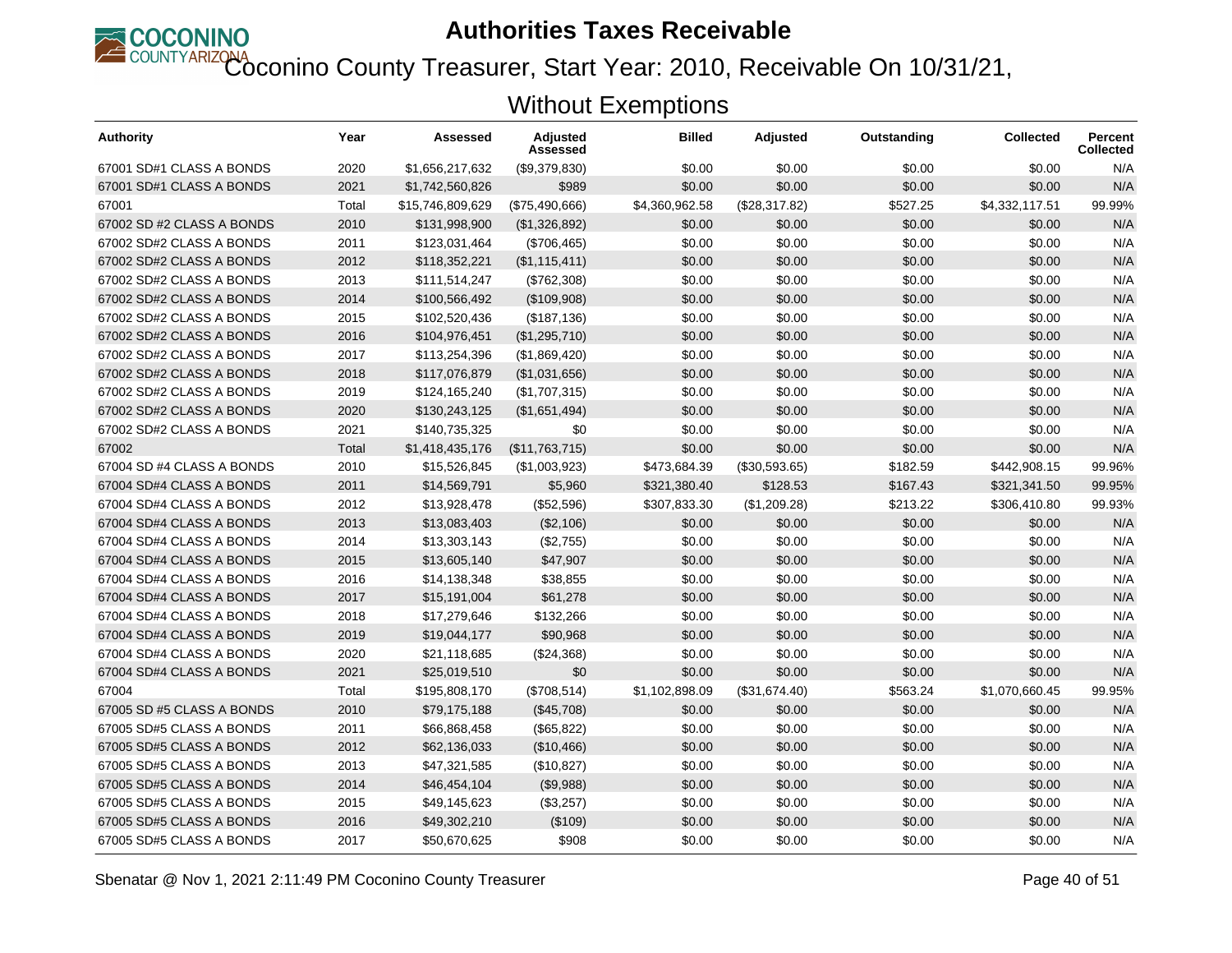

Coconino County Treasurer, Start Year: 2010, Receivable On 10/31/21,

| Authority                  | Year  | Assessed        | <b>Adjusted</b><br>Assessed | <b>Billed</b>  | <b>Adjusted</b> | Outstanding | <b>Collected</b> | <b>Percent</b><br><b>Collected</b> |
|----------------------------|-------|-----------------|-----------------------------|----------------|-----------------|-------------|------------------|------------------------------------|
| 67005 SD#5 CLASS A BONDS   | 2018  | \$53,069,229    | \$2,173                     | \$0.00         | \$0.00          | \$0.00      | \$0.00           | N/A                                |
| 67005 SD#5 CLASS A BONDS   | 2019  | \$58,130,528    | (\$2,283)                   | \$0.00         | \$0.00          | \$0.00      | \$0.00           | N/A                                |
| 67005 SD#5 CLASS A BONDS   | 2020  | \$62,556,510    | \$1,769                     | \$0.00         | \$0.00          | \$0.00      | \$0.00           | N/A                                |
| 67005 SD#5 CLASS A BONDS   | 2021  | \$62,165,850    | (\$408)                     | \$0.00         | \$0.00          | \$0.00      | \$0.00           | N/A                                |
| 67005                      | Total | \$686,995,943   | (\$144,018)                 | \$0.00         | \$0.00          | \$0.00      | \$0.00           | N/A                                |
| 67006 SD #6 CLASS A BONDS  | 2010  | \$26,028,285    | (\$20,946)                  | \$0.00         | \$0.00          | \$0.00      | \$0.00           | N/A                                |
| 67006 SD#6 CLASS A BONDS   | 2011  | \$25,146,850    | (\$39,291)                  | \$0.00         | \$0.00          | \$0.00      | \$0.00           | N/A                                |
| 67006 SD#6 CLASS A BONDS   | 2012  | \$23,583,208    | (\$14,638)                  | \$0.00         | \$0.00          | \$0.00      | \$0.00           | N/A                                |
| 67006 SD#6 CLASS A BONDS   | 2013  | \$21,125,451    | (\$1,998)                   | \$0.00         | \$0.00          | \$0.00      | \$0.00           | N/A                                |
| 67006 SD#6 CLASS A BONDS   | 2014  | \$22,137,843    | (\$11,301)                  | \$0.00         | \$0.00          | \$0.00      | \$0.00           | N/A                                |
| 67006 SD#6 CLASS A BONDS   | 2015  | \$21,438,127    | (\$84,797)                  | \$0.00         | \$0.00          | \$0.00      | \$0.00           | N/A                                |
| 67006 SD#6 CLASS A BONDS   | 2016  | \$20,608,865    | \$11,203                    | \$0.00         | \$0.00          | \$0.00      | \$0.00           | N/A                                |
| 67006 SD#6 CLASS A BONDS   | 2017  | \$20,290,618    | (\$122,813)                 | \$0.00         | \$0.00          | \$0.00      | \$0.00           | N/A                                |
| 67006 SD#6 CLASS A BONDS   | 2018  | \$20,477,315    | \$3,928                     | \$0.00         | \$0.00          | \$0.00      | \$0.00           | N/A                                |
| 67006 SD#6 CLASS A BONDS   | 2019  | \$20,718,582    | (\$37,056)                  | \$0.00         | \$0.00          | \$0.00      | \$0.00           | N/A                                |
| 67006 SD#6 CLASS A BONDS   | 2020  | \$21,109,232    | (\$42,971)                  | \$0.00         | \$0.00          | \$0.00      | \$0.00           | N/A                                |
| 67006 SD#6 CLASS A BONDS   | 2021  | \$21,701,485    | \$0                         | \$0.00         | \$0.00          | \$0.00      | \$0.00           | N/A                                |
| 67006                      | Total | \$264,365,861   | (\$360,680)                 | \$0.00         | \$0.00          | \$0.00      | \$0.00           | N/A                                |
| 67009 SD #9 CLASS A BONDS  | 2010  | \$184,533,385   | (\$1,361,930)               | \$1,615,246.84 | (\$10,985.53)   | \$18.39     | \$1,604,242.92   | 100%                               |
| 67009 SD#9 CLASS A BONDS   | 2011  | \$156,613,067   | (\$557,091)                 | \$0.00         | \$0.00          | \$0.00      | \$0.00           | N/A                                |
| 67009 SD#9 CLASS A BONDS   | 2012  | \$142,645,134   | (\$258,745)                 | \$0.00         | \$0.00          | \$0.00      | \$0.00           | N/A                                |
| 67009 SD#9 CLASS A BONDS   | 2013  | \$123,074,621   | (\$811,464)                 | \$0.00         | \$0.00          | \$0.00      | \$0.00           | N/A                                |
| 67009 SD#9 CLASS A BONDS   | 2014  | \$123,820,465   | (\$26,092)                  | \$0.00         | \$0.00          | \$0.00      | \$0.00           | N/A                                |
| 67009 SD#9 CLASS A BONDS   | 2015  | \$137,505,960   | (\$24,972)                  | \$0.00         | \$0.00          | \$0.00      | \$0.00           | N/A                                |
| 67009 SD#9 CLASS A BONDS   | 2016  | \$141,853,339   | \$214,752                   | \$0.00         | \$0.00          | \$0.00      | \$0.00           | N/A                                |
| 67009 SD#9 CLASS A BONDS   | 2017  | \$152,172,066   | \$233,849                   | \$0.00         | \$0.00          | \$0.00      | \$0.00           | N/A                                |
| 67009 SD#9 CLASS A BONDS   | 2018  | \$155,798,842   | \$59,318                    | \$0.00         | \$0.00          | \$0.00      | \$0.00           | N/A                                |
| 67009 SD#9 CLASS A BONDS   | 2019  | \$160,713,172   | \$40,086                    | \$0.00         | \$0.00          | \$0.00      | \$0.00           | N/A                                |
| 67009 SD#9 CLASS A BONDS   | 2020  | \$170,864,320   | \$22,309                    | \$0.00         | \$0.00          | \$0.00      | \$0.00           | N/A                                |
| 67009 SD#9 CLASS A BONDS   | 2021  | \$177,308,409   | \$0                         | \$0.00         | \$0.00          | \$0.00      | \$0.00           | N/A                                |
| 67009                      | Total | \$1,826,902,780 | (\$2,469,980)               | \$1,615,246.84 | (\$10,985.53)   | \$18.39     | \$1,604,242.92   | 100%                               |
| 67010 SD #10 CLASS A BONDS | 2010  | \$42,069,644    | (\$537,000)                 | \$0.00         | \$0.00          | \$0.00      | \$0.00           | N/A                                |
| 67010 SD#10 CLASS A BONDS  | 2011  | \$40,814,951    | (\$395,058)                 | \$0.00         | \$0.00          | \$0.00      | \$0.00           | N/A                                |
| 67010 SD#10 CLASS A BONDS  | 2012  | \$39,329,872    | (\$775,876)                 | \$0.00         | \$0.00          | \$0.00      | \$0.00           | N/A                                |
| 67010 SD#10 CLASS A BONDS  | 2013  | \$29,866,434    | (\$446,228)                 | \$0.00         | \$0.00          | \$0.00      | \$0.00           | N/A                                |
| 67010 SD#10 CLASS A BONDS  | 2014  | \$29,092,295    | (\$48,522)                  | \$0.00         | \$0.00          | \$0.00      | \$0.00           | N/A                                |
| 67010 SD#10 CLASS A BONDS  | 2015  | \$28,872,303    | (\$10,340)                  | \$0.00         | \$0.00          | \$0.00      | \$0.00           | N/A                                |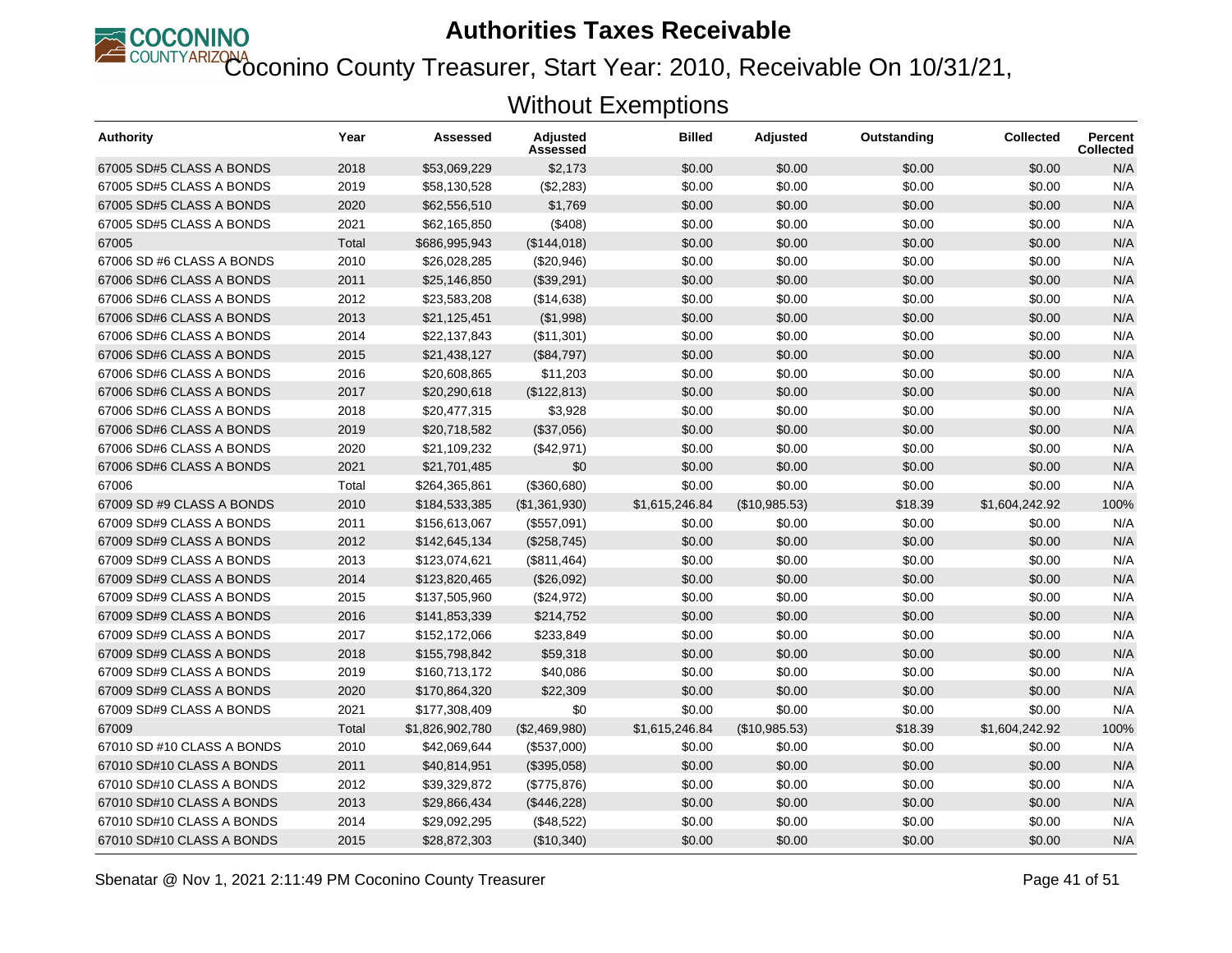

Coconino County Treasurer, Start Year: 2010, Receivable On 10/31/21,

| Authority                  | Year  | Assessed        | <b>Adjusted</b><br>Assessed | <b>Billed</b> | Adjusted | Outstanding | <b>Collected</b> | <b>Percent</b><br><b>Collected</b> |
|----------------------------|-------|-----------------|-----------------------------|---------------|----------|-------------|------------------|------------------------------------|
| 67010 SD#10 CLASS A BONDS  | 2016  | \$29,853,482    | (\$1,029,329)               | \$0.00        | \$0.00   | \$0.00      | \$0.00           | N/A                                |
| 67010 SD#10 CLASS A BONDS  | 2017  | \$32,277,814    | (\$1,174,291)               | \$0.00        | \$0.00   | \$0.00      | \$0.00           | N/A                                |
| 67010 SD#10 CLASS A BONDS  | 2018  | \$37,673,577    | (\$640, 415)                | \$0.00        | \$0.00   | \$0.00      | \$0.00           | N/A                                |
| 67010 SD#10 CLASS A BONDS  | 2019  | \$41,564,290    | (\$1,053,267)               | \$0.00        | \$0.00   | \$0.00      | \$0.00           | N/A                                |
| 67010 SD#10 CLASS A BONDS  | 2020  | \$44,482,817    | (\$1,079,098)               | \$0.00        | \$0.00   | \$0.00      | \$0.00           | N/A                                |
| 67010 SD#10 CLASS A BONDS  | 2021  | \$46,722,483    | \$0                         | \$0.00        | \$0.00   | \$0.00      | \$0.00           | N/A                                |
| 67010                      | Total | \$442,619,962   | (\$7,189,424)               | \$0.00        | \$0.00   | \$0.00      | \$0.00           | N/A                                |
| 67015 SD #15 CLASS A BONDS | 2010  | \$12,302,670    | \$0                         | \$0.00        | \$0.00   | \$0.00      | \$0.00           | N/A                                |
| 67015 SD#15 CLASS A BONDS  | 2011  | \$11,010,385    | (\$14,532)                  | \$0.00        | \$0.00   | \$0.00      | \$0.00           | N/A                                |
| 67015 SD#15 CLASS A BONDS  | 2012  | \$12,020,387    | (\$36,704)                  | \$0.00        | \$0.00   | \$0.00      | \$0.00           | N/A                                |
| 67015 SD#15 CLASS A BONDS  | 2013  | \$11,624,431    | (\$2,680)                   | \$0.00        | \$0.00   | \$0.00      | \$0.00           | N/A                                |
| 67015 SD#15 CLASS A BONDS  | 2014  | \$12,576,631    | (\$31,207)                  | \$0.00        | \$0.00   | \$0.00      | \$0.00           | N/A                                |
| 67015 SD#15 CLASS A BONDS  | 2015  | \$13,102,041    | (\$35,488)                  | \$0.00        | \$0.00   | \$0.00      | \$0.00           | N/A                                |
| 67015 SD#15 CLASS A BONDS  | 2016  | \$12,897,851    | (\$12,488)                  | \$0.00        | \$0.00   | \$0.00      | \$0.00           | N/A                                |
| 67015 SD#15 CLASS A BONDS  | 2017  | \$13,048,064    | (\$43,813)                  | \$0.00        | \$0.00   | \$0.00      | \$0.00           | N/A                                |
| 67015 SD#15 CLASS A BONDS  | 2018  | \$12,852,221    | (\$30,748)                  | \$0.00        | \$0.00   | \$0.00      | \$0.00           | N/A                                |
| 67015 SD#15 CLASS A BONDS  | 2019  | \$13,425,017    | \$42,659                    | \$0.00        | \$0.00   | \$0.00      | \$0.00           | N/A                                |
| 67015 SD#15 CLASS A BONDS  | 2020  | \$13,761,637    | (\$9,906)                   | \$0.00        | \$0.00   | \$0.00      | \$0.00           | N/A                                |
| 67015 SD#15 CLASS A BONDS  | 2021  | \$13,226,177    | \$0                         | \$0.00        | \$0.00   | \$0.00      | \$0.00           | N/A                                |
| 67015                      | Total | \$151,847,512   | (\$174,907)                 | \$0.00        | \$0.00   | \$0.00      | \$0.00           | N/A                                |
| 67016 SD #8 CLASS A BONDS  | 2010  | \$144,196,272   | (\$29,072)                  | \$0.00        | \$0.00   | \$0.00      | \$0.00           | N/A                                |
| 67016 SD#8 CLASS A BONDS   | 2011  | \$141,842,094   | (\$146, 102)                | \$0.00        | \$0.00   | \$0.00      | \$0.00           | N/A                                |
| 67016 SD#8 CLASS A BONDS   | 2012  | \$140,160,182   | \$100,487                   | \$0.00        | \$0.00   | \$0.00      | \$0.00           | N/A                                |
| 67016 SD#8 CLASS A BONDS   | 2013  | \$135,826,955   | \$70,486                    | \$0.00        | \$0.00   | \$0.00      | \$0.00           | N/A                                |
| 67016 SD#8 CLASS A BONDS   | 2014  | \$138,691,440   | (\$40,451)                  | \$0.00        | \$0.00   | \$0.00      | \$0.00           | N/A                                |
| 67016 SD#8 CLASS A BONDS   | 2015  | \$139,498,351   | (\$40,400)                  | \$0.00        | \$0.00   | \$0.00      | \$0.00           | N/A                                |
| 67016 SD#8 CLASS A BONDS   | 2016  | \$137,919,616   | (\$815,973)                 | \$0.00        | \$0.00   | \$0.00      | \$0.00           | N/A                                |
| 67016 SD#8 CLASS A BONDS   | 2017  | \$138,667,794   | \$54,592                    | \$0.00        | \$0.00   | \$0.00      | \$0.00           | N/A                                |
| 67016 SD#8 CLASS A BONDS   | 2018  | \$130,062,936   | \$67,790                    | \$0.00        | \$0.00   | \$0.00      | \$0.00           | N/A                                |
| 67016 SD#8 CLASS A BONDS   | 2019  | \$136,820,632   | (\$768, 427)                | \$0.00        | \$0.00   | \$0.00      | \$0.00           | N/A                                |
| 67016 SD#8 CLASS A BONDS   | 2020  | \$134,194,499   | \$204,341                   | \$0.00        | \$0.00   | \$0.00      | \$0.00           | N/A                                |
| 67016 SD#8 CLASS A BONDS   | 2021  | \$96,499,083    | \$332                       | \$0.00        | \$0.00   | \$0.00      | \$0.00           | N/A                                |
| 67016                      | Total | \$1,614,379,854 | (\$1,342,397)               | \$0.00        | \$0.00   | \$0.00      | \$0.00           | N/A                                |
| 67031 SD #31 CLASS A BONDS | 2010  | \$8,901,792     | (\$13,015)                  | \$0.00        | \$0.00   | \$0.00      | \$0.00           | N/A                                |
| 67031 SD#31 CLASS A BONDS  | 2011  | \$7,439,978     | (\$4,046)                   | \$0.00        | \$0.00   | \$0.00      | \$0.00           | N/A                                |
| 67031 SD#31 CLASS A BONDS  | 2012  | \$6,516,602     | (\$9,020)                   | \$0.00        | \$0.00   | \$0.00      | \$0.00           | N/A                                |
| 67031 SD#31 CLASS A BONDS  | 2013  | \$5,461,842     | (\$19,581)                  | \$0.00        | \$0.00   | \$0.00      | \$0.00           | N/A                                |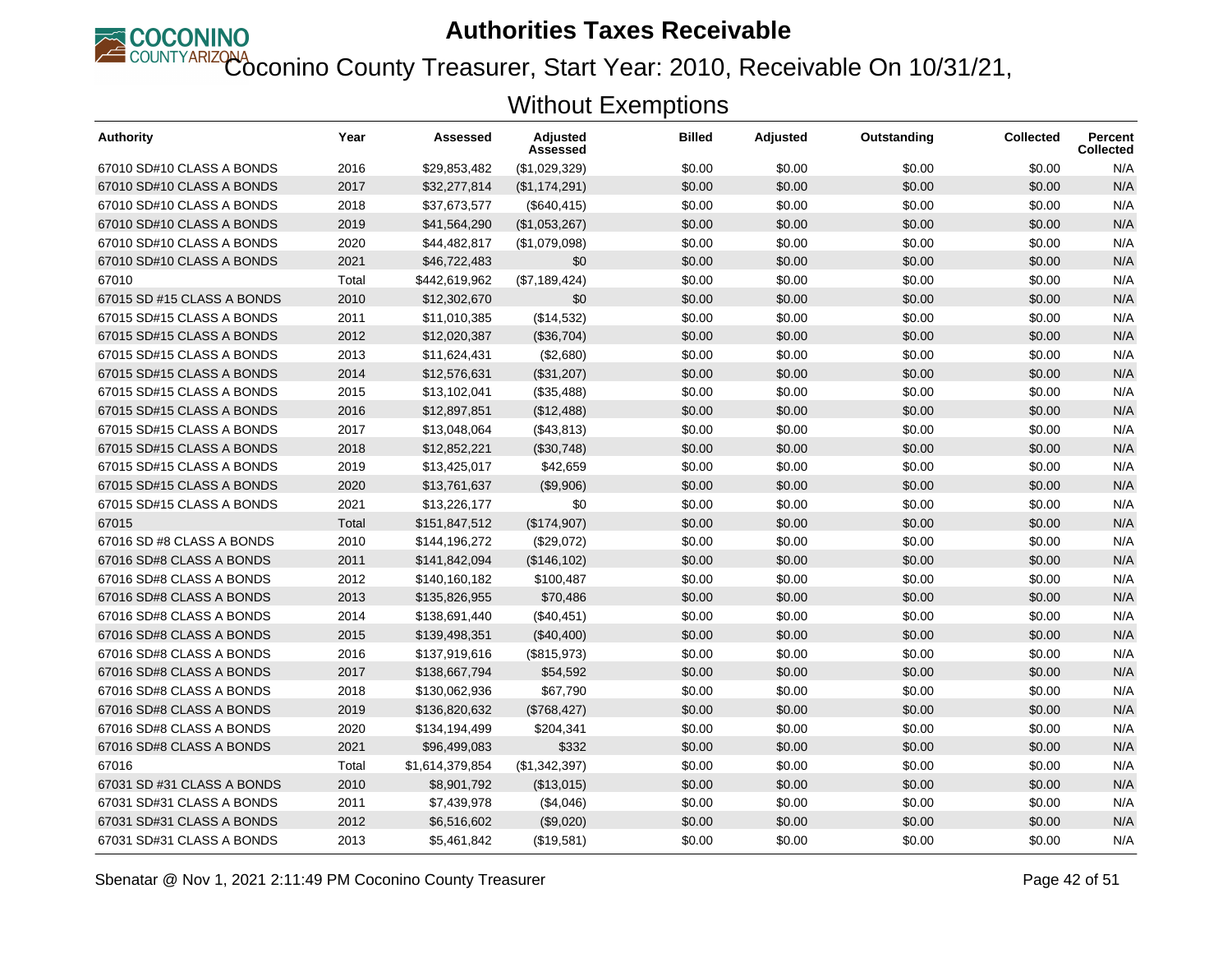

Coconino County Treasurer, Start Year: 2010, Receivable On 10/31/21,

| Authority                 | Year  | Assessed         | <b>Adjusted</b><br>Assessed | <b>Billed</b>   | <b>Adjusted</b> | Outstanding    | <b>Collected</b> | Percent<br><b>Collected</b> |
|---------------------------|-------|------------------|-----------------------------|-----------------|-----------------|----------------|------------------|-----------------------------|
| 67031 SD#31 CLASS A BONDS | 2014  | \$4,963,135      | (\$38,673)                  | \$0.00          | \$0.00          | \$0.00         | \$0.00           | N/A                         |
| 67031 SD#31 CLASS A BONDS | 2015  | \$5,382,191      | (\$12,277)                  | \$0.00          | \$0.00          | \$0.00         | \$0.00           | N/A                         |
| 67031 SD#31 CLASS A BONDS | 2016  | \$5,113,813      | \$5,250                     | \$0.00          | \$0.00          | \$0.00         | \$0.00           | N/A                         |
| 67031 SD#31 CLASS A BONDS | 2017  | \$4,995,075      | (\$5,683)                   | \$0.00          | \$0.00          | \$0.00         | \$0.00           | N/A                         |
| 67031 SD#31 CLASS A BONDS | 2018  | \$5,338,826      | (\$213)                     | \$0.00          | \$0.00          | \$0.00         | \$0.00           | N/A                         |
| 67031 SD#31 CLASS A BONDS | 2019  | \$5,489,083      | (\$4,643)                   | \$0.00          | \$0.00          | \$0.00         | \$0.00           | N/A                         |
| 67031 SD#31 CLASS A BONDS | 2020  | \$6,077,890      | (\$3,031)                   | \$0.00          | \$0.00          | \$0.00         | \$0.00           | N/A                         |
| 67031 SD#31 CLASS A BONDS | 2021  | \$6,201,887      | ( \$3, 149)                 | \$0.00          | \$0.00          | \$0.00         | \$0.00           | N/A                         |
| 67031                     | Total | \$71,882,114     | (\$108,081)                 | \$0.00          | \$0.00          | \$0.00         | \$0.00           | N/A                         |
| 77001 SD #1 CLASS B BONDS | 2010  | \$1,411,636,745  | (\$10,624,383)              | \$0.00          | \$0.00          | \$0.00         | \$0.00           | N/A                         |
| 77001 SD#1 CLASS B BONDS  | 2011  | \$1,248,962,221  | (\$5,828,592)               | \$5,216,577.48  | (\$24,543.09)   | \$2,710.48     | \$5,189,323.91   | 99.95%                      |
| 77001 SD#1 CLASS B BONDS  | 2012  | \$1,200,126,973  | (\$5,993,714)               | \$4,935,039.74  | (\$24,834.80)   | \$3,161.25     | \$4,907,043.69   | 99.94%                      |
| 77001 SD#1 CLASS B BONDS  | 2013  | \$1,032,267,381  | (\$3,651,677)               | \$5,139,659.67  | (\$19,136.85)   | \$4,800.17     | \$5,115,722.65   | 99.91%                      |
| 77001 SD#1 CLASS B BONDS  | 2014  | \$1,036,352,176  | (\$1,526,440)               | \$6,453,365.11  | (\$9,509.78)    | \$6,718.82     | \$6,437,136.51   | 99.9%                       |
| 77001 SD#1 CLASS B BONDS  | 2015  | \$1,090,173,006  | (\$2,417,619)               | \$4,747,208.76  | (\$9,424.92)    | \$5,159.52     | \$4,732,624.32   | 99.89%                      |
| 77001 SD#1 CLASS B BONDS  | 2016  | \$1,160,583,306  | (\$9,630,300)               | \$4,787,061.40  | (\$31,832.77)   | \$5,447.63     | \$4,749,781.00   | 99.89%                      |
| 77001 SD#1 CLASS B BONDS  | 2017  | \$1,271,463,065  | (\$8,492,471)               | \$4,771,798.67  | (\$32,695.50)   | \$5,520.47     | \$4,733,582.70   | 99.88%                      |
| 77001 SD#1 CLASS B BONDS  | 2018  | \$1,394,760,686  | (\$7,934,291)               | \$5,367,375.68  | (\$33,054.35)   | \$6,594.20     | \$5,327,727.13   | 99.88%                      |
| 77001 SD#1 CLASS B BONDS  | 2019  | \$1,501,705,612  | (\$10,012,338)              | \$7,417,741.76  | (\$58,493.93)   | \$9,814.87     | \$7,349,432.96   | 99.87%                      |
| 77001 SD#1 CLASS B BONDS  | 2020  | \$1,656,217,632  | (\$9,379,830)               | \$7,598,501.31  | (\$50,273.00)   | \$52,723.09    | \$7,495,505.22   | 99.3%                       |
| 77001 SD#1 CLASS B BONDS  | 2021  | \$1,742,560,826  | \$989                       | \$8,756,205.57  | \$5.93          | \$5,219,775.98 | \$3,536,435.52   | 40.39%                      |
| 77001                     | Total | \$15,746,809,629 | (\$75,490,666)              | \$65,190,535.15 | (\$293,793.06)  | \$5,322,426.48 | \$59,574,315.61  | 91.8%                       |
| 77002 SD #2 CLASS B BONDS | 2010  | \$131,998,900    | (\$1,326,892)               | \$0.00          | \$0.00          | \$0.00         | \$0.00           | N/A                         |
| 77002 SD#2 CLASS B BONDS  | 2011  | \$123,031,464    | (\$706,465)                 | \$0.00          | \$0.00          | \$0.00         | \$0.00           | N/A                         |
| 77002 SD#2 CLASS B BONDS  | 2012  | \$118,352,221    | (\$1,115,411)               | \$0.00          | \$0.00          | \$0.00         | \$0.00           | N/A                         |
| 77002 SD#2 CLASS B BONDS  | 2013  | \$111,514,247    | (\$762,308)                 | \$0.00          | \$0.00          | \$0.00         | \$0.00           | N/A                         |
| 77002 SD#2 CLASS B BONDS  | 2014  | \$100,566,492    | (\$109,908)                 | \$0.00          | \$0.00          | \$0.00         | \$0.00           | N/A                         |
| 77002 SD#2 CLASS B BONDS  | 2015  | \$102,520,436    | (\$187, 136)                | \$0.00          | \$0.00          | \$0.00         | \$0.00           | N/A                         |
| 77002 SD#2 CLASS B BONDS  | 2016  | \$104,976,451    | (\$1,295,710)               | \$0.00          | \$0.00          | \$0.00         | \$0.00           | N/A                         |
| 77002 SD#2 CLASS B BONDS  | 2017  | \$113,254,396    | (\$1,869,420)               | \$0.00          | \$0.00          | \$0.00         | \$0.00           | N/A                         |
| 77002 SD#2 CLASS B BONDS  | 2018  | \$117,076,879    | (\$1,031,656)               | \$0.00          | \$0.00          | \$0.00         | \$0.00           | N/A                         |
| 77002 SD#2 CLASS B BONDS  | 2019  | \$124,165,240    | (\$1,707,315)               | \$0.00          | \$0.00          | \$0.00         | \$0.00           | N/A                         |
| 77002 SD#2 CLASS B BONDS  | 2020  | \$130,243,125    | (\$1,651,494)               | \$0.00          | \$0.00          | \$0.00         | \$0.00           | N/A                         |
| 77002 SD#2 CLASS B BONDS  | 2021  | \$140,735,325    | \$0                         | \$0.00          | \$0.00          | \$0.00         | \$0.00           | N/A                         |
| 77002                     | Total | \$1,418,435,176  | (\$11,763,715)              | \$0.00          | \$0.00          | \$0.00         | \$0.00           | N/A                         |
| 77004 SD #4 CLASS B BONDS | 2010  | \$15,526,845     | (\$1,003,923)               | \$0.00          | \$0.00          | \$0.00         | \$0.00           | N/A                         |
| 77004 SD#4 CLASS B BONDS  | 2011  | \$14,569,791     | \$5,960                     | \$99,817.63     | \$39.93         | \$52.00        | \$99,805.56      | 99.95%                      |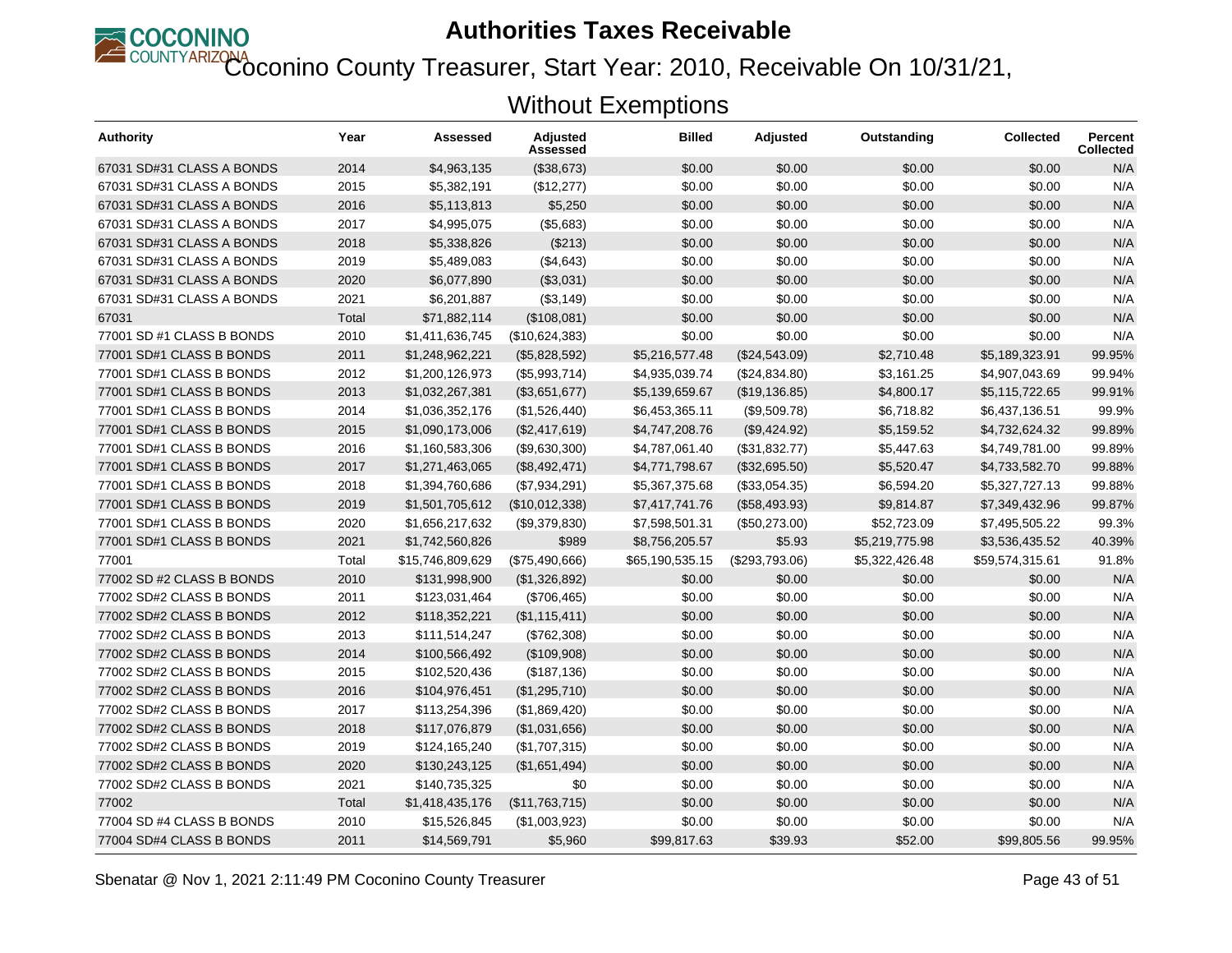

Coconino County Treasurer, Start Year: 2010, Receivable On 10/31/21,

| Authority                 | Year  | Assessed      | Adjusted<br>Assessed | <b>Billed</b> | <b>Adjusted</b> | Outstanding | <b>Collected</b> | <b>Percent</b><br><b>Collected</b> |
|---------------------------|-------|---------------|----------------------|---------------|-----------------|-------------|------------------|------------------------------------|
| 77004 SD#4 CLASS B BONDS  | 2012  | \$13,928,478  | (\$52,596)           | \$93,000.45   | (\$365.34)      | \$64.41     | \$92,570.70      | 99.93%                             |
| 77004 SD#4 CLASS B BONDS  | 2013  | \$13,083,403  | (\$2,106)            | \$423,392.03  | (\$229.99)      | \$266.21    | \$422,895.83     | 99.94%                             |
| 77004 SD#4 CLASS B BONDS  | 2014  | \$13,303,143  | (\$2,755)            | \$0.00        | \$0.00          | \$0.00      | \$0.00           | N/A                                |
| 77004 SD#4 CLASS B BONDS  | 2015  | \$13,605,140  | \$47,907             | \$0.00        | \$0.00          | \$0.00      | \$0.00           | N/A                                |
| 77004 SD#4 CLASS B BONDS  | 2016  | \$14,138,348  | \$38,855             | \$0.00        | \$0.00          | \$0.00      | \$0.00           | N/A                                |
| 77004 SD#4 CLASS B BONDS  | 2017  | \$15,191,004  | \$61,278             | \$0.00        | \$0.00          | \$0.00      | \$0.00           | N/A                                |
| 77004 SD#4 CLASS B BONDS  | 2018  | \$17,279,646  | \$132,266            | \$0.00        | \$0.00          | \$0.00      | \$0.00           | N/A                                |
| 77004 SD#4 CLASS B BONDS  | 2019  | \$19,044,177  | \$90,968             | \$0.00        | \$0.00          | \$0.00      | \$0.00           | N/A                                |
| 77004 SD#4 CLASS B BONDS  | 2020  | \$21,118,685  | (\$24,368)           | \$0.00        | \$0.00          | \$0.00      | \$0.00           | N/A                                |
| 77004 SD#4 CLASS B BONDS  | 2021  | \$25,019,510  | \$0                  | \$0.00        | \$0.00          | \$0.00      | \$0.00           | N/A                                |
| 77004                     | Total | \$195,808,170 | (\$708,514)          | \$616,210.11  | (\$555.40)      | \$382.62    | \$615,272.09     | 99.94%                             |
| 77005 SD #5 CLASS B BONDS | 2010  | \$79,175,188  | (\$45,708)           | \$0.00        | \$0.00          | \$0.00      | \$0.00           | N/A                                |
| 77005 SD#5 CLASS B BONDS  | 2011  | \$66,868,458  | (\$65, 822)          | \$0.00        | \$0.00          | \$0.00      | \$0.00           | N/A                                |
| 77005 SD#5 CLASS B BONDS  | 2012  | \$62,136,033  | (\$10,466)           | \$0.00        | \$0.00          | \$0.00      | \$0.00           | N/A                                |
| 77005 SD#5 CLASS B BONDS  | 2013  | \$47,321,585  | (\$10,827)           | \$0.00        | \$0.00          | \$0.00      | \$0.00           | N/A                                |
| 77005 SD#5 CLASS B BONDS  | 2014  | \$46,454,104  | (\$9,988)            | \$0.00        | \$0.00          | \$0.00      | \$0.00           | N/A                                |
| 77005 SD#5 CLASS B BONDS  | 2015  | \$49,145,623  | (\$3,257)            | \$0.00        | \$0.00          | \$0.00      | \$0.00           | N/A                                |
| 77005 SD#5 CLASS B BONDS  | 2016  | \$49,302,210  | (\$109)              | \$0.00        | \$0.00          | \$0.00      | \$0.00           | N/A                                |
| 77005 SD#5 CLASS B BONDS  | 2017  | \$50,670,625  | \$908                | \$0.00        | \$0.00          | \$0.00      | \$0.00           | N/A                                |
| 77005 SD#5 CLASS B BONDS  | 2018  | \$53,069,229  | \$2,173              | \$0.00        | \$0.00          | \$0.00      | \$0.00           | N/A                                |
| 77005 SD#5 CLASS B BONDS  | 2019  | \$58,130,528  | (\$2,283)            | \$0.00        | \$0.00          | \$0.00      | \$0.00           | N/A                                |
| 77005 SD#5 CLASS B BONDS  | 2020  | \$62,556,510  | \$1,769              | \$0.00        | \$0.00          | \$0.00      | \$0.00           | N/A                                |
| 77005 SD#5 CLASS B BONDS  | 2021  | \$62,165,850  | (\$408)              | \$0.00        | \$0.00          | \$0.00      | \$0.00           | N/A                                |
| 77005                     | Total | \$686,995,943 | (\$144,018)          | \$0.00        | \$0.00          | \$0.00      | \$0.00           | N/A                                |
| 77006 SD #6 CLASS B BONDS | 2010  | \$26,028,285  | (\$20,946)           | \$0.00        | \$0.00          | \$0.00      | \$0.00           | N/A                                |
| 77006 SD#6 CLASS B BONDS  | 2011  | \$25,146,850  | (\$39,291)           | \$0.00        | \$0.00          | \$0.00      | \$0.00           | N/A                                |
| 77006 SD#6 CLASS B BONDS  | 2012  | \$23,583,208  | (\$14,638)           | \$0.00        | \$0.00          | \$0.00      | \$0.00           | N/A                                |
| 77006 SD#6 CLASS B BONDS  | 2013  | \$21,125,451  | (\$1,998)            | \$0.00        | \$0.00          | \$0.00      | \$0.00           | N/A                                |
| 77006 SD#6 CLASS B BONDS  | 2014  | \$22,137,843  | (\$11,301)           | \$0.00        | \$0.00          | \$0.00      | \$0.00           | N/A                                |
| 77006 SD#6 CLASS B BONDS  | 2015  | \$21,438,127  | (\$84,797)           | \$0.00        | \$0.00          | \$0.00      | \$0.00           | N/A                                |
| 77006 SD#6 CLASS B BONDS  | 2016  | \$20,608,865  | \$11,203             | \$0.00        | \$0.00          | \$0.00      | \$0.00           | N/A                                |
| 77006 SD#6 CLASS B BONDS  | 2017  | \$20,290,618  | (\$122,813)          | \$0.00        | \$0.00          | \$0.00      | \$0.00           | N/A                                |
| 77006 SD#6 CLASS B BONDS  | 2018  | \$20,477,315  | \$3,928              | \$0.00        | \$0.00          | \$0.00      | \$0.00           | N/A                                |
| 77006 SD#6 CLASS B BONDS  | 2019  | \$20,718,582  | (\$37,056)           | \$0.00        | \$0.00          | \$0.00      | \$0.00           | N/A                                |
| 77006 SD#6 CLASS B BONDS  | 2020  | \$21,109,232  | (\$42,971)           | \$0.00        | \$0.00          | \$0.00      | \$0.00           | N/A                                |
| 77006 SD#6 CLASS B BONDS  | 2021  | \$21,701,485  | \$0                  | \$0.00        | \$0.00          | \$0.00      | \$0.00           | N/A                                |
| 77006                     | Total | \$264,365,861 | (\$360,680)          | \$0.00        | \$0.00          | \$0.00      | \$0.00           | N/A                                |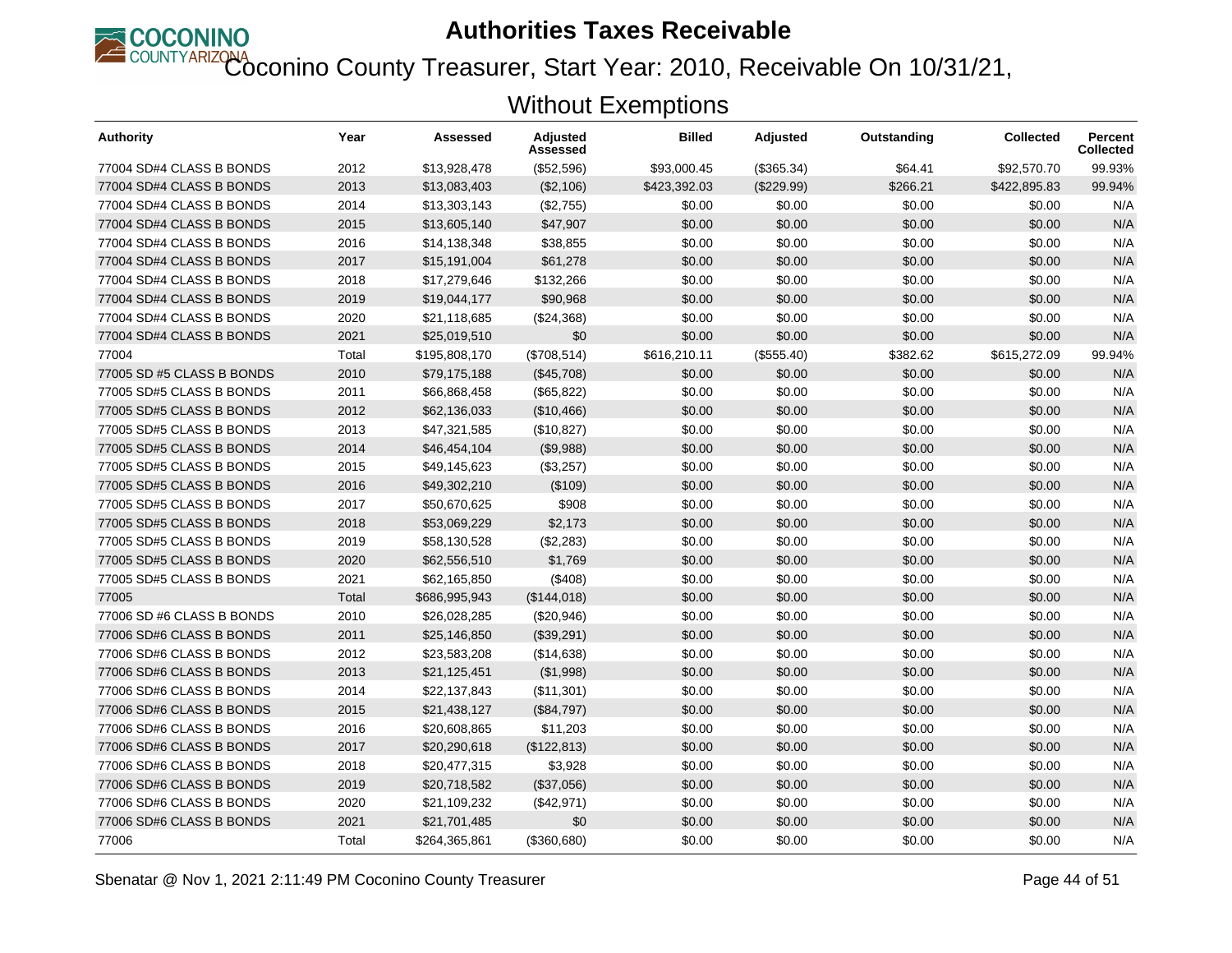

COUNTYARIZONA<br>Coconino County Treasurer, Start Year: 2010, Receivable On 10/31/21,

| Authority                  | Year  | Assessed        | <b>Adjusted</b><br>Assessed | Billed          | <b>Adjusted</b> | Outstanding  | <b>Collected</b> | <b>Percent</b><br><b>Collected</b> |
|----------------------------|-------|-----------------|-----------------------------|-----------------|-----------------|--------------|------------------|------------------------------------|
| 77009 SD #9 CLASS B BONDS  | 2010  | \$184,533,385   | (\$1,361,930)               | \$0.00          | \$0.00          | \$0.00       | \$0.00           | N/A                                |
| 77009 SD#9 CLASS B BONDS   | 2011  | \$156,613,067   | (\$557,091)                 | \$1,527,918.00  | (\$5,448.94)    | \$25.20      | \$1,522,443.86   | 100%                               |
| 77009 SD#9 CLASS B BONDS   | 2012  | \$142,645,134   | (\$258,745)                 | \$1,717,448.27  | (\$3,139.53)    | \$40.09      | \$1,714,268.65   | 100%                               |
| 77009 SD#9 CLASS B BONDS   | 2013  | \$123,074,621   | (\$811,464)                 | \$1,601,200.97  | (\$10,576.99)   | \$93.32      | \$1,590,530.66   | 99.99%                             |
| 77009 SD#9 CLASS B BONDS   | 2014  | \$123,820,465   | (\$26,092)                  | \$1,553,575.19  | (\$327.38)      | \$217.77     | \$1,553,030.04   | 99.99%                             |
| 77009 SD#9 CLASS B BONDS   | 2015  | \$137,505,960   | (\$24,972)                  | \$1,508,547.28  | (\$397.41)      | \$176.07     | \$1,507,973.80   | 99.99%                             |
| 77009 SD#9 CLASS B BONDS   | 2016  | \$141,853,339   | \$214,752                   | \$1,578,713.23  | \$2,765.15      | \$129.87     | \$1,581,348.51   | 99.99%                             |
| 77009 SD#9 CLASS B BONDS   | 2017  | \$152,172,066   | \$233,849                   | \$1,460,084.78  | \$2,508.16      | \$128.09     | \$1,462,464.85   | 99.99%                             |
| 77009 SD#9 CLASS B BONDS   | 2018  | \$155,798,842   | \$59,318                    | \$1,487,334.52  | \$616.60        | \$403.25     | \$1,487,547.87   | 99.97%                             |
| 77009 SD#9 CLASS B BONDS   | 2019  | \$160,713,172   | \$40,086                    | \$1,454,192.42  | \$396.96        | \$535.79     | \$1,454,053.59   | 99.96%                             |
| 77009 SD#9 CLASS B BONDS   | 2020  | \$170,864,320   | \$22,309                    | \$1,479,834.53  | \$286.48        | \$12,795.95  | \$1,467,325.06   | 99.14%                             |
| 77009 SD#9 CLASS B BONDS   | 2021  | \$177,308,409   | \$0                         | \$1,254,715.96  | \$0.00          | \$837,418.29 | \$417,297.67     | 33.26%                             |
| 77009                      | Total | \$1,826,902,780 | (\$2,469,980)               | \$16,623,565.15 | (\$13,316.90)   | \$851,963.69 | \$15,758,284.56  | 94.87%                             |
| 77010 SD #10 CLASS B BONDS | 2010  | \$42,069,644    | (\$537,000)                 | \$0.00          | \$0.00          | \$0.00       | \$0.00           | N/A                                |
| 77010 SD#10 CLASS B BONDS  | 2011  | \$40,814,951    | (\$395,058)                 | \$0.00          | \$0.00          | \$0.00       | \$0.00           | N/A                                |
| 77010 SD#10 CLASS B BONDS  | 2012  | \$39,329,872    | (\$775,876)                 | \$0.00          | \$0.00          | \$0.00       | \$0.00           | N/A                                |
| 77010 SD#10 CLASS B BONDS  | 2013  | \$29,866,434    | (\$446,228)                 | \$0.00          | \$0.00          | \$0.00       | \$0.00           | N/A                                |
| 77010 SD#10 CLASS B BONDS  | 2014  | \$29,092,295    | (\$48,522)                  | \$0.00          | \$0.00          | \$0.00       | \$0.00           | N/A                                |
| 77010 SD#10 CLASS B BONDS  | 2015  | \$28,872,303    | (\$10,340)                  | \$0.00          | \$0.00          | \$0.00       | \$0.00           | N/A                                |
| 77010 SD#10 CLASS B BONDS  | 2016  | \$29,853,482    | (\$1,029,329)               | \$0.00          | \$0.00          | \$0.00       | \$0.00           | N/A                                |
| 77010 SD#10 CLASS B BONDS  | 2017  | \$32,277,814    | (\$1,174,291)               | \$0.00          | \$0.00          | \$0.00       | \$0.00           | N/A                                |
| 77010 SD#10 CLASS B BONDS  | 2018  | \$37,673,577    | (\$640, 415)                | \$0.00          | \$0.00          | \$0.00       | \$0.00           | N/A                                |
| 77010 SD#10 CLASS B BONDS  | 2019  | \$41,564,290    | (\$1,053,267)               | \$0.00          | \$0.00          | \$0.00       | \$0.00           | N/A                                |
| 77010 SD#10 CLASS B BONDS  | 2020  | \$44,482,817    | (\$1,079,098)               | \$0.00          | \$0.00          | \$0.00       | \$0.00           | N/A                                |
| 77010 SD#10 CLASS B BONDS  | 2021  | \$46,722,483    | \$0                         | \$0.00          | \$0.00          | \$0.00       | \$0.00           | N/A                                |
| 77010                      | Total | \$442,619,962   | (\$7,189,424)               | \$0.00          | \$0.00          | \$0.00       | \$0.00           | N/A                                |
| 77015 SD #15 CLASS B BONDS | 2010  | \$12,302,670    | \$0                         | \$0.00          | \$0.00          | \$0.00       | \$0.00           | N/A                                |
| 77015 SD#15 CLASS B BONDS  | 2011  | \$11,010,385    | (\$14,532)                  | \$0.00          | \$0.00          | \$0.00       | \$0.00           | N/A                                |
| 77015 SD#15 CLASS B BONDS  | 2012  | \$12,020,387    | (\$36,704)                  | \$0.00          | \$0.00          | \$0.00       | \$0.00           | N/A                                |
| 77015 SD#15 CLASS B BONDS  | 2013  | \$11,624,431    | (\$2,680)                   | \$0.00          | \$0.00          | \$0.00       | \$0.00           | N/A                                |
| 77015 SD#15 CLASS B BONDS  | 2014  | \$12,576,631    | (\$31,207)                  | \$0.00          | \$0.00          | \$0.00       | \$0.00           | N/A                                |
| 77015 SD#15 CLASS B BONDS  | 2015  | \$13,102,041    | (\$35,488)                  | \$528,056.37    | (\$1,241.96)    | \$1,456.28   | \$525,358.13     | 99.72%                             |
| 77015 SD#15 CLASS B BONDS  | 2016  | \$12,897,851    | (\$12,488)                  | \$523,147.07    | (\$452.18)      | \$1,617.11   | \$521,077.78     | 99.69%                             |
| 77015 SD#15 CLASS B BONDS  | 2017  | \$13,048,064    | (\$43,813)                  | \$535,560.09    | (\$1,762.84)    | \$3,237.66   | \$530,559.59     | 99.39%                             |
| 77015 SD#15 CLASS B BONDS  | 2018  | \$12,852,221    | (\$30,748)                  | \$537,286.94    | (\$1,275.43)    | \$4,223.52   | \$531,787.99     | 99.21%                             |
| 77015 SD#15 CLASS B BONDS  | 2019  | \$13,425,017    | \$42,659                    | \$502,951.33    | \$1,685.03      | \$4,048.68   | \$500,587.68     | 99.2%                              |
| 77015 SD#15 CLASS B BONDS  | 2020  | \$13,761,637    | (\$9,906)                   | \$0.00          | \$0.00          | \$0.00       | \$0.00           | N/A                                |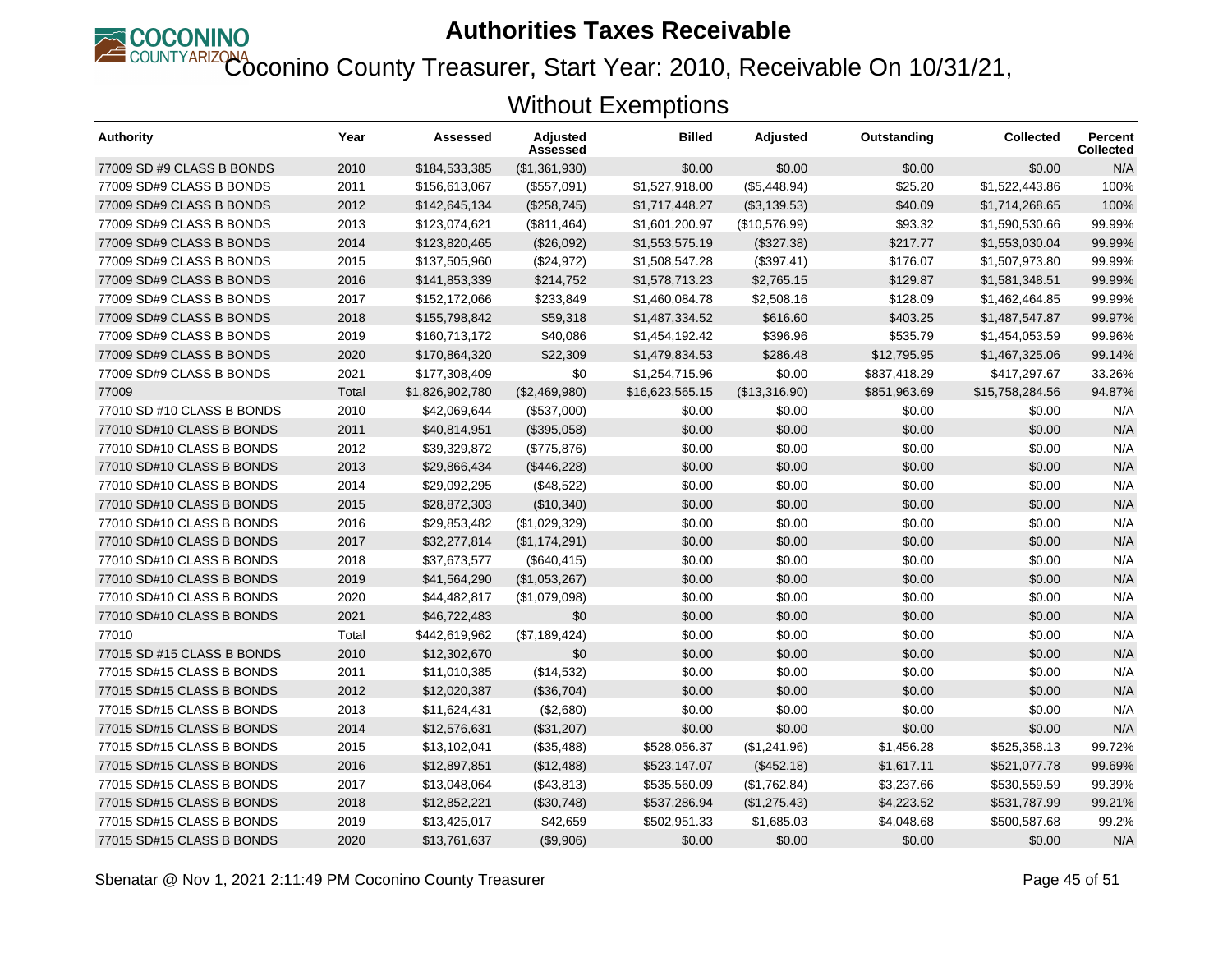

Coconino County Treasurer, Start Year: 2010, Receivable On 10/31/21,

| Authority                  | Year  | Assessed        | <b>Adjusted</b><br>Assessed | <b>Billed</b>  | <b>Adjusted</b> | Outstanding | <b>Collected</b> | <b>Percent</b><br><b>Collected</b> |
|----------------------------|-------|-----------------|-----------------------------|----------------|-----------------|-------------|------------------|------------------------------------|
| 77015 SD#15 CLASS B BONDS  | 2021  | \$13,226,177    | \$0                         | \$0.00         | \$0.00          | \$0.00      | \$0.00           | N/A                                |
| 77015                      | Total | \$151,847,512   | (\$174,907)                 | \$2,627,001.80 | (\$3,047.38)    | \$14,583.25 | \$2,609,371.17   | 99.44%                             |
| 77016 SD #8 CLASS B BONDS  | 2010  | \$144,196,272   | (\$29,072)                  | \$0.00         | \$0.00          | \$0.00      | \$0.00           | N/A                                |
| 77016 SD#8 CLASS B BONDS   | 2011  | \$141,842,094   | (\$146, 102)                | \$0.00         | \$0.00          | \$0.00      | \$0.00           | N/A                                |
| 77016 SD#8 CLASS B BONDS   | 2012  | \$140,160,182   | \$100,487                   | \$0.00         | \$0.00          | \$0.00      | \$0.00           | N/A                                |
| 77016 SD#8 CLASS B BONDS   | 2013  | \$135,826,955   | \$70,486                    | \$0.00         | \$0.00          | \$0.00      | \$0.00           | N/A                                |
| 77016 SD#8 CLASS B BONDS   | 2014  | \$138,691,440   | (\$40,451)                  | \$0.00         | \$0.00          | \$0.00      | \$0.00           | N/A                                |
| 77016 SD#8 CLASS B BONDS   | 2015  | \$139,498,351   | (\$40,400)                  | \$0.00         | \$0.00          | \$0.00      | \$0.00           | N/A                                |
| 77016 SD#8 CLASS B BONDS   | 2016  | \$137,919,616   | (\$815,973)                 | \$0.00         | \$0.00          | \$0.00      | \$0.00           | N/A                                |
| 77016 SD#8 CLASS B BONDS   | 2017  | \$138,667,794   | \$54,592                    | \$0.00         | \$0.00          | \$0.00      | \$0.00           | N/A                                |
| 77016 SD#8 CLASS B BONDS   | 2018  | \$130,062,936   | \$67,790                    | \$0.00         | \$0.00          | \$0.00      | \$0.00           | N/A                                |
| 77016 SD#8 CLASS B BONDS   | 2019  | \$136,820,632   | (\$768,427)                 | \$0.00         | \$0.00          | \$0.00      | \$0.00           | N/A                                |
| 77016 SD#8 CLASS B BONDS   | 2020  | \$134,194,499   | \$204,341                   | \$0.00         | \$0.00          | \$0.00      | \$0.00           | N/A                                |
| 77016 SD#8 CLASS B BONDS   | 2021  | \$96,499,083    | \$332                       | \$0.00         | \$0.00          | \$0.00      | \$0.00           | N/A                                |
| 77016                      | Total | \$1,614,379,854 | (\$1,342,397)               | \$0.00         | \$0.00          | \$0.00      | \$0.00           | N/A                                |
| 77031 SD #31 CLASS B BONDS | 2010  | \$8,901,792     | (\$13,015)                  | \$0.00         | \$0.00          | \$0.00      | \$0.00           | N/A                                |
| 77031 SD#31 CLASS B BONDS  | 2011  | \$7,439,978     | (\$4,046)                   | \$0.00         | \$0.00          | \$0.00      | \$0.00           | N/A                                |
| 77031 SD#31 CLASS B BONDS  | 2012  | \$6,516,602     | (\$9,020)                   | \$0.00         | \$0.00          | \$0.00      | \$0.00           | N/A                                |
| 77031 SD#31 CLASS B BONDS  | 2013  | \$5,461,842     | (\$19,581)                  | \$0.00         | \$0.00          | \$0.00      | \$0.00           | N/A                                |
| 77031 SD#31 CLASS B BONDS  | 2014  | \$4,963,135     | (\$38,673)                  | \$0.00         | \$0.00          | \$0.00      | \$0.00           | N/A                                |
| 77031 SD#31 CLASS B BONDS  | 2015  | \$5,382,191     | (\$12,277)                  | \$0.00         | \$0.00          | \$0.00      | \$0.00           | N/A                                |
| 77031 SD#31 CLASS B BONDS  | 2016  | \$5,113,813     | \$5,250                     | \$0.00         | \$0.00          | \$0.00      | \$0.00           | N/A                                |
| 77031 SD#31 CLASS B BONDS  | 2017  | \$4,995,075     | (\$5,683)                   | \$0.00         | \$0.00          | \$0.00      | \$0.00           | N/A                                |
| 77031 SD#31 CLASS B BONDS  | 2018  | \$5,338,826     | (\$213)                     | \$0.00         | \$0.00          | \$0.00      | \$0.00           | N/A                                |
| 77031 SD#31 CLASS B BONDS  | 2019  | \$5,489,083     | (\$4,643)                   | \$0.00         | \$0.00          | \$0.00      | \$0.00           | N/A                                |
| 77031 SD#31 CLASS B BONDS  | 2020  | \$6,077,890     | (\$3,031)                   | \$0.00         | \$0.00          | \$0.00      | \$0.00           | N/A                                |
| 77031 SD#31 CLASS B BONDS  | 2021  | \$6,201,887     | (\$3,149)                   | \$0.00         | \$0.00          | \$0.00      | \$0.00           | N/A                                |
| 77031                      | Total | \$71,882,114    | (\$108,081)                 | \$0.00         | \$0.00          | \$0.00      | \$0.00           | N/A                                |
| 87001 SD#1 ADJACENT WAYS   | 2011  | \$1,232,255,143 | (\$5,845,835)               | \$278,337.15   | (\$1,331.88)    | \$146.42    | \$276,858.85     | 99.95%                             |
| 87001 SD#1 ADJACENT WAYS   | 2012  | \$1,194,057,653 | (\$5,922,562)               | \$548,073.34   | (\$2,736.87)    | \$342.16    | \$544,994.31     | 99.94%                             |
| 87001 SD#1 ADJACENT WAYS   | 2013  | \$1,027,371,194 | (\$3,628,786)               | \$98,627.64    | (\$367.06)      | \$91.03     | \$98,169.55      | 99.91%                             |
| 87001 SD#1 ADJACENT WAYS   | 2014  | \$1,027,760,904 | (\$1,513,445)               | \$266,190.12   | (\$392.16)      | \$277.32    | \$265,520.64     | 99.9%                              |
| 87001 SD#1 ADJACENT WAYS   | 2015  | \$1,051,458,031 | (\$2,081,874)               | \$227,109.03   | $(\$450.90)$    | \$246.79    | \$226,411.34     | 99.89%                             |
| 87001 SD#1 ADJACENT WAYS   | 2016  | \$1,087,227,284 | (\$7,283,109)               | \$308,772.56   | (\$2,053.26)    | \$351.37    | \$306,367.93     | 99.89%                             |
| 87001 SD#1 ADJACENT WAYS   | 2017  | \$1,146,791,212 | (\$7,857,601)               | \$449,542.18   | (\$3,080.19)    | \$520.07    | \$445,941.92     | 99.88%                             |
| 87001 SD#1 ADJACENT WAYS   | 2018  | \$1,222,915,523 | (\$7,480,678)               | \$0.00         | \$0.00          | \$0.00      | \$0.00           | N/A                                |
| 87001 SD#1 ADJACENT WAYS   | 2019  | \$1,303,416,207 | (\$10,278,326)              | \$0.00         | \$0.00          | \$0.00      | \$0.00           | N/A                                |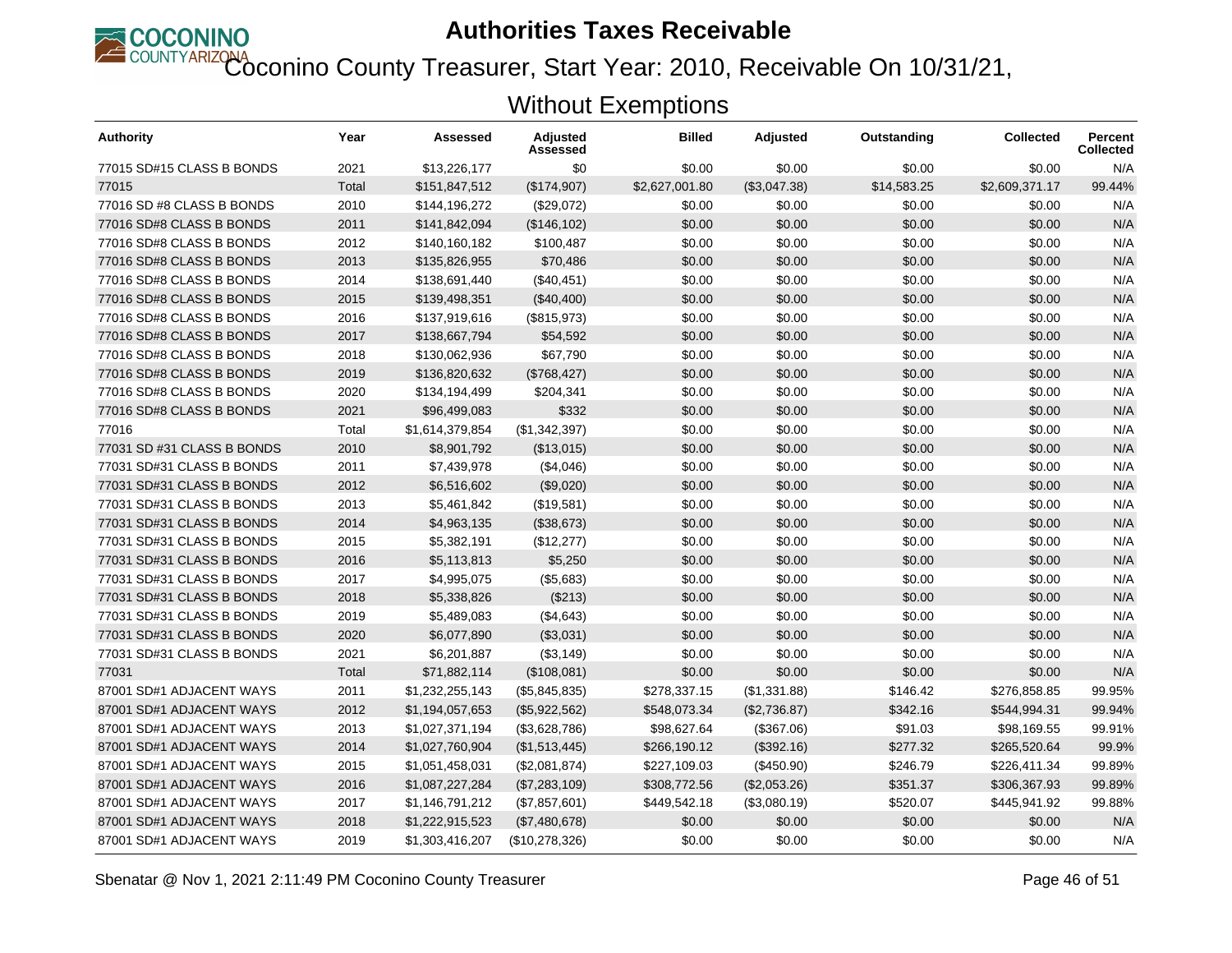

Coconino County Treasurer, Start Year: 2010, Receivable On 10/31/21,

| Authority                | Year  | Assessed         | <b>Adjusted</b><br>Assessed | <b>Billed</b>  | <b>Adjusted</b> | Outstanding  | <b>Collected</b> | <b>Percent</b><br><b>Collected</b> |
|--------------------------|-------|------------------|-----------------------------|----------------|-----------------|--------------|------------------|------------------------------------|
| 87001 SD#1 ADJACENT WAYS | 2020  | \$1,387,094,288  | (\$9,177,256)               | \$500.741.04   | (\$3,312.98)    | \$3,474.47   | \$493.953.59     | 99.3%                              |
| 87001 SD#1 ADJACENT WAYS | 2021  | \$1,460,828,196  | \$989                       | \$534,663.10   | \$0.36          | \$318,725.01 | \$215,938.45     | 40.39%                             |
| 87001                    | Total | \$13,141,175,635 | (\$61,068,483)              | \$3,212,056.16 | (\$13,724.94)   | \$324,174.64 | \$2,874,156.58   | 89.86%                             |
| 87002 SD#2 ADJACENT WAYS | 2011  | \$118,347,942    | (\$706,400)                 | \$0.00         | \$0.00          | \$0.00       | \$0.00           | N/A                                |
| 87002 SD#2 ADJACENT WAYS | 2012  | \$116,713,314    | (\$1,114,144)               | \$0.00         | \$0.00          | \$0.00       | \$0.00           | N/A                                |
| 87002 SD#2 ADJACENT WAYS | 2013  | \$110,722,308    | (\$755,809)                 | \$0.00         | \$0.00          | \$0.00       | \$0.00           | N/A                                |
| 87002 SD#2 ADJACENT WAYS | 2014  | \$99,831,742     | (\$109,219)                 | \$0.00         | \$0.00          | \$0.00       | \$0.00           | N/A                                |
| 87002 SD#2 ADJACENT WAYS | 2015  | \$97,849,484     | (\$189,205)                 | \$0.00         | \$0.00          | \$0.00       | \$0.00           | N/A                                |
| 87002 SD#2 ADJACENT WAYS | 2016  | \$98,974,076     | (\$1,278,106)               | \$0.00         | \$0.00          | \$0.00       | \$0.00           | N/A                                |
| 87002 SD#2 ADJACENT WAYS | 2017  | \$104,758,678    | (\$1,866,053)               | \$0.00         | \$0.00          | \$0.00       | \$0.00           | N/A                                |
| 87002 SD#2 ADJACENT WAYS | 2018  | \$106,610,737    | (\$1,027,990)               | \$0.00         | \$0.00          | \$0.00       | \$0.00           | N/A                                |
| 87002 SD#2 ADJACENT WAYS | 2019  | \$110,580,593    | (\$1,703,843)               | \$0.00         | \$0.00          | \$0.00       | \$0.00           | N/A                                |
| 87002 SD#2 ADJACENT WAYS | 2020  | \$115,447,883    | (\$1,651,446)               | \$0.00         | \$0.00          | \$0.00       | \$0.00           | N/A                                |
| 87002 SD#2 ADJACENT WAYS | 2021  | \$122,578,926    | \$0                         | \$0.00         | \$0.00          | \$0.00       | \$0.00           | N/A                                |
| 87002                    | Total | \$1,202,415,683  | (\$10,402,215)              | \$0.00         | \$0.00          | \$0.00       | \$0.00           | N/A                                |
| 87004 SD#4 ADJACENT WAYS | 2011  | \$14,190,230     | \$5,960                     | \$0.00         | \$0.00          | \$0.00       | \$0.00           | N/A                                |
| 87004 SD#4 ADJACENT WAYS | 2012  | \$13,883,646     | (\$52,223)                  | \$0.00         | \$0.00          | \$0.00       | \$0.00           | N/A                                |
| 87004 SD#4 ADJACENT WAYS | 2013  | \$12,985,861     | (\$2,072)                   | \$0.00         | \$0.00          | \$0.00       | \$0.00           | N/A                                |
| 87004 SD#4 ADJACENT WAYS | 2014  | \$13,098,185     | (\$2,759)                   | \$0.00         | \$0.00          | \$0.00       | \$0.00           | N/A                                |
| 87004 SD#4 ADJACENT WAYS | 2015  | \$13,325,860     | \$48,677                    | \$0.00         | \$0.00          | \$0.00       | \$0.00           | N/A                                |
| 87004 SD#4 ADJACENT WAYS | 2016  | \$13,946,318     | \$39,194                    | \$0.00         | \$0.00          | \$0.00       | \$0.00           | N/A                                |
| 87004 SD#4 ADJACENT WAYS | 2017  | \$14,924,240     | \$61,354                    | \$0.00         | \$0.00          | \$0.00       | \$0.00           | N/A                                |
| 87004 SD#4 ADJACENT WAYS | 2018  | \$16,143,676     | \$132,266                   | \$0.00         | \$0.00          | \$0.00       | \$0.00           | N/A                                |
| 87004 SD#4 ADJACENT WAYS | 2019  | \$17,104,730     | \$93,365                    | \$0.00         | \$0.00          | \$0.00       | \$0.00           | N/A                                |
| 87004 SD#4 ADJACENT WAYS | 2020  | \$18,526,495     | (\$24,100)                  | \$0.00         | \$0.00          | \$0.00       | \$0.00           | N/A                                |
| 87004 SD#4 ADJACENT WAYS | 2021  | \$20,047,790     | \$0                         | \$0.00         | \$0.00          | \$0.00       | \$0.00           | N/A                                |
| 87004                    | Total | \$168,177,031    | \$299.662                   | \$0.00         | \$0.00          | \$0.00       | \$0.00           | N/A                                |
| 87005 SD#5 ADJACENT WAYS | 2011  | \$65,822,343     | (\$64,760)                  | \$0.00         | \$0.00          | \$0.00       | \$0.00           | N/A                                |
| 87005 SD#5 ADJACENT WAYS | 2012  | \$61,973,327     | (\$9,155)                   | \$0.00         | \$0.00          | \$0.00       | \$0.00           | N/A                                |
| 87005 SD#5 ADJACENT WAYS | 2013  | \$47,244,590     | (\$9,730)                   | \$0.00         | \$0.00          | \$0.00       | \$0.00           | N/A                                |
| 87005 SD#5 ADJACENT WAYS | 2014  | \$45,608,407     | (\$9,957)                   | \$0.00         | \$0.00          | \$0.00       | \$0.00           | N/A                                |
| 87005 SD#5 ADJACENT WAYS | 2015  | \$47,176,839     | (\$3,123)                   | \$0.00         | \$0.00          | \$0.00       | \$0.00           | N/A                                |
| 87005 SD#5 ADJACENT WAYS | 2016  | \$47,321,207     | (\$58)                      | \$0.00         | \$0.00          | \$0.00       | \$0.00           | N/A                                |
| 87005 SD#5 ADJACENT WAYS | 2017  | \$49,013,826     | \$936                       | \$0.00         | \$0.00          | \$0.00       | \$0.00           | N/A                                |
| 87005 SD#5 ADJACENT WAYS | 2018  | \$50,670,403     | \$2,173                     | \$0.00         | \$0.00          | \$0.00       | \$0.00           | N/A                                |
| 87005 SD#5 ADJACENT WAYS | 2019  | \$52,590,088     | (\$1,383)                   | \$0.00         | \$0.00          | \$0.00       | \$0.00           | N/A                                |
| 87005 SD#5 ADJACENT WAYS | 2020  | \$55,594,820     | \$1,769                     | \$0.00         | \$0.00          | \$0.00       | \$0.00           | N/A                                |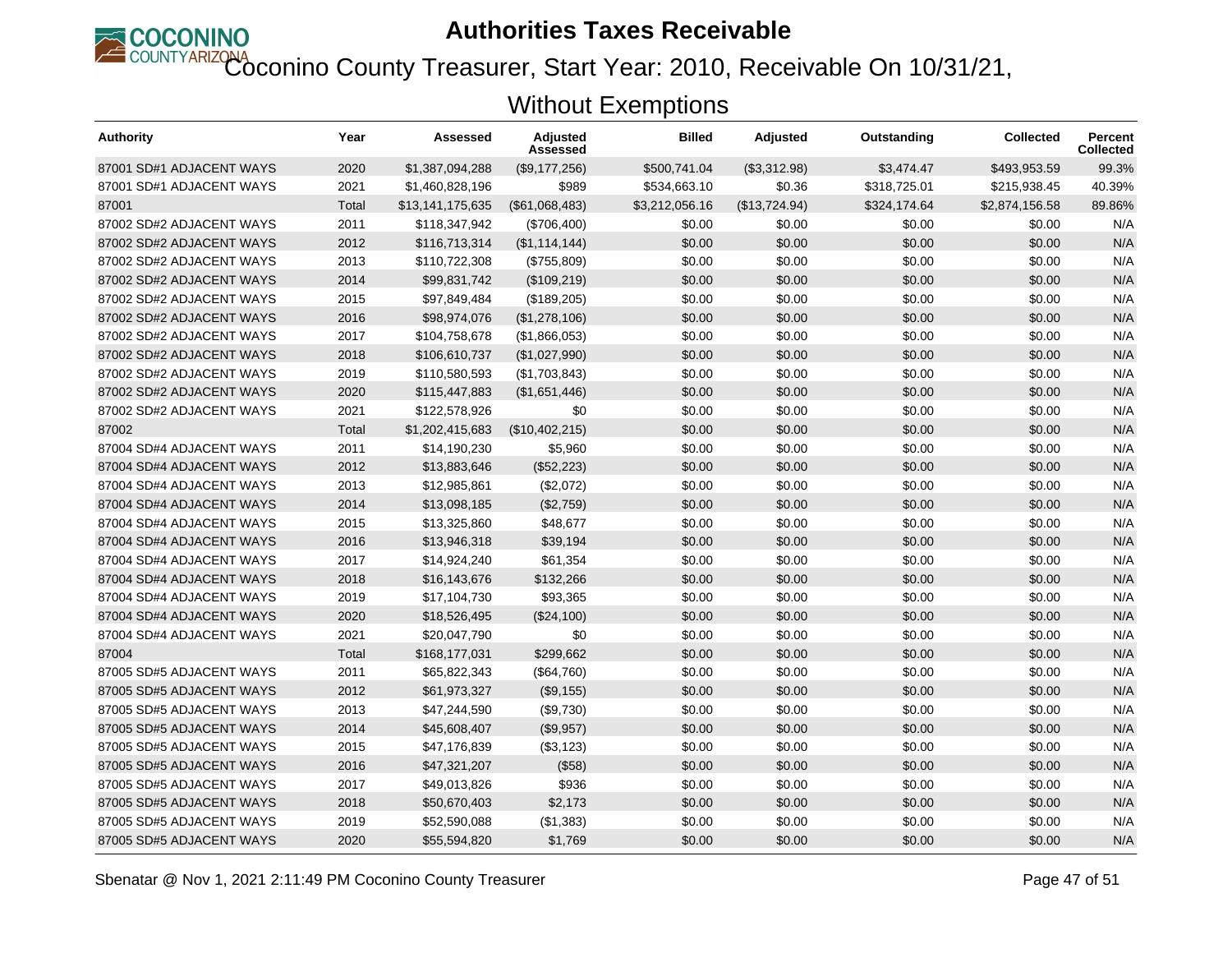

Coconino County Treasurer, Start Year: 2010, Receivable On 10/31/21,

| <b>Authority</b>          | Year  | Assessed        | <b>Adjusted</b><br>Assessed | <b>Billed</b> | <b>Adjusted</b> | Outstanding | <b>Collected</b> | <b>Percent</b><br><b>Collected</b> |
|---------------------------|-------|-----------------|-----------------------------|---------------|-----------------|-------------|------------------|------------------------------------|
| 87005 SD#5 ADJACENT WAYS  | 2021  | \$58.407.428    | ( \$408)                    | \$0.00        | \$0.00          | \$0.00      | \$0.00           | N/A                                |
| 87005                     | Total | \$581,423,278   | (\$93,696)                  | \$0.00        | \$0.00          | \$0.00      | \$0.00           | N/A                                |
| 87006 SD#6 ADJACENT WAYS  | 2011  | \$23,417,707    | (\$36,586)                  | \$0.00        | \$0.00          | \$0.00      | \$0.00           | N/A                                |
| 87006 SD#6 ADJACENT WAYS  | 2012  | \$23,194,589    | (\$12,532)                  | \$0.00        | \$0.00          | \$0.00      | \$0.00           | N/A                                |
| 87006 SD#6 ADJACENT WAYS  | 2013  | \$20,916,388    | (\$1,998)                   | \$0.00        | \$0.00          | \$0.00      | \$0.00           | N/A                                |
| 87006 SD#6 ADJACENT WAYS  | 2014  | \$21,954,524    | (\$12,348)                  | \$0.00        | \$0.00          | \$0.00      | \$0.00           | N/A                                |
| 87006 SD#6 ADJACENT WAYS  | 2015  | \$21,153,598    | (\$79,928)                  | \$0.00        | \$0.00          | \$0.00      | \$0.00           | N/A                                |
| 87006 SD#6 ADJACENT WAYS  | 2016  | \$20,405,963    | \$11,254                    | \$0.00        | \$0.00          | \$0.00      | \$0.00           | N/A                                |
| 87006 SD#6 ADJACENT WAYS  | 2017  | \$19,980,697    | (\$122,813)                 | \$0.00        | \$0.00          | \$0.00      | \$0.00           | N/A                                |
| 87006 SD#6 ADJACENT WAYS  | 2018  | \$20,094,509    | \$4,011                     | \$0.00        | \$0.00          | \$0.00      | \$0.00           | N/A                                |
| 87006 SD#6 ADJACENT WAYS  | 2019  | \$20,096,814    | (\$44,329)                  | \$0.00        | \$0.00          | \$0.00      | \$0.00           | N/A                                |
| 87006 SD#6 ADJACENT WAYS  | 2020  | \$20,426,318    | (\$49,038)                  | \$0.00        | \$0.00          | \$0.00      | \$0.00           | N/A                                |
| 87006 SD#6 ADJACENT WAYS  | 2021  | \$20,733,858    | \$0                         | \$0.00        | \$0.00          | \$0.00      | \$0.00           | N/A                                |
| 87006                     | Total | \$232,374,965   | (\$344,307)                 | \$0.00        | \$0.00          | \$0.00      | \$0.00           | N/A                                |
| 87009 SD#9 ADJACENT WAYS  | 2011  | \$154,402,511   | (\$544, 844)                | \$0.00        | \$0.00          | \$0.00      | \$0.00           | N/A                                |
| 87009 SD#9 ADJACENT WAYS  | 2012  | \$141,984,528   | (\$245,411)                 | \$0.00        | \$0.00          | \$0.00      | \$0.00           | N/A                                |
| 87009 SD#9 ADJACENT WAYS  | 2013  | \$121,257,830   | (\$811,357)                 | \$0.00        | \$0.00          | \$0.00      | \$0.00           | N/A                                |
| 87009 SD#9 ADJACENT WAYS  | 2014  | \$121,008,718   | (\$26,092)                  | \$0.00        | \$0.00          | \$0.00      | \$0.00           | N/A                                |
| 87009 SD#9 ADJACENT WAYS  | 2015  | \$125,336,268   | (\$33,018)                  | \$0.00        | \$0.00          | \$0.00      | \$0.00           | N/A                                |
| 87009 SD#9 ADJACENT WAYS  | 2016  | \$129,593,920   | \$226,987                   | \$0.00        | \$0.00          | \$0.00      | \$0.00           | N/A                                |
| 87009 SD#9 ADJACENT WAYS  | 2017  | \$136,176,552   | \$233,927                   | \$0.00        | \$0.00          | \$0.00      | \$0.00           | N/A                                |
| 87009 SD#9 ADJACENT WAYS  | 2018  | \$141,260,741   | \$58,562                    | \$0.00        | \$0.00          | \$0.00      | \$0.00           | N/A                                |
| 87009 SD#9 ADJACENT WAYS  | 2019  | \$146,902,924   | \$40,101                    | \$0.00        | \$0.00          | \$0.00      | \$0.00           | N/A                                |
| 87009 SD#9 ADJACENT WAYS  | 2020  | \$153,876,949   | \$29,788                    | \$0.00        | \$0.00          | \$0.00      | \$0.00           | N/A                                |
| 87009 SD#9 ADJACENT WAYS  | 2021  | \$159,673,674   | \$0                         | \$0.00        | \$0.00          | \$0.00      | \$0.00           | N/A                                |
| 87009                     | Total | \$1,531,474,615 | (\$1,071,357)               | \$0.00        | \$0.00          | \$0.00      | \$0.00           | N/A                                |
| 87010 SD#10 ADJACENT WAYS | 2011  | \$39,755,924    | (\$391,963)                 | \$0.00        | \$0.00          | \$0.00      | \$0.00           | N/A                                |
| 87010 SD#10 ADJACENT WAYS | 2012  | \$39,131,355    | (\$769,436)                 | \$0.00        | \$0.00          | \$0.00      | \$0.00           | N/A                                |
| 87010 SD#10 ADJACENT WAYS | 2013  | \$29,714,736    | (\$445,259)                 | \$0.00        | \$0.00          | \$0.00      | \$0.00           | N/A                                |
| 87010 SD#10 ADJACENT WAYS | 2014  | \$28,347,134    | (\$25,735)                  | \$0.00        | \$0.00          | \$0.00      | \$0.00           | N/A                                |
| 87010 SD#10 ADJACENT WAYS | 2015  | \$28,174,006    | (\$9,685)                   | \$0.00        | \$0.00          | \$0.00      | \$0.00           | N/A                                |
| 87010 SD#10 ADJACENT WAYS | 2016  | \$28,927,286    | (\$995,775)                 | \$0.00        | \$0.00          | \$0.00      | \$0.00           | N/A                                |
| 87010 SD#10 ADJACENT WAYS | 2017  | \$29,887,253    | (\$1,174,345)               | \$0.00        | \$0.00          | \$0.00      | \$0.00           | N/A                                |
| 87010 SD#10 ADJACENT WAYS | 2018  | \$30,958,869    | (\$640, 415)                | \$0.00        | \$0.00          | \$0.00      | \$0.00           | N/A                                |
| 87010 SD#10 ADJACENT WAYS | 2019  | \$32,769,112    | (\$1,052,794)               | \$0.00        | \$0.00          | \$0.00      | \$0.00           | N/A                                |
| 87010 SD#10 ADJACENT WAYS | 2020  | \$34,455,926    | (\$1,079,098)               | \$0.00        | \$0.00          | \$0.00      | \$0.00           | N/A                                |
| 87010 SD#10 ADJACENT WAYS | 2021  | \$36,180,627    | \$0                         | \$0.00        | \$0.00          | \$0.00      | \$0.00           | N/A                                |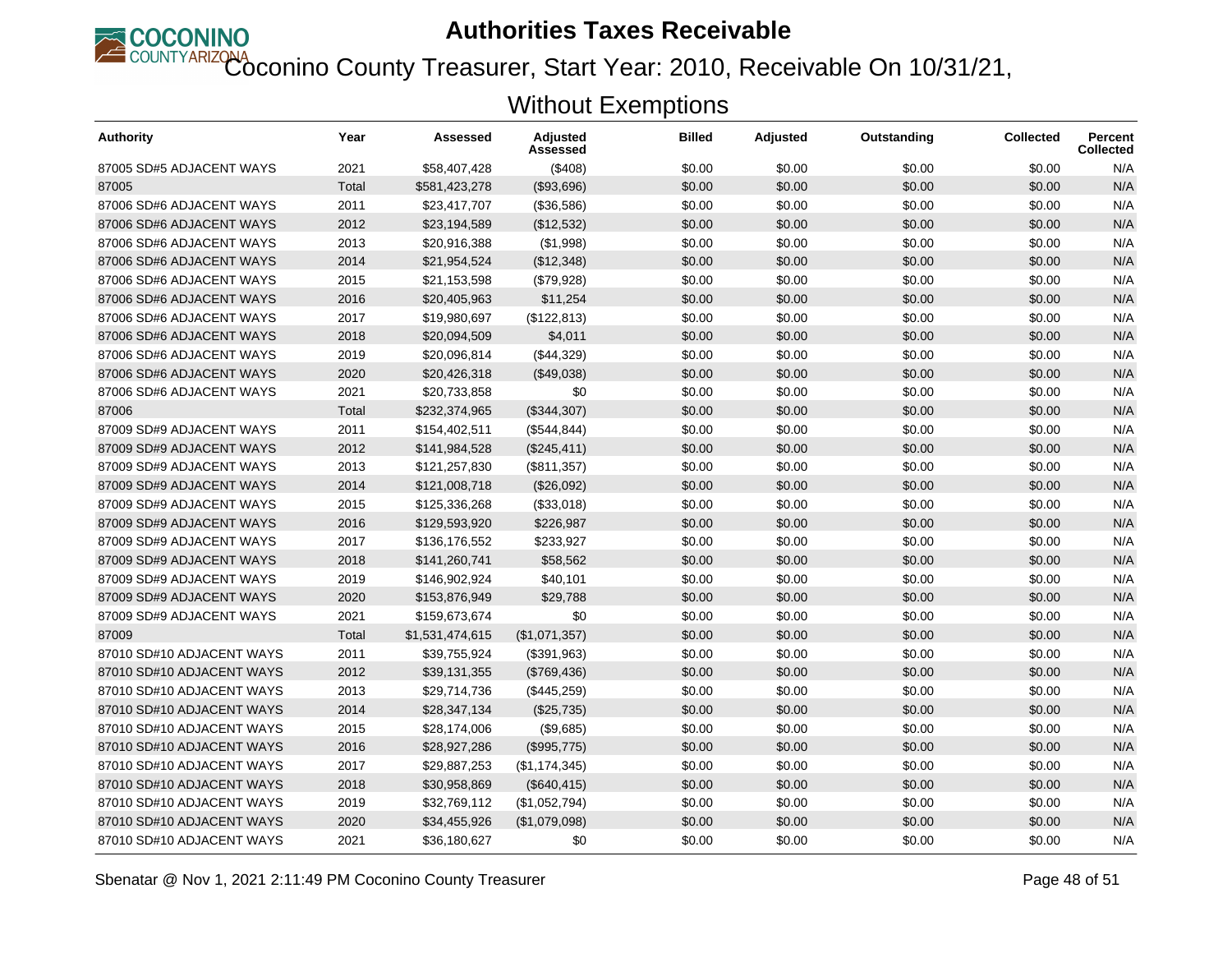

Coconino County Treasurer, Start Year: 2010, Receivable On 10/31/21,

| Authority                 | Year  | Assessed        | <b>Adjusted</b><br>Assessed | <b>Billed</b> | <b>Adjusted</b> | Outstanding | <b>Collected</b> | <b>Percent</b><br>Collected |
|---------------------------|-------|-----------------|-----------------------------|---------------|-----------------|-------------|------------------|-----------------------------|
| 87010                     | Total | \$358,302,228   | (\$6,584,505)               | \$0.00        | \$0.00          | \$0.00      | \$0.00           | N/A                         |
| 87015 SD#15 ADJACENT WAYS | 2011  | \$11,008,145    | (\$14,532)                  | \$0.00        | \$0.00          | \$0.00      | \$0.00           | N/A                         |
| 87015 SD#15 ADJACENT WAYS | 2012  | \$12,007,357    | (\$28,594)                  | \$0.00        | \$0.00          | \$0.00      | \$0.00           | N/A                         |
| 87015 SD#15 ADJACENT WAYS | 2013  | \$11,615,803    | (\$2,514)                   | \$0.00        | \$0.00          | \$0.00      | \$0.00           | N/A                         |
| 87015 SD#15 ADJACENT WAYS | 2014  | \$12,560,784    | (\$30,865)                  | \$0.00        | \$0.00          | \$0.00      | \$0.00           | N/A                         |
| 87015 SD#15 ADJACENT WAYS | 2015  | \$12,907,443    | (\$30,358)                  | \$878,144.98  | (\$2,065.37)    | \$2,421.80  | \$873,657.81     | 99.72%                      |
| 87015 SD#15 ADJACENT WAYS | 2016  | \$12,763,111    | (\$11,032)                  | \$0.00        | \$0.00          | \$0.00      | \$0.00           | N/A                         |
| 87015 SD#15 ADJACENT WAYS | 2017  | \$12,883,021    | (\$42,406)                  | \$0.00        | \$0.00          | \$0.00      | \$0.00           | N/A                         |
| 87015 SD#15 ADJACENT WAYS | 2018  | \$12,697,013    | (\$30,141)                  | \$0.00        | \$0.00          | \$0.00      | \$0.00           | N/A                         |
| 87015 SD#15 ADJACENT WAYS | 2019  | \$12,732,945    | \$42,659                    | \$0.00        | \$0.00          | \$0.00      | \$0.00           | N/A                         |
| 87015 SD#15 ADJACENT WAYS | 2020  | \$12,960,317    | (\$9,906)                   | \$0.00        | \$0.00          | \$0.00      | \$0.00           | N/A                         |
| 87015 SD#15 ADJACENT WAYS | 2021  | \$12,483,466    | \$0                         | \$0.00        | \$0.00          | \$0.00      | \$0.00           | N/A                         |
| 87015                     | Total | \$136,619,405   | (\$157,689)                 | \$878,144.98  | (\$2,065.37)    | \$2,421.80  | \$873,657.81     | 99.72%                      |
| 87016 SD#8 ADJACENT WAYS  | 2011  | \$141,045,296   | (\$144,901)                 | \$41,043.42   | (\$45.02)       | \$44.40     | \$40,954.00      | 99.89%                      |
| 87016 SD#8 ADJACENT WAYS  | 2012  | \$139,651,977   | \$104,072                   | \$0.00        | \$0.00          | \$0.00      | \$0.00           | N/A                         |
| 87016 SD#8 ADJACENT WAYS  | 2013  | \$135,087,422   | \$76,885                    | \$0.00        | \$0.00          | \$0.00      | \$0.00           | N/A                         |
| 87016 SD#8 ADJACENT WAYS  | 2014  | \$137,560,652   | (\$38,990)                  | \$40,167.72   | (\$11.47)       | \$48.03     | \$40.108.22      | 99.88%                      |
| 87016 SD#8 ADJACENT WAYS  | 2015  | \$137,043,431   | (\$37,309)                  | \$38,646.24   | (\$10.52)       | \$49.04     | \$38.586.68      | 99.87%                      |
| 87016 SD#8 ADJACENT WAYS  | 2016  | \$135,458,164   | (\$356,748)                 | \$40,231.07   | (\$105.95)      | \$58.70     | \$40,066.42      | 99.85%                      |
| 87016 SD#8 ADJACENT WAYS  | 2017  | \$136,218,620   | \$60,980                    | \$40,184.49   | \$17.99         | \$69.10     | \$40,133.38      | 99.83%                      |
| 87016 SD#8 ADJACENT WAYS  | 2018  | \$126,971,184   | \$68,583                    | \$34,028.27   | \$18.38         | \$79.10     | \$33,967.55      | 99.77%                      |
| 87016 SD#8 ADJACENT WAYS  | 2019  | \$132,159,301   | (\$767,206)                 | \$0.00        | \$0.00          | \$0.00      | \$0.00           | N/A                         |
| 87016 SD#8 ADJACENT WAYS  | 2020  | \$128,539,242   | \$204,668                   | \$69,154.12   | \$110.11        | \$1,713.99  | \$67.550.24      | 97.53%                      |
| 87016 SD#8 ADJACENT WAYS  | 2021  | \$88,507,904    | \$332                       | \$48.856.36   | \$0.18          | \$32,772.87 | \$16.083.67      | 32.92%                      |
| 87016                     | Total | \$1,438,243,193 | (\$829,634)                 | \$352,311.69  | (\$26.30)       | \$34,835.23 | \$317,450.16     | 90.11%                      |
| 87031 SD#31 ADJACENT WAYS | 2011  | \$7,280,697     | (\$4,046)                   | \$0.00        | \$0.00          | \$0.00      | \$0.00           | N/A                         |
| 87031 SD#31 ADJACENT WAYS | 2012  | \$6,437,016     | (\$8,937)                   | \$0.00        | \$0.00          | \$0.00      | \$0.00           | N/A                         |
| 87031 SD#31 ADJACENT WAYS | 2013  | \$5,389,602     | (\$16,776)                  | \$0.00        | \$0.00          | \$0.00      | \$0.00           | N/A                         |
| 87031 SD#31 ADJACENT WAYS | 2014  | \$4,919,166     | (\$37,721)                  | \$0.00        | \$0.00          | \$0.00      | \$0.00           | N/A                         |
| 87031 SD#31 ADJACENT WAYS | 2015  | \$4,894,885     | (\$9,828)                   | \$0.00        | \$0.00          | \$0.00      | \$0.00           | N/A                         |
| 87031 SD#31 ADJACENT WAYS | 2016  | \$4,798,245     | \$6,472                     | \$0.00        | \$0.00          | \$0.00      | \$0.00           | N/A                         |
| 87031 SD#31 ADJACENT WAYS | 2017  | \$4,869,449     | (\$4,591)                   | \$0.00        | \$0.00          | \$0.00      | \$0.00           | N/A                         |
| 87031 SD#31 ADJACENT WAYS | 2018  | \$4,904,233     | \$861                       | \$0.00        | \$0.00          | \$0.00      | \$0.00           | N/A                         |
| 87031 SD#31 ADJACENT WAYS | 2019  | \$5,029,857     | (\$4,615)                   | \$0.00        | \$0.00          | \$0.00      | \$0.00           | N/A                         |
| 87031 SD#31 ADJACENT WAYS | 2020  | \$5,301,527     | (\$3,031)                   | \$0.00        | \$0.00          | \$0.00      | \$0.00           | N/A                         |
| 87031 SD#31 ADJACENT WAYS | 2021  | \$5,575,789     | (\$3,205)                   | \$0.00        | \$0.00          | \$0.00      | \$0.00           | N/A                         |
| 87031                     | Total | \$59,400,466    | (\$85,417)                  | \$0.00        | \$0.00          | \$0.00      | \$0.00           | N/A                         |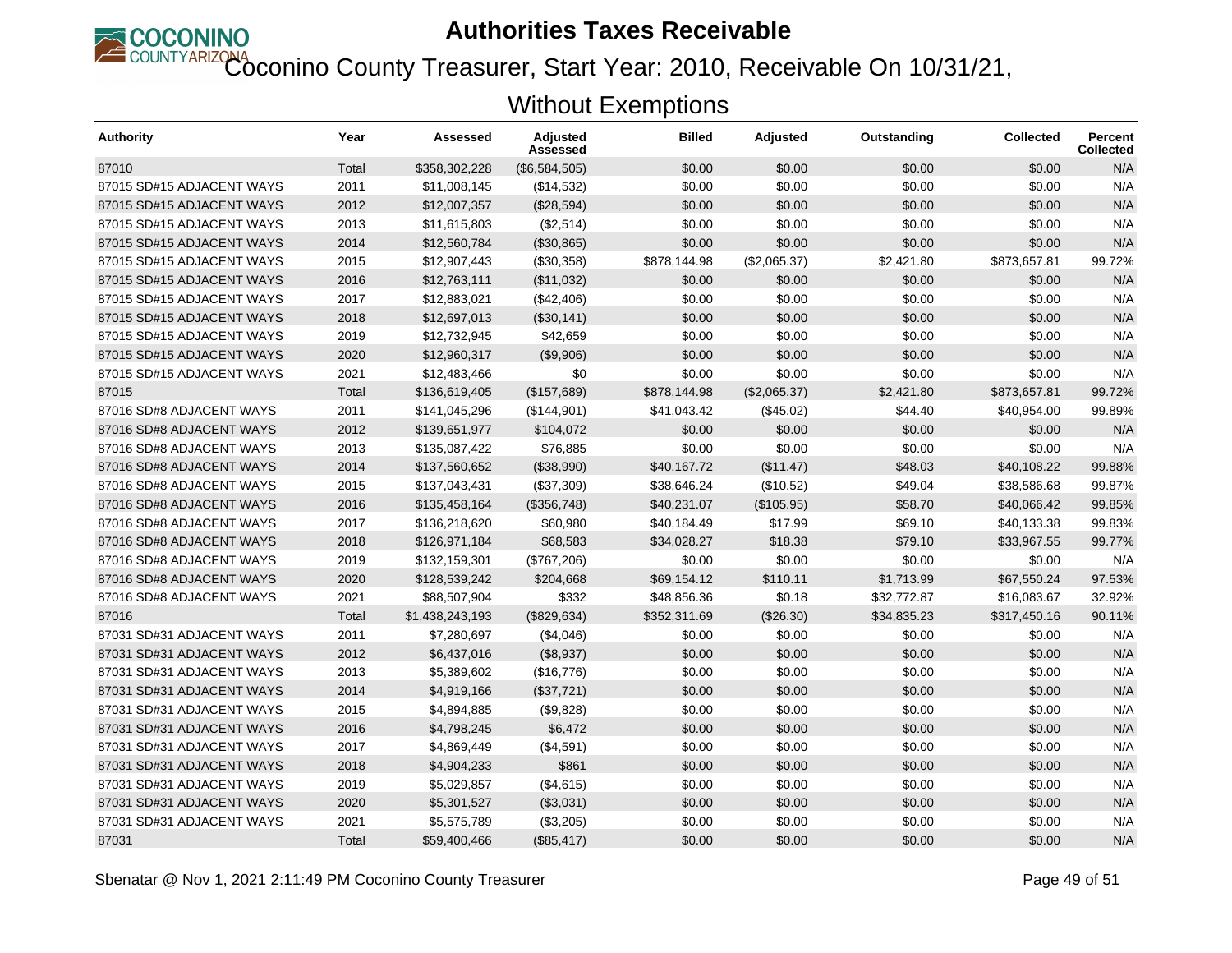

Coconino County Treasurer, Start Year: 2010, Receivable On 10/31/21,

| <b>Authority</b>   | Year  | Assessed                          | Adjusted<br>Assessed | <b>Billed</b>                       | Adjusted         | Outstanding      | <b>Collected</b>   | <b>Percent</b><br><b>Collected</b> |
|--------------------|-------|-----------------------------------|----------------------|-------------------------------------|------------------|------------------|--------------------|------------------------------------|
| rounding           | 2010  | \$0                               | \$0                  | \$0.04                              | \$0.06           | \$0.03           | \$0.07             | 70%                                |
| rounding           | 2011  | \$0                               | \$0                  | (\$0.09)                            | \$0.05           | (\$0.07)         | \$0.03             | $-75%$                             |
| rounding           | 2012  | \$0                               | \$0                  | \$0.01                              | (\$0.03)         | \$0.03           | (\$0.05)           | 250%                               |
| rounding           | 2013  | \$0                               | \$0                  | \$0.01                              | (\$0.07)         | \$0.02           | (\$0.08)           | 133.33%                            |
| rounding           | 2014  | \$0                               | \$0                  | (\$0.03)                            | \$0.05           | \$0.09           | (\$0.07)           | -350%                              |
| rounding           | 2015  | \$0                               | \$0                  | \$0.00                              | \$0.03           | \$0.11           | (\$0.08)           | $-266.67%$                         |
| rounding           | 2016  | \$0                               | \$0                  | \$0.06                              | \$0.01           | \$0.00           | \$0.07             | 100%                               |
| rounding           | 2017  | \$0                               | \$0                  | (\$0.03)                            | \$0.06           | (\$0.02)         | \$0.05             | 166.67%                            |
| rounding           | 2018  | \$0                               | \$0                  | \$0.03                              | \$0.03           | \$0.04           | \$0.02             | 33.33%                             |
| rounding           | 2019  | \$0                               | \$0                  | \$0.12                              | \$0.00           | (\$0.04)         | \$0.16             | 133.33%                            |
| rounding           | 2020  | \$0                               | \$0                  | \$0.06                              | \$0.04           | (\$0.02)         | \$0.12             | 120%                               |
| rounding           | 2021  | \$0                               | \$0                  | \$0.01                              | (\$0.04)         | \$0.14           | (\$0.17)           | 566.67%                            |
| rounding           | Total | \$0                               | \$0                  | \$0.19                              | \$0.19           | \$0.31           | \$0.07             | 18.42%                             |
| <b>Total Tax</b>   | 2010  | \$34,184,996,842 (\$235,605,898)  |                      | \$138,588,687.42                    | (\$873,204.76)   | \$37,793.94      | \$137,677,688.72   | 99.97%                             |
| <b>Total Tax</b>   | 2011  | \$32,756,065,501                  | (\$135,454,010)      | \$139,131,654.78                    | (\$596,079.53)   | \$109,058.29     | \$138,426,516.96   | 99.92%                             |
| <b>Total Tax</b>   | 2012  | \$31,453,289,453 (\$136,622,533)  |                      | \$139,920,768.04                    | (\$633,419.27)   | \$127,394.03     | \$139,159,954.74   | 99.91%                             |
| <b>Total Tax</b>   | 2013  | \$27,382,403,094                  | (\$97,650,520)       | \$132,979,690.36                    | (\$549, 842.82)  | \$168,234.05     | \$132,261,613.49   | 99.87%                             |
| <b>Total Tax</b>   | 2014  | \$27,316,822,933                  | (\$32,864,735)       | \$133,425,771.55                    | (\$167,445.13)   | \$178,037.47     | \$133,080,288.95   | 99.87%                             |
| <b>Total Tax</b>   | 2015  | \$28,389,973,285                  | (\$47,443,764)       | \$138,693,006.67                    | (\$228, 291.09)  | \$197,670.95     | \$138,267,044.63   | 99.86%                             |
| <b>Total Tax</b>   | 2016  | \$29,544,071,532 (\$195,245,902)  |                      | \$142,788,626.80                    | (\$803, 897.09)  | \$208,791.21     | \$141,775,938.50   | 99.85%                             |
| <b>Total Tax</b>   | 2017  | \$31,620,949,445                  | (\$182, 244, 663)    | \$145,791,934.34                    | $(\$835,960.66)$ | \$227,211.97     | \$144,728,761.71   | 99.84%                             |
| <b>Total Tax</b>   | 2018  | \$35,217,914,989                  | (\$164,096,323)      | \$152,440,663.74                    | (\$728,611.11)   | \$260,038.85     | \$151,452,013.78   | 99.83%                             |
| <b>Total Tax</b>   | 2019  | \$38,883,146,616                  | (\$248,743,728)      | \$158,037,406.14 (\$1,076,465.86)   |                  | \$288,864.96     | \$156,672,075.32   | 99.82%                             |
| <b>Total Tax</b>   | 2020  | \$40,219,071,219 (\$207,697,811)  |                      | \$162,618,869.76                    | (\$908,797.56)   | \$1,721,363.76   | \$159,988,708.44   | 98.94%                             |
| <b>Total Tax</b>   | 2021  | \$41,773,351,028                  | (\$39,947)           | \$165,938,753.34                    | (\$358.08)       | \$101,833,192.06 | \$64,105,203.20    | 38.63%                             |
| <b>Total Tax</b>   | Total | \$398,742,055,937 (\$1,683,709,83 |                      | \$1,750,355,832.94 (\$7,402,372.96) |                  | \$105,357,651.54 | \$1,637,595,808.44 | 93.96%                             |
| <b>Grand Total</b> | 2010  | \$34,184,996,842                  | (\$235,605,898)      | \$138,602,787.60                    | (\$873,204.76)   | \$37,793.94      | \$137,691,788.90   | 99.97%                             |
| <b>Grand Total</b> | 2011  | \$32,756,065,501                  | (\$135,454,010)      | \$139,146,354.94                    | (\$596,079.53)   | \$109,058.29     | \$138,441,217.12   | 99.92%                             |
| <b>Grand Total</b> | 2012  | \$31,453,289,453 (\$136,622,533)  |                      | \$139,936,368.14                    | $(\$633,419.27)$ | \$127,394.03     | \$139,175,554.84   | 99.91%                             |
| <b>Grand Total</b> | 2013  | \$27,382,403,094                  | (\$97,650,520)       | \$132,991,090.44                    | (\$549, 842.82)  | \$168,234.05     | \$132,273,013.57   | 99.87%                             |
| <b>Grand Total</b> | 2014  | \$27,316,822,933                  | (\$32,864,735)       | \$133,590,873.87                    | (\$167,445.13)   | \$178,037.47     | \$133,245,391.27   | 99.87%                             |
| <b>Grand Total</b> | 2015  | \$28,389,973,285                  | (\$47,443,764)       | \$138,857,972.99                    | (\$228, 291.09)  | \$197,670.95     | \$138,432,010.95   | 99.86%                             |
| <b>Grand Total</b> | 2016  | \$29,544,071,532 (\$195,245,902)  |                      | \$142,958,133.12                    | (\$803, 897.09)  | \$208,791.21     | \$141,945,444.82   | 99.85%                             |
| <b>Grand Total</b> | 2017  | \$31,620,949,445                  | (\$182,244,663)      | \$145,961,541.66                    | (\$835,960.66)   | \$227,211.97     | \$144,898,369.03   | 99.84%                             |
| <b>Grand Total</b> | 2018  | \$35,217,914,989 (\$164,096,323)  |                      | \$152,629,594.02                    | (\$728,611.11)   | \$260,038.85     | \$151,640,944.06   | 99.83%                             |